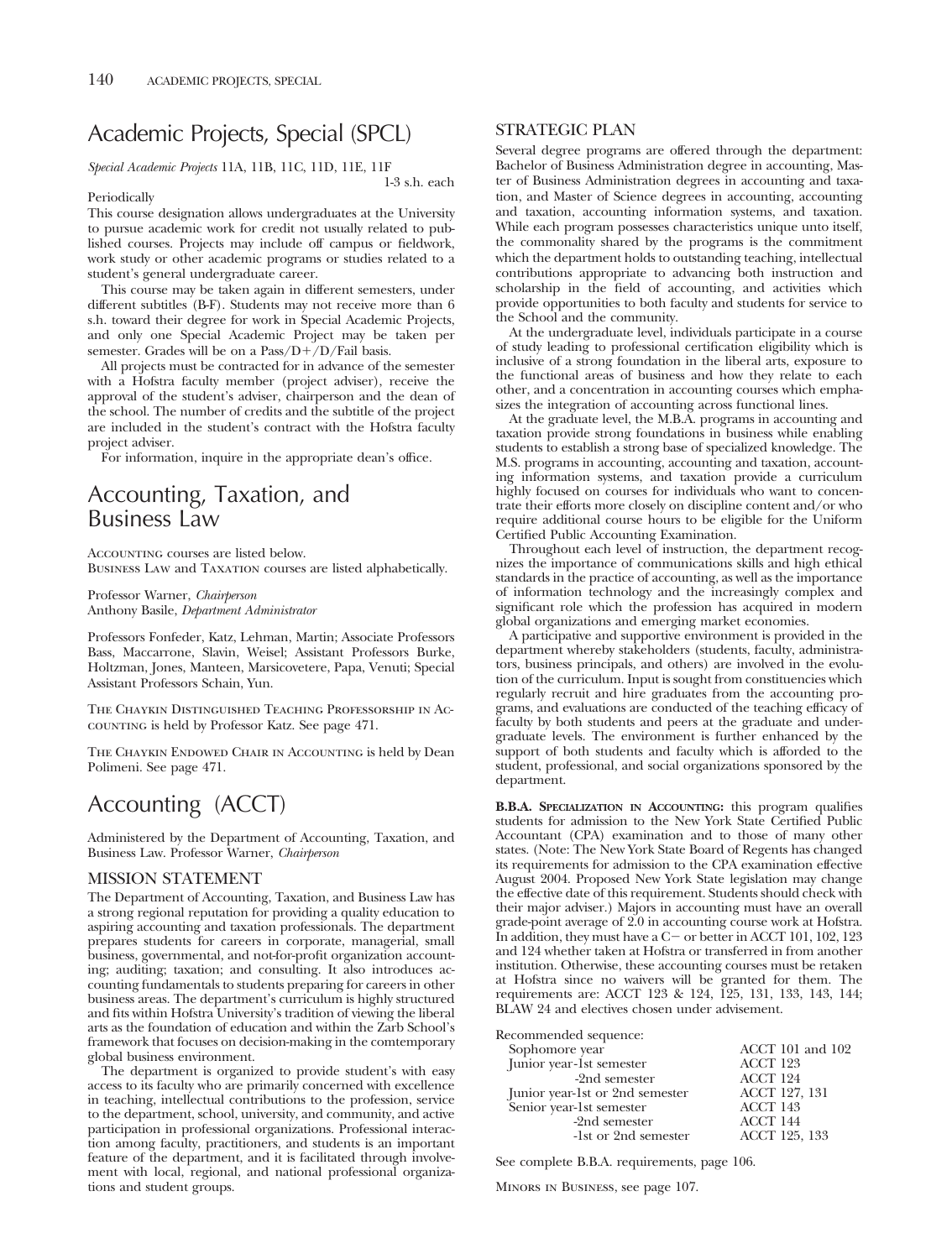The Accounting Department sponsors an internship program available to above-average public accounting majors. Students are eligible for the program in their senior year. Qualifying seniors are placed in accounting positions with leading public accounting firms during the January Session. Summer internships are also available.

Master of Business Administration Programs, see page 110.

Master of Science Programs, see page 113.

BUSINESS HONOR SOCIETIES, see pages 72, 79.

### **COURSES**

In addition to semester notations next to each course, a selection of courses is offered during January and Summer sessions. Consult the *January* and *Summer Sessions* bulletins for these schedules.

### 101. *Financial Accounting* 3 s.h. Fall, Spring

Introductory course in the practical applications of financial accounting. Topics include an introduction to financial statements, analysis of the statements, accounting information systems, accounting concepts involved in accounting for cash, accounts receivable, inventory, long lived assets, liabilities and stockholders equity. Ethical issues in accounting are explored. Computer-based applications for accounting and use of the Internet are employed. Prerequisite: sophomore standing or above. Credit given for this course or ACCT 1, or 10, or 201. (Formerly ACCT 1; 10.)

#### 102. *Managerial Accounting* 3 s.h. Fall, Spring

Course provides students with an understanding of concepts that are fundamental to the use of management accounting. Topics include costing concepts and systems, budgeting, cost-volumeprofit analysis, financial statement analysis, and the statement of cash flows and other managerial accounting concepts. Prerequisites: ACCT 101 and sophomore standing or above. Credit given for this course or ACCT 2, or 20, or 201. (Formerly ACCT 2; 20.)

#### 123 & 124. *Financial Accounting Theory and Practice* 3 s.h. each Fall, Spring

Study of accounting theory and procedures and the special problems that arise in the application of underlying accounting concepts to financial accounting. Focus on the application of accounting information as a basis for decisions by management, stockholders, creditors, and other users of financial statements and accounting reports. Conflicts and shortcomings that exist within the traditional structure of accounting theory, including ethical aspects, are discussed in conjunction with *Opinions* of the Accounting Principles Board, and *Statements* of the Financial Accounting Standards Board. International accounting differences are also considered. Prerequisites: ACCT 2, or 20, or 102, junior class standing or above.

#### 125. *Accounting Entities* (Advanced) 3 s.h. Fall, Spring

Discussion of advanced theory and problem-solving for partnership formation, operation and termination; an analytical overview of the accounting problems associated with mergers, acquisitions, and the preparation and interpretation of financial reports with respect to the resultant combined corporate entities; translation of foreign financial statements, and governmental fund accounting and not-for-profit accounting. International perspectives and ethical issues are integrated throughout. Recent statements and pronouncements by the American Institute of Certified Public Accountants, the American Accounting Association, and the Securities and Exchange Commission are used throughout the course. Prerequisites: ACCT 124, BCIS 10, or 14, junior class standing or above. Credit given for this course or ACCT 242, not both.

127. *Computer-based Accounting and Tax Systems* 3 s.h. Periodically

Provides students with an understanding of the impact of computer-based accounting systems on the practice of accounting, the functioning of transaction cycles, control and security concepts, and auditing. Students have hands-on exposure to accounting and tax programs providing them with an in-depth understanding of how these systems can be used to assist clients. Prerequisites: ACCT 2 or ACCT 20 or ACCT 102, and BCIS 10 or 14, junior class standing or above.

#### 128. *Accounting in a Global Environment* 3 s.h. Periodically

Discussion of contemporary debates regarding harmonization of accounting standards. Analysis of the differences among countries regarding their economic and social practices and corresponding accounting systems. Specific countries are discussed, and specific auditing and taxation accounting practices and theories are covered. Prerequisites: ACCT 125, junior class standing or above.

#### 129. *Internal Auditing* 3 s.h. Periodically

Course explores the role of the internal audit function in the management of companies. Topics include: reliability and integrity of information; compliance with policies, procedures, laws and regulations; safeguarding of assets; economy and efficiency of operations. The unique ethical considerations affecting the internal audit function are stressed. Prerequisites: ACCT 2 or ACCT 20 or ACCT 102, and BCIS 10 or 14, QM 1, junior class standing or above.

## 131. *Cost Accounting Systems* 3 s.h. Fall, Spring

Various cost accounting concepts and information systems are studied, e.g., production cost systems and computerized management information systems. Topics include job-order costing, process costing, standard costs, direct costing, by-products and joint products, differential and comparative costs. Ethical, environmental and international considerations relating to the production process are discussed. Prerequisites: ACCT 2 or ACCT 20 or ACCT 102, and BCIS 10 or 14, junior class standing or above.

### 133. *Auditing Theory and Practice* 3 s.h. Fall, Spring

The role and function of the independent auditor in the profit-directed sector of the economy is emphasized. The ethical, social, economic and political forces that have influenced the philosophy and conceptual foundations of auditing are covered in depth. Pronouncements by the American Institute of Certified Public Accountants, rulings by regulatory agencies and court decisions are analyzed. Standards that guide the auditor and the methodology used in conducting an audit are covered and illustrated, including audit considerations regarding computerized management information systems. Prerequisites: ACCT 2 or ACCT 20 or ACCT 102, and BCIS 10 or 14, QM 1, senior class standing.

#### 143. *Income Tax Accounting I* 3 s.h. Fall, Spring

Analysis of the Federal Income Tax laws, their meaning, application, ethical and international considerations relating to individuals. Prerequisites: ACCT 2 or ACCT 20 or ACCT 102, senior class standing. (Formerly ACCT 143 & 144.)

| 144. Income Tax Accounting II | 3 s.h. |
|-------------------------------|--------|
| Periodically                  |        |

Analysis of the Federal Income Tax laws, their meaning, application, ethical and international considerations relating to business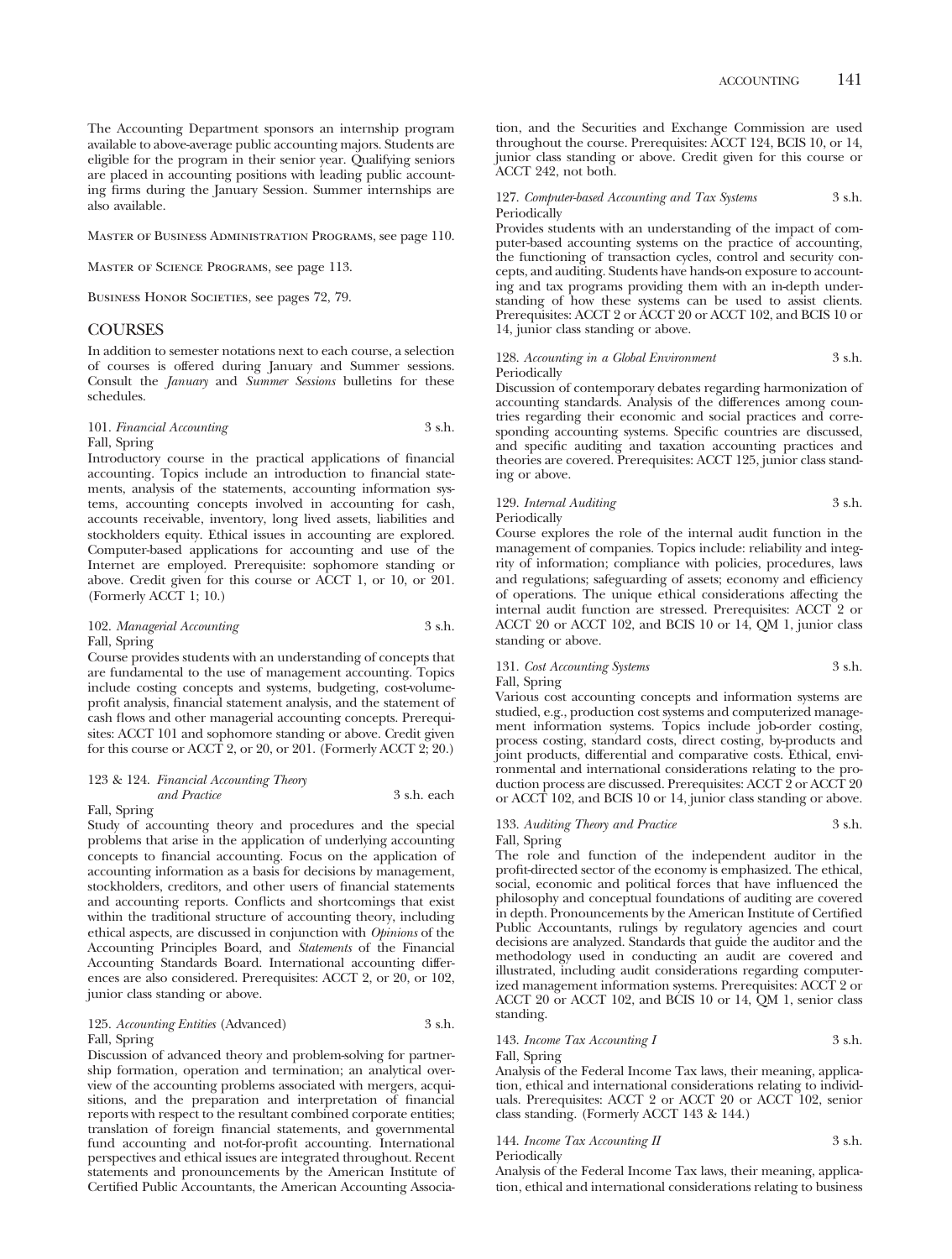entities. Partnership, regular corporations and Subchapter S corporation will be the focus of this course. Prerequisites: ACCT 143 and senior class standing. Credit given for this course or ACCT 215, not both. (Formerly ACCT 143 & 144.)

#### 155, 156. *Readings* 1-3 s.h. each Periodically

Assigned readings on a tutorial basis; oral or written reports may be required. Prerequisites: ACCT 2 or 20 or ACCT 102 and permission of department chairperson.

#### 157, A-Z. *Seminar: Special Topics in Accounting* 3 s.h. **Periodically**

An advanced in-depth treatment of special topics. Current topics are explored through a variety of methods, such as lectures, projects and case studies. Prerequisites: ACCT 125, permission of department chairperson, and any additional prerequisites as stated in the course schedule.

As individual subjects are selected, each is assigned a letter (A-Z) which is affixed to the course number. Students may take up to two of these courses to fulfill their major requirements so long as each seminar has a different letter designation. These courses may *only* be taken in addition to the required courses. These courses do *not* qualify for CPA examination credit.

#### 174. *Business Internship* 1-3 s.h. Fall, Spring

Actual practical experience in an approved setting open to junior and senior accounting majors. Students work a minimum of 40 hours for 1 credit or a minimum of 80 hours for 2 credits or a minimum of 120 hours for 3 credits in a structured accounting program offered by a for-profit or not-for-profit organization. NOTE: Students may take this course only once. Satisfactory completion of this course counts toward general degree requirements but does not satisfy accounting major requirements. Prerequisites: permission of department chairperson, a minimum grade point average of 2.5 in accounting courses and 2.5 overall, ACCT 124, junior class standing or above.

#### 185. *Internship in Accounting* 3 s.h. Fall, Spring

A work-study program open to senior accounting majors. Students work a minimum of 120 hours in a structured accounting training program offered by a for-profit or not-for-profit organization. Prerequisites: permission of department chairperson, a minimum grade-point average of 3.0 in accounting courses and 3.0 overall, ACCT 124. Corequisite: related course in the area of the internship. (Students who do not meet these requirements, see ACCT 174.) (Formerly *Internship*.)

| 190. Honors Essay | 3 s.h. |
|-------------------|--------|
| Fall, Spring      |        |

Research for and the writing of a substantial essay in the field of accounting. Open only to senior accounting majors who are eligible for and desire to graduate with departmental honors and who secure, before registration, written permission of the department chairperson. Prerequisites: a minimum grade-point average of 3.5 in accounting and 3.4 overall.

#### 201. *Financial Accounting and Reporting\** 3 s.h. Fall, Spring

Overview of financial accounting which includes the analysis and preparation of financial statements, ethical considerations, cash flow analysis, partnerships, corporate accounting, investment in stocks, and international transactions. (Formerly *Survey of Accounting.*)

### 210. *Financial Accounting Perspectives\** 3 s.h. Periodically

This course enables the student to develop an understanding of the practical application of accounting principles and the communication of challenging accounting issues. Case studies are selected by the instructor to reflect a broad range of practical accounting issues in different industries in order to sharpen students' analytical skills. Students gain an appreciation for the role of the accountant as a reporter of financial information and events. Prerequisites: ACCT 124 or approved equivalent and graduate standing or completion of 128 undergraduate semester hours, under advisement.

### 215. *Income Tax for Business Entities\** 3 s.h. Periodically

Analysis of Federal Income Tax laws, Regulations, and Rulings which affect partnerships and corporations (regular and Subchapter S). Prerequisite: ACCT 143 or approved equivalent. This course is open to B.B.A. students in the second semester of their senior year provided that they have been admitted to either the M.S. or M.B.A. Program. Credit given for this course or ACCT 144, not both.

## 216. *Tax Accounting*\* 3 s.h. Periodically

Introduction to basic business and personal federal income tax. Study and discussion of specific aspects of business transactions including executive compensation, fringe benefits, and the creation, purchase, reorganization and disposal of businesses. Course emphasizes the impact of taxation on business decisions. Prerequisite: successful completion of ACCT 201 or approved equivalent. Not open to students who have taken an income tax course.

#### 230. *Managerial Accounting and Reporting*\* 3 s.h. Fall, Spring

Development and presentation of accounting information for managerial decision making in a global economy. Topics include budgeting, forecasting, profit analysis and planning, performance evaluation, transfer pricing, capital budgeting, goal congruence and measurement of organizational performance, and cost control. Environmental factors and ethical implications are integrated throughout the course. Prerequisite: ACCT 2 or 102, or 201 or approved equivalent. (Formerly *Advanced Managerial Accounting.*)

### 232. *Accounting in a Global Environment\** 3 s.h. Periodically

Discussion of contemporary debates regarding harmonization of accounting standards and analysis of the differences among countries regarding their economic and social practices and corresponding accounting systems. Specific countries and specific auditing, accounting, and taxation practices and theories are discussed. Prerequisite: ACCT 2 or 102, or 201 or approved equivalent.

## 234. *Advanced Auditing*\* 3 s.h. Periodically

Philosophy, postulates and concepts of auditing theory and their relationship to recent developments in auditing practice such as the expansion of management advisory services, greater use of electronic data processing and computerized management information systems are analyzed. The impact on the profession of the American Institute of Certified Public Accountants' pronouncements on auditing standards. Prerequisite: ACCT 133 or approved equivalent. No credit for both this course and 235.

#### 242. *Advanced Accounting Theory and Practice*\* 3 s.h. Periodically

Statements and pronouncements of the Financial Accounting Standards Board, the American Institute of Certified Public Accountants, the American Accounting Association, the Securities and Exchange Commission and the Governmental Ac-

<sup>\*</sup>Open only to matriculated Zarb School of Business graduate students and/or matriculated School of Education and Allied Human Services graduate students where appropriate.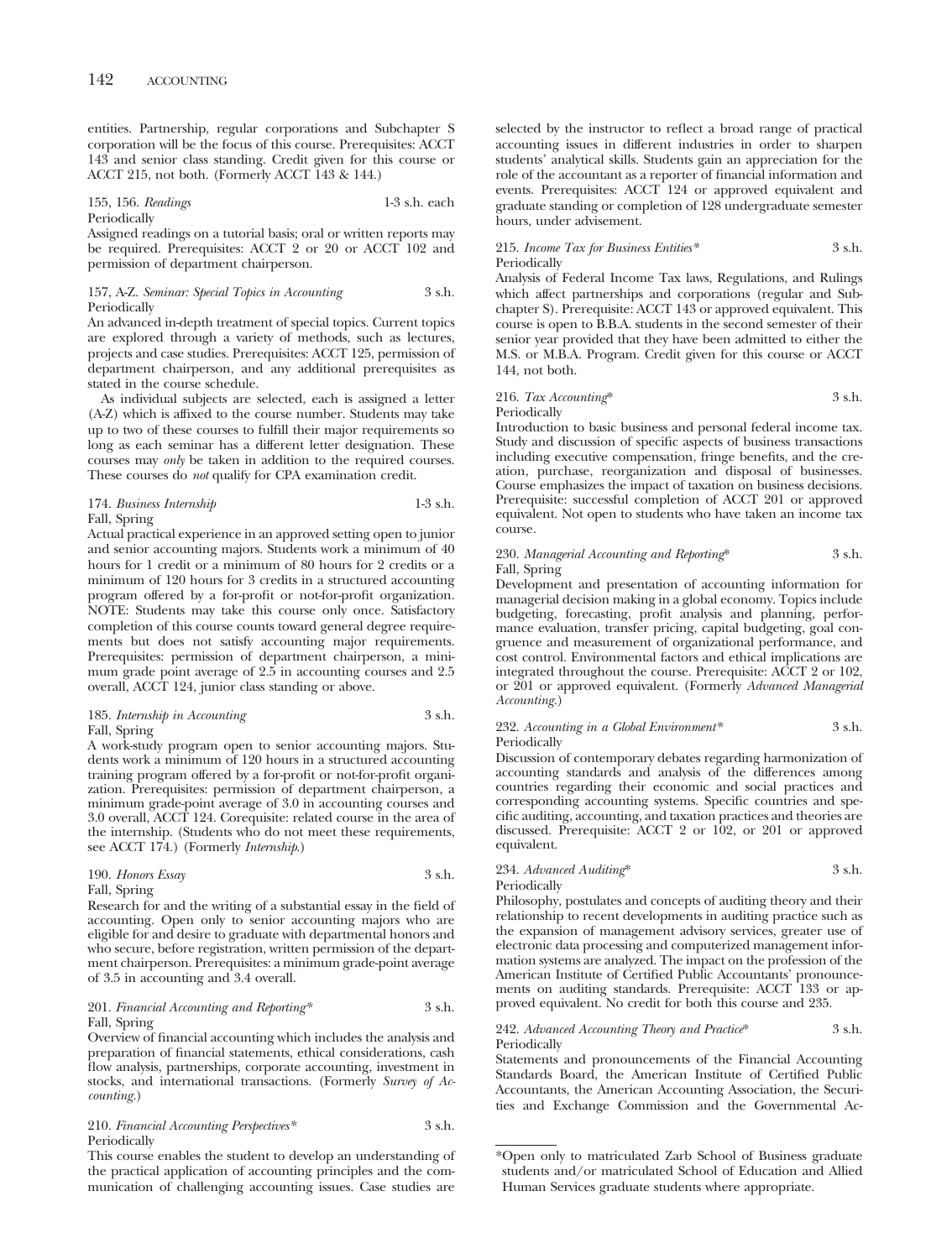counting Standards Board are analyzed. Advanced theory and problem-solving in partnership formation, operation and termination; and mergers, acquisitions and the resultant financial reporting are studied. Accounting application issues in governmental and not-for-profit entities are discussed. Computerized accounting information systems are also analyzed. Prerequisites: ACCT 124 or approved equivalent, and BCIS 10 or 14 or BCIS 201. Not open to students who have taken ACCT 125 or equivalent or ACCT 241. This course is open to B.B.A. students in the second semester of their senior year provided that they have been admitted to either the M.S. or M.B.A. Program.

#### 243. *Government and Not-for-Profit Accounting*\* 3 s.h. Periodically

Examination of accounting principles unique to governmental and not-for-profit organizations. Topics include the operation of the governmental funds and account groups, the GASB and FASB Standards, and the accounting for not-for-profit entities such as hospitals, colleges and universities. International perspectives and ethical issues are integrated throughout. Prerequisite: ACCT 124 or approved equivalent.

#### 250. *Seminar in Advanced Contemporary Accounting Theory*\* 3 s.h. Periodically

Critical examination of current thought in accounting; relationships between accounting and other business areas including economics, law, manufacturing, etc. Ethical, social and political influences on accounting theory and practice are discussed. Required of all M.B.A. candidates in public accounting. Prerequisite: completion of all prerequisite and preliminary accounting courses. (Formerly *Seminar in Contemporary Accounting*.)

#### 257, A-Z. *Seminar: Special Topics in Accounting*\* 3 s.h. Periodically

An advanced in-depth treatment of special topics. Current topics are explored through a variety of methods, such as lectures, projects and case studies. Prerequisites: ACCT 230, permission of department chairperson, and any additional prerequisites as stated in the course schedule.

As individual subjects are selected, each is assigned a letter (A-Z) which is affixed to the course number. Students may take up to two of these courses to fulfill their major requirements so long as each seminar has a different letter designation. These courses do *not* qualify for CPA examination credit.

#### 304. *Advanced Research Seminar in Business\** 3 s.h. Periodically

(NOTE: ACCT 306-308 may be offered in place of 304.) Students write an integrative paper on an assigned topic based on secondary research and then formulate a written primary data research design to investigate a specific key issue. They must formulate research questions and hypotheses, construct survey instruments and experimental designs, draft sample plans, outline data handling procedures, and prepare a comprehensive research proposal, furnishing justifications for its theoretical as well as practical significance. An oral presentation of each project is required at the conclusion of the semester. Prerequisites: completion of all core competency courses, 21 s.h. of advanced core courses or above (including QM 210, IB 219†, and at least 6 s.h. of the required 15 s.h. in the area of concentration), and permission of the department chairperson.

#### 305. *M.B.A. Honors Research Thesis in Accounting\** 3-6 s.h. Periodically

Student selects and designs an integrative research project with the approval and guidance of a faculty member in the area of specialization. Student is required to justify the project's significance within a decision-making framework and define the management applications of the research findings. An oral report of the research findings is presented to a faculty committee. With joint permission of the department chairperson and thesis adviser, a student may expand the M.B.A. Honors Research Thesis from 3 to 6 s.h.; the additional 3 s.h. may be counted toward

elective requirements in the area of concentration. Prerequisites: minimum cumulative grade point average of 3.5, completion of all core competency courses, 21 s.h. of advanced core courses or above (including QM 210, IB 219†, and at least 6 s.h. of the required 15 s.h. in the area of concentration), and permission of department chairperson.

#### 306. *Case Focused Research Seminar in Business\** 3 s.h. Periodically

Emphasis on multiple functional areas that are taught in the Zarb School of Business. A case study approach is utilized in this course, and students are challenged to understand how decisions and policies from different functional areas are integrated within an organization. Students present detailed recommendations toward resolution of complex business problems within an industry or company which must be supported by appropriate documentation of research and analysis. Written and oral reports are required. Prerequisites: completion of all core competency courses, 21 s.h. of advanced core courses or above (including QM 210, IB 219†, and at least 6 s.h. of the required 15 s.h. in the area of concentration), and permission of department chairperson. Same as BCIS 306, FIN 306, IB 306, MGT 306, MKT 306.

#### 307. *Consulting Research Project\** 3 s.h. **Periodically**

Under the supervision of an instructor and working singularly or in a small group, students are assigned to a client organization for one semester. The students and the client organization to which they are assigned will identify the client's specific problems and objectives. Students design and complete one or more integrative consulting projects involving various business principles and conduct research. A written consulting report and an oral presentation are made to a faculty committee and the senior management of the organization. Prerequisites: minimum cumulative grade point average of 3.5, completion of all core competency courses, 21 s.h. of advanced core courses or above (including QM 210, IB 219†, and at least 6 s.h. of the required 15 s.h. in the area of concentration), and permission of the Graduate Programs Office and the department chairperson. Same as BCIS 307, FIN 307, IB 307, MGT 307, MKT 307.

#### 308. *Integrative Business Simulation\** 3 s.h. Periodically

Course utilizes a comprehensive and integrative computer simulation to create a variety of complex multifunctional business problems to which students must respond under varying conditions of uncertainty. A team-based approach to decision making is used in resolving problems created by the computer model. Students are required to provide detailed reports on decisions made and to provide quantitative and qualitative justifications for their decisions. These justifications must be supported through the use of research and must be presented orally and in writing. Prerequisites: completion of all core competency courses, 21 s.h. of advanced core courses or above (including QM 210, IB 219†, and at least 6 s.h. of the required 15 s.h. in the area of concentration), and permission of department chairperson. Same as BCIS 308, FIN 308, IB 308, MGT 308, MKT 308. (Formerly *Computer Simulation (Management Game) in Accounting*.)

#### 309. *Research Seminar*†† 3 s.h. Periodically

Supervised research in the field of accounting on an approved topic and the preparation of a formal paper. Students formulate a research question, determine the methodological approach, review prior work, and, where appropriate, specify the sample

<sup>\*</sup>Open only to matriculated Zarb School of Business graduate students and/or matriculated School of Education and Allied Human Services graduate students where appropriate.

<sup>†</sup>Full-time students may take IB 219 as a corequisite.

<sup>††</sup>Open only to matriculated M.S. in Accounting, Accounting and Taxation and Accounting Information Systems students.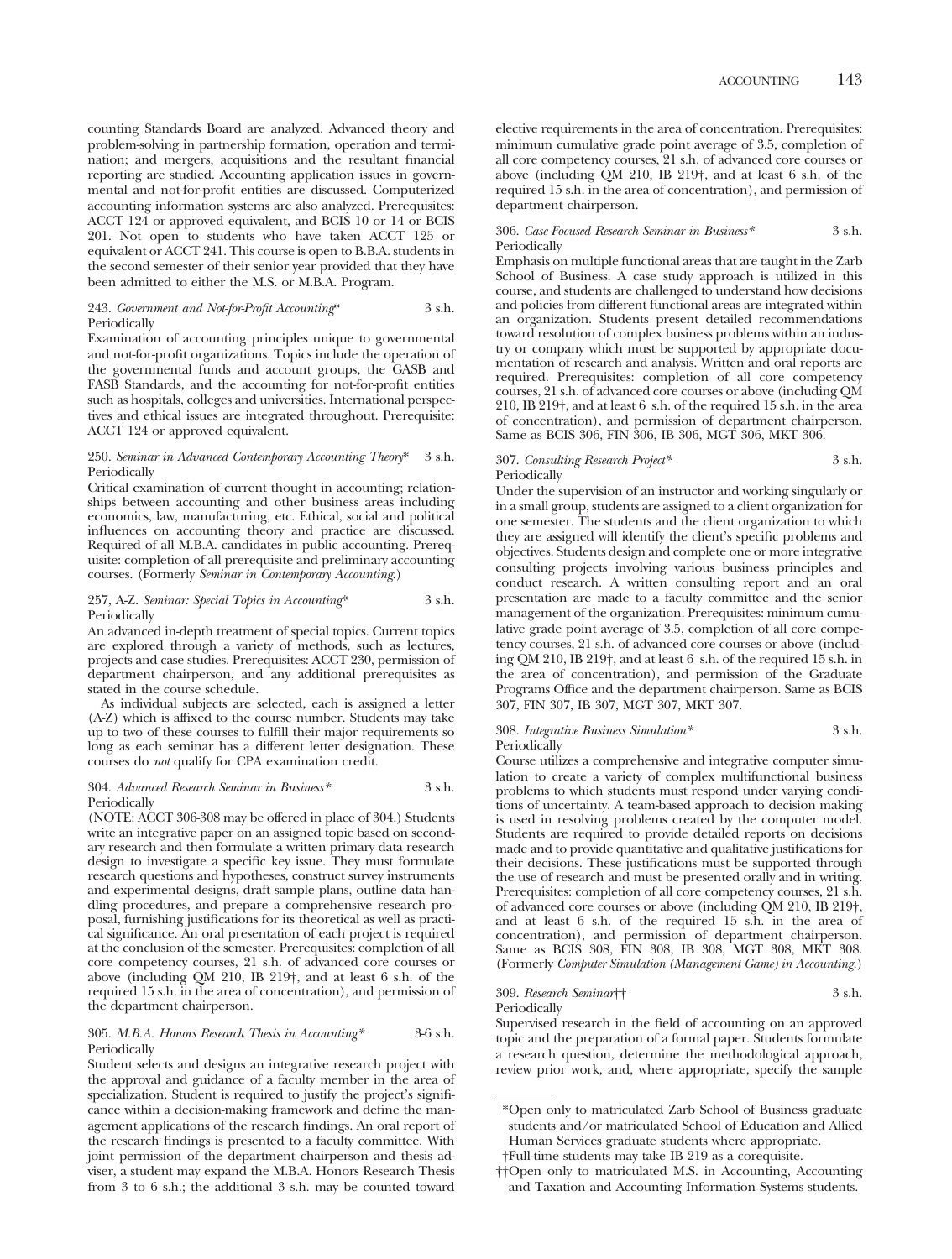data and research techniques. An oral presentation of the paper is required at the conclusion of the semester. Prerequisites: completion of 21 s.h. of graduate course work in the area of concentration, including QM 210 for Accounting Information Systems majors.

330. *Graduate Internship\** 3 s.h.

Fall, Spring

A work-study program open to graduate students who are specializing in accounting or taxation.

Students work a minimum of 100 hours in the semester for selected business organizations in their area of specialization. A written evaluation of a complex relevant managerial decision is prepared by the student at the completion of the course. Most internship opportunities involve some form of monetary remuneration. Prerequisites: all core competency courses or approved equivalents, 24 graduate-level credits with a 3.3 average and permission of the department chairperson. (Formerly GBUS 330).

#### 401. *Financial Reporting and Managerial Accounting\*\** 4 s.h. Periodically

An intensive and comprehensive overview of basic financial statements and how these and other accounting information are utilized for managerial decision making in a global economy. Topics include, but not limited to, forecasting, profit analysis and planning, capital budgeting, measurement of organizational performance and cost of internal controls. Environmental responsibilities of corporations and the ethical dimensions of utilizing financial data for decision making are included.

## Accounting and Taxation

Master of Science Programs, see page 113.

## Accounting Information Systems

Master of Science Programs, see page 113.

## Administration and Policy Studies (APS)

Administered by the Department of Foundations, Leadership and Policy Studies. Professor Osterman, *Chairperson*

## **COURSES**

In addition to semester notations next to each course, several courses are offered during January and Summer sessions. Consult the *January* and *Summer Sessions* bulletins for these schedules.

#### 244. *Aging, Public Policy and the Law* 3 s.h. Once a year

Legal and policy issues arising out of the "graying" of America are examined. Current government programs and legal developments affecting the elderly are analyzed. Emphasis on areas where changes in policy is required to meet evolving social needs of the aging population. Topics include income maintenance through government benefits and private pensions; the health care system; long-term care in nursing homes and other settings, and control over decision-making by and for the frail elderly.

245. *Legal Aspects of Managing Healthcare Programs for the Aging* 3 s.h. Periodically

Examination of legal issues commonly encountered by administrators of health care facilities and programs serving older people. Among topics discussed are the legal aspects of government regulation and corporate governance of the program, contractual reimbursement, tax and staffing issues, liability, quality assurance, risk management matters, and patient care policies and procedures.

| 251. Readings in Administration | 3 s.h. |
|---------------------------------|--------|
| Fall, Spring, Summer            |        |

Research and readings on topics of interest to the student and agreed upon by the instructor. Prerequisite: permission of instructor.

294, 295. *Administrative Internship* 3 s.h. each Fall, Spring, Summer

A cooperative administrative experience at a community agency, college or university where students observe, study and report on agency policies, procedures and services. Monthly seminars for considering problems confronted in the field are held. Prerequisite: department approval.

370. *Introduction to Higher Education in the*

*United States* 3 s.h. Fall

Reviews the historical development and current status of higher education in the United States and provides an overview of some important issues in higher education in our society: finance, government relationships, accountability; equity, administrative complexity; collective bargaining, professionalism.

#### 371. *Economics and Finance of Higher Education* 3 s.h. Spring

Provides prospective administrators with a conceptual and practical understanding of fiscal and economic concerns which directly and indirectly influence institutions of higher education. Examination of the role of postsecondary institutions in the economic growth and development of society, the influence of socioeconomic and political conditions and changes on the maintenance and growth of postsecondary institutions; major contemporary fiscal issues; and basic principles and processes of fiscal management.

372. *Governance in Higher Education* 3 s.h. Fall

Examination of the structure and processes surrounding decision-making in American colleges and universities and review theories and methods for evaluating and improving the effectiveness and efficiency of various governance mechanisms. Particular attention given to the role and influence of governing boards, administrators, faculty, students, governmental agencies and community.

#### 373. *The Student in American Higher Education* 3 s.h. Spring

Examination of student enrollment patterns in higher education in the United States; explores the relationship between demographic, economic and social characteristics such as age, academic aptitude, gender, race, religion, ethnology, social attitudes, socioeconomic background and career expectations on student behavior, attitude, and motivation; and assesses the impact of these changes on educational policies, programs and services.

#### 374. *Teaching and Learning in Higher Education* 3 s.h. Fall

Focus on the relationship between student characteristics and the instructional process, examines the impact of organizational structure and processes on teaching and learning, and explores alternative ways to enhance student learning. Prerequisite: APS 373.

<sup>\*</sup>Open only to matriculated Zarb School of Business graduate students and/or matriculated School of Education and Allied Human Services graduate students where appropriate.

<sup>\*\*</sup>Open only to matriculated Zarb School of Business E.M.B.A. students.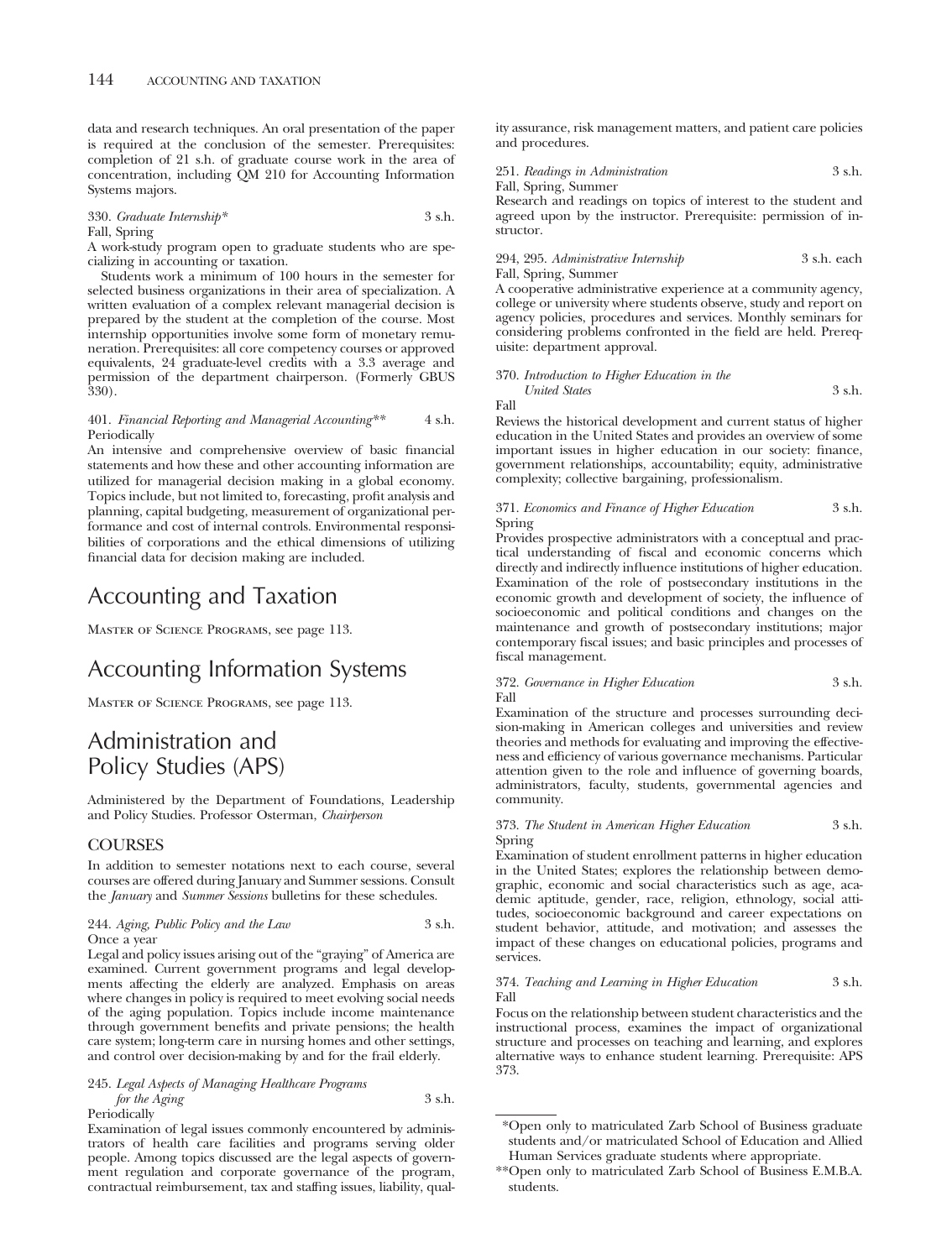# Africana Studies (AF ST)

Associate Professor Mwaria, *Director*

The Africana Studies major will introduce the student to an interdisciplinary program that coordinates and develops courses in African and Afro-American life and culture.

**B.A. SPECIALIZATION IN AFRICANA STUDIES:** a minimum of 30 semester hours of advanced courses (100 level or above) in Africana Studies including AF ST 155, 156, 157; HIST 116; PSC 111 and CLL 193.

No more than 6 semester hours may be taken from any one of the following groups of optional courses in order to fulfill either major or minor requirements except under advisement. Only faculty members teaching in this area will advise students studying for this major or minor.

| 1) AF ST 51, 52. Readings in African Thought, 1 s.h. each     |  |
|---------------------------------------------------------------|--|
| 154. African Humanism, 3 s.h.                                 |  |
| 2) ANTH 102. Peoples $\mathcal{C}$ Cultures of Africa, 3 s.h. |  |
| 108. Afro-American Culture, 3 s.h.                            |  |

- 
- SOC 134. *Race Relations in the United States*, 3 s.h.<br>3) HIST 115. *The Afro-American in American History*, 115. *The Afro-American in American History*,
	- *1619-1865*, 3 s.h. 117A. *History of Africa to 1800*, 3 s.h.
- 4) ECO 111. *Economic Development in Sub-Saharan Africa*, 3s.h.
- 143. *Economic Development*, 3 s.h.
- 5) PSC 110. *African Politics*, 3 s.h. 115. *State & Metropolitan Politics & Governments*, 3 s.h.
- 6) ENGL 140, 141. *African American Literature I, II*, 3 s.h. each

See complete B.A. requirements, page 84.

**A MINOR IN AFRICANA STUDIES** consists of the successful completion of 18 semester hours in Africana Studies courses, with at least 6 hours in residence.

## **COURSES**

In addition to semester notations next to each course, a selection of courses is offered during the January and Summer sessions. Consult the *January* and *Summer Sessions* bulletins for these schedules.

| 51, 52. Readings in African Thought |  | 1 s.h. each |
|-------------------------------------|--|-------------|
| Fall, Spring                        |  |             |

Each student, in consultation with the instructor, selects a key topic or a prominent figure in the world with African experience and explores the ideas generated by and around the topic or personality.

|      | 154. African Humanism | 3 s.h. |
|------|-----------------------|--------|
| ____ |                       |        |

Fall, Spring

African philosophical and religious systems, attitudes and the ways in which those attitudes are reflected in intellectual ideas and national cultures.

| 155. African Humanism | 3 s.h. |
|-----------------------|--------|
| Periodically          |        |

Pan-African protest, revolt and rebellion from the Haitian Revolution to the present.

156. *Economic and Social History of the Caribbean from Slavery to National Independence* 3 s.h.

Periodically

The plantation economy and the evolution of social classes in selected countries.

157. *African National Liberation Movements* 3 s.h. Fall, Spring

Theory and practice. Ideologies, politics and programs of movements in Namibia and South Africa.

## American Literature

See English

## American Studies (AM ST)

Professor of Political Science Landis and Professor of English Couser, *Co-Chairpersons*, American Studies Advisory Committee

Educationally distinctive, American Studies is both intensive, in having America as its unvarying concern, and extensive, in relying upon different disciplines. For the students and teachers involved, American Studies means joining in a shared effort with persons whose concerns are partly, or even largely, at variance with one's own. Such an approach offers a special opportunity to integrate knowledge of American literature, history, politics, economics, art and philosophy into a complex but meaningful whole.

Taking a minor or a major in American Studies permits the student to see a single subject, America, in different ways with the help of various academic departments and disciplines. Such minor and major programs are readily adapted, with advisement, to the needs, abilities and preferences of the individual student.

American Studies is an interdisciplinary alternative for undergraduates looking forward to graduate work and careers in public service, law, higher education, and other fields associated with the social sciences and humanities.

**B.A. SPECIALIZATION IN AMERICAN STUDIES:** 36 semester hours distributed as follows:

- 1) 3 hours chosen from each of the following categories of primary courses (a-e):
	- a) AM ST 1
	- b) ENGL 51, 52, 143, 144
	- c) HIST 13, 14C
	- d) PHI 148
- e) PSC 1, 105, 141
- 2) AM ST 145 and 146
- 3) Electives, 15 hours of courses that concentrate upon particular aspects of American Studies (e.g., The Arts in America, American Business and Technology, Immigration and Race in America, The American Political Process, American Social Problems), chosen with the approval of a member of the American Studies Advisory Committee, from the following: ANTH 101, 108
	- AH 7, 8, 145<br>AVF 11
	- $\operatorname{AVF}$
	- DRAM 140
	- ECO 131, 140, 141, 171
	- ENGL 51, 52, 124A, 126, 137, 138, 140, 141, 142, 143, 144, 145A, 146A, 148, 149, 150, 171, 176
	- FDED 110, 111, 112, 114, 130
	- GEOG 110
	- HIST 13, 14C, 29, 30, 115, 116, 124, 143, 144, 145, 146, 147, 148, 149, 151, 152, 153, 154, 157, 160, 162C, 163, 165, 167, 169, 184, 185, 186, 187
	- MASS 104<br>MUS 122
	- 122, 123, 134
	- PHI 148
	- PSC 1, 105, 111, 114, 115, 120, 121, 122, 126, 127, 128, 129, 134, 151
	- SCO 2<br>SOC 3 SOC 34, 134, 141, 170, 172
	- SPAN 125, 127

See complete B.A. requirements, page 84.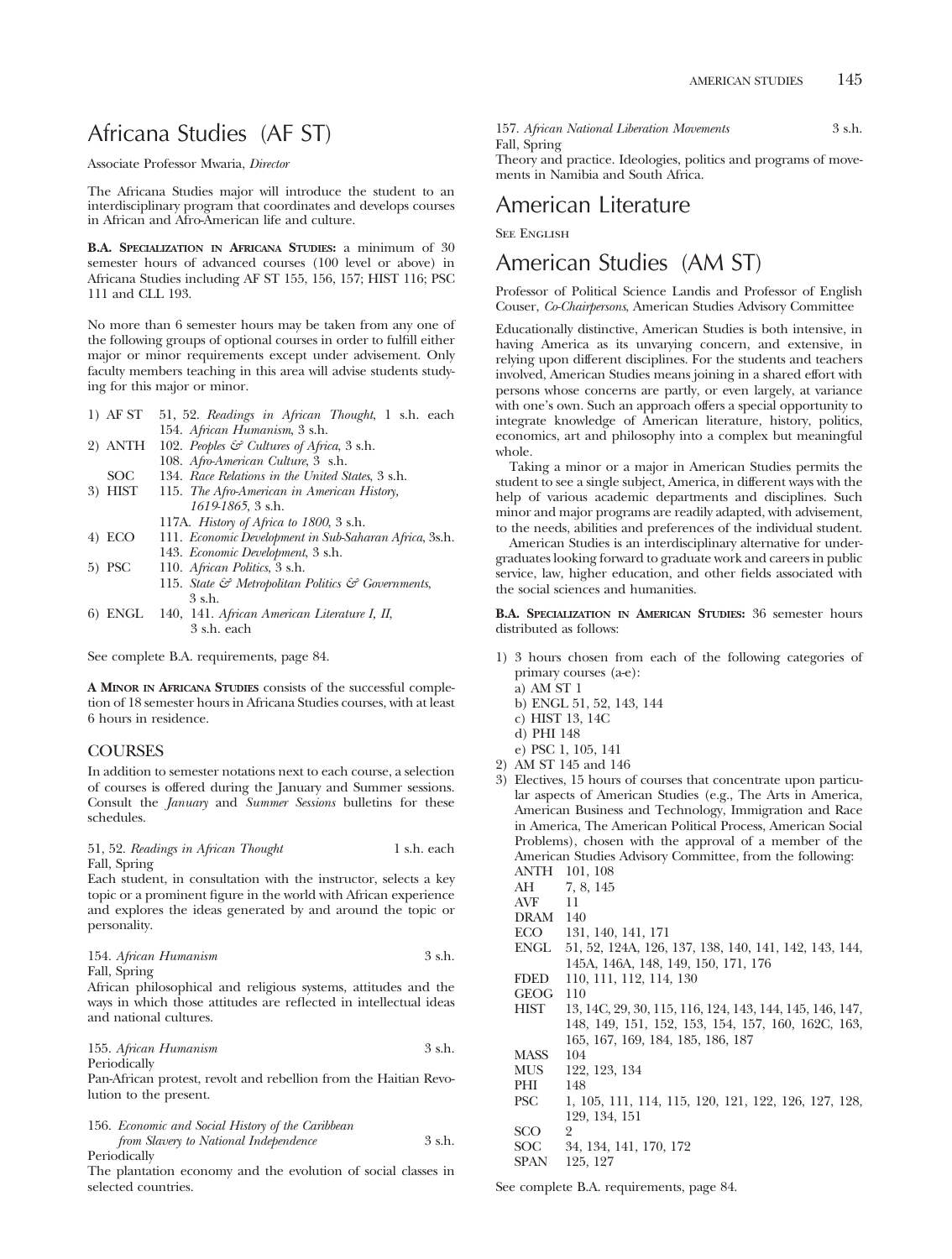**A MINOR IN AMERICAN STUDIES** consists of the successful completion of 18 semester hours as follows: 6 hours of primary courses (see 1 above); 9 hours of electives (see 3 above), approved by a member of the American Studies Advisory Committee; and AM ST 145 or 146. No more than two of the above listed electives offered by any one department participating in the American Studies program may be applied toward the minor. At least six hours must be taken in residence.

## **COURSES**

1. *Creating America's Culture* # 3 s.h. Periodically

An introduction to the interdisciplinary approach to understanding America which takes as its theme the active principles at work in this country by which a culture, distinct from that of other nations, was, and is formed.

100. *Honors Essay* 3 s.h. Fall, Spring

Research and writing of a substantial essay or execution and presentation of a creative project. Written analysis on any subject relating to the disciplines encompassed by the field of American Studies. Open only to eligible senior American Studies majors who wish to graduate with honors. Written permission of the instructor supervising the essay or project must be obtained before registration. Cumulative grade-point average must conform with departmental honors as defined under eligibility requirements on page 71. May not be taken on a  $Pass/D+/D/$ Fail basis.

#### 145. *Readings in American Studies* 3 s.h. Every other semester

An exploratory course analyzing American culture through the works of American writers. Each semester centers upon particular themes, ideas or topics broad enough to permit the student to become acquainted with the diversity of America's past and present. Prerequisite: two of the following: ENGL 51, 52, 143, 144; HIST 13, 14C, or permission of instructor.

#### 146. *Seminar in American Studies* 3 s.h.

Every other semester

Each semester some aspect of American culture is chosen as the organizing theme of the seminar. In addition, students will work on individual research problems.

151A. *Individual Readings in American Studies* 1-3 s.h. Every other semester

Students will read selections assigned by the instructor and prepare written or oral reports. Prerequisite: permission of instructor.

Members of the American Studies Advisory Committee are:

Mark Landis, *Professor of Political Science* and G. Thomas Couser, *Professor of English* (Co-Chairpersons) Michael D'Innocenzo, *Professor of History* Louis Kern, *Professor of History* Joann Krieg, *Professor of English* Rosanna Perotti, *Associate Professor of Political Science* Marc Silver, *Professor of Sociology* Kathleen A. Wallace, *Professor of Philosophy*

# Anthropology (ANTH)

Administered by the Department of Sociology and Anthropology. Associate Professor Abraham, *Chairperson*

Associate Professors Mwaria, Varisco; Assistant Professors Fiorini, Kasmir, Matthews.

LAMBDA ALPHA: a national anthropology honor society, see page 73.

**B.A. SPECIALIZATION IN ANTHROPOLOGY:** 30 semester hours in anthropology courses including ANTH 1, 3, 137, 145, 185 or 186, and 191. Of the remaining 12 credits, majors are urged to elect at least two area courses.

LING 101 or 151 and AH 114 are recommended electives.

See complete B.A. requirements, page 84.

**A MINOR IN ANTHROPOLOGY** consists of the successful completion of 18 semester hours, chosen in consultation with an adviser in the department, with at least 9 hours in residence and including at least two of the following courses: ANTH 1, 3 and 4.

#### COURSES

In addition to semester notations next to each course, a selection of courses is offered during January and Summer sessions. Consult the *January* and *Summer Sessions* bulletins for these schedules.

#### 1. *Human Evolution in Philosophical Perspective #* 3 s.h. Fall, Spring

Human origins are reviewed in light of evolutionary theory and recent research on living primates. Concepts of both human nature and culture are defined in evolutionary terms and critiqued with an eye to unravelling the distinctively human capacities for conjugal and extended family life, for symbolic communication and for social contracts that establish the minimal conditions of political order.

#### 3. *The Primitive World and Its Transformations* # 3 s.h. Fall, Spring

The concept of culture is subjected to an intensive critical overview, as the organizing idea of anthropology and as a fundamental component of the modern worldview. Themes to be addressed include: evolution of man's capacity for culture; major humanistic and scientific approaches to understanding culture and the great and ongoing transformation from so- called "primitive" to civilized ways of life. Institutional structure, symbolic texture and the feel of other cultures are conveyed through careful analysis of ethnographic classics and films. Credit given for this course or ANTH 2, not both.

#### 4. *The Human Condition in Ethnographic Perspective* # 3 s.h. Fall, Spring

Introduces the student to ethnography as the distinctive mode of inquiry in cultural anthropology and illustrates the utility of an ethnographic perspective in the analysis of social processes. The potential of an ethnographic approach to further a truly crosscultural understanding of economic, political, psychological, religious and aesthetic problems is evaluated through intensive discussion of ethnographic case studies around the world.

|                                   | 5. Archaeology: Living in the Material World # | 3 s.h. |
|-----------------------------------|------------------------------------------------|--------|
| See course description, page 445. |                                                |        |

#### 12. *Social Organization of Non-Western Societies* 3 s.h. Every other year

Advanced study emphasizing detailed analysis of social and community structures and political, economic and religious institutions. Materials are selected from a wide range of primitive and other nonwestern societies. Prerequisite: ANTH 1.

#### 32. *Women and Development* # 3 s.h. Periodically

Examination of the historical transformation of the roles of Asian and African women in relation to the different modes of socioeconomic organization of their respective societies. Critical assessment of the impact of social, religious, economic and political systems in defining the status of women in these societies. Credit given for this course or SOC 32, not both.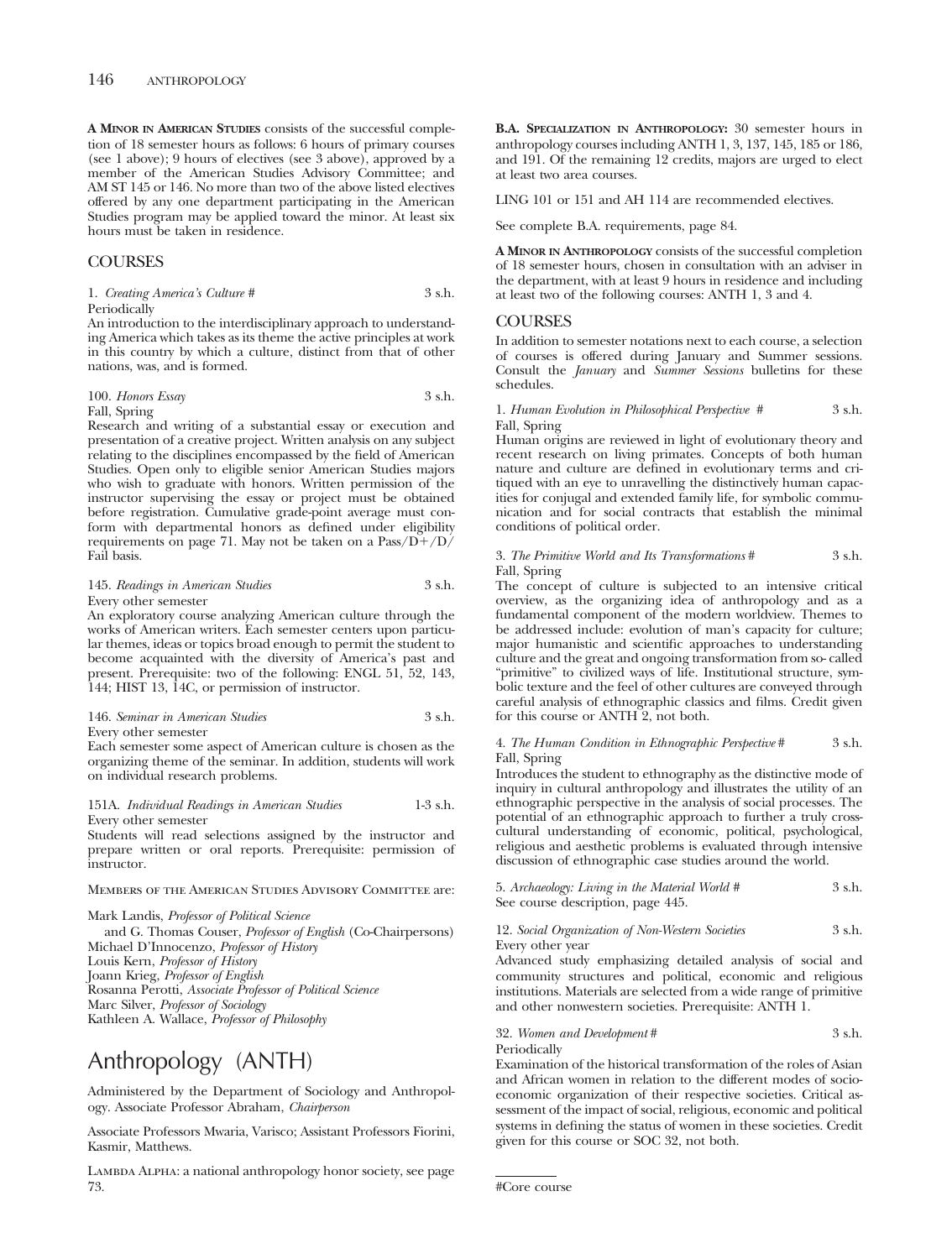#### 99A, 99B, 99C. *Significant Contributors to Anthropological Theory and Practice* 1 s.h. each

Periodically

A study of the contribution of one important anthropologist such as Franz Boaz, Margaret Mead, Ruth Benedict, Alfred Kroeber, Julian Steward, etc., for a total of 15 hours.

#### 100. *Honors Essay* 3 s.h. Fall, Spring

The research and the writing of a substantial essay in the field of anthropology. Open only to senior anthropology majors who are eligible for and desire to graduate with departmental honors. Interested students must secure, before registration, written permission of the instructor who will supervise the essay.

101. *The Native Americans* 3 s.h.

Every other year

Peoples and cultures of aboriginal North America. Indians and Indian affairs under U.S. administration. Contemporary problems of the American Indian minority.

#### 102. *Peoples and Cultures of Africa* 3 s.h. Every other year

Peoples and cultures of Africa, south of the Sahara. The social, economic and political organization of representative African societies in their historical setting. The input of colonialism.

|                                        | 103. Peoples and Cultures of Asia |  | 3 s.h. |
|----------------------------------------|-----------------------------------|--|--------|
| $\mathbf{r}$ $\mathbf{r}$ $\mathbf{r}$ |                                   |  |        |

Periodically

This survey course will focus in any year on selected anthropological studies for two or three of the following areas: China, Japan, India, mainland Southeast Asia and Indonesia.

105. *Peoples and Cultures of Latin America* 3 s.h. Every other year

Survey of American Indian, Iberian and African origins of the cultures and societies of Mexico and Central America, South America and the Caribbean. Race relations and class relations in Latin America. Intensive treatment of selected modern community studies in Latin-American societies.

106. *Peoples and Cultures of the Middle East and North Africa #* 3 s.h.

Periodically

Survey of the region's cultural diversity in historical context. Focus on the impact of Islam, traditional lifestyles and the reaction to colonialization by the West. Emphasis placed on case studies from Egypt, Yemen, the Gulf States, Iraq, Iran and Israel. Critical discussion of the role of anthropology in studying the Middle East. Attention also given to the social context of contemporary issues, such as Islamic fundamentalism, gender roles and recent armed conflicts. (Formerly *Peoples and Cultures of the Middle East*.)

#### 107. *Development, Conservation, and Indigenous Peoples in Applied Anthropology* # 3 s.h.

Every other year

Development of the field of applied anthropology in socioeconomic analysis of third-world development, preservation of cultures of indigenous peoples, and conservation of biodiversity in underdeveloped regions. Focus on problems of planned or directed socio-economic change, transfer of technology, causes of famine and emerging ecological problems in Latin America, Middle East, Africa and Asia. Application of anthropological methods in international development agencies (including World Bank, USAID, UNDP) and environmental conservation organizations. (Formerly *Applied Anthropology*.)

108. *Afro-American Culture* 3 s.h. Every other year

Consideration and analysis of the culture of black Americans and black communities; emphasis is on enculturation processes and social forms resulting from antecedents of African culture and pressures from the dominant American culture. Emphasis is on the legacy of slavery.

110. *Prehistory* 3 s.h.

## Once a year

Discussion of prehistoric hunting and gathering sites, early agricultural societies, major royal burials and ancient urban settings. Examination of archaeological data, research methods, dating techniques, artifact analysis, problems of interpretation.

111. *Anthropology and Music* 3 s.h. Periodically

World music in relation to culture: includes the musical instruments of preliterate peoples and nonwestern societies. Emphasis is on musical styles in appropriate social and cultural context.

112. *Anthropology of the Global Economy* 3 s.h. Periodically

How do other cultures organize their economic lives? Are there aspects of human economic behavior that are universal, or are our economic motives culturally determined? As capitalism becomes more global, what kinds of native economies and ecnomic principles will it bump up against? In this course, we apply the theory and methods of economic anthropology to look at the full range of economic behavior and organization in world cultures. (Formerly *Economic Anthropology.*)

#### 113. *Archaeology of Civilizations of the New World* # 3 s.h. Fall, Spring

Study of the present state of archaeological knowledge about the development of such pre-Columbian New World civilizations as the Olmec, Maya, Toltec, Aztec and Inca. Recent archaeological evidence and glyph translations are discussed and analyzed in the context of prevalent theoretical perspectives. Distinctive forms of agriculture, cities and state formation in the New World are presented.

## 114. *Rise of Civilization* 3 s.h. Every other year

A study of the nuclear civilizations of the Americas (Peru, Mexico, Guatemala), the Middle East (Mesopotamia, Egypt and periphery) and other areas such as China and India in historical and evolutionary perspective.

## 115. *Culture and Class: Transcultural Studies in Poverty* 3 s.h.

Once a year

The dimensions of poverty seen in cross-cultural perspective. The examination of subcultural differences in poverty among groups within the same society. Emphasis is on understanding the relationship between the individual and his/her culture, the meaning of ethnicity, and the role of anthropology in clarifying the effect of disadvantage and exclusion of individuals and groups. Prerequisite: ANTH 3 or equivalent.

#### 116. *Religion in Cross-Cultural Perspective* # 3 s.h. Once a year

An examination of various approaches to the interpretation of religious beliefs and practices. Emphasis on nonwestern belief systems, theories of the function of religion in society, uses of magic and divination within religious traditions, and religion as a mechanism of both social control and social change. Topics include symbolism, myths and rituals in selected societies and the role of the religious practitioner.

117. *Medical Anthropology* 3 s.h. Once a year

Cross-cultural study of the physical and cultural adaptations of humans to problems of disease: resistance to disease, treatment of disease, treatment of disease and immunity resulting from natural selection.

120. *Cross-Cultural Studies in Conflict* 3 s.h.

Periodically

The study of aggression, socialization and integration in human society. An examination of the archaeological and contemporary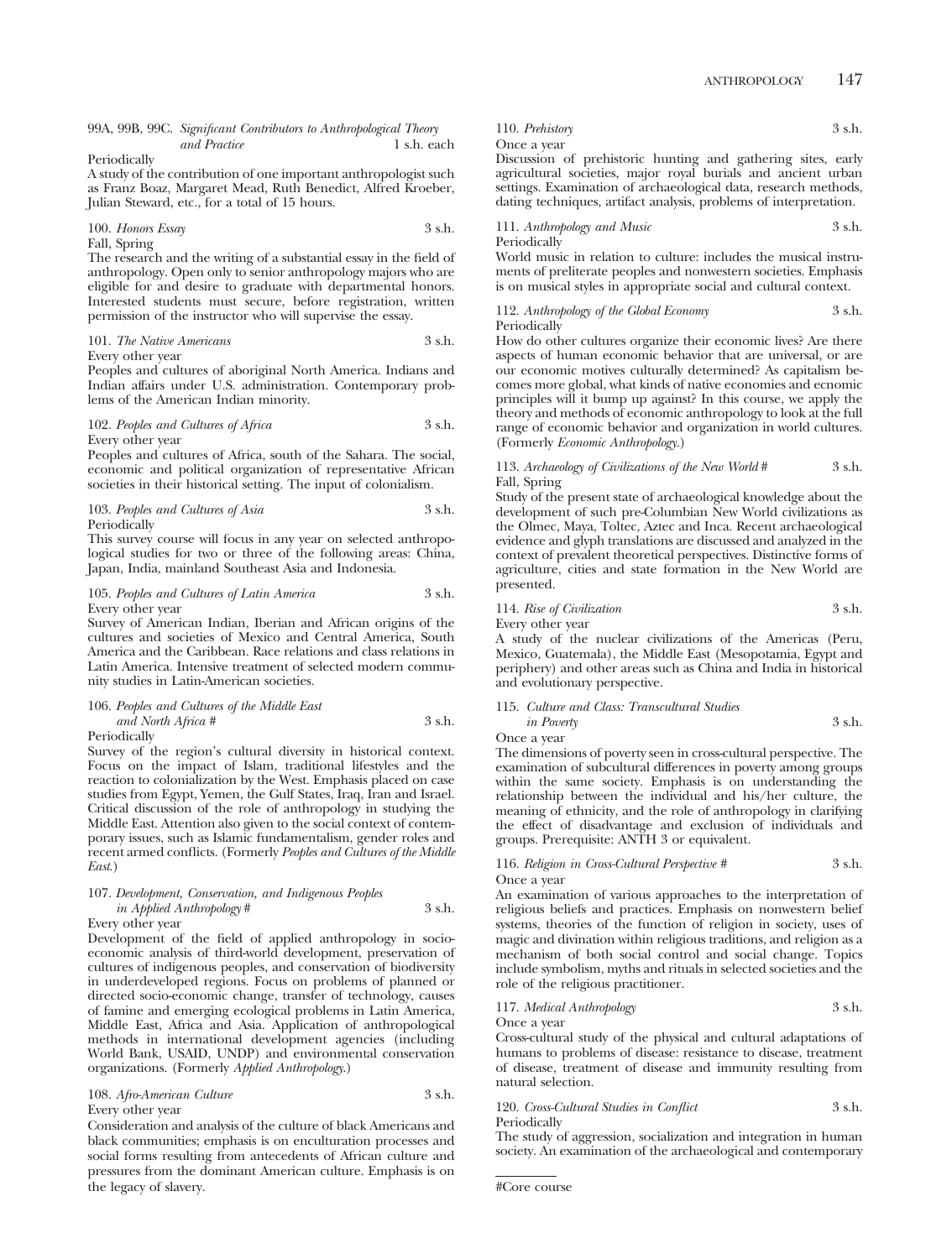evidence of conflict as a cultural phenomenon including the mechanics of conflict resolution in different cultures. Prerequisite: ANTH 3 or equivalent.

121. *Political Anthropology* 3 s.h. Periodically

Selected survey and analysis of political systems of stateless and preindustrial state societies. Prerequisite: ANTH 3.

#### 125. *The Media in Anthropological Perspective* 3 s.h. Once a year

Modes of information flow, storage, retrieval and manipulation are examined in cross-cultural perspective. Language and myth, sacred and secular texts, and contemporary electronic (radio and T.V.) media expressions are analyzed in terms of their evolutionary and cultural significance. Critical discussion of major theories of language, mythology and mass communications.

### 131. *Anthropology and Education* 3 s.h. Every other year

Social and cultural factors influencing the educational process, includes the application of anthropological methods and concepts in understanding cultural transmission. Emphasis is on comparison of educational systems and the examination of educational procedures in cross-cultural perspective. Same as FDED 131.

#### 132. *Contemporary Italy, an Anthropological View* 3 s.h. Every other year

The traditional regional cultures of contemporary Italy are analyzed with reference to the fast-growing ethnographic literature dealing with Italy in particular and Mediterranean culture patterns in general. Traditional patterns of land tenure, community organization, family, ritual and folklore are explored as they were affected by the post-Risorgimento and post-war transformations and convulsions of Italian society.

#### 137. *Race and Ethnicity: an Anthropological Perspective* # 3 s.h. Every other year

Examination of the scientific study of the origin and nature of human physical and ethnic variation and culture contact from an anthropological perspective. Cross-cultural data are used to explore the concept of race, the impact of race thinking, and patterns of culture contact and ethnic relations.

#### 145. *Women and Men in Anthropological Perspective* 3 s.h. Once a year

Comparison of the attitudes, roles and statuses of men and women in various societies ranging from hunter-gatherers to modern industrial.

#### 148. *Society, Culture and Personality* 3 s.h. Every other year

Relationship between the individual personality, society and culture. Recent theories and studies of character and social structure. Prerequisite: ANTH 1. Credit given for this course or SOC 148, not both.

#### 151, 152. *Readings in Anthropology* 1-3 s.h. each Fall, Spring

Readings assigned by the instructor, oral and written reports. Open to students who have completed 12 s.h. of work in anthropology, with permission of department chairperson.

185. *Methods in Anthropology* 3 s.h. Periodically

A study of methods of fieldwork and analysis in anthropology. Students are asked to do limited work outside the classroom, investigating a problem or problems chosen by the class.

186. *Theory in Anthropology* 3 s.h. Every other year

The historical development of and present trends in anthropological theory in relation to culture and society. Prerequisite: ANTH 1.

Special Topics: courses numbered 187 and 188 are open to students who have completed at least 6 semester hours in anthropology and/or related social sciences. These courses deal with innovative or advanced topics and may include field projects. Students prepare individual projects on a research theme. May be repeated when topics vary.

*Special Topics*: major themes in anthropology Fall, Spring 187, 188, 3 s.h. each 187a, 188a, 2 s.h. each 187b, 188b, 1 s.h. each

#### 191. *Advanced Seminar in Anthropology* 3 s.h. Periodically

Presentation of a topic that reflects broad understanding of anthropological ideas and modes of analysis with relevance to the discipline. Through joint readings and individual research, advanced students develop ideas relevant to the theme of the course. Topics vary from semester to semester. Prerequisite: completion of four courses in anthropology or permission of instructor. May be repeated for credit when topics vary. (Formerly *Senior Paper.*)

## 200. *Fundamentals of Anthropology* 3 s.h. Once a year

Scope and aims of modern anthropology. Human origins, race, prehistory, language, culture and the diversity of human societies. General principles and theory.

#### 214. *Aging in Cross-Cultural Perspective* 3 s.h. **Periodically**

A comparative overview of the origins and development of institutions and customs pertaining to aging in a variety of cultural settings, both western and nonwestern, traditional and modern.

#### 215. *Introduction to Gerontology: Aging in American Life* 3 s.h. Periodically

Explanation of the social and cultural dimensions of aging in America. Included are societal assumptions about age, family contexts, work environments, aging through popular literature and culture, and social policy issues.

#### 218. *People and Cultures of Latin America* 3 s.h. Periodically

An integrated study of the institutions, culture groups and literary traditions of Spanish America. Social and economic functions of the "hacienda," Church, politics, university and others in combination with literary works that exemplify these topics. Specific regions or countries are examined individually. Same as SPAN 218.

250. *Readings in Anthropology* 1-3 s.h. Periodically

Independent study on special topics in anthropology. Prerequisite: permission of chairperson.

288. *Advanced Seminar in Anthropology* 3 s.h. Periodically

Course deals with innovative or advanced topics and may include field projects. Students prepare individual projects on a research theme. May be repeated for credit when topics vary.

# Applied Physics

SEE PAGE 354.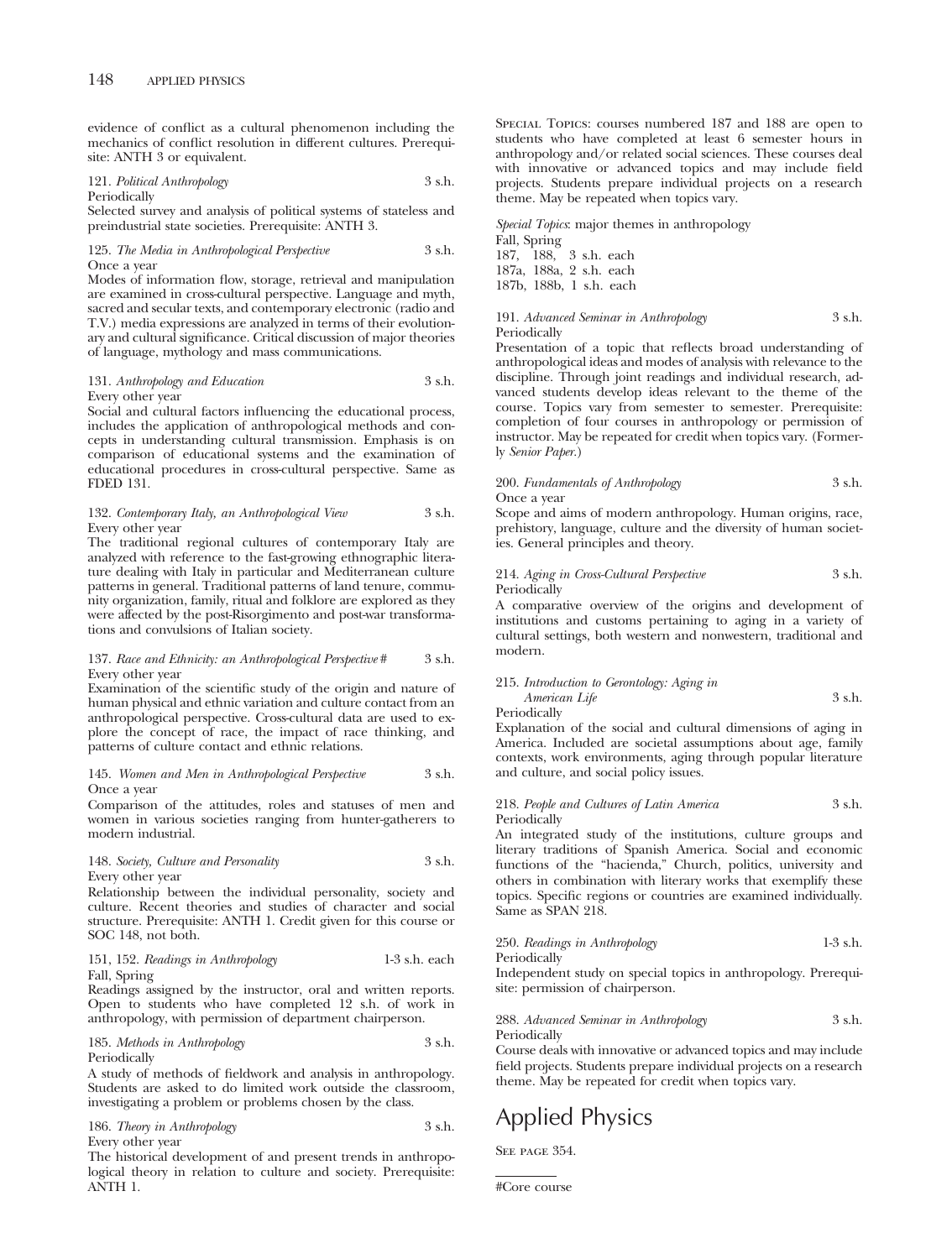## Arabic (ARAB)

Administered by the Department of Comparative Literature and Languages. Professor Donahue, *Chairperson* Assistant Professor Hartman, *Adviser*

#### **MINOR IN ARABIC, see page 175.**

| 1, 2. Elementary Arabic | 3 s.h. each |  |
|-------------------------|-------------|--|
| Fall, Spring            |             |  |

Fundamental elements of modern standard Arabic. Basic sentence patterns and grammar are taught through intensive classroom drills and graded reading. Exposure to Palestinian dialect of Arabic.

| 3. Intermediate Arabic                    | 3 s.h.   |  |
|-------------------------------------------|----------|--|
| See course description, page 445.         |          |  |
| 4. Intermediate Arabic                    | $3$ s.h. |  |
| See course description, page 445.         |          |  |
| 101 through 106. Advanced Arabic Language | 3 s.h.   |  |

# Art History and Humanities

See course description, page 445.

HUMANITIES PROGRAM AND COURSES are listed independently.

Administered by the Department of Fine Arts, Art History and Humanities. Professor Infield, *Chairperson*

Professors Cohen, Masheck; Associate Professor Lindgren; Assistant Professor Naymark.

## Art History (AH)

**B.A. SPECIALIZATION IN ART HISTORY:** AH 3 or 5, 4 or 6, 74, 101, 102, 106, 119, 120, 164, and 12 additional hours in art history courses, plus FA 8, 9.

See complete B.A. requirements, page 84.

Teaching of Art, see page 395.

**A MINOR IN ART HISTORY** consists of the successful completion of 18 semester hours in art history courses, under advisement, with at least 6 hours in residence.

M.A. Program in Humanities, see page 285.

### COURSES

In addition to semester notations next to each course, a selection of courses is offered during January and Summer sessions. Consult the *January* and *Summer Sessions* bulletins for these schedules.

3. Gods and Kings 
$$
\#
$$

\n3 s.h.

Fall

Study of Classical and European art from its prehistoric antecedents to the Gothic Age, with an emphasis on how powerful kings and religious beliefs influenced the forms and styles of architecture, sculpture and painting. Credit given for this course or New College HAH 13, not both.

|        | 4. Religion, Rulers and Rebellion # | 3 s.h. |
|--------|-------------------------------------|--------|
| Spring |                                     |        |

Study of European art from the Renaissance to modern times with a focus on how painting, sculpture and architecture were influenced by kings, courts, Christianity and the rebellious spirit of outstanding artists. Credit given for this course or New College HAH 14, not both.

| 5. Form in the Art-Work, $I \#$ , | 3 s.h. |
|-----------------------------------|--------|
| See course description, page 445. |        |
| 6. Form in the Art-Work $\Pi$ #   | 3 s.h. |

Spring

Analytical study of form in painting, sculpture and architecture emphasizing by comparative method structural significance and expressive values. Emphasis on the modern sense of the "object." Prerequisite: sophomore standing or above. (Formerly AH 5, 6.)

7. American Art 
$$
I \#
$$
 3 s.h.

Fall

Study of architecture, sculpture, painting and folk art from Colonial times to the end of the Civil War. The beginning of American artistic tradition.

8. *American Art II* # 
$$
3 \, \text{s.h.}
$$
 Spring

A study of architecture, sculpture, painting and graphic arts, from the Civil war to the end of World War II. Academic tradition, realism, and regionalism compete with modernism as America moves toward a uniquely and entirely American mode of art.

74. *Contemporary Art #* 3 s.h. Fall, Spring

A topical and analytical study of contemporary art with an emphasis on the philosophical and aesthetic issues of modernism and post-modernism. There are required field trips to New York City during the semester.

100. *Honors Essay* 3 s.h. Fall, Spring

The research for and the writing of a substantial essay in the field of art history. Open only to senior art history majors who desire to graduate with departmental honors and who secure, before registration, written permission of the instructor who will supervise the project.

101. *Ancient Art #* 3 s.h. Fall

Architecture, sculpture and painting of Ancient Greece and the Roman Empire with emphasis on the contributions of the earlier cultures of Egypt, the Near East and Ancient Celtic Europe.

102. *Medieval Art* 3 s.h. Spring

Architecture, sculpture and painting of Europe from c. 300 A.D. to 1400 A.D., with emphasis on the contributions of eariler European and non-European cultures. Style periods such as late Antique, Byzantine, Romanesque and Gothic are covered.

103. *Images: West and East* 3 s.h. Periodically

Analysis of the intercultural relationships between Europe and Asia as exemplified in the visual arts from Alexander the Great through the 20th century.

106. *Italian Renaissance Art* 3 s.h. Every other year

Architecture, sculpture and painting in Florence, Rome, Venice, and other cities of Italy from the 14th through the 16th century.

107. *Renaissance Art in Northern Europe* 3 s.h. Every other year

Architecture, sculpture and painting in Flanders, France, Germany, Spain and England during the 15th and 16th centuries.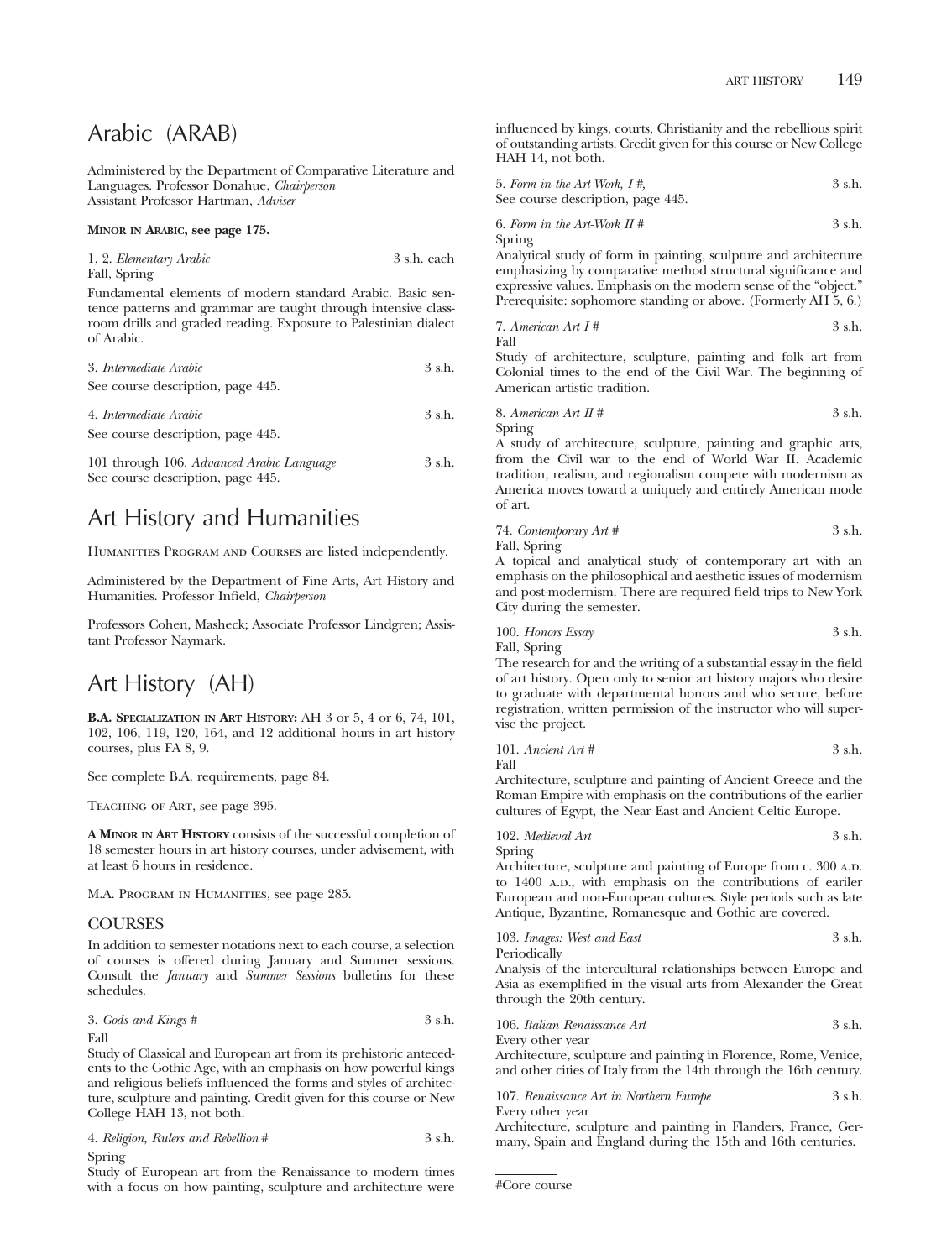| 109. Art from the Baroque to Romantic Age | 3 s.h. |
|-------------------------------------------|--------|
| Every other year                          |        |

Analysis of painting during the post-Renaissance, Baroque, Rococo, Neoclassic and Romanticist periods emphasizing old masters such as Caravaggio, El Greco, Velasquez, Rembrandt, Ingres, Delacroix and Turner.

#### 110. *Modern Architecture and Design* 3 s.h. Every other year

Development of modern architecture as a three-dimensional art in the fine-arts tradition (with some attention to parallels in sculpture) and as part of a new technical approach to "design" under industrialism. Architecture versus mere building; architecture and social life; "functionalism" and the International Style; "post-modernism" and the fate of modernity. Emphasis on works of major American and European masters. No previous knowledge of architecture required. (Formerly *Modern Architecture, Modern Sculpture*.)

#### 114. *Tribal Arts* 3 s.h. Periodically

A survey of tribal art forms in pre-Columbian America, Africa (West Africa and the Congo) and Oceania (Melanesia and Polynesia) with reference to religious, social and geographical influences. The art of each region is studied within the cultural context. Credit given for this course or New College HAH 6, not both.

#### 118. *Pre-Islamic and Islamic Art* 3 s.h. **Periodically**

Origins and development of Islamic art in the Near and Middle East, from the prehistoric age through the 18th century. Emphasis is on the study of Islamic art in Iran and its spread throughout the world in architecture, sculpture, pottery and textile design.

#### 119. *19th-Century Painting in Europe* 3 s.h. Every other year

Development of modern art during the 19th century, emphasis on the major movements, concepts and artists.

#### 120. *20th-Century Painting in Europe* 3 s.h. Every other year

A survey emphasizing the concepts entailed in the various styles of 20th century European painting; concentration on the major movements in European painting since post-impressionism. Emphasis on the foundational role of the School of Paris, but also on the emergence of abstraction in Central Europe and the former Soviet Union; rationalist and irrationalist alternatives; response to American ascendancy after World War II; later modernism and postmodernism; problematics of nationalism and internationalism.

| 145. American Art | 3 s.h. |
|-------------------|--------|
| Every other year  |        |

Art in America from 1620 to the present. Emphasis on architecture, sculpture and painting, and the visual forms are analyzed within the context of American culture.

### 151. *Readings in Art History* 3 s.h. Fall, Spring

Specifically designed for concentration in a single area. Open to highly qualified students, normally seniors, who are capable of working independently. Before registering, the student must consult with the faculty member who will act as the tutor. This course is not a substitute for AH 164, *Senior Seminar*.

| 152. Venetian Art and Architecture | 3 s.h. |
|------------------------------------|--------|
| See course description, page 445.  |        |

#### 161. *Art of Personal Adornment* 3 s.h. Once a year

Analysis of the development of clothing design and personal decoration as art forms from Antiquity to the present. Chronologically presented, stylistic changes and fashions are examined within cultural contexts.

| 164. Senior Seminar                                               | $3$ s.h. |
|-------------------------------------------------------------------|----------|
| Spring                                                            |          |
| Open only to seniors specializing in art history or by permission |          |

of department chairperson. An intensive study of selected problems in historical research.

165. *Asian Art* 3 s.h. Periodically

Art forms of India, China and Japan with reference to philosophical, religious and social influences from the prehistoric through the 19th century. Architecture, sculpture, painting and ceramics are analyzed; themes, styles and techniques distinctive of the art tradition of each country are stressed.

| 168. Internship                   | 6 s.h. |
|-----------------------------------|--------|
| See course description, page 445. |        |

170. *Museum Studies* 3 s.h. Periodically

Students gain theoretical and practical experience in the functions and operation of galleries: cataloging, authentication, insurance and methods of displaying works of art. Visits to museums, guest lecturers and informal seminars.  $Pass/D+/D/Fail$ grade only.

| 187. Landscape in Art<br>See course description, page 445. | $3 \text{ s.h.}$ |
|------------------------------------------------------------|------------------|
| 188. Age of Rembrandt<br>See course description, page 445. | 3 s.h.           |
| 109 Workshop in Art History                                |                  |

192. *Workshop in Art History* 3 s.h. See course description, page 445.

## Asian Studies (AS ST)

Assistant Professor of Japanese and Comparative Literature Welch, Director of Asian Studies.

The Asian Studies program is an interdisciplinary program designed to provide the student with a broad understanding of the traditional and modern civilizations of East Asia and Southeast Asia. The Asian Studies program offers both major and minor specialization. Study of an Asian language is strongly recommended for all majors and minors, and language courses beyond level 4 may be counted toward the major requirements.

Students majoring in Asian Studies will choose a core of four courses, concentrating on either traditional or contemporary Asia, and also take a seminar as part of the major. To assure that students receive training in a specific discipline, students are required to complete a minor (18 hours) in the discipline of their choice, in addition to their Asian Studies courses, as a requirement of the major.

**B.A. SPECIALIZATION IN ASIAN STUDIES:** 30 credits in Asian studies and a minor consisting of 18 credits in an academic discipline, distributed as follows:

A. 12 credits from four different fields of study of the following:<br> $\Delta H = 165$  degree  $4st$ ,  $3 \text{ s}$  b AH 165. *Asian Art*, 3 s.h.

| $\bigcap$   | 100. тошн ти, э э.н.                                             |
|-------------|------------------------------------------------------------------|
| <b>ANTH</b> | 103. Peoples $\mathcal{C}$ Cultures of Asia, 3 s.h.              |
| CLL         | 149. Asian Literature: India, 3 s.h.                             |
|             | 150. Asian Literature, 3 s.h.                                    |
| <b>ECO</b>  | 112. Economic Development of China, 3 s.h.                       |
|             | 114. Japan's Modern Economy, 3 s.h.                              |
| <b>GEOG</b> | 113C. The Geography of East $\mathcal{C}$ Southeast Asia, 3 s.h. |
| <b>HIST</b> | 71. China $\mathcal{C}$ Japan to 1800, 3 s.h.                    |
|             | 72C. China & Japan Since 1800, 3 s.h.                            |
| PHI         | 17. Introduction to Eastern Philosophy, 3. s.h.                  |
| <b>PSC</b>  | 144. Asian Politics $\mathcal G$ Government, 3 s.h.              |
|             |                                                                  |

RELI 15. *Introduction to Eastern Religious Traditions,* 3 s.h.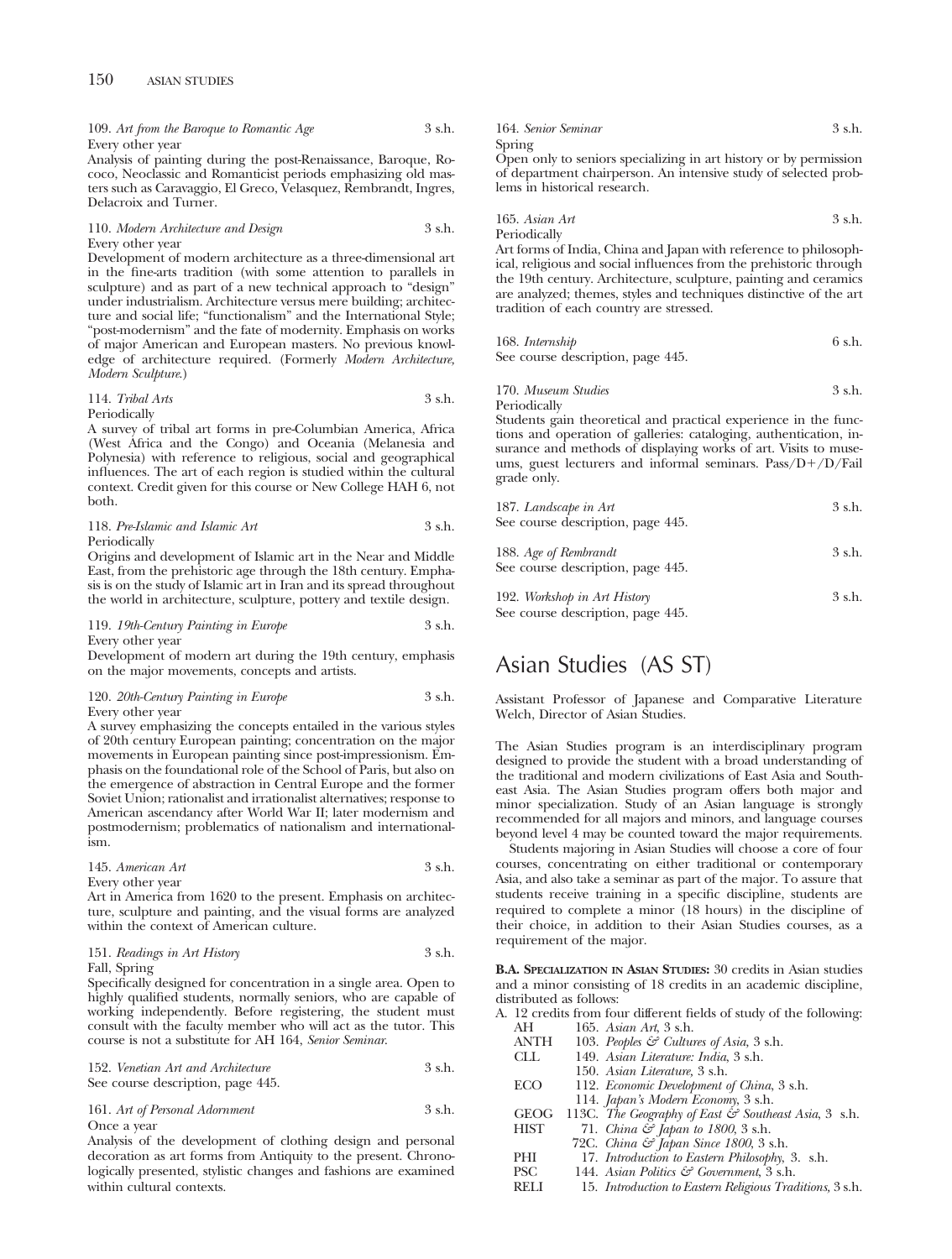- B. 15 additional credits in courses chosen from the following:<br>AH 165. Asian Art. 3 s.h. AH 165. *Asian Art*, 3 s.h.
	- ANTH 103. *Peoples & Cultures of Asia*, 3 s.h.<br>CLL 149. *Asian Literature: India*, 3 s.h.
	- CLL 149. *Asian Literature: India*, 3 s.h.
	- 150. *Asian Literature: China & Japan*, 3 s.h.
		- 190. World Literature  $\mathcal{F}$  the Anatomy of Cultural Dif*ference*, 3 s.h.
	- ECO 112. *Economic Development of China*, 3 s.h.
		- 114. *Japan's Modern Economy*, 3 s.h.
	- ENGL 167. *Post-Colonial Literature of South Asia,* 3 s.h.
	- 113C. *The Geography of East & Southeast Asia*, 3 s.h.
		- 131. *Japan*, 3 s.h.
		-
	- HIST 71. *China & Japan to 1800*, 3 s.h. 72C. *China & Japan Since 1800*, 3 s.h.
		- 173. *Modern China*, 3 s.h.
		- 174. *Modern Japan*, 3 s.h.
		- 175. *Confucian China: Origins to the 18th Century*, 3 s.h.
		- 177, 178. *Special Studies in History,* 3 s.h. each
	- LING 7. *History of Chinese Calligraphy & Language*, 3 s.h.
		- LIT 80. *Chinese Literature in Translation,* 3 s.h.
			- 89. *Beauty & Sadness in Japanese Literature and Culture,* 3 s.h.
	- PHI 17. *Introduction to Eastern Philosophy*, 3 s.h.
		- 60. *Introduction to Chinese Philosophical & Religious Traditions,* 3 s.h.
		- 102. *Mysticism & the Spiritual Quest*, 3 s.h.
	- PSC 144. *Asian Politics & Government*, 3 s.h.
		- 146. *China: Government & Politics*, 3 s.h.
		- 154. *Seminar: Comparative Politics*, 3 s.h.\*
	- RELI 15. *Introduction to Eastern Religious Traditions*, 3 s.h.
- C. 3-credit Seminar:
	- AS ST 195. *Asian Studies Seminar*, 3 s.h.
- D. A minor, consisting of 18 credits, taken in an academic discipline. Courses taken in the major may not be applied toward the minor.

**A MINOR IN ASIAN STUDIES** consists of the succesful completion of 18 semester hours, under advisement in the department. At least six hours must be in residence.

See complete B.A. requirements, page 84.

## **COURSES**

These courses are sometimes offered during the January and Summer sessions. Consult the *January* and *Summer Sessions* bulletins for these schedules.

| 100. Honors Essay | 3 s.h. |
|-------------------|--------|
| Once a vear       |        |

Research for and writing of a substantial essay on Asia. Open only to senior Asian Studies majors who are eligible for departmental honors and who secure written permission of the instructor who will supervise the essay.

| 195. Asian Studies Seminar | 3 s.h. |
|----------------------------|--------|
| Once a vear                |        |

Examination of selected topics from the perspectives of the several disciplines represented by student and faculty members by means of special lectures and student papers. Open only to Asian Studies Program students in the senior year.

209A. *Summer Asian Affairs Institute* 3 s.h. Once a year

A four-week interdisciplinary course for secondary social studies teachers designed to facilitate teaching cultural universals with the visual arts. Selected Asian and African areas are linked by selected religious, political, economic and social universals with appropriate traditional and modern illustrations. For further information, contact the Coordinator, Hofstra Social Science Associum, Prof. D'Innocenzo, History Department. Pass/Fail grade only.

- Faculty Offering Courses in Asian Studies and Members of the Asian Studies Committee:
- Margaret Abraham, *Associate Professor*, Sociology
- Neil H. Donahue, *Professor*, Comparative Literature and Languages
- David Flynn, *Professor*, Management and General Business
- Warren Frisina, *Associate Professor*, Philosophy
- Paul Harper, *Professor Emeritus,* Political Science
- Ronald Janssen, *Associate Professor*, English
- Keun S. Lee, *Associate Professor*, Marketing and International Business
- Arvind Mandair, *Assistant Professor*, Philosophy and Religious Studies
- James Neelankavil, *Professor*, Marketing and International Business
- Jean-Paul Rodrigue, *Assistant Professor*, Economics/Geography
- Sabina Sawhney, *Associate Professor*, English

Patricia Welch, Assistant Professor, Comparative Literature and Languages

# Astronomy (ASTR)

Administered by the Department of Physics and Astronomy. Professor Hastings, *Chairperson*

Associate Professor Edwards; Assistant Professors Bochner, Lawrence.

**A MINOR IN ASTRONOMY** consists of the successful completion of 18 semester hours of courses, including:

a) 12 semester hours in Astronomy or Astrophysics, selected from Astronomy 11, 12, 31, 190; Physics 125, 126, and

b) Physics 1A and B, or 11A and B.

Six semester hours must be completed in residence.

## COURSES

These courses are sometimes offered during January and Summer sessions. Consult the *January* and *Summer Sessions* bulletins for these schedules.

5, 6. *Fundamentals of Astronomy* 3 s.h. each Periodically

Elementary treatment of solar system and stellar astronomy. Prerequisites: 1 unit high school algebra; 1 unit plane geometry.

| 10. The Universe | 3 s.h. |
|------------------|--------|
| Periodically     |        |

This course is designed for nonscience students. It is intended to present a coherent picture of the universe from the nuclear structure of matter through the solar system and ultimately to stars and galaxies. Credit given for this course or ASTR 11 or ASTR 12 or New College NPG 2.

| 11. The Solar System # | 3 s.h. |
|------------------------|--------|
| Fall, Spring           |        |

Elementary treatment of the solar system, tracing the development of ideas to the present time. Accompanying laboratory illustrates measurements appropriate to solar astronomy. (2 hours lecture, 2 hours laboratory.) Credit given for this course or ASTR 10, not both.

12. *Stars and Galaxies* # 3 s.h. Fall, Spring

Elementary treatment of stellar and galactic astronomy, tracing the development of ideas to the present time. Accompanying laboratory illustrates measurements appropriate to stellar and galactic astronomy. (2 hours lecture, 2 hours laboratory.) Credit given for this course or ASTR 10, not both.

<sup>\*</sup>Depending on course content. #Core course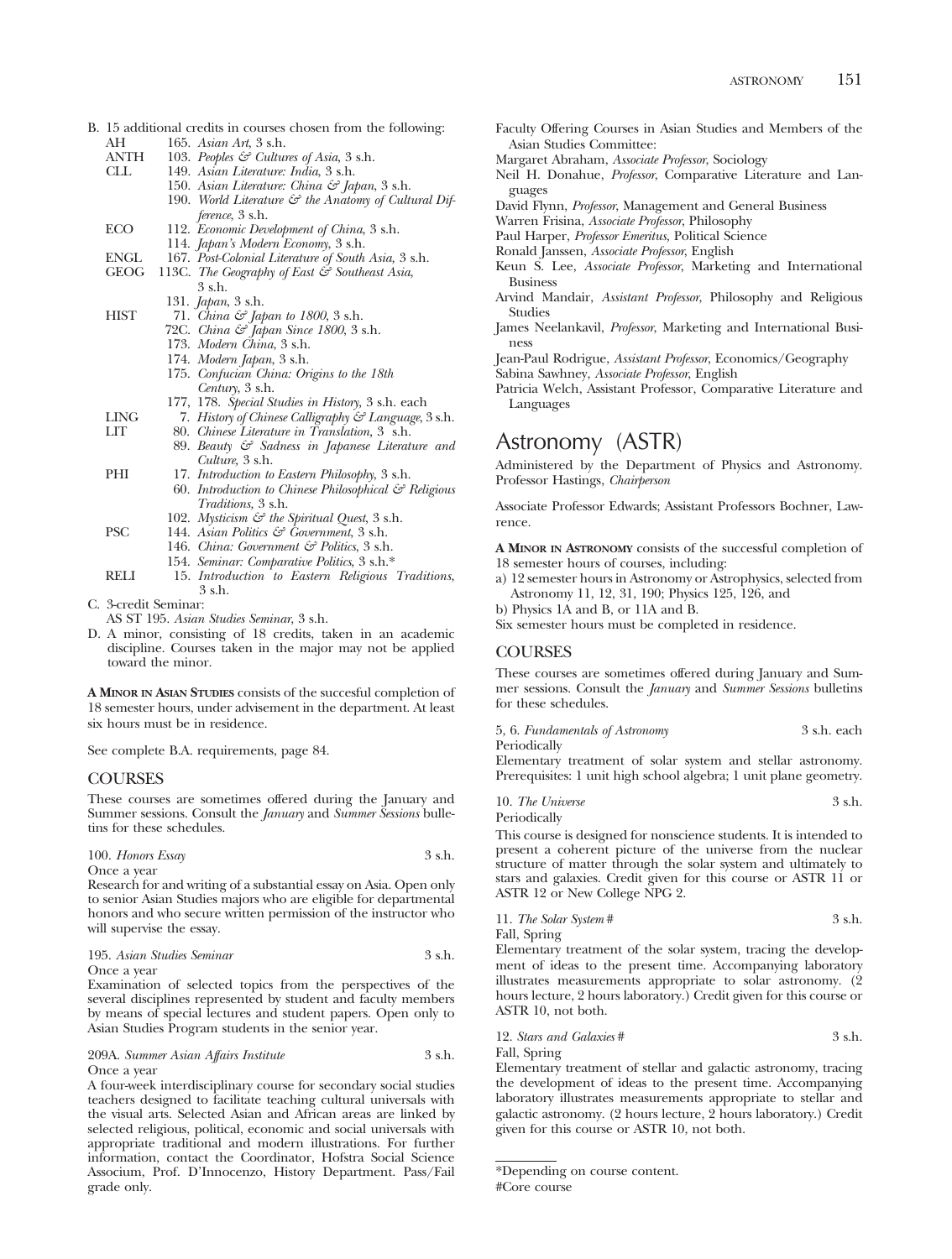31. *Frontiers of Astronomy: Black Holes, Pulsars, Supernovae and Quasars* 3 s.h.

Periodically

Recently discovered astronomical objects are presented from the point of view of the nonphysics major. Cosmological theories such as the Big Bang theory are considered in terms of present day observational effects. Prerequisites: ASTR 11, 12.

190. *Independent Studies* 3 s.h. Periodically

Advanced topics or research not covered in other astronomy courses. Students undertake an appropriate project under faculty guidance. Projects include but not limited to: collaborative research, observational work, computer modeling and library research. A detailed essay is required. Prerequisite: ASTR 31 or permission of department chairperson. May be repeated for credit when topics vary.

280. *Workshop in Astronomy* 3 s.h. Periodically

The sky around us; early history; the Copernican revolution; the solar system; the sun and stars; star clusters, nebulae and galaxies; the big bang and after-effects; life in the universe. Intended for elementary, middle school and secondary school teachers. Prerequisite: a methods course in the teaching of science or permission of the instructor.

## Athletic Training

See Physical Education and Sport Sciences

## Audio/Video/Film (AVF)

Professor Del Gaudio, *Chairperson*

Professor Delamater; Associate Professors Gershon, Kaplan; Assistant Professors Franklin, Katzman, Lisi, Mazzocco, Murillo, Wyatt.

#### **BACHELOR OF ARTS PROGRAMS**

The Department of Audio/Video/Film offers programs in each of three areas leading to a Bachelor of Arts degree.

Candidates for graduation from the School of Communication with the degree of Bachelor of Arts must fulfill the B.A. requirements as listed under the School of Communication on page 116. In addition, students majoring in Audio/Video/Film must complete the program requirements listed below plus a liberal arts minor from one of the following: any minor in the College of Liberal Arts and Sciences, or the Department of Speech Communication and Rhetorical Studies. The minor must consist of 18 semester hours as defined by that discipline, of which at least 6 hours must be taken in residence.

**(NOTE:** Major and minor fields will be listed on the student's record. Only courses acceptable for the major may be applied toward the minor. Grades of C- or better are required for the major and minor. Students may not take a course for which they received less than  $C-$  in a prerequisite. Pass/ $D+/D/F$ ail credit will be given toward an academic major and minor for courses offered only on this basis.)

#### **B.A. MAJOR IN AUDIO/RADIO:** 36 s.h.

- $3$  s.h.—SCO  $4$
- 15 s.h.—AVF 11, 21, 41, 111, 161
- 6 s.h.—Chosen from AVF 91, 131, 152
- 12 s.h.—Chosen under advisement from SPCM 157, any AVF courses, or any MASS courses

The School of Communication also requires that Audio/Radio majors take SCO 2 and SCO 3.

#### **B.A. MAJOR IN VIDEO/TELEVISION:** 37 s.h.

9 s.h.—SCO 2, 3, 4

- 16 s.h.—AVF 24, 26, 44, 64 or 84, 164
- 3 s.h.—Chosen from AVF 144, 145, 165 or 174
- 6 s.h.—Any AVF course chosen under advisement
- 3 s.h.—Chosen from any MASS course

**B.A. MAJOR IN FILM STUDIES AND PRODUCTION:** 36-37 s.h.

- 3 s.h.—SCO 4
- 9 s.h.—AVF 10, 27, 47
- 9 s.h.—Chosen from AVF 137A, 137B, 138, 139, 157, 158, or 177
- 9 s.h.—Chosen from AVF 60, 80, or any 100-level AVF course, chosen under advisement
- 3 s.h.—Any other Film Studies or Production course(s) chosen under advisement
- 3-4 s.h.—Chosen from AVF 21, 24, 26, JRNL 1, SPCM 157, or any MASS course, chosen under advisement

The School of Communication also requires that Film Studies and Production majors take SCO 2 and SCO 3.

**NOTE:** For students interested in majoring in combined disciplines, inquiry should be made in the School of Communication Dean's Office, Room 318, Dempster Hall.

#### **BACHELOR OF SCIENCE PROGRAMS**

To qualify for a B.S. major:

- a) Student must be at least of sophomore standing,
- b) Student must have obtained a minimum grade of B- in AVF 24 and any subsequent production courses, and
- c) Student must get permission of adviser and the B.S. programs coordinator.

Candidates for graduation from the School of Communication with the degree of Bachelor of Science must meet the following qualifications:

- a) Student must complete at least 124 semester hours (130 semester hours in the Video/Television and Business specialization),
- b) Student must work closely with adviser to ensure fulfillment of all B.S. requirements as listed on page 119,
- Student must fulfill the B.S. requirements as listed under the School of Communication on page 119, and
- d) Student must complete the program requirements listed under one of the B.S. majors listed below.

### **B.S. MAJOR IN VIDEO/TELEVISION:** 94 s.h.

9 s.h.—SCO 2, 3, 4 (see page 120)

- 15 s.h.—DRAM 9, ENGL 102, FA 27, SPCM 21 and a literature course, chosen under advisement
- 3 s.h.—PHYS 5 or 6
- 3 s.h.—CSC 5
- 21 s.h.—AVF 14 (5 s.h.), 21, 24, 26, 44, 64
- 1 s.h.—AVF 14, 65, 66, or 104
- 9 s.h.—Chosen from AVF 106, 134, 144, 145
- 6 s.h.—AVF 164 & 165
- 3 s.h.—AVF 170 or liberal arts electives
- 3 s.h.—Chosen from MASS 11 or JRNL 21
- 9 s.h.—Chosen from departments within the School of Communication, other than video/television courses, chosen under advisement
- 12 s.h.—Chosen from any liberal arts courses, not in the AVF department, chosen under advisement.

## **B.S. MAJOR IN VIDEO/TELEVISION AND FILM:** 94 s.h.

- 9 s.h.—SCO 2, 3, 4 (see page 120)
- 15 s.h.—ENGL 102, DRAM 3, 9, 190, and a literature course, chosen under advisement
- 3 s.h.—PHYS 5 or 6
- 3 s.h.—CSC 5
- 18 s.h.—AVF 14 (5 s.h.), 24, 26, 44, 64
- 9 s.h.—AVF 10, 27, 47
- 1 s.h.—AVF 14, 65, 66, or 104
- 3 s.h.—AVF 60 or 80, 64 or 84
- 15 s.h.—AVF 110, 144 or 168, 164 & 165, 167
- 6 s.h.—Chosen from AVF 84, 134, 137A, 137B, 144, 145, 157 or 158
- 3 s.h.—AVF 170 or liberal arts electives
- 3 s.h.—Chosen from MASS 11 or JRNL 21
- 3 s.h.—Chosen from AVF courses, chosen under advisement
- 3 s.h.—Chosen from any liberal arts courses, not in the AVF department, chosen under advisement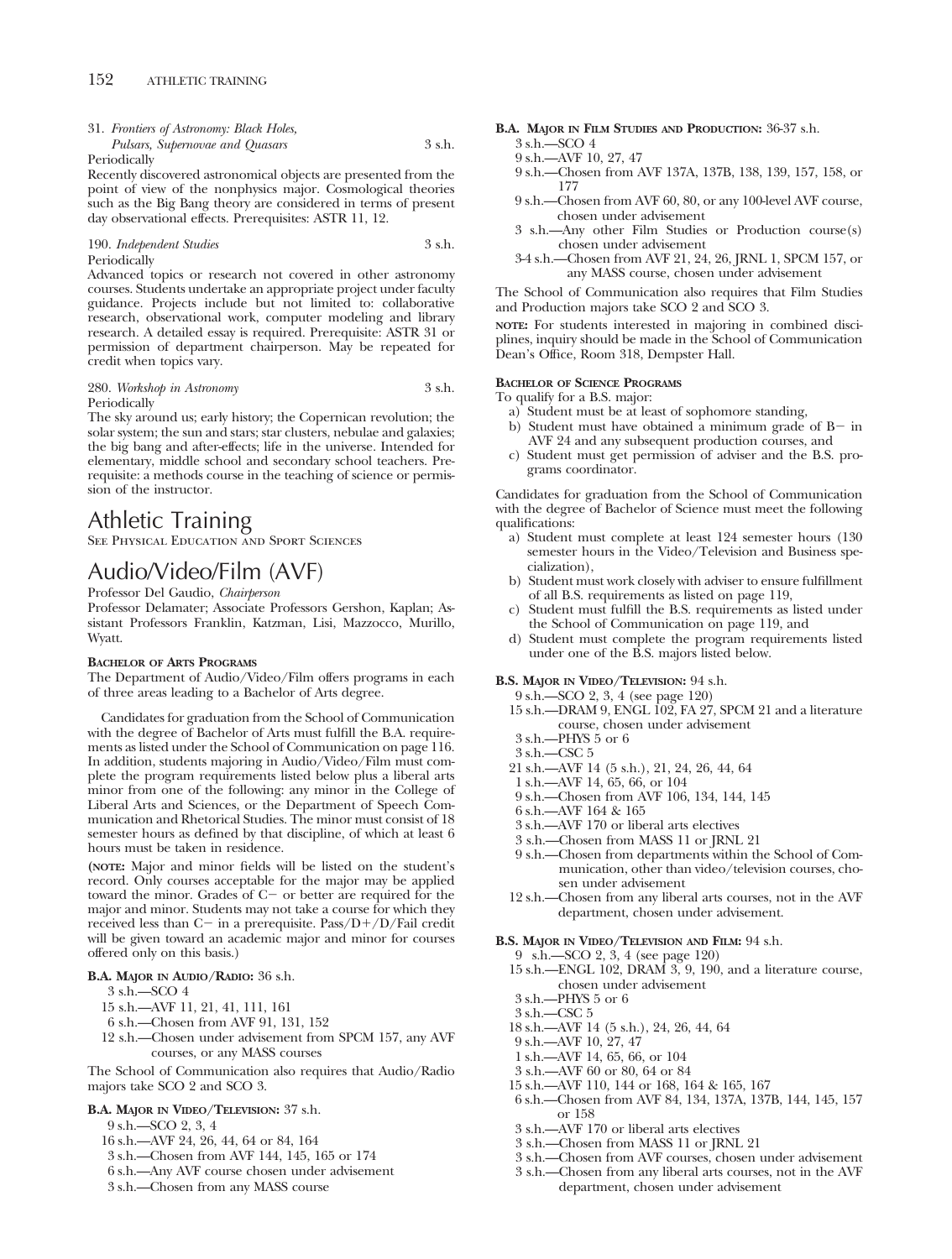**B.S. MAJOR IN VIDEO/TELEVISION AND BUSINESS:** 94 s.h.

- 9 s.h.—SCO 2, 3, 4 (see page 120)
- 6 s.h.—ENGL 30, 102
- 3 s.h.—SPCM 1 or 7
- 3 s.h.—Chosen from any literature courses, chosen under advisement
- 6 s.h.—ECO 1 or 7, and 2, chosen under advisement
- 18 s.h.—AVF 14 (5 s.h.), 24, 26, 44, 64
- 1 s.h.—AVF 14, 65, 66, or 104
- 12 s.h.—AVF 134, 145, 164 & 165
- 6 s.h.—AVF 170 or liberal arts electives
- 3 s.h.—Chosen from JRNL 21 or MASS 11
- 6 s.h.—Chosen from School of Communication liberal arts courses, outside of AVF department, chosen under advisement
- 3 s.h.—GB 1 (to be taken during first semester of program).
- 9 s.h.—Chosen from BLAW 20, IB 150, MKT 101, MGT 101, chosen under advisement
- 9 s.h.—Chosen from Zarb School of Business courses, chosen under advisement. Note: Nonbusiness students may not take more than 24 credits in business courses.

**A Minor in Audio/Video/Film** consists of the successful completion of 18 semester hours of courses, chosen under advisement. At least 6 hours must be taken in residence.

### COURSES

In addition to semester notations next to each course, a selection of courses is offered during January and Summer sessions. Consult the *January* and *Summer Sessions* bulletins for these schedules.

#### 10. *Introduction to Film and Television Study* # 3 s.h. Fall, Spring

The basic language of filmic expression and the methodologies of film study, including their influence on television and video, are introduced through analysis of films and television programs. Emphasis is on ways of looking at films and television, the major concepts of theory, the various forms of film and television, and the techniques that determine visual styles. Cannot fulfill core requirement for AVF majors. (Formerly COMM 60, *Introduction to Film Study*.)

#### 11. *History and Theory of Audio and Radio* 3 s.h. Fall, Spring

Introduction to the development of the radio industry, from 1919 to the present, focusing on managerial structure and philosophies, technological changes, programming formats, licensing, and national and international policies. Prerequisite: SCO 4. (Formerly COMM 13, *Survey of Radio*.)

#### 14. *Video Production: Practical Experience* 1-2 s.h. Fall, Spring

Practice in all phases of video production in addition to special projects assigned on an individual basis. Up to 6 s.h. to be applied to the B.S. degree. Open only to B.S. majors.  $Pass/D+/D/Fall$ grade only. Prerequisite: AVF 24 or 26. No liberal arts credit. (Formerly COMM 125, *Television Production Practical Experience*.)

#### 21. *Fundamentals of Audio Production* 3 s.h. Fall, Spring

Theories and practices of basic audio production. Course focuses on audio board operations, production formats, microphones, analog and digital recording and playback equipment, and other studio standards. Students are required to be available for production and laboratory time beyond scheduled class time. Admission to class by permission of department. Prerequisite: SCO 4. No liberal arts credit. (Formerly COMM 21, *Fundamentals of Radio Production*.)

24. *Fundamentals of Video: Studio Production* 4 s.h. Fall, Spring

Introduction to the creative process of video production emphasizing the theory, language and techniques of production as applied in the studio/control room environment. Topics include the moving image, audio, lighting, editing and the integration of the various positions for the multicamera production. Admission to class by permission of department. Students are required to be available for production work beyond scheduled class time. Prerequisite: SCO 4. No liberal arts credit. (Formerly COMM 11, *Basic Television Production*.)

#### 26. *Fundamentals of Video: Field Production and Editing* 3 s.h. Fall, Spring

Introduction to field video production emphasizing the theories and concepts of production applicable to shooting on location. Studies include applied video techniques and basic postproduction editing methods used in electronic news gathering (ENG), satellite news gathering (SNG), and electronic field production (EFP) for various purposes, including news events, documentaries, industrials, educational programming, training and sales promotion. Students are required to be available for production work beyond scheduled class time. Admission to class by permission of department. Prerequisite: SCO 4. No liberal arts credit. (Formerly COMM 124, *Workshop: Electronic Field Production Techniques*.)

## 27. *Introductory Film Production* 3 s.h. Fall, Spring

Introduction to film production emphasizing the development of short narrative films and the use of principles of continuity filmmaking. Basic processes of how cameras work and how films are constructed from scripting through editing. Equipment is provided but students will have expenses for film and processing. Admission to class by permission of department. Prerequisites: SCO 4 and AVF 10. (Formerly COMM 61, *Film Theory and Technique I.*)

## 40. *Television Production* 3 s.h. **Periodically**

Practice and theory of the use of video and sound for cognitive and affective communication, stressing the development of creative, original concepts and ingenuity of execution in production and direction. Students are required to be available for production work beyond scheduled class time. Open to nonmajors only. Prerequisite: SCO 4. No liberal arts credit. (Formerly COMM 12A, *Intermediate Television Production*.)

41. *Intermediate Audio Production* 3 s.h. Fall, Spring

Through the application of theories and practices of audio production, students produce layered audio/radio production appropriate to a variety of formats. Students gain competency in field production, familiarity with emerging technologies and techniques, and mastery of digital editing and multi-track digital mixing. Projects include the conception, writing, and production of newscasts, feature stories, and creative audio pieces. Students are required to be available for production and laboratory time beyond scheduled class time. Admission to class by permission of department. Prerequisite: AVF 21. No liberal arts credit.

#### 44. *Advanced Facilities Training* 3 s.h. Fall, Spring

Training and practice with broadcast-quality equipment. Basic engineering theory is studied and the core technical areas of high-level equipment are investigated and practiced. Technical preparation for intermediate and advanced production work. Students are required to be available for production work beyond scheduled class time. Admission to class by permission of department. Prerequisite: AVF 24. No liberal arts credit. (Formerly COMM 119A, 119.)

## 47. *Intermediate Film Production* 3 s.h.

Fall, Spring

Advanced concepts of film production and the creation of alternatives to continuity filmmaking are practiced through pro-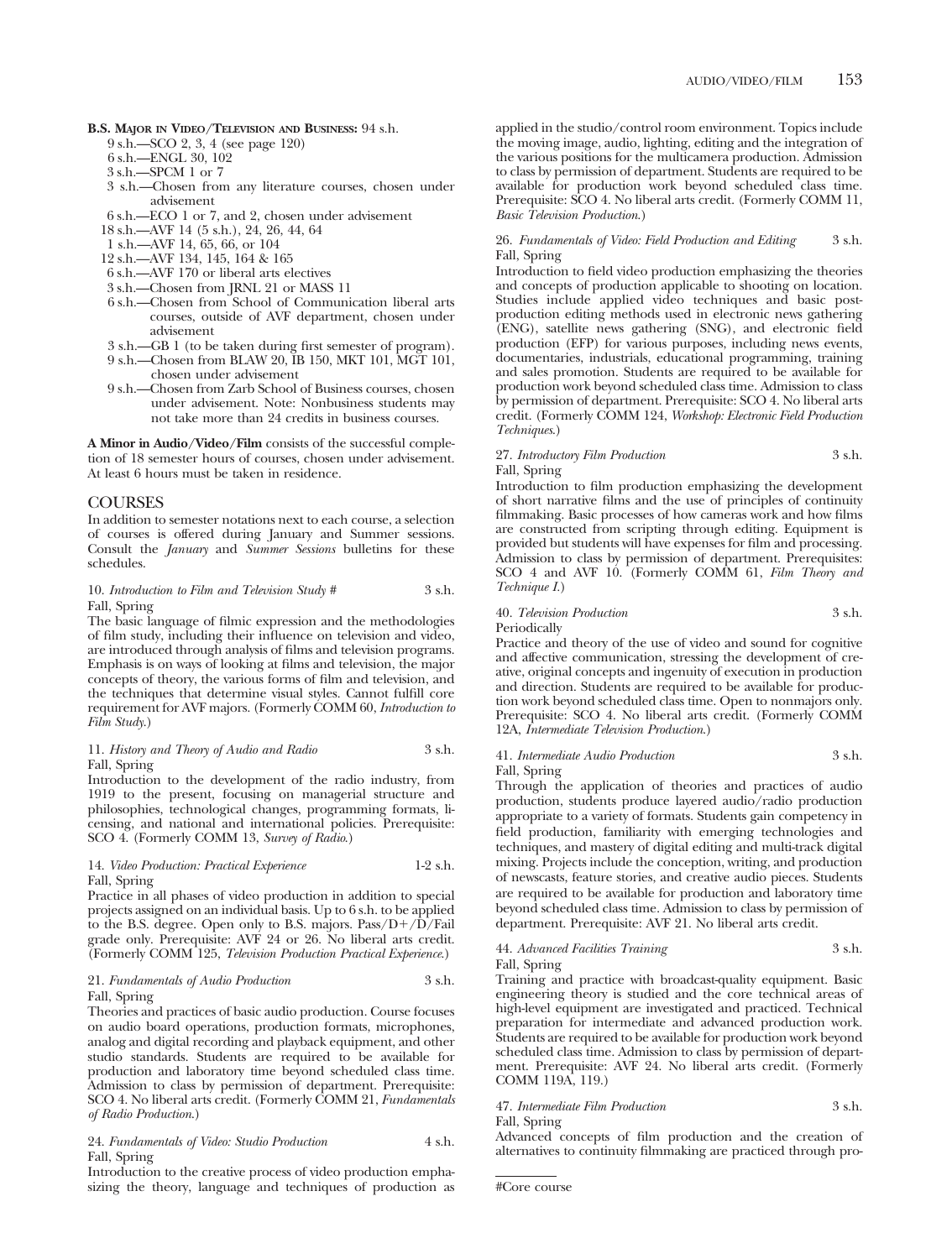duction of short films. Equipment is provided but students will have expenses for film and processing. Admission to class by permission of department. Prerequisite: AVF 27. (Formerly COMM 62, *Film Theory and Technique II*.)

#### 60. *Documentary Film and Video Production* 3 s.h. Every other year

Students produce and direct individual or group projects that explore issues of documentary. Emphasis is on confronting social and political problems through the media. Equipment is provided but students will have expenses for videotape and film and processing. Admission to class by permission of department. Prerequisite: AVF 26 or 47. (Formerly COMM 171A, *Advanced Film Production*.)

#### 64. *Intermediate Video: Studio Production* 3 s.h. Fall, Spring

Intensive practice and theory of intermediate video techniques. Methods of communicating various messages through images and sound. Studies of the effects that can be achieved through the use of the camera and the creative development in both narrative and nonnarrative productions. Students are required to be available for production work beyond scheduled class time. Admission to class by permission of department. Prerequisite: AVF 44. No liberal arts credit. (Formerly COMM 17, *Intermediate Production Workshop: Television*.)

#### 65. A-Z. *Video Production Workshop* 1-2 s.h. Periodically

Intensive examination and practice in specific production duties and responsibilities. Possible topics include directing, associate directing, stage managing, and talent makeup.

As individual topics are selected, each is assigned a letter (A-Z) and added to the course number. Course may be taken a number of times as long as there is a different letter designation each time it is taken. Admission to class by permission of department. No liberal arts credit. (Formerly COMM 15, *Production Workshop— Broadcasting: Television*; COMM 22, *Television Production Workshop: Associate Directing*.)

#### 66. *Video Lighting* 1 s.h. Once a year

Aesthetic, technical, and theoretical considerations of the art of lighting for video. Study, analysis, and practice of fundamental and intermediate lighting methods for both the studio and field production. Students are required to be available for lighting sessions beyond scheduled class meetings. Admission to class by permission of department. Prerequisite: AVF 44. No liberal arts credit. (Formerly COMM 19, *Television Lighting Workshop*.)

#### 80. *Experimental Film and Video Production* 3 s.h. Every other year

Students produce and direct individual or group projects that explore issues of nonnarrative and other experimental, selfexpressive forms. Emphasis is on experimental combinations of image and sound and alternatives to classic Hollywood style. Equipment is provided but students will have expenses for videotape and film processing. Admission to class by permission of department. Prerequisite: AVF 26 or 47. (Formerly COMM 182A, *Workshop: Experimental Film Production*.)

#### 84. *Alternative Video Production Techniques* 3 s.h. **January**

Various theories and demonstrations of the alternatives to liveon-tape production techniques. Evaluations are made of the different methods and their best use. Written analyses of current broadcast and nonbroadcast methods are required. Admission to class by permission of department. Prerequisite: AVF 44. No liberal arts credit. (Formerly COMM 123, *Workshop: Video Production Techniques*.)

90. *Acting for Television and Film* 3 s.h. Periodically

Techniques used in acting for the camera. Processes that differ from those used in stage acting. Extending the range of the

student actor to include the electronic and film media. Scene study, appropriate projects assigned and substantive written critical evaluations are required. Students are subject to rehearsal and production calls beyond class hours. Prerequisites: DRAM 59 & 60 or permission of instructor. Individual audition required before registration. Same as DRAM 169. (Formerly COMM 169.)

### 91. *Audio Announcing* 3 s.h. Spring

Theories and practices of multiple audio announcing formats. Course includes analyzing, scripting and performing the following: dramatic productions, various DJ formats, news, commercial and noncommercial spot reads, and more. Students are required to be available for production work beyond scheduled class time. Audition required for admission. Admission to class by permission of department. No liberal arts credit. Prerequisites: AVF 21 and 111; or permission of instructor. (Formerly COMM 132.)

### 94. *Television Performing* 3 s.h. Periodically

Effective presentation of newscasts, sportscasts, interviews, panel discussions and other video forms. Emphasis is on development of the student's own personality and rhetorical talents. Exercises are videotaped, analyzed and criticized by instructors and peers. No liberal arts credit. (Formerly COMM 18.)

#### 100. *Principles of Nonlinear Digital Editing* 3 s.h. **Periodically**

A post-production film and video course introducing students to the theories and concepts of nonlinear digital editing using the Avid Media Composer and/or other computer-based systems. Through screenings, lectures, discussions and demonstrations, students learn basic editing concepts and styles and methods of accomplishing various editing tasks. Admission to class by permission of department. Prerequisite: AVF 26 or 47. No liberal arts credit. (Formerly COMM 129.)

### 104. *Video Graphics* 1 s.h. Once a year

This course focuses on the artistic elements, design factors, and impact of video graphics. Study of intermediate and advanced operation and production techniques involved in creating computerized graphics for video use. Admission to class by permission of department. Prerequisite: AVF 44. No liberal arts credit. (Formerly COMM 20, *Television Production Workshop: Audio and SEG*.)

## 106. *Advanced Video Editing* 3 s.h. Fall, Spring

Emphasis on the use of computerized equipment to facilitate the creative decision-making processes of video editing. Study of how editing choices influence the way viewers perceive programming. Methods of editing drama or comedy, news footage, documentaries, and music are learned. Students are required to be available for editing sessions beyond scheduled class meetings. Admission to class by permission of department. Prerequisite: AVF 64 or permission of instructor. No liberal arts credit. (Formerly COMM 128.)

110. *Film and Television Writing: Theory and Application* 3 s.h. Once a year

The basic principles of narrative emphasizing plot and character development, film and television screenplay formats, and the process of screenwriting from synopsis through treatments to scripts. Admission to class by permission of department. Prerequisite: AVF 10. (Formerly COMM 103, *Cinema-TV Writing: Theory and Application*.)

#### 111. *Writing for Audio* 3 s.h. Fall

Applied writing for audio. Formats covered include news, dramatic, commentary, and commercial and noncommercial spot writing. Admission to class by permission of department. Prereq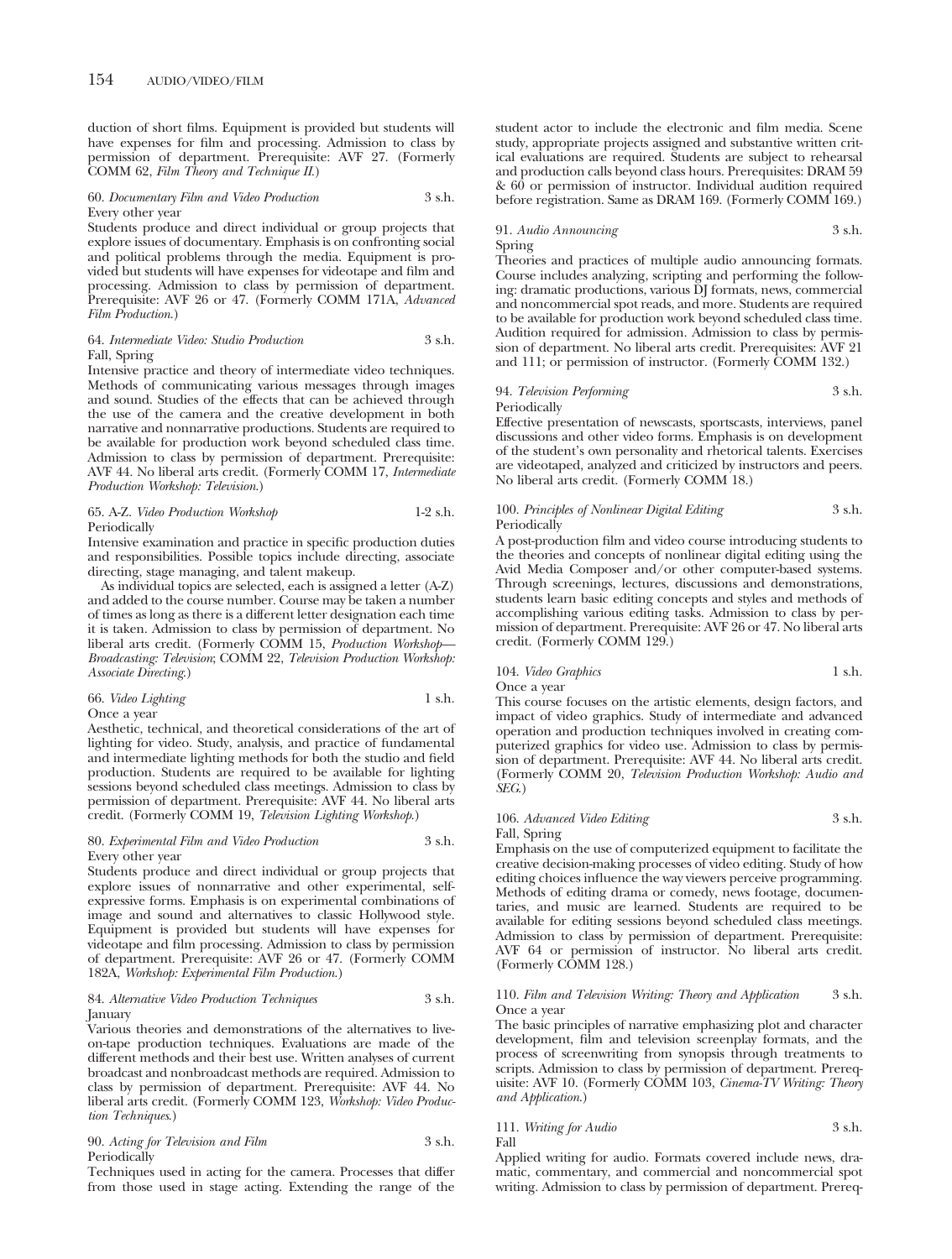uisites: ENGL 1-2 and AVF 21. (Formerly COMM 131, *Writing for Radio*.)

#### 131. *Contemporary Issues in Radio Broadcasting* 3 s.h. Periodically

An examination, using concepts of cultural studies, of the major social, economic, and political developments shaping the radio broadcasting industry today. Through analysis of historic and current radio programs, the Internet, and books and periodicals, students explore issues such as globalization, consolidation, technological convergence, ownership and programming content, representation, and the future of radio. Prerequisite: SCO 4 or permission of department.

#### 134. *Producing and Television Programming* 3 s.h. Periodically

The study of research and development methodologies as applied to producing, programming, and distribution. Emphasis is on the producer's need to combine creative abilities and originality with vision, drive, and good business acumen. Course highlights ethics, responsible decision-making, critical thinking, organizational skills, and resourcefulness. Open to juniors and seniors only. No liberal arts credit. Prerequisite: AVF 24 or 26. (Formerly COMM 120, *Producing Reality Programming*.)

| 137A, 137B. Film History |  |
|--------------------------|--|
| Every other year         |  |

The development of the motion picture from its origins in the 1890s to the present. The courses confront the issues of world cinema and the historiography of film as seen in the aesthetic, social, economic, and technological forces that influence the development of movies. 137A deals with approximately the first half of film history, 137B with the second. Prerequisite: AVF 10. (Formerly COMM 173, 174, *History of the Motion Picture*.)

137A, 137B. *Film History* 3 s.h. each

## 138. *Film Adaptation* 3 s.h.

Periodically

Study of the aesthetic and technical aspects and social implications of adapting plays and novels for the screen and remaking movies in different eras. Analysis of how narrative structure is affected by the medium of its presentation as seen through selected stories, novels, and films. Prerequisite: AVF 10. (Formerly COMM 111, *Cinema Adaptation of Plays and Novels*.)

| 139. Film Theory | 3 s.h. |
|------------------|--------|
| Periodically     |        |

Study of the various theoretical approaches of how cinema relates to society and the individual. In addition to the classic film theories of Arnheim and Eisenstein, among others, and Bazin's and Kracauer's concepts of film realism, the course confronts issues such as Marxism, feminism, and structuralism and introduces new theoretical concepts as they develop. Prerequisite: AVF 10. (Formerly COMM 176, *Theories of Cinema*.)

|      | 144. Television Directing | 3 s.h. |
|------|---------------------------|--------|
| Fall |                           |        |

The art and style of the television director and the processes involved in producing a television program, from basic concept to final production. Emphasis on creativity and leadership essential to the making of any television project. Students are required to be available beyond scheduled class time. Admission to class by permission of department. No liberal arts credit. Prerequisites: AVF 64 or 84. (Formerly COMM 121, *Television Directing and Producing*.)

145. *Non-Broadcast Video Production* 3 s.h. Periodically

Development of communication systems for nonbroadcast purposes. Focuses on writing, researching, planning and producing videotape programs for users with specific needs and audiences. Students work with clients through all phases of production from initial contact to completion and presentation of program. Admission to class by permission of department. Prerequisite: AVF 64. No liberal arts credit. (Formerly COMM 197.)

150, 151. *Independent Studies/Readings* 1-3 s.h. each Fall, Spring, Summer

Individualized courses designed to fill gaps in the student's knowledge of audio, video, or film. Ordinarily open to seniors in the Department of Audio/Video/Film who are exceptionally capable of independent work. Before registering for this course, the prospective student must find a member of the department who will agree, in writing, to serve as instructor. Prerequisite: permission of department chairperson. (Formerly COMM 110, *Readings in Communications*.)

| 152. The Radio Industry           | 3 s.h. |
|-----------------------------------|--------|
| See course description, page 457. |        |

157. *Film Genres* 3 s.h.

Once a year Studies of genre cinema emphasizing critical and aesthetic analyses of significant types of motion pictures. Possible topics include film comedy, the Western, melodrama, the musical, science-fiction, and animated film. Prerequisite: AVF 10. May be repeated for credit when subject matter varies. (Formerly COMM 112.)

## 158. *Film Authorship* 3 s.h. Once a year

Studies of the concepts of film authorship and the auteur theory as applied to the work of particular directors and other filmmaking personnel. Possible topics include the films of Hitchcock, Truffaut, Bergman, or Kubrick, among others; the star as auteur; and the producer or studio as auteur. Prerequisite: AVF 10. May be repeated for credit when subject matter varies. (Formerly COMM 178, *Auteur-Director Series*.)

161. *Advanced Audio Production* 3 s.h. Spring

Theories and practices of advanced audio production techniques. Course includes conceptualizing, producing, directing, recording, editing and mixing multi-track audio projects. Students are required to be available for production and laboratory time beyond scheduled class time. Admission to class by permission of department. No liberal arts credit. Prerequisite: AVF 41; or permission of instructor. (Formerly COMM 130.)

164 & 165. *Advanced Television Production* 3 s.h. each Fall, Spring

Advanced practicums dealing with creative production in aesthetic and technical phases. Emphasis in 164 is on the production of commercials, promotions, and public service announcements. Open to juniors and seniors only. Emphasis in 165 is on the production of long-form television. Open to seniors only. Admission to class by permission of department. Prerequisites: AVF 64 or 84. No liberal arts credit. (Formerly COMM 122A, 122B, *Advanced Television Production I, II*.)

#### 167. *Advanced Film Production Workshop* 3 s.h. Fall, Spring

A study of three major areas of 16mm film production: cinematography (including lighting), sound, and editing. The semester is divided into three segments, one devoted to each area, to allow participants to gain proficiency in the technical aspects of shooting film, recording sound (sync and dubbed), and editing multiple tracks. Equipment is provided but students will have expenses for film and processing. Admission to class by permission of department. No liberal arts credit. Note: When taken in the fall, this course is the first half of a one-year sequence that continues with AVF 168 in the spring. When taken in the spring, it is a stand-alone course. Prerequisite: AVF 47. (Formerly COMM 177, *Workshop: Film Production*.)

168. *Senior Film Projects* 3 s.h. Spring

Approaching film as a unique means of aesthetic expression, each student participates in a group production of an original student-scripted film. The group participates in every step from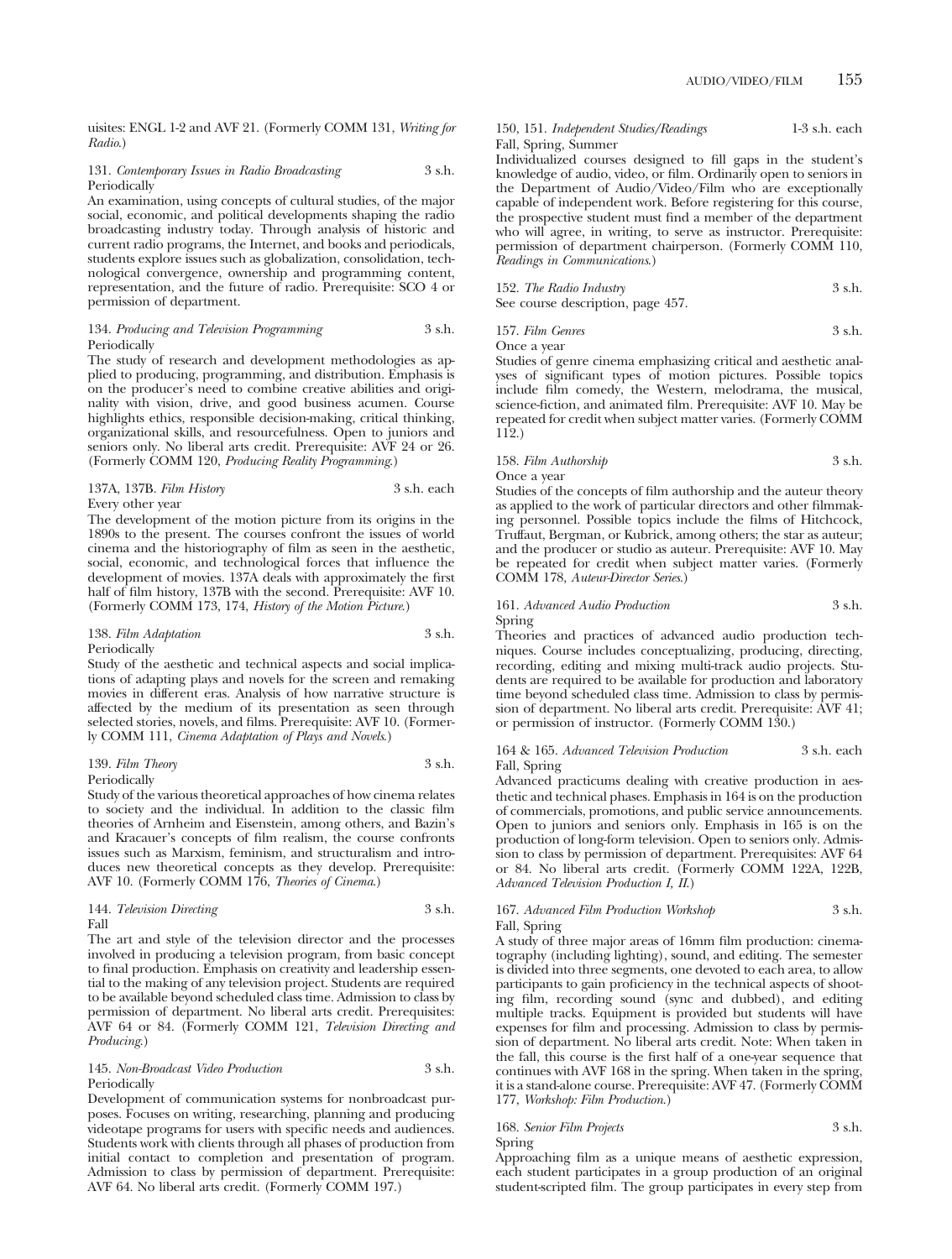story conference through final-edited print. Emphasis is on making aesthetic decisions to create a short narrative film as each student learns all functions but masters one during production and post-production. Equipment is provided but students will have significant expenses for all other aspects of production. Admission to class by permission of department. Note: This course may only be taken as the second half of a one-year sequence that begins with AVF 167 in the fall. Prerequisite: AVF 167. (Formerly COMM 172A, *Film Directing*.)

|  | 170. Internship Program | $1-3$ s.h. |
|--|-------------------------|------------|
|  |                         |            |

Fall, January, Spring, Summer An internship program provides an opportunity for students to apply their classroom experience to an appropriate professional work setting. Students work with an assigned faculty sponsor and an on-site supervisor. They work a requisite number of hours, keep a daily journal, and write midterm and final papers. Students must be approved for admission into the program before registering. Applications to the program, with information about deadlines, are available in the AVF department office. May be repeated for a total of 6 s.h. AVF 170 and AVF 174 can be taken in combination for no more that 6 credits. Prerequisites: junior class standing; GPA of 2.5 or better overall, the successful completion of 12 s.h. in the major, of which 6 s.h. must be in residence; and an intermediate level course in major.  $Pass/D+$ D/Fail grade only. (Formerly COMM 189A, *Communication Internship*; 170, 171, *Internships*.)

| 174. Advanced Video/Television Internship | 3 s.h. |
|-------------------------------------------|--------|
| See course description, page 457.         |        |

177. *Documentary Film* 3 s.h. Every other year

A survey of the history of documentary film combined with a study of problems facing documentary film and video makers. Theoretical issues of objectivity, narrativity, social responsibility, and film technique are underlying concerns of documentaries viewed in class. Prerequisite: AVF 10. (Formerly COMM 175.)

| 180-189. A-Z. Special Topics | $1-3$ s.h. each |
|------------------------------|-----------------|
| Periodically                 |                 |

Designed to meet the needs of individual and specific groups of students interested in special topics not covered by other course offerings.

As individual subjects are selected, each is assigned a letter (A-Z) and added to the course number. Any course may be taken a number of times as long as there is a different letter designation each time it is taken.

#### 199. *Departmental Honors* 3 s.h. Fall, Spring

Individual research project in student's major area, under tutorial supervision. Open only to majors in the Department of Audio/Video/Film who are eligible according to the criteria listed on page 71, and who desire to graduate with departmental honors. Students should normally start work with their faculty adviser in the semester preceding their registration for this course. Permission of chairperson, prior to registration, is required.

## Baccalaureate Programs

SEE PAGE 63.

## Bilingualism

Administered by the Department of Romance Languages and Literatures. Professor Bussell-Thompson, *Chairperson*

The graduate bilingualism programs are:

I. Master of Arts Program

*A bilingual and bicultural understanding of the Hispanic and American ways of life*. This specialization is designed for

persons holding a baccalaureate degree and for Spanish speaking professionals who have the necessary linguistic skills to perform their course work in Spanish and in English.

The candidate will take a placement examination, which will be used for purposes of advisement only, and must complete 36 hours of interdisciplinary courses as follows: SPAN 212, 213, 214, 215, 216; one 200-level course in each of the following areas: literature, linguistics, history, crosscultural materials and pedagogical orientation. A master's comprehensive examination is required. Professor Bussell-Thompson, *Coordinator*

See complete graduate information, page 75.

### III. Doctoral Programs

Programs with bilingual/bicultural concentrations leading to the Ed.D. or Ph.D. in Reading, Language, and Cognition. See page 377.

See complete doctoral information, page 81.

# Biochemistry (BCHM)

Administered by the Department of Chemistry. Associate Professor Finzel, *Chairperson*

The Chemistry Department's program for the B.S. Specialization in Biochemistry is accredited by the American Chemical Society. A student completing this course of study will be awarded a certificate from the Society.

**B.S. SPECIALIZATION IN BIOCHEMISTRY:** candidates for graduation must fulfill the following requirements:

- 1. The successful completion of at least 124 semester hours and a cumulative grade-point average of 2.0 in work completed at Hofstra. Military Science 1C, 1E, 2C, 2E and associated leadership laboratories may not be counted toward this total semester hour requirement.
- 2. At least 62 semester hours must be completed in liberal arts courses outside the Chemistry Department.
- 3. There are two requirements that must ordinarily be completed in residence at Hofstra: 15 semester hours in the major field of specialization and the last 30 semester hours. The 15 semester hours need not be included within the last 30 hours.
- 4. The following general requirements: ENGL 1-2 or placement examination\* German, French or Russian preferred, completion of level 4 if studied in high school or to level 2 if studied as a new language; Computer science, 3 semester hours;
- Social science and humanities, 15 semester hours of core courses; (social science: 3 hours in behavioral social sciences and 3 hours in history and philosophy; humanities: 3 hours in the appreciation and analysis category (literature) and 3 hours in the creative participation category; and 3 hours from any core category). For listing of core courses, see page 87.
- 5. The fulfillment of the following major requirements: BCHM 162, 163, 173, 176; CHEM 3A & 4A, 3B & 4B, 80, 105, 109, 124, 125, 131A & 132A, 131B & 132B, 141-142, and 180; PHYS 11A & 12A, 11B, 12B; MATH 19, 20; BIO 1 & 2, 135.

**A MINOR IN BIOCHEMISTRY** consists of the successful completion of 18 hours in chemistry and biochemistry courses including BCHM 162, and 163 or 173, taken under advisement. Courses listed for the minor may not simultaneously be used to satisfy a chemistry minor. Chemistry majors may offer BIO 1 & 2, 135, 137, or 143 as part of the 18 hours for the minor. At least 6 hours must be taken in residence.

<sup>\*</sup>See University Degree Requirements, page 69.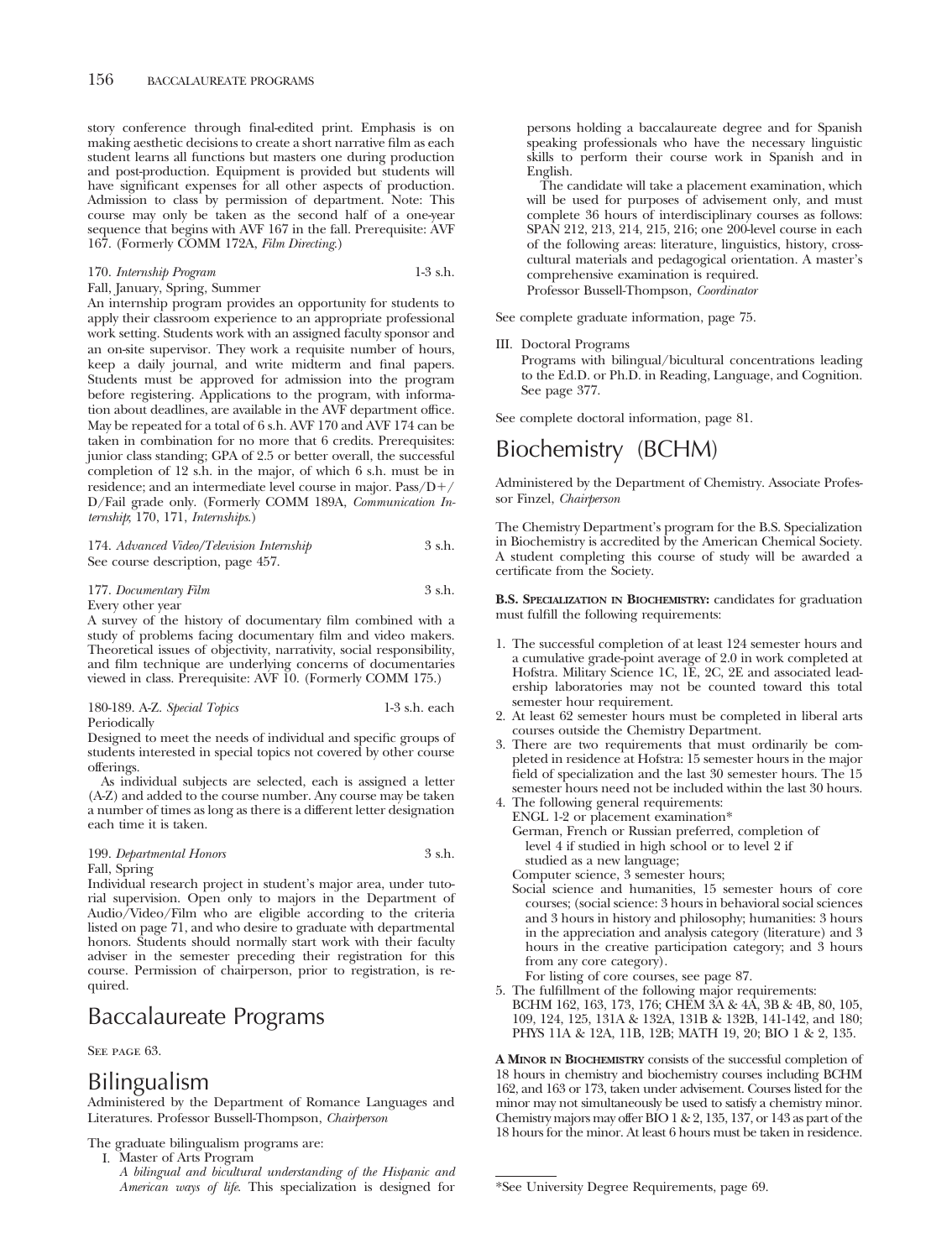## **COURSES**

These courses are sometimes offered during January and Summer sessions. Consult the *January* and *Summer Sessions* bulletins for these schedules.

78. *Mechanisms of Disease* 2 s.h. See course description, page 445.

162. *Molecular Biochemistry I* 3 s.h. Fall

Mechanisms of enzyme action (the active site); physical-organic interpretation of biochemical reaction mechanisms; enzyme kinetics; biochemical energetics; chemistry of proteins, nucleic acids, polysaccharides and lipids; interactions of large molecules; the genetic code; protein synthesis; molecular biology. (3 hours lecture.) Prerequisites: CHEM 131A & 132A, 131B & 132B. Same as CHEM 162, BIO 162.

#### 163. *Molecular Biochemistry II* 3 s.h. Every other Spring

Selected topics in biochemistry; focus on the control of biochemical processes. Topics may include control of replication, transcription and translation; ribosomes; chromosomes; biochemistry of cancer; allosteric control; membrane structure and function in metabolic and hormonal control mechanisms. (3 hours lecture.) Prerequisite: BCHM 162. Same as CHEM 163.

| 173. Experimental Biochemistry | 3 s.h. |
|--------------------------------|--------|
| Spring                         |        |

A laboratory course in biochemical methodology. Experiments which illustrate biochemical concepts are emphasized. As time permits, the student will carry out experiments in the following areas: biochemical assays; enzymes (isolation, kinetics); chromatography and electrophoresis; clinical chemistry; physical chemistry of nucleic acids and proteins; radioisotope methodology. (1 hour lecture, 6 hours laboratory.) Prerequisites: BCHM 162 and CHEM 105 and 109. Same as CHEM 173. No liberal arts credit.

176. *Seminar in Biochemistry* 1 s.h.

Every other Spring

Students report on recent journal articles and classical papers in biophysical chemistry. Their impact on current research is considered. (1 hour seminar.) Prerequisite: permission of instructor. Same as CHEM 176.

182 & 183. *Biochemical Research* 1-3 s.h. each Fall, Spring The student conducts research under the direction of a faculty

member on some topic of mutual interest. The problem will involve both laboratory and library work. (1 hour conference, 3 hours laboratory per credit.) The number of credits will be decided on before registration. Prerequisite: permission of faculty member and chairperson. Same as CHEM 182 & 183. No liberal arts credit.

## Biology (BIO)

Professor Pumo, *Chairperson*

Professor Seagull; Associate Professors Daniel, Morrissey, Sanford, Willey; Assistant Professors Burke, Clendenning, Krause, Williams.

The Donald E. Axinn Distinguished Professorship in Ecology and Conservation at Hofstra University. See page 471.

**B.A. SPECIALIZATION IN BIOLOGY:** students should apply to the department as soon as possible after making the decision to major in biology. Applications are available in the chairperson's office. Advisers are assigned when the student applies for acceptance as a major. The department encourages interested students to speak with a biology adviser about this specialization before declaring a major. Grades in biology lower than a C- do not

count toward the total number of semester hours required for the biology specialization.

The following courses are required for the degree:

36 credits in biology including:

BIO 1 & 2 (recommended for Freshman year)

BIO 119, 135, 136, 137 (recommended for Sophomore year)

*One* course must be selected from *each* of the following biology categories:

I. BIO 23, 24, 147, 148A II. BIO 143, 147, 150, 151A III. BIO 109A, 114, 181

IV. BIO 144, 149A

Additional electives may be taken from the above categories or from other biology courses with these exceptions: BIO 3, 4, 50, 103, 105, 106, 162.

The following are also required: CHEM 3A & 4A, 3B & 4B, 131A & 132A, 131B & 132B; PHYS 1A & 2A, 1B & 2B or 11A & 12A, 11B, 12B; a core course in mathematics (students planning to pursue advanced degrees in life and health sciences are urged to take MATH 19) and either a second mathematics course or *Biostatistics* (BIO 100), under advisement. BIO 100 may be used to satisfy either a MATH elective or a BIO elective, but not both.

See complete B.A. requirements, page 84.

**PRE-ALLIED MEDICAL PROFESSIONS:** additional information for biology majors who are planning to enter certification or basic master's programs in physical or occupational therapy or similar programs after graduating from Hofstra need to be aware that most of these programs require courses in addition to those required for a bachelor's degree in biology. The following courses are recommended to allow completion of the requirements for a B.A. in Biology as well as the additional prerequisites for entry into these programs.

The following courses are required: 35 credits in Biology including: BIO  $\overline{1}$  & 2 (recommended for freshman year) BIO 119, 135, 136, 137 (recommended for sophomore year)

One course must be selected from *each* of the following biology categories:

I. BIO 23, 24 II. BIO 143, 150, 151A III. BIO 109A, 114, 181 IV. BIO 144

One elective biology course. BIO 100 is recommended if not taken as a mathematics requirement.

The following are also required: BIO 103 and 105 (do not count for credit toward the biology major), CHEM 3A & 4A, 3B & 4B, 131A & 132A, 131B & 132B, PHYS 1A & 2A, 1B & 2B, or 11A & 12A, 11B, 12B; a core course in mathematics (MATH 19 recommended) and one other mathematics course or BIO 100 under advisement. BIO 100 may be used to satisfy either a MATH elective or a BIO elective, but not both.

The following courses are also recommended: 9 credits in psychology chosen from PSY 1, 39, 53, 177.

The following courses are required as prerequisites for Physical Therapy and Occupational Therapy Programs by some schools (students should check the prerequisites of the schools to which they intend to apply): BIO 50, 106; PESP 106, 113; MSPE 220.

Please note that this program includes 45 credits of biology without including BIO 50 or 106. If any number of credits above 45 in biology is taken in order to fulfill prerequisites for a post-baccalaureate program, a comparable number of extra total credits over the 124 required for graduation must be taken.

Most post-baccalaureate programs in physical and occupational therapy require at least 200 hours of experience in the field as a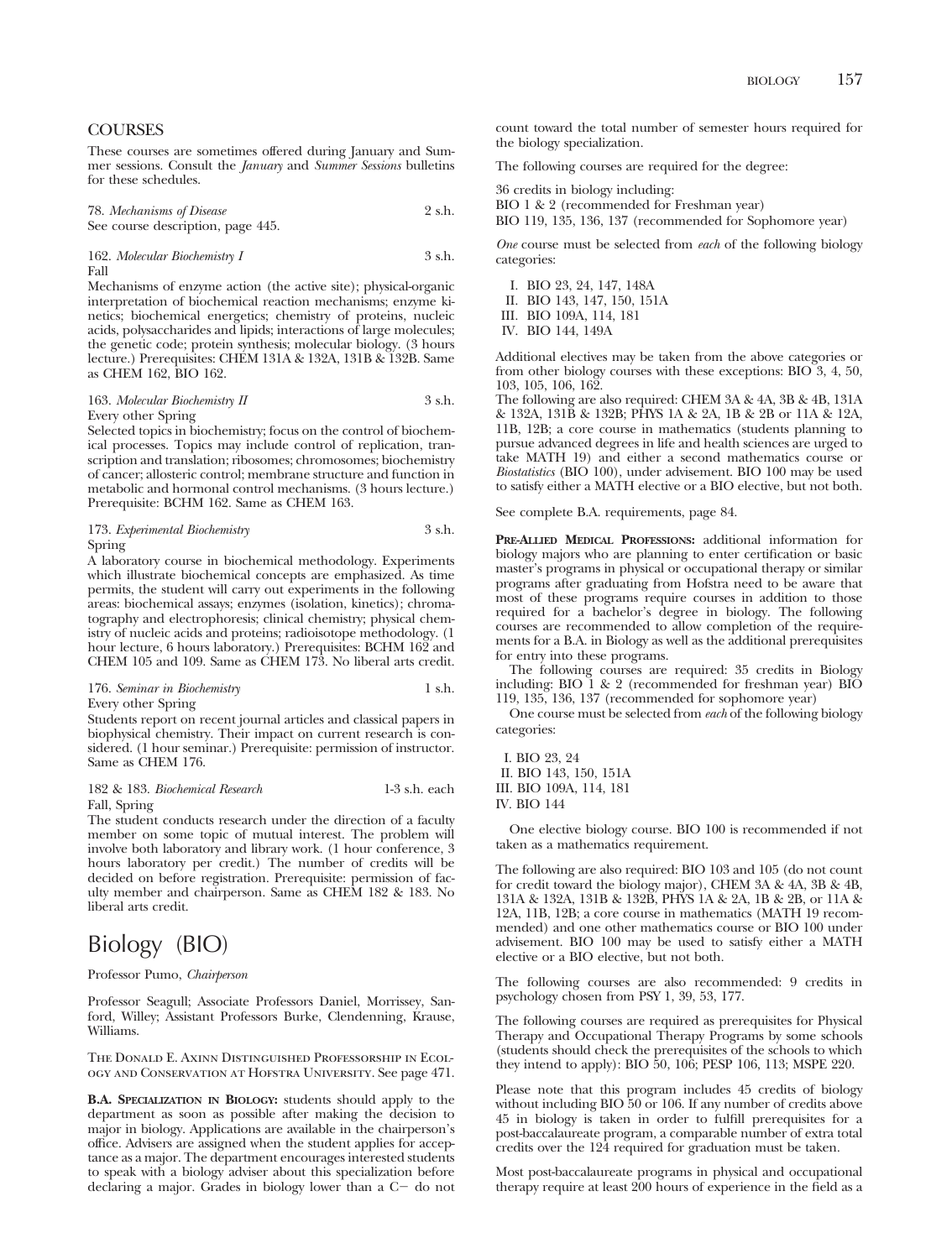prerequisite. Students interested in using this experience to acquire general college credit (6 s.h. maximum) should discuss this with their Biology Department adviser.

For complete B.A. requirements, see page 84.

Teaching of High School Biology and General Science, see page 400.

**B.S. SPECIALIZATION IN BIOLOGY:** students should apply to the department as soon as possible after making the decision to major in biology. Applications are available in the chairperson's office. Advisers are assigned when the student applies for acceptance as a major. The department encourages interested students to speak with a biology adviser about this specialization before declaring a major. Grades in biology lower than a C- do not count toward the total number of semester hours required for this specialization.

Candidates for graduation must successfully complete the following requirements.

- 1. The successful completion of at least 124 semester hours and a cumulative grade-point average of 2.0 in work completed at Hofstra. Military Science 1C, 1E, 2C, 2E and associated leadership laboratories may not be counted toward this total semester hour requirement.
- 2. At least 60 semester hours must be completed in liberal arts courses outside the Biology Department.
- 3. There are two requirements that must ordinarily be completed in residence at Hofstra: 20 semester hours in the major field of specialization and the last 30 semester hours. The 20 semester hours need not be included within the last 30 hours.
- 4. The following general requirements: ENGL 1-2 or placement examination\*

Foreign language (same as B.A. requirement, page 82) Core course requirement: (for listing of core courses, see page 84) 6 semester hours in humanities: 3 hours in appreciation and analysis (literature), 3 hours in creative participation; 6 semester hours in social science: 3 hours in behavioral social sciences and 3 hours in history and philosophy.

**NOTE**: Students who matriculate at Hofstra with advanced standing, must complete at least 3 semester hours in humanities core courses and 3 semester hours in social science core courses in residence. In *no case* may core course requirements be taken elsewhere after matriculation at Hofstra.

- 5. After completion of the freshman year and each subsequent semester, all B.S. program majors must have a cumulative grade point average of 2.8 or better and a grade point average of 2.8 or better in all BIO courses to remain in the B.S. program. If a student does not maintain the proper cumulative grade point average, he/she will be placed on a onesemester probation. If at the end of the probationary semester his/her grade point average does not meet the requirement, the student will be dropped from the program.
- 6. The fulfillment of the following major and additional requirements:

45 credits in biology including:

BIO 1 & 2 (recommended for Freshman year)

BIO 119, 135, 136, 137 (recommended for Sophomore year) BIO 90, 100 (recommended for Junior or Senior year)

*One* course must be selected from *each* of the following biology categories:

- I. BIO 23, 24, 147, 148A
- II. BIO 143, 150, 151A
- III. BIO 109A, 114, 119, 181
- IV. BIO 144, 149A
- V. BIO 91, 92 (note: BIO 90 is a prerequisite for these courses)

Additional electives may be taken from the above categories or from other biology courses with these exceptions: BIO 3, 4, 50, 103, 105, 106, 162.

The following are also required: CHEM 3A & 4A, 3B & 4B, 131A & 132A, 131B & 132B; PHYS 1A & 2A, 1B & 2B or 11A & 12A, 11B, 12B; a core course in mathematics (students planning to pursue advanced degrees in life and health sciences are urged to take MATH 19) and a second mathematics course, under advisement. *Biostatistics* (BIO 100) may be used to satisfy a MATH elective (in such cases, and additional 3 semester hours of biology must be completed).

**B.S. SPECIALIZATION IN BIOLOGY with a concentration in AQUA-CULTURE/MARICULTURE:** this program trains students in the design, care and operation of aquaculture/mariculture facilities. Numbers 1-4 of the five general requirements listed above for the B.S. Specialization in Biology must be met.

The following courses in biology are required: BIO 1 & 2, 100, 114, 135, 136, 143, 144, 147, 150, either 181 and 182 or 109A; 183, 184, 185 & 186, 187.

The following are also required: CHEM 3A & 4A, 3B & 4B, 131A & 132A, 131B & 132B; PHYS 1A & 2A, 1B & 2B; a core course in mathematics.

Recommended electives: MGT 101, 110; MKT 101; CHEM 105, 109 and 185.

**A MINOR IN BIOLOGY** consists of the successful completion of 18 semester hours of biology courses with a grade of C- or better with the following exceptions: BIO 3, 4, 50, 103, 105, 106, 162. At least 6 hours must be taken in residence.

#### **CERTIFICATE PROGRAM IN NATURAL SCIENCES Post-Baccalaureate Premedical Studies**

This program provides the opportunity for students who hold a bachelor's degree and who have not previously studied the sciences to prepare for entrance into a medical profession of their choice. Students may also retake science courses to demonstrate an improved mastery of those subjects. Courses offered in biology, chemistry, mathematics, and physics; see page 358.

#### **PREMEDICAL, PREDENTAL, PREVETERINARY MEDICINE STUDIES**

Students who complete the requirements for the B.A. Specialization in Biology or B.S. Specialization in Biology will meet the course requirements for acceptance into most schools of medicine, dentistry, veterinary medicine, etc. Students must take advantage of the advisement offered by the Department of Biology and Premedical/Prehealth Professional Studies Office in the University Advisement Office to make sure that the courses selected to complete degree requirements are appropriate for the post bachelor program of studies they wish to pursue.

BETA BETA: a national biology honor society, see page 73.

Biochemistry Program and Courses, see page 156.

Marine Laboratory: the Biology Department operates a marine laboratory in Jamaica, West Indies. All students are eligible to enroll in courses. See page 18.

**MASTER OF ARTS IN BIOLOGY:** the applicant must have a bachelor's degree (or equivalent) in biology. Any undergraduate deficiencies (including physics, mathematics and organic chemistry) must be made up before the completion of 15 semester hours of graduate work. Graduate students are expected to receive a grade of B or better in their biology courses. All students should meet with the Director of Graduate Programs at least once each semester.

Candidates must complete 33 semester hours of graduate work including an essay (BIO 303). At least 27 credits must be in biology courses numbered 200 or higher; up to 6 credits of

<sup>\*</sup>See University Degree Requirements, page 69.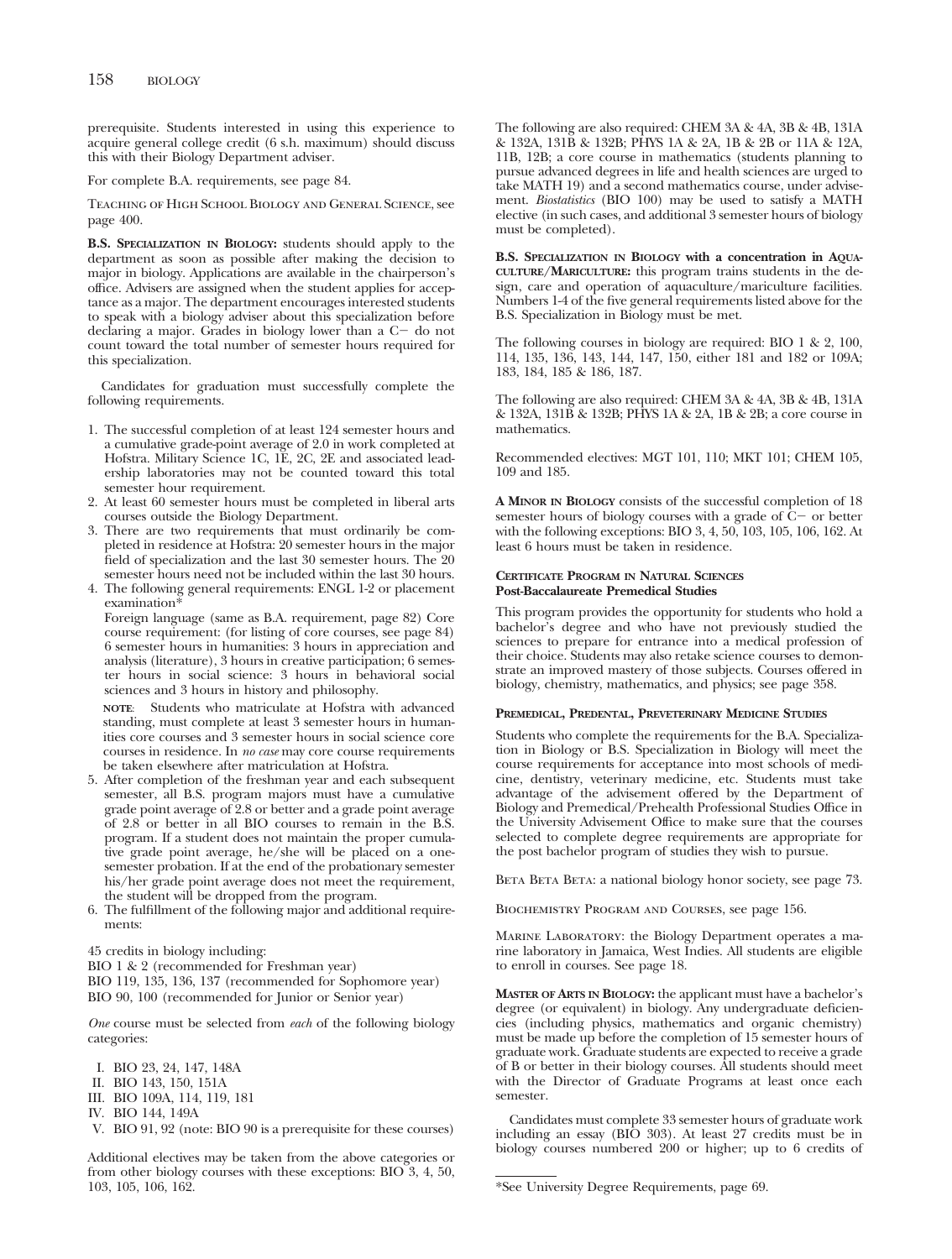electives may be chosen with permission of the Director of Graduate Programs.

In adition to a general course of study, concentrations are available in electron microscopy, marine and freshwater biology, molecular biology, and oral biology.

ELECTRON MICROSCOPY: this program is designed to provide a comprehensive two-year training experience in postgraduate biology and electron microscopy. Graduates of this program will be prepared to undertake routine maintenance of transmission and scanning electron microscopes, carry out a wide range of sophisticated investigative techniques and assist at all levels with biological research and analysis of research data.

Students should have an adequate background in histology, cell biology and anatomy. A semester of internship (equivalent to 3 semester hours) is required to complete this program.

Marine and Freshwater Biology: this program enables students to focus their studies on aspects of marine biology, limnology and aquaculture. In addition to the general M.A. requirements listed above, all students must accumulate 18 semester hours from the following courses: BIO 201, 204, 205, 207A, 208 229, 270, 307, 2183, 2184 (for restrictions on 2000-level courses, see page 80). All students are expected to complete their essay (303) on a subject related to marine or freshwater biology.

Molecular Biology: this program allows the student to focus on aspects of biology that are especially pertinent to biotechnology. Emphasis is on cell biology, genetics, cell culture, laboratory use of microcomputers and general laboratory techniques. Experience with DNA methodologies is available on an individual basis.

Oral Biology: this program is designed as the first stage of research training for those students who intend to pursue careers in oral biology or dentistry, or for those who intend to enter clinical dentistry, but who seek a broader background and research experience.

The courses include seminars in mammalian dentition, dental evolution, structure and function of salivary glands, and nutrition and regular courses in oral biology, electron microscopy, immunology, microbiology, cell biology, endocrinology and molecular pharmacology.

**MASTER OF SCIENCE IN BIOLOGY:** the applicant must have a bachelor's degree (or equivalent) in biology. Any undergraduate deficiencies (including physics, mathematics and organic chemistry) must be made up before the completion of 15 semester hours of graduate work. Graduate students are expected to receive a grade of B or better in their biology courses. All students should meet with the Director of Graduate Programs at least once each semester.

Candidates must complete 30 semester hours of graduate work including a thesis (BIO 301-302). At least 24 credits must be in Biology courses numbered 200 or higher, up to 6 credits of electives may be chosen with the permission of the Director of Graduate Programs.

In addition to a general course of study, concentrations are available in electron microscopy, marine and freshwater biology, molecular biology, and oral biology.

ELECTRON MICROSCOPY: this program is designed to provide a comprehensive two-year training experience in postgraduate biology and electron microscopy. Graduates of this program will be prepared to undertake routine maintenance of transmission and scanning electron microscopes, carry out a wide range of sophisticated investigative techniques and assist at all levels with biological research and analysis of research data.

Students should have an adequate background in histology, cell biology and anatomy. A semester of internship (equivalent to 3 semester hours) is required to complete this program.

Marine and Freshwater Biology: this program enables students to focus their studies on aspects of marine biology, limnology and aquaculture. In addition to the general M.S. requirements listed above, all students must accumulate 18 semester hours from the following courses: BIO 201, 204, 205, 207A, 208, 229, 270, 307, 2183, 2184 (for restrictions on 2000-level courses, see page 78). All students are expected to complete a thesis (BIO 301-302) on a subject related to marine or freshwater biology.

Molecular Biology: this program allows the student to focus on aspects of biology that are especially pertinent to biotechnology. Emphasis is on cell biology, genetics, cell culture, laboratory use of microcomputers and general laboratory techniques. Experience with DNA methodologies is available on an individual basis.

Oral Biology: this program is designed as the first stage of research training for those students who intend to pursue careers in oral biology or dentistry, or for those who intend to enter clinical dentistry, but who seek a broader background and research experience.

The courses include seminars in mammalian dentition, dental evolution, structure and function of salivary glands, and nutrition and regular courses in oral biology, electron microscopy, immunology, microbiology, cell biology, endocrinology and molecular pharmacology.

**MASTER OF SCIENCE IN HUMAN CYTOGENETICS:** this program is designed for students who wish to pursue careers in human cytogenetics. It provides a strong biology and cell biology base with special courses in cytogenetics and an internship period in a clinical cytogenetics laboratory. Graduates of the program will be prepared for laboratory careers in cytogenetic technology or further education in a related field.

Applicants must have a bachelor's degree (or equivalent) in biology or a related field (cell biology, biochemistry, genetics, etc.). It is recommended that students have had one semester of biochemistry, genetics, cell biology, statistics, one year of calculus and physics and two years of chemistry including organic laboratory. Deficiencies must be made up before the student accrues more than 15 credits towards the master's degree. All students should meet with the Director of Graduate Programs at least once each semester.

Program Requirements: 38 s.h.

Required courses: 25 s.h. BIO 212, 214, 215, 238, 241, 244, 255, 305A, 305B, 306

Recommended electives: at least seven hours chosen from BIO 220, 221, 222, 224, 239, 240, 246, 251A, 252A, 253A, 259, 260, 263, 264A

Recommended for the degree: BIO 210

All students are required to complete and successfully defend either an essay (BIO 303) or a thesis (BIO 301-302).

Students who wish to be eligible for the certification examination for Clinical Laboratory Specialist in Cytogenetics upon completion of the program, must enroll in BIO 306 for two semesters (6 s.h. total). The second semester of 306 can be used as one of the electives.

See complete graduate information, page 75.

#### COURSES

In addition to semester notations next to each course, several courses are offered during January and Summer sessions. Consult the *January* and *Summer Sessions* bulletins for these schedules.

1 & 2. *General Biology* # 4 s.h. each

Fall, Spring

1: Topics emphasized include biochemistry, cell biology, genetics, microbiology and botany. 2: Topics emphasized include ecology, evolution and animal biology. (3 hours lecture, 3 hours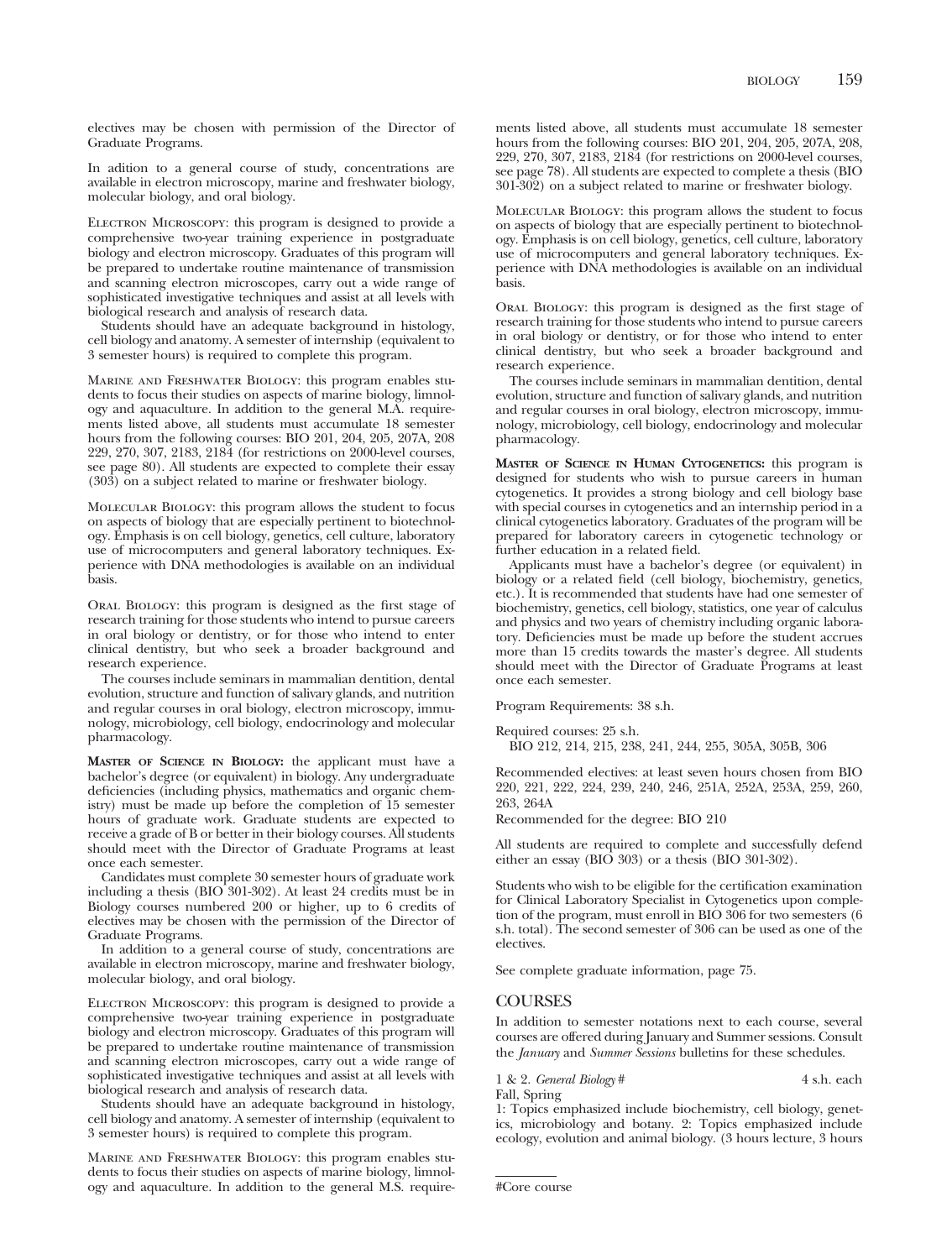laboratory.) Credit given for BIO 2 or New College NBB 1, not both. Course designed for science majors. (Formerly 1, 2.)

#### 3. *Biology in Society #* 3 s.h. Fall, Spring, Summer

Laboratory and lecture course designed to introduce the student to tenets of modern biology and provide scientific background for current issues involving biology in society. Consideration of the basic principles of ecology, evolution by natural selection, Mendelian and human genetics, and basic gene expression form a foundation for understanding ozone depletion, global warming, loss of habitat, pesticide and antibiotic resistance, and genetic engineering. Laboratory time is used to demonstrate the scientific method, isolate DNA, and provide a hands-on opportunity to survey the Five Kingdoms of living organisms. (2 hours lecture, 2 hours laboratory.)

## 4. *Human Biology* # 3 s.h.

#### Fall, Spring

Intended for non-science majors. Lecture and laboratory course designed to introduce students to the basics of human anatomy, physiology, health, and disease. Course focuses on the systems of the vertebrate body: muscular, skeletal, endocrine, nervous, circulatory, immune, respiratory, reproductive, and digestive. Emphasis is placed on using the scientific method to gain new knowledge about how the human body works. Laboratory sessions are used to learn basic microscope technique, investigate the structure and function of the body, and to design and carry out experiments. (2 hours lecture, 2 hours laboratory.)

7. *First-Year Biology Seminar* 1 s.h. See course description, page 445.

10. *Genetics and Society* 3 s.h. See course description, page 445.

#### 23. *Developmental Biology* 4 s.h. Spring

A study of the morphological events that occur during embryogenesis combined with an investigation of the cellular and molecular mechanisms that underlie these events. Surveys the development of a number of animals that have become standard models for studies in developmental biology. Laboratory work includes preparation and investigation of timed embryos, chemical and microsurgical manipulation of embryos, use of molecular markers, tissue culture techniques. (3 hours lecture, 3 hours laboratory.) Prerequisites: BIO  $1 \& 2$ , 135 and 137. (Formerly *Embryology*.)

#### 24. *Comparative Anatomy* 4 s.h. Fall

Phylogenetic survey of the anatomy and evolution of organ systems of vertebrate animals. (2 hours lecture, 6 hours laboratory.) Prerequisite: BIO 1 & 2.

#### 50. *Biology of Human Nutrition* 3 s.h. Spring

Introduction to the biological, chemical and cultural basics of human nutrition: nutrients, metabolism, energy balance, and human diets. Analysis of dietary trends and fashions in terms of human physiology and culture. (3 hours lecture.) Recommended for nonmajors. No credit toward major in biology. (Formerly *Human Nutrition*.)

#### 80. *Biology Seminar* 1 s.h. Periodically

Students attend weekly seminars or write a term paper on current topics in biology. Prerequisites: BIO 1 & 2, and permission of adviser from the Department of Biology. May be taken only once for credit. (Formerly BIO 80, 81.)

| 90. Undergraduate Research I | $2-4$ s.h. |
|------------------------------|------------|
| Fall, Spring                 |            |

Students begin an independent research project in biology. Students may choose between a laboratory (BIO 90 and 91) or a library research project (BIO 90 and 92). Students register for BIO 90 with permission of the instructor no later than the first semester of their senior year. During the first semester, students develop their projects, learn necessary techniques and begin their research. Grade is based on a progress report. Highest honors are only given to students enrolled in BIO 90 or 90A and 91. Prerequisites: 2.8 or better GPA, BIO 1 & 2 and permission of instructor. (Formerly *Undergraduate Research.*)

90A. *Introduction to Laboratory Research* 3 s.h. See course description, page 446.

91, 92. *Undergraduate Research II* 2-4 s.h. each Fall, Spring

Students continue either a laboratory (BIO 91) or a library research project (BIO 92). Students must complete the research and write a thesis (BIO 91) or essay (BIO 92). Grading is based on the quality of the research, the thesis or essay, and an oral presentation. Students seeking honors in biology must prepare either a thesis or an essay. Highest honors are only given to students enrolled in BIO 90 or 90A and 91. A maximum of 6 credits can be earned for either BIO 90 or 90A and 91, or BIO 90 or 90A and 92. Credit given for either BIO 91 or 92, not both. Prerequisites: 2.8 or better GPA, BIO 90 or 90A and permission of instructor.

100. *Biostatistics* 3 s.h. Periodically

Fundamentals of descriptive and predictive statistics in biology. Elements of experimental design and analysis of biological data. Topics include measures of central tendency and variability, tests of significance, analysis of variance and correlation. (2 hours lecture, 1 hour recitation.) Prerequisite: algebra. Degree credit given for this course or MATH 8, QM 1, SOC 180 or PSY 140 or New College S 91 or QTB 2. Of these courses only BIO 100 may be used by biology majors for B1O elective credit or to satisfy the mathematics requirement. BIO 100 may be used either for BIO elective credit or to satisfy the mathematics requirement, but not both.

#### 103. *Human Anatomy and Physiology I* 3 s.h. Fall

Basic histology, anatomy (gross and microscopic) and physiology of the skeletal, muscular and nervous system. Human anatomy is studied using charts and models. Superficial anatomy is studied on the human body. Dissection of analogous structures on the cat. (2 hours lecture, 3 hours laboratory.) Credit not awarded toward major in biology.

#### 105. *Human Anatomy and Physiology II* 3 s.h. Spring

Histological, anatomical and physiological aspects of the circulatory, lymphatic, respiratory, endocrine, urinary, digestive and reproductive systems. Human anatomy is studied using human models and charts. Dissection of these systems in the cat. (2 hours lecture, 3 hours laboratory.) Credit not awarded toward major in biology.

106. *Physiology of Exercise* 3 s.h. Fall

Integration of the body systems and their physiological adjustments as a result of exercise and physical activity. (2 hours lecture, 3 hours laboratory.) Prerequisites: BIO 103, 105. Not open to biology majors.

108. *Ornithology* 3 s.h. Every other year

Basic biology of birds emphasizing their unique characteristics and the selective forces responsible for their evolution. Laboratory work is almost entirely in the field and will emphasize the

<sup>#</sup>Core course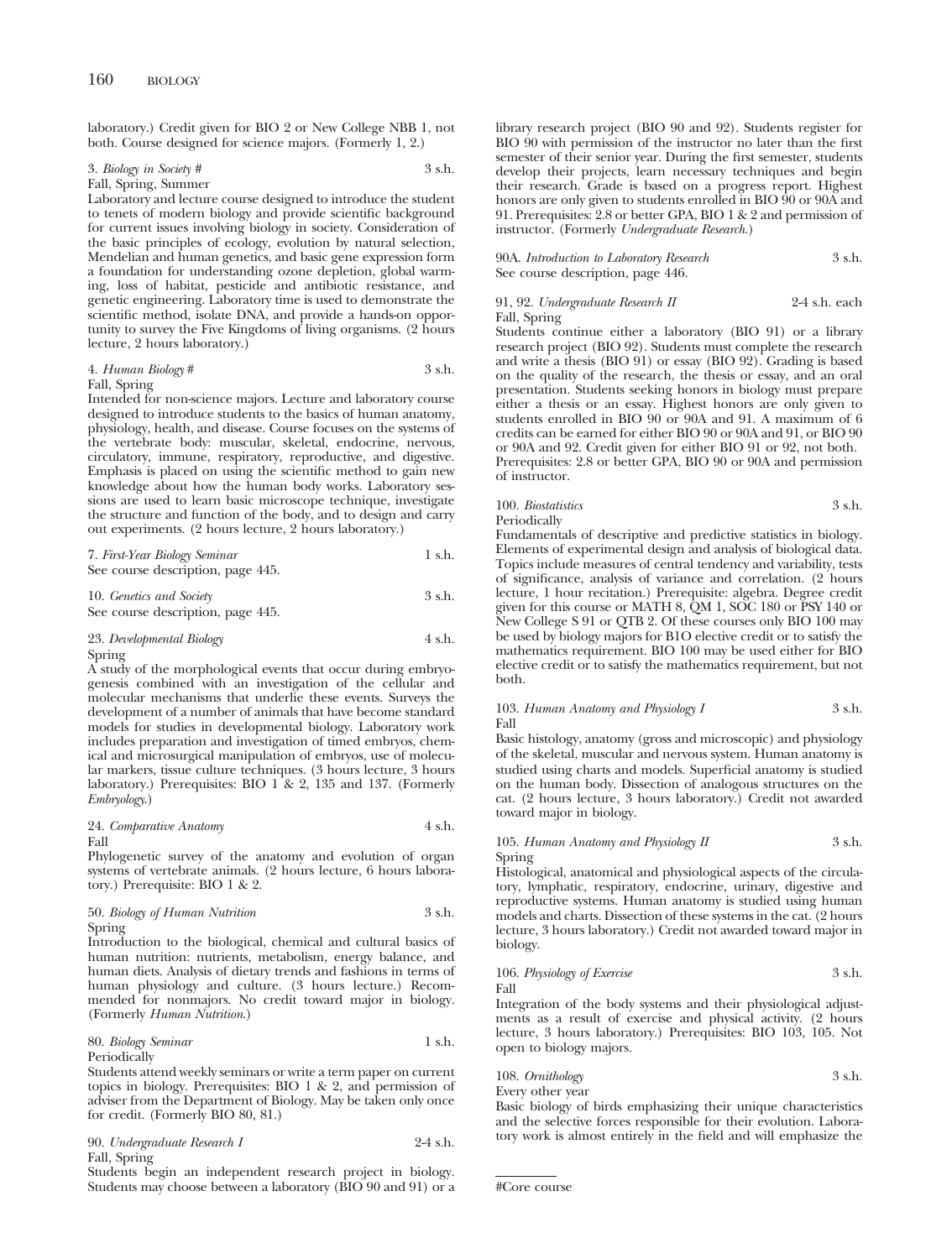behavior, ecology, migration and identification of birds. Prerequisites: BIO 1  $\&$  2 or permission of instructor.

109A. *Tropical Marine Biology* 3 s.h. Summer Sessions I & II

A field course covering the ecology of the coral reef and tropical shores. Lectures and field work on the taxonomy, physiology, behavior of Caribbean fishes, invertebrates and algae. Twelve day program held at Hofstra's own laboratory in Jamaica. Students participate in sediment and water quality surveys, snorkel on coral reefs, and explore a cave and tropical terrestrial habitats including rocky shores and mangrove swamps. (Equivalent to 2 hours lecture/recitation and 3 hours laboratory.) Prerequisites: BIO 1 & 2 and permission of instructor.

110A. *Field Ecology* 1-3 s.h.

Spring

Lectures on species and ecology of selected geographic regions. Techniques of specimen collection, preservation, field identification, and ecological evaluation of study sites are stressed on field trips and in the laboratory. Prerequisites: BIO 1 & 2 or permission of instructor. (Formerly 110.)

114. *General Ecology* 3 s.h. Fall

Lecture and discussion of the basic principles determining the distribution and abundance of populations and species, including ecological tests of adaptation. Structure and relationships at the community, landscape, and biosphere levels. Emphasis on applied topics such as pollution abatement, ancient and contemporary climate change, pest and wildlife management, and human population growth. Credit given for this course or New College NBG 1, not both. Prerequisites: BIO 1 & 2, or permission of instructor.

115. *Conservation Biology* 2 s.h. Spring

Lecture and discussion of the basic principles of the conservation of biological diversity. Review of the main causes of extinction events past and present, sustainable development, and the importance of zoological parks and legislation to species conservation. Prerequisites: BIO 3 and 4, or BIO 1 & 2, or permission of instructor. (Formerly *Conservation of Natural Resources*.)

|                                   | 116. Terrestrial Vertebrate Natural History | 2 s.h. |
|-----------------------------------|---------------------------------------------|--------|
| See course description, page 446. |                                             |        |

#### 119. *Organic Evolution* 3 s.h. Spring

The modern synthesis of evolutionary theory, including history of evolutionary thought and controversies over supportive evidence. Topics include tests of natural selection, population genetics, speciation, the neutral theory of evolution, and phylogenetic reconstruction. Emphasis on application of evolutionary theory to real-world problems such as host-parasite evolution, antibiotic and pesticide resistance, and the impact of humans on the evolution of other species. Occasional Saturday field trips required. Prerequisites: BIO 1 & 2, 135 or permission of instructor.

#### 124. *Mammalian Biology* 3 s.h. Periodically

An introduction to the study of mammals with special consideration of human beings in the context of mammalian origins and evolution. Focuses on adaptive radiation in morphology, reproduction, ecology, and behavior. Prerequisites: BIO 1 & 2, 24, or permission of instructor. (Formerly *Mammalian Anatomy*.)

| 133. Histology | 4 s.h. |
|----------------|--------|
| Periodically   |        |

Microscopic anatomy of mammalian tissues with emphasis on structure-function relationships. (3 hours lecture, 3 hours laboratory.) Prerequisites: BIO 1 & 2, and 137.

| 135. Genetics |  | 3 s.h. |
|---------------|--|--------|
| Fall, Spring  |  |        |
|               |  |        |

Fundamental laws concerning the transmission and interaction of genes. (3 hours lecture.) Prerequisites: BIO 1 & 2, or permission of instructor; corequisite for biology majors: BIO 136.

136. *Genetics Laboratory* 1 s.h. Fall, Spring

Preparation and study of material to demonstrate normal and abnormal cell division, segregation in animals, plants and other genetic techniques. (3 hours laboratory.) Prerequisites BIO 1 & 2; corequisite: BIO 135.

137. *Cell Biology* 3 s.h. Fall, Spring

Ultrastructure, composition and function of cells and their organelles, DNA replication transcription and translation are covered in depth. Includes a discussion of the major research techniques in cell biology. Prerequisites: BIO 1 & 2, CHEM 3A, 3B; prerequisite or corequisite: CHEM 4A, 4B.

### 139. *Techniques in Molecular Biology* 3 s.h. Periodically

This course covers routine and advanced techniques in molecular biology. Theory underlying the techniques is covered in lectures. Techniques are learned in the context of interrelated experiments that address a single research problem. Techniques to be covered include DNA and RNA isolations, acrylamide and agarose gel electrophoresis, recombinant DNA techniques, Southern and Northern blot analysis, PCR, protein isolation and characterization by Western blot analysis and DNA and protein database analysis. Recommended for students interested in biotechnology or research in genetics/molecular biology. (2 hour lecture, 4 hour laboratory). Prerequisites: BIO 135, 136, 137, and permission of the instructor. (Formerly *Techniques in Molecular Biology and Cytochemistry.)*

141. *Biology of the Cardiovascular System* 1 s.h. See course description, page 446.

143. *Microbiology* 4 s.h. Fall

The study of microbial cell structure, physiology, genetics and taxonomy. Laboratory exercises focus on identification, growth, metabolism and genetics of prokaryotes and lower eukaryotes, with special emphasis on bacteria and yeasts. Consideration is given to microbial interactions with the environment and to aspects of pathogenicity and host resistance in response to both bacterial and protozoan infections. (3 hours lecture, 3 hours laboratory.) Prerequisites: BIO 1 & 2, 135, CHEM 3A & 4A, 3B & 4B. (Formerly *Bacteriology.*)

144. *Animal Physiology* 4 s.h. Fall, Spring

Vertebrates are organisms that have come to terms with their environment, internal and external, via natural selection. The lecture emphasizes the classical concept of homeostasis and the modern concept of feedback mechanisms. The laboratory emphasizes the use of instruments in measuring and analyzing physiological parameters. (3 hours lecture, 3 hours laboratory.) Prerequisites: BIO 1 & 2, 137; CHEM 3A & 4A, 3B & 4B; PHYS 1A & 2A, 1B & 2B or 11A & 12A, 11B, 12B; or senior status or permission of instructor.

## 147. *Invertebrate Zoology* 4 s.h. Fall

Development, physiology, life histories and gross anatomy of representative invertebrate phyla. (3 hours lecture, 3 hours laboratory.) Prerequisite: BIO 1 & 2.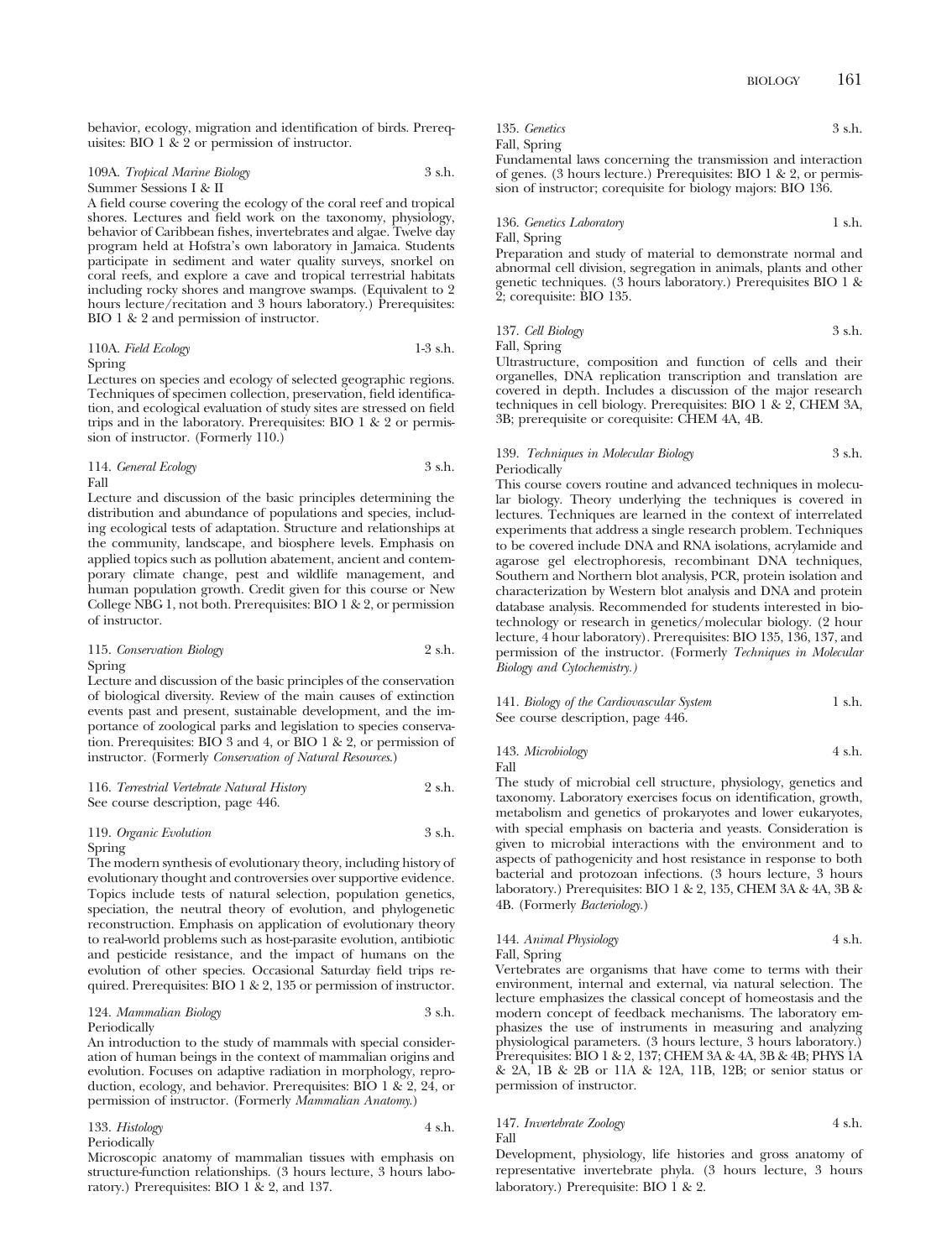#### 148A. *Plant Morphology and Development* 4 s.h. Periodically

Dynamic aspects of embryology, morphogenesis and development in the higher plants. (3 hours lecture, 3 hours laboratory.) Prerequisite: BIO 1 & 2, 137.

149A. *Plant Physiology* 4 s.h. Periodically

Plant functions including water relations, transpiration, photosynthesis, respiration, mineral nutrition, translocation, photoperiodism and plant hormones. (3 hours lecture, 3 hours laboratory.) Prerequisites: BIO 1 & 2, 137; CHEM 3A & 4A, 3B & 4B, 131A & B, 132A, 132B or permission of instructor.

#### 150. *Parasitology* 4 s.h. Spring

The study of parasitism, parasite-host interactions and disease. Life cycles of parasites in humans and animals and principles of transmission, diagnosis, treatment and prevention. Each student participates in several investigations including tracing the course of malaria in living mice. (3 hours lecture, 3 hours laboratory.) Prerequisite: BIO  $\check{1}$  & 2. Recommended for premedical, predentistry and preveterinary students.

151A. *Protozoology* 4 s.h.

Periodically The biological importance of protozoa. A study of their taxonomy, ecology, morphology, reproduction and physiology. Special emphasis on pathogenic protozoa. (3 hours lecture, 3 hours laboratory.) Prerequisites: BIO 1 & 2, 137.

|  |  | 162. Molecular Biochemistry | 3 s.h. |  |
|--|--|-----------------------------|--------|--|
|--|--|-----------------------------|--------|--|

Fall

Same as BCHM 162 and CHEM 162. Prerequisites: CHEM 132A, 132B.

#### 172. *Algae and Fungi and Their Relation to the Environment* 3 s.h. Periodically

Designed to acquaint students with the major groups of algae and fungi, with emphasis on study of representatives from Long Island and adjacent areas. Students are involved in the collection of specimens for study through class and individual field trips. Included are the study of aspects of algal and fungal ecology, algae toxic to animals and man, and fungi as agents of plant and human disease. Prerequisite: BIO 1 & 2.

#### 175. *Field Botany* 4 s.h. Periodically

Designed to acquaint students with the higher plants (mosses, ferns, gymnosperms and angiosperms) found in various habitats. Class consists primarily of field and laboratory work involving observation, collection and identification of higher plants, with some emphasis on distribution of plants among various specific ecosystems. Prerequisite: BIO 1 & 2.

176. *Plant Ecology* 4 s.h. Periodically

Study of plant autoecology (relationship of the individual plant to its environment) and plant synecology (study of plant communities). Prerequisite: BIO 1 & 2.

#### 177. *Plant Systematics* 4 s.h. Periodically

Study of current systems of plant classification with consideration given to their historical development and validity based on current knowledge of plant phylogeny. Study of technique of plant systematics and representative plant taxa. Prerequisite: BIO 1 & 2.

179. *Introduction to Bioengineering* 3 s.h Periodically

A survey of applications of quantitative methods of engineering and physical science to problems in biology and medicine. Topics include biomechanics, including solids and fluids; biotransport in the lung and circulatory system; heat transfer in human and animal systems; biomaterials of surgical implants; biocontrol; and bioinstrumentation. Oral presentation in class and a written report are required. Open to bioengineering and biology majors. (3 hours lecture.) Prerequisite: junior class standing or permission of instructor. May not be taken on  $Pass/D+/D/Fall$  basis. Same as ENGG 181.

181. *Marine Biology* 3 s.h. Spring

The study of marine organisms and their adaptation to various habitats including intertidal, pelagic, deep sea and coral reefs. Prerequisites: BIO 1 & 2.

| 182. Marine Biology Laboratory | 1 s.h. |  |
|--------------------------------|--------|--|
| $\sim$ $\sim$                  |        |  |

Spring

The study and identification of marine fish, invertebrates, plankton and algae. Dissections, microscopic analysis and field work will be included. Prerequisites: BIO 1 & 2. Prerequisite or corequisite: BIO 181.

| 183. Fundamentals of Aquaculture/Mariculture<br>See course description, page 446.           | 4 s.h.      |
|---------------------------------------------------------------------------------------------|-------------|
| 184. Advanced Aquaculture/Mariculture<br>See course description, page 446.                  | 3 s.h.      |
| 185 & 186. Internship: Aquaculture/Mariculture<br>See course description, page 446.         | 5 s.h. each |
| 187. Analysis of Aquaculture/Mariculture Internship<br>See course description, page 446.    | 2 s.h.      |
| 190. Special Topics in Biological Sciences<br>Periodically                                  | 2 s.h.      |
| لمسم ومستحدمه يستمل والملط سميطهم بمثل المستحصين لهمية ومسترقصاته ومتلقيهم الممتحدة المستلم |             |

Advanced topics that are not covered in other biology courses are discussed. The topics vary yearly. May be taken for more than one semester. Prerequisite: BIO 1 & 2.

| 191. Oral Biology | 3 s.h. |
|-------------------|--------|
| Periodically      |        |

A survey of the subject including lectures on dental evolution, development, dental tissues, gross and microanatomy of the oral cavity, mastication and an introduction to basics on pathology. Prerequisite: junior or senior standing in biology; BIO 1 & 2, 133 recommended. Credit given for this course or *Oral Biology* taken as BIO 190, not both.

#### 200. *Computer Utilization in Biological Research* 3 s.h. **Periodically**

Lectures and laboratory experiences concerning the use of computers and other sophisticated electronic equipment for the collection and analysis of biological data. (Standard statistical tests covered in BIO 201 are not covered.) Topics may include geographic information systems, phylogenetic analysis, bioinformatics, analysis of movement and spatial patterns, and electrophysiology. Students will be expected to work on an independent project, analyzing a substantial data set relevant to the theory and techniques covered in class.

#### 201. *Statistical Analysis of Biological Data* 3 s.h. Periodically

Practical application of statistical techniques to the analysis of data typically encountered by researchers in the life and health sciences. Students learn practical and intuitive approaches to choosing statistical techniques appropriate for particular experimental designs. Parametric statistical tests covered include single and two-way ANOVA, regression and correlation. Tests of "messy" or nonparametric data are considered as well, including analysis of frequencies and substitutions for ANOVA. (2 hours lecture, 1 hour recitation.)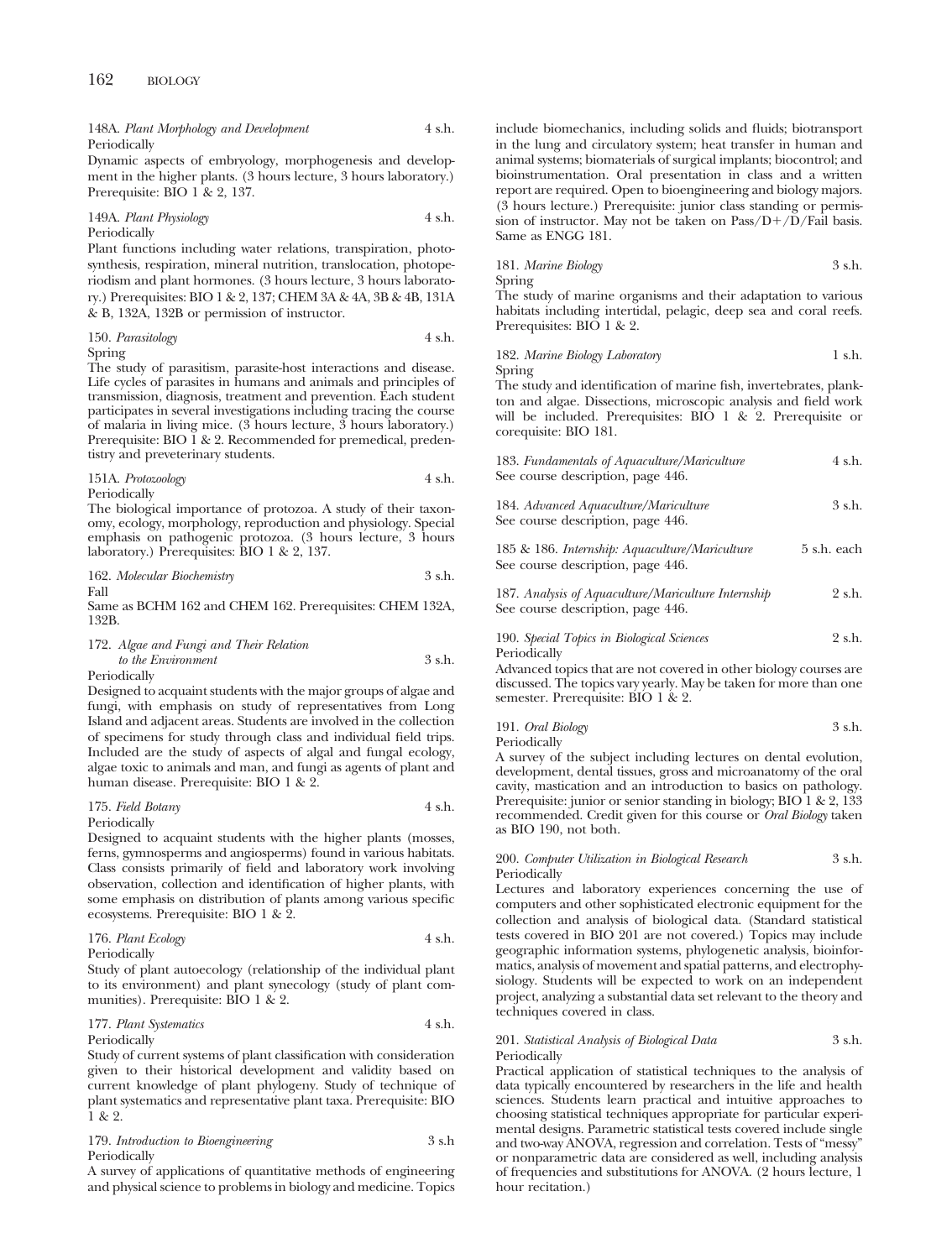An intensive introduction to the biology of seashores, turtle grass beds, mangrove swamps and coral reefs. Teachers are shown how to prepare materials for use in classrooms. (2 hours lecture, 5 hours laboratory and field study daily.) Course meets for 12 days at the Caribbean Hofstra University Marine Laboratory, Jamaica.

205. *Marine Microbiology* 3 s.h. Spring

Morphology, physiology, ecology and distribution of marine and estuarine bacteria, algae, fungi, protozoa and other planktonic organisms. Biological corrosion, pollution, pathogenicity and economic significance of marine microorganisms will also be considered. Prerequisite, one of the following: BIO 143, 151A or 172.

## 207A. *Biology of Fishes* 3 s.h.

#### Every other year

Anatomy, systematics, biogeography, respiration, osmoregulation, buoyancy and sensory systems of marine and freshwater fishes. The course concludes with a discussion of the interactions between humans and fishes, including poisonous and venomous fishes and fisheries management and conservation. Prerequisites: BIO 24, 181 or permission of instructor. (Formerly *Marine Ichthyology*.)

208. *Biology of Marine Mammals* 3 s.h. Every other Fall

This course covers the anatomy and physiology of sea otters, seals, sea lions, manatees, dolphins and whales. Topics of discussion include their systematics, anatomy, thermoregulation, osmoregulation, diving physiology, sensory biology, feeding, life history and captive husbandry. Topics are discussed from an evolutionary perspective by comparing a terrestrial archetype (such as a human or dog) with these highly derived marine mammals.

210. *Advanced Genetics* 3 s.h.

Once a year

Problems of modern genetics based upon the most recent research. Prerequisite: BIO 135.

#### 212. *Cytogenetics* 3 s.h. Once a year

Structure, function and behavior of chromosomes in eukaryotes, prokaryotes and viruses. Also considered are lampbrush and polytene chromosomes in differentiation, the mitotic apparatus, and the synaptinemal complex. Prerequisite: BIO 135.

#### 213. *Current Topics in Genetics and Evolution* 3 s.h. Once a year

A problem-based overview of biology for graduate students. Designed for students with little or no prior experience in biology coursework, this course covers the basics of genetics, the function and manipulation of DNA, evolution, and ecology. Problems within each topic allow the student to understand the conceptual basis of the topic and obtain the skills needed to approach more complex issues. May not be taken for credit toward a B.A., B.S., M.S., or an M.A. in Biology. Recommended for Elementary Education majors. May not be taken on a P/F basis.

#### 214. *Human Cytogenetics* 3 s.h. Once a year

Topics covered include karyotype analysis, chromosomal anomalies including structural rearrangements and numerical disorders, various banding methods, chromosomes, cancer, and gene mapping by in situ hybridization. Prerequisite: BIO 212 or 210 or equivalent. May not be taken on a Pass/Fail basis.

| 215. Clinical Genetics | 3 s.h. |
|------------------------|--------|
| Periodically           |        |

Clinical aspects of human genetic disorders including autosomal dominant and recessive and X-linked disorders, polygenic inheritance. Chromosomal disorders and prenatal diagnosis. Prerequisites: BIO 212, 214. May not be taken on a Pass/Fail basis.

220. *Endocrinology* 3 s.h. Periodically

A consideration of the role of the major endocrine glands in the body economy, with emphasis upon the phylogeny and comparative physiology of these structures and upon the pertinent methodology. Prerequisites: BIO 144, CHEM 132A, 132B.

## 221. *Molecular Pharmacology* 3 s.h. Periodically

Interaction of drug molecules with cells, tissues and organ systems with emphasis on the basic mechanisms involved in the absorption, distribution, action, metabolism and excretion of pharmacologically active agents. Current concepts in receptor theory and structure activity relationships. Prerequisites: BIO 144, 162, 137.

#### 222. *Comparative Vertebrate Hematology* 3 s.h. **Periodically**

Morphology, physiology and evolutionary development of the blood and hematopoietic organs of vertebrates with emphasis on their application to experimental methods in hematology. Phylogenetic relationships of blood cells and hemopoietic organs in the five classes of vertebrates. Prerequisite: BIO 144.

#### 223. *General Mammalian Hematology* 3 s.h. Periodically

Embryogenesis, morphology and function of the blood cells. Dynamics and kinetics of hemopoiesis. Proliferation, maturation, differentiation and destruction of blood cells. Neurohumoral regulation and maintenance of homeostasis in blood. Phyletic theories of stem cell derivatives. Prerequisite: BIO 144.

#### 224. *Immunology and Serology* 3 s.h. Periodically

Antigens and antibodies are considered both as components of immunologic systems and as a means of solving biological problems. Prerequisites: BIO 144, CHEM 132A.

229. *Limnology* 3 s.h.

Periodically

Physical, chemical and biological interrelationships in fresh water habitats. (2 hours lecture plus Saturday field trips by arrangement.) Prerequisites: BIO  $1 \& 2$ , CHEM  $3A \& 4A$ ,  $3B \& 4B$ .

#### 230. *Algae of Long Island and Adjacent Areas* 4 s.h. Periodically

Taught in the field and in the lab, dealing primarily with organisms collected on the field trips. Emphasis on field observation, laboratory study, identification and maintenance of collected specimens. Prerequisite: BIO 1 & 2.

#### 231. *Fungi of Long Island and Adjacent Areas* 4 s.h. **Periodically**

Fieldwork is expected as emphasis is on study of fungi from collected samples. Isolation, culture and identification are an integral part of course work. Prerequisite: BIO 1 & 2.

#### 237. *Biochemical Mechanisms in Cell Biology* 3 s.h. Periodically

Course covers recent research concerning the biochemical mechanisms involved in regulating various processes in cell biology. Selected advanced topics may include some of the following: transcellular signaling, vesicle traffic, quality control of protein synthesis, protein translocation, nuclear transport, extracellular matrix, cytoskeletal function and G-protein function. Students analyze recent reviews and journal articles from the primary literature. Prerequisites: BIO 135, 137, CHEM 131A & 132A, 131B & 132B, or equivalents. May not be taken on a Pass/Fail basis.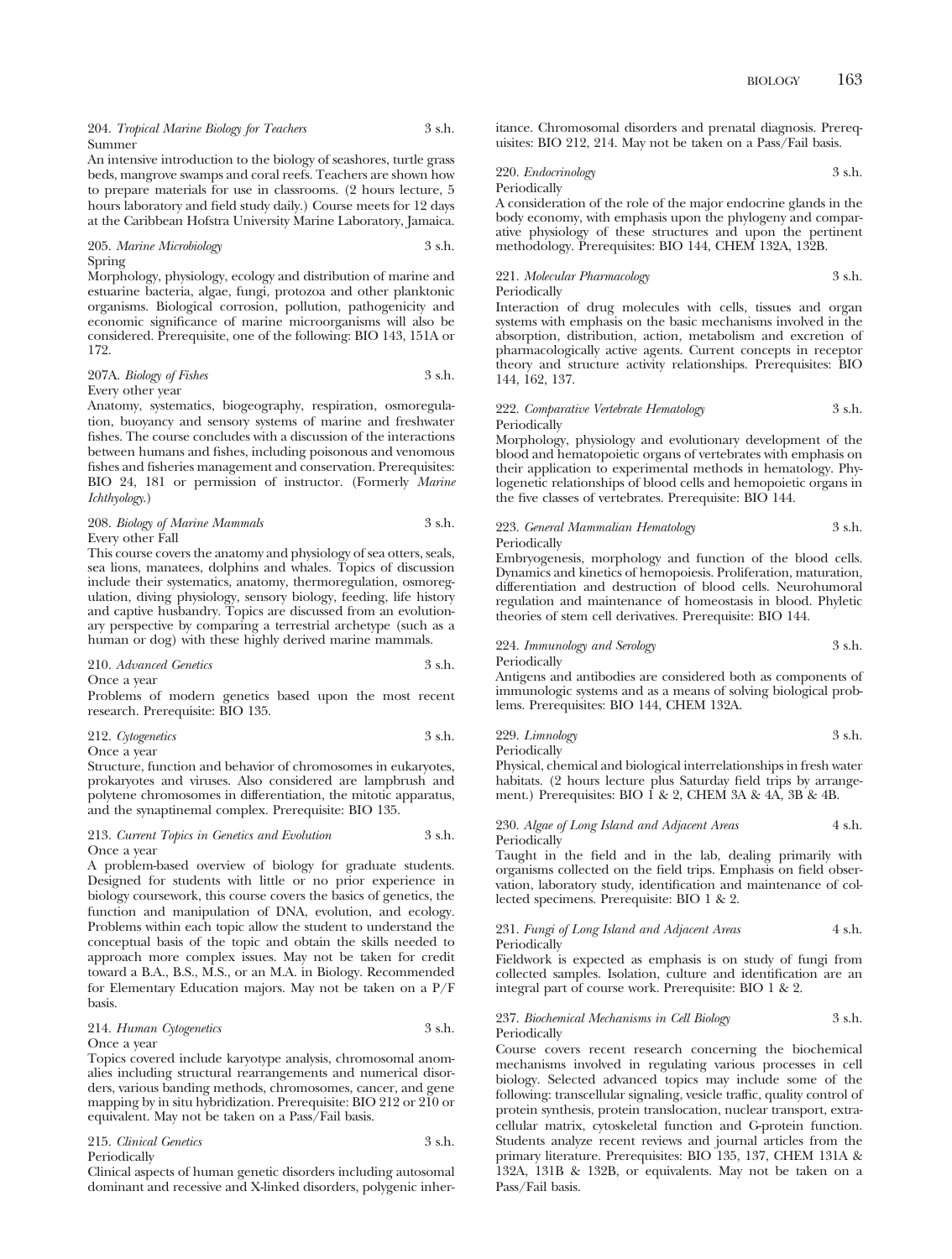238. *Animal Cell Culture* 4 s.h. Fall

Study and utilization of techniques involved in the establishment and maintenance of animal cell lines including preparation of media and aseptic methods, types of cell culture, experimental design employing cultured cells, cloning, cell cycle analysis, karyotyping, preparation of monoclonal antibodies, etc. Theory of techniques learned in the laboratory are discussed in lecture. Prerequisites: BIO 137 and permission of instructor. Recommended for students interested in cell biology and biochemistry research.

| 239. Microscopic Techniques | 4 s.h. |
|-----------------------------|--------|
| Periodically                |        |

Practice and theory involved in various techniques for preparing and staining tissues and cells, and also unicellular organisms for microscopic and cytochemical studies. (2 hour lecture, 4 hours laboratory.) Prerequisites: BIO 1 & 2.

## 240. *Virology* 3 s.h.

Spring

Molecular and clinical aspects of viruses that infect humans. Includes replication, gene expression, changes in host cells, pathogenesis, and transmission. Particular attention is paid to Human Immunodeficiency Virus—the cause of AIDS. Prerequisites: BIO 1 & 2, 135, 137.

241. *Mechanisms in Cellular Aging* 3 s.h. Fall

Possible mechanisms involved in cellular aging including mutagenesis, free radicals, thermal damage, DNA repair and chemical cross-linkage; the role of development and protein aging. Prerequisite: BIO 135. BIO 137 recommended.

#### 243. *Experimental Developmental Biology* 4 s.h. Periodically

A survey of experimental approaches and techniques employed in the analysis of animal development emphasizing microsurgical manipulations, *in vitro* cultivation, autoradiographic detections, electrophoretic separations, biochemical isolations and an independent research project. Prerequisites: BIO 23 or 24 and permission of instructor.

#### 244. *Biology of the Cancer Cell* 3 s.h. Spring

Various aspects of cancer cell biology on the histological, cellular and molecular level. Emphasis is on basic research problems including cancer as a misprogramming of normal development, alterations in cell-cell recognition, changes in nuclear events, the oncogene theory and the mechanisms of action of chemical carcinogens. Prerequisite: BIO 137. CHEM 162 recommended.

#### 245. *Morphology and Physiology of Bones and Teeth* 3 s.h. Periodically

The anatomy and development of bone and teeth. Discussion of experimental tooth embryogenesis, the calcification process and pulp and periodontal histopathology. Recent advances in replantation and transplantation of teeth will be considered. Prerequisite: BIO 191 or 190 or permission of instructor.

#### 246. *Comparative Microscopic Anatomy* 4 s.h. Periodically

Microscopic study of human tissues and organs, and a histological comparison between the human and those of other vertebrate organisms. Students submit a paper which deals in detail with the comparative histology of an organ or system of their choice. Prerequisite: BIO 137 or equivalent.

251A, 252A. *Special Topics in Biology* 2-4 s.h. each Fall, Spring

Selected readings on the development of the great areas and philosophies and current literature in selected fields of biology. Oral and written reports at seminar sessions or consultation periods. May be repeated for credit when topics vary. (Formerly 251, 252, *Special Topics Seminar*.)

## 253A. *Special Topics in Biology* 2-4 s.h. Fall, Spring

Lectures and seminars on special advanced topics in biology. Emphasis is on subjects of current investigation, the scientific literature, and theoretical and philosophical aspects of research. May be repeated for credit when topics vary. (Formerly 253, *Special Topics Seminar*.)

#### 255. *Seminar: Current Topics in Cytogenetics* 2 s.h. Periodically

Course covers recent research in cytogenetics. Students are required to read, understand and discuss primary research articles in cytogenetics and are evaluated on the basis of preparation, participation and understanding of the material. Prerequisite: BIO 212 or BIO 214 or permission of instructor.

#### 259. *Electron Microscopy for the Biologist* 4 s.h. Spring

Principles and practice of basic techniques used in transmission electron microscopy. Lectures discuss theory of the techniques learned in lab. Laboratory consists of instruction in the techniques of fixation and embedding, ultramicrotomy, use of the electron microscope and photography. Prerequisite: permission of instructor.

#### 260. *Electron Microscopic Analysis I* 2 s.h. Fall

Ultrastructural histology. A detailed analysis of the ultrastructure of the major tissue types in mammalian organisms. Prerequisite: BIO 133 or 246.

#### 261. *Electron Microscopic Analysis II* 2 s.h. Spring

Ultrastructural pathology and interpretation of micrographs. Guest speakers illustrate and discuss tissue pathology at the ultastructural level. Problems of interpretation of micrographs are analyzed using published materials as examples. Prerequisites: BIO 259, 260.

#### 262. *Servicing the Electron Microscope* 2 s.h. Periodically

Lectures by qualified electron microscope servicemen on common service problems. Instruction on dismantling and reassembly procedures associated with routine maintenance. Prerequisites: BIO 259 and permission of instructor.

## 263. *Advanced Techniques and Theory of Electron Microscopy* 2 s.h.

Periodically

Discussion and illustration of advanced electron microscopic techniques such as autoradiography, shadow-casting, negative staining and freeze-etching. Discussion includes problems of data interpretation. Prerequisites: BIO 259 and permission of instructor.

#### 264A. *Scanning Electron Microscopy* 3 s.h. Periodically

Discussion and instruction in tissue preparation including critical point drying, use and maintenance of the scanning electron microscope. Each student undertakes his or her own project as a requirement of the course. Prerequisites: BIO 259 and permission of instructor.

#### 270. *Physiological Ecology and Functional Morphology of Aquatic*  $Vert$ Every other Spring

This course covers how fish, aquatic amphibians, reptiles, and birds interact with the environment. The primary focus of the course is fish. It uses an interdisciplinary approach encompassing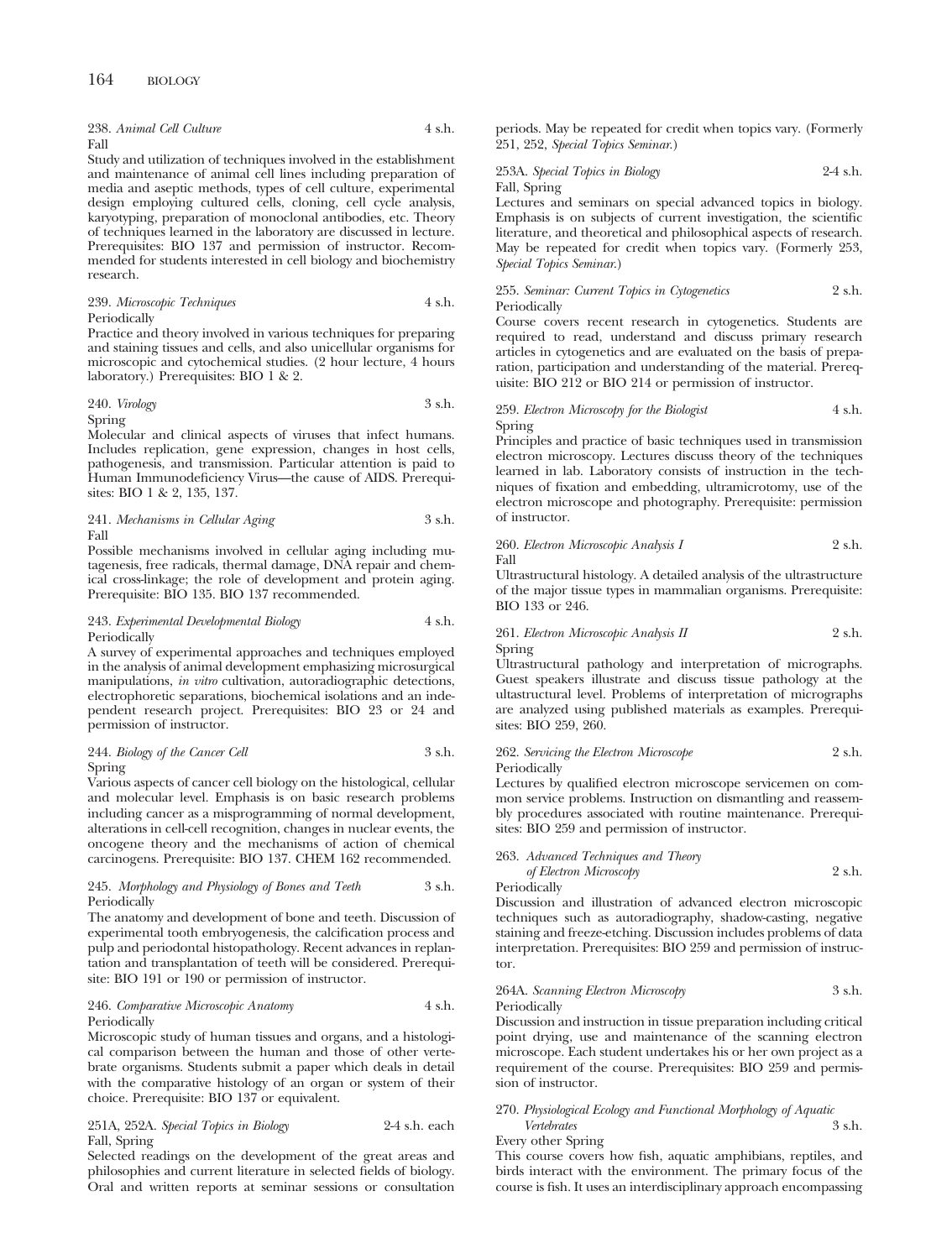the areas of anatomy, function, physiology and ecology. Particular attention is given to the way these vertebrate groups overcome problems associated with aquatic life. Prerequisites: BIO 24, 144, 207A, or equivalents, or permission of instructor. May not be taken on a Pass/Fail basis.

#### 275. *Advanced Conservation Biology* 3 s.h. Spring

This course reviews the basic topics in conservation biology and considers in detail advanced topics. Topics include the origin and measurement of genetic, species and ecosystem biodiversity, ancient and contemporary extinction processes, species and ecosystem management, and the political and economic aspects of biodiversity preservation. Students use computer simulations to compare strategies for managing and restoring endangered species and ecological communities. (2 hours lecture, 1 hour recitation.) Prerequisites: BIO 1 & 2. No credit for BIO 275 if BIO 115 is on undergraduate transcript.

#### 301-302. *Master's Thesis* 3 s.h. each

Fall, Spring

Laboratory and library research. BIO 302 includes a public oral presentation and examination. Binding fee payable upon registration in 302. Prerequisite: permission of instructor. Recommend taking BIO 201 prior to or at the same time.

| 303. Master's Essay | 3 s.h. |
|---------------------|--------|
|                     |        |

Fall, Spring

Library-based research paper comprising a critical review of scientific literature on a selected topic. The thesis portion is the student's own evaluation of the topic. Course includes a public oral presentation and examination. Binding fee payable upon registration. Prerequisite: permission of instructor. Recommend taking BIO 201 prior to or at the same time.

#### 304. *Internship in Electron Microscopy* 3 s.h. Periodically

Intensive full-time work in an electron microscope laboratory (at Hofstra or a neighboring institution) to demonstrate the student's ability to function as a professional microscopist. Prerequisite: admission to the program.

305A, 305B. *Graduate Seminar* 1⁄2 s.h. each Fall, Spring

A broad range of research topics in the biological sciences are discussed in weekly seminars. Presentations are made by invited speakers. May not be taken on a Pass/Fail basis. (Formerly BIO 305.)

#### 306. *Internship in Cytogenetics* 3 s.h. Fall, Spring, Summer

Intensive work (four days/week) in a cytogenetics laboratory at a neighboring institution, to gain expertise in the technical aspects of laboratory cytogenetics including karyotyping, banding, photography and analysis of karyotypes. Students must attend biweekly meetings with faculty adviser at Hofstra in addition to their time at the laboratory site. Students wishing to apply for certification must enroll in 306 for two semesters. Student evaluation is based on meeting participation and evaluation by laboratory supervisor. Prerequisites: BIO 212, 214, 238, and admission to the program. May not be taken on a Pass/Fail basis.

#### 307. *Internship in Marine or Freshwater Biology* 3 s.h. Fall, Spring, Summer

Intensive work at an institution specializing in marine or freshwater biology to enable the student to develop practical expertise in these fields. Students may choose from a large selection of participating facilities including (but not limited to) a neighboring institution, a museum, or a zoological park/aquarium. Prerequisite: admission to the concentration.

## Broadcasting

See School of Communication

## Business Computer Information Systems and Quantitative Methods

Professor Affisco, *Chairperson*

Professors Nasri, Paknejad, Silver, Stern, Tafti; Associate Professors Binbasioglu, Chandra, Cosares, Dickman, Guiahi, Lally, Sessions, Stevans; Assistant Professors David, Hardiman, Klein, Soliman, Winston; Special Assistant Professor David.

The Brodlieb Distinguished Professorship in Business is held by Professor Stern. See page 471.

Business Computer Information Systems courses are listed below.

QUANTITATIVE METHODS courses are listed alphabetically.

## Business Computer Information Systems (BCIS)

Administered by the Department of Business Computer Information Systems and Quantitative Methods. Professor Affisco, *Chairperson*

**B.B.A. SPECIALIZATION IN BUSINESS COMPUTER INFORMATION SYS-TEMS:** (all specializations must have prior approval of adviser). BCIS 30; one of the following four courses: BCIS 40, 50, 90, or 95; and 116, 117, and 120. (NOTE: Students who choose the E-Commerce and Internet Technology Track must take BCIS 95.) All students must select one of the following Tracks:

#### **Track I: Information Systems Technology**

| Required courses (noted above)                      | 15 s.h.   |
|-----------------------------------------------------|-----------|
| Three BCIS electives, selected under advisement,    |           |
| 3 s.h. each                                         | 9 s.h.    |
|                                                     | 24 s.h.   |
| <b>Track II: E-Commerce and Internet Technology</b> |           |
| Required courses (noted above)                      | $15$ s.h. |
| BCIS 35, 76, 136 (3 s.h. each)                      | 9 s.h.    |
|                                                     | 24 s.h.   |
| <b>Track III: Network Design and Management</b>     |           |
| Required courses (noted above)                      | $15$ s.h. |
| BCIS 122, 123 (3 s.h. each)                         | 6 s.h.    |
| One BCIS elective, selected under advisement        | 3 s.h.    |
|                                                     | 24 s.h.   |
|                                                     |           |

See complete B.B.A. requirements, page 106.

**A MINOR IN BUSINESS COMPUTER INFORMATION SYSTEMS** consists of the successful completion of a minimum of 19 semester hours of course work with grades of C- or better, *under faculty advisement in the Department of Business Computer Information Systems and Quantitative Methods*, with at least twelve semester hours in residence. The requirements are: BCIS 14, 30, and four additional three-credit BCIS courses. A completed minor in business computer information systems will be listed on the student's transcript. NOTE: students who have successfully completed BCIS 9 and 10 are not required to take BCIS 14. Credit will not be given for both this course and BCIS 9 and/or 10.

*No School of Business courses may be taken on a Pass/D+D/Fail basis.* 

Nonbusiness majors may choose a BCIS minor.

No student pursuing a bachelor's degree other than a Bachelor of Business Administration degree may complete more than 30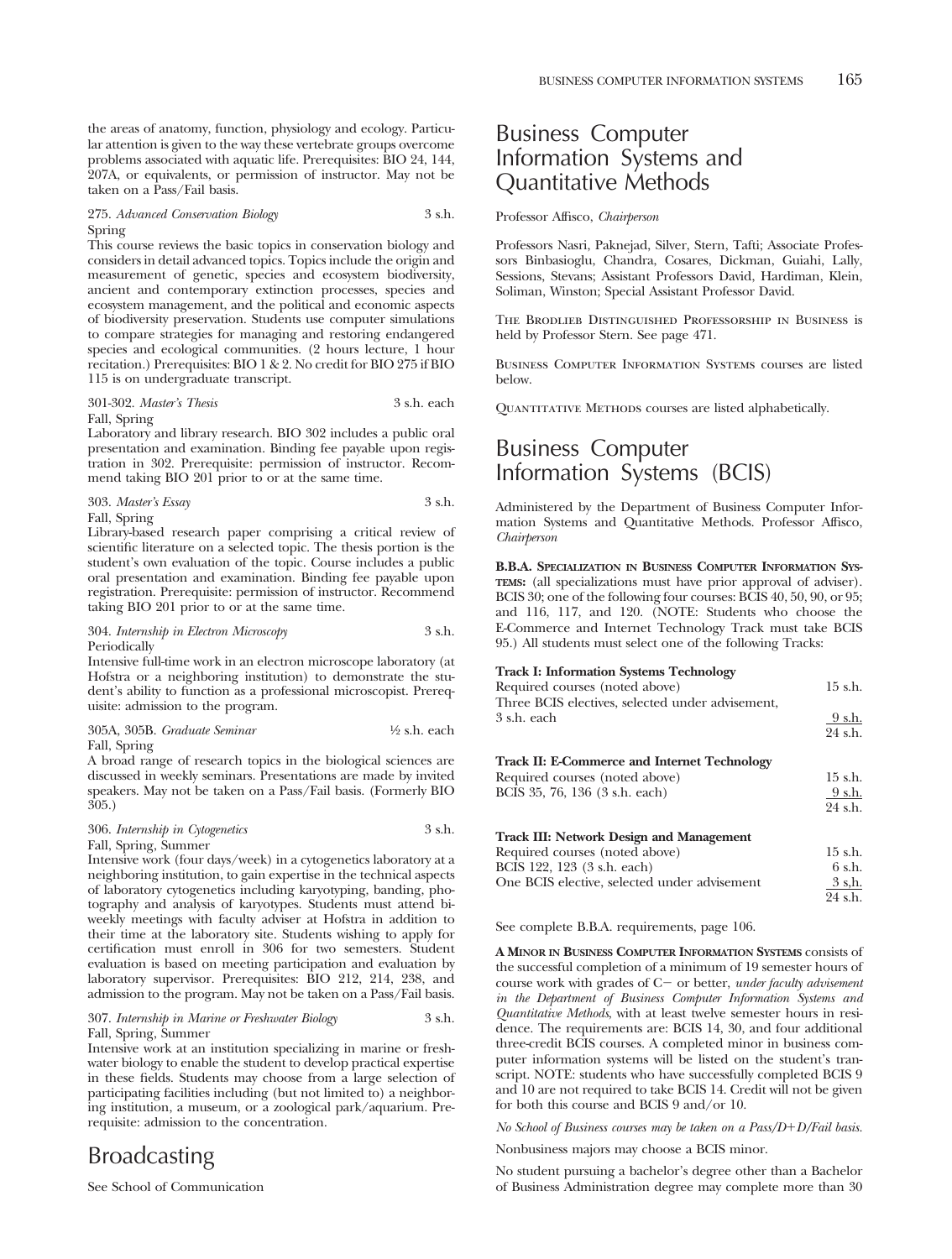semester hours of School of Business course work without permission of the School of Business Dean's Office. The student must have the appropriate form approved by and filed with the major and minor departments.

*All minors must be declared at the Office of Financial and Academic Records.*

Master of Business Administration Programs, see page 110.

Master of Science in Computer Information Systems, see page 111.

BUSINESS HONOR SOCIETIES, see pages 72, 79.

#### COURSES

In addition to semester notations next to each course, a selection of courses is offered during January and Summer sessions. Consult the *January* and *Summer Sessions* bulletins for these schedules.

#### 9. *Introduction to Microcomputer Tools* 1 s.h. Fall, Spring

Introduction to microcomputers and microcomputer software tools and their applications and ethical use. Focus on PC operating systems, spreadsheets, document management, e-mail, and Internet access. NOTE: Business majors must complete this course as part of their first 30 credits at Hofstra. This course may not be taken concurrently with BCIS 10 (students who need to take both BCIS 9 and 10 should take BCIS 14 instead). Zarb School of Business students may not take this course unless they have prior credit for BCIS 10 or equivalent.

#### 10. *Introduction to Computers in Business* 3 s.h. Fall, Spring

Focus on hardware and software technology and innovations, and the ways in which they are integrated in management information systems. Use of productivity tools and the Internet are emphasized along with business application areas that make use of computing resources and technology. Political, legal and ethical issues relating to security, privacy and copyright protection as they apply to computing are explored. Global communications technologies relating to the Internet and other networks are discussed. Prerequisite: BCIS 9. NOTE: credit will not be given for both BCIS 10 and 14. Students who need to take both BCIS 9 and 10 must take BCIS 14 instead. Zarb School of Business students may not take this course unless they have prior credit for BCIS 9 or equivalent.

#### 14. *Introduction to Computer Concepts and Software Tools in Business* 4 s.h.

## Fall, Spring

Focus on hardware and software technology and innovations, and the ways in which they are integrated in management information systems. Use of productivity tools and the Internet are emphasized along with business applications areas that make use of computing resources and technology. Political, legal, and ethical issues relating to security, privacy, and copyright protection as they apply to computing are explored. Global communications technologies relating to the Internet and other networks are discussed. Hands-on introduction to microcomputers and software tools with a focus on PC operating systems, spreadsheets, document management, e-mail, and Internet access is provided. NOTE: includes 1 s.h. computer laboratory. Credit will not be given for both this course and BCIS 9 and/or 10.

#### 30. *Power Tools for End-User Support* 3 s.h. Fall, Spring

An in-depth study of the software tools used by managers and other end-users to improve their productivity, their decisionmaking effectiveness and their computer enhanced communication skills. Focus on microcomputer hardware and software. Topics such as presentation graphics, desktop publishing, operating systems, multimedia and creating and using Internet pages are covered. Students become proficient power users and learn

to evaluate software and hardware for accounting, finance, management and marketing problems. Introduces student to Visual Basic. Prerequisite: BCIS 10, 14 or CSC 5.

#### 35. *Multimedia Concepts, Software and Applications* 3 s.h. Once a year

An in-depth treatment of multimedia graphic, sound, animation and video presentations. Multimedia is explored through a variety of methods including hands-on tutorials, lectures, projects, and case studies that include interactivity and hyperlinking. Global, ethical, social and legal issues relating to multimedia are explored. Prerequisites: BCIS 30 or permission of department chairperson; junior class standing or above.

### 40. *Software Development in Business* 3 s.h.

### Fall, Spring

A comprehensive programming course focusing on business applications. Students learn how to develop elementary and intermediate programs in Structured COBOL. Topics include basic syntax, structured design concepts and file processing in accounting, finance, management and marketing. The COBOL language is compared and contrasted with other languages. Prerequisites: BCIS 10, 14 or CSC 5; junior class standing or above. With the permission of department chairperson *one* of the following programming courses BCIS 40, 50, 90, or 95 may be taken at the sophomore level.

## 50. *Object-Oriented Programming* 3 s.h.

#### Once a year

The design, testing, implementation and documentation of accounting, finance, marketing and management applications using  $C++$  as an object-oriented programming language. Program testing and evaluation, object-oriented concepts and documentation are emphasized. An introduction to Java programming is provided. Prerequisites: BCIS 30 or 40; junior class standing or above. With the permission of department chairperson *one* of the following programming courses BCIS 40, 50, 90, or 95 may be taken at the sophomore level. (Formerly *Advanced Business Application Programming; Intermediate and Advanced Business Application Programming.*)

#### 76. *Introduction to Electronic Commerce* 3 s.h. Fall, Spring

An introduction to electronic commerce from both the technical and the business perspectives. Topics include understanding how the Internet and the World Wide Web enable new business opportunities, choosing the appropriate software for electronic commerce, an overview of security issues and currently available methods for securing transactions. Principles of electronic payment, strategies for successfully reaching customers, streamlining value chain activities and doing global business on the Web. Electronic markets, legal and ethical considerations, and preparing a business plan for electronic commerce will be considered. Prerequisites: BCIS 30 or permission of department chairperson; junior class standing or above.

#### 90. *Interface Design and Programming in Visual Basic* 3 s.h. Fall, Spring

A focus on Visual Basic as a tool for development, testing, implementation, and documentation of Windows-based business applications. Topics include event-driven programming, string and arrays handling, graphics, and linking of applications. Prerequisites: BCIS 30; junior class standing or above. With the permission of department chairperson *one* of the following programming courses BCIS 40, 50, 90, or 95 may be taken at the sophomore level. (Formerly *Survey of Business Programming Languages.)*

### 95. *Introduction to Java* 3 s.h. Fall, Spring

This course provides software developers with the knowledge and skills to use Java to build Internet and Intranet applets and Windows applications. Topics include overview of the Java virtual machine, Java classes and method, instantiating Java objects,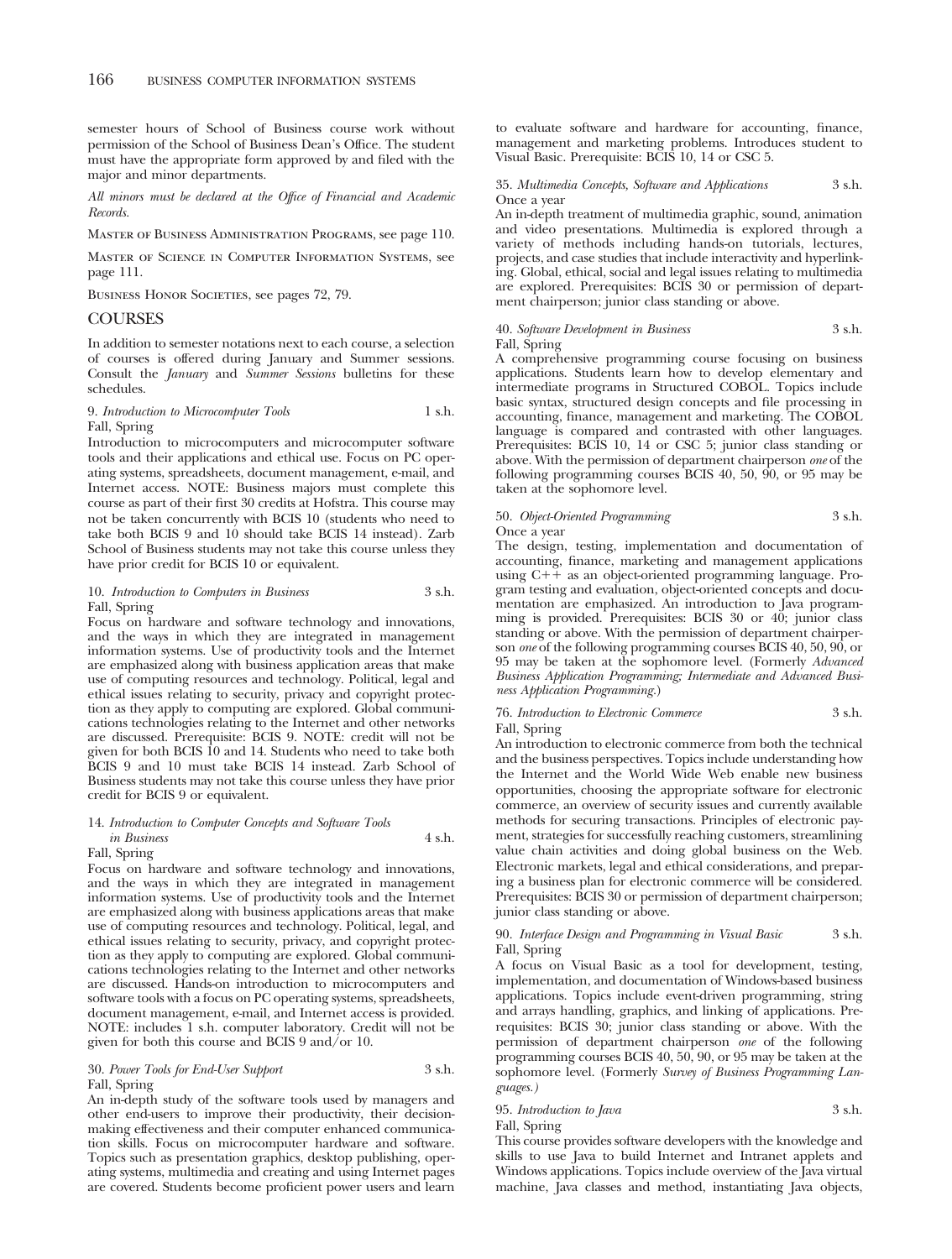access method, creating Java applets, the Java applet life cycle, inheritance and polymorphism, and Java class libraries. Prerequisites: BCIS 10 or 14; junior class standing or above. With permission of department chairperson *one* of the following programming courses BCIS 40, 50, 90, or 95 may be taken at the sophomore level.

#### 115. *Introduction to Simulation* 3 s.h. Periodically

Introduction to modeling. Classifications and properties of elementary simulation models and simulation languages. Computer-based simulation models using a general programming language and a specialized simulation language (GPSS). Application areas in production management, marketing, capital investment devaluation, information systems, mechanized equipment and computer systems. Prerequisites: QM 1 and knowledge of a programming language; junior class standing or above.

#### 116. *Structured Systems Analysis and Design* 3 s.h. Fall, Spring

Advanced course in structured analysis and design of computerized information systems in accounting, finance, management, marketing, and other application areas. Topics include Systems Life Cycle methodologies, Data Flow Diagrams using CASE tools and rapid prototyping techniques. Ethical and global issues are considered. Emphasizes design issues such as user involvement and the selection of appropriate methodologies. Course requirements include designing a system using a CASE tool for implementation on either a mainframe or microcomputer. Prerequisites: one of the following courses: BCIS 40, 50, 90, 95 or permission of department chairperson; junior class standing or above. (Formerly *Data Systems and Management.)*

#### 117. *Database Management Systems* 3 s.h. Fall, Spring

Advanced course on database management systems (DBMS) concentrating on the relational data model and the SQL language. Covers theory of the relational data model contrasting it with earlier models. Database design is developed in the context of the overall design of an information system in accounting, finance, management, marketing, and other application areas. Topics include conceptual, logical, and physical database design, including data normalization and integrity constraints. Distributed database systems in a global business environment and issues related to data accuracy, security, privacy, and threat to individual rights are explored. Course requires designing and implementing databases using a mainframe and/or micro DBMS. Prerequisites: one of the following courses: BCIS 40, 50, 90, 95 or CSC 120 or permission of department chairperson; junior class standing or above.

#### 118. *Oracle SQL Programming* 3 s.h. Once a year

A practical course covering the concepts of relational database management systems (RDBMS), Structured Query Language (SQL), and PL/SQL. Topics include conceptional design, relational systems design, normalization and denormalization processes and Structured Query Language and its components such as data manipulation commands. Other topics covered are advanced queries, joins, outer joins, subqueries, group functions, formatting query results, triggers, and stored procedures. Special emphasis on data security, data integrity, query optimizations, and database administration. Prerequisites: BCIS 117; junior class standing or above.

#### 120. *Connectivity in the Business Environment* 3 s.h. Fall, Spring

Explores the various ways information is shared among networked computer systems. Integrates MIS and telecommunications concepts to enable business managers to select, implement, manage and evaluate computer networks. Topics also include data communication needs of organizations in a global environment. Legal and ethical issues related to planning, design,

implementation, and use of networks, including that of the Internet are discussed. Course project involves use of LAN management software. Prerequisites: BCIS 30; junior class standing or above. (Formerly *Selection and Evaluation of Hardware and Software; Business Computer Data Communication.*)

#### 122. *Networking Technologies Utilizing Microsoft Software* 3 s.h. Once a year

An in-depth study of networking technology involving the use of Microsoft Corporation network software. Topics include a study of Windows 98 and 2000 network components and Windows NT Client Server. Global considerations involve the study of the Internet Information Server and Exchange Server. Issues of ethics, software piracy, and global access considerations will be discussed. Numerous course projects, including the construction of a LAN with all of its component parts will be an integral part of this course. Prerequisites: BCIS 120; junior class standing or above.

#### 123. *Networking Technologies Utilizing Novell Software* 3 s.h. Once a year

An in-depth study of networking technology involving the use of Novell Corporation network software. Topics include a study of Windows 98 and 2000 client network components, and Netware 5/0 Server. Global considerations involve the study of NDS for both NetWare and NT. Issues of ethics, software piracy, and global access considerations will be discussed. Numerous course projects, including the construction of a LAN with all of its component parts, will be an integral part of this course. Prerequisites: BCIS 120; junior class standing or above.

### 125. *Managing the Systems and*

*Information Processing Function* 3 s.h.

Periodically

Study of the systems and information processing function from a strategic planning perspective. The methods appropriate for information resources planning discussed within the framework of overall corporate strategy. Topics include information systems, strategic planning, capacity planning, facilities management, evaluation and control, data processing staff planning, and hardware and software evaluation and selection. Prerequisite: BCIS 116; junior class standing or above.

#### 136. *Advanced E-Commerce Technology and Applications* 3 s.h. Once a year

This course provides advanced knowledge and skills needed to use Java and markup languages to build E-Commerce applications. Java topics include inheritance, Abstract Windows Toolkit, Layout Managers, Event Model, and Multithreading. Coverage of XML and an introduction to JavaScript is also included. Additional topics of discussion include data mining and warehousing, server infrastructure including architecture, web servers, database servers, and transaction servers. Prerequisites: BCIS 76, 95, 116, 117, 120; junior class standing or above.

151, 152. *Readings* 1-3 s.h. each Fall, Spring

Assigned readings, individual research and projects on selected topics such as systems or software design and development, and computer applications. Taught on a tutorial basis. Prerequisites: BCIS 116, 117, or 120; and permission of department chairperson.

## 157, A-Z. *Seminar: Special Topics in Business Computer*

*Information Systems* 3 s.h. Periodically An advanced in-depth treatment of special topics. Current topics are explored through a variety of methods, such as lectures, projects and case studies. Prerequisites: BCIS 10 or 14, junior class standing or above, and permission of department chairper-

son, and any additional prerequisites as stated in the course schedule. As individual subjects are selected, each is assigned a letter (A-Z) which is affixed to the course number. Students may take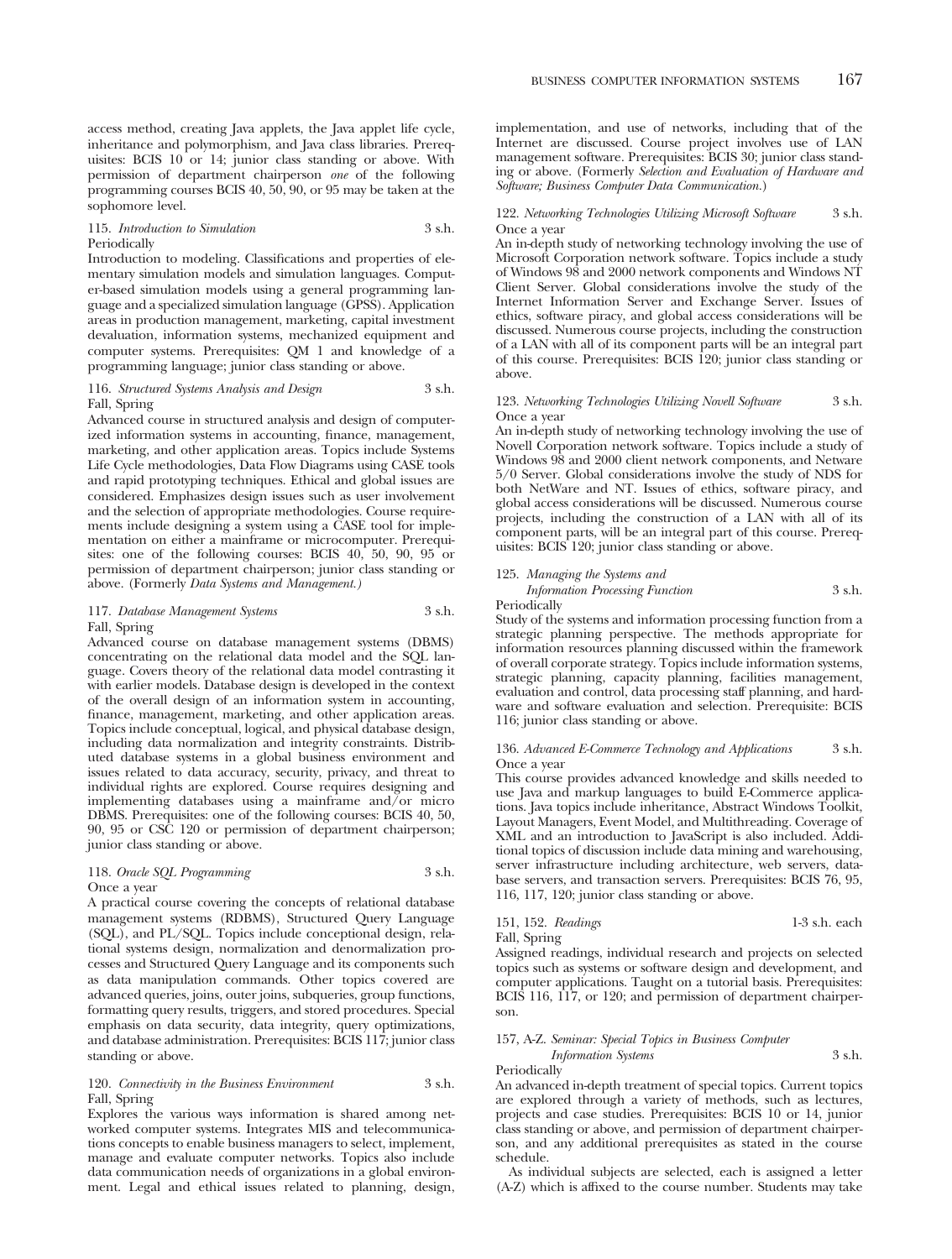up to two of these courses to fulfill their major requirements so long as each seminar has a different letter designation.

#### 174. *Business Internship* 1-3 s.h.

#### Fall, Spring

Actual practical experience in an approved setting open to junior and senior business computer information systems majors. Students work a minimum of 40 hours for 1 credit or a minimum of 80 hours for 2 credits or a minimum of 120 hours for 3 credits in a structured business computer information systems program offered by a for-profit or not-for-profit organization. NOTE: Students may take this course only once. Satisfactory completion of this course counts toward general degree requirements but does not satisfy business computer information systems major requirements. Prerequisites: permission of department chairperson, a minimum grade point average of 2.5 in business computer information systems courses and 2.5 overall, BCIS 116 or 117; junior class standing or above.

#### 179. *Business Computer Project* 3 s.h. Once a year

A capstone course using concepts learned in earlier courses. Students develop a complete business information system in accounting, finance, management, or marketing, or a management information system integrating their computer expertise with their business background. Students must choose a project, identify and document the user's needs, develop the specifications, write the programs and implement the project with supporting documentation. Course applies systems and database design, telecommunications and programming concepts to business problems. Prerequisites: BCIS 116, 117, 120; senior class standing and permission of department chairperson.

#### 182. *Decision Support and Expert Systems* 3 s.h. Once a year

Techniques for problem solving and decision making. Focuses on areas in which computers can be used to support selection of decision alternatives. Students are provided with software tools for implementing decision support and expert systems which go beyond traditional file and information manipulation programs. Prerequisites: BCIS 116 and 117; junior class standing or above.

#### 185. *Internship in Business Computer Information Systems* 3 s.h. Fall, Spring

A work-study program open to senior business computer information systems majors. Students work a minimum of 120 hours in a structured business computer information systems training program offered by a for-profit or not-for-profit organization. Prerequisites: permission of department chairperson, a minimum grade-point average of 3.0 in business computer information systems courses and 3.0 overall, BCIS 116 and 117. (Students who do not meet these requirements, see BCIS 174.) (Formerly *Internship*.)

#### 190. *Honors Essay* 3 s.h. Fall, Spring

Research for and the writing of a substantial essay in the field of business computer information systems. Open only to senior business computer information systems majors who are eligible for and desire to graduate with departmental honors and who secure, before registration, written permission of the department chairperson. Prerequisites: a minimum grade-point average of 3.5 in business computer information systems and 3.4 overall.

#### 201. *Information Technology*\* 3 s.h. Fall, Spring

Introduction to the use of computer hardware, software, and connectivity in a business environment. Students gain an understanding of computer capabilities and limitations, ethical issues, and systems analysis and design concepts with the aim of understanding appropriate use of information system technology in domestic and global environments. Software including basic and intermediate spreadsheet modeling, database management, groupware, and Internet tools are covered. (Formerly *Survey of Business Computer Information Systems.*)

#### 201A. *Structured COBOL Programming\** 3 s.h. Fall, Spring

A course in COBOL programming with emphasis on payroll billing, inventory and general ledger applications. Focus on systems concepts related to COBOL programming such as sequential file processing, index sequential file processing, summary reporting, audit and control procedures. Prerequisite or corequisite: BCIS 201 or approved equivalent. Note: BCIS 201A may not be taken in lieu of BCIS 201.

#### 204. *Simulation in Business*\* 3 s.h. Periodically

Application of computer simulation techniques to business problems, development of basic methodology for analyzing complex systems by the use of simulation techniques. Classification and properties of simulation models and simulation languages. Prerequisite: knowledge of a programming language.

#### 205. *Management Information Systems\** 3 s.h. Fall, Spring

The use of information systems to support work processes and decision making at all levels of an organization and across all functional departments such as accounting, finance, and marketing. Topics include centralized versus decentralized information systems, client-server computing, information systems and decision making, database design issues, datamining, data warehousing, knowledge management, the strategic use of information technology, work process redesign (reengineering) with information technology, enterprise resources planning systems, electronic commerce, information systems security, information privacy, and global information technology issues. Software supported demonstrations, including advanced spreadsheet topics, databases, multimedia, object-oriented programming, group decision support systems, and Web site design packages supplement the theoretical coverage of the topics. Prerequisite: BCIS 201 or approved equivalent. (Formerly *Information Systems for Management.*)

#### 206. *Systems Analysis and Design\** 3 s.h. Once a year

The analysis and design of information processing systems for business applications. Focus on structured analysis and design techniques. Topics include the System Development Life Cycle, prototyping, feasibility studies, participatory design, enterprise modeling, system documentation using CASE tools including Data Flow Diagrams and structure chart representations, system implementation and installation, data requirements and user interface design. Ethical, social and global issues in the design and use of information systems are discussed. Course requirements include designing a system using a CASE tool for implementation on either a mainframe or microcomputer. Prerequisites: BCIS 201A (or any graduate-level programming course offered by the BCIS/QM Department, or permission of the department chairperson), 205.

### 207. *Interactive Information Systems*\* 3 s.h. Once a year

A project-oriented course which examines interactive computerbased systems and focus on the problems associated with the human machine interface in a business environment. Applications such as decision-support systems, word processing, computer-aided design, computer-aided manufacturing and computeraided instruction are considered. Focus is on dialogue design techniques, hardware, computer graphics, cost-benefit considerations and advanced file and database organization. Prerequisites: BCIS 205, QM 210.

<sup>\*</sup>Open only to matriculated Zarb School of Business graduate students and/or matriculated School of Education and Allied Human Services graduate students where appropriate.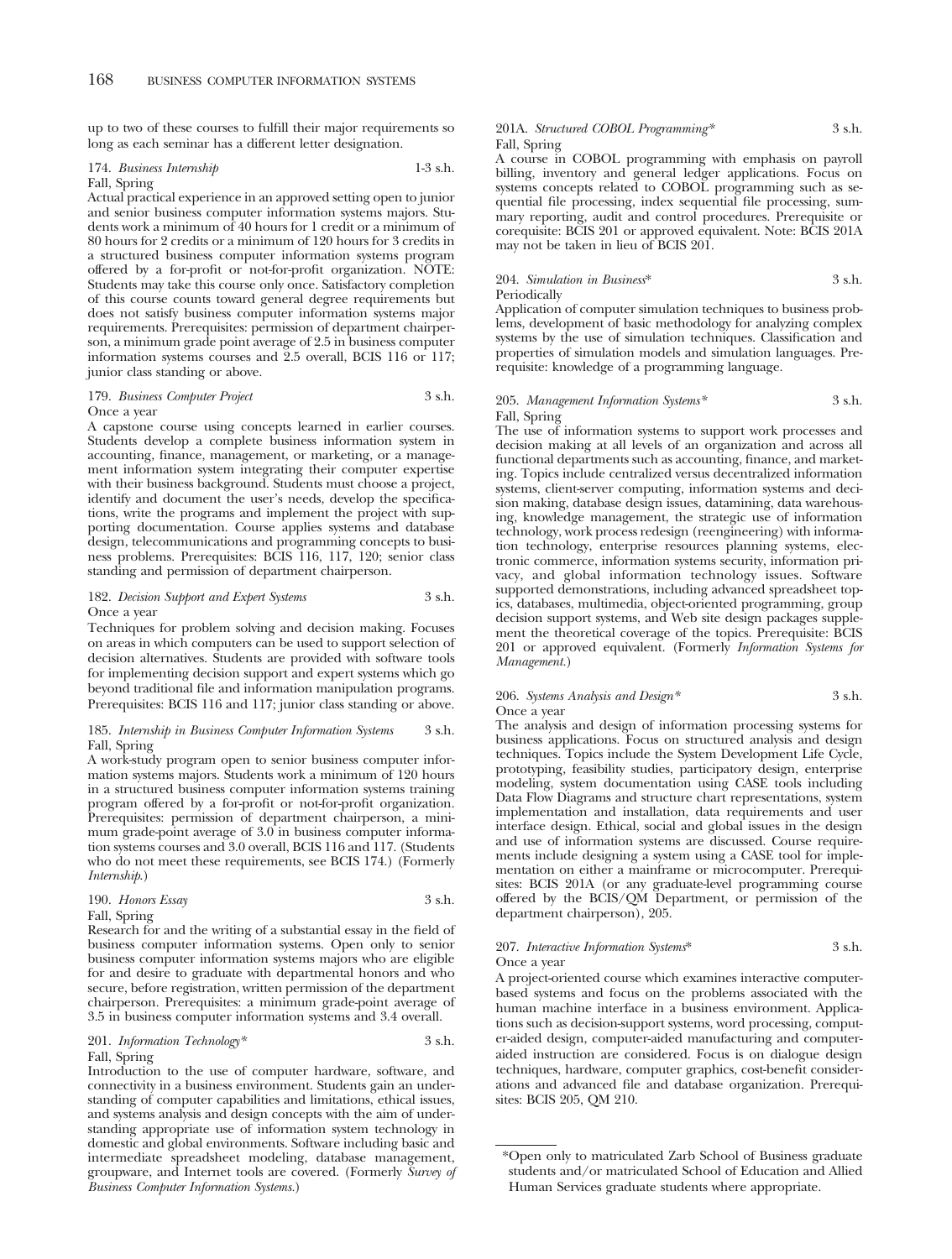Course addresses key concepts and trends in information systems technology and how they affect accountants, as well as how the business environment is affecting and stimulating the trends' development. Students gain an understanding of computerbased accounting information systems and the impact of information technology on the practice of accounting and auditing. Topics include development and documentation techniques of computer-based accounting systems, auditing and control in common computer environments, database systems, and financial reporting systems.

### 209. *Decision Support Systems*\* 3 s.h. Periodically

Decision support systems (DSS) require a cooperative interdependence between decision makers and computing systems. Critical evaluation of the conceptual frameworks for DSS, the building process and technology components. A review of current DSS research and technology forecasts. Prerequisite: BCIS 205.

#### 211. *Object-Oriented Programming in Visual Basic*\* 3 s.h. **Periodically**

An introduction to the fundamentals of application design and programming for Windows using object-oriented programming languages. Graphical user interface design; object-oriented and event-driven programming concepts; methods of structured programming and modularization; program control and decision structures; procedures and functions; debugging and error handling; processing files; accessing databases; object linking and embedding. Topics related to ethical issues in applications development and global software development practice are also covered. Prerequisite: BCIS 201 or approved equivalent.

#### 212. *International Information Technology\** 3 s.h. Once a year

Course addresses information technology (IT) issues that arise on an international scale at three levels of analysis: the individual firm, the industry, and the nation. Students learn to design and manage an international IT infrastructure for a given firm, to understand the industry level impacts of international IT, to develop an appropriate strategy for an organization in anticipation of these impacts, to compare potential host countries in terms of their IT policy and strategy, and to gain an appreciation for the ethical and political implications of these systems. Students learn the appropriate use of the Internet as a platform for international business and appropriate use of electronic commerce in a global environment. Prerequisite: BCIS 205.

#### 215. *Database Management Systems\** 3 s.h. Once a year

A course in database design, implementation, and management. Topics include strategic database planning, entity-relationship modeling, theory of the relational model, data normalization, distributed database processing, and the SQL language. Emphasizes database support for global business operations and explores ethical issues and concerns relating to modern database and data warehousing techniques. Prerequisites: BCIS 201A (or any graduate-level programming course offered by the BCIS/QM Department, or permission of the department chairperson), 205.

#### 220. *Business Data Communications\** 3 s.h. Periodically

Integrated course in data communications technology and its application in a business environment. Students are presented with a comparison of data transmission media, data communication techniques, and network configurations currently available. Additional topics include telecommunications standards, the evolution of the telecommunications industry, differences in availability and regulation of telecommunications between countries, and the social and ethical impacts of alternative telecommunication technologies. Students learn network applications as a tool for supporting a global business. Prerequisite: BCIS 205.

#### 225. *Knowledge-Based Decision Support Systems\** 3 s.h. Once a year

Concepts in artificial intelligence, knowledge-based systems with specific applications in business. Entails hands-on experience with building a prototype expert system, using an expert shell. Introduction to the concepts of knowledge representation which entail the formalization of the rules of thumb and application of the rules in a set of procedures (Heuristics) to solve complex decision-making problems. Prerequisite: BCIS 205.

#### 230. *Power Tools for Managers*\* 3 s.h. Periodically

The use of the latest power tools and their impact on managerial decision making and communication and on business profitability. Topics include multimedia as a tool for management communication, marketing with multimedia, doing global business on the Internet, using the Internet as a source of corporate intelligence, Website design, ethical impacts of doing business on the Internet, and the tradeoffs between object oriented and structured programming. Prerequisites: completion of all core competency courses or approval of department chairperson.

#### 236. *Electronic Commerce for Managers\** 3 s.h. Fall, Spring

A managerial perspective on electronic commerce. Topics include the technical infrastructure developments and their impact on organizational structure, manufacturing, service-based businesses, finance, accounting, human resources and marketing. Economic models to determine the business value of alternative economic commerce strategies are examined. Business-tobusiness electronic commerce, including the technical foundations of intranets and extranets will be examined to determine appropriate strategies for these systems. Legal and privacy issues, as well as global issues, are discussed in a managerial context. Students develop a prototype for their own electronic commerce application along with a business plan for determining its success. Prerequisite: BCIS 205.

#### 240. *Management of Information Technology*\* 3 s.h. Periodically

A case-oriented course dealing with the management of information systems and technology in organizations. Topics include strategic use of technology; development of information systems architecture, communications, highway systems; managing of information resources, end user computing, information centers and the human side of systems. Prerequisites: BCIS 206, 215.

#### 251, 252. *Advanced Readings and Projects\** 3 s.h. each Fall, Spring

Assigned readings, individual research and projects on selected topics such as systems or software design and development and computer applications. Taught on a tutorial or seminar basis. Prerequisite: permission of department chairperson.

| 257, A-Z. Seminar: Special Topics in Business Computer |        |
|--------------------------------------------------------|--------|
| Information Systems*                                   | 3 s.h. |
| Periodically                                           |        |

An advanced in-depth treatment of special topics. Current topics are explored through a variety of methods, such as lectures, projects and case studies. Prerequisites: BCIS 205, permission of department chairperson, and any additional prerequisites as stated in the course schedule.

As individual subjects are selected, each is assigned a letter

<sup>\*</sup>Open only to matriculated Zarb School of Business graduate students and/or matriculated School of Education and Allied Human Services graduate students where appropriate.

<sup>††</sup>Open only to matriculated M.S. in Accounting, Accounting and Taxation, Accounting Information Systems, and Taxation students. May be taken by M.B.A. students majoring in accounting in lieu of BCIS 205.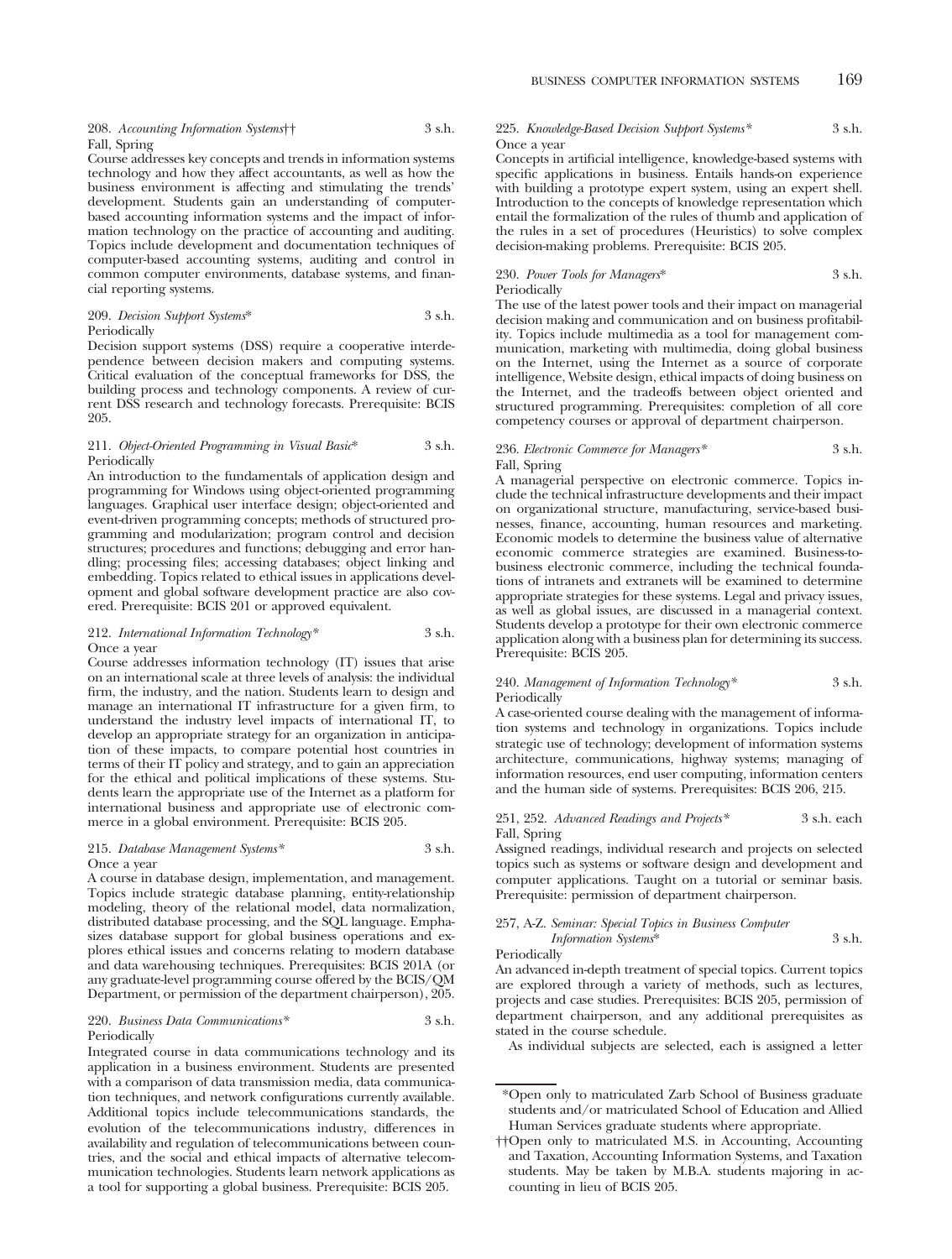(A-Z) which is affixed to the course number. Students may take up to two of these courses to fulfill their major requirements so long as each seminar has a different letter designation.

#### 304. *Advanced Research Seminar in Business Computer Information Systems\** 3 s.h. Fall, Spring

(NOTE: BCIS 306-308 may be offered in place of 304.) Students write an integrative paper on an assigned topic based on secondary research and then formulate a written primary data research design to investigate a specific key issue. They must formulate research questions and hypotheses, construct survey instruments and experimental designs, draft sample plans, outline data handling procedures, and prepare a comprehensive research proposal, furnishing justifications for its theoretical as well as practical significance. An oral presentation of each project is required at the conclusion of the semester. Prerequisites: completion of all core competency courses, 21 s.h. of advanced core courses or above (including QM 210, IB 219†, and at least 6 s.h. of the required 15 s.h. in the area of concentration), and permission of the department chairperson.

#### 305. *M.B.A. Honors Research Thesis in Business Computer Information Systems\** 3-6 s.h. Periodically

Student selects and designs an integrative research project with the approval and guidance of a faculty member in the area o specialization. Student is required to justify the project's significance within a decision-making framework and define the management applications of the research findings. An oral report of the research findings is presented to a faculty committee. With joint permission of the department chairperson and thesis adviser, a student may expand the M.B.A. Honors Research Thesis from 3 to 6 s.h.; the additional 3 s.h. may be counted toward elective requirements in the area of concentration. Prerequisites: minimum cumulative grade point average of 3.5, completion of all core competency courses, 21 s.h. of advanced core courses or above (including QM 210, IB 219†, and at least 6 s.h. of the required 15 s.h. in the area of concentration), and permission of department chairperson.

#### 306. *Case Focused Research Seminar in Business\** 3 s.h. Periodically

Emphasis on multiple functional areas that are taught in the Zarb School of Business. A case study approach is utilized in this course, and students are challenged to understand how decisions and policies from different functional areas are integrated within an organization. Students present detailed recommendations toward resolution of complex business problems within an industry or company which must be supported by appropriate documentation of research and analysis. Written and oral reports are required. Prerequisites: completion of all core competency courses, 21 s.h. of advanced core courses or above (including QM 210, IB 219†, and at least 6 s.h. of the required 15 s.h. in the area of concentration), and permission of department chairperson. Same as ACCT 306, FIN 306, IB 306, MGT 306, MKT 306.

#### 307. *Consulting Research Project\** 3 s.h. Periodically

Under the supervision of an instructor and working singularly or in a small group, students are assigned to a client organization for one semester. The students and the client organization to which they are assigned will identify the client's specific problems and objectives. Students design and complete one or more integrative consulting projects involving various business principles and conduct research. A written consulting report and an oral presentation are made to a faculty committee and the senior management of the organization. Prerequisites: minimum cumulative grade point average of 3.5, completion of all core competency courses, 21 s.h. of advanced core courses or above (including QM 210, IB 219†, and at least 6 s.h. of the required 15 s.h. in the area of concentration), and permission of the Graduate Programs Office and the department chairperson. Same as ACCT 307, FIN 307, IB 307, MGT 307, MKT 307.

#### 308. *Integrative Business Simulation\** 3 s.h. Periodically

Course utilizes a comprehensive and integrative computer simulation to create a variety of complex multifunctional business problems to which students must respond under varying conditions of uncertainty. A team-based approach to decision making is used in resolving problems created by the computer model. Students are required to provide detailed reports on decisions made and to provide quantitative and qualitative justifications for their decisions. These justifications must be supported through the use of research and must be presented orally and in writing. Prerequisites: completion of all core competency courses, 21 s.h. of advanced core courses or above (including QM 210, IB 219†, and at least 6 s.h. of the required 15 s.h. in the area of concentration), and permission of department chairperson. Same as ACCT 308, FIN 308, IB 308, MGT 308, MKT 308. (Formerly *Computer Simulation (Management Game) in Business Computer Information Systems*.)

## 309. *Research Seminar in Business Computer Information Systems\*\*\** 3 s.h.

Periodically

Students prepare a comprehensive paper in their area of specialization based upon secondary research and then formulate a written primary data research design to investigate an emerging issue in this area. They must formulate research questions and hypotheses, and construct either: 1) a survey instrument, 2) an experimental design, 3) a comprehensive plan for a case study, or 4) an outline for a formal model based on the methodology most appropriate for studying the issue involved. Students then conduct the study and prepare a written report of the results which is presented at the conclusion of the semester. Prerequisites: completion of 21 s.h. of graduate course work in the area of concentration. It is strongly recommended that this course be taken in the last semester of course work.

#### 330. *Graduate Internship\** 3 s.h. Fall, Spring

A work-study program open to graduate students who are specializing in business computer information systems.

Students work a minimum of 100 hours in the semester for selected business organizations in information systems. A written evaluation of the use of information systems to support organizational operations is prepared by the student at the end of the course. Most internship opportunities involve some form of monetary remuneration. Prerequisites: all core competency courses or approved equivalents, 24 graduate-level credits with a 3.3 average and permission of the department chairperson. (Formerly GBUS 330.)

#### 401. *Information Systems for Management\*\** 4 s.h. Periodically

An overview of the use of computer hardware, software and connectivity will progress into an investigation of how information systems are used to support work processes and decision

<sup>\*</sup>Open only to matriculated Zarb School of Business graduate students and/or matriculated School of Education and Allied Human Services graduate students where appropriate.

<sup>\*\*</sup>Open only to matriculated Zarb School of Business E.M.B.A. students.

<sup>\*\*\*</sup>Open only to matriculated M.S. in Computer Information Systems students.

<sup>†</sup>Full-time students may take IB 219 as a corequisite.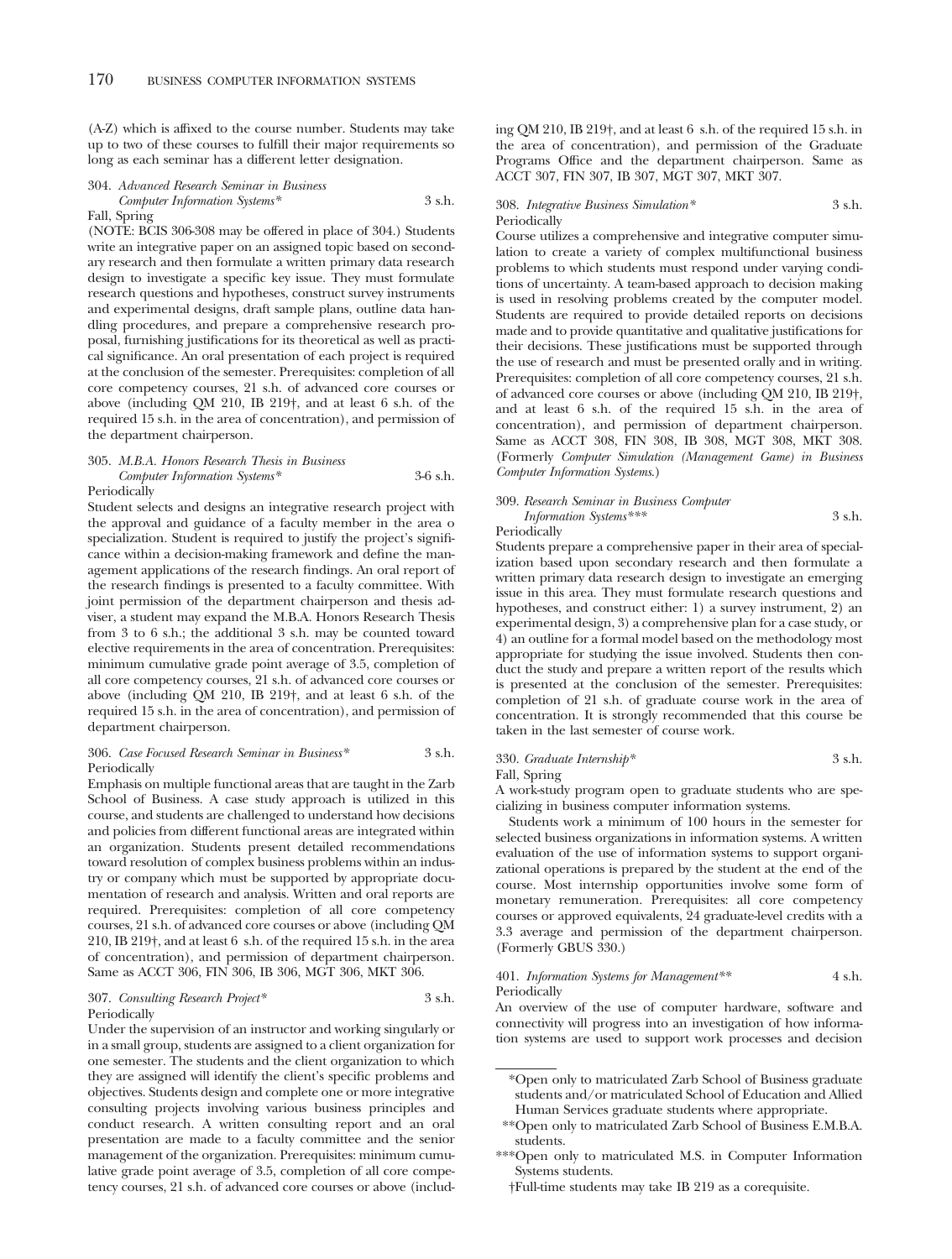making at all levels of an organization and across all functional areas. Special attention is given to issues frequently encountered by senior management such as the strategic use of information technology (IT), using IT to reengineer work processes and to gain a global advantage, whether or not to outsource the IT function, business advantages from the use of the Internet and of Intranets, the migration to client/server computing, managing and controlling information in distributed environments, and corporate ethical responsibilities with regard to available and rapidly evolving technologies.

## Business Law (BLAW)

Administered by the Department of Accounting, Taxation, and Business Law. Professor Warner, *Chairperson*

**A MINOR IN BUSINESS LAW** consists of the successful completion of a minimum of 18 semester hours of course work with grades of C or better, *under faculty advisement in the Department of Accounting, Taxation, and Business Law*, with at least 9 semester hours in residence. The requirements are: BLAW 20 and five additional three-credit courses chosen from the following: BLAW 23, 24, 25, 114, 115, 116, 117, 118, 119, 157, A-Z. A completed minor in business law will be listed on the student's transcript.

*No School of Business course may be taken on a Pass/D/D/Fail basis.*

Nonbusiness majors may choose a business law minor.

No student pursuing a bachelor's degree other than a Bachelor of Business Administration degree may complete more than 30 semester hours of School of Business course work without permission of the School of Business Dean's Office. The student must have the appropriate form approved by and filed with the major and minor departments.

*All minors must be declared at the Office of Financial and Academic Records.*

#### COURSES

These courses are sometimes offered during January and Summer sessions. Consult the *January* and *Summer Sessions* bulletins for these schedules.

### 20. *Introduction to Legal Systems, Environment*

*and Contracts* 3 s.h. Fall, Spring

Introductory course explaining the nature and ethics of law on a domestic and international scale, its sources, its relation to profit and not-for-profit organizations, and to society and government; law as an instrument of social change with reference to regulatory agencies, labor relations, antitrust, consumerism, environmental issues and contracts.

| 23. Contract Law | 3 s.h. |
|------------------|--------|
| Periodically     |        |

A study of the fundamental elements of contracts as defined by the common law, the Uniform Commercial Code (UCC), and the United Nations Convention on Contracts for the International Sale of Goods (CISG); contracts and commercial transactions in contemporary business situations; including E-commerce, the relationship between contract law and the general legal environment, particularly ethical and international considerations; fundamentals of contract negotiations, drafting, damages, and dispute resolution. Actual contracts and cases are studied. Prerequisite: BLAW 20.

#### 24. *Legal Aspects of Business Organizations and Activities* 3 s.h. Fall, Spring

The law as it pertains to profit and not-for-profit organizations. Topics include negotiable instruments, personal property, bailments, secured transactions, surety, agency, partnerships, corporations, insurance, real property, wills and estates. Required for accounting majors. (Formerly *Business Law for Accountants*.)

#### 25. *Legal Research and Writing* 3 s.h. Periodically

Provides the non-lawyer with the basic skills of law library research and legal writing. Covers methods of defining and researching legal issues; use of law library reference tools, such as codes, administrative regulations, digests, case law and computer information services; writing exercises stressing clear, concise legal expression, citation and terminology. Research in a selected area of business law is undertaken. Prerequisite: BLAW 20.

#### 114. *Labor and Employment Law* 3 s.h. Periodically

Interplay of governmental regulation, legislation, and judicial interpretation in the context of labor and employment law. Topics include labor-management relationships and the role of the federal regulatory agency, National Labor Relations Board (NLRB), in this area. Other topics include worker protection, both physical and economic protection of employees and employment discrimination. The federal regulatory agencies, Occupational Safety and Health Administration (OSHA) and Equal Employment Opportunity Commission (EEOC) are highlighted. Prerequisite: BLAW 20.

#### 115. *Wills, Trusts and Estates* 3 s.h. Periodically

Provides students and those considering a planning career an awareness and overview of the legal concepts in financial and estate planning. An examination and analysis of the need for planning and family wealth conservation, the laws of gifts, intestacy, wills, nature and objectives of trusts and their implications on estate planning, incidents affecting distribution of property, analysis of funding plans, business planning as it relates to the estate and an examination of the fiduciary and ethical considerations of probate and estates. Prerequisite: BLAW 20.

116. *Cyberlaw: Law for the Internet and Technology* 3 s.h. Periodically

Legal principles applicable to the Internet and other advances in technology. Jurisdiction, trademarks, copyrights, contracts, privacy, defamation, security, global, and ethical issues. Prerequisites: BLAW 20 and BCIS 10 or BCIS 14 or CSC 5. (Formerly *Legal Aspects of Computers and Computer Use.)*

### 117. *Law in the Global Economy* 3 s.h. Periodically

Examination of the legal implications of various forms of international business; trade, licensing, trademarks and franchising, foreign investments, mergers, acquisition and joint ventures. Legal issues in the global marketplace and their impact on international organizations; international and regional cooperation. Examination of activities by American companies overseas, legal disputes with foreign states, international trade, United States trade laws, extraterritorial application of United States laws. Prerequisite: BLAW 20.

#### 118. *Litigation and Alternate Dispute Resolution* 3 s.h. Periodically

A consideration of domestic and international litigation, negotiation, mediation, fact-finding, arbitration, and recently developed variations of the foregoing. Emphasis on the extent to which these various methods of dispute resolution can be developed and controlled by the disputing parties themselves and/or by the courts. Historical development of ADR and emerging ethical issues are considered. Prerequisite: BLAW 20. Same as MGT 118.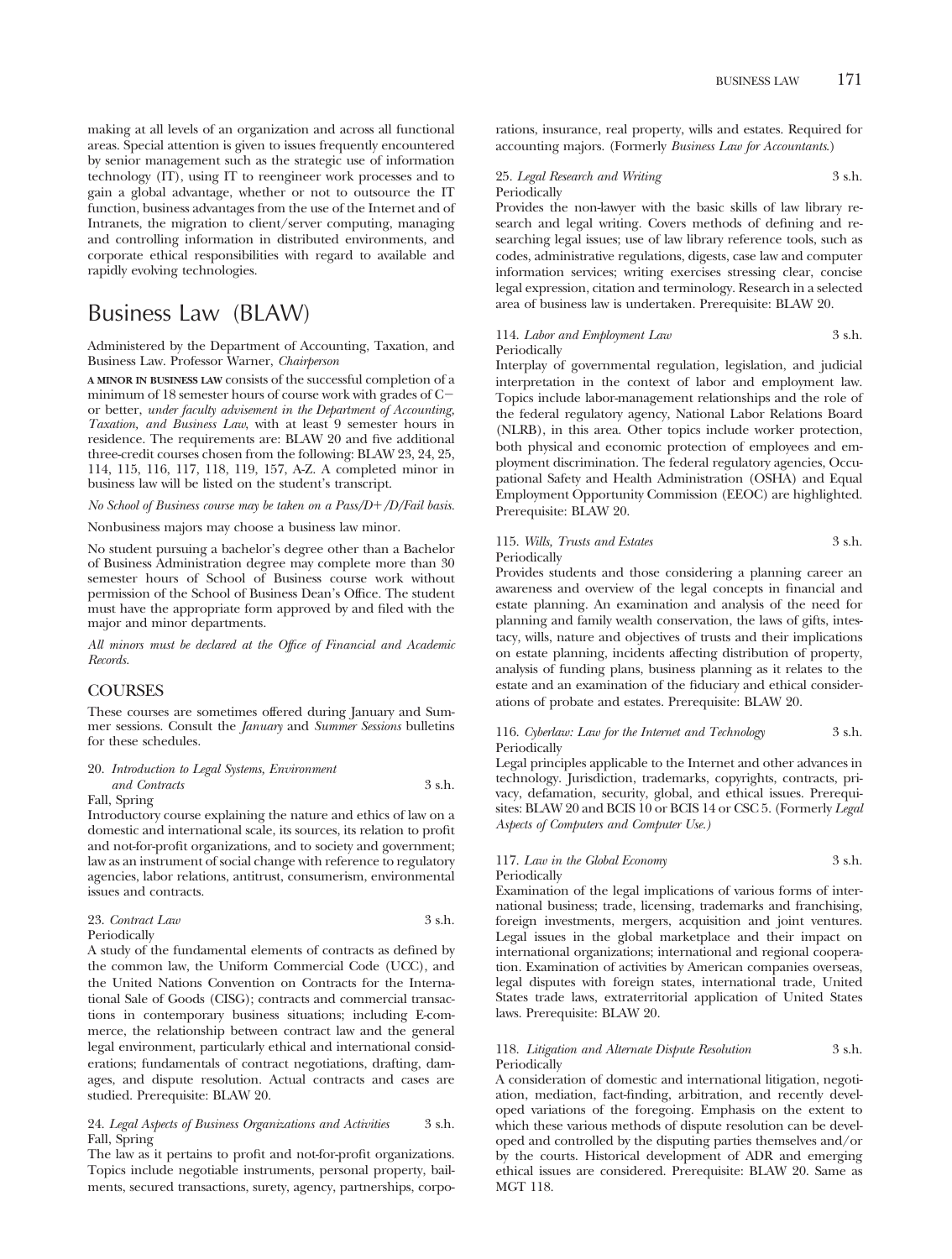## 119. *Advanced Legal Aspects of Business Organizations* 3 s.h.

Periodically

An examination and analysis of the laws of agency, partnership and corporations. Discussion and analysis of various business entities. Legal issues related to organization, management, fiduciary roles, authorities and governance are addressed. Analysis of interrelationship and duties of partners, officers, directors and shareholders. Issues affecting business planning, securities regulations, mergers and acquisitions, antitrust and trade regulations, ethical issues, corporate responsibility, and international considerations are covered. Prerequisite: BLAW 20 or permission of department chairperson.

#### 157, A-Z. *Seminar: Special Topics in Business Law* 3 s.h. Periodically

An advanced in-depth treatment of special topics. Current topics are explored through a variety of methods such as lectures, projects and case studies. Prerequisites: BLAW 20, permission of department chairperson, and any additional prerequisites as stated in the course schedule.

As individual subjects are selected, each is assigned a letter (A-Z) which is affixed to the course number.

Students pursuing a business law minor may take only one of these courses to fulfill their minor requirements.

#### 201. *Legal, Political, Regulatory and Ethical* 3 s.h. *Environment of Business\**

#### Fall, Spring

Overview of the United States legal and political systems and governmental regulation as they relate to modern business practice. Case analyses are actively used for discussions of business contracts, partnerships, ethics, the Uniform Commercial Code, negotiable instruments, property and banking transactions, and compliance with local, state, federal, and emerging international regulations. (Formerly 201B, *Legal and Social Environment of Business.*)

#### 210. *Accountants' Liability and Ethics\** 3 s.h. Periodically

Focus on various types of legal liability to which accountants may be exposed including common law liability and statutory liability under federal statutory law and blue sky laws. Various ethical issues that accountants face in their practices are also discussed.

#### 401. *The Legal and Regulatory Environment\*\** 2 s.h. Periodically

Overview of the United States legal and political systems and governmental regulation as they relate to modern business practice. Case analyses are actively used for discussions of business contracts, partnerships, ethics, the Uniform Commercial Code, negotiable instruments, property and banking transactions, and compliance with local, state, federal, and emerging international regulations.

# Business, Zarb School of

SEE PAGE 104.

# Chemistry (CHEM)

Associate Professor Finzel, *Chairperson*

Professors Cassidy, Ryan; Associate Professors Brack, Novick, Strothkamp, Wachter-Jurcsak; Assistant Professors Lloyd, Nirode. **B.A. SPECIALIZATION IN CHEMISTRY:** CHEM 3A & 4A, 3B & 4B, 80, 105, 109, 124, 125, 131A & 132A, 131B & 132B and 134B, 141-142, 147, and one course chosen from 171, 180, or 191; MATH 19, 20, 29; PHYS 11A & 12A, 11B, 12B; CSC, 3 semester hours under advisement. The language requirement for the B.A. should preferably be fulfilled in German or French. Students who plan a professional career in chemistry and who intend to go on to graduate work will elect CHEM 180. MATH 131 is strongly recommended.

See complete B.A. requirements, page 84.

The Chemistry Department's program for the B.S. Specialization in Chemistry is accredited by the American Chemical Society. A student completing this course of study will be awarded a certificate from the Society.

**B.S. SPECIALIZATION IN CHEMISTRY:** this program is designed to provide students with a strong foundation in chemistry. It is especially recommended to those students preparing to enter industry or to pursue graduate work.

Candidates for graduation must fulfill the requirements listed below:

- 1. The successful completion of at least 124 semester hours and a cumulative grade-point average of 2.0 in work completed at Hofstra. Military Science 1C, 1E, 2C, 2E and associated leadership laboratories may not be counted toward this total semester hour requirement.
- 2. At least 65 semester hours must be in liberal arts courses outside of the Department of Chemistry.
- 3. There are two requirements that must ordinarily be completed in residence at Hofstra: 15 semester hours in the major field of specialization and the last 30 semester hours. The 15 semester hours need not be included within the last 30 hours.
- 4. The following general requirements: ENGL 1-2 or placement examination†;
	- German, French or Russian preferred, completion of level 4 if studied in high school or to level 2 if studied as a new language;
	- Social science and humanities, 15 semester hours of core courses; (social science: 3 hours in behavioral social sciences and 3 hours in history and philosophy; humanities: 3 hours in the appreciation and analysis category (literature) and 3 hours in the creative participation category; and 3 hours from any core category).
	- For listing of core courses, see page 86.
- 5. The fulfillment of the following major and additional requirements:

CHEM 3A & 4A, 3B & 4B, 80, 105, 109, 124, 125, 131A & 132A, 131B & 132B and 134B, 141-142, 147, 148, 171, 180, 191, and 3 hours of research; BCHM 162; MATH 19, 20, 29; PHYS 11A & 12A, 11B, 12B; CSC, 3 semester hours under advisement. MATH 131 is strongly recommended.

Teaching of High School Chemistry and General Science, see page 400.

**A MINOR IN CHEMISTRY** consists of the successful completion of 18 semester hours of chemistry courses, under advisement, excluding CHEM 1, and including at least 2 semester hours in courses other than CHEM 3A&B, 4A&B, 131A&B, and 132A&B. At least 6 hours must be taken in residence.

<sup>\*</sup>Open only to matriculated Zarb School of Business graduate students and/or matriculated School of Education and Allied Human Services graduate students where appropriate.

<sup>\*\*</sup>Open only to matriculated Zarb School of Business E.M.B.A. students.

<sup>†</sup>See University Degree Requirements, page 69.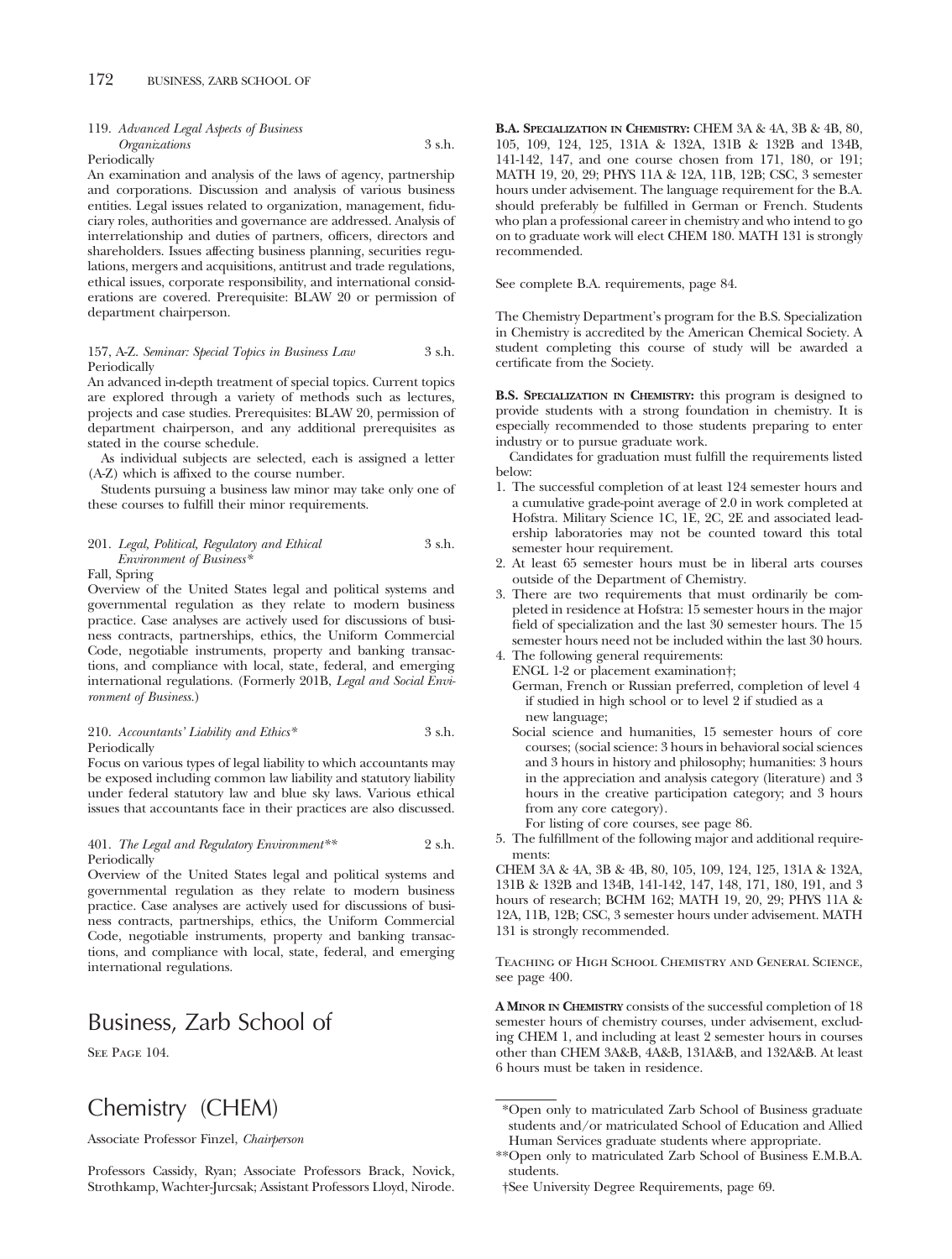### **CERTIFICATE PROGRAM IN NATURAL SCIENCES Post-Baccalaureate Premedical Studies**

This program provides the opportunity for students who hold a bachelor's degree and who have not previously studied the sciences to prepare for entrance into a medical profession of their choice. Students may also retake science courses to demonstrate an improved mastery of those subjects. Courses offered in biology, chemistry, mathematics, and physics; see page 358.

ALPHA EPSILON DELTA: the international honor premedical society, see page 72.

Biochemistry Program and Courses, see page 156.

### COURSES

In addition to semester notations next to each course, a selection of courses is offered during January and Summer sessions. Consult the *January* and *Summer Sessions* bulletins for these schedules.

1. *Atoms, Molecules and Genes* # 3 s.h. Periodically

Historically important developments which have contributed to modern understanding of the hereditary apparatus and molecular mechanisms in living systems are examined. While the interrelationships between chemistry and biology which contributed to these developments are considered, the subject matter is principally chemical in nature. Emphasis on studying the processes by which scientific understanding evolves. Philosophical/ ethical questions raised by current advances (as in genetic engineering) are discussed. (2 hours lecture, 2 hours recitation and laboratory.) Recommended for nonscience majors.

| 2A. Introduction to Chemistry     | 2 s.h. |
|-----------------------------------|--------|
| See course description, page 446. |        |

#### 3A & 4A. *General and Inorganic Chemistry* # 3 s.h. each Fall, Spring

Fundamental principles of chemistry including states of matter, modern atomic and bonding theory, mass and energy relationships in chemical reactions, equilibria, reaction rates and electrochemistry. Properties of the elements and their compounds are discussed in terms of structure. (3 hours lecture, 1 hour recitation.) Students registering for 3A or 4A should also register for the corresponding laboratory course 3B or 4B. 3A and/or 4A apply towards the natural science core requirement only upon successful completion of the corresponding laboratory course(s) 3B and/or 4B. Engineering students are required to take only one semester of laboratory, preferably 3B. Prerequisite: completion of CHEM 2A or high school chemistry with a passing grade. Credit given for 3A or New College NCB 1, not both; 4A or New College NCB 2, not both.

|       | 3B & 4B. General and Inorganic |             |
|-------|--------------------------------|-------------|
|       | Chemistry Laboratory $#$       | 1 s.h. each |
| $-11$ |                                |             |

#### Fall, Spring

Laboratory taken in conjunction with 3A & 4A lectures; includes quantitative measurements and some qualitative analysis. (3 hours laboratory.) CHEM 3B may be taken by students who have previously completed 3A, and CHEM 4B may be taken by students who have previously completed 4A. Credit given for 3B or New College NCB 1 or C2; 4B or New College NCB 2 or C2.

71. *Organic and Biological Chemistry* 4 s.h. See course description, page 446.

80. *Descriptive Chemistry* 1 s.h. Every other Fall

A systematic study of the elements of the Periodic Table and their compounds. Topics include structure, properties and reaction chemistry. Use of the chemical literature and information retrieval are emphasized in the completion of a seminar and term paper. Prerequisites: CHEM 3A, 4A.

#### 105. *Quantitative Analysis* 3 s.h. Fall

Fundamentals of gravimetric, volumetric and potentiometric methods; separative techniques; statistical analysis of experimental results. (3 hours lecture.) Prerequisites: CHEM 3A & 4A, 3B & 4B. May not be taken on a Pass/ $D+/D$ /Fail basis.

#### 109. *Advanced Laboratory I, Quantitative Analysis* 1 s.h. Fall

Laboratory work in gravimetric, volumetric, potentiometric and photometric methods; separative techniques. (4 hours laboratory.) Prerequisite or corequisite: CHEM 105.

#### 111. *Computer Applications in Chemistry* 2 s.h. Periodically

Introduction to numerical methods and their application to problems of chemical interest. Emphasis on chemical problem solving including applications in both theoretical and experimental branches of chemistry. A basic knowledge of a high level programming language and calculus is required. (2 hours lecture.) Prerequisites: CHEM 3A & 4A. No liberal arts credit.

### 124. *Instrumental Methods* 2 s.h. Fall

Study of principles underlying instrumental methods. Evaluation of techniques used to apply these methods to the solution of chemical problems. Methods studied may include atomic and molecular absorption and emission spectroscopy, nuclear magnetic resonance, mass spectrometry, polarography, coulometry, chromatography, x-ray diffraction, fluorescence and fast reaction techniques; computer interfacing with instruments. (2 hours lecture.) Prerequisites: CHEM 105, 132A.

#### 125. *Advanced Laboratory II, Instrumental Methods* 2 s.h. Fall

Laboratory work in the application of instrumental methods which may include spectroscopy, fluorescence, voltammetry, chromatography, stopped flow kinetics and computer interfacing of instrumentation. (4 hours laboratory.) Prerequisite: CHEM 105. Prerequisite or corequisite: CHEM 124.

#### 131A & 132A. *Elements of Organic Chemistry* 3 s.h. each 131A: Fall, Spring; 132A: Fall, Spring

Basic principles of chemistry extended to organic compounds, aliphatic and aromatic, through nomenclature, methods of preparation, reactions and physical properties, and to theories of bonding, structure and mechanism of reaction. (3 hours lecture, 1 hour recitation.) Students registering for 131A or 132A should also register for the corresponding laboratory course 131B or 132B. Prerequisites: CHEM 3A & 4A, 3B & 4B.

#### 131B & 132B. *Organic Chemistry Laboratory* 1 s.h. each 131B: Fall; 132B: Spring

Laboratory taken in conjunction with 131A & 132A lectures. (4 hours laboratory.) Synthesis, isolation, purification and spectroscopy of organic compounds, organic qualitative analysis. CHEM 131B may be taken by students who have previously completed 131A and CHEM 132B may be taken by students who have previously completed 132A. CHEM 131B must be completed before taking CHEM 132B.

### 134B. *Chemical Synthesis Laboratory* 1 s.h. Every other Spring

Laboratory stressing advanced methods in synthesis, separation and identification of organic and inorganic compounds; instrumental methods include ultraviolet-visible and infrared spectroscopy; nuclear magnetic resonance and chromatographic methods. For chemistry majors only. (4 hours laboratory.) Prerequisites: CHEM 131A, 131B.

<sup>#</sup>Core course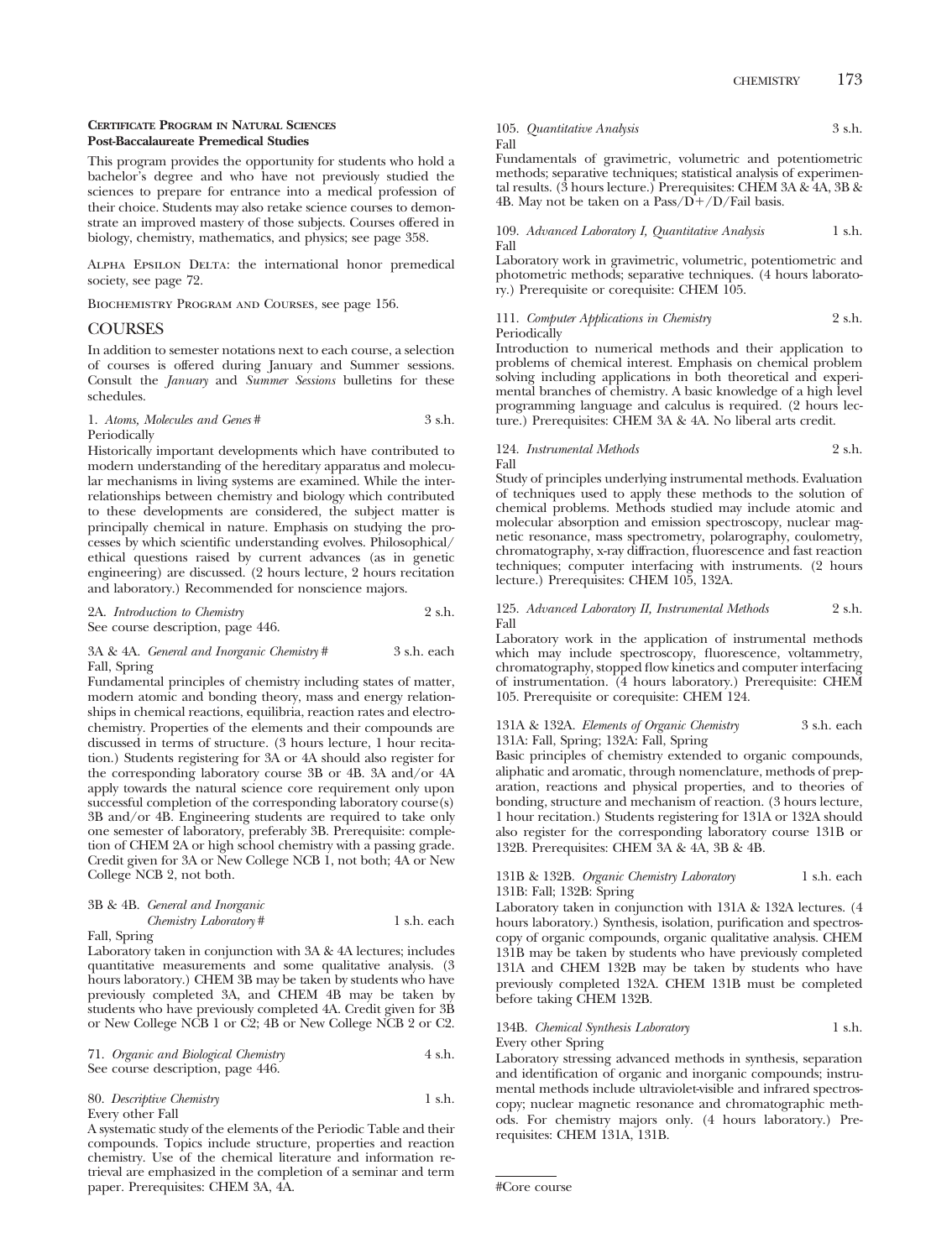141-142. *Physical Chemistry* 3 s.h. each 141: Fall; 142: Spring

Thermodynamics, properties and kinetic theory of gases, elementary wave mechanics and the development of atomic structure and chemical bonding, homogeneous and heterogeneous chemical and physical equilibria, chemical kinetics; electrochemistry, elementary statistical thermodynamics. (3 hours lecture, 1 hour recitation.) Prerequisites: CHEM 3A & 4A, 3B & 4B; PHYS 11A & 12A and mathematics through the calculus.

|        | 147 & 148. Advanced Laboratories III and IV: |             |
|--------|----------------------------------------------|-------------|
|        | Experimental Physical Chemistry              | 2 s.h. each |
| Spring |                                              |             |

Laboratory work designed to introduce basic physiochemical methods used to solve chemical problems. Methods include those used to determine molecular structure and physical properties; calorimetry; study of chemical and physical equilibria; examination of rate processes; photochemistry. Emphasis on the source, magnitude and propagation of errors. (1 hour lecture, 3 hours laboratory.) Prerequisites: CHEM 105, 109, 141.

#### 151 & 152. *Undergraduate Research* 1-3 s.h. each Fall, Spring

Students undertake a problem including laboratory and library work (1 hour conference, 3 hours laboratory per credit) under the direction of a faculty member. The number of credits are decided on by the student and faculty member before registration. May be taken for more than two semesters. Prerequisite: permission of department chairperson.

162. *Molecular Biochemistry I* 3 s.h. Fall

Same as BCHM 162 and BIO 162. Prerequisites: CHEM 131A & 132A, 131B & 132B.

163. *Molecular Biochemistry II* 3 s.h. Every other Spring Same as BCHM 163. Prerequisite: BCHM 162.

## 168. *Historical and Philosophical Foundations of Chemistry* 1 s.h.

Periodically

Selected topics. A study of some important conceptual and experimental discoveries that influenced the development of chemistry; an analysis of some factors inside and outside of the sciences that had an impact on these discoveries. (1 hour seminar.) Restricted to junior and senior chemistry, biochemistry and other majors in the natural sciences.

#### 171. *Advanced Organic Chemistry* 3 s.h. Every other Fall

Reaction mechanisms; implications of theory as applied to organic synthesis. Selected syntheses of important natural products. Use of physical methods in organic structure determinations. (3 hours lecture.) Prerequisites: CHEM 131A & 132A, 131B & 132B, 142.

| 173. Experimental Biochemistry |  | 3 s.h. |
|--------------------------------|--|--------|
|                                |  |        |

Spring Same as BCHM 173. Prerequisites: BCHM 162 and CHEM 105 and 109. No liberal arts credit.

175. *Medicinal Chemistry* 3 s.h. Every other Fall

A variety of medicinal agents—natural and synthetic—are examined for structure-activity relationships. Emphasis on chemical synthesis, analytical and structure-proof methods in medicinal chemistry. Current approaches to new drug design are compared to classical molecular modification of drugs. (3 hours lecture.) Prerequisites: CHEM 131A & 132A, 131B & 132B.

176. *Seminar in Biochemistry* 1 s.h. Every other Spring Same as BCHM 176. Prerequisite: permission of instructor.

180. *Advanced Inorganic Chemistry* 3 s.h. Every other Spring

Properties of the elements interpreted systematically in terms of modern bonding theory. Emphasis on coordination compounds, group theory and modern acid-base concepts. (3 hours lecture.) Prerequisite: CHEM 141.

182 & 183. *Biochemical Research* 1-3 s.h. each Fall, Spring

Same as BCHM 182 & 183. Prerequisite: permission of faculty member and chairperson. No liberal arts credit.

185. *Environmental Chemistry* 3 s.h. Every other Spring

Chemical composition and reactions of both naturally occurring substances and anthropogenic pollutants in the atmosphere, hydrosphere, lithosphere and important cycles of the biosphere. Sources of pollutants, their effect on living organisms with reference to human health, possible ways for their control and chemical analyses. Pollution aspects of waste disposal and those of energy production are considered. (3 hours lecture.) Prerequisites: CHEM 3A & 4A, 3B & 4B; or 3A, 3B, 4A.

191. *Theories of Electrons in Atoms and Molecules* 3 s.h. Every other Spring

Elementary wave mechanics and approximate methods for its applications to atoms and molecules; molecular orbital theory, applications of group theory to molecules, theory of magnetic resonance and electronic spectroscopy. (3 hours lecture.) Prerequisite: CHEM 141.

### 192. *Special Studies in Chemistry* 1 s.h. Periodically

Various advanced topics not covered in other chemistry courses, such as surface analysis, molecular spectroscopy and N.M.R. spectroscopy are presented. May be repeated for credit when topics vary. Prerequisite: permission of instructor. No liberal arts credit.

# Chinese (CHIN)

Administered by the Department of Comparative Literature and Languages. Professor Donahue, *Chairperson*

Assistant Professor Zhou, *Adviser*

For Chinese Literature and Translation courses, see page 307.

### COURSES

Fall

These courses are sometimes offered during January and Summer sessions. Consult the *January* and *Summer Sessions* bulletins for these schedules.

1. *Elementary Chinese* 3 s.h.

Fundamentals of structure (Mandarin). Oral and written drill.

| 2. Elementary Chinese | 3 s.h. |
|-----------------------|--------|
| Spring                |        |

Continuation of 1. Readings of simplified Pai-Hua texts. Prerequisite: CHIN 1 or equivalent.

2A. *Intensive Elementary Chinese* 6 s.h. Periodically

For the student with a special interest in a more intensive exposure to the materials of study of Mandarin Chinese. Oral and written drill. Readings of simplified Pai-Hua texts. Culture and civilization. Same as 1, 2.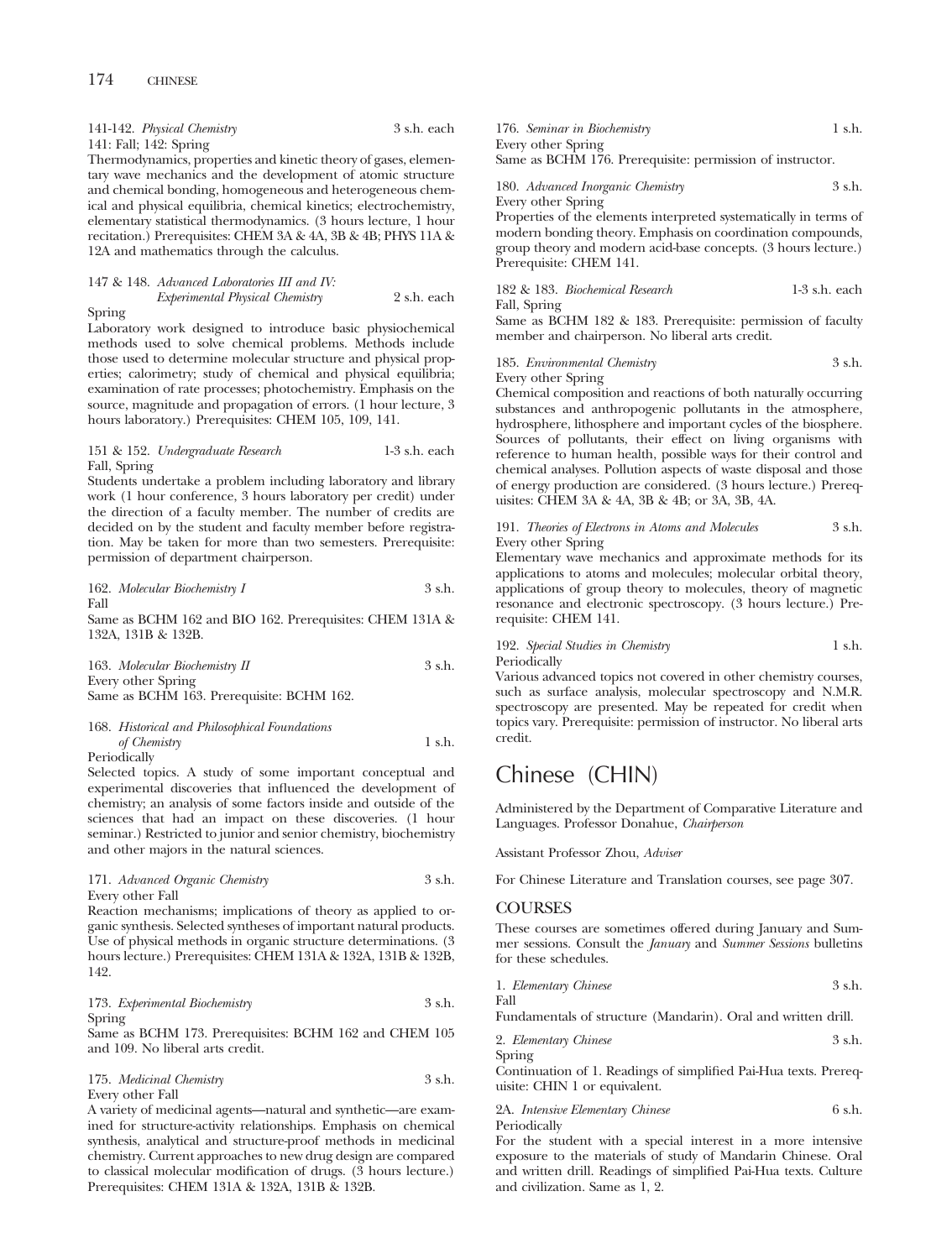3. *Intermediate Chinese* 3 s.h. Fall

Grammar review. Reading and translation of material of average difficulty. Prerequisite: CHIN 2 or equivalent.

4. *Intermediate Chinese* 3 s.h. Spring

Readings in contemporary Chinese literature. Survey of Chinese culture. Introduction to Wen-Yen literary style. Prerequisite: CHIN 3 or equivalent.

4A. *Intensive Intermediate Chinese* 6 s.h. Periodically

Intensive exposure to materials of second year of study. Prerequisite: CHIN 2 or 2A. Credit not given for both this course and 3 and/or 4.

#### 5. *Advanced Reading* 3 s.h. Once a year

Development of the reading skill. This course includes selections from conversational Chinese, newspaper Chinese and readings on the cultural background of China. Prerequisite: CHIN 4 or equivalent.

110. *Chinese Conversation and Oral Practice* 3 s.h. Once a year

Analysis of pronunciation. The purpose is to achieve fluency in Chinese. Prerequisite: CHIN 4 or equivalent.

111, 112. *Chinese Readings* 1 s.h. each Periodically

Readings in Chinese masterpieces to keep alive the student's interest in the language and literature. Prerequisite: CHIN 4 or equivalent.

## Classics

See Comparative Literature and Languages

# Communication, School of

SEE PAGE 117.

## Community Health

See Health Professions and Family Studies

# Comparative Literature and Languages (CLL)

The following areas are administered by this department, and listed independently: Arabic, Chinese, English Language Program, German, Greek, Hebrew, Japanese, Jewish Studies, Latin, Linguistics, Literature in Translation, Modern Greek and Russian. Each language or area is listed alphabetically.

Professor Donahue, *Chairperson*

Professors D'Acierno, Leonard; Associate Professors Lekatsas, Mihailovic; Assistant Professors Berlinerblau, Hartman, Welch, Zhou.

**B.A. SPECIALIZATION IN COMPARATIVE LITERATURE:** This 42 semester hour specialization is designed to enable the student to acquire a broad background not only in the literary history of different cultures and countries, but also in their relation to one another, and their relative degrees of influence on cross-cultural movements, themes and genres in literature and the arts. A specialization in comparative literature reflects the intellectual breadth, flexibility and openness to cultural difference that the world increasingly demands. A degree in comparative literature prepares students for graduate study in the same field (or in any of the related areas of specialization), as well as provide a solid general basis for study in professional schools, such as law, education, public administration, or business.

The comparative literature major is structured differently than other majors in order to reflect the inclusive nature of the field. Required:

- 1. Complete 3 courses in a first foreign language such as German, Russian, etc., beyond level 4; *and* complete 2 courses in a second foreign language beyond level 2. Total: 15 semester hours.
- 2. Complete 5 courses in comparative literature or literature in translation (including French literature in translation, Italian literature in translation, and Spanish literature in translation), either in the core curriculum or other. One of these courses must be in a non-Western literature, or in the cross-cultural category of the core curriculum; also, one of these courses is to be an independent study on a special topic in comparative literature, or an Honor's Essay, if eligible, to be done usually in the student's last year or semester by arrangement with a professor in the department. Total: 15 semester hours.
- 3. Complete 2 additional courses in one literature *and* complete 2 courses in any *one* of the following disciplines: anthropology, art history, drama, history, music, philosophy, or sociology, or another discipline by arrangement. Total: 12 semester hours.

**NOTE:** This concentration outside the department is peculiar to the breadth of comparative literature as a discipline, and these courses can also fulfill other college and university requirements.

#### **B.A. SPECIALIZATION IN THE CLASSICS, GERMAN, HEBREW OR RUS-SIAN:** 24 semester hours in one language beyond language 4, plus 6 semester hours of comparative literature. The adviser may direct additional courses to provide an integrated program.

Credit in a language course cannot be given to a student who has already earned credit for a higher-numbered course in the same language when the course numbers in question indicate level of comprehension and ability in the introductory and intermediate study of that language.

**NOTE:** language laboratory work is required in all modern foreign language courses on the 1, 2, 3, 4, level.

See complete B.A. requirements, page 84.

Teaching a Foreign Language in High School, see page 397.

**A MINOR IN COMPARATIVE LITERATURE** consists of the successful completion of 18 semester hours as described below, with at least 6 hours in residence.

- 1. 9 semester hours in the area of foreign language, with two courses in a first foreign language beyond level 4, and one course in a second foreign language beyond level 2.
- 2. 6 semester hours in comparative literature or literature in translation (including French literature in translation, Italian literature in translation, and Spanish literature in translation), with one course in the department not included in the core curriculum, and one course in a non-Western literature, in the core curriculum or other.
- 3. 3 semester hours as a concentration in a literature either different than the first foreign language or beyond the requirements of the first foreign language.

Totals for both the specialization and the minor can include credits that fulfill other college and university requirements.

**A MINOR IN ARABIC, GERMAN, GREEK, HEBREW, LATIN OR RUSSIAN** (for Classics and Linguistics, see below) consists of the successful completion of 18 semester hours in the language beyond level 2, under advisement, and at least 6 hours in residence.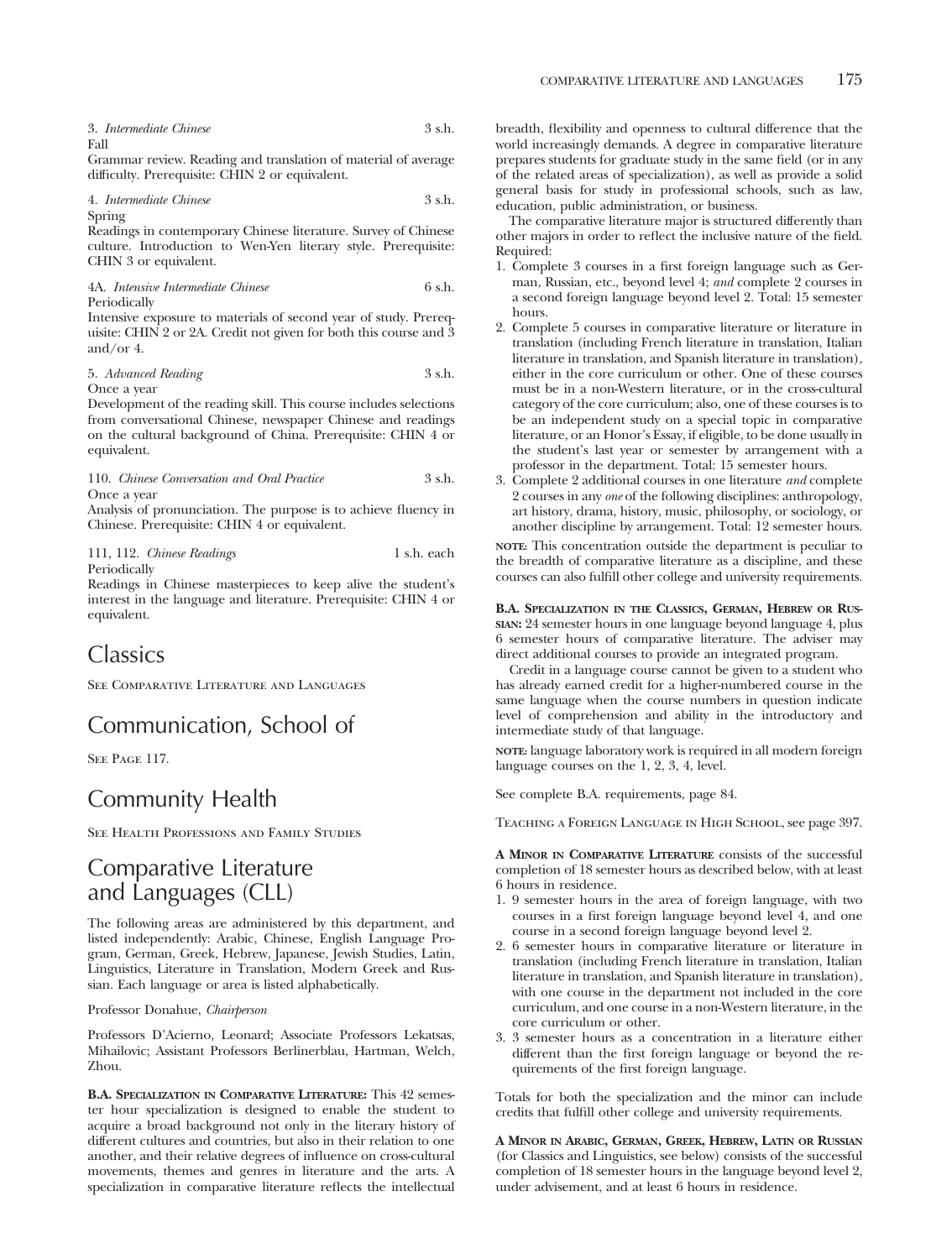**A MINOR IN CLASSICS** consists of the successful completion of 18 semester hours as follows: CLL 39, 40; HIST 105, 106; 6 semester hours of 100-level courses in Latin and/or Greek.

**A MINOR IN LINGUISTICS** is an interdisciplinary program consisting of the successful completion of 18 semester hours as described below, with at least 6 hours in residence.

Required

SPCH 5. *Phonetics*

LING 151. *Phonology* 152. *Syntax*

Electives

- LING 125. *Natural Language vs Programming Languages*
	- 161. *Historical Linguistics*
	- 162. *Applied Linguistics*
	- 171. *Sociolinguistics*
	- 181. *Special Studies*
	- 190. *Formal Grammars*

Recommended electives from other departments

ENGL 103. *Structures of English*

SPCH 101. *Experimental Psycholinguistics*

102. *Language in Child Development*

Other courses may be chosen, under advisement.

Master of Arts in Applied Linguistics (TESL), see page 298.

### **MASTER OF ARTS IN COMPARATIVE LITERATURE\***

Nonlisted Languages

1, 2, 3, 4, 110, 113. *Language* 3 s.h. each When there is student interest or national demand, any language not appearing in the regular listings may be given for a 3-year sequence.

## COMPARATIVE LITERATURE (CLL)

**NOTE:** comparative literature courses on the 100-level are open to juniors and seniors. All are given in English.

## **COURSES**

In addition to semester notations next to each course, a selection of courses is offered during January and Summer sessions. Consult the *January* and *Summer Sessions* bulletins for these schedules.

39. *Mythologies and Literature of the Ancient World* # 3 s.h. Fall

Near Eastern mythology, the Bible and Greek literature focusing on our earliest attempts to order reality and formulate our individual identity.

40. *Literature of the Emerging Europe* # 3 s.h. Spring

Roman and Christian writers and the medieval literature of England, Germany, Italy, France and Spain as the sources of western consciousness emerging from Judaic, classical and Christian views of reality.

53. *Faust Theme* # 3 s.h.

Once a year

Comparative treatment of the Faust theme in different centuries (the Renaissance to the twentieth century) and various countries (France, Germany, Spain, England, Russia and the United States).

| 54. The Oedipus Theme #           | 3 s.h. |
|-----------------------------------|--------|
| See course description, page 446. |        |

75. *Women Writers in the Romantic Tradition #* 3 s.h. See course description, page 446.

| 131. Comparative Mythology | 3 s.h. |
|----------------------------|--------|
| Periodically               |        |

European, Asian, American and African mythology exemplified in various religious and heroic legends.

149, 150. *Asian Literature* 3 s.h. each Every other year

Major literary works are examined as a reflection of Asian cultures and as an influence on western culture. First semester, India; second semester, China and Japan.

151, 152. *Studies in Literature* 3 s.h. each Fall, Spring

Designed to treat special subjects or authors at the discretion of the department, but with the student's interest in view. Such subjects as existentialism, death and the literary imagination, or subjects of a like nature are presented. May be repeated when topics vary.

155. *Medieval Literature* 3 s.h.

Once a year

Medieval literature of England, Germany, France and Spain, with emphasis on the epic, lyric, romance and drama.

| 161. Renaissance | 3 s.h. |
|------------------|--------|
| Once a year      |        |

Origins and evolution in Italy. Further developments in France, Spain and England.

172. *European Literature of the 17th and*

*18th Centuries* 3 s.h. Periodically

A comparative study of the main aspects of classicism and rationalism in Europe during the 17th and 18th centuries.

- 173. *Sentiment to Sadism in the Early European Novel* 3 s.h. See course description, page 446.
- 190. *World Literature and the Anatomy of Cultural* 3 s.h. *Difference* #

See course description, page 446.

| 191. Romanticism | 3 or 4 s.h. |
|------------------|-------------|
| Once a year      |             |

Literature and culture of Europe and America in the late 18th and early 19th centuries.

193. *The Color of Literature* 3 s.h. Periodically

This course explores works by 'writers of color' and investigates the notion of assigning racial, ethnic, and cultural identity labels to works of literature. Does literature have a color? Can it? How

is this relevant to literary study? In a cross-cultural context, we will examine how works of literature reflect the history and discussion of race, ethnicity, and culture in a given society. These works also participate in and give form to issues and debates that extend beyond the work back into society at large. (Formerly *Black Literature Across Cultures*.)

195. *Realism, Naturalism, Symbolism* 3 s.h. Once a year

Western European literature in the second part of the 19th century.

196. *Senior Essay* 3 s.h.

Periodically

Research and writing of a substantial essay in the field of comparative literature. Open only to senior majors who have secured, before registration, the written permission of the faculty adviser who will supervise the essay. May not be taken on a Pass/D+/D/Fail basis. Note: CLL 196, 197, 198 satisfy the same major requirement.

197. *Honors Essay* 3 s.h. Periodically Research and writing of a substantial essay in the field of comparative literature. Open only to senior majors who are

<sup>\*</sup>Applications not accepted in 2002-2003.

Interested students should consult the M.A. in Humanities, page 285.

<sup>#</sup>Core course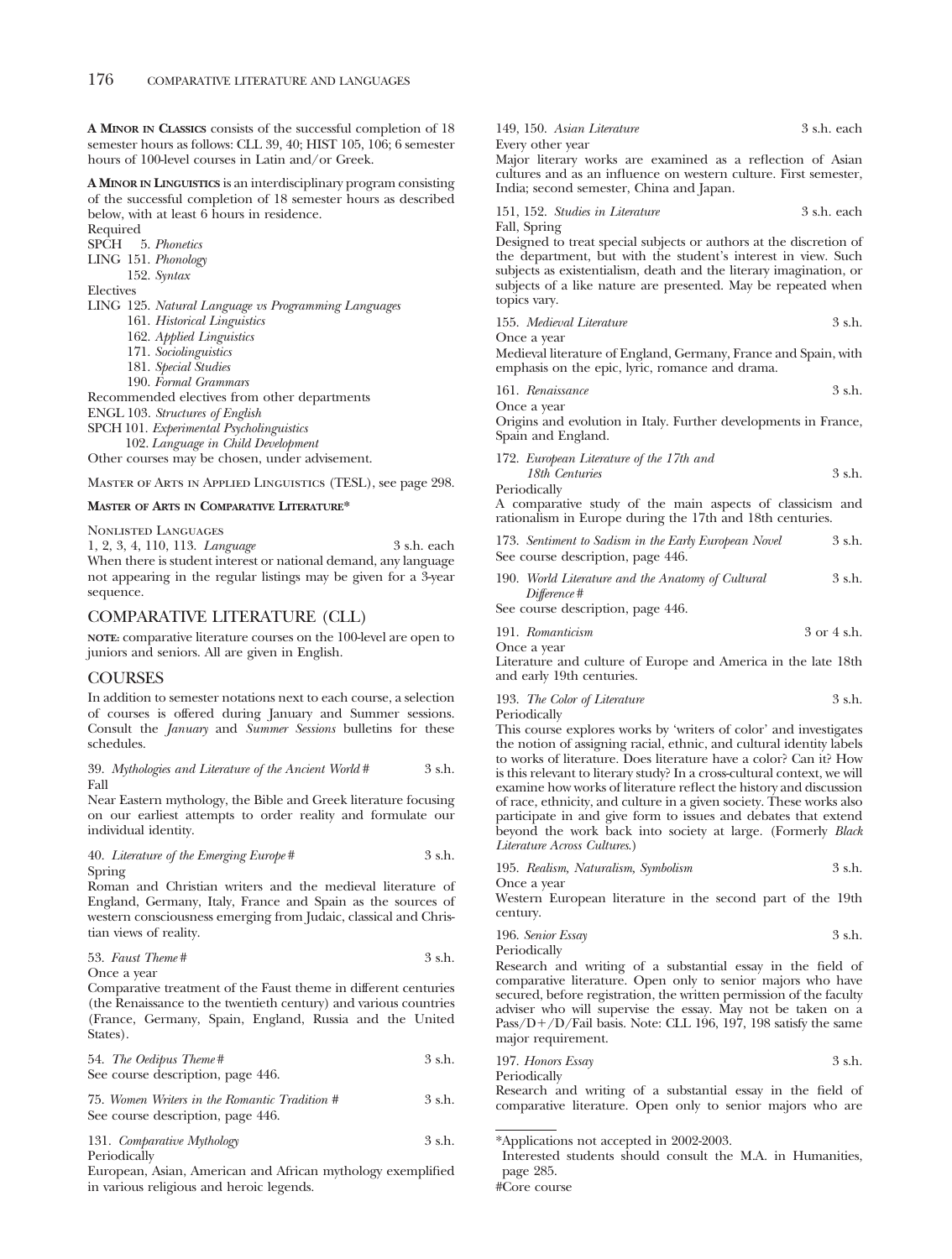198. *Advanced Seminar* 3 s.h. See course description, page 446.

199. *Contemporary European Literature* 3 or 4 s.h.

Once a year

Modern man as he appears in representative works of contemporary European literature.

*Courses 200 and above are open only to matriculated graduate students or by permission.*

| 201. Bibliography of Modern Literature | 2 s.h. |
|----------------------------------------|--------|
| Periodically                           |        |

251, 252. *Readings in Comparative Literature* 3 s.h. each Periodically

Studies in comparative literature.

# 272. *Studies in European Literature of the 17th and 18th Centuries* 3 s.h.

Periodically

Critical analysis of some major works of the European literature of the 17th and 18th centuries. Prerequisite: CLL 172 or permission.

291. *European Romanticism* 3 s.h. Periodically

Romantic movements in England, France and Germany, literary movements related to the history and culture of the times. Prerequisite: CLL 191 or permission.

293. *Analysis of Black Authors* 3 s.h. Periodically

Recent imaginative works in English and French by black authors. The course deals with revising literary standards that have heretofore been applied to these works.

### 295. *Studies in Realism, Naturalism and Symbolism* 3 s.h. Periodically

A critical and analytical study of a literary movement or of selected works in prose, poetry and drama. Prerequisite: CLL 195 or permission.

## 299. *Studies in Contemporary Literature* 3 s.h. Periodically

Study in depth of a phase or some aspect of contemporary literary movements (existentialism, the novel of the absurd, etc.); or an aspect of contemporary artistic expression in poetry, prose and drama; or a comparative treatment of some classical or nonclassical myths (*Electra, Antigone, Faust, Don Juan, etc.*). Prerequisite: CLL 199 or permission.

301. *Master's Essay* 3 s.h.

**Periodically** 

Under tutorial guidance of a chosen professor in the department, the student undertakes a master's essay, which shall exhibit thoroughness of scholarship. Length between 7,000-8,000 words.

# Computer Information Systems

Master of Science Programs, see page 113.

# Computer Science (CSC)

Professor Burghardt, *Chairperson*

Professor Impagliazzo; Associate Professors Barr, Pillaipakkamnatt; Assistant Professors Divakaran, Doboli, Kamberova, Liang, Ostheimer.

Hofstra offers both B.A. and B.S. degrees in Computer Science. The B.A. combines a major in computer science with a broad program in the liberal arts. The B.S. prepares the student for a professional career in computer science requiring a stronger foundation in mathematics and science, while still allowing the student the opportunity to explore the liberal arts. Hofstra also offers a B.S. program with a dual major in computer science and mathematics.

**B.A. SPECIALIZATION IN COMPUTER SCIENCE:** 37 semester hours in computer science: CSC 14, 15, 16, 24, 110, 110A, 112, 120, 155 and 12 semester hours in computer science electives numbered higher than 100. Science requirements: 12 semester hours in natural sciences to include *either* PHYS 11A & 12A (with 11B, 12B laboratories) *or* PHYS 1A & 2A (with 1B & 2B laboratories) *or* CHEM 3A-4A (with 3B-4B laboratories) or BIO 1 & 2. Additional requirements: MATH 19, 20. A grade of C- or better in all courses required for the major.

An overall average of C or better is required in CSC 14, 15, 16, and 24 for continuation in the major. In addition, a student may not take any of these four courses more than twice.

See complete B.A. requirements, page 84.

**B.S. SPECIALIZATION IN COMPUTER SCIENCE:** candidates for graduation must fulfill the following requirements:

- 1. The successful completion of at least 124 semester hours and a cumulative grade-point average of 2.0 in work completed at Hofstra.
- 2. At least 55 semester hours must be completed in the liberal arts excluding courses in computer science.
- 3. There are two requirements that must ordinarily be completed in residence at Hofstra: 15 semester hours in the major field of specialization and the last 30 semester hours. The 15 semester hours need not be included within the last 30 hours.
- 4. ENGL 1-2 or placement examination\*, (see University Degree Requirements, page 69).
- 5. 6 s.h. Humanities core (3 hours in appreciation and analysis (literature), 3 hours in creative participation).
- 6. 6 s.h. Social Sciences core (3 hours in history and philosophy; 3 hours in behavioral social sciences).
- 7. 3 s.h. Cross-Cultural core.
- 8. 9 s.h. Humanities and/or Social Science (not limited to core).
- 9. Minimum general requirements for the major: CSC 14, 15, 16, 24, 110, 110A, 112, 120, 123, 155, 161, 163, 185, 190 and 12 semester hours in computer science electives numbered higher than 100. CSC 5 may be included as an elective in computer science if taken prior to CSC 15. MATH 19, 20 and at least three additional credits in MATH beyond MATH 20; and 12 semester hours in natural sciences to include *either* PHYS 11A & 12A (with 11B, 12B laboratories) *or* CHEM 3A-4A (with 3B-4B laboratories). All science courses must be courses for science majors.
- 10. A grade of C- or better in all courses required for the major.
- 11. An overall average of C or better is required in CSC 14, 15, 16, and 24 for continuation in the major. In addition, a student may not take any of these four courses more than twice.

## **B.S. SPECIALIZATION IN COMPUTER SCIENCE AND MATHEMATICS,** see page 322.

**A MINOR IN COMPUTER SCIENCE** consists of the successful completion of CSC 14, 15, 16 and an additional 9 semester hours in

<sup>\*</sup>If this requirement is fulfilled by passing the placement examination, 3 hours in literature or literature in translation should be taken with adviser's approval.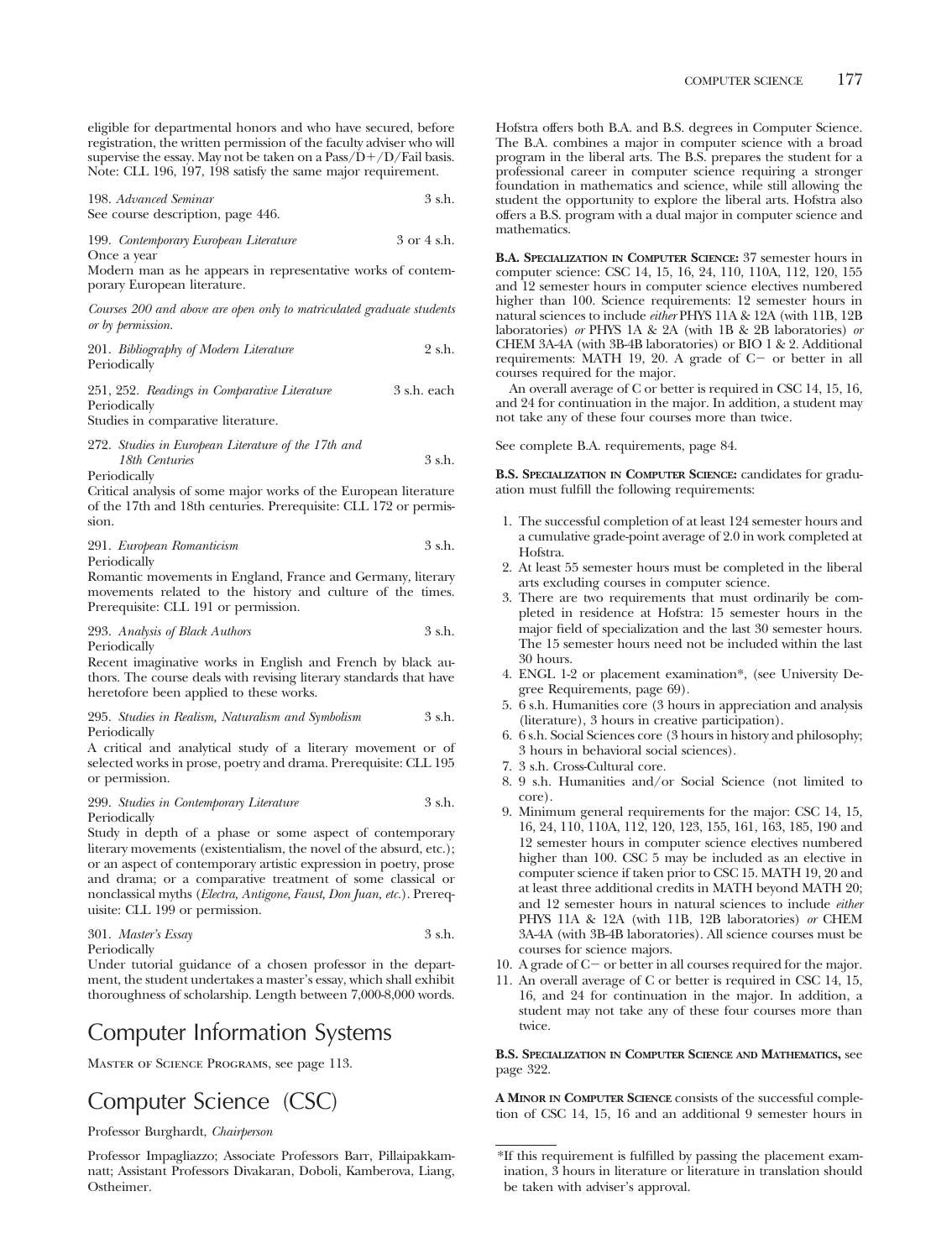computer science courses which may include CSC 5 with at least 6 hours in residence, with grades of C- or better.

**A MINOR IN GENERAL BUSINESS** (for nonbusiness majors only) broadens the background of computer science majors who are interested in entering the profit or not-for-profit job market. For further information, please contact the department chairperson of the Department of Management, Entrepreneurship and General Business.

**MASTER OF ARTS IN COMPUTER SCIENCE:** this program is designed to meet the needs of the technical and business-oriented markets we serve with individual programs designed by the student in consultation with an adviser. Business men and women, as well as science professionals, will find electives specifically for their specialties. Assistant Professor Pillaipakkamnatt, *Coordinator*

### Admission Requirements

- 1. Completion of a bachelor's degree from an accredited institution, and
- 2. An undergraduate minimum grade-point average of 3.0 on a 4.0 scale.
- 3. Achievement in General (verbal, quantitative and analytical) GRE scores.

### Prerequisite Requirements

Students may satisfy any or all of the prerequisites listed below by having completed, or enrolling in, these courses or their equivalents at an accredited institution. With the permission of the graduate coordinator, eligible students may elect to sit for proficiency examinations.

Applicants without undergraduate computer science degrees may be admitted as provisionally matriculated students if they meet all admission criteria except for the required prerequisites. They can enroll in graduate courses if they meet individual course prerequisites and satisfy the general requirements before completing 12 semester hours of graduate study. This condition is automatically lifted as soon as the prerequisites or their equivalents are satisfactorily completed.

## CSC 14, 15, 16, 110, 112, 120, 161; MATH 20.

### Program Requirements

Satisfactory completion of the following 33-semester hour program:

CSC 204, 256, and 300; electives, 24 s.h.; courses taken in other departments as electives require written departmental approval; at least 27 hours in graduate computer science courses; up to 6 semester of graduate courses in areas outside of computer science may be taken with the written approval of the graduate coordinator; at least 27 hours in residence at Hofstra; and a minimum 3.0 average with a grade of C or better in all courses.

**MASTER OF SCIENCE IN COMPUTER SCIENCE:** this program provides a balance between the theoretical and applied areas of computer science and is designed to allow flexibility within the four subject areas that follow. Assistant Professor Pillaipakkamnatt, *Coordinator*

#### Admission Requirements

- 1. Completion of a bachelor's degree from an accredited institution, and
- 2. An undergraduate minimum grade-point average of 3.0 on a 4.0 scale.
- 3. Achievement in General (verbal, quantitative and analytical) GRE scores.

### Prerequisite Requirements

Students may satisfy any or all of the prerequisites listed below by having completed, or enrolling in, these courses or their equivalents at an accredited institution. With the permission of the coordinator of the graduate program, eligible students may elect to sit for proficiency examinations.

Applicants without undergraduate computer science degrees may be admitted as provisionally matriculated students if they meet all admission criteria except for the required prerequisites. They can enroll in graduate courses if they meet individual course prerequisites and satisfy the general requirements before completing 12 semester hours of graduate study. This condition is automatically lifted as soon as the prerequisites or their equivalents are satisfactorily completed.

### CSC 14, 15, 16, 110, 112, 120, 161; MATH 20.

## Program Requirements

Satisfactory completion of the following 33-semester hour program:

CSC 204, 256 and 301-302; 9 s.h. to satisfy the breadth requirement as listed below; electives as needed to complete 33 s.h.; up to 6 s.h. of graduate courses in areas outside of computer science may be taken with the written approval of the graduate coordinator; at least 27 hours in graduate computer science courses in residence at Hofstra with a minimum 3.0 average, and a grade of 3.0 or better in all courses.

Breadth requirements: one course in each of the three following areas: Theory, Software, Hardware

Theory: CSC 201B, 202, 205, 206, 207, 208

Software: CSC 252, 253, 254, 258

Hardware: CSC 280, 282, 284, 286, 287

See complete graduate information, page 75.

Upsilon Pi Epsilon: a national computer science honor society, see pages 74, 79.

## COURSES

In addition to semester notations next to each course, a selection of courses is offered during January and Summer sessions. Consult the *January* and *Summer Sessions* bulletins for these schedules.

5. *Overview of Computer Science* # 3 s.h. Fall, Spring

Computers, algorithms and programming; computer hardware and software systems. Pascal programming of numerical and non-numerical algorithms. Survey of computer applications. Brief history of computer science; computers and society. Credit given for this course or New College ISGG 1, not both. May not be taken after CSC 15.

## 12. *C for Programmers* 1 s.h. Periodically

The essential features of C are examined for those already having knowledge of a high-level language. Prerequisites: knowledge of programming and permission of instructor. (Formerly *FORTRAN 77 for PL/1 Users.)*

14. *Discrete Structures* 3 s.h. Fall, Spring

Review of propositional and predicate logic. Methods of theorem proving; strong and weak induction. Finite and infinite sets, set operations. Functions, including surjections, injections, bijections. Equivalence relations and partial orderings. Matrices and matrix operations. Combinatorics, including permutations and combinations. Graphs, including simple graphs, directed graphs, trees, Euler circuits, Hamilton circuits. Introductions to computational complexity, big-O notation, intractibility. Introduction to recurrence relations. (3 hours lecture, 1 hour laboratory.) Credit given for this course or New College NM3, or MATH 14. Prerequisite: MATH 11 or equivalent. (Formerly *Discrete Mathematics.*)

#Core course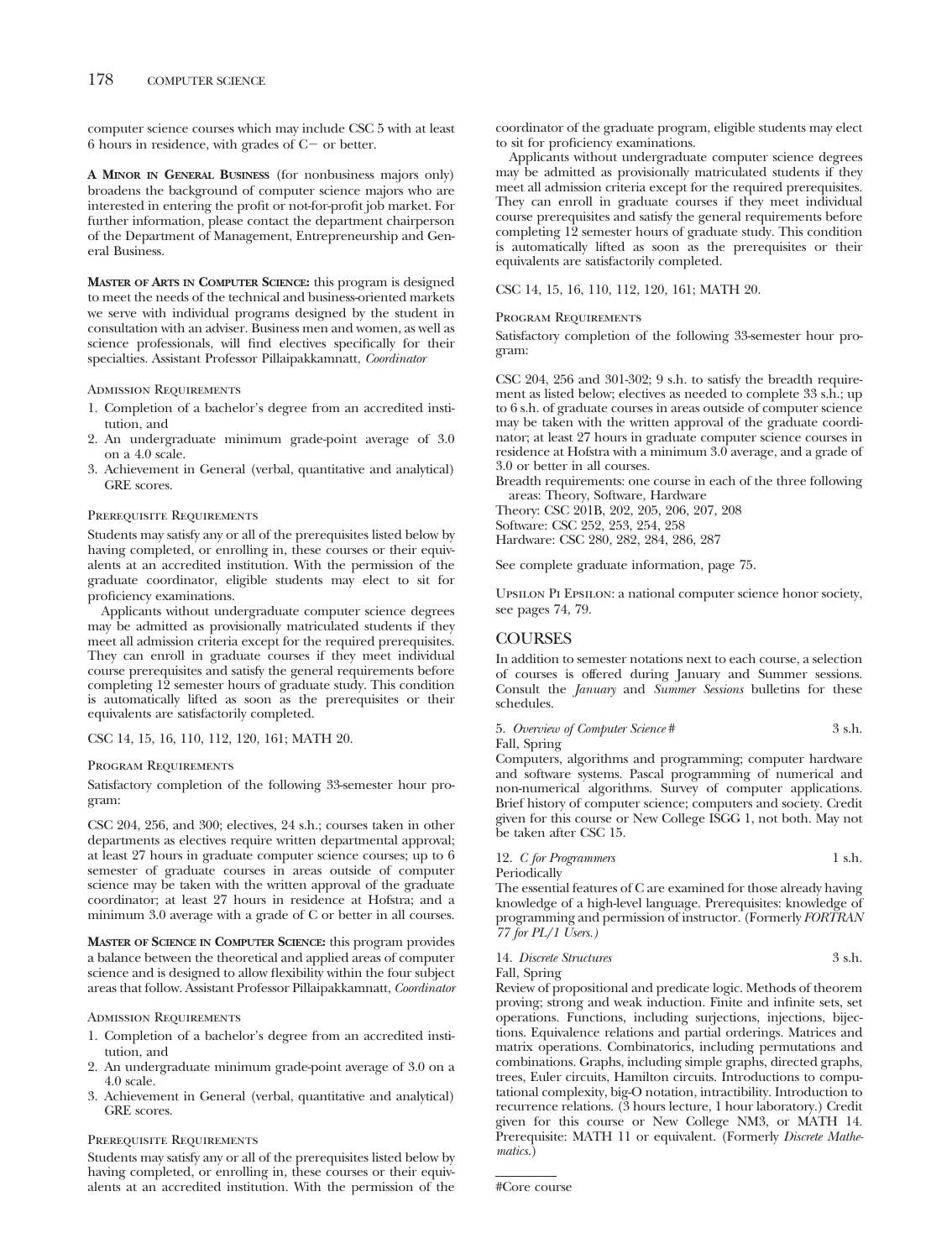15. *Fundamentals of Computer Science I #* 3 s.h. Fall, Spring

Introduction to computer science with emphasis on problem solving, algorithms and the principles of algorithm construction.  $C++$  language programming. Topics include arrays, loops, pointers, and functions. Programming required. Course follows the current ACM recommended curriculum for "CS1." (3 hours lecture, 1 hour laboratory.) Prerequisite: MATH 11 or equivalent.

### 16. *Fundamentals of Computer Science II* # 3 s.h. Fall, Spring

Continuation of 15 using  $C++$ . Emphasis on data structures, such as stacks, queues, and linked lists, and algorithms, such as searching, sorting, and recursion. Programming required. Course follows the current ACM recommended curriculum for "CS2." (3 hours lecture, 1 hour laboratory.) Prerequisites: CSC 14, 15 or equivalent.

### 24. *Discrete Mathematics II* 3 s.h. Fall, Spring

Recursive definitions and algorithms, recurrence relations and their solution. Series and Sequences. Order of an algorithm: big O, little o, omega, theta. Elementary abstract algebra, discrete probability, elementary linear algebra. Elements of graph theory and graph algorithms. Prerequisite: CSC 14.

| 50. Fundamentals of Object-Oriented Programming<br>See course description, page 446. | 3 s.h. |
|--------------------------------------------------------------------------------------|--------|
| 52. Fundamentals of Systems Analysis<br>See course description, page 447.            | 3 s.h. |
| 54. Fundamentals of Data Communications                                              | 3 s.h. |

See course description, page 447.

```
56. Fundamentals of Database Management Systems 3 s.h.
See course description, page 447.
```
58. *Fundamentals of JavaScript Programming* 3 s.h. See course description, page 447. 60. *Fundamentals of Networking* 3 s.h. See course description, page 447.

62. *Ecommerce* 3 s.h. See course description, page 447.

102. *Numerical Methods* 3 s.h. Fall, Spring

Same as ENGG 101 and MATH 147. Prerequisite: CSC 15 or ENGG 10. Corequisite: MATH 131.

110. *Introduction to Computer Architecture* 3 s.h. Fall

Internal structure of computers. Logic design: Boolean algebra, gates and flip-flops, synthesis of combinatorial networks, registers, serial and parallel organization, control mechanisms. Number systems and arithmetic, two's-complement arithmetic. Operating cycle, data and control flow in a typical computer. Interrupts, i/o devices, programmed i/o and DMA. Prerequisites: CSC 14, 16.

## 110A. *Computer Architecture Laboratory* 1 s.h. Fall, Spring

Provides hands-on experience in using digital electronics by way of integrated circuits without engineering bias. Offers practical construction, testing and implementation of circuits useful in digital circuits and modules. Prerequisite: CSC 110. Same as ENGG 32B.

111. *Assembly-Language Programming* 3 s.h. Spring

Organization of a computer: memory, addressing; number systems and conversion. Assemblers, base registers, relocation. Fixed-point numeric processing, string processing, indexing and iteration. Floating-point arithmetic and Boolean operations. Subroutines, macros, i/o channel programming. Prerequisites: CSC 14, 16 or ENGG 10 or BCIS 50.

112. *Computer Operating Systems* 3 s.h. Spring

A study of the internal design of operating systems. Topics include memory management, multiprogramming, virtual memory, paging and segmentation. Job and process scheduling; multiprocessor systems; device and file management; thrashing, cache memory. Prerequisites: CSC 110, 120.

### 120. *Algorithms and Data Structures* 3 s.h. Fall

The study of sequential and linked representations of data structures for linear lists including stacks and queues, structures, arrays and trees. Fundamental algorithms and their implementation using a block-structured language such as C relating to sorting, searching, merging, hashing, graph theoretic models and recursive procedures. Prerequisites: CSC 16, 24.

## 123. *Programming Languages: Survey, Design and Implementation* 3 s.h.

Fall

A study of the fundamental principles that distinguish the major families of modern programming languages. Syntax and the BNF, memory allocation and semantics of static, stack-based and dynamic languages, abstract data types, advanced control structures. Some programming in a logic-based language such as PROLOG. Prerequisites: CSC 16, 161.

## 124. *Compiler Construction* 3 s.h. Spring

Design and implementation of compilers for C, Pascal and ALGOL type languages. Lexical scanning, parsing techniques, semantic analysis and intermediate code generation, optimization techniques, target code generation. Management of symbol table; error handling. Programming required. Prerequisite: CSC 123.

```
132. Computational Modeling 3 s.h.
Spring
```
Fundamental principles of modeling and simulation. Methodology including model formation, design of simulation experiments, analysis of generated data and validation of results. Survey of applications. Project chosen from area of student's interest. Prerequisites: CSC 15, 24.

### 143, 144. *Projects in Computer Science* 3 s.h. each Fall, Spring

Individual or group projects on selected topics such as the design of computer software or applications programs. Prerequisites: senior standing and permission of project adviser.

145. *Special Studies* 3 s.h. Periodically

Topics are chosen from areas of current interest that are not covered in existing course offerings. Subjects are announced annually. Prerequisites: junior standing and requirements for current topic. May be repeated for credit when topics vary.

155. *UNIX and C* 3 s.h. See course description, page 447.

### 158. *Introduction to Artificial Intelligence* 3 s.h. Spring

Survey of concepts and problems of computers performing tasks which traditionally require human intelligence. Topics include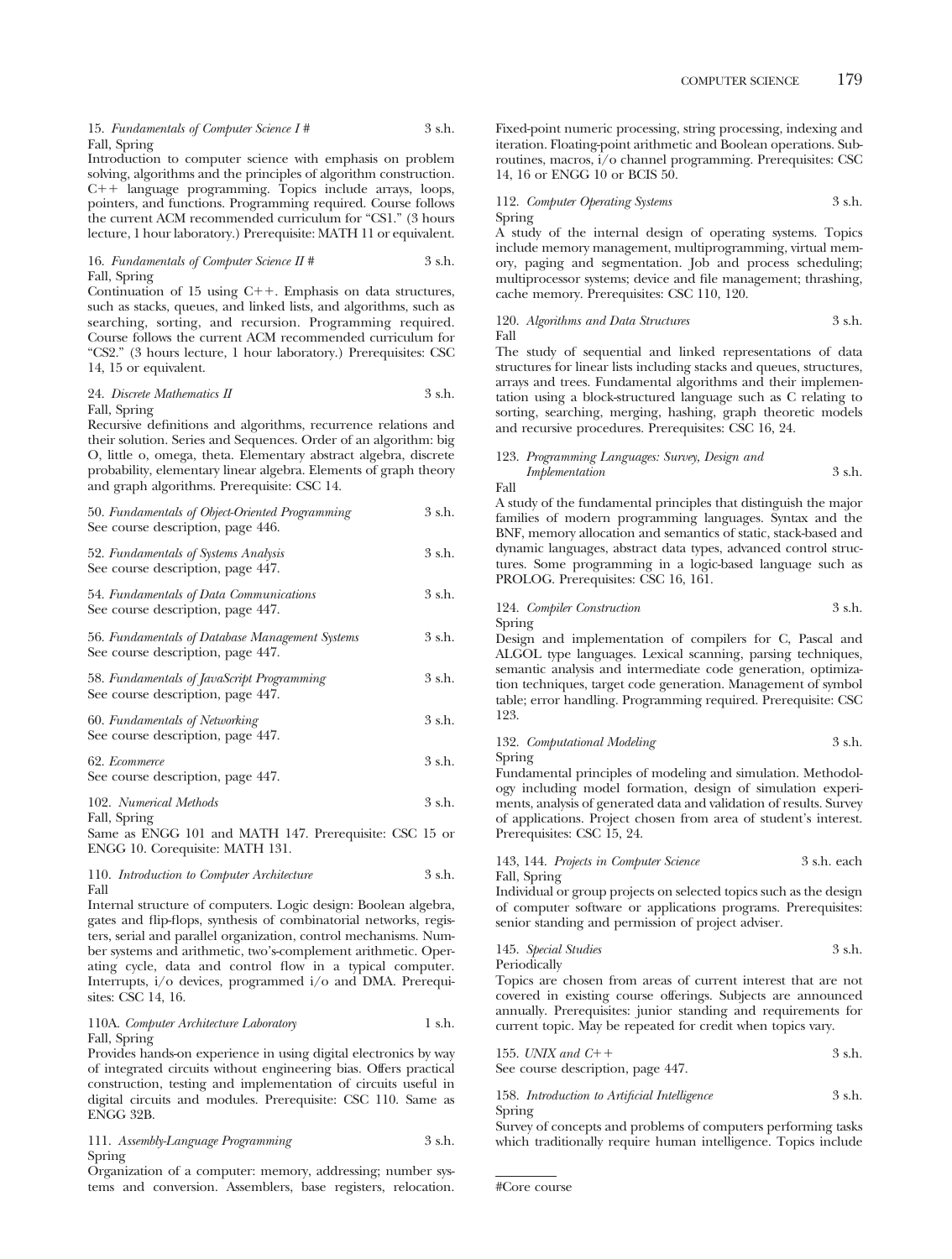heuristic search and robotics, pattern recognition, game playing, theorem proving, question-answer systems and natural language processing. Prerequisite: CSC 120.

## 161. *Introduction to Automata Theory* 3 s.h. Periodically

Definition and representation of various types of automata such as finite and probabilistic automata. Representation of automata by state graphs, logical nets and Turing machines. Computability theory and decision problems of automata. Prerequisite: CSC 24.

163. *Computing, Ethics, and Society* 1 s.h. See course description, page 447.

### 170. *Principles of Database Management* 3 s.h. Fall

Introduction to data modelling, databases, data management systems and query languages. Hierarchical, network and relational models. The ANSI/SPARC architecture and conceptual schemas. Entity-attribute construction. Existing systems: IMS, IDMS, DB2, FOCUS, ORACLE, Ingres, SQL; relational algebra and normalization; database design. Prerequisite: CSC 120.

171A. *Introduction to Computer Graphics* 3 s.h. Fall

Fundamentals of two-dimensional modern interactive graphics: hardware technologies, software, data structures, mathematical manipulation of graphical objects, the user interface and the fundamental implementation of algorithms. Prerequisites: CSC 120, MATH 19. MATH 135A recommended. (Formerly 171.)

### 175. *Principles of Data Communication* 3 s.h. Once a year

A technical introduction to data communication. Topics include the OSI Reference Model, layer services, protocols, LANs, packet switching and X.25, ISDN, File transfer, virtual terminals, system management and distributed processing. Prerequisites: CSC 120, MATH 19 and junior standing.

185. *Methods of Random Process* 3 s.h. Fall

Same as ENGG 185. Prerequisites: MATH 20, CSC 16, 24.

186. *Design and Analysis of Experiments* 3 s.h. Spring

Same as ENGG 186. Prerequisites: ENGG or CSC 185; ENGG 10 or CSC 15.

|      | 187. Linear Programming | 3 s.h. |
|------|-------------------------|--------|
| Fall |                         |        |

Elements of matrix algebra, vector spaces and convex sets pertinent to the theory and application of linear programming (LP) models. Development of the simplex method and duality theory. The nature of solutions to systems of linear equations are related to LP complications and their resolution. Applications are extended to include the generalized LP problem, transportation, assignment and network problems. Prerequisites: MATH 20, CSC 16, 24.

## 190. *Software Engineering: Theory and Practice* 3 s.h. Spring

A capstone course for computer science majors which applies concepts learned throughout the curriculum. Students study the nature of the program development task when many people, modules and versions are involved in designing, developing and maintaining a large program or system. Issues addressed include program design, specification, version control, cost estimation and management. Students work in small teams on the cooperative examination and modification of existing systems. Prerequisites: CSC 112, senior status or permission of department chairperson. (Formerly *Project in Software Engineering*.)

## 195. *Computer Science Internship I* 3 s.h. Fall, Spring

Internship course for qualified senior computer science majors. Students work approximately one day per week with a participating industry or research concern and are jointly supervised by department and employer. Admission by permission of department chairperson and is dependent on student's record and availability of placement.

196. *Computer Science Internship II* 
$$
3 \, \text{s.h.}
$$
 Fall, Spring

Continuation of 195. This course may not be used to satisfy any of the 15 credits of required computer science electives. Prerequisite: CSC 195.

**NOTE:** Graduate courses taken toward the major may not be taken on a Pass/Fail basis.

## 200A. *Themes of Computer Science* 6 s.h. Fall

Designed as a transition course for those students who wish to do graduate work in computer science but who need additional preparation. Covers such topics as theoretical foundations, logic, induction, scientific models and formal aspects of programming. Prerequisite: CSC 120. May not be taken on a Pass/Fail basis. No credit toward the M.A. or M.S. degree in Computer Science.

### 201A. *Mathematical Logic* 3 s.h. Periodically

The propositional calculus: truth tables and axiomatizations. First order theories: completeness theorem, formal number theory, Godel's incompleteness theorem. Same as MATH 202. Prerequisite: MATH 145 or CSC 161.

# 201B. *Logic Application to Software* 3 s.h.

Every other year

Application of predicate logic and nontruth functional logics to software design and use. Logic programming (PROLOG), database and telecommunications schemata, query analysis, correctness proofs for subroutines, operating system kernels, security. Finite state machines and temporal logic applied to protocol specification. Prerequisite: CSC 201A or MATH 202.

202. *Computability* 3 s.h. Fall, Spring

Mathematical language of theoretical computer science (sets, n-tuples, relations, functions, languages, predicates, quantifiers, proof methods such as induction, diagonalization and the pigeonhole principle). The equivalence of various models of computation (Church's Thesis): Turing machines, extended Turing machines, nondeterministic Turing machines, the  $\mu$ recursive functions. Primitive recursive functions, Godel numbering, the halting problem, other unsolvable problems as time permits. Recursive sets and recursively enumerable sets. Prerequisite: CSC 161.

### 204. *Algorithms I: Sorting and Searching* 3 s.h. Fall, Spring

Basic techniques for estimating the efficiency of algorithms. Searching algorithms: sequential, binary, Fibonacci, tree search, tries, hashing (study of several hash functions). Sorting algorithms: heapsort, mergesort, quicksort, binsort. Balanced trees: AVL trees, Hoffman's algorithm. Equivalence relations and compressed balanced trees. Topological sorting. External sorting: merge sorting, multiway merge, B-trees (2-3 trees, 5-way trees). Prerequisite: CSC 120.

## 205. *Algorithms II: Combinatorial Algorithms* 3 s.h. Once a year

String and pattern matching algorithms. Maximum flow. Other graph algorithms: spanning trees, shortest path, transitive closure, biconnectivity, strong connectivity, and the like. Fast me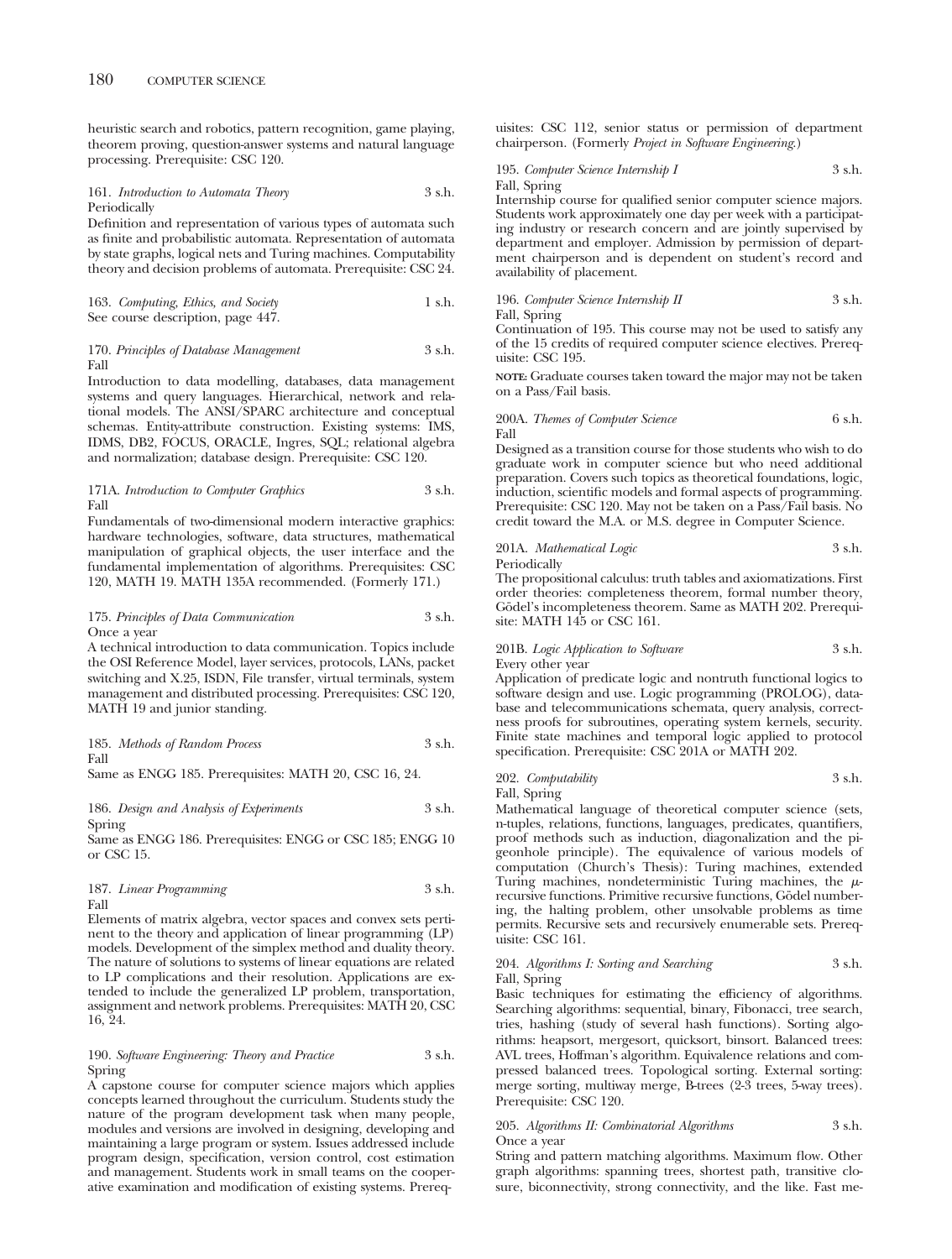dian algorithm. Fast matrix multiplication. Fast matrix inversion. Prerequisite: CSC 120.

### 206. *Analysis of Algorithms and Complexity Theory* 3 s.h. **Periodically**

Asymptotics, recurrence relations, lower bound theory including comparison trees for sorting and searching. Oracles. Lower bounds on parallel computation. Combinatorial optimization. Branch and bound: Knapsack problem, FFT and applications. Integer and polynomial arithmetic. Analysis of divide and conquer algorithms, dynamic programming, greedy algorithms, backtracking. Nondeterministic algorithms. The classes P and NP. NP completeness. Complexity hierarchy. Prerequisite: CSC 161.

## 207. *Advanced Data Structures* 3 s.h. Fall, Spring

Managing multiple stacks and queues. Stack series. Permutations obtainable from stacks and queues. Concatenatable queues. Locating repeated substrings: an application of stacks. Stack and queue operation sequences. Set representation methods. The union-find algorithm. Trees: Robson traversal, Lindstrom scanning, Siklossy traversal. Generalized lists. Mergeable heaps. Files as a data structure. Storage compaction. Garbage collection. Prerequisite: CSC 120.

## 208. *Formal Languages, Grammars and Automata* 3 s.h. Once a year

Languages, the grammars that generate them and the machines that accept them. Regular languages. Finite automata— deterministic and nondeterministic. Transition functions and state diagrams. Context-free languages and pushdown automata. Context-free grammars and compiler design. Context- sensitive languages and linear-bounded automata. Closure results. Prerequisite: CSC 161.

## 212. *Database Design II* 3 s.h. Periodically

Advanced aspects of the IMS data model and data sublanguage. A study of the network database design including the COADA-SYL DBTG system. A comparative analysis of the relational, hierarchical and network approaches to database design. Prerequisite: CSC 254.

### 214. *Computer Modeling* 3 s.h. Periodically

Construction of models for computer simulation of real systems. Application of probability and distribution theory, statistical estimation techniques, Monte Carlo methods. Application of modeling to large-scale political and social systems. Implementation on computer using various simulation languages. Prerequisites: CSC 16, 185. Pass/Fail option for nonmajors only. Credit given for this course or CSC 132, not both.

### 216. *Quantitative Approaches to Decision Making* 3 s.h. Periodically

The role of operations research and management science in the decision-making process integrated with the development and use of computer programs for problem solving. Topics include network analysis, decision theory, inventory models, waiting line models, dynamic programming, Markov processes, and parametric and integer programming. Prerequisite: CSC 185 or equivalent. No credit toward the M.S. degree in Computer Science.

### 252. *Survey of Programming Languages* 3 s.h. Once a year

Survey and comparative analysis of high-level languages such as PL/1, FORTRAN, SNOBOL, LISP, APL, Pascal, ALGOL, C, Ada, SETL, with emphasis on special features. Consideration of data types, control structures, storage allocation and other programming language constructs. Prerequisite: CSC 120. Credit given for this course or CSC 123, not both.

253. *Design of Programming Languages* 3 s.h. Once a year

Topics include: libraries, subroutines, parameter transmission, data abstraction, exception handling, design and implementation of Ada, Simula 67, SETL. Concurrency, input-output, functional programming, dataflow programming languages, VAL, object-oriented programming languages. Prerequisites: CSC 207, 252 or 123, or both 120 and permission of instructor.

## 254. *Database Design* 3 s.h. Once a year

Study current methods of information system design. Data independence, data models and sublanguages. An overview of the hierarchial, relational and network approaches to database design. An in-depth study of the relational database design. Prerequisite: CSC 120.

### 256. *Advanced Operating Systems Design* 3 s.h. Once a year

Analytical models of operating systems. An examination of the major models that have been used to study operating systems and the computer systems which they manage. Petri nets, dataflow diagrams and other models of parallel behavior are studied. Introduction to the fundamentals of queuing theory. Prerequisite: CSC 112.

### 258. *Compiler Construction* 3 s.h. Once a year

Design and implementation of compilers for Pascal and ALGOLtype languages. Lexical scanning, symbol tables, BNF grammars, parsing techniques. Error detection and diagnostics. Data representation, data structures, run-time storage organization and dynamic storage allocation. Semantic routines, internal forms, code generation and optimization techniques. Credit given for this course or CSC 124, not both. Prerequisites: CSC 110, 161.

### 259. *Compiler Construction Laboratory* 2 s.h. Periodically

Hands-on experience writing and debugging lexical analysis and parsing phases of compilers. Memory management: stacks and heaps. Dataflow analysis, error handling and patching. Highperformance compilers. Prerequisite: CSC 258.

### 260. *Combinatorics and Graph Theory* 3 s.h. Once a year

Study of combinatorial and graphical techniques for complexity analysis including generating functions, recurrence relations, Polya's theory of counting, planar directed and undirected graphs, and NP-complete problems. Applications of the techniques to analysis of algorithms in graph theory, and sorting and searching. Prerequisite: CSC 205.

## 265. *Numerical Methods I: Analysis* 3 s.h. Periodically

Floating-point arithmetic. Finite-difference calculus. Polynomial, inverse, spline interpolation. Approximation: least- squares, polynomial, Chebyshev, rational functions. Numerical integration and differentiation. Solution of nonlinear equations. Solution of ordinary differential equations. Same as MATH 265. Prerequisite: CSC 102 or ENGG 101 or MATH 147.

### 267. *Numerical Methods II: Linear Algebra* 3 s.h. Periodically

Review of linear algebra. Direct methods for linear equations. Norms, condition numbers, error analysis. Relaxation and iterative methods. Solution of eigenvalue problems. Boundary-value problems and overdetermined systems. Prerequisite: CSC 265.

269. *Computer Graphics* 3 s.h. Once a year

Survey of the hardware, software and techniques used in computer graphics. Three types of graphics hardware: refresh, storage and raster scan. Two-dimensional transformation, clipping,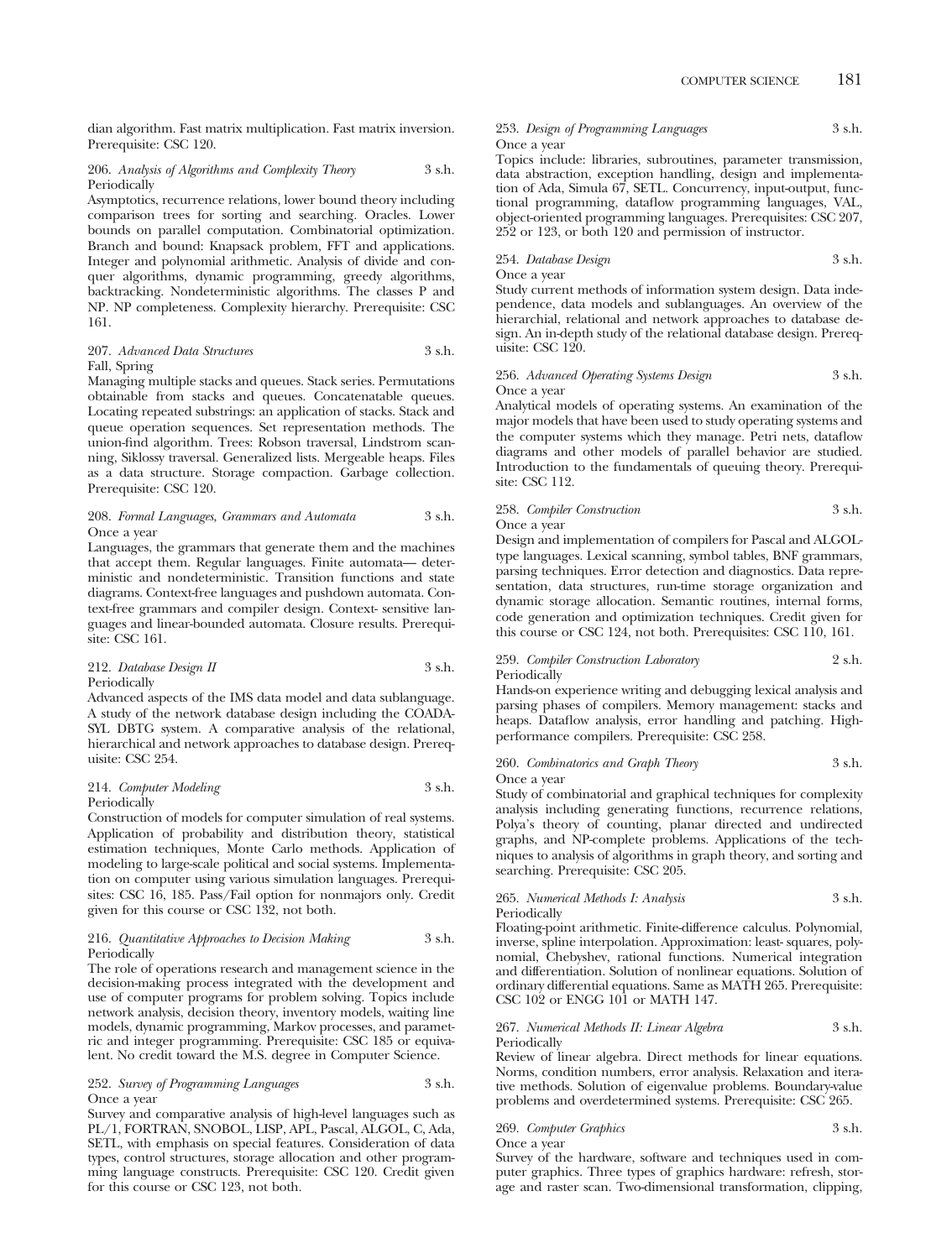windowing, display files, input devices. Three- dimensional graphics covered as time permits. Prerequisite: CSC 120.

#### 270. *Artificial Intelligence I* 3 s.h. Once a year

Goals of artificial intelligence, state-space search methods, optimal search, chronological backtracking, dependency-directed backtracking, BLOCKSWORLD, and/or trees and goals, question-answering, production systems, expert system examples, minimaxing with alpha-beta pruning and game playing. Control paradigms, GPS, geometric analogies, SOUNDEX code, propagating numeric constraints, inductive inference and computer learning, introduction to mechanical theorem proving for the propositional logic. Prerequisite: CSC 120.

## 271. *Artificial Intelligence II* 3 s.h. Once a year

Rigorous study of optimal search methods, decomposable and commutative production systems, mechanical theorem proving for the predicate logic, skolem functions, more on computer learning, introduction to LISP, pattern matching, introduction to natural language processing, use of logic in problem-solving and problem representation, readings from the literature. Prerequisite: CSC 270.

### 274. *Natural Language Processing* 3 s.h. Periodically

Study of NLP systems such as question-answering systems, dialogue systems, paraphrasing and summarizing systems, etc. Transformational grammars, augmented transition networks, frames, semantics, logic in NLP. The computational applicability of various linguistic frameworks. Prerequisite: CSC 270.

## 275. *Pattern Recognition* 3 s.h. Periodically

Feature evaluation, selection and extraction; similarity measures and classifications. Maximum likelihood, minimax procedures. Data structures for recognition. Applications to image and character recognition, chemical analysis, speech and voice recognition, automated medical diagnosis. Prerequisite: CSC 120.

## 276. *Robotics* 3 s.h.

Once a year

Surveys geometrical, kinematic, dynamic and software issues relating to the design and use of robot manipulators. Motion in three-dimensional space, force sensors, LED sensors, robot programming languages, (e.g., AML) and parts assembly using robots. Experimental research involving robot sensors of various kinds. Prerequisites: MATH 29, CSC 120.

### 278. *Expert Systems* 3 s.h.

Once a year

Survey of existing expert systems and the principles that underlie them. Production systems, problem-solving systems. Representation of knowledge, including data structures for knowledge representation. Machine learning; reasoning about problems. Programming techniques; introduction to Prolog and LISP languages; expert-system generators. Prerequisite: CSC 270.

## 279. *Computer Vision* 3 s.h.

Once a year

Surveys the tools used in image formation, mathematical foundations of the Canmar processing method. Segmented images, texture, pattern recognition, matching, inference, 2D and 3D structures, relaxation labelling, enhancements and deblurring. Prerequisite: CSC 270.

## 280. *Logic Design and Switching Theory* 3 s.h. Once a year

Review of Boolean algebra and combinatorial circuits. Karnaugh maps. Finite-state transducers. Deterministic and non-deterministic finite-state automata. State minimization, incompletelyspecified machines, testing sequences. Lattices, regular sets. Prerequisite: CSC 110.

## 282. *Real-Time Systems* 3 s.h. Once a year

A comprehensive examination of real-time systems from inception to implementation, focusing on introductory hardware and software concepts, design of applications programs, function and structure of on-line operating systems, organization of files and databases. Testing of on-line systems. Basic theory of data transmission and telecommunications access methods. Prerequisites: CSC 110, 112.

# 284. *Computer Communication Networks and Distributed Processing* 3 s.h.

Once a year

Introduction to data communication. Standard protocols and methods. Detailed study of an existing network (e.g., AR- Panet). Problems, techniques and performance measurements. Problems and methods for distributed processing and distributed databases. Prerequisite: CSC 112.

286. *Computer Organization I* 3 s.h. Once a year

A comparative analysis of the design and capability of microprocessors, minicomputers and large scale systems. Multiprocessor systems, distributed systems, LSI technology, emulators and microprogramming, high speed buffer storage, parallelisms, pipeline computers. A review of current and future trends in computer design. Prerequisites: CSC 110, 112.

287. *Computer Organization II* 3 s.h.

Once a year

Design and evaluation of computer system models. Modelling languages and simulation. Design automation of digital systems. Memory hierarchies and I/O processing. Highly parallel architectures; array processors. Use of pipelining in computer architectures. High-level-language machines. Prerequisite: CSC 286.

290. *Seminar: Special Topics* 3 s.h. Fall, Spring

Topics are chosen from areas of current interest such as microprocessors, minicomputers, structured programming, computerresource management, newly released computer systems, new programming languages, heuristic programming, automaticdeductive systems, parsing methods, compiler optimization, theory of computability, formal languages and automata. May be repeated when topics vary. Prerequisite: permission of department.

300. *Independent Projects* 3 s.h. Fall, Spring

Prerequisite: permission of department and the completion of 21 graduate credits. Credit given for this course or CSC 301-302, not both.

301-302. *Thesis* 3 s.h. each Fall, Spring

Advanced project carried out by the student, under supervision of a faculty member. An oral presentation is required as well as a written thesis. Prerequisite: permission of department and the completion of 21 graduate credits. Credit given for CSC 300 or 301-302, not both.

# Counseling (COUN)

Due to changes in the New York State teacher certification regulations, students completing (finishing) degree programs after December 2003 and who are seeking Hofstra's recommendation for teacher certification, may have to complete additional requirements for their program of study.

Consult your faculty adviser for information pertaining to your particular program.

Administered by the Department of Counseling, Research, Special Education, and Rehabilitation. Associate Professor Sciarra, *Chairperson*

Associate Professor Johnson, *Program Coordinator*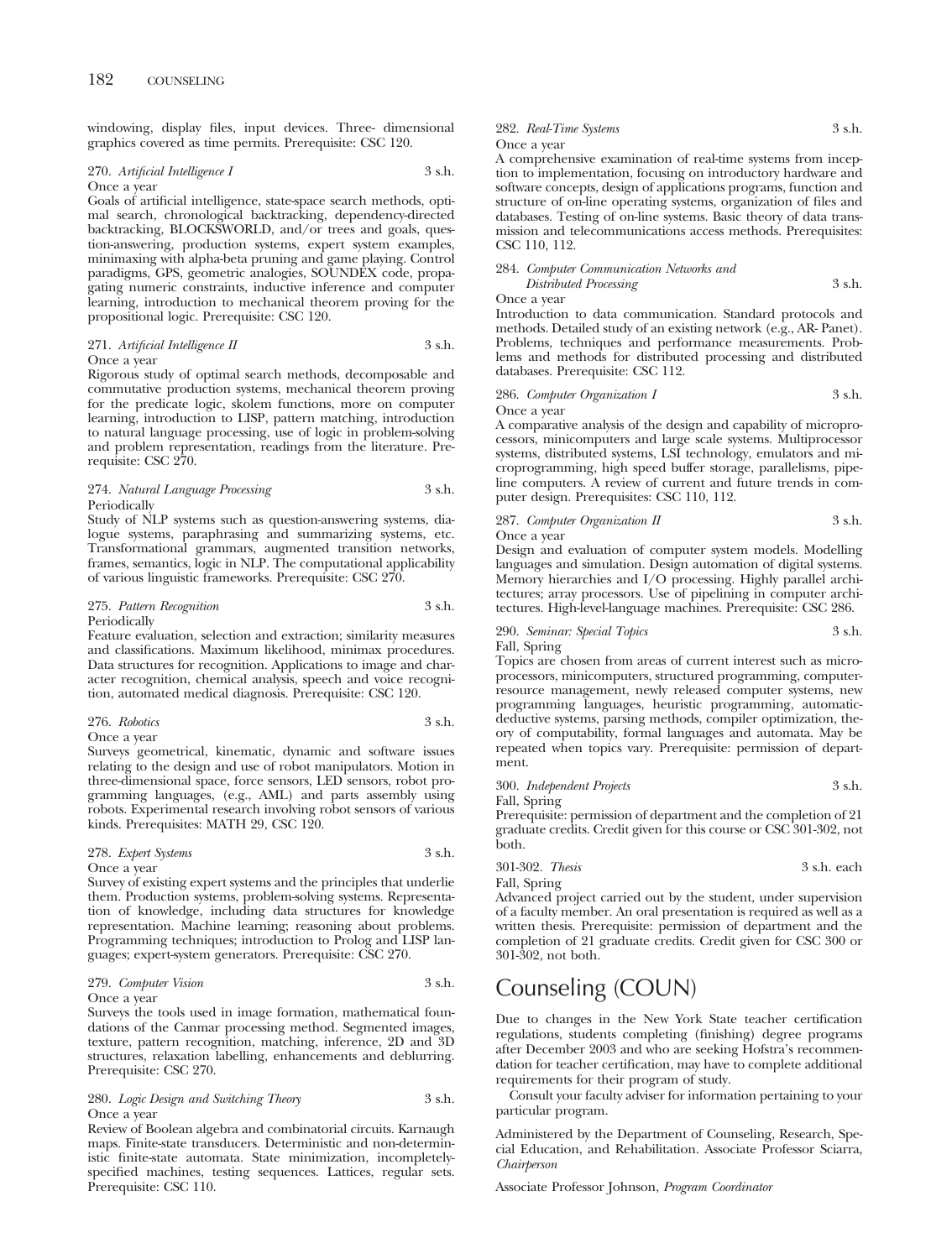*Sem. Hrs.*

49

# MASTER OF SCIENCE IN EDUCATION, CERTIFICATE OF ADVANCED STUDY AND PROFESSIONAL DIPLOMA IN COUNSELING

The counseling programs prepare qualified candidates for positions such as school counselor, employment counselor, community counselor and college student development counselor. The programs are registered with the New York State Education Department. Graduates are recommended by Hofstra University for certification as school counselors. In general, candidates completing the programs are eligible for such certification in other states as well.

The programs are at several graduate levels:

- 1. Master of Science in Education program with specialization in counseling;
- 2. Certificate of Advanced Study program for candidates with a master's degree in a noncounseling field;
- 3. Professional Diploma program for students holding a master's degree or certificate of advanced study (CAS) in counseling. The program requires 60 hours of graduate studies in counseling. Credits earned toward the master's/CAS may be counted toward this total. A minimum of 24 hours must be taken in residence at Hofstra.

Program elements may be modified in accordance with the background and experience of candidates and their individual goals. Prospective candidates are welcome to arrange for introductory and advisory interviews with departmental advisers. The transfer of graduate credit in counseling course work earned at another accredited institution within the previous five years can be arranged, up to a limit of 9 semester hours, upon program adviser and university approval.

### Admission Requirements

Application for admission is made to the Graduate Admissions Office in the Admissions Center where directions are given for securing transcripts of previous schooling and other necessary information.

- 1. Bachelor's degree from an accredited institution.
- 2. Graduate Record Examination (GRE): minimum Verbal score of 450 and a combined Verbal and Quantitative score of 900. Applicants who hold a master's degree are not required to submit GRE scores provided their grade-point average on their previous graduate work is above a B (3.2).
- 3. Three letters of reference.
- 4. Personal essay (professional goals and objectives).
- 5. Personal interview with an adviser in counseling.

Because students' programs will be developed through individual advisement and will be dependent on individual students' previous pattern of studies, the total number of semester hours required for the program may vary from student to student. Those lacking sufficient study in behavioral sciences will need to meet certain prerequisites. These prerequisites may not be applied toward the professional diploma. (See the prerequisites section below.) In order to qualify for provisional school counselor certification, students must demonstrate in the internship the competencies necessary for assuming a school counselor position. In order to qualify for permanent school counselor certification, students must demonstrate expertise in a special area (e.g., family counseling, life career counseling, testing).

The Master of Science and Certificate of Advanced Study requirements are listed below. The Professional Diploma requires 60 credits of graduate courses in counseling. Individual programs are developed, under advisement, in accordance with the student's career goals. Students who are interested in the Professional Diploma in Marriage and Family Therapy would follow the program outlined on page 317.

Prerequisite and Corequisite Requirements

**NOTE:** students must complete all nine credits of the prerequisite course work listed below prior to beginning COUN 223, *Theories* *and Principles of Counseling*. The nine credits of corequisite course work listed below may be satisfied concurrently with the first year of program studies, but must be completed prior to enrolling in COUN 253, *Counseling Practicum*. The prerequisite and corequisite courses may be satisfied at either the undergraduate or graduate level.

#### Prerequisites

Required, 9 s.h.

One course from each of the following areas must be completed prior to beginning COUN 223.

child psychology adolescent psychology

personality theory

## **Corequisites**

Required, 9 s.h.

Additional counseling-related courses in the behavioral sciences (e.g., peer counseling, human development, crosscultural issues, human sexuality, selected sociology and psychology courses) selected under advisement and completed prior to COUN 253.

PROGRAM OF STUDY

## A. Required

- COUN 223. *Theories & Principles of Counseling*, 6 s.h.
	- 224. *Counseling Practice in Contemporary Society*, 6 s.h.
	- 253. *Counseling Practicum,* 3 s.h.
	- 277. *Group Counseling & Guidance,* 3 s.h.
	- 290, 291. *Internship in School Counseling,* 6 s.h., or
	- 294, 295. *Internship in Counseling,* 6 s.h.
	- PSY 216. *Behavior & Personality-Normal & Abnormal,* 3 s.h.
	- RES 240. *Measurement & Evaluation in Education,* 3 s.h.

Foundations of education 200-level or above course (for school counselor certification), 3 s.h.

B. Electives, graduate-level courses taken under advisement and after completing COUN 223, *Theories and Principles of Counseling*. 9-12

C. Comprehensive Examination

See complete graduate information, page 75.

## POST-MASTER'S DEGREE STUDY

Satisfactory completion of the program will be recognized with the awarding of a certificate by Hofstra University.\*

Application for admission is made to the Graduate Admissions Office. An interview by a member of the department is required.

## Advanced Certificate in

## School Counselor Bilingual Extension

This 15 semester hour program provides students with an opportunity to complete the coursework specified by the New York State Education Department to obtain bilingual education extension to State Certification in the Pupil Personnel Service Area of bilingual guidance counseling. Eligible students are those who qualify as bilingual and who are either

<sup>\*</sup>Since this is not a degree program, it may not be used toward permanent certification by persons who hold provisional teaching certificates.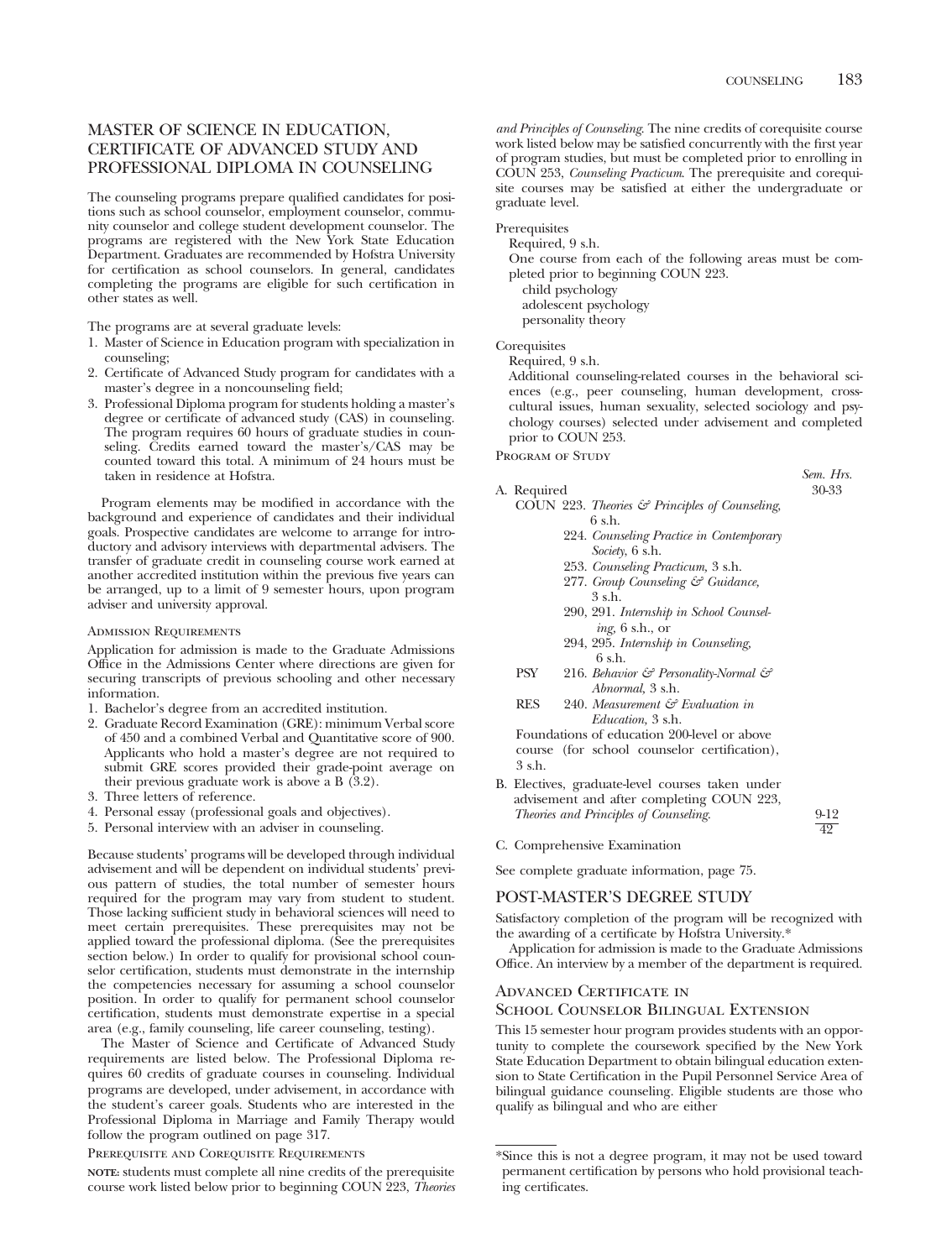- a) matriculating in the school counselor certification track within Hofstra University's Counselor Education Program or,
- b) currently hold valid New York State provisional or permanent certification in school counseling.

Students will take designated courses from three bilingual extension component areas, under advisement, as follows:

- A) Cultural Perspectives, 3 or 6 s.h.
	- ANTH 200. *Fundamentals of Anthropology,* 3 s.h., and/or 218. *People & Cultures of Latin America,* 3 s.h.
- B) Theory and Practice of Multicultural Education, 3-9 s.h. \*FDED 248. *Multicultural Education in the Metropolitan Area,* 3 s.h., and/or
	- CT 260. *Foundations, Theory and Practice of Bilingual, Bicultural Education,* 3 s.h., and/or
	- COUN 293. *Internship: School Counseling,* 3 s.h.
- C) Methods of Providing Services, 3-9 s.h.
	- \*RES 241. *Testing & Evaluation of Bilingual Students,* 3 s.h., and/or
		- *The Learner in the School,* 3 s.h., and/or CT 266.
	- *Multicultural Couseling,* 3 s.h. COUN 270.

\*Of the total 15 semester hour bilingual/bicultural credits, 6 s.h. may be satisfied by standard program requirements.

In addition, students must satisfy a language proficiency requirement as follows:

The candidate will submit evidence of having achieved a satisfactory level of oral and written proficiency in English and in the target language of instruction on the New York State Teacher Examinations.

## COURSES

In addition to semester notations next to each course, a selection of courses is offered during January and Summer sessions. Consult the *January* and *Summer Sessions* bulletins for these schedules.

203. *Introduction to Counseling* 3 s.h. Fall, Spring, Summer

Basic counseling skills for use by teachers and other helping professionals. Not open to counseling majors.

207. *Health Counseling* 3 s.h. Spring

This course will introduce the health professional to basic counseling theories and skills. Attention is given to taking health histories, imparting accurate information and instructions to patients, the hospital bound person, fears and concerns of the seriously ill and their families. Family planning, abortion and genetic counseling.

223. *Theories and Principles of Counseling* 6 s.h. Fall, Spring

Designed to provide students with a general orientation to the counseling profession and the therapeutic process. Counselor role and responsibilities including legal and ethical implications involved in practice are explored. Major theoretical models of counseling and their application in different settings and with culturally diverse populations are examined. Students engage in self-awareness and counseling microskills development activities as part of their training in intervention techniques and the helping process. Prerequisites: one course from each of the following areas: child psychology, adolescent psychology and personality theory.

## 224. *Counseling Practice in Contemporary Society* 6 s.h. Fall, Spring

Designed to strengthen students' knowledge and skills in a wide array of topics and processes as they relate to counseling individuals in contemporary society. Areas studied include human development, decision-making models, career and life planning,

special populations, multicultural competence, school guidance, human sexuality, family systems, substance abuse, crisis intervention, referral, consultation, appraisal, and research and evaluation. Through supervised classroom practice, students are assisted in integrating this knowledge base with continued counseling skills development while applying a problemmanagement model of counseling intervention. Prerequisite: COUN 223.

### 225. *Counseling for Death, Dying and Bereavement* 3 s.h. Periodically

This course is intended for educators, counselors and mental health professionals who are concerned about helping others and themselves cope with death, dying and bereavement. Topics are: effect of the knowledge of imminent death on the person and the family, children and death, attitudes toward death, helping person's role. Consideration of other topics depends on the interests and needs of students in the class. Prerequisite: COUN 223 or permission of program adviser.

## 226. *Counseling for Post-High School Education* 3 s.h. Periodically

Principles and techniques. Methods of working with collegebound students and their parents. Factors involved in college selection and college success. Prerequisites: COUN 223, 224 or permission of program adviser.

### 227. *Career Counseling Techniques* 3 s.h. Periodically

Information, procedures and processes of career counseling are presented. Students engage in exercises designed to build upon their existing knowledge and skills in career counseling. Techniques of working with people and their work and/or employment concerns are developed. Models of employee assistance programs and career counseling workshops are examined. Prerequisites: COUN 223, 224 or permission of program adviser.

## 228. *Assertiveness Training for Counselors* 3 s.h. Periodically

Designed to aid the helping professional and others in developing nondefensive, nonmanipulating behaviors leading to increased self-assurance in interaction with others. Prerequisite: COUN 223 or permission of program adviser.

### 229. *Counseling the Compulsive Person* 3 s.h. Periodically

Theories of compulsive behavior are explored. Students have direct contact with persons exhibiting compulsive behavior. Prerequisite: COUN 223 or permission of program adviser.

## 235. *Values, Realization, Decision Making and Creative Problem Solving* 3 s.h.

Once a year

Using the process and principles of decision making and values clarification as a base, development of creative problem solving skills is the focus of this course. Application of these skills in settings such as school groups, counseling, classroom activities, career and life planning and mid-life planning are considered. Prerequisite: COUN 223 or permission of program adviser.

## 237. *Counseling Families of the Elderly* 3 s.h. Spring

Basic developmental processes which reflect the fundamental changes occurring during the aging process are examined initially from a sociohistorical perspective. Subsequently, the unique features of later adult development and its psychological effects

<sup>\*</sup>Since this is not a degree program, it may not be used toward permanent certification by persons who hold provisional teaching certificates.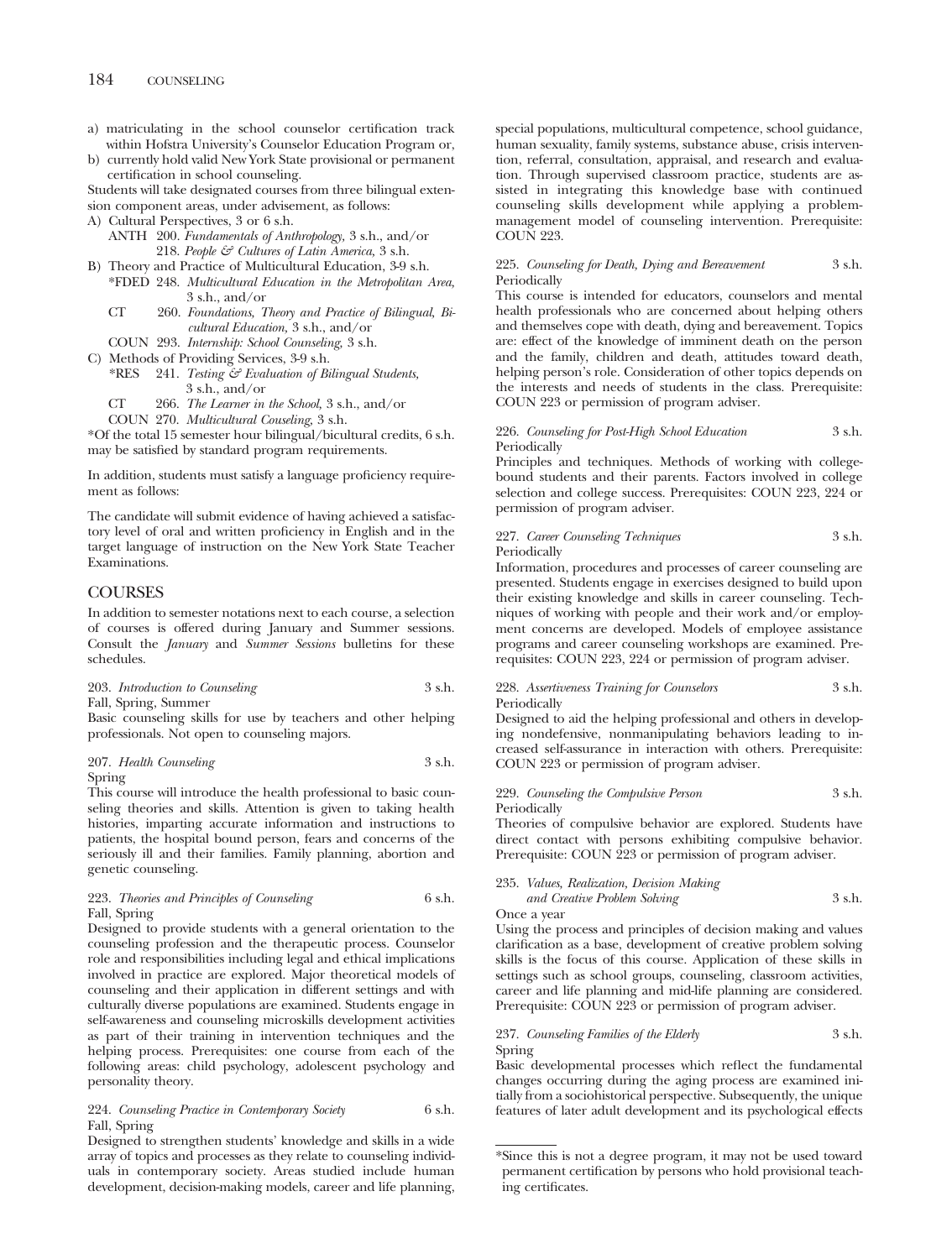on the person's family are examined. Concerned with the nonphysical development of older individuals and the effects of these life cycle growth patterns and transitions on their families. Specific counseling theories and interventions are presented for each area of transition. Prerequisite: COUN 223 or permission of program adviser.

## 244. *Interviewing and Therapeutic Counseling with the Aging* 3 s.h. Once a year

Provides the skills and expertise counselors need in order to serve the elderly. Attention is given to various interviewing and therapeutic techniques which are specific to the elderly and incorporate client perceptions and understandings of life events. Emphasis on the nature and art of interviewing and a range of counselor concerns such as career counseling, retirement counseling, and counseling regarding dying and death. Prerequisite: COUN 223 or permission of program adviser.

### 250. *Rational Emotive Therapy* 3 s.h. Periodically

Designed to introduce the counselor to the fundamental aspects of rational emotive psychotherapy. Prerequisite: COUN 223 or permission of program adviser.

253. *Counseling Practicum* 3 s.h. Fall, Spring, Summer

Supervised counseling of individual client(s) in school and alternate settings. Prerequisite: COUN 277 or permission of program adviser. Pass/Fail grade only.

## 255. *Organization and Conduct of the Guidance Program* 3 s.h. Periodically

Organization, administration and operation of the complete guidance program in the several school levels. Prerequisite: COUN 224 or equivalent.

### 256. *Effectiveness Training* 3 s.h. Periodically

This didactic and experiential course examines the theoretical basis of effectiveness training, as well as skills suggested for the improvement of communications and relationships. Included in the program are: evaluating behavior, problem ownership, I-messages, active listening and problem solving. Prerequisite: COUN 223 or permission of program adviser.

### 257. *Introduction to Reality Therapy* 3 s.h. Once a year

An introduction to the principles and techniques of reality therapy as applicable in school, agency and institutional settings. Discussion of behavior control theory and its relationship to counseling interventions. Development of counseling skills by engaging in a wide variety of activities; structured exercises, demonstrations, role play; peer counseling and videotaping. Students are expected to demonstrate their understanding of the principles and techniques of reality therapy by engaging in counseling both in the classroom and other appropriate settings. Prerequisite: COUN 223 or permission of program adviser.

### 260. *Developmental School Guidance Practice* 3 s.h. Once a year

Designed to present the theoretical principles, practical skills and resource knowledge involved in implementing a developmental guidance program aimed at proactively meeting the emotional, career-related, and academic needs of preadolescents and adolescents in the schools (6-12). Prerequisite: COUN 224 or permission of program adviser.

### 270. *Multicultural Counseling* 3 s.h. Once a year

Course is intended to prepare counselors to become more effective service providers in their work with persons from culturally diverse backgrounds. Organized around three developmental objectives: to increase counselor self-awareness and sensitivity to cultural differences; to acquire knowledge about the cultural values, behaviors, and worldviews of selected cultural groups; and to develop multicultural counseling skills and competencies. Prerequisite: COUN 223 or permission of program adviser.

### 271, 272. *Advanced Counseling Theory*

*and Practice* 3 s.h. each

Periodically

Intensive analysis and discussion of research in counseling with continued supervised counseling practice. Prerequisite: COUN 253, or equivalent and permission of instructor.

276. *Community Resources and Relationships* 3 s.h. Periodically

Study of the responsibilities of guidance counselors in relation to the community. Methods of working with community agencies and organizations. Experiences in a local community, identifying community resources, interpreting guidance programs and serving as a resource to community organizations. Prerequisite: COUN 224 or equivalent.

# 277. *Group Counseling and Guidance* 3 s.h.

Fall, Spring, Summer

Principles, techniques and uses of group counseling and of group guidance activities. Prerequisite: COUN 224 or equivalent.

278. *Drug/Alcohol Abuse Counseling* 3 s.h. Periodically

Historical, legal and psychological factors concerned with drug and alcohol abuse. Consideration of counselor's role and treatment modalities. Opportunities for observation, field trips and practical application of counseling techniques. Prerequisites: COUN 224, 253 or permission.

### 279. *Human Sexuality and Counseling* 3 s.h. Fall, Summer

Designed to aid the counselor in gaining greater skills and improved effectiveness in working with sexual concerns of clients. Feelings about sexuality, gaining greater awareness of attitudes and beliefs about sexual conduct, and aiding clients to explore their concerns about sexuality are emphasized. Prerequisite: COUN 223 or permission.

280 through 289, A-Z. *Workshops* 1-4 s.h. each Periodically

Designed to meet the needs of specific groups of students or educators.

As individual subjects are selected, each is assigned a letter (A-Z) and added to the course number. Any course may be taken a number of times so long as there is a different letter designation each time it is taken.

290, 291, 292, 293. *Internship: School Counseling* 3 s.h. each Fall, Spring, Summer

Cooperatively supervised experience in guidance and counseling in selected schools. Monthly seminar for consideration of problems encountered in the field. Required for school counselor certification. Prerequisites: COUN 224, 253. By permission only.

### 294, 295, 296, 297. *Internship: Counseling* 3 s.h. each Fall, Spring, Summer

Cooperatively supervised experience in guidance and counseling in selected colleges, other post-high school institutions and/or agencies. Monthly seminars for consideration of problems encountered in the field. Prerequisites: COUN 224, 253. By permission only.

### 310. *The Person Centered Approach in Counseling and Teaching* 3 s.h.

Once a year

Participants study the person-centered (Rogerian) approach to counseling and teaching, analyze its basic hypotheses and review recent research. Essential skills are demonstrated and practiced. Prerequisite: COUN 223 or permission of program adviser.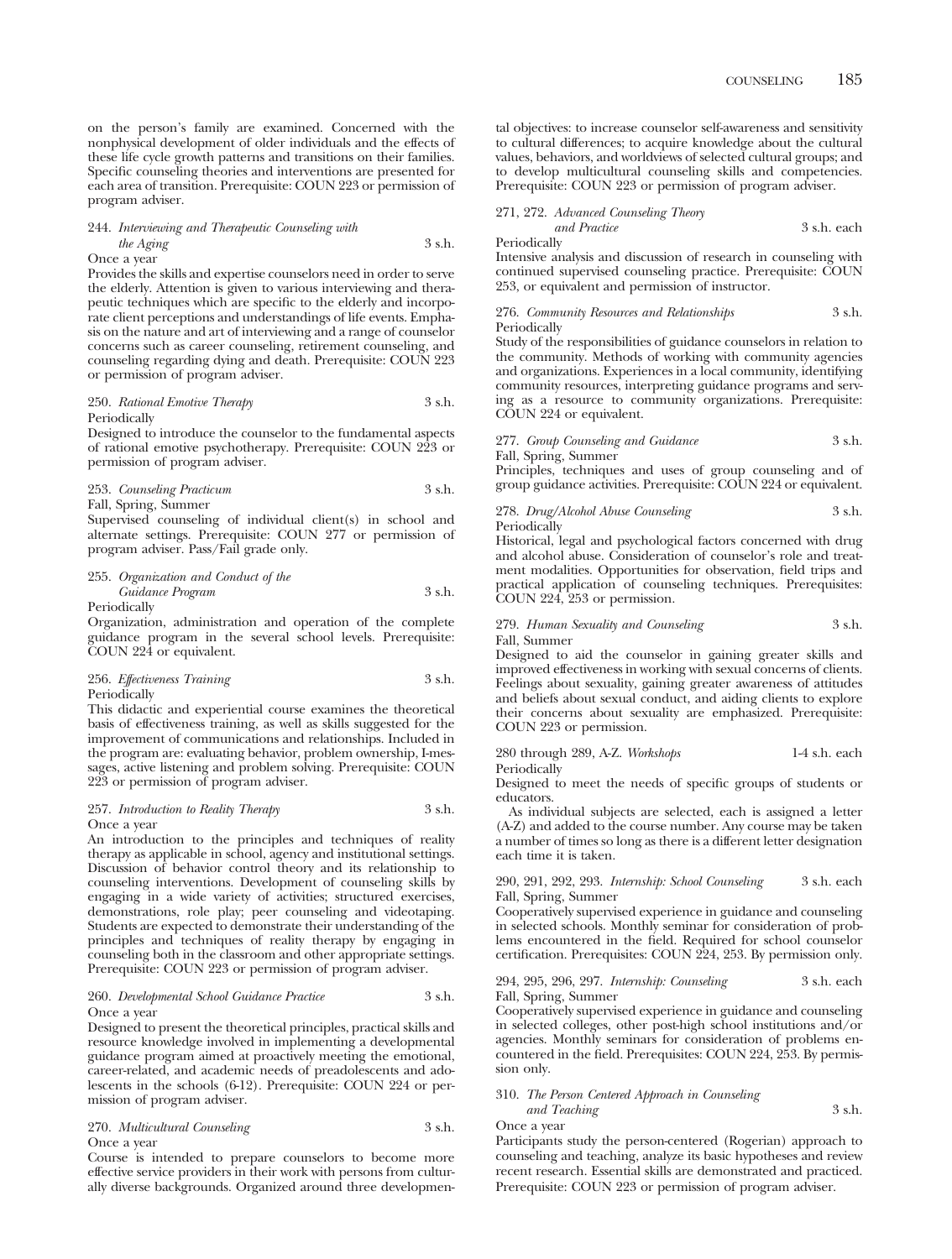# Counseling, Research, Special Education, and Rehabilitation (CRSR)

Due to changes in the New York State teacher certification regulations, students completing (finishing) degree programs after December 2003 and who are seeking Hofstra's recommendation for teacher certification, may have to complete additional requirements for their program of study.

Consult your faculty adviser for information pertaining to your particular program.

The following areas and courses are listed alphabetically: Counseling, Creative Arts Therapy, Gerontology, Rehabilitation Counseling, Research, and Special Education.

Associate Professor Sciarra, *Chairperson*

Professors Bowe, Gellman; Associate Professors Johnson, Lechowicz, Schwartz, Wong, Zalma; Assistant Professors Austin, Bloomgarden, Gonzalez-Dolginko, McLean, Pace, Wilson; Special Assistant Professor Chang.

## EDUCATIONAL PSYCHOLOGY

Educational psychology elective and required studies in teacher preparation programs are given at the undergraduate and graduate levels. For information about these offerings, see the course descriptions below as well as program descriptions in other educational specializations, e.g., elementary education and secondary education. These courses are also appropriate for persons teaching or training in business, industry, library systems, etc.

EDUCATION HONOR SOCIETIES, see pages 72, 79.

## COURSES

In addition to semester notations next to each course, several courses are offered during January and Summer sessions. Consult the *January* and *Summer Sessions* bulletins for these schedules.

113. *Educational Psychology* 3 s.h. Fall, Spring, Summer

Study of the cognitive and affective dimensions of adolescent behavior. Emphasis is on the theoretical conceptions of learning and personality, which underlie educational methods. Prerequisite: PSY 1 or 7.

115. *The Helping Relationship* 3 s.h. Periodically

Supervised fieldwork experience integrating psychological and educational theory with field-based learning. Relevant to careers such as teaching, counseling, social work, medicine and law. Prerequisite: introductory course in psychology or educational psychology.

|        | 116. Health Counseling Issues | 3 s.h. |
|--------|-------------------------------|--------|
| Spring |                               |        |

Designed to familiarize prospective educators and community health professionals with the myriad of health problems they may encounter in their respective settings. Emphasis on encouraging awareness of individual and group approaches to helping individuals with a variety of health concerns. Also focuses on developing a range of communication and helping skills. (Formerly *Health and Counseling for the Teacher*.)

## 117. *Peer Counseling With College Students* 2 s.h. Fall, Spring

Provides an opportunity for students to acquire the theory and techniques of a variety of skills essential for effective humanrelations and in working with college students in a variety of settings.

180 through 189, A-Z. *Workshops* 1-4 s.h. each Periodically

Designed to meet the needs of specific groups of students interested in special topics not covered by other course offerings.

As individual subjects are selected, each is assigned a letter (A-Z) and added to the course number. Any course may be taken a number of times so long as there is a different letter designation each time it is taken.

201. *Mental Health in the Classroom* 3 s.h. Summer

Origins and growth of the concept of mental health and its relevance to education. Particular attention is devoted to interrelation of emotional and intellectual processes in both student and teacher. Open to those engaged in teaching or a related profession.

202. *Social Psychology and Education* 3 s.h. Periodically

An examination of the relevance to education of theories of social psychology and such applications thereof as group dynamics.

230, 231. *Advanced Educational Psychology* 3 s.h. each Fall, Spring

In-depth study of different theoretical approaches to the understanding of school performance. Current affective and cognitive theories are studied with emphasis on research implications. Prerequisite: CRSR 113 or equivalent.

248. *Lifelong Learning for the Aging* 3 s.h. Periodically

While adult learning has become a well-developed and mature discipline, less emphasis has been given to the educational and intellectual interests of the older adult. Focus on the relationship between teaching and learning, and the aging process. Emphasis on the special aspects and issues involved in lifelong learning for the more senior members of our society. Pass/Fail grade only.

251, 252. *Readings* 2-3 s.h. each Fall, Spring, Summer

Directed readings on topics of interest to the student. Prerequisite: permission of instructor.

280 through 289, A-Z. *Workshops* 1-4 s.h. each **Periodically** 

Designed to meet the needs of specific groups of students or educators.

As individual subjects are selected, each is assigned a letter (A-Z) and added to the course number. Any course may be taken a number of times so long as there is a different letter designation each time it is taken.

301 & 302. *Master's Thesis Seminar I & II* 3 s.h. each Fall, Spring

Development and implementation of thesis project.

# Creative Arts Therapy (CAT)

Due to changes in the New Youk State teacher certification regulations, students completing (finishing) degree programs after December 2003 and who are seeking Hofstra's recommendation for teacher certification, may have to complete additional requirements for their program of study.

Consult your faculty adviser for information pertaining to your particular program.

Administered by the Department of Counseling, Research, Special Education, and Rehabilitation. Associate Professor Sciarra, *Chairperson*

## MASTER OF ARTS: CREATIVE ARTS THERAPY

This 53 s.h. program of study is designed to prepare those candidates with competency in art to serve as members of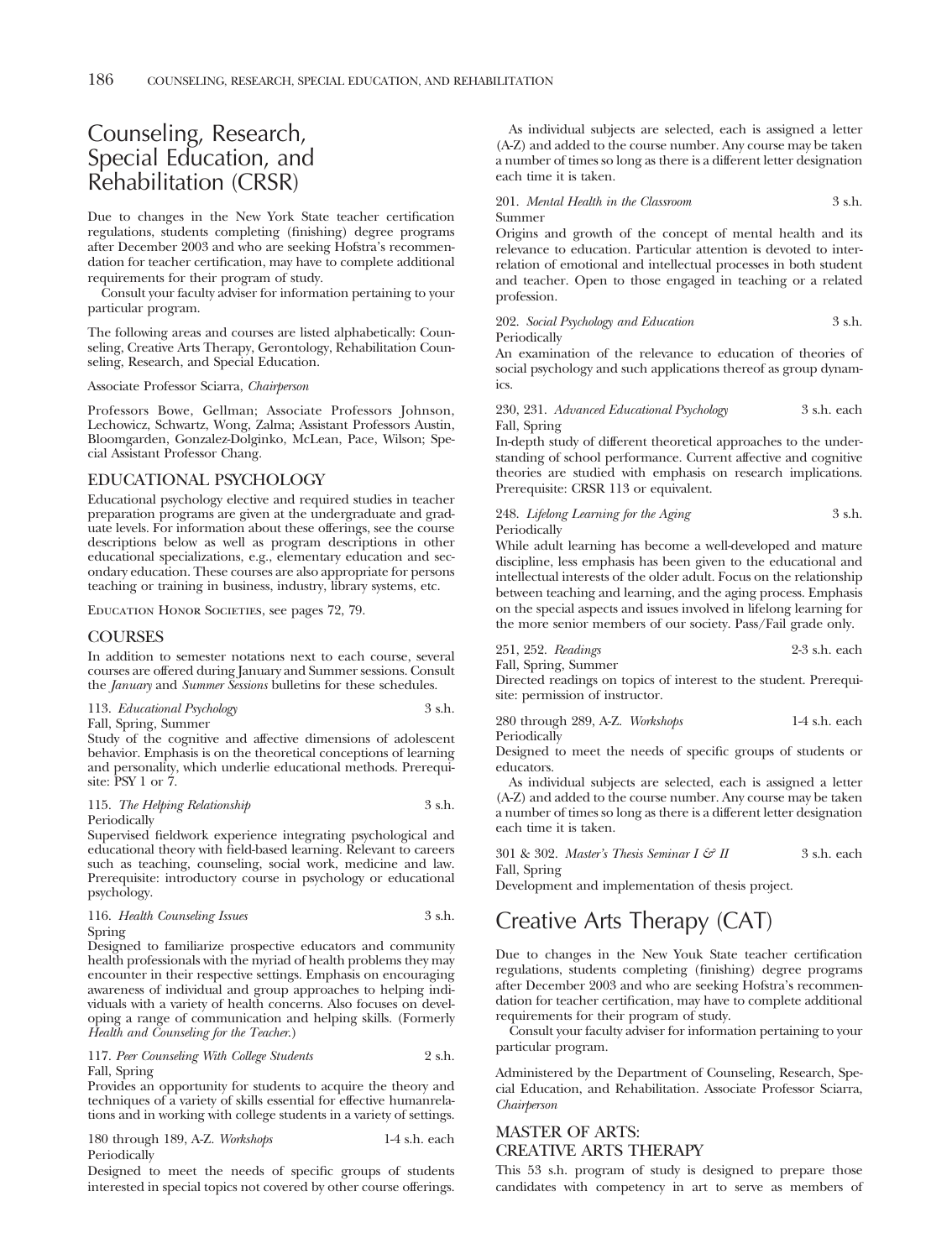therapeutic teams in hospitals, nursing homes, rehabilitation centers, schools and other therapeutic sites.

The Master's program in Creative Arts Therapy is approved by the American Art Therapy Association.

Admission Requirements

Application for admission is made to the Graduate Admissions Office in the Admissions Center. Candidates must meet the following admission requirements:

- 1. Hold a bachelor's degree from an accredited institution with a minimum grade-point average of 2.8;
- 2. have completed 12 semester hours in psychology (including developmental and abnormal);
- 3. have completed 15 semester hours in studio art;
- 4. show competency in art by presenting a portfolio (in cases of an exceptional portfolio, studio art credits may be waived at the discretion of the program coordinator);
- 5. personal interview with the program coordinator;
- 6. three letters of recommendation from recent employers or undergraduate professors.

# Program Requirements *Sem. Hrs.*

53

| 29-32 |
|-------|
|       |
|       |
|       |
|       |
|       |
|       |
|       |
|       |
|       |
|       |
|       |
|       |
|       |
| 15    |
|       |
|       |
|       |
|       |
|       |
| 6     |
|       |
|       |
| 3     |
|       |
|       |
|       |
|       |
|       |

See complete graduate information, page 75.

## Master of Science in Education: Special Education and Art Therapy

A dual Master of Science program in special education and art therapy leading to New York State certification in special education (K-12). For program requirements, see under Special Education, page 399.

## **COURSES**

In addition to semester notations next to each course, a selection of courses is offered during the January and Summer sessions. Consult the *January* and *Summer Sessions* bulletins for these schedules.

101. *Introduction to Art Therapy* 3 s.h. Fall, Spring

Acquaints students with the fundamentals of art therapy as currently practiced. Emphasis on experiential activities. Brief introduction to the other creative arts therapies. Prerequisite: PSY 1 or permission of instructor.

### 209. *Art Media in Art Therapy* 3 s.h. Spring

Studio course designed to help the student more fully integrate art with therapy. Emphasis on the creative use of traditional and nontraditional art materials, taking into account the nature of the materials and the needs of specific treatment populations. Prerequisites: CAT 210 or 211. There is a material fee of \$20.

### 210. *Foundations of Art Therapy* 3 s.h. Fall, Spring

Orientation to current practice of art therapy as a profession. Survey of contributions of major art therapy theorists, key concepts of creativity and psychological theory in relation to art therapy. Consideration of clients with special needs, variety of art therapy approaches and institutional issues. On-site visits to hospitals, clinics, community center, nursing homes and special schools. Restricted to students in the creative arts therapy program and by permission of the instructor.

| 211. Art Therapy with Children | 3 s.h. |
|--------------------------------|--------|
|                                |        |

Fall, Spring

Art therapy as a creative treatment modality concerning children with typical development and children with handicapping conditions. Attention given to developmental concepts, diagnostic techniques, needs of the special child and art therapy treatment planning. Prerequisite: CAT 210 or permission of instructor.

212. *Group Art Therapy* 3 s.h. Spring

Study of theory and practice of group art therapy in clinical settings. Emphasis on the influences of art media and art therapy methods on group process. Stages of development, leadership styles and integration of other creative arts modalities are examined. Prerequisite: CAT 210 or permission of instructor.

213. *Development of the Expressive Aesthetic Experience* 3 s.h. Periodically

Study through the media of the arts, consideration of expression in four modes: self-communing, communicative, analytic and aesthetic. Application of the model in the visual arts, music, dance and writing.

# 214. *Art Therapy Methods I* 3 s.h.

Fall, Spring

Projective techniques. Individual and group processes in art therapy. Diagnosis, goals assessment and treatment planning. Case presentations. Prerequisites: CAT 210, 212.

### 215. Art Therapy Methods II 3 s.h. Fall, Spring

Advanced methods and procedures in art therapy. Family art therapy, advanced case presentations and therapeutic program development. Prerequisite: CAT 214.

218 & 219. *Internship: Creative Arts Therapy* 3 s.h. each Fall, Spring

Supervised experience in selected therapeutic settings. Prerequisites: CAT 210, 211, 212. Prerequisites or corequisites: CAT 214, 215.

## 220. *Art Therapy for Adolescents* 3 s.h. Periodically

An approach to the treatment of adolescents with developmental, emotional and social problems through the use of art as therapy. Prerequisite: CAT 210.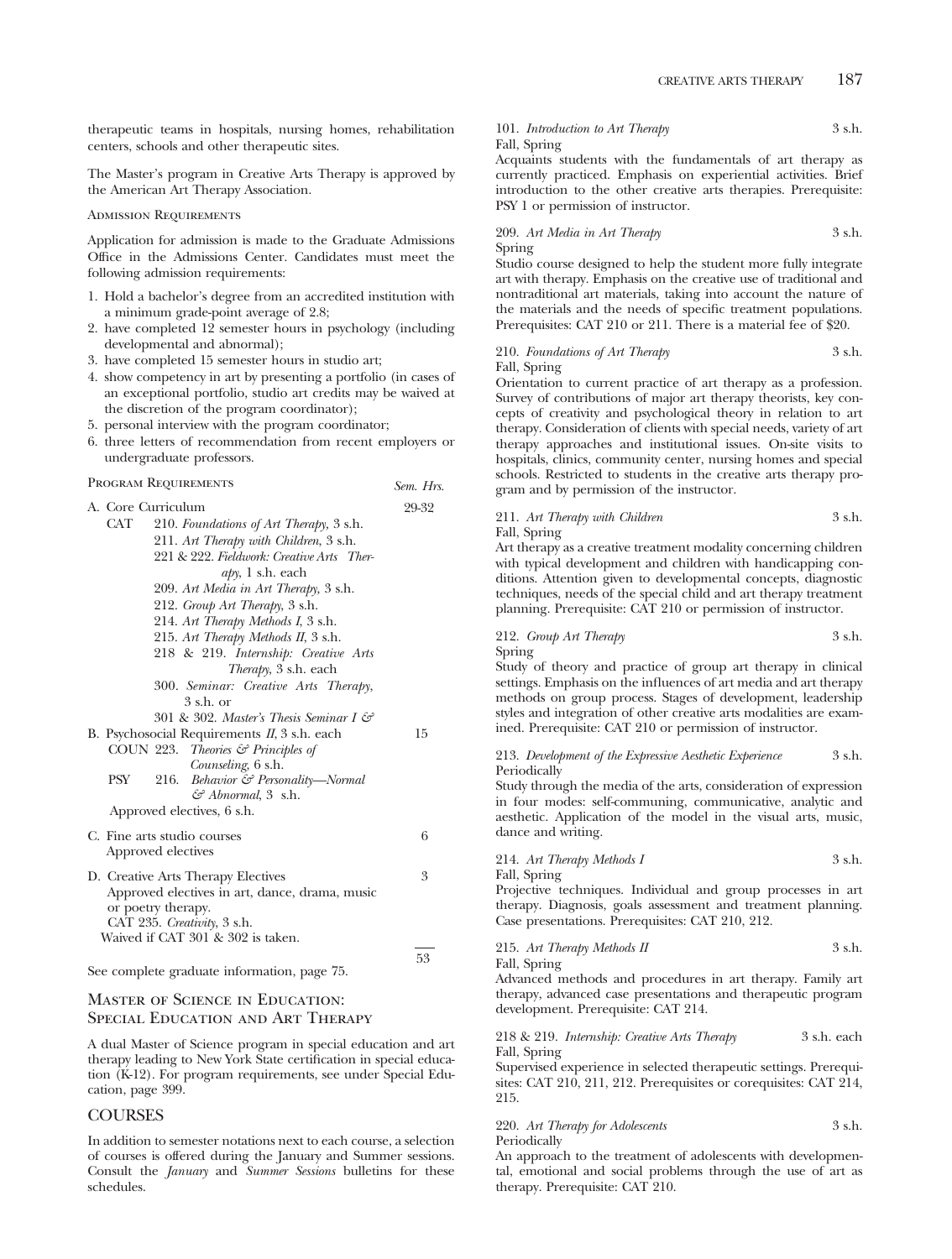221 & 222. *Fieldwork: Creative Arts Therapy* 1 s.h. each Fall, Spring

Supervised field observation experience in selected therapeutic settings. Corequisite for 221: CAT 210; Corequisite for 222: CAT 211. Pass/Fail grade only.

### 223. *Multicultural Art Therapy* 1 1/2 s.h. Spring

This course is designed to promote understanding of various socio-cultural frameworks from which an effective art therapy program can be built. Attention is given to variables that require consideration when working with diverse groups of people. Students view contemporary art forms that express social concerns.

## 224. *Psychopharmacological/Psychiatric Issues in Art Therapy* 1 1/2 s.h. Spring

This course studies a person from various perspectives. We look at the medical model: diagnosis (DSM-IVR), medication (psychopharmacology), the psychiatric mental status examination, and the person's internal experiences. From the perspective of nonmedical interventions, we study appropriate art therapy techniques and approaches to remedy the problem. We specifically explore affective disorders, psychosis, substance abuse, and childhood disturbances. Students are exposed to the medical, psychological, and expressive aspects of clinical treatment.

235. *Creativity* 3 s.h. Fall

Examination of the nature of creativity, concentrating on contemporary psychological perspectives. Students study conditions that foster creativity, current working definitions, the creative processes demonstrated by famous people and the dynamics of the creative person. The relationship between culture and creativity is also explored as are resources for use in different settings and with diverse populations. This course is suitable to students in all majors.

### 241. *Drama Therapy for the Helping Professional* 3 s.h. Summer

An elective graduate course to acquaint students with the fundamentals of drama therapy as practiced today. Different forms of drama theater games, improvisations, role-play psychodrama and performance theater are now being ued in hospitals, schools, prisons, recreation and rehabilitation centers, libraries, and nursing homes. Drama that is intentionally used for healing and personal growth is called drama therapy. Through lectures and experiential workshops, professional helpers learn how to incorporate drama therapy techniques into their work.

### 242. *Poetry/Bibliotherapy for the Helping Professional* 3 s.h. January

An elective graduate course to acquaint students with the fundamentals of poetry and bibliotherapy as it is being practiced today. Every helping professional needs effective tools to encourage communication and develop honest self-expression and emotional awareness. Poetry, literature, and various forms of the written word are used as dynamic therapeutic modalities in hospitals, schools, nursing homes, recreational and rehabilitation centers and libraries. Through lectures and experiential workshops, professional helpers learn how to incorporate expressive techniques into their work, as well as their personal lives.

### 249. *Therapeutic Art for the Elderly* 3 s.h. Summer

Course emphasizes and explores the role of art in the lives of the elderly both for therapeutic purposes and for personal enrichment. Art as therapy is studied as a way of fostering selfexpressions, increasing sensory stimulation and awareness, facilitating socialization, and reviewing and integrating life events. Use of art media, special techniques and methods of approach is

discussed as they apply to working with institutionalized elderly and the elderly living in the community.

251, 252. *Readings* 2-3 s.h. each

Fall, Spring, Summer Directed readings on topics of interest to the student. Prerequisite: permission of instructor.

280 through 289, A-Z. *Workshops* 1-4 s.h. each Periodically

Designed to meet the needs of specific groups of students or educators.

As individual subjects are selected, each is assigned a letter (A-Z) and added to the course number. Any course may be taken a number of times so long as there is a different letter designation each time it is taken.

300. *Seminar: Creative Arts Therapy* 3 s.h. Fall, Spring

Review of research methodology. Completion of a research paper based on an original study designed and executed by the student. Prerequisites: CAT 210, RES 258 or comparable undergraduate course.

**NOTE:** successful completion of CAT 300 in combination with an approved 200-level elective may be offered in place of the *Master's Thesis*, CRSR 301 & 302.

301 & 302. *Master's Thesis Seminar I & II* 3 s.h. each Fall, Spring

Development and implementation of thesis project.

# Creative Writing

**SEE ENGLISH** 

# Curriculum and Teaching (CT)

Due to changes in the New York State teacher certification regulations, students completing (finishing) degree programs after December 2003 and who are seeking Hofstra's recommendation for teacher certification, may have to complete additional requirements for their program of study.

Consult your faculty adviser for information pertaining to your particular program.

## Professor Fromberg, *Chairperson*

Areas of specialization are Elementary and Early Childhood Education, and Secondary Education. These areas are listed alphabetically.

## **COURSES**

In addition to semester notations next to each course, a selection of courses is offered during January and Summer sessions. Consult the *January* and *Summer Sessions* bulletins for these schedules.

### 102. *Development and Learning in Childhood and Adolescence* 3 s.h. Fall, Spring

Theory and research on physical, cognitive, affective, and social development in childhood and adolescence, with implications for learning, teaching and health in elementary, middle, and secondary schools. Issues pertaining to literacy, technology, and multicultural education are considered. May not be taken on a Pass/D+/D/Fail basis. Required 20 hours of classroom participation-observation in high needs schools.

## 165. *Methods and Materials in Teaching the*

*Bilingual Learner* 3 s.h. Once a year

Designed to prepare students to teach K-12 children in a mixed cultural group. Motivation and degree of acculturalization are analyzed. Suitable materials and teaching strategies are included.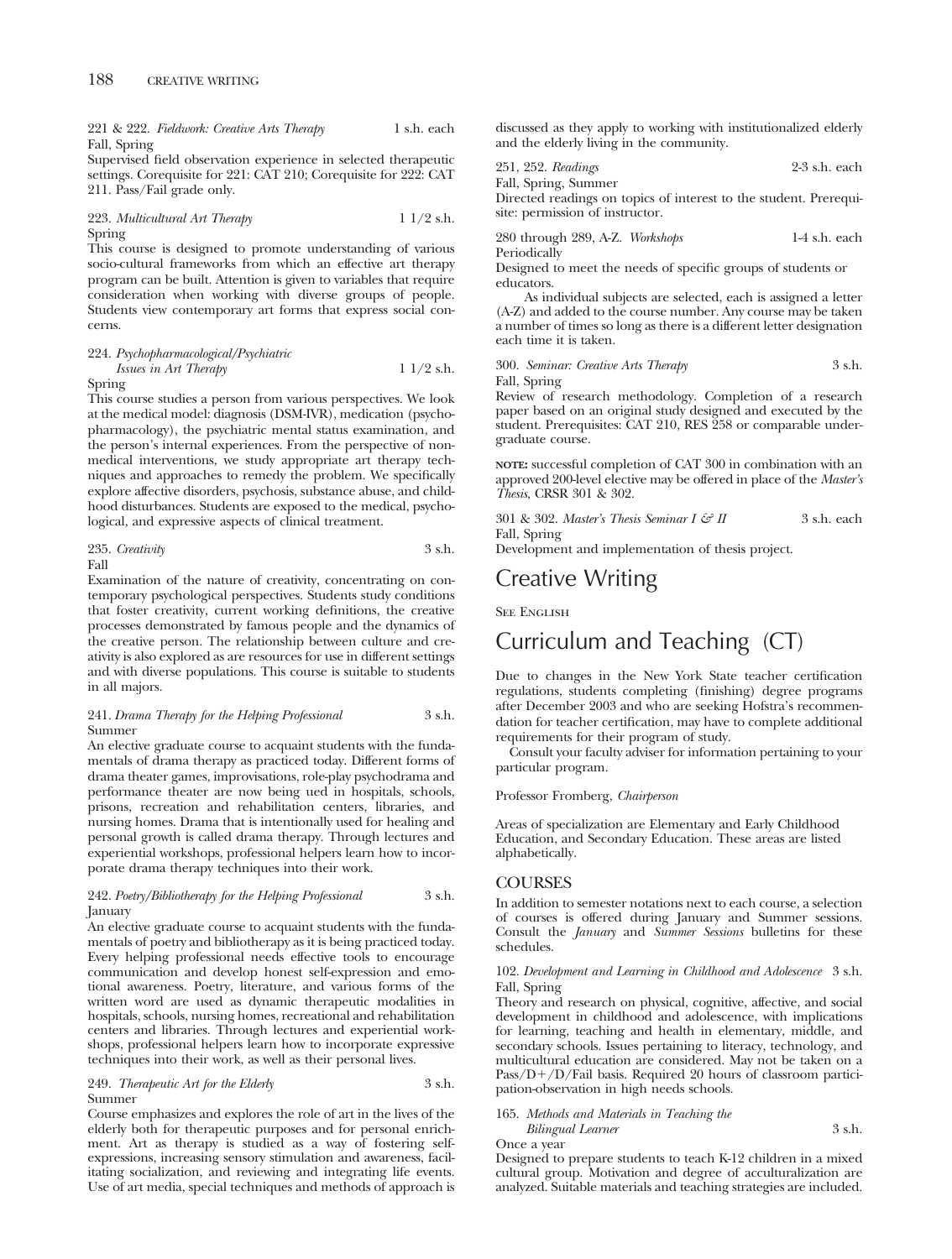Field placements in bilingual settings appropriate to major levels of interest are required. Students must be registered in an elementary or secondary provisional certification sequence.

179. *Student Teaching (Undergraduate)* 6 s.h. Fall, Spring

Full time student teaching in cooperating schools with direction and supervision from University sponsors. Students have two placements during the semester: one at the elementary school level (preK-6) and the other at the high school level (7-12). Attendance at weekly seminars is required. Student teachers review content area planning including assessment, inclusion, diversity, literacy, resources, and technology and relate pedagogy to content. Special required seminars address issues of child abuse and abduction, substance abuse, and safety, fire and arson. Admission by application and interview only. Application may be obtained at the Office of Field Placement and returned by October 1 for spring semester and by March 1 for the fall semester. Prerequisites: 19 semester hours of professional education course work, the appropriate methods courses, appropriate grade point averages, and official acceptance into Student Teaching. For admission criteria, see Secondary Education, Undergraduate Programs on page 393. Corequisite: SED 178. Pass/D+/D/ Fail grade only.

### 200. *Introduction to Computer Technology in Education* 3 s.h.

Fall, Spring, Summer

A course for educators PreK-12. Focuses on methods for integrating computer technology across the school curriculum. Social, ethical, political, and philosophical implications of computers on instruction are considered. Includes familiarization with major types of software used in instruction and professional practice, computer operations, problem-solving applications, and evaluations of computer-related materials, and applications of the Internet in educational settings.

## 208. *Multicultural Curriculum and Teaching* 3 s.h. Fall, Spring, Summer

Course provides education students with an introduction to multiple multicultural education curriculum approaches, situating multicultural curriculum and teaching within a broader discussion of educational philosophy, current debates on learning and standards, evolving technological and non-technological resources, and the curriculum implications of the diverse nature of the population of the United States. Prerequisites or corequisites for M.S. in Ed. students: SED 205, 213, 264. M.A. students should consult with their advisers. Same as SED 208.

## 210A. *Emerging Technologies for Teaching and Learning* 3 s.h. Fall, Spring

Explores contemporary trends in telecommunications, multimedia, and computer software applications within educational settings. Focuses on the ways technology-enhanced environments can support teaching, learning and research. Students gain experience in using hypermedia, intelligent tutoring systems, multisensory immersion, computer-supported collaborative learning, simulation, and computer visualization. Includes implications for educational change. Prerequisite: CT 200 or permission of instructor.

## 211A. *Computer Authoring and Scripting Environments* 3 s.h. Fall, Spring

Provides experience in web-based software design for effective teaching and learning with technology. Students learn a scripting language to design web pages that integrate text, graphics, multimedia and interactive elements for application in classrooms. They become familiar with the process, promise, and limitations of eductional software design and application.

213. *Applications of Computer Technology to Business Education* 3 s.h. Periodically

Advanced course which treats the development and application of computer technology to teaching and learning in business education. Topics include office simulation, modeling and forecasting, uses of spreadsheets, database managers, word processors and accounting packages. Prerequisite: CT 200 or permission of instructor.

### 214A. *Information Technology in Elementary Education* 3 s.h Fall, Spring

Advanced course which treats the applications of information technology within elementary education environments (grades PreK-6). Includes the critical evaluation of technological resources in elementary education. Students design lessons that implement the Internet, constructivists technologies, computer software, and cooperative learning activities to enhance the teaching and learning of elementary school curriculum. Prerequisite: CT 200 or premission of instructor.

## 215A. *Cognition and Artificial Intelligence* 3 s.h. Fall, Spring

Theoretical and practical applications of artificial intelligence are explored. Topics include natural language processing, neural computing, robotics, and social issues associated with artificial intelligence. Students learn an artificial intelligence programming language and develop a curriculum project using the language. Prerequisite: CT 200 or permission of instructor.

## 216. *Information Technology in Mathematics Education* 3 s.h. Fall, Spring

Advanced course which treats the development and application of information technology within middle-level and secondary mathematics education (grades 5-12). Topics include dynamic software for geometric explorations, graphing calculators for algebraic investigations, statistical packages and probeware for data analysis, graphics packages for design and data representation, and the Internet for information access. The mathematical foundations for computer architecture are examined. Prerequisite: CT 200 or permission of instructor. (Formerly *Applications of Computer Technology to Mathematics Education.)*

### 217. *Applications of Computer Technology to Science Education* 3 s.h. Periodically

Advanced course which treats the development and application of computer technology to teaching and learning in science education. Topics include simulation, data collection and analysis, and scientific methodology. Prerequisite: CT 200 or permission of instructor.

## 219. *Cognition and Instruction* 3 s.h. Periodically

An advanced course exploring the education implications of theory and research in human cognition and learning. Multiple theoretical models of cognition and learning are discussed, with extensive application to curriculum, instruction, and assessment in elementary and secondary schools.

## 221. *Middle Childhood Philosophy and Teaching* 3 s.h. Fall, Summer

The first of two required courses leading to a middle childhood extension certification. Course topics include the rationale, philosophy, and foundations of middle schools; sociocultural influences on middle level schooling and students; developmental aspects of young adolescents and their needs for personalization and community; restructuring, block scheduling, and departmentalization; small communities of learning; teaming concepts and instructional delivery through teaming; advisories; gender and diversity issues; integrated curriculum and curriculum development; community service learning; new New York standards and assessments at the middle school level. Same as SED 221.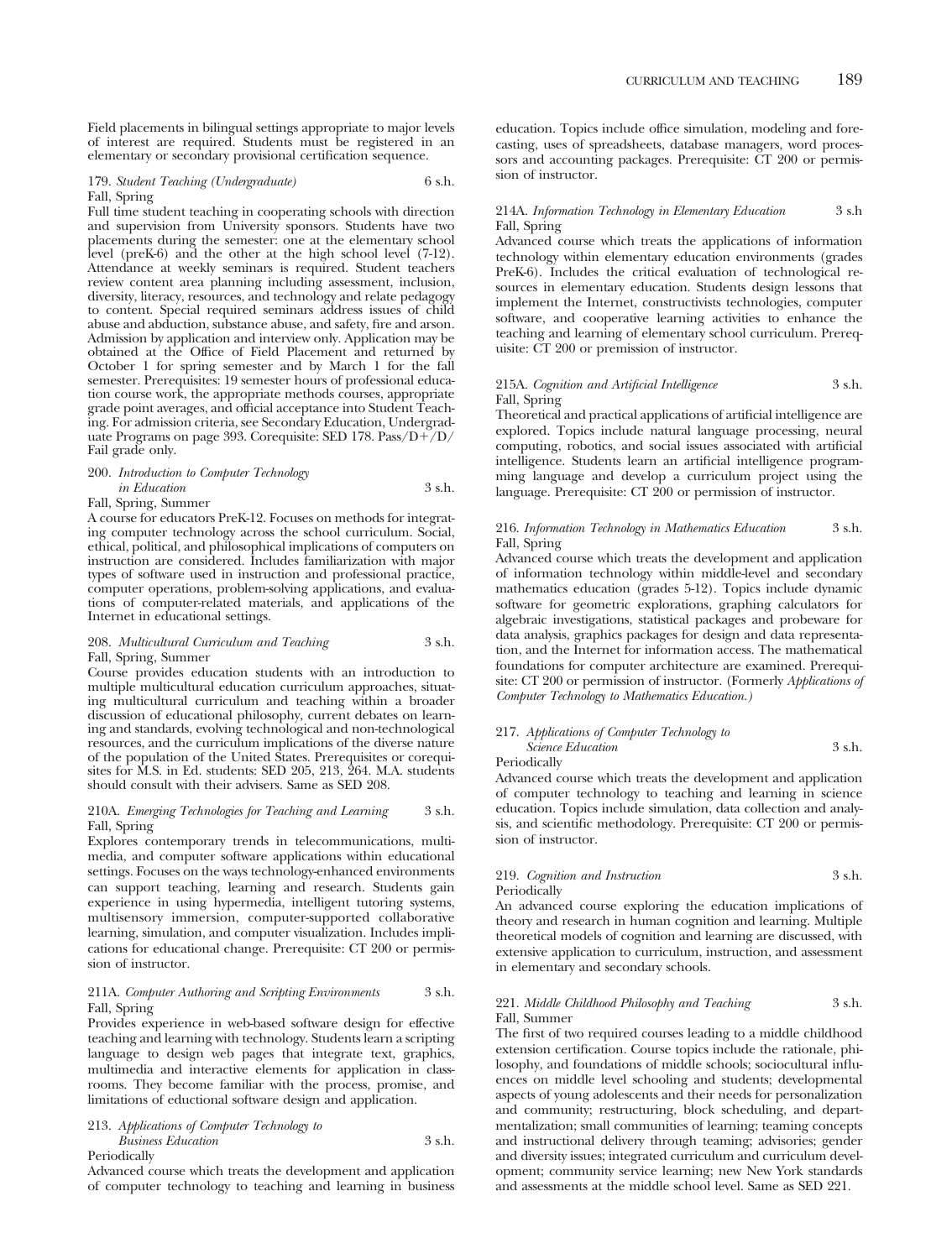227. *Student Teaching* 6 s.h. Fall, Spring

Full-time student teaching in cooperating schools with direction and supervision of Cooperating Teachers and College Field Supervisors. For teachers in art, and music education only. Students are placed at both elementary and secondary levels. During the student-teaching experience, prospective teachers gradually assume more responsibility for organizing and teaching classes. Weekly seminars are required on topics including teaching methods, curriculum design, technology, and assessment in the content area. Also required are special State-mandated seminars on the following issues: child abuse and maltreatment, prevention of alcohol, tobacco, and drug abuse, safety education, fire and arson prevention, and violence prevention. Admission by application. Applications may be obtained at the Office of Field Placement, to be returned by October 1 for spring semester or March 1 for fall semester. Must be taken concurrently with SED 201. Pass/Fail grade only.

## 228. Supervised Teaching 6 s.h. Fall, Spring

Close clinical supervision of *M.S. in Education* students who are currently working on a fulltime basis teaching either art or music in an accredited elementary or secondary school. Arrangements are made for supervised teaching at both elementary and secondary levels. Weekly seminars are required on topics including teaching methods, curriculum design, technology, and assessment in the content area. Also required are special Statemandated seminars on the following topics: child abuse and maltreatment, prevention of alcohol, tobacco, and drug abuse, safety education, fire and arson prevention, and violence prevention. Admission by application. Applications may be obtained at the Office of Field Placement, to be returned by October 1 for spring semester or by March 1 for fall semester. Must be taken concurrently with SED 201. Pass/Fail grade only.

## 229. *Development and Learning in Childhood and Adolescence* 3 s.h. Fall, Spring, Summer

Human development and learning processes from birth through adolescense with implications for teaching in elementary and secondary schools. Emphasis on design of developmentally appropriate vehicles for curriculum, instruction, and assessment. Requires 20 hours of classroom observation and participation in elementary or secondary schools.

230. *Methods and Materials for Teaching Pascal in the Schools* 3 s.h. Periodically

The features of this language are taught as they are implemented in schools. Program design and structured programming as a problem-solving tool are stressed. Prerequisites: CT 210 and 211 or permission of instructor.

## 231. *Methods and Materials for Teaching Computer Science in the Schools* 3 s.h.

Periodically

Use of Pascal as an instructional tool. Course treats the mathematical and technological bases for computer education as it is implemented in the schools. Implications of the Regents' Action Plan for using local-area networks, for curriculum design, teaching methods and student evaluation is investigated. Prerequisites: CT 210 and 211 or permission of instructor.

232. *Application of Computer Technology to the Management of Educational Systems* 3 s.h. Periodically

Analysis, implementation, and evaluation of computer-based educational management and delivery systems. Prepares students to serve as resource persons and in-service instructors in classrooms, schools and school districts. Prerequisites: CT 210, 211, and 230 or permission of instructor.

## 241, 242. *Special Readings Seminar* 1-3 s.h. each Fall, Spring, Summer

Investigations and reports on advanced educational topics adapted to the program of the student. Prerequisite: permission of instructor.

## 247A. *Middle Childhood Curriculum: 5-6* 3 s.h. Spring

This course emphasizes the interdiscriplinary nature of the New York State standards and assessments on the 5-6th grade levels. Course work focuses on a more global approach to academic curricula, the philosophy and practice of interdisciplinary and thematic integrated curriculum and the skills that need to be taught and infused into all subjects taught on these levels within the K-12 scope and sequence to provide continuity and articulation. Instructional strategies and models, teaming of students and faculty, grade-level configurations, and diverse assessments are emphasized.

## 248A. *Middle Childhood Curriculum: 7-9* 3 s.h. Spring

This course emphasizes both teaching as a specialist in a subject area and understanding a more global approach to academic curricula. The course includes the structures and curriculum approaches students have already experienced and how to foster a smooth transition for student into a full teaming structure. Course work focuses on the philosophy and practice of interdisciplinary and thematic integrated curriculum and the skills that need to be taught and infused into all subjects taught on these levels within the K-12 scope and sequence to provide continuity and articulation. The interdisciplinary nature of the New York State standards and assessments is stressed.

#### 250. *Gender Issues in the Classroom* 3 s.h. Summer

Addresses the educational research on gender equity in the classroom. Looking at school environments, kindergarten through grade 12, this course offers insights into gender equity in the areas of pedagogy, curriculum and routine classroom practice.

#### 251. *Teaching: Summer Institute* 3 s.h. Summer

The purpose of this course is to create an environment in which teachers and future teachers can engage in intensive reflection about the nature and purposes of schooling, and their own roles as teachers in creating meaningful and liberatory learning environments for their students.

### 252. *Portfolios and Authentic Assessment* 3 s.h. Periodically

This course is designed primarily for teachers K-12 teaching subjects across the curriculum, school administrators, and preservice teachers to address the implications of authentic assessment strategies on curriculum and evaluation. Unlike standardized tests, forms of authentic assessment, including portfolios, performance-based criteria, and holistic scoring rubrics, provide opportunities to examine student work and progress without taking time away from classroom instruction. Authentic assessment strategies can validate and encourage respect for all student voices in the classroom and provide a rich source of evidence of growth and understanding not available through traditional assessment methods. Pass/Fail grade only.

### 253. *Teaching for Thinking* 3 s.h. January, Summer

Design of vehicles for curriculum, instruction and assessment that develop students' thinking processes. Theory, research, and practice are examined on topics including constructivism, higher order thinking skills, and reflective self-assessment. Same as SED 253.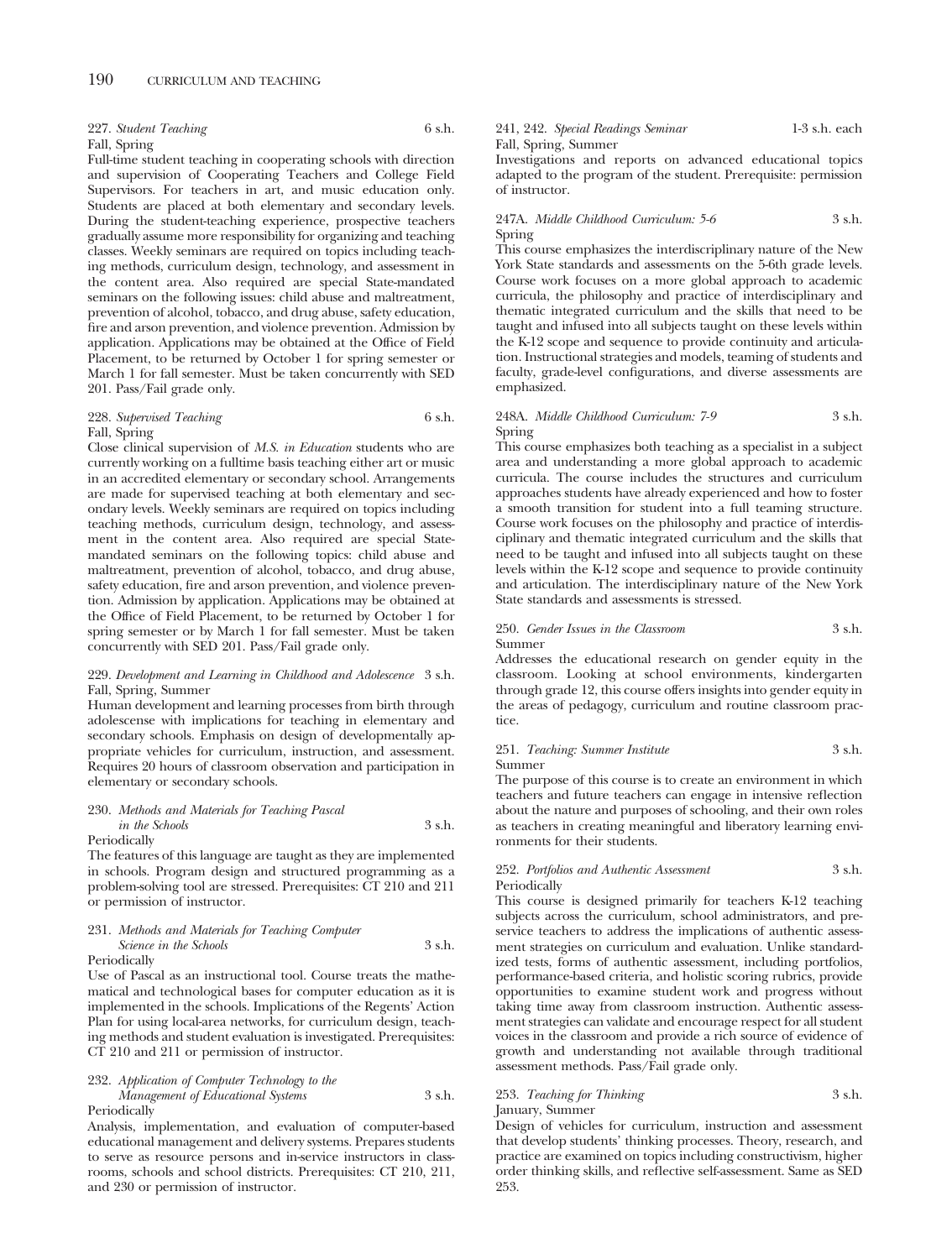256. *The Newspaper as a Teaching Tool* 3 s.h. Summer

This course introduces students to the newspaper as an educational tool for children of all grade levels, K-12, and in every subject area. The newspapers on Long Island and the Metropolitan area contribute editors, Newspaper in Education coordinators, and NIE managers as speakers in the workshop. Students tour *Newsday* and see the newspaper in production. The history and background of Newspapers in Education are presented. Students receive a comprehensive overview of NIE and the practical means to implement it in their classrooms. Curriculum materials and teaching strategies relating to the newspaper are employed.

260. *Foundations, Theory and Practice of Bilingual, Bicultural Education* 3 s.h.

### Once a year

Consideration of the sociocultural, linguistic, and educational needs of language minority students and the programs designed to respond to their needs. Attention given to the history of bilingual education in the United States, including relevant legislation and litigation, as well as research that relates to the development of effective bilingual/bicultural education programs. Bilingual, bicultural education program models are presented and analyzed.

266. *The Learner in the School* 3 s.h. Once a year

Implications for the educational programs of students who need to acquire English as the language of instruction: 1) the sociocultural background of students; 2) sociocultural patterns of the school; and 3) affective and cognitive development.

### 268. *Practicum: Teachers of Non-English Speaking Students* 3 s.h. Once a year

Extended teaching practice under close clinical supervision. Admission by application and interview. Applications obtainable at the Office of Field Placement to be returned by October 1 for the spring semester and by March 1 for the fall semester. Seminars meet weekly with supervisory personnel from the Curriculum and Teaching Department and public school districts to work intensively with specific student problems. Open only to students in the M.S. in Ed. Bilingual Secondary Education and M.S. in Ed. TESL Programs. Prerequisite: SED 267. Pass/Fail grade only.

## 269. *Internship: Teachers of Non-English Speaking Students* 6 s.h.

### Once a year

Close clinical supervision of M.S. in Education TESL, Bilingual Elementary or Secondary Education candidates in appropriate level public school settings. Admission by application and interview. Applications obtainable at the Office of Field Placement to be returned by October 1 for the spring semester and by March 1 for the fall semester. Prerequisites: for M.S. in Ed. TESL: ELED 225 or SED 267; for Elementary Bilingual Education: ELED 225 and 246 or 247 or 248; for Secondary Bilingual Education: SED 267 and 265. Pass/Fail grade only.

### 271. *Curriculum Design in Art Education* 3 s.h. Spring

Curriculum theory and design in the fine arts with extensive application to teaching and learning in elementary and secondary schools. Diverse orientations to curriculum in art education, including discipline-based, learner-centered, and problemcentered approaches, with emphasis on studies of art-curriculum designs from outstanding school programs. Designing art curriculum for grades K-12 is a primary focus.

272. *Technology and the Teaching of Writing* 3 s.h. Fall, Spring

An examination of the effects of information technology on instruction of the writing process. Specific educational software packages for writers of different ages are explored. The effects of electronic mail, bulletin boards, and computer conferencing, on literacy and communication are also considered.

### 275. *Selected Topics in Educational Software Development* 3 s.h. Periodically

This course is for people who plan involvement with software development for use in educational settings (preK-12). Although topics vary, the course treats the education applications of algorithm analysis, data structures, recursion, graphics interface design, and adaptation of educational software among various languages and platforms. Requires no prior programming or design experience. Prerequistite: CT 200 or permission of instructor.

280 through 289, A-Z. *Advanced Workshops* 1-3 s.h. each Periodically

Specific workshops developed for joint participation of in- service teachers in elementary and secondary education.

As individual subjects are selected, each is assigned a letter (A-Z) and added to the course number. Any course may be taken a number of times so long as there is a different letter designation each time it is taken.

### 297A. *Advanced Studies in Art Education: Elementary* 3 s.h. Fall

An advanced course in elementary-level art education focusing on skills of artistic production, aesthetics/perception, and reflection among students from Pre-K to grade six. Emphasis on design of developmentally-appropriate vehicles for curriculum, instruction, and assessment in the elementary art classroom. Prerequisite: Initial or Provisional Certification in art education.

### 297B. *Advanced Studies in Art Education: Secondary* 3 s.h. Spring

An advanced course in secondary-level art education focusing on skills of artistic production, aesthetics/perception, and reflection among students from grades 7 to 12. Emphasis on design of developmentally-appropriate vehicles for curriculum, instruction, and assessment in the secondary art classroom. Prerequisite: Initial or Provisional Certification in art education.

### 298A. *Curriculum and Instruction in Art: Elementary* 3 s.h. Fall

Prospective teachers study the impacts of socio-cultural, perceptual and cognitive changes during elementary school on children's artistic-aesthetic development. The course links theoretical strands with weekly participation in hands-on art projects and processes that are appropriate for elementary school students. Lesson planning, classroom management and diverse assessment practices will be examined. Requires twenty hours of participation-observation in an elementary classroom. Prerequisites: SED 200, 205, 264; CT 229. Same as SED 298A.

## 298B. *Curriculum and Instruction in Art: Secondary* 3 s.h. Spring

Prospective teachers study the impacts of socio-cultural, perceptual and cognitive changes during adolescence (grades 7-12) on students' artistic-aesthetic development. The course links theoretical strands with weekly participation in hands-on art projects and processes that are appropriate for middle and secondary school students. Lesson planning, classrom management and diverse assessment practices will be examined. Twenty hours of participation and observation in a secondary school is required. Prerequisites: SED 200, 205, 264; CT 229. Same as SED 298B.

### 299A. *Developing Creative Music Strategies* 3 s.h. Fall

This course is designed to provide music students seeking teacher certification the opportunity to explore the principles of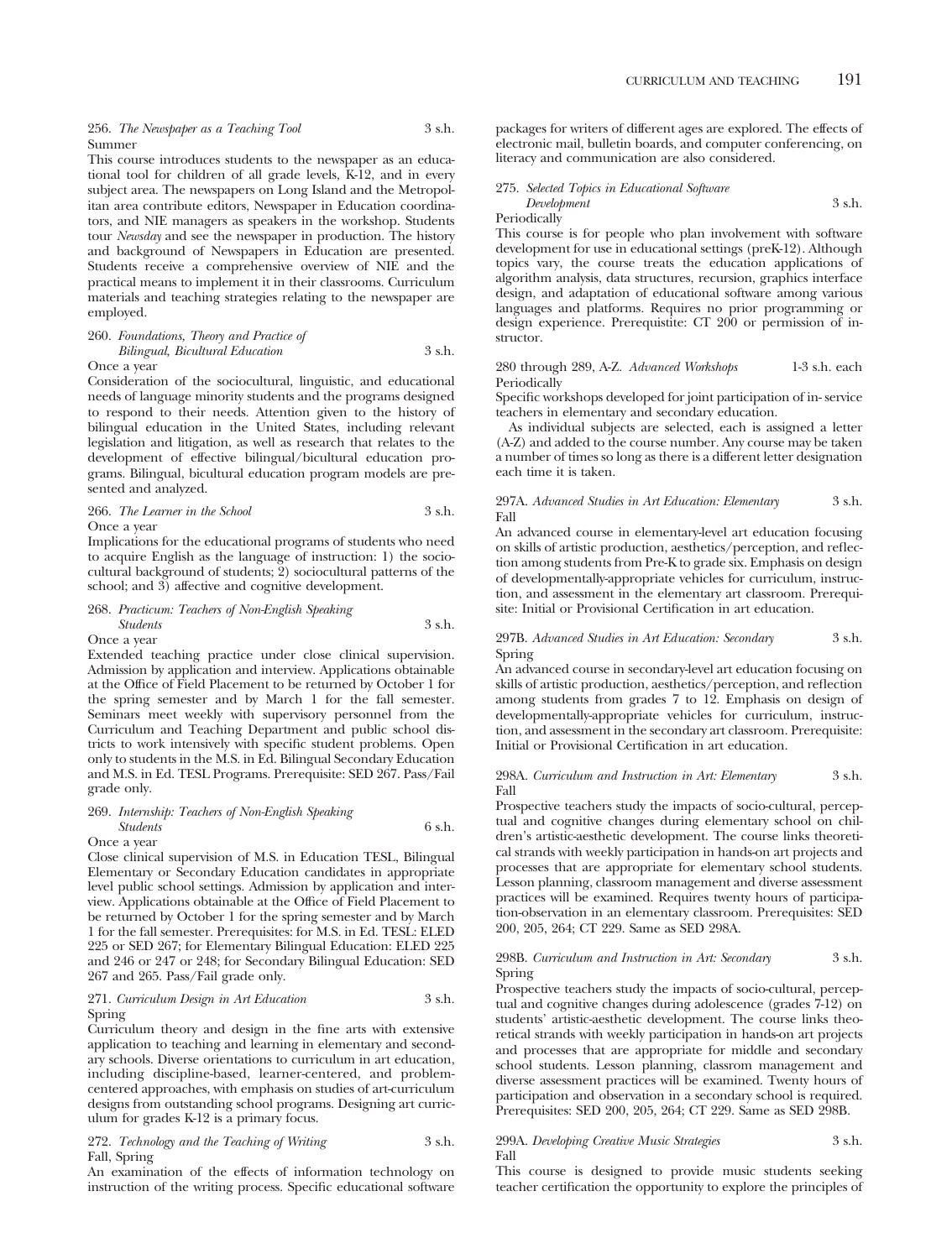problem solving which underlie the educational, philosophical and psychological rationale for teaching music. Musical strategies that encourage divergent and analytical thinking are explored for their potential in establishing a framework for musical learning at all levels. Classroom observations (20 hours) and lesson demonstrations are required. There is a material fee of \$10. NOTE: This course is not for elementary/secondary classroom teacher.

### 299B. *Perspectives on Instrumental Music* 3 s.h. Spring

The purpose of this course is to explore all aspects of the instrumental music education program from grade 4 through 12. This course serves as a study of how to plan, develop, implement, and evaluate all areas of primary and secondary school instrumental music education. Prerequisite for graduates: CT 299A. There is a material fee of \$10.

# Dance (DNCE)

Administered by the Department of Drama and Dance. Professor Kolb, *Chairperson*

Associate Professors Brandenberger, Westergard; Assistant Professor Becker; Mr. Galian, Accompanist.

**B.A. SPECIALIZATION IN DANCE:** a performing art program with emphasis on the study of technique, composition, performance and production. The course of study is designed to complement the existing academic programs and to provide students with the opportunity for a concentrated experience in dance as an art form.

A personal interview with a member of the dance faculty is required prior to registration as a major.

#### Degree Requirements

A minimum of 128-131 s.h. depending on the number of DNCE s.h. taken in category 3 below, including:

- 1) 49 s.h. in DNCE as follows: DNCE 11M, 12M, 13, 14, 15M, 16M, 17, 18, 25, 111M, 112M, 113, 114, 115M, 116M, 121, 127, 128, 130 or 132, 133.
- 2) 8 s.h. as follows: DRAM 55 (2 semesters required, one to be taken concurrently with DNCE 25), PESP 107 and PHI 160.
- 3) 2 or 3 s.h. chosen from the following: DNCE 48, 49, 50 (*Jazz Dance I, II* and *III*), 122, 123, 130, 132, DRAM 157, PESP 103.

Students must participate in the MOVOM (Modern Dance Club) each semester.

Assignment of students to the appropriate ballet and modern dance courses and labs will be based on prior experience, study and advancement.

See complete B.A. requirements, page 84.

**A MINOR IN DANCE** consists of the successful completion of 18 semester hours of courses with at least 6 hours in residence in one program. Minors are required to take DNCE 121, 127, and 128. The remaining 9 semester hours may be chosen from the dance curriculum with the permission of the instructors. DRAM 157 and one semester of DRAM 55 may also be elected as partial fulfillment of the minor requirement.

# **COURSES**

| 11M. Modern Dance $I#$  | $2\frac{1}{2}$ s.h. |
|-------------------------|---------------------|
| Fall                    |                     |
| 12M. Modern Dance $H#$  | $2\frac{1}{2}$ s.h. |
| Spring                  |                     |
| 13. Modern Dance III#   | 2 s.h.              |
| Fall                    |                     |
| 14. Modern Dance $I V#$ | 2 s.h.              |
| Spring                  |                     |

Technique classes in contemporary dance forms designed for the dance major—to continue over a four-year range of study. Emphasis on technical development, theories and discussion related to expressive potentialities and the mastery of stylistic variation in contemporary forms of movement. Assignment of students to one of the sections is based on prior experience, study and advancement. DNCE 13 and 14 each include a required 90-minute laboratory component. Open only to dance majors or by permission of instructor.

11M. 12M.

| 11A. Modern Dance IA $#$   | 2 s.h. |
|----------------------------|--------|
| 12A. Modern Dance IIA #    | 2 s.h. |
| 13A. Modern Dance IIIA $#$ | 2 s.h. |
| 14A. Modern Dance IVA $#$  | 2 s.h. |
| Once a vear                |        |

Technique classes in contemporary dance forms designed for the nonmajor—to continue over a two-year range of study. Emphasis on technical development, theories and discussion related to expressive potentialities, and the mastery of stylistic variation in contemporary forms of movement. Assignment of students to one of the sections is based on prior experience, study and advancement. Open only to nondance majors.

12A. Prerequisite: DNCE 11A. 13A. Prerequisite: DNCE 12A.

14A. Prerequisite: DNCE 13A.

|             | 15M. Ballet $I#$ | $2\frac{1}{2}$ s.h. |
|-------------|------------------|---------------------|
| $E \sim 11$ |                  |                     |

| r an             |                     |
|------------------|---------------------|
| 16M. Ballet $H#$ | $2\frac{1}{2}$ s.h. |
| Spring           |                     |

$$
17. \text{ Ballet III} \#
$$
 2 s.h.  $2 \text{ s.h.}$ 

18. *Ballet IV* 2 s.h. Spring

Technique classes designed for the dance major—to continue over a three-year range of study. Emphasis on technical development, mastery of stylistic variation, the extension of expressive potentialities and the understanding of the basic concepts of classical, neoclassical and contemporary ballet. New students are assigned to a section appropriate to their level of experience, knowledge and achievement. DNCE 17 and 18 each include a required 90-minute laboratory component. Open only to dance majors or by permission of instructor.

|      | 15A. <i>Ballet IA</i> $#$    | 2 s.h. |
|------|------------------------------|--------|
| Fall |                              |        |
|      | 16A. Ballet $\textit{IIA}$ # | 2 s.h. |

| Spring               |        |
|----------------------|--------|
| 17A. Ballet IIIA $#$ | 2 s.h. |
| Fall                 |        |

Technique classes designed for the nonmajor to continue over a two-year range of study. Emphasis on technical development, mastery of stylistic variation, the extension of expressive potentialities and the understanding of the basic concepts of classical, neoclassical and contemporary ballet.

#### 25. *The Art of Dance Production* 3 s.h. Fall

A survey course in basic theater technology as it applies to dance, as well as a fundamental understanding of the running of a dance company. Emphasis on the writing of fact sheets, press releases, press kits, resumes, grants, and some understanding of contract agreements. Includes lighting, costume, makeup, audio equipment and culminates in an actual production. Students are subject to rehearsal and production calls beyond regular class hours.

#Core course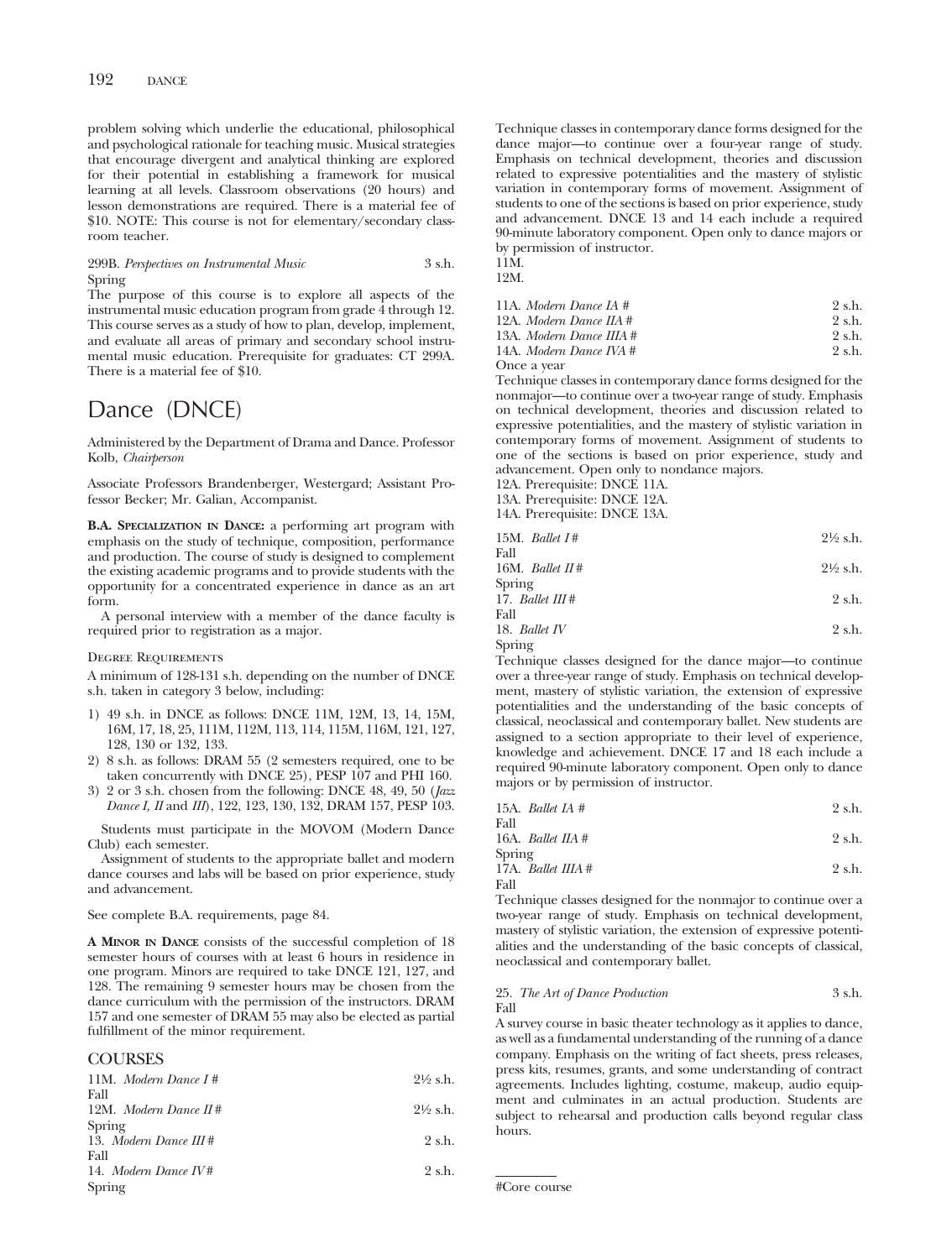Instruction and practice in several styles and forms of contemporary jazz dance. Emphasis on understanding the concepts and origins of jazz dance in Broadway theater and technical progress in typical movement patterns. Designed for beginning students.

49. *Jazz Dance II* 2 s.h. Fall, Spring

A continuation of Jazz Dance I with emphasis on the development and performance of intermediate advanced jazz dance combinations. Prerequisites: DNCE 48, 13 or permission of instructor.

50. *Jazz Dance III* 2 s.h. Fall, Spring

Instruction and practice in several styles and forms of contemporary jazz dance. Emphasizes the development and performance of advanced jazz combinations. Primarily for dance majors and minors. Prerequisites: DNCE 49, 14 or permission of instructor.

| 111M. Modern Dance V   | $2\frac{1}{2}$ s.h. |
|------------------------|---------------------|
| Fall                   |                     |
| 112M. Modern Dance VI  | $2\frac{1}{2}$ s.h. |
| Spring                 |                     |
| 113. Modern Dance VII  | 2 s.h.              |
| Fall                   |                     |
| 114. Modern Dance VIII | 2 s.h.              |
| Spring                 |                     |

Technique classes in contemporary dance forms designed for the dance major—to continue over a four-year range of study. Emphasis on technical development, theories and discussion related to expressive potentialities and the master of stylistic variation in contemporary forms of movement. Assignment of students to one of the sections is based on prior experience, study and advancement. DNCE 113 and 114 each include a required 90-minute laboratory component. Open only to dance majors or by permission of instructor.

|      | 115M. Ballet $V$ | $2\frac{1}{2}$ s.h. |
|------|------------------|---------------------|
| Fall |                  |                     |

| 116M. Ballet $VI$ | $2\frac{1}{2}$ s.h. |
|-------------------|---------------------|
| Spring            |                     |

Refer to DNCE 15M. New students are assigned to a section appropriate to their level of experience, knowledge and achievement. Open only to dance majors or by permission of instructor.

## 121. *Choreography I* 3 s.h. Spring

A consideration of the basic tools of the dancer: the body as instrument, technique as the on-going development of a vocabulary of movement to serve choreographic demands, "movement as substance," space, rhythm and dynamics as compositional tools. An exploration of gesture and stylization and abstraction of gesture. Open only to dance majors and minors, physical education majors, or by permission of instructor.

122. *Choreography II* 3 s.h. Spring

Continuation of DNCE 121. More complex compositional problems, asethetic elements and theatrical considerations explored through improvisations and the construction of structured phrases. Prerequisite: DNCE 121 or permission of instructor.

123. *Independent Study in Dance* 1-3 s.h. Fall, Spring

Course designed to meet the special interests of dance majors and minors. Students are permitted to engage in individual research and specific projects under the supervision of a member of the dance faculty. Students must obtain written approval of his or her faculty adviser. Open only to juniors and seniors or by permission of the chairperson of the department.

127. *Dance Appreciation #* 3 s.h. Spring

Introduction to dance as an art form through the development of analytical viewing skills. Includes aesthetics, definitions, and the study of representative dance masterpieces and the principal genres, forms and styles of theatrical dance. Independent viewing of dance videos and attendance at on-campus concerts required.

128. *History of Dance II* 
$$
3 \, \text{sh.}
$$
  $3 \, \text{sh.}$ 

A survey of the historical development of theatrical dancing from the Renaissance to current art forms of ballet and modern dance. Aesthetics and philosophy of dance with particular reference to drama, opera, ballet and modern dance.

130. *Dance Repertory* 3 s.h. Fall

Reconstruction of a major work or modern dance classic from the files of the Dance Notation Bureau under the direction of a certified dance notation reader. Emphasis on choreographic analysis, aesthetic interpretation and theatrical presentation. Prerequisites: DNCE 14, 18 and permission of the department.

131. *Honors Essay* 3 s.h. Fall, Spring

Research and writing of a substantial honors essay or a performance project with a strong accompanying written component. If a performance project is chosen, DNCE 121 must have been completed. Open to qualified senior majors who desire to graduate with departmental honors. Approval of the chairperson and an adviser is required.

132. *Dance Styles* 3 s.h.

Spring Concentrated practicum/seminar in various period and ethnic styles and a continuation of DNCE 128, *History of Dance II.* Study and practice of several major styles under the guidance of specialized dancer/scholars. Readings, lectures and discussions.

```
133. Senior Practicum 2 s.h.
Fall, Spring
```
Presentation and execution of a creative project in contemporary dance. Open only to senior dance majors or by special permission of the department chairperson.

# Doctoral Programs

SEE PAGE 81.

# Drama (DRAM)

## Administered by the Department of Drama and Dance. Professor Kolb, *Chairperson*

Professor Sander; Associate Professor Coppenger; Assistant Professors Giebel, Henderson, Pierce; Costumer Ms. McGuire; Mr. Markley, Director of the West End Theatre; Technical Director Mr. Curtiss.

Normally, students electing drama as a major will enroll as such in the freshman year. A personal interview with a member of the drama faculty is recommended at the time of application.

Demonstration of proficiency in theater skills is required for satisfactory completion of all drama major specializations. All students (both minors and majors) must work in a technical capacity a specified number of hours each semester. An additional fee for materials may be required for selected programs.

Students may elect to pursue the B.A. or B.F.A. program. Continuation in the B.F.A. program is dependent on faculty

<sup>#</sup>Core course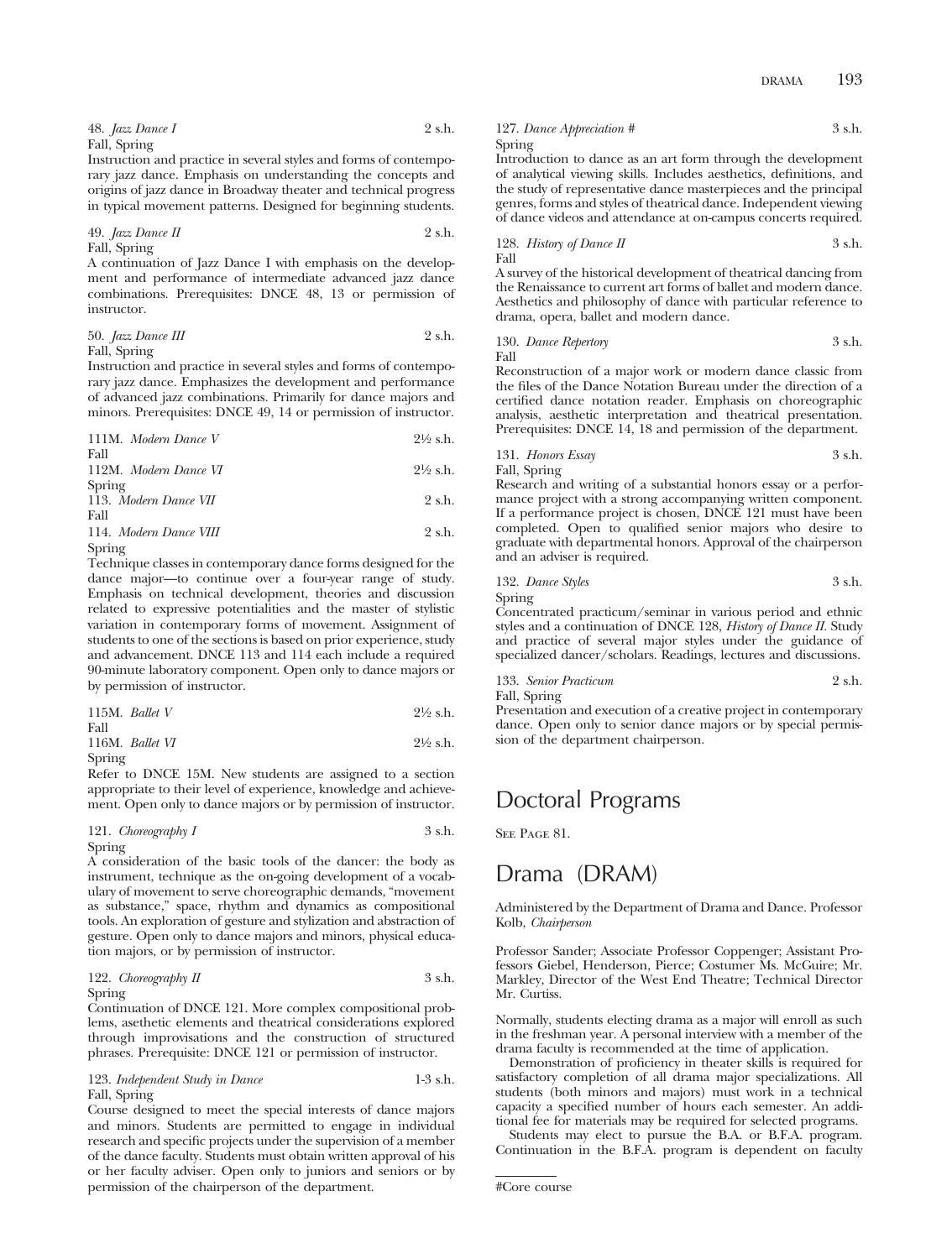## 194 DRAMA

approval. B.F.A. candidates normally spend the last six semesters of full-time study in residence at Hofstra.

**NOTE:** B.A. and B.F.A. drama majors may not use drama courses to fulfill core course degree requirements.

**B.A. SPECIALIZATION IN DRAMA:** for students who elect drama concentration as the core of their liberal arts education. Not a professional degree, but offers a broad basis for continued work in graduate school or sound preparation for professional school. The requirements include DRAM 3, 5, 9; 6 semesters of 55 and either 15, 16, 17, 18, 19 or 20; 163 & 164, 173, 174, 175, 176 and 6 additional semester hours in drama (excluding DRAM 1, 2), selected with the approval of the major adviser; ENGL 115, 116.

See complete B.A. requirements, page 84.

**B.F.A. SPECIALIZATION IN THEATER ARTS:** for the student preparing for a career in the practice of theater as a performer, director, designer or technician. The B.F.A. degree (in performance or production) is intended to provide a small, specialized group of such students with a high level of competence.

PERFORMANCE SEQUENCE

First Year: DRAM 3, 5, 59 & 60; DRAM 55 must be taken for 6 semesters

Second Year: DRAM 9, 13 & 14, 15, 16; DNCE 11A, 12A

Third Year: DRAM 23 & 24, 131, 165 & 166, 173, 174; AH 3, 4; DNCE 13A, 14A

Fourth Year: DRAM 163 & 164, 167, 168, 169, 175, 176, 190; ENGL 115, 116

PRODUCTION SEQUENCE

First Year: DRAM 3, 5; DRAM 55 must be taken for 6 semesters

Second Year: DRAM 9, 15, 16, 59, 78, 173, 174; AH 3, 4

Third year: DRAM 17, 18, 19, 20, 131, 163 & 164, 178, 179 Fourth Year: DRAM 155, 156, 175, 176, 190, 192; ENGL 115, 116

See complete B.F.A. requirements on page 88.

**A MINOR IN DRAMA** consists of the successful completion of 181⁄2 semester hours, at least 6 hours in residence. DRAM 3 and three semesters of DRAM 55 are required. The remaining 14 semester hours may be chosen from the following: 5, 9, 55, 59A & 60A, 131, 132, 140, 150, 151, 173, 174, 175, 176

Drama courses open to nonmajors: DRAM 1, 2, 3, 5, 9, 55, 59A & 60A, 119-120, 131, 132, 140, 150, 151, 173, 174, 175, 176.

Alpha Psi Omega: a national drama honorary society, see page 72.

## **COURSES**

In addition to semester notations next to each course, a selection of courses is offered during January and Summer sessions. Consult the *January* and *Summer Sessions* bulletins for these schedules.

1 #, 2. *Theater Appreciation I* #, *II* 3 s.h. each Once a year

Introduction to theatrical art for the general student, its nature as a composite creation and its contribution to western culture. First semester: analysis and appreciation of the elements which compose the art of the theater. Second semester: examination of the theater in modern culture in light of its tradition in and contribution to western civilization.

3. *Introduction to Theater Arts* 3 s.h. Fall, Spring

What makes theater happen and how? A thorough exploration of the elements that compose the art of the theater.

4. *Freshman Theater Laboratory* 2 s.h. Fall, Spring

An intensive three-week workshop (twelve  $2\frac{1}{2}$  -hour sessions). The goal is creation of a short theater piece which is presented as an open rehearsal to the departmental community. Emphasis is on basic exercises in body movement, vocal work and improvisation, with increasing awareness of each other, culminating in a theatrical continuity based on essentially nontheatrical materials (poetry, satiric essays, etc.). Open to freshman performance majors only or by permission. Pass/D+/D/Fail grade only.

5. *Play Production* 4 s.h. Fall, Spring Introduction to backstage organization and basic practices in stagecraft, lighting and other phases of theatrical production. Required of all drama majors in freshman or sophomore year.

Laboratory hours arranged by instructor. Students are subject to production call beyond regular class hours. Prerequisite: DRAM 3 or by permission of department. No liberal arts credit.

9. *Play Analysis* 3 s.h. Fall, Spring

Intensive analysis of dramatic form. A tool in the literary and theatrical study of plays.

13 & 14. *Speech for the Actor* 3 s.h. each Once a year

Basic principles of stage speech. Practice hours in addition to regular class meetings will be required. DRAM 13 for drama majors only or by permission of instructor; DRAM 14 for drama majors only. No liberal arts credit.

15. *Basic Stage Makeup* 2 s.h.

Fall, Spring

Fundamentals of straight and corrective makeup with emphasis on styling techniques for the thrust, arena and proscenium stage. For majors only or by permission of the instructor. No liberal arts credit.

16. *Stage Lighting* 2 s.h. Spring

The mechanical and technological basis of stage lighting. Study and practice of the fundamental processes which are necessary groundwork for lighting design. Prerequisite: DRAM 5. No liberal arts credit. (Formerly *Stage Lighting-Intermediate.*)

17. *Scene Construction and Painting Techniques* 2 s.h. Every other year

Intensive concentration on the fundamental skills in planning, construction and painting of scenery, and development of the student's knowledge of methods, materials and tools specific to scenic practice. Prerequisite: DRAM 5. No liberal arts credit.

18. *Costume Construction* 2 s.h.

Every other year A beginning laboratory course devoted to the techniques of draping, sizing and cutting of costumes for the theater. Emphasis on methods and materials. Prerequisite: DRAM 5. No liberal arts credit.

19. *Rigging and Scenery for the Stage* 2 s.h.

Every other year

Specific practices of assembling, rigging and moving scenic units. Basic traditional methodology as well as new methods and techniques (mechanical and scientific) adaptable to the theater. Prerequisite: DRAM 5. No liberal arts credit.

20. *Sound and Properties for the Stage* 2 s.h. Every other year

Sources, processes and procedures used in creating and obtaining properties and sound effects for theater production. Extensive project work including the operation of sound equipment. Prerequisite: DRAM 5. No liberal arts credit.

23 & 24. *Speech for the Actor (Advanced)* 2 s.h. each Once a year

Further development of the voice as to range, flexibility, resonance; intensive work in diction for classical drama; dialects.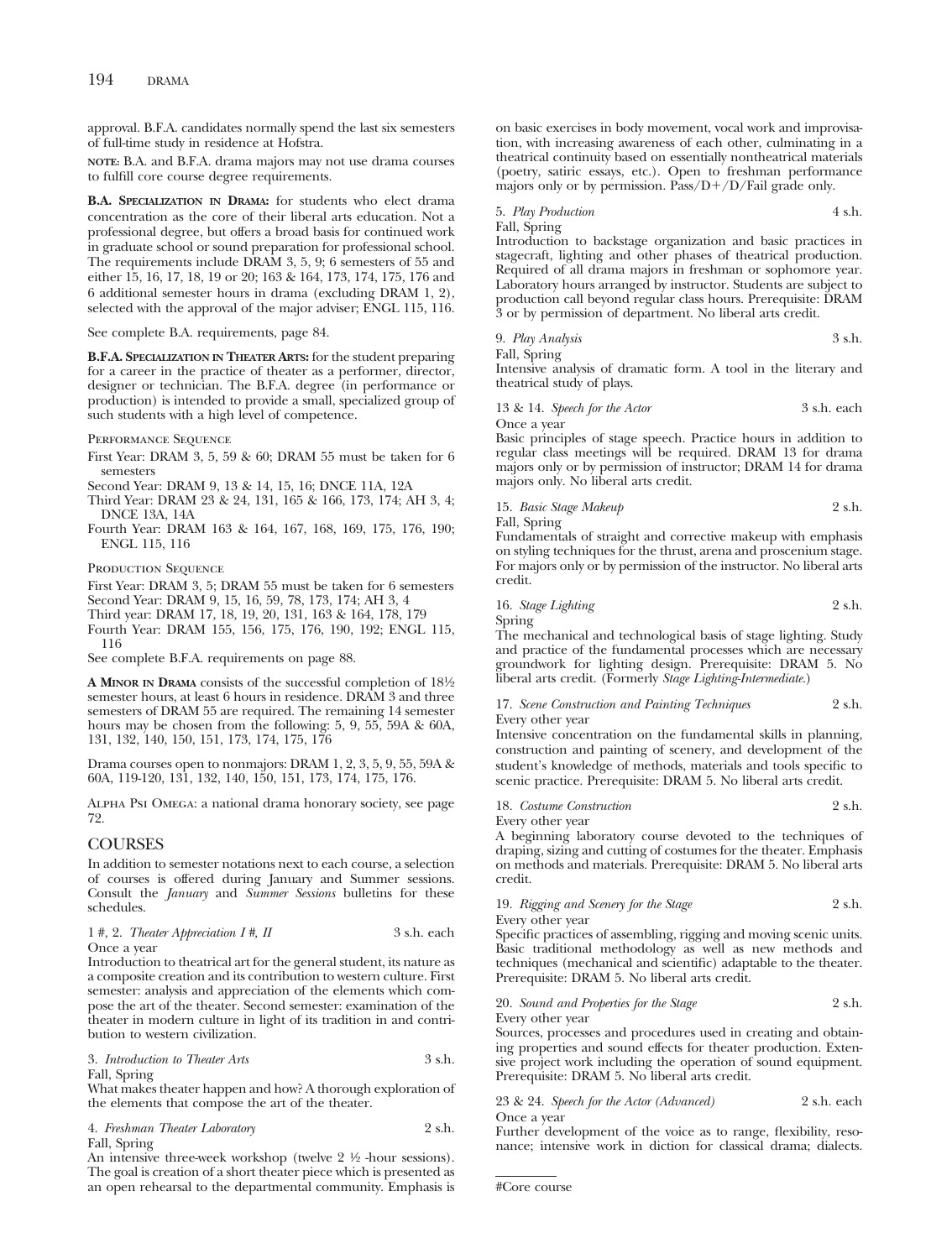Application of these techniques to representative dramatic literature. One additional weekly contact hour is scheduled because of individualized demands of the course material. Prerequisite: DRAM 14. No liberal arts credit.

## 55. *Rehearsal and Performance—Theater* 1/2 s.h. Fall, Spring

Required of the department major. Practice in all phases of theatrical production in connection with regular departmental presentations. Up to 3 semester hours may be applied to any degree. Pass/D+/D/Fail grade only. Open to the general student body. No liberal arts credit.

### 59 & 60. *Fundamentals of Acting* 3 s.h. each Once a year

Basic acting techniques arranged to provide students with continuing guidance in the development of their abilities. Prerequisite for DRAM 59: drama major or permission of instructor; for DRAM 60: DRAM 59 and drama major only.

### 59A # & 60A. *Acting Workshop* 3 s.h. each Once a year

Exploration of the basic techniques of stage performance, introduction to major contemporary approaches. Nondrama majors only. Same as DRAM 59 & 60. Prerequisite for DRAM 60A: DRAM 59A.

### 78. *Theater Design Fundamentals: Methods and Materials #* 3 s.h. Fall

An exploration of the process of theatrical design. Dramatic script analysis and conceptualization in visual terms. Historic period research within the context of design for the theater. Practical study of basic methods and materials used to graphically depict designs for the theater. Required of all B.F.A. production majors. Specific design materials required. Limited enrollment. Prerequisite: DRAM 5 or permission of instructor.

## 100. *Honors Essay* 3 s.h. Fall, Spring

The research and writing of a substantial honors essay, the writing of a full-length play or a performance project with a strong accompanying written component. If a directing project is chosen, DRAM 190 must have been completed and the student must have taken or be concurrently enrolled in DRAM 192. Open to qualified senior majors who desire to graduate with departmental honors. Approval of the chairperson and an adviser is required.

# 103. *Senior Practicum* 1-3 s.h.

# Fall, Spring

Presentation and execution of a creative project in any aspect of theatrical art. Open only to senior B.F.A. Theater Arts and B.A. Drama majors or by special permission of the departmental chairperson. Written permission of an adviser who will supervise the project must be presented at registration.

| 110. Special Topics in Drama      | $1-3$ s.h. |
|-----------------------------------|------------|
| See course description, page 447. |            |

## 112. *Advanced Special Topics in Drama* 1-3 s.h. Periodically

Intended primarily for students who have had previous background in subjects under discussion. Closer study of aspects of dramatic literature, theater history or performance and production skills. Junior class standing or permission of instructor or chairperson. May be repeated for credit when topics vary.

| 115. Independent Studies | $1-3$ s.h. |
|--------------------------|------------|
| Periodically             |            |

Research, production or performance work on subject of advanced or special interest resulting in a substantial essay, major project or public performance. Offers opportunity for experienced drama major to pursue individual research or exploration under faculty supervision. Permission of chairperson and adviser. Not open to freshmen or sophomores. May be repeated for credit when topics vary.

119-120. *Playwriting* 3 s.h. each Periodically

Theory and practice in writing dramatic material for the theater. The student's writing is considered in light of fundamental techniques of dramatic construction. Prerequisite: permission of department.

131, 132. *History of the Theater* 3 s.h. each Every other year

First semester: from the Greeks and Romans, through the Middle Ages and ending with the English Renaissance with emphasis upon methods of staging, theater construction and the influence of cultural changes on the theater as an art form. Second semester: from the Restoration in England to the Off-Off-Broadway movement of the 1970s, paying attention to the methods of staging and theater construction, and to the influence of cultural changes both abroad and here in America. Prerequisite: DRAM 3 or permission of instructor.

140. *Art of the Film* 3 s.h. Fall, Spring

A survey of the art and history of motion pictures. Aesthetic and social influences upon the medium and the medium's effects upon society are examined. Representative motion pictures illustrating the significant milestones in the development of the film are studied. Field trips and/or screenings, outside of class hours, may be required.

# 150. *Theater Today* 3 s.h.

Periodically

Phenomena of the theater off- and off-off-Broadway. The new plays, playwrights and theater innovation will be covered. The approach is sociological, critical and evaluative. Attendance at performances in the New York area will be required. Not open to freshmen. Separate materials fee for theater attendance required.

## 151. *The Audience as Artist* 3 s.h. Periodically

A study of the contemporary audience primarily as it relates to the content, context and form of film, theater and television events. Emphases are on the necessity of audiences as co-artists in the aesthetic event and exploration of the social forces currently serving to dissipate rather than polarize them. Participation in and attendance at varied theatrical events required at the student's expense. Not open to freshmen or sophomores.

### 155, 156. *Advanced Production Workshop* 3 s.h. each Every other year

Intended primarily for the production major. First semester: special problems in production and training for technical direction. Second semester: advanced stage lighting, special techniques and laboratory experimentation. Students are given a variety of responsible positions in connection with regular departmental presentations. Rehearsal and production calls beyond regular class hours. Prerequisites: DRAM 5 and permission of instructor. No liberal arts credit.

157. *Choreography for the Theater* # 3 s.h. Once a year

A continuation of work begun in movement theory and technique courses. The choreographic elements of form, content and design are taught and explored through the improvisation and structured phrases, and studies toward the eventual goal of theatrical presentation. Prerequisite: DNCE 14A or permission.

163 & 164. *Seminar in Theater Style* 3 s.h. each Once a year

First semester: theoretical approaches to both dramatic genre and period as sources of theatrical styles and their relationships

#Core course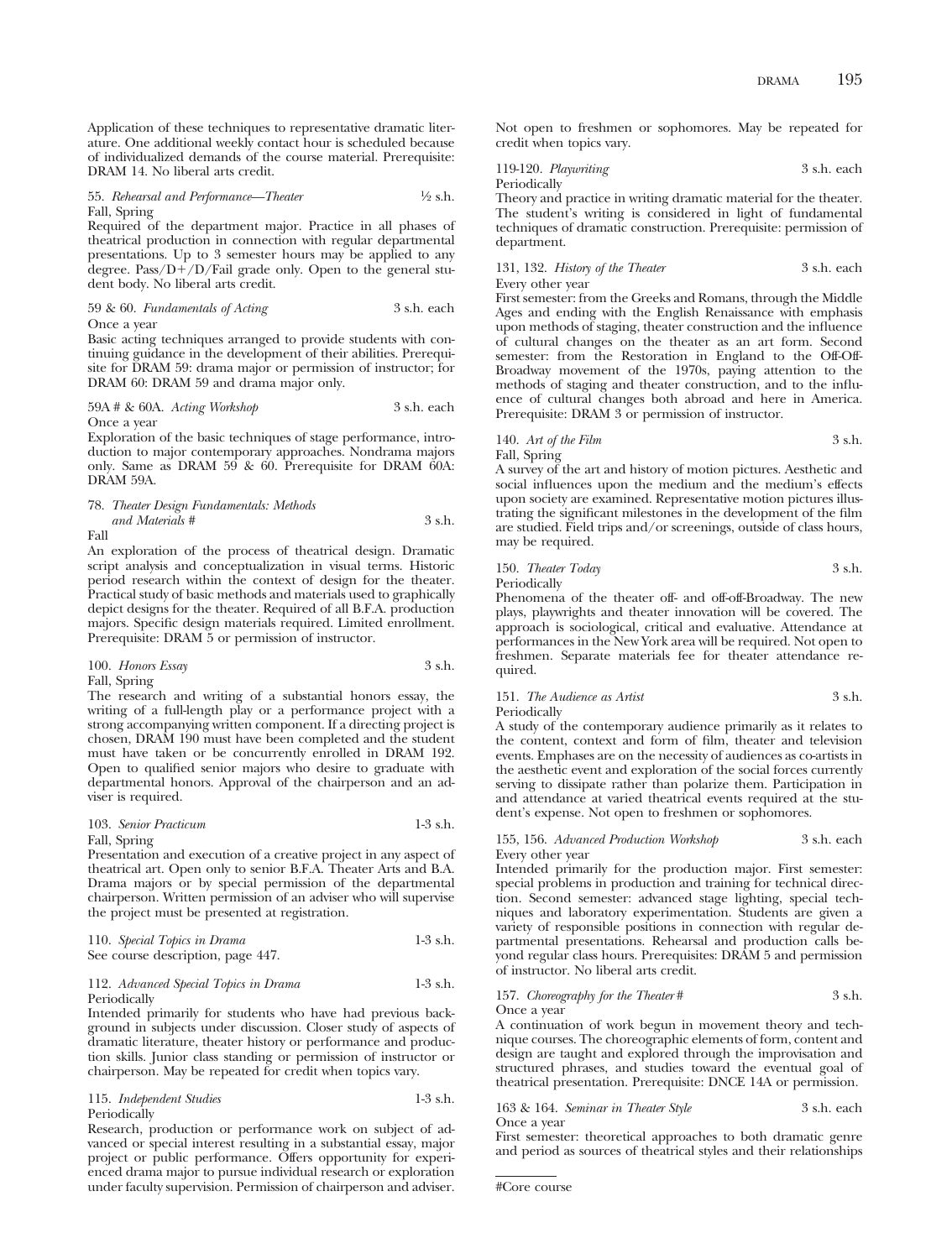to the work of the actor, director, designer. Second semester: the integration of independent research in these areas with theatrical demonstration. Students may be subject to call beyond regular class hours. Prerequisites: DRAM 3, 5, 9.

165 & 166. *Acting: Characterization and Scene Study* 3 s.h. each Once a year

Exploration of techniques in characterization, laboratory in analysis and developments of a major role, scene study workshop. Prerequisites: DRAM 59 & 60 and permission of instructor.

167, 168. *Repertory Theater* 3 s.h. each Periodically

Advanced work in performance skills. Arranged whenever possible around the specialties of a visiting professor or artist. Prerequisite: invitation of the faculty. May be repeated for credit when topics vary.

## 169. *Acting for Television and Film* 3 s.h. Spring

Techniques used in acting for the camera. Processes that differ from those used in stage acting. Extending the range of the student actor to include the electronic and film media. Scene study, appropriate projects assigned and three substantive written critical evaluations are required. Students are subject to rehearsal and production calls beyond class hours. Prerequisites: DRAM 59 & 60 and individual audition. Same as AVF 90.

173, 174. *History of the Drama I* 
$$
\#
$$
, *II*  $\#$  3 s.h. each Once a year

Lines of development in the creation of the great dramatic literature of the West, intensive reading of the principal playwrights from Aeschylus to Sheridan. Prerequisites: ENGL 1-2 and passing the English Proficiency Examination.

## 175, 176. *Modern Drama I #, II #* 3 s.h. each Once a year

Trends in contemporary drama related to social and literary forces of the 19th and 20th centuries, plays from Ibsen to Ionesco. Prerequisites: ENGL 1-2 and passing the English Proficiency Examination.

## 178. *Theater Design* 3 s.h. Every other year

Emphasis on principal styles of stage design in contemporary and historical settings. Prerequisite: DRAM 78 or permission of instructor.

179. *Advanced Theater Design* 3 s.h. Every other year

Emphasis on methods and techniques employed in modern scenic practice. Prerequisite: DRAM 178.

181. *Dramatic Theory and Criticism* 3 s.h. Periodically

A study of the development of dramatic theory and criticism from Aristotle to the present day. Emphasis will be upon critical standards throughout the ages and their application to the drama in performance. Not open to freshmen or sophomores.

190. *Play Directing* 3 s.h. Fall

The steps—conceiving, casting, coaching, rehearsing, etc. whereby a theatrical representation is translated from the director's conception of the play. Students are subject to rehearsal and production calls beyond regular class hours. Prerequisites: DRAM 3, 5, 9.

192. *Directing Seminar* 3 s.h. Spring

Advanced problems in directing plays of various types and historical periods. Students are required to direct scenes outside regular class hours. Prerequisite: DRAM 190.

250. *Independent Studies* 1-3 s.h. Periodically Designed to permit students to pursue an individualized plan of \*Research or creative work may be undertaken with periodic

conferences set up to discuss the progress of the project. Permission of instructor.

## 277, 278. *Theater Methods in Educational Dramatics* 3 s.h. each January, Spring, Summer

Designed especially for practicing teachers. First semester: theories and methods of creative dramatics, emphasizing the use of drama in the classroom as a teaching and expressive medium. Major attention is devoted to the lower grades. Second semester: theories and methods of school dramatics leading toward formal presentation, emphasizing the principal phases of production. Major attention is devoted to the upper grades.

# Economics (ECO)

Administered by the Department of Economics/Geography. Associate Professor Wiley, *Chairperson*

Professors DeFreitas, Guttmann, Moghadam; Associate Professors Christensen, Kozlov; Assistant Professors Duffy, Mazzoleni.

The Augustus B. Weller Chair in Economics is held by Dr. Irwin L. Kellner. See page 473.

Students may major or minor in economics or enroll in courses of special interest. Course levels are classified as:

- *Introductory*: ECO 1, 2, 7, 10
- No prerequisites. Open to all students.
- *Intermediate*: all 100-level courses not on the advanced level. Open only to students who have completed 30 or more semester hours. Assumes at least one prior semester of economics. Under special circumstances, this may be waived for juniors or seniors by the departmental chairperson. B.B.A. majors must have completed ECO 1,2 before electing an intermediate course.
- *Advanced*: ECO 100, 130, 132, 144, 150, 151A, 152A, 172, 180, 182 Courses designed primarily for majors and minors but open to other students. Prerequisites are ECO 1, 2 and other courses as indicated. ECO 7 may be used as prerequisite instead of 1.

**B.A. SPECIALIZATION IN ECONOMICS:** 33 semester hours in economics including ECO 1 (or 7), 2, 130, 132, 144, 150, 184 (economics electives must be at 100 level); and, in addition 3 semester hours in statistics. Of the geography courses, only GEOG 135 may be offered as an economics elective.

Mathematics core requirements: MATH 9, 10 or 10E.

Recommended: basic courses in computer science and the social sciences other than economics.

## Areas of Interest

The following list serves as a guide for a student's particular area of interest. This does not supersede the six specific courses required of all economic majors.

Economic theory: 125, 130, 132, 144, 150, 172; GEOG 135 Economic history: 139, 140, 144 Economic development and area studies: 110, 111, 112, 114, 115, 116, 143, 145, GEOG 135 (see courses listed below under international economics) Human resources: 121, 130, 141 International economics: 137, 142 (see courses listed above under economic development and area studies) Public sector economics: 131, 136, 165, 171 Quantitative economics: 180, 182, 184

See complete B.A. requirements, page 84.

#Core course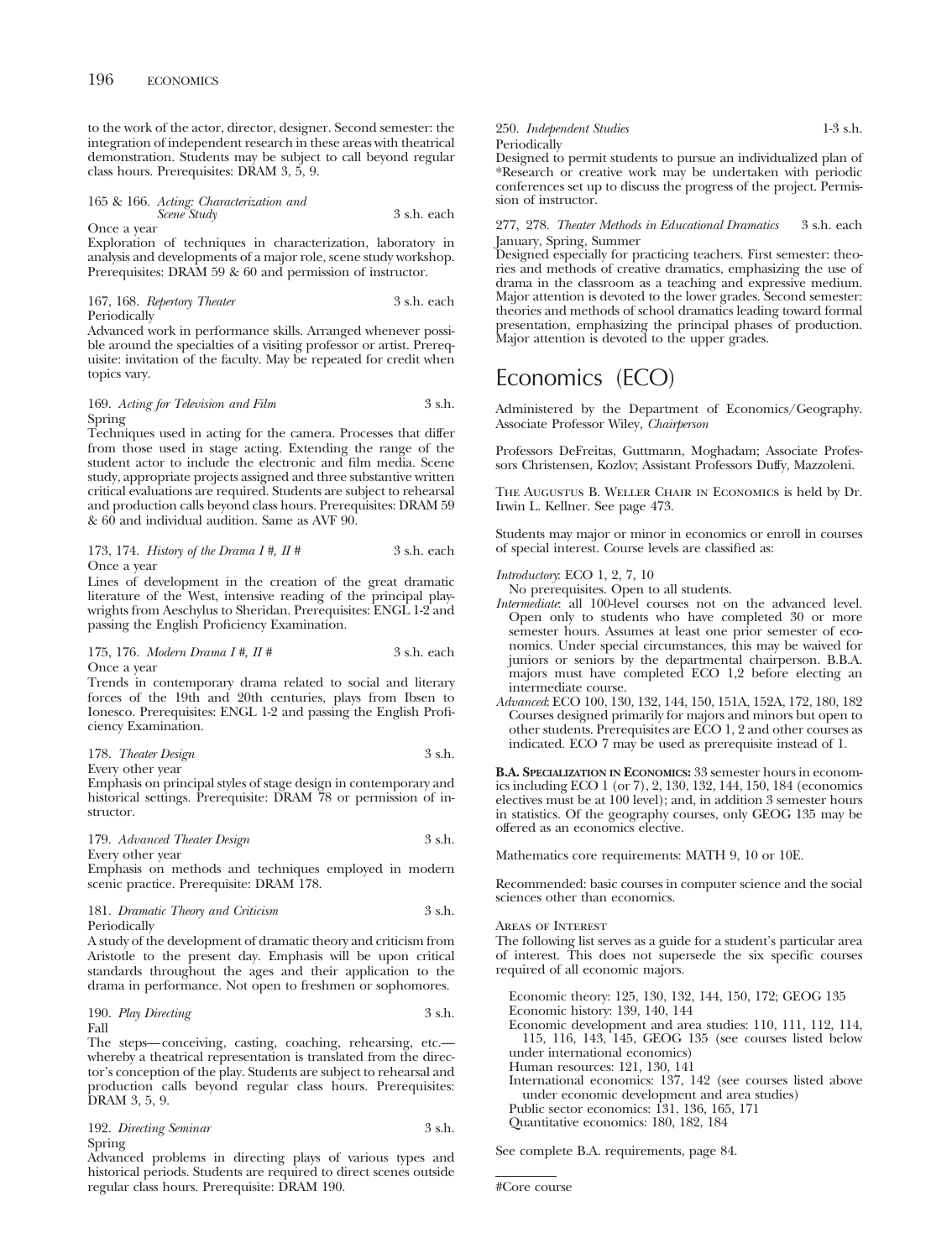**B.S. SPECIALIZATION IN BUSINESS ECONOMICS:** candidates for graduation must fulfill the following requirements:

- 1. The successful completion of at least 124 semester hours and a cumulative grade-point average of 2.0 in work completed at Hofstra.
- 2. At least 62 semester hours must be completed in the liberal arts. Economics courses offered by the Department of Economics and Geography may not be applied toward this requirement.
- 3. There are three requirements that must ordinarily be completed in residence at Hofstra: 15 semester hours in the major field of specialization, at least three semester hours in core course work toward each divisional core course requirement, and the last 30 semester hours. The 15 semester hours in the major and the resident core course requirement need not be included within the last 30 hours.

4. The following general requirements:

ENGL 1-2 or placement examination;\*

The same core course requirements as for the B.A., see page 84:

Humanities: 9 semester hours

Natural Sciences: 3 semester hours; and mathematics:

MATH 9, 10 or 10E, for a divisional total of 9 semester hours

Social Sciences (other than economics): 9 semester hours Languages: LING 101 or proficiency at least level 2 in one foreign language. This proficiency can be demonstrated by satisfactory completion of a level 2 foreign language course in college or by passing the foreign language level 2 proficiency examination administered by the language departments.

5. The following major requirements:

33 semester hours in economics including ECO 1, or 7, 2, 130, 132, 144, 150, and 184. Students planning to pursue graduate work in economics are strongly advised to take ECO 182 (*Introduction to Econometrics*). Economics electives must be at the 100 level. In addition, 3 semester hours in statistics (MATH 8, or QM 1), and four semester hours in computer science (BCIS 14) are required. Students are required to take a total of 25 hours in business. Business credits in excess of 25 will not be counted toward a degree in Business Economics. All business courses must be chosen under advisement. Of the geography courses, only GEOG 135 and GEOG 193 may be offered as economics electives.

Recommended: students who wish to specialize in a specific area of business are recommended to plan early, and under faculty advisement take one of the following six combinations of courses in business, elective economics, and general requirements.

Accounting: ACCT 101, 102, 123, 124

Finance: ACCT 101; FIN 101, 110, 132, 160, 165; QM 122; ECO 125, 142, 180, 182; MATH 19, 20

BCIS/QM: BCIS 30, one of the following four BCIS courses 40, 50, 90, 95, and the following BCIS courses: 116, 117, 120; QM 122; GEOG 60, 160

International Business: IB 150, 154, one of the following: 160, 161, 162, or 163, and IB 175; FIN 101; choice of twelve credits from the following economics courses: ECO 142, 110, 111, 112, 114, 115, 116, 117, 125, 137, 139, 140, 143, 145, 165; six credit hours in geography including three credits in GEOG 1 or 135

Management: MGT 101, any five, three credit undergraduate elective courses in management and/or general business (except GBUS 1 and 180); FIN 101; choice or twelve credits from the following economics courses: ECO 117, 121, 131, 133, 141, 169, 171

Marketing: MKT 101, 124, 144; QM 122; ECO 131, 169, 171; GEOG 60, 160.

### **B.A. SPECIALIZATION IN LABOR STUDIES**

SEE PAGE 995.

See Areas of Interest listed above under the B.A. Specialization.

Teaching of High School Social Studies, see page 401.

**A MINOR IN ECONOMICS** consists of the successful completion of 18 hours of economics, at least 6 hours in residence.

Omicron Delta Epsilon: an international economics honor society, see page 73.

## **COURSES**

In addition to semester notations next to each course, a selection of courses is offered during January and Summer sessions. Consult the *January* and *Summer Sessions* bulletins for these schedules.

## 1, 2 *Principles of Economics* 3 s.h. each

Fall, Spring, Summer

First semester: introduction to economic concepts and doctrines, followed by an extended analysis of the impact of the Keynesian revolution on the government's role in the economy, its effects on economic stability, on growth and on social problems such as poverty. Second semester: examination of the market economy emphasizing oligopoly, income distribution followed by an analysis of special problems arising out of international trade. Credit given for ECO 1 or 7 or New College SEB 1; Credit given for ECO 2 or New College SEB 1, not both. ECO 1 is not a prerequisite for ECO 2.

### 7. *Explorations of Current Economic Issues #* 3 s.h. Periodically

Introduces key concepts of economics through detailed exploration of topics at the center of economic and political debate: economic growth and income distribution; proper role of government in our "mixed" economy; globalization of economic activity; strategic role of financial institutions and markets in the new world economy. Credit for this course or ECO 1, or New College SEB 1.

### 10. *Economics, Environment and Community* # 3 s.h. Periodically

Examination of the issues of natural resource limits, the ongoing quest and needs for economic growth, threats to environmental sustainability from over-exploitation of resources and environmental pollution, and a variety of economic and social policies designed to mitigate adverse human impacts on resource and environmental systems. May not be taken as one of the four elective courses in economics required for the economics major.

## 100. *Honors Essay* 3 s.h. Fall, Spring

Research for and the writing of a substantial essay in the field of economics. Open only to senior economics majors who are eligible for and desire to graduate with departmental honors and who secure, before registration, written permission of the instructor who will supervise the essay.

## 110. *Economics of Latin America* 3 s.h. Periodically

Examination of historical roots of present day economies in Central and South America. Relationship between the structure of land holding and economic development. Causes of high rates of inflation. Role of Spain, Portugal and the Catholic Church in the development of the environment for growth or the lack

thereof. Prerequisite: one introductory course in economics.

### 111. *Economic Development in Sub-Saharan Africa* 3 s.h. Periodically

Development theories, practices and results evident in the region's primary industries such as agriculture, pastoral farming, mining and manufacturing from the colonial period to the present. Precolonial socioeconomic formations in each country within the region are examined as background to transformations fostered by colonialism. Prerequisite: one introductory course in economics.

<sup>\*</sup>See University Degree Requirements, page 69. #Core course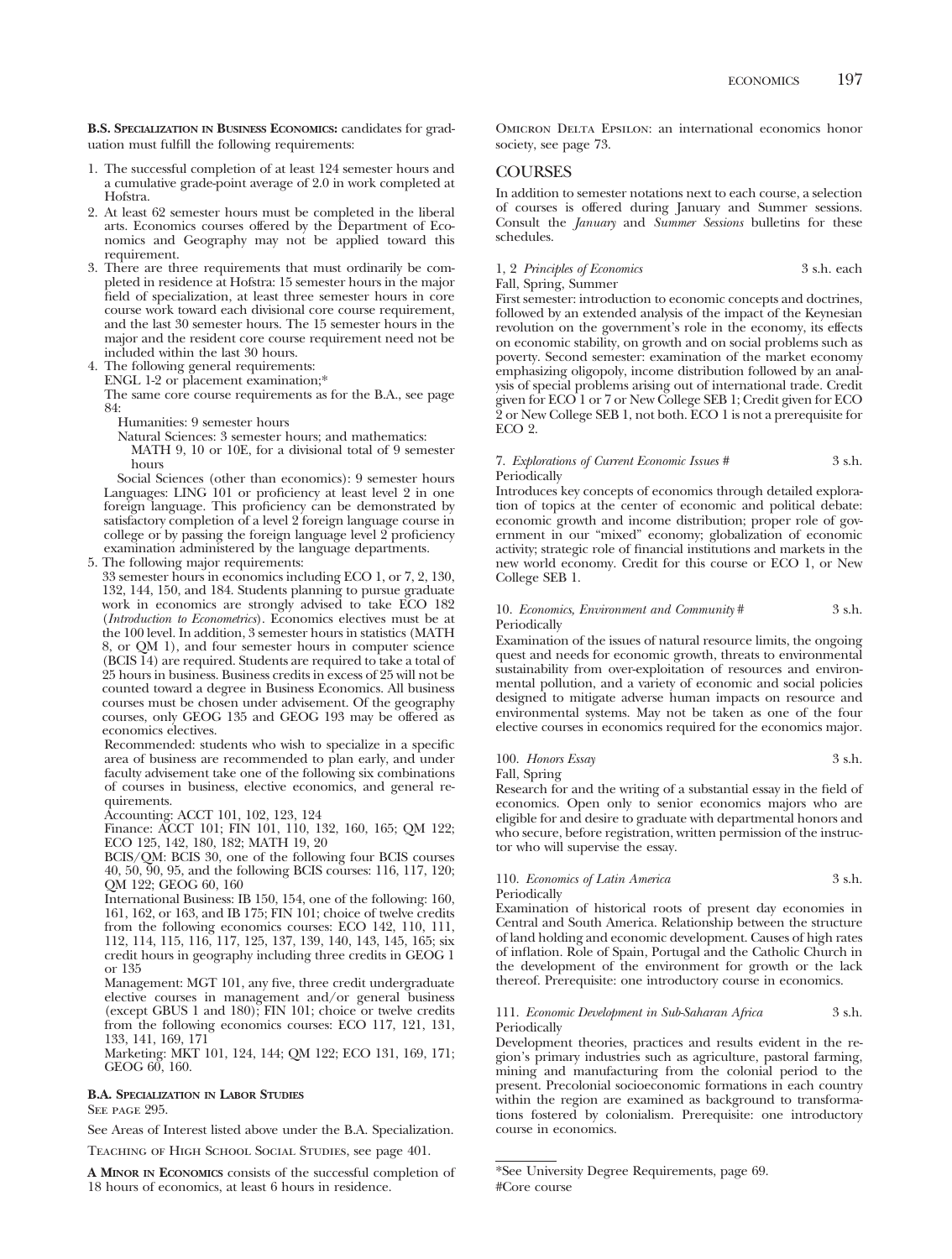112. *Economic Development of China* 3 s.h. Periodically

Analysis of several industrialization strategies adopted by the Chinese after 1949 and shifts in ideology and social policy that have accompanied them. Some 19th and early 20th century economic history helps to understand present problems. Prerequisite: one introductory course in economics.

114. *Japan's Modern Economy* 3 s.h. Periodically

Historical background of the late 19th century to World War II. Structural characteristics of the contemporary economy; industrial organization, banking and finance, labor market. Role of government and macroeconomic policies. Economic, social and cultural factors in growth. Japan and the world economy. Prerequisite: one introductory course in economics.

115. *Economy of Western Europe* 3 s.h. Periodically

Post-World War II economic growth and policy in Western Europe; economic integration and the European Economic Community; policy, problems, debates. Specific countries studied: France, Britain, West Germany, Italy. Prerequisite: one introductory course in economics.

116. *Economics of the Middle East* 3 s.h. Periodically

Contemporary economy of the Middle East in its sociopolitical and historical contexts. Focus is on the post-World War II period: population, industrialization, oil, economic implications of militarization, growing religious fervor, revolution and rising instability. Prerequisite: one introductory course in economics.

117. *Women and Development in the Middle East* # 3 s.h. See course description, page 447.

## 121. *Economics of Discrimination* 3 s.h. Periodically

An inquiry into the distribution of income and wealth, with emphasis on opportunities and returns of minority groups, the economics of discriminatory practices, alternatives in providing greater equity and welfare to victims of discrimination. Prerequisite: one introductory course in economics.

## 125. *Monetary Economics* 3 s.h. Periodically

Forms and functions of money; theories of money demand and supply; the relation between monetary aggregates, credit conditions and economic activity in the different models; the role of central banking; domestic and international aspects of monetary policy. Prerequisites: ECO 1, 2.

### 130. *Intermediate Microeconomics* 3 s.h. Fall, Spring

Microeconomic theory; factors determining production, consumption and exchange. Theory illustrated with case materials. Prerequisites: ECO 1, 2. Prerequisite or corequisite: MATH 10 or 10E.

## 131. *Government and Business* 3 s.h. Fall, Spring, Summer

Public policy toward business, government powers and private rights, the structure of industrial markets, regulation of competition and monopoly, economic aspects of the antitrust laws. Prerequisite: ECO 2.

132. *Intermediate Macroeconomics* 3 s.h. Once a year

Theory; GNP and its limitations; components of aggregate demand; monetary and fiscal policy; analysis of inflation, unemployment and growth. Prerequisites: ECO 1, 2. Prerequisite or corequisite: MATH 9.

133. *Health Economics#* 3 s.h. See course description, page 447.

## 136. *Public Finance and Fiscal Policy* 3 s.h. Periodically

Expenditures and revenues of federal, state and local governments; analysis of effects upon private enterprise and public welfare; fiscal policy in relation to equity, stability, growth and defense. Prerequisite: one introductory course in economics.

### 137. *Transnational Enterprise in World Economy* 3 s.h. Periodically

Origins, organization, magnitude and scope of private and state-owned TNE's. Neoclassical, managerial and radical theories of the transnational firm. Evaluation of the market and nonmarket including political, behavior of TNE's and their socioeconomic impact on both advanced capitalist and socialist economics, and the underdeveloped nations of the Third World. Case studies from agribusiness, minerals and fuels, manufacturing and financial sectors. Public policy. Prerequisite: one introductory course in economics.

## 139. *Economic History of Europe* 3 s.h. Every other year

The changing economic framework of European institutions and cultures studied in selected pivotal periods such as the 11th-12th, 14th-15th and 17th-19th centuries. Prerequisite: one introductory course in economics or HIST 11,12. Same as HIST 139.

## 140. *Economic History of the United States* 3 s.h. Every other year

Trends and patterns in the production, distribution and consumption of material wealth that mark the economic development of the United States from colonial times to the 20th century. These matters are subjected to economic analysis, but are also seen in relation to changing social and political institutions and moral values. Prerequisite: one introductory course in economics or HIST 13, 14C. Same as HIST 140.

# 141. *Labor Economics* 3 s.h.

Periodically

Development of American work force and labor movement. Analysis of current problems with emphasis on interrelationships of wages, productivity and employment. Prerequisite: one introductory course in economics.

### 142. *International Economics* 3 s.h. Fall, Spring

Examination of international trade theory: mercantilism, comparative advantage, protection, balance of payments, adjustments and the transfer problem. Selected historical and current issues including imperialism, multinational corporations, the U.S. balance of payments, and the role of trade, foreign aid and investment in developing poor countries. Prerequisite: one introductory course in economics.

# 143. *Economic Development* 3 s.h.

Periodically

Problems of the developing economies of the world, theories of development, requirements for and obstacles to economic development, policies to promote economic redevelopment. Prerequisite: one introductory course in economics.

# 144. *History of Economic Thought* 3 s.h.

Fall

Economic thought and policy in modern times and their relation to social, political and economic institutions and problems. Prerequisites: ECO 1, 2.

## 145. *Comparative Economic Systems* 3 s.h. Periodically

Theory and history of markets and alternatives to markets as allocators of resources. Successes and failures of centralized economic planning (U.S.S.R., Maoist China, Cuba), reform of centrally planned economies (Russia, post-Maoist China, Eastern

```
#Core course
```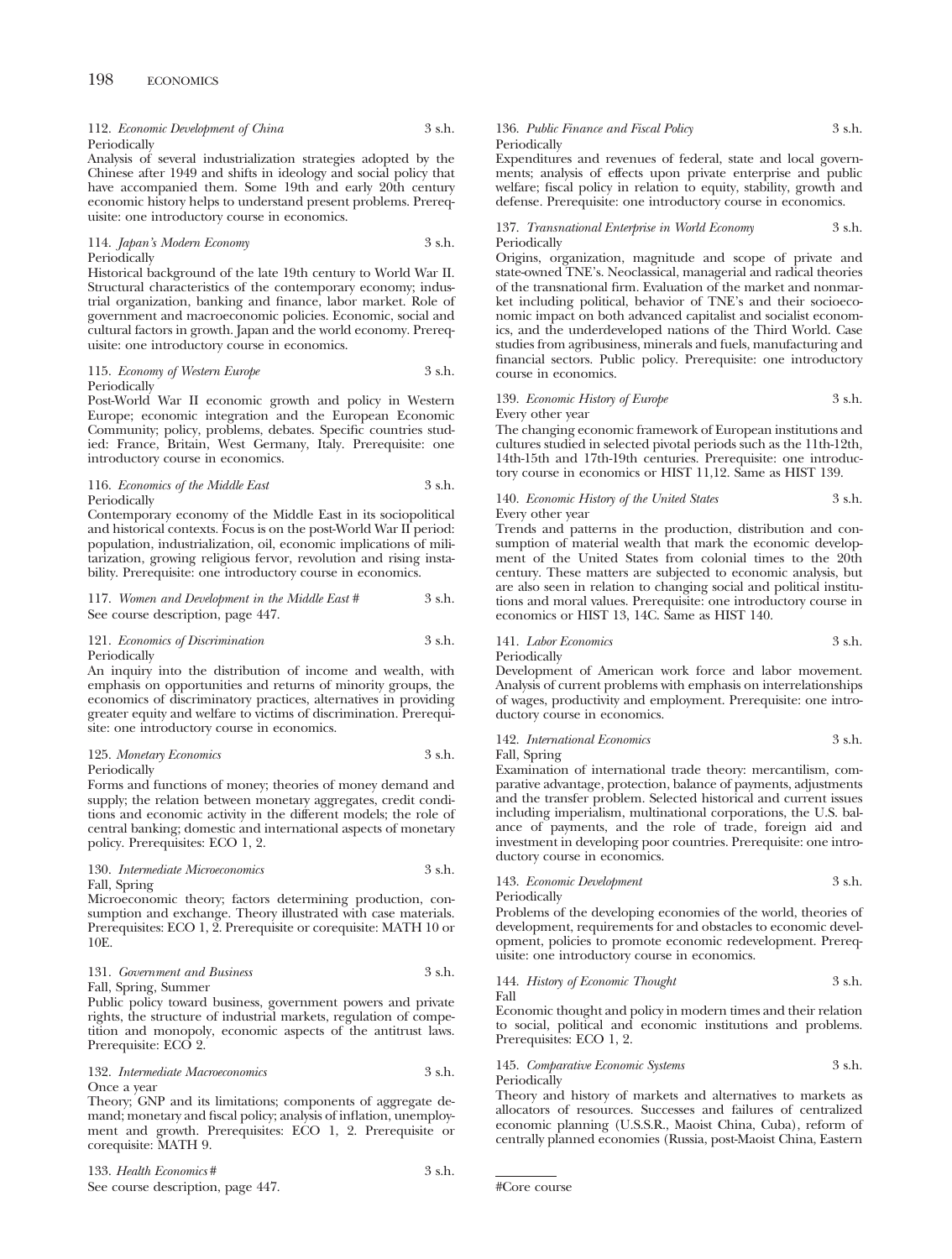Europe), determination of the appropriate mix of regulation and marketization (U.S.A., Western Europe, Japan). Techniques of planning.

150. *Modern Economic Theory* 3 s.h. Spring

Recent developments in economic theory including selected contributions of neoclassical, welfare, institutional and aggregative theorists. Prerequisites: ECO 130, 132.

151A, 152A. *Readings in Economics* 1-3 s.h. each Periodically

Intensive reading, oral and written work in one area. Open only to students interested in advanced work in economics who have received agreement of a faculty member who will serve as supervisor. Prerequisites: ECO 1, 2 and permission of chairperson. May be repeated twice for credit when topics vary. (Formerly 151, 152.)

### 165. *Urban and Regional Economics* 3 s.h. Periodically

Explores the structure of cities and regions, the location of corporate (manufacturing, commercial, financial) activities, housing, transportation, recreational facilities within and across regions; influence of government tax, subsidy, investment, regulatory policies; emphasis on the United States. Prerequisite: ECO 2; geography majors and minors may substitute GEOG 103 or GEOG 135 for ECO 2. May be used towards the 27 semester hours in geography required for geography majors.

| 169. Industrial Economics         | 3 s.h. |
|-----------------------------------|--------|
| See course description, page 447. |        |

## 171. *Law and Economics* 3 s.h. Periodically

An exploration of the applications of economic analysis to legal issues: analysis of major cases in selected areas of the law encompassing economic rights, including but not limited to, property, contract, environmental and antitrust law. Prerequisite: ECO 131 or permission of instructor.

172. *Seminar: Economic Theory* 3 s.h. Periodically

The contents of this seminar will be selected by the instructor and announced beforehand by means of a detailed syllabus. Readings and written work will be integrated with designated themes geared to exploring new developments in and applications of economic theory. Prerequisites: ECO 1, 2.

### 180. *Introduction to Mathematical Economics* 3 s.h. Periodically

A systematic exposition of matrix algebra, the differential and integral calculus, and some of their applications to economic analysis, particularly the study of equilibria and comparative statics. Prerequisites or corequisites: ECO 130 or 132, and permission of instructor; MATH 9 and 10 or 10E.

### 182. *Introduction to Econometrics* 3 s.h. Periodically

Fundamental concepts and methods of the branch of economics designed to give empirical content to economic reasoning. Historical development of a distinctive econometric approach and theoretical underpinnings of principal methodologies; construction of economic models embodying hypothesized relationships between key variables and use of simple and multivariate regression techniques to both describe factual relationships and to test rival economic theories about the strength and direction of such relationships; applied econometric analysis of wide array of topics such as investment, inflation, income and employment differentials. Prerequisites: QM 1, ECO 1, 2.

184. *Introductory Research and Report Writing* 3 s.h. Once a year

Interdisciplinary course in practical methods of empirical analysis of a wide variety of social science issues. Basic techniques of data collection and verification, descriptive presentations in tables and graphs. Introduction to government, business, economic and social science computerized data banks and to the use of the most popular spreadsheet and statistical software for desktop computers to organize data, present them graphically and to test hypotheses. Emphasis on applications to a range of sociological, political, and economic questions, culminating in a term paper based on independent empirical research of one such question. Open to all social science and B.B.A. students. Should be taken by economics majors at the same time as ECO 1, 2 or as soon as possible thereafter. Prerequisite: QM 1 or BI0 100 or MATH 8 or PSY 140 or SOC 180. (Formerly *Workshop: Analysis of Socioeconomic Data.*)

201. *General Economics* 3 s.h.

Fall or Spring and Summer

An intensive survey of basic economics. Open to matriculated M.B.A. students. No degree credit for M.B.A. students.

232. *Macroeconomic Theory* 3 s.h. Periodically

Theory and measurement of variations in output, employment and income; causes and control of economic fluctuations; economic growth. Not open to students who have already taken an intermediate macroeconomic theory course.

# Education and Allied Human Services, School of

SEE PAGE 121.

# Educational Administration (EADM)

Due to changes in the New York State teacher certification regulations, students completing (finishing) degree programs after December 2003 and who are seeking Hofstra's recommendation for teacher certification, may have to complete additional requirements for their program of study.

Consult your faculty adviser for information pertaining to your particular program.

Administered by the Department of Foundations, Leadership and Policy Studies. Professor Osterman, *Chairperson*

Professors Barnes, Kottkamp, Shakeshaft, Smith; Associate Professor Duarte; Assistant Professors Richardson, Scott.

The Department of Foundations, Leadership and Policy Studies offers three programs in educational administration: Master of Science in Educational Administration and Policy Studies, Certificate of Advanced Study in Educational Administration and the Doctor of Education in Educational and Policy Leadership. As part of the Doctoral Program, students also receive a Professional Diploma in Educational and Policy Leadership.

These three programs in educational administration are directed toward preparation as chief school district administrator, elementary or secondary school principal, supervisor of elementary and secondary education, supervisor of special education, chairperson of a secondary school department and other preK-12 leadership positions. These programs are approved by the New York State Education Department.

The Master of Science in Educational Administration and Policy Studies is a program designed to provide a basic introduction to preK-12 school administration and supervision for those students who work in settings such as independent schools who would like to pursue an advanced degree in educational administration, but who do not need New York State Administrative Certification.

The Certificate of Advanced Study (CAS) in Educational Administration is also a basic introduction to school leadership and supervision that prepares students for entry level leadership and supervisory positions. Prerequisites include at least two years of certified preK-12 teaching and a master's degree. Completion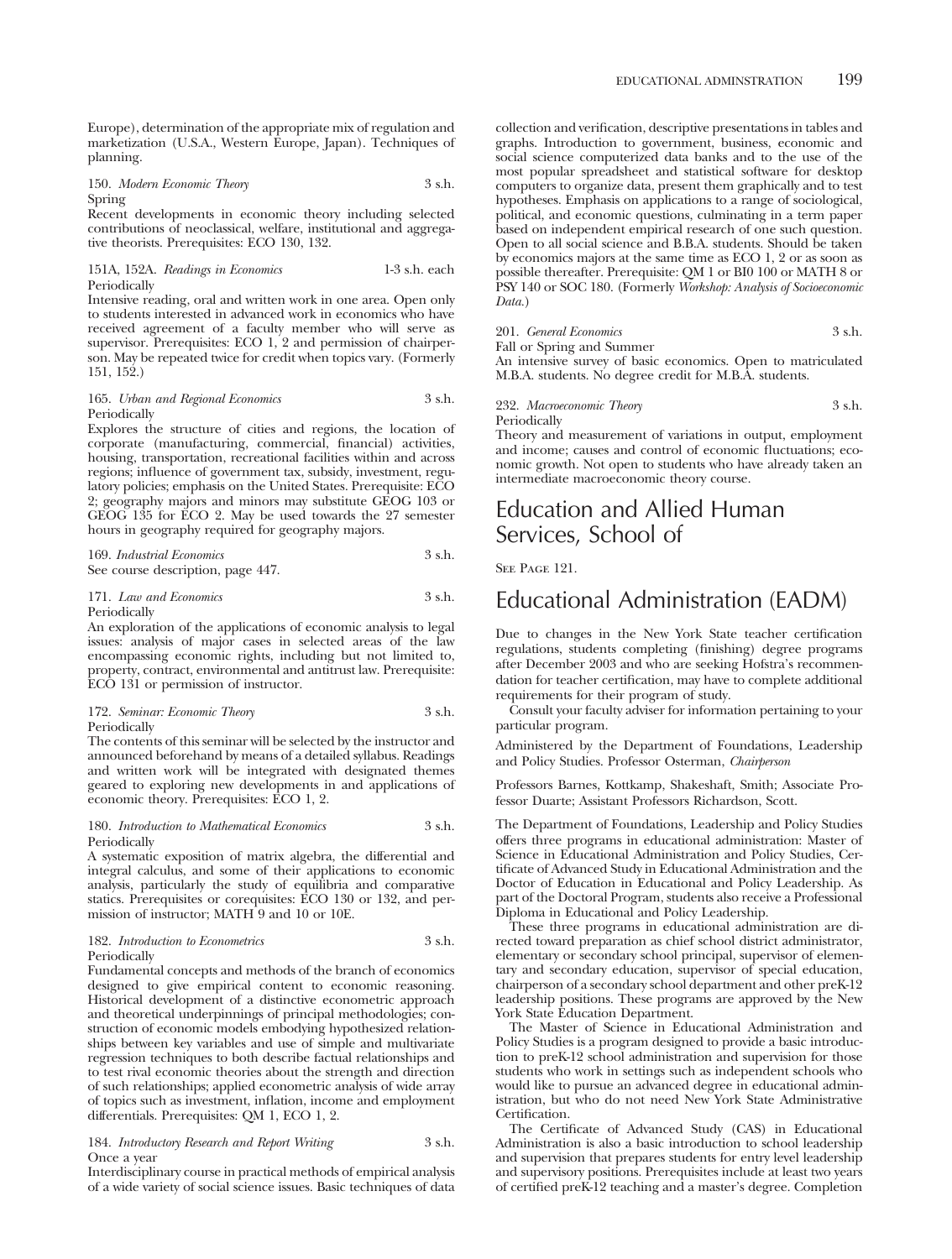of this program qualifies the student for the New York State School Administrator/Supervisor Certificate and the School District Administrator Certificate.

The Doctoral Program in Educational Administration is a three-phase administrative leadership preparation program. It integrates strong components of research policy, theory and conceptual frames, and personal and organizational leadership to prepare students to be critically oriented and self-aware agents actively working for the educational improvement of children and youth.

Applications for admission are made to the Graduate Admissions Office in the Admissions Center. To be accepted into one of these programs the applicant must meet the admission requirements specified in the description of that program.

Education Honor Societies, see page 72.

# MASTER OF SCIENCE IN EDUCATIONAL ADMINISTRATION AND POLICY STUDIES

The master's program is designed to provide an interdisciplinary exploration of important policy issues in education and a basic introduction to PreK-12 school administrative leadership and supervision for those students who work in settings such as independent schools, libraries, museums, or publishing houses who would like to pursue an advanced degree in educational administration and policy, but do not need New York State administrative certification.

This program does not meet the New York State requirements for supervisory and administrative certification. Upon completion of the degree, students are advised to transfer into the Certificate of Advanced Study in Educational Administration Program which leads to New York State certification in educational administration.

This degree provides a basic introduction to school administrative leadership and supervision; an interdisciplinary exploration of important policy issues in education drawing heavily upon philosophical, historical, and social perspectives; and attention to teaching and learning in diverse settings. Considerable choice and flexibility is built in, responsive to student needs and interests.

Admission requires three departmental recommendation forms from supervisors, a detailed resume of professional experiences, and a comprehensive statement of professional administrative goals and objectives (all to be typed). Assistant Professor Richardson, *Director*

Program Requirements

| Area 1. Administrative Strand                       | 16 |
|-----------------------------------------------------|----|
| EADM 260. Individuals in Organizations,             |    |
| 6sh.                                                |    |
| 261. Schools as Social Organizations: Working       |    |
| With People, 6 s.h.                                 |    |
| 264A. Framing Problems & Making Decisions,          |    |
| $4 \,$ s.h.                                         |    |
|                                                     |    |
| Area 2. Policy Strand                               | 15 |
| Students must choose a minimum of 3 s.h. from       |    |
| each of the areas designated below:                 |    |
|                                                     |    |
| 2A. Philosophical Foundations of Education          |    |
| FDED 200. Philosophy of Education                   |    |
| 210. Contemporary Educational Movements             |    |
| 220. Aesthetic Education                            |    |
| 252. Ethics for Educators                           |    |
|                                                     |    |
| 2B. Historical Foundations of Education             |    |
| FDED 230. History of Education in the United States |    |
| 231. Childhood & Adolescence in                     |    |
| <i>Historical Perspective</i>                       |    |
|                                                     |    |
| 2C. Social Foundations of Education & Policy Issues |    |
| FDED 211. The School $\mathcal{C}$ Society          |    |

| 247. The Family as Educator: Multicultural            |   |
|-------------------------------------------------------|---|
| <i>Dimensions</i>                                     |   |
| 270. Gender $\mathcal{F}$ Schooling: Implications     |   |
| for the Study $\mathcal{F}$ Administration of Schools |   |
|                                                       |   |
| Area 3. Teaching & Learning Strand                    | 3 |
| ELED or SED 207. Dynamics of Curricular Change        |   |
|                                                       |   |
| Area 4. Completion Projection                         | 9 |

36

See complete graduate information, page 75.

EADM 351. *Independent Study*

# CERTIFICATE OF ADVANCED STUDY IN EDUCATIONAL ADMINISTRATION

This (CAS) is a graduate program designed to prepare the student for entry level leadership positions such as teacherleader, member of site-based management team, chairperson, assistant principal, principal, and supervisor. The Certificate Program qualifies the student for the New York State School Administrator/Supervisor Certificate and the School District Administrator Certificate. Upon completion of the Certificate Program, those students who seek to continue their academic preparation in educational administration may transfer to the doctoral program by meeting the doctoral requirements. The CAS Program represents the first 30 s.h. of course credit toward the doctorate for those who enter the doctoral program.

The CAS is a 30 s.h. program taken over five semesters (including summer sessions) which includes 6 s.h. of internship and 24 s.h. of courses. This completely prescribed program with no electives does not permit transfer credit, builds reflective practice into every course, and requires the internship to be taken over three semesters in conjunction with coursework.

## Admission Criteria

*Sem. Hrs.*

Applicants for the CAS must have at least two years of preK-12 certified teaching experience and possess a master's degree. Additionally, to be admitted into this program, applicants need strong analytic ability, high administrative potential, and demonstrated success in teaching. Admission requirements for the first criteria will be assessed using the applicant's resume and an Achievement Profile Report prepared by the applicant. The applicant's statement of philosophy and goals as well as written references will be examined to determine both administrative potential and demonstrated success in teaching.

In addition to filing for admission with the Graduate Admissions Office with the usual application and transcripts, applicants will be requested to submit three department recommendation forms from administrators or supervisors, a detailed resume of professional experience, a completed Achievement Profile Report, and a comprehensive statement of professional administrative goals and objectives (all to be typed).

Students will be admitted in communities and will take their entire program with the other members of their community. Deadline for application for entrance is August 1 for Fall admission.

Program and Sequence Requirements

This 30 s.h. program is taken over five consecutive semesters, including summers, in the sequence listed below:

| Semester |                                        | Sem. Hrs. |
|----------|----------------------------------------|-----------|
|          | EADM 260. Individuals in Organizations | 6         |
| 2        | 261. Schools as Social Organizations:  |           |
|          | Working with People                    | 6         |
| 3        | 262A. Understanding External           |           |
|          | Environments: Social, Political,       |           |
|          | Economic & Legal Contexts              |           |
|          | of Schools                             |           |
|          | 263. Administrative Internship I       | 2         |
|          | 264A. Framing Problems & Making        |           |
|          | Decisions                              |           |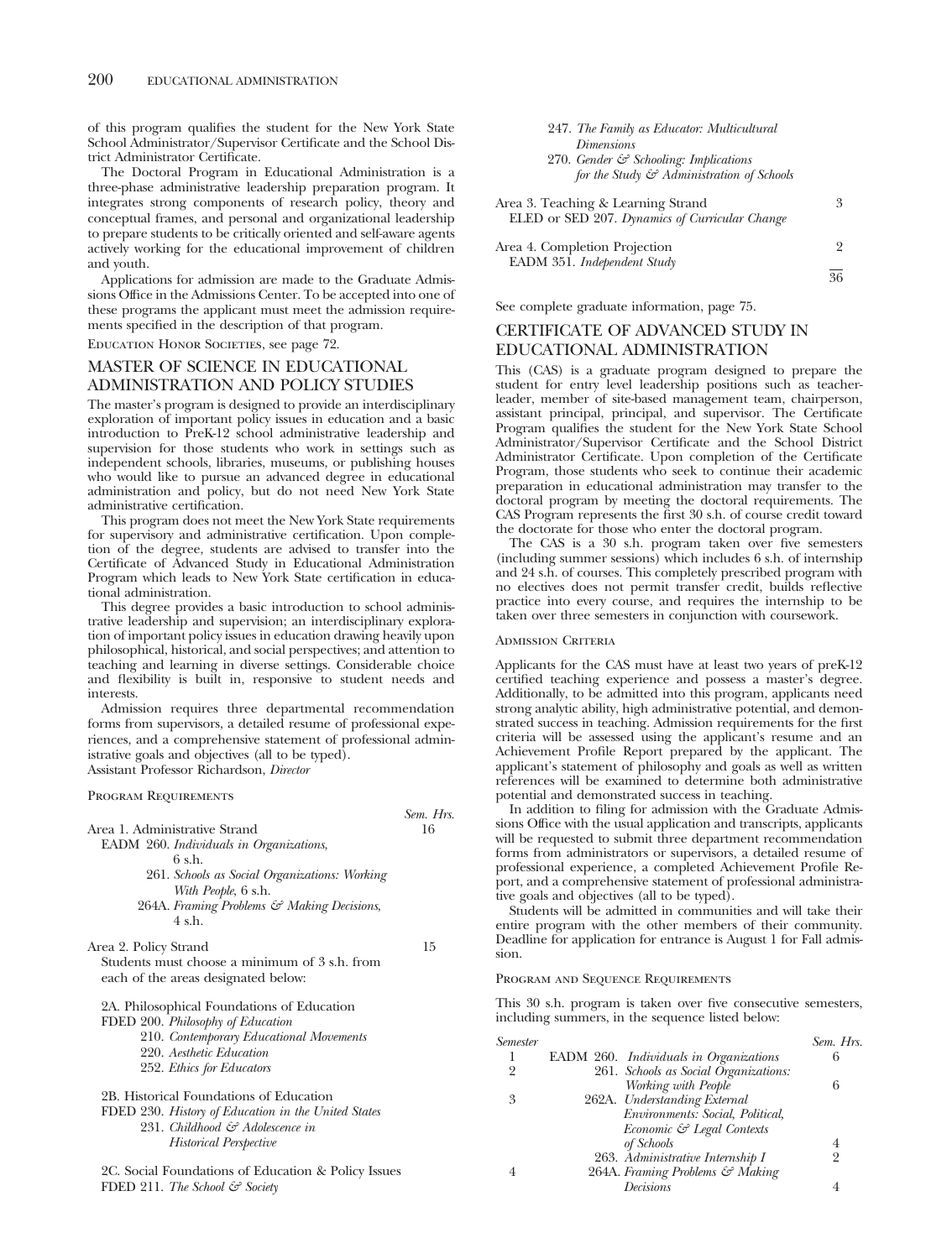## THE DOCTORAL PROGRAM

The degree of Doctor of Education in Educational and Policy Leadership prepares students for advanced professional responsibilities through an integrated program of research, policy, theory, and personal and organizational leadership development.

The central focus of this program is to incorporate formal knowledge, inquiry, and personal development into the study of leadership so that graduates are enabled and committed to making real and important differences in the education and lives of children and youth. This is a program that through its students and graduates aims to focus and apply academic resources to educational development and improvement.

The minimum course requirements for the doctorate is 79 hours beyond completion of a master's degree. Candidates may be required, however, to complete more than 79 hours upon the recommendation of departmental faculty.

The doctoral program consists of three components: the Certificate of Advanced Study in Educational Leadership (CAS); the Advanced Professional Strand consisting of the doctoral core, including the research requirement, distributed and other electives; and the Doctoral Dissertation.

|                                                                                | UUNU. 1113. |
|--------------------------------------------------------------------------------|-------------|
| Phase I: CAS                                                                   | 30          |
| <b>Phase II: Advanced Professional Studies:</b><br><b>Professional Diploma</b> |             |
| Doctoral Core:                                                                 |             |
| Introduction to Doctoral Studies                                               | 6           |
| Research                                                                       | 16          |
| Doctoral Distribution Electives:                                               | 9           |
| Select one course from each area:                                              |             |
| 1) Philosophical and Personal Reflections on                                   |             |
| Leadership                                                                     |             |
| 2) School and Society                                                          |             |
| 3) Organizational Leadership                                                   |             |
| Other Electives:                                                               | 9           |
| Selected with advisement from courses offered                                  |             |
| in the School of Education and Allied Human                                    |             |
| Services as well as from other graduate departments.                           |             |
| Students who satisfactorily complete Phase II                                  |             |
| course requirements including the written                                      |             |
| competency examinations described below,                                       |             |
| qualify to receive the Professional Diploma.                                   |             |
|                                                                                |             |

## **Phase III: Doctoral Dissertation**

| Dissertation Preparation and Research |    |
|---------------------------------------|----|
| Minimum total credits                 | 79 |

### **Additional Program Requirements:**

In addition to the course work and dissertation requirements, students will complete the following:

A written competency examination consisting of two parts: Competency in Critical Analysis and Synthesis of Scholarly Work and Competency in Research Design and Analysis Doctoral Oral Examination A: A Self-Assessment of Personal Learning

Doctoral Plan of Residency

Doctoral Examination B: Proposal Hearing

Doctoral Examination C: Dissertation Oral

#### **Admission Requirements**

Applicants must have completed a Master's degree and submit the following: a detailed resume of professional and related experiences; a comprehensive statement of professional leadership goals and objectives; official transcripts of undergraduate and graduate study; three Departmental Recommendation

Forms; and a score at or above the 55 percentile on one of the following admissions examinations: Miller Analogy Test, Graduate Record Examination Graduate Management Admission Test, Law School Admission Test. Prior to admission, applicants must arrange for an interview with the Doctoral Director. If accepted for matriculation, the student must have access to a computer, preferably a laptop, and e-mail. Professor Kottkamp, *Doctoral Director*

See complete doctoral information, page 81.

## COURSES

*Sem. Hrs.*

In addition to semester notations next to each course, a selection of courses is offered during January and Summer sessions. Consult the *January* and *Summer Sessions* bulletins for these schedules.

200. *The School as an Organization* 3 s.h. Once a year

Introductory course designed for master's-level students on the school as a complex social organization. Concept, structure and functions of educational organizations, with special emphasis on elementary and secondary schools. Explores the formal structure of school systems including the roles of the Federal Government, State Departments of Education, local school boards, public interest groups and parent-teacher organizations. Analyzes the relationship between educational research, policy and practice in local schools. May not be used to fulfill requirements for the Certificate of Advanced Study or doctoral programs. (Formerly *Introduction to Administration*.)

### 210. *Core Theory in Educational Administration* 6 s.h. Periodically

A study of concepts, theories, research methods and findings drawn largely from the behavioral sciences which can be applied in the practice of educational administration at all levels. Emphasis is given to organizational behavior including the study of roles and relationships, scientific management, bureaucracy, social systems, human motivation, decision making, leadership, organizational change, communications, and situational influences which shape education and educational administration in the context of a multicultural society. Methods of instruction include lectures, class discussion, role-playing, student presentations, guest lecturers and use of audiovisual materials. Student achievement is evaluated on the content and quality of written papers, class participation and a final written exercise. Open only to matriculated students in CBAE educational administration programs.

### 211. *Core Practicum in Educational Administration* 6 s.h. Periodically

This course moves educational administration from advanced theory into action. Using simulated materials reflecting the problems and issues of a particular school district, the course deals with administrator decision-making behavior in the context of a community which reflects a variety of multicultural characteristics and values. Political, social and economic pressures as well as educational needs are considered, and the use of group dynamics in the decision-making process is highlighted. Achievement is determined primarily through peer group and evaluations of competencies. Open only to matriculated students in CBAE educational administration programs.

### 214. *Theories and Practices of Supervision* 3 s.h. Periodically

A systematic study of the theories and practices of supervision and the philosophies, rationales and assumptions upon which elementary and secondary school supervision is based. Theoretical concepts are conveyed by lectures and discussion; skills are acquired through roleplaying and case studies. Achievement is determined through papers and quality of class participation. Prerequisite: two years of teaching experience.

219. *Patterns of Building Unit Administration* 3 s.h. Periodically

This course focuses on the administrative roles and functions of elementary and secondary school building administrators. The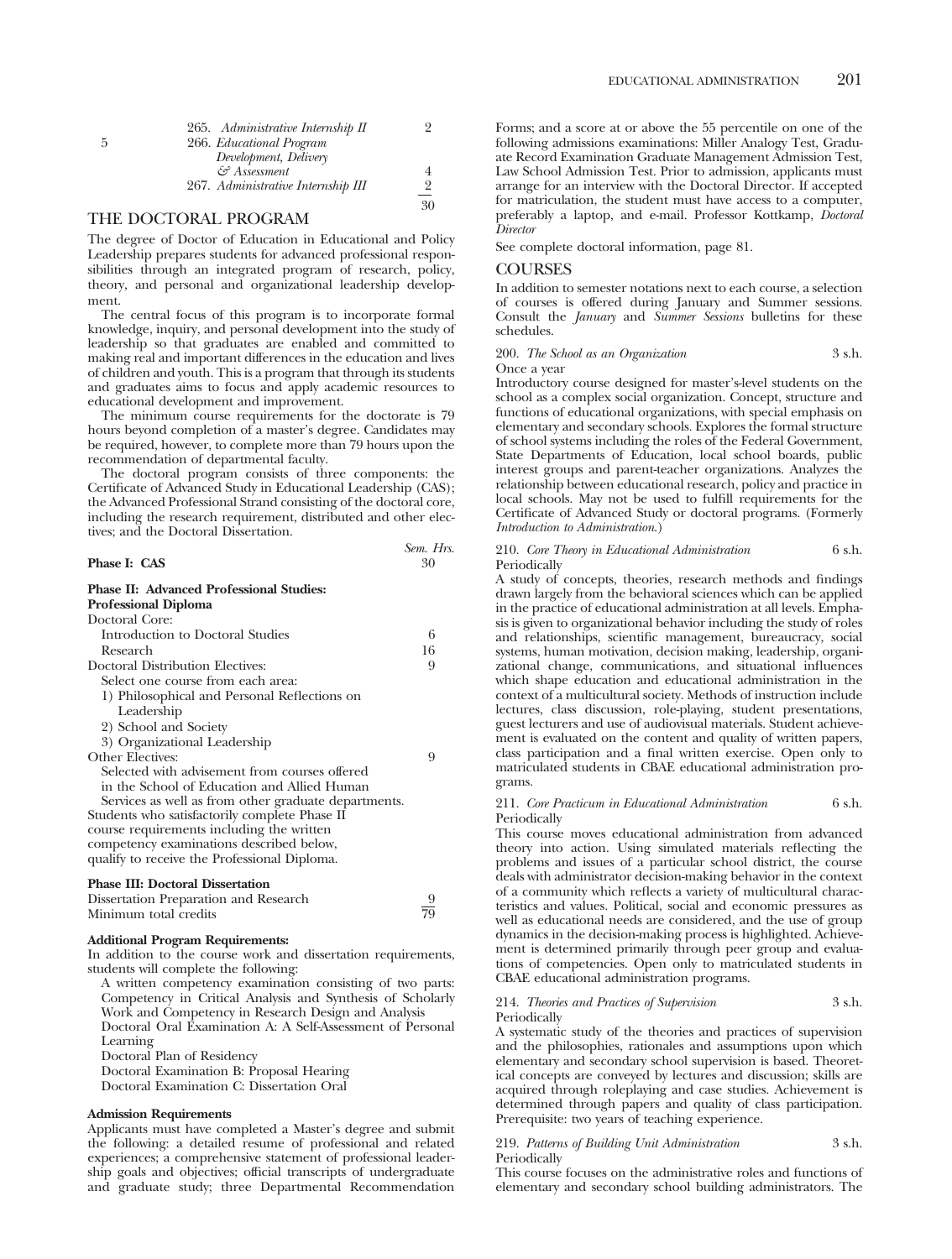topics include tasks of a building administrator, school organization and staff utilization, curriculum development and improvement, leadership, supervision of individual performance, personnel management, facilities management, employee organization relations, student affairs, school public relations, basic school laws and sources of legal information. Methods of instruction include lecture and class discussion, small group exercises, student and guest presentations, written exercises and a final written exercise. Evaluation of student achievement is based on the quality of class participation and quality of written exercises.

### 222. *Human Relations in School Personnel Management* 3 s.h. **Periodically**

The areas of motivation, group dynamics and leadership theory as well as the tasks of staff recruitment, selection, orientation and development are treated. Competencies are developed through case studies, roleplaying, lecture-discussions and substantive readings and reactions. Achievement is determined through the quality of work in these activities.

### 223. *School Business Administration II* 3 s.h. Fall

An examination of the duties and responsibilities including an understanding of the role in relation to other members of the administrative team and an exploration of aspects of the business administrator's work in regard to office management, budget procedures, financial management, accounting and auditing, purchasing and supply management, insurance programs, capital outlay and debt service, school plant operation and maintenance, food service and transportation. Prerequisite: EADM 270. (Formerly *The School Business Administrator.*)

### 231. *School Public Relations* 3 s.h. Periodically

Functions and responsibilities of the school administrator in the development and maintenance of effective school public relations. The meaning and purpose of school public relations, the public relations roles and functions of the board of education and all school personnel, school-community relations, communication processes, techniques and strategies, the preparation of communications materials, handling criticism and attacks, and relations with the news media. Questions and problems as they emerge during the semester. Illustrated lectures, class discussion, group interaction, roleplaying, student presentations, guest lectures and individual student reading, research and written assignments. Student achievement is measured by the quality of class participation, written assignments and a culminating written exercise.

## 233. *Educational Facilities Planning* 3 s.h. Periodically

Analysis of educational changes and architectual consequences, planning for flexible educational environments for present and future use, uses for underutilized schools, operation and maintenance, energy conservation and related problems. Slide lectures and visits to school are the principal methods of instruction. The achievement level of student is determined by application of the subject.

## 235. *Collective Negotiations in Education* 3 s.h. Periodically

The history of collective bargaining in the labor movement; comparison of collective bargaining, professional negotiation and collective negotiation; pertinent state legislation; representation and recognition procedures; scope and process of negotiations, impasse procedures; issues and outcomes of teachers' strikes and sanctions; impact on administrative theory and practice. Lecture-discussion with some roleplaying of situations. Achievement is determined through term papers and student reports with competency assessed by course instructor.

## 241. *Supervision of Instruction*

#### *and Curriculum Development* 3 s.h. Periodically

This course surveys the organization, supervision and evaluation of curricular innovations and instructional programs as administered at the elementary and secondary school levels. Types of classroom arrangements (traditional, cluster and open); organization and scheduling plans (continuous progress, cross-grade grouping, departmentalization, dual progress plans, house plans, integrated day, modular scheduling, multi- age grouping, multiunit plan, nongraded and self-contained classrooms); general instructional methods (computer-based, individualized, programmed, supervised independent study, supervised work experience and team teaching); and alternative approaches (alternative schools, community schools, mini-schools and school-withina-school). Through reading assignments, peer presentations, class discussions and written examinations, students are expected to demonstrate to the instructor their competence in these four areas. Prerequisite: EADM 214.

### 243. *School Finance* 3 s.h. Periodically

Study of the economic, political and legal aspects of financing public education, both from a general point of view and with specific attention to New York State. Areas considered include basic economic principles; local, state and federal financial support; systems analysis; taxing systems; fiscal aspects of equal educational opportunities; budgeting; purchasing; accounting; and reporting and communication of fiscal information. Lectures, class discussions, student reports, case studies. Achievement is evaluated on the content and quality of written papers, oral reports, class participation and on a final written exercise.

## 244. *School Law* 3 s.h. Periodically

Study of the legal framework (national and New York State) within which public education operates. Areas considered are church-state relations, state agencies, local school boards, financing education, tort liability, teacher-personnel administration, the Taylor Law, tenure, desegregation, and constitutional rights and freedoms of students. Case studies, lectures, class discussions and reports. Achievement is determined by the quality of written papers, oral reports, class discussion and a final written exercise. School attendance officers are advised to enroll in EADM 246.

### 245. *Selected Issues in School Administration* 3 s.h. Periodically

Discussion and analysis of current vital issues in educational administration and their proposed solutions. Students are expected to research an issue, present it to the class and defend it. Achievement is determined by the quality of the written research report and the competencies demonstrated in the presentation and defense of the oral presentation in addition to other evidences. May be taken more than once for credit.

### 246. *Public School Law for Attendance Officers* 4 s.h. Periodically

The legal framework within which the conduct of public education takes place in New York State. Taught in conjunction with EADM 244 (see description); special independent attendance law research is required.

### 247. *Data Processing for School Administrators* 3 s.h. Periodically

Consideration of the types of applications of computer systems typical to school situations. The organization of school computer equipment for the guidance function, computer-based instruction, information retrieval, school simulation for problem solving, and the development of a total information system are discussed and/or implemented. Instruction is conducted by lecture and demonstration, and assessed by instructor on basis of papers and projects submitted commensurate with evidences.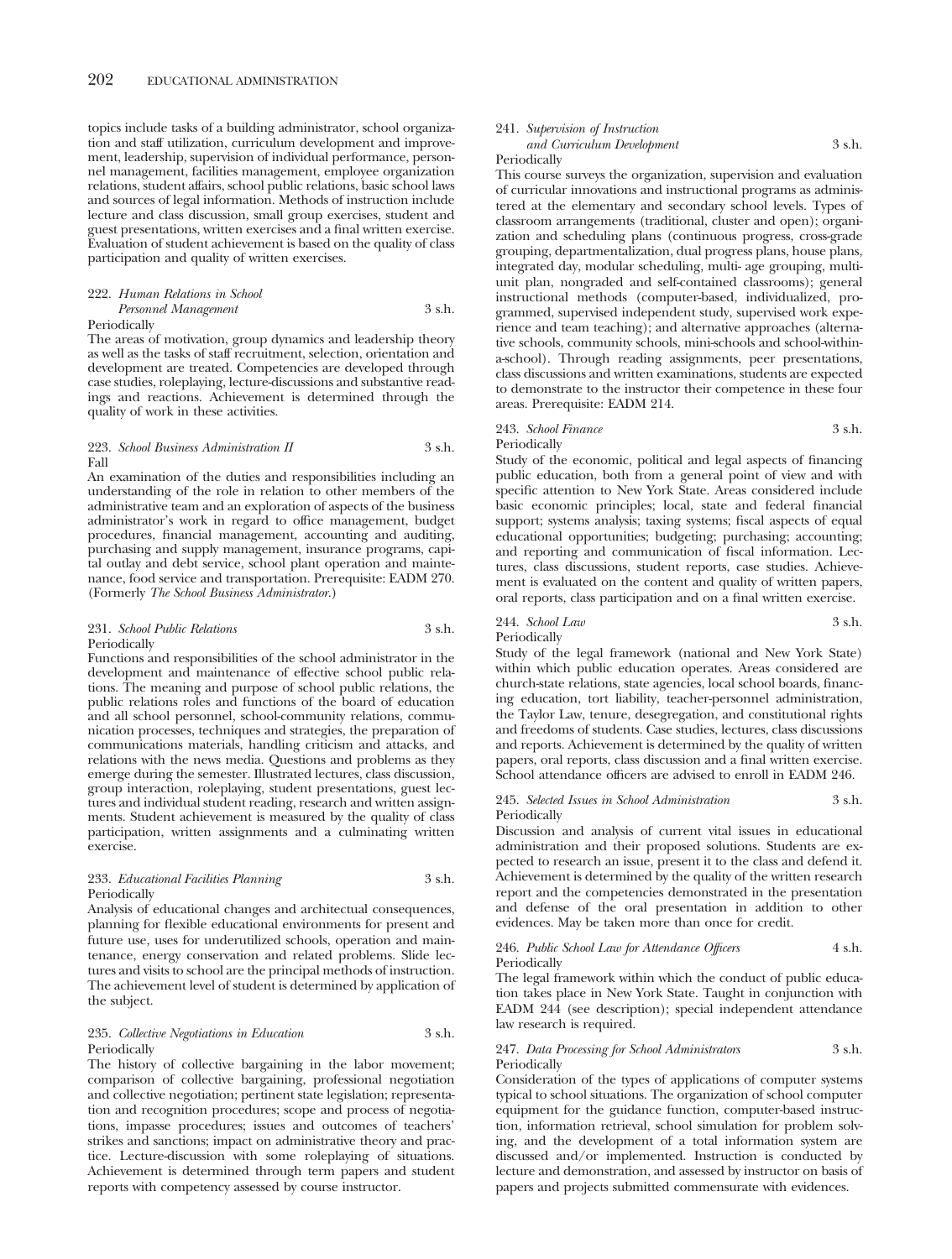| 249. Management Technology | 3 s.h. |
|----------------------------|--------|
| Periodically               |        |

An investigation into the theory and application of management technologies to the administrative process in education. Forms of systems-based technologies are considered. In addition to reading widely, contributing to class discussions and other normal expectations, students are expected to apply various technologies to case problems and simulated situations. Achievement is determined in part through peer-group assessment of projects and instructor evaluation of competencies. Prerequisite: EADM 200 or 211 or by permission of instructor.

251, 252. *Readings* 1-3 s.h. each Fall, Spring, Summer

The student selects and reads literature agreed upon with the instructor. Oral and written reports are made. Open only to advanced graduate study program students. Prerequisites: EADM 211 and permission of department chairperson. Pass/Fail grade only.

### 255. *Women in Educational Administration* 3 s.h. Periodically

Acquaints students with the literature on women in educational administration in an effort to understand both how to get a job as a woman and how to keep it. Additionally, students explore the implications of gender-bias for research, theory and practice in educational administration. Pass/Fail grade only.

### 257. *The Reflective Administrator* 3 s.h. Periodically

This course facilitates administrative performance by helping administrators to gain self-knowledge and develop self-reflection on their administrative actions. Students develop a platform or formal statement of their administrative intentions and then, with the help of the instructor and other students, examine the relationship between intentions and actual behaviors. Congruence and dissonance between intention and action are probed in a safe setting. Identified discrepancies provide points for individual decisions about changes in administrative behavior. Prerequisite: permission of instructor. Pass/Fail grade only.

## 258. *Gender and Schooling: Implications for*

*the Study and Administration of Schools* 3 s.h. Periodically

Goal of this course is to look at both the theoretical and practical implications of gender, providing a framework for thinking about issues as well as for acting on them. Same as FDED 270.

### 259. *The Administrator in Fiction* 3 s.h. Once a year

Reflective course using contemporary novels to explore a variety of administrative themes, such as vision, leadership, organization, rationality and gender. Fiction is used as a lens to study personal constructions of meaning, to reflect on the spectrum of our internal lives in relation to administrative roles, and to explore the subjective experience of administration through aesthetics and imagination. Pass/Fail grade only.

#### 260. *Individuals in Organizations* 6 s.h. Once a year

This first course of the CAS program is designed to prepare individuals for formal and informal leadership roles in schools. Three interwoven strands provide focus to the course: the individual, the nature of administration and the characteristics of the organizational context. Taken together, the components of this course are building blocks which, when integrated, move the student toward the goal of educational leadership which embraces articulating vision, reflecting on one's own performance and taking a stance of critical questioning. Competencies are developed through case studies, role-playing, lecture/discussion, team and individual assignments, and substantive readings. Achievement is determined through the quality and degree of

mastery demonstrated in the undertaking of these activities. Open only to matriculated students.

## 261. *Schools as Social Organizations: Working with People* 6 s.h.

Once a year

Examination of the human dimensions of organizational leadership. Building upon basic theory and research in the areas of motivation, communication, and group dynamics, students are encouraged to examine ways in which leaders, through their interaction with others, affect the quality of performance within the school setting. Special emphasis is given to the development of interpersonal and group communication skills which enhance individual motivation and organizational effectiveness. Competencies are developed through case studies, role-playing, lecture/ discussion, team and individual assignments and substantive readings. Achievement is determined through the quality and degree of mastery demonstrated in the undertaking of these activities. Open only to matriculated students.

## 262A. *Understanding External Environments: Social, Political, Economic and Legal Contexts*

*of Schools* 4 s.h. Once a year

Exploration of the social, economic, political, and legal influences on educational policy and practice. The administrative implications of demographic change, shifts in societal expectations, political pressures, judicial and legislative actions, societal dysfunctions such as racism and sexism, and funding sources for schools are examined. Students relate these external environments to real school settings in an attempt to understand how external forces shape what happens in schools. Competencies are developed through case studies, role-playing, lecture/discussion, team and individual assignments, and substantive readings. Achievement is determined through the quality and degree of mastery demonstrated in the undertaking of these activities. Open only to matriculated students. (Formerly 264.)

## 263. *Administrative Internship I* 2 s.h.

## Fall, Spring, Summer

A cooperatively guided administrative experience that focuses on the decision-making and problem-framing tasks of administrators. Students submit a plan of administrative and supervisory tasks to the Departmental Program and Internship Coordinator. These tasks are to be agreed upon by the coordinator and the school or district supervisor, with achievement to be determined against a stated list of competencies developed by the department and assessed by the school/district supervisor and the University supervisor. Registration by permission of the Departmental Program and Internship Coordinator. EADM 262A should be taken concurrently with, or prerequisite to this course. Open only to matriculated students in the CAS program. Pass/ Fail grade only.

### 264A. *Framing Problems and Making Decisions* 4 s.h. Once a year

Examines the processes of problem-framing and decisionmaking in educational organizations. The focus is on the general ideas and concepts that decision-makers use, or could use, to think systematically about the problems they face. Frameworks for conceptualizing issues, tools for selecting alternatives, and issues of implementation are examined. Understanding how to use school and district data to make decisions and formulate policy is emphasized. A broad array of analytical tools is applied to resolve simulated and real problems. Competencies are developed through case studies, role-playing, lecture/discussion, team and individual assignments, and substantive readings. Achievement is determined through the quality and degree of mastery demonstrated in the undertaking of these activities. Open only to matriculated students. (Formerly 262.)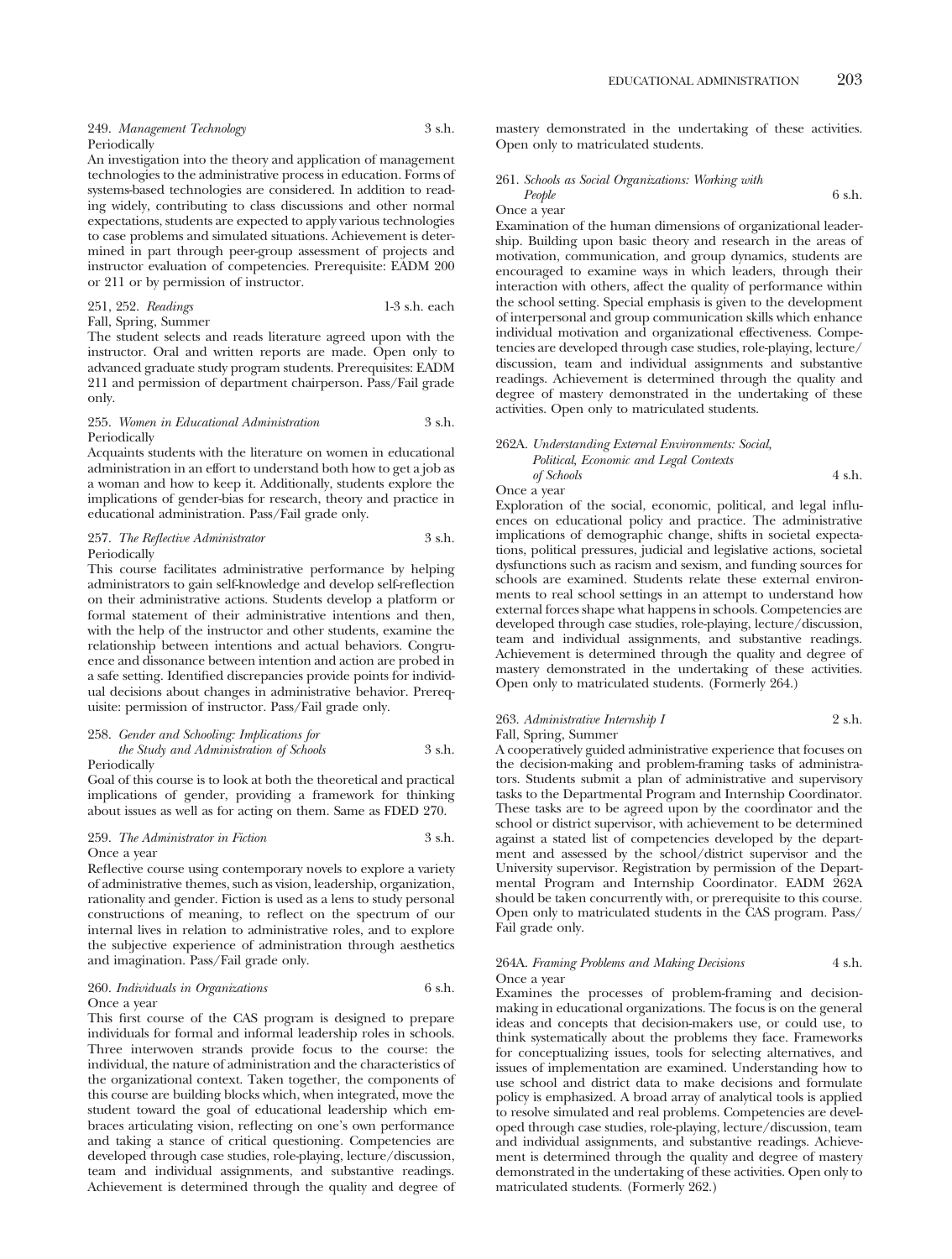## 265. *Administrative Internship II* 2 s.h.

## Fall, Spring, Summer

A cooperatively guided administrative experience that focuses on the external environments that impact schools. Students submit a plan of administrative and supervisory tasks to the Departmental Program and Internship Coordinator. These tasks are to be agreed upon by the coordinator and the school or district supervisor, with achievement to be determined against a stated list of competencies developed by the department and assessed by the school/district supervisor and the University supervisor. Registration by permission of the Departmental Program and Internship Coordinator. EADM 264A should be taken concurrently with, or prerequisite to this course. Open only to matriculated students in the CAS program. Pass/Fail grade only.

## 266. *Educational Program Development, Delivery,*

#### *and Assessment* 4 s.h. Once a year

Introduces students to a variety of perspectives, including traditional as well as contemporary reconceptualization of curriculum and learning processes. Core educational technologies, including educational needs assessment, goal consensus testing, educational program planning (with participatory involvement, staff development, resource deployment, progress monitoring, budgeting, evaluation and accountability reporting components), educational change and risk-taking, school support services, and the nonacademic curriculum are studied. Competencies are developed through case studies, role-playing, lecture/discussion, team and individual assignments, and substantive readings. Achievement is determined through the quality and degree of mastery demonstrated in the undertaking of these activities. Open only to matriculated students.

## 267. *Administrative Internship III* 2 s.h. Fall, Spring, Summer

A cooperatively guided administrative experience that focuses on educational program development, delivery, and assessment. Students submit a plan of administrative and supervisory tasks to the Departmental Program and Internship Coordinator. These tasks are to be agreed upon by the coordinator and the school or district supervisor, with achievement to be determined against a stated list of competencies developed by the department and assessed by the school/district supervisor and the University supervisor. Registration by permission of Departmental Program and Internship Coordinator. EADM 266 should be taken concurrently with, or prerequisite to this course. Open only to matriculated students in the CAS program. Pass/Fail grade only.

### 270. *School Business Administration I* 6 s.h. Summer

during class sessions.

A study of concepts, theories and practical applications of the current state of knowledge in school business administration. An examination of the laws impacting school business administration, an overview of school district budgets, the borrowing and investment of school district funds, accounting and auditing procedures, purchasing requirements and procedures, sources of revenue including State aid, health and safety issues and laws, personnel management, insurance, negotiations, transportation issues, managing facilities and operating school lunch programs. Practicing experts in each of these areas share their expertise

## 271. *Workshop: Middle Level Education* 3 s.h. Summer

This week-long workshop provides an overview of the essential administrative elements and strategies characteristic of an effective middle level program. Specific topics include building an exemplary instructional program, encouraging creative and effective teaching strategies, fostering academic and affective growth in adolescents, and making the transition from a Junior High School to a Middle School. Nationally and locally known speakers are brought in to share their experiences and expertise. Pass/Fail grade.

280 through 289, A-Z. *Advanced Workshops* 1-4 s.h. each Once a year

Special workshops of an advanced nature designed to meet the needs of specific groups.

As individual subjects are selected, each is assigned a letter (A-Z) and added to the course number. Any course may be taken a number of times so long as there is a different letter designation each time it is taken.

## 283. *Workshop: Administration of Programs for Exceptional Populations* 3 s.h.

Periodically

This workshop is a field problem course focused on the administration of programs for exceptional populations. Participants play the role of an administrator given responsibility for administering programs for exceptional populations along with other unrelated administrative responsibilities. Administrative field problems presented touch on legal, financial and operational issues related to compliance with New York State regulations. No attempt is made to discuss handicapping conditions beyond their legal definitions. Course goal is to increase understanding and awareness to a level that enables the practitioner to ask intelligent questions at critical phases of the administrative process. Evaluation of student progress is based on appropriate written work and class participation. Prerequisite: SPED 200 or permission of instructor.

|      | 300. Doctoral Seminar | 3 s.h. |
|------|-----------------------|--------|
| Fall |                       |        |

Special topic seminar designed for doctoral students. Content varies from year to year; specific descriptions will be available at registration. Generally the course focuses on the impact of change upon the school system with an analysis of the problems arising and the development of comprehensive strategies to move forward the educational enterprise. Open only to doctoral students. Pass/Fail grade only.

## 310, 311. *Administrative Internship* 3 s.h. each Fall, Spring, Summer

A cooperatively guided administrative experience at the school building level. Students will submit a plan of administrative and supervisory tasks to the departmental Internship Coordinator. These tasks to be agreed upon by the coordinator and the school building supervisor, with achievement to be determined against a stated list of competencies assessed by the school building supervisor and a University supervisor. Monthly seminars for consideration of problems confronted in the field. Registration only by permission of the departmental internship coordinator. Open only to matriculated students. Pass/Fail grade only.

# 312. *Administrative Internship* 3 s.h.

Fall, Spring, Summer

A cooperatively guided administrative experience at the central office level. Description is the same as for EADM 310, 311 except that experiences to be undertaken and supervisor designated is a member of the central office staff. Registration only by permission of the departmental Internship Coordinator. Open only to matriculated students. Pass/Fail grade only.

# 320-321. *Exploring the Field of Educational Administration: an*

*Introduction to Doctoral Studies* 3 s.h. each

Fall, Spring

This two-semester sequence introduces doctoral students to the field of educational administration. Students develop a broad understanding of the field of educational administration, explore the history of inquiry in the field as well as current issues, and become familiar with its professional resources and organizations. Students also develop an understanding of doctoral study in the APS Department, articulate their own interests, and learn the skills and techniques required for doctoral study.

## 325. *Leadership and Education* 3 s.h.

Periodically

This course is an exploration of the theory and practice of leadership using a variety of models from the social sciences.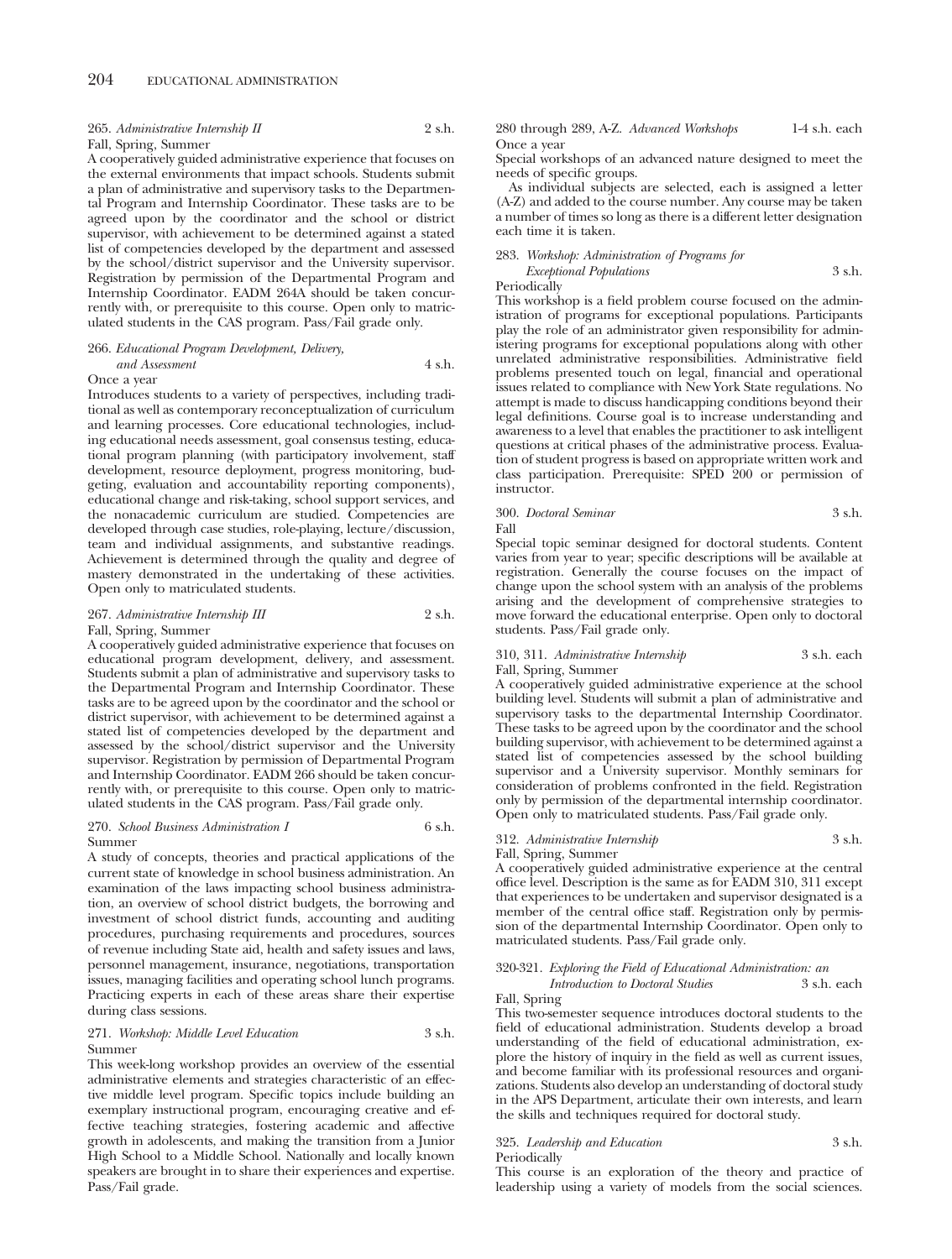Drawing upon a broad interdisciplinary framework, images and representations of leadership are explored in film, visual art, biography, management literature, children's books and organizational research for the purpose of facilitating thinking about leadership roles in society and the ways in which these considerations enter into educational discourse and the practice of administration in complex educational organizations.

## 351, 352. *Independent Study in Administration* 1-3 s.h. each Fall, Spring, Summer

The advanced doctoral student will identify and define special projects or studies, approved by the adviser, related to school administration. The student then works independently, conferring with the adviser on an appropriately agreed upon schedule and produces the final report by the date stipulated. Open only to doctoral students by permission of the department chairperson. Pass/Fail grade only.

## 380. *Structure and Process in Educational Organizations* 3 s.h. Once a year

This course helps the advanced graduate student develop a strong background in modern and emergent organizational theory as it applies to educational practice and administrative inquiry. Lays the groundwork for the advanced student to conceptualize either research into contemporary educational problems or improving administrative practice.

|        | 601. Dissertation Seminar | 3 s.h. |
|--------|---------------------------|--------|
| Spring |                           |        |

Clarification and structuring of a dissertation topic as a research undertaking. Presentation, analysis and critique of participant's research outlines leading to departmental acceptance of the research proposal. Orientation to dissertation organization and writing format. Prerequisites: successful passing of the Doctoral Oral Qualifying Exam, approval of the residence plan of study, and completion of 12 s.h. of the doctoral program of studies including EADM 300. A minimum of 601 is required of all doctoral students in educational administration. Pass/Fail grade only.

| 602. Dissertation Proposal Preparation | 3 s.h. |
|----------------------------------------|--------|
| Fall, Spring, Summer                   |        |

For students whose dissertation proposals have not been approved in 601. Registration in 602 is continuous until the proposal is accepted. No degree credit granted for 602.

604. *Dissertation Advisement* 3 s.h. Fall, Spring, Summer

Doctoral candidates enroll in 604 upon departmental acceptance of the dissertation proposal. Registration in 604 is continuous until the dissertation is accepted.

# Educational Studies (ED ST)

Administered by the Department of Foundations, Leadership and Policy Studies. Professor Osterman, *Chairperson*

Associate Professor Duarte and Assistant Professor Scott, *Codirectors*

**THE EDUCATIONAL STUDIES PROGRAM** is the interdisciplinary examination of education as institution and as enterprise. It is designed specifically for those students concerned with the interpretation, appraisal and reform of our society's educational arrangements; the program is not designed to prepare school teachers or other school personnel. Students will be provided with the opportunity to view education from philosophical, historical, sociological, political, anthropological and psychological perspectives.

An undergraduate minor in Educational Studies requires 18 semester hours chosen from the courses listed below with a minimum of 15 semester hours in the School of Education including ED ST 170, *Colloquium in Educational Studies*.

Program Requirements

| CRSR | 113. <i>Educational Psychology</i> , 3 s.h.                      |
|------|------------------------------------------------------------------|
|      | 115. The Helping Relationship, 3 s.h.                            |
| ELED | 125. Child Development in the School Setting, Home $\mathcal{F}$ |
|      | Community, 6 s.h.                                                |
| FDED | 110. History of American Education, 3 s.h.                       |
|      | 111. The American School, 3 s.h.                                 |
|      | .                                                                |

- 112. *Politics of Education*, 3 s.h.
- 114. *The Education of America's Minority Groups*, 3 s.h.
- 115. *Introduction to Sociology of Education*, 3 s.h.
- 120. *Aesthetics & Education*, 3 s.h.
- 121. *Existentialism & Education*, 3 s.h.
- 127. *Introduction to Philosophy of Education*, 3 s.h.
- 129. *Current Problems in Education*, 3 s.h.
- 130. *Topics in the History of American Education*, 3 s.h.
- 131. *Anthropology & Education*, 3 s.h.
- 155,156. *Seminar in Foundations of Education,* 3 s.h. each
- 161,162. *Readings in Foundations of Education*, 1-3 s.h. each
- PESP 155. *Leisure Interpretation*, 3 s.h.<br>PHI 25. *Theories of Human Nature*,
- 25. *Theories of Human Nature*, 3 s.h. PSY 53. *Child Psychology*, 3 s.h.
	- 54. *Adolescent Psychology*, 3 s.h.
- SOC 102. *Social Institutions*, 3 s.h.

Advisement in the Educational Studies Program is available through the foundations of education area. Students are urged to confer with the faculty early in their program to enable individual planning of programs.

## **COURSE**

170. *Colloquium in Educational Studies* 3 s.h. Periodically

An integrative analysis of selected aspects of educational processes, policies and institutional practices. Prerequisite: 12 s.h. toward the Educational Studies minor.

# Elementary and Early Childhood Education (ELED)

Due to changes in the New York State teacher certification regulations, students completing (finishing) degree programs after December 2003 and who are seeking Hofstra's recommendation for teacher certification, may have to complete additional requirements for their program of study.

Consult your faculty adviser for information pertaining to your particular program.

Administered by the Department of Curriculum and Teaching. Professor Fromberg, *Chairperson*

Associate Professors Kaufman, Koch, Miletta, Semel; Assistant Professors Ahern, Cooper, Davey, Elijah, Smith, Toher; Special Assistant Professor Libresco.

# UNDERGRADUATE TEACHER PREPARATION FOR EARLY CHILDHOOD EDUCATION (BIRTH-GRADE 2)

Bachelor of Arts. The undergraduate early childhood education program leads toward New York State initial teacher certification in early childhood (birth-grade 2). The early childhood program is designed to blend on-campus preparation with field experiences in a variety of school settings, culminating in full-time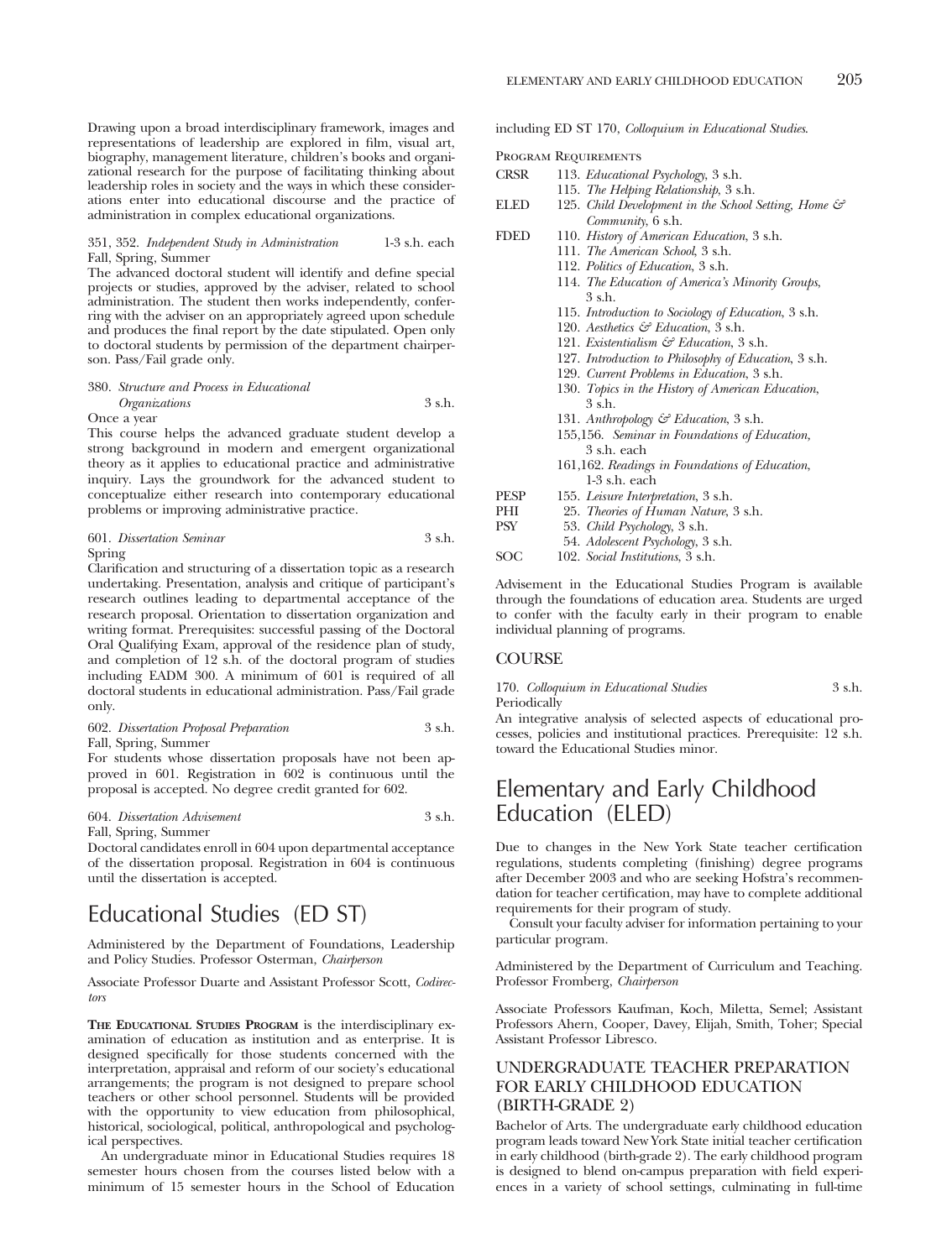student teaching. Literacy, multicultural education, and information technology are integrated throughout all aspects of this program. The program conforms to the standards and guidelines of the National Association for the Education of Young Children and the New York State Learning Standards for Early Childhood Education.

### Program Requirements

Students select a B.A. degree program from an area of the liberal arts and sciences (excluding fine arts, dance, drama, and music). After completing 45 semester hours of college course work, students choose early childhood education as a *co-major*. This education program is designed to blend on-campus preparation with field experiences in a variety of school settings, culminating in full-time student teaching. Literacy, multicultural education, and information technology are integrated throughout all aspects of the programs. Hofstra's undergraduate program in early childhood is a New York State Registered program. Students who successfully complete the program and who obtain passing scores on the New York State Teacher Certification Examinations (NYSTCE) will qualify for New York State Initial Teaching Certification.

Admission Criteria for the Early Childhood Education Program

After completing 45 semester hours of college course work, students may apply for admission to the School of Education and Allied Human Services through the Department of Curriculum and Teaching and is based on a comprehensive review of multiple criteria, including the following:

—A passing score on the Hofstra English Proficiency Examination.

—An overall GPA of 2.75 or higher on all course work.

—Two letters of reference addressing the applicant's potential to succeed in the teaching profession.

—A written personal statement of professional intent and rationale.

The department understands that any single criterion may not reliably predict a student's potential for success in the program. Students may consider applying even if they fail to meet one of the criteria but feel that other aspects of their experience might compensate.

## **Required Course Work for the B.A. in Early Childhood Education**

The Department of Curriculum and Teaching strongly recommends that emphasis on course work dealing with multi-cultural issues and social contexts of education. In order to ensure that prospective teachers have a broad education in the liberal arts and sciences, all students in B.A. degree programs with co-majors in early childhood education must complete course work from each of the content areas below. When programs are planned carefully, these requirements may be satisfied while completing the Hofstra Core. Specific courses and minimum credits required for prospective teachers are indicated.

Whereas satisfaction of the Hofstra Core may require more credits in the indicated areas than those stipulated below, the designated courses with the following areas *must* be included in the B.A. degree program of the early childhood and the elementary education major. Comparable course work must be completed by New College and School of Communication students in each of the areas below.

Areas to be included in partial fulfillment of the Hofstra Core<br>Artistic Expression/Humanities: 3 s.h. Artistic Expression/Humanities: AH 74, 101; CLL 39, 190; DNCE 127; DRAM 1; MUS 3; JWST ENGL 40, 139

Creative Participation: 3 s.h.

FA 8. *Art Concepts and Experiences*, or equivalent recommended

Communication: 3 s.h. SPCM 1. *Oral Communication;* SPCM 7. *Public Speaking*, or ENGL 133. *General Creative Writing*

Information Retrieval: 0-3 s.h. CSC 5. *Overview of Computer Science*, a passing score on the Examination for Information Retrieval (EIR), or comparable course work.

Historical Concepts: 3 s.h. HIST course listed in the Social Sciences Division of the Hofstra Core. (Completion of American History, Western Civilization, Global History, or the equivalent prerequisite to ELED 135).

Social Science Concepts: minimum 9 s.h. SOC 8, 9, 36, 37, (3-6 s.h.) or equivalent recommended; PSY 33 or 34 recommended; ANTH 3, HIST 72C or 162C, or PSC 1

Philosophy:  $3 \text{ s.h.}$ PHI 161 recommended

Language other than English: 0-12 s.h. Completion of level 4 competence in a language other than English, placement above level 4, or completion of the special language option. *American Sign Language*, REHB 191 and 192, may be used to satisfy this requirement for New College students.  $(6 \text{ }\mathrm{s.h.})$ 

## Scientific Processes: 6 s.h.

BIO 4. *Human Biology* required (prerequisite to ELED 129A). Satisfy the Natural Sciences Core requirement by completing one of the following laboratory sciences courses: BIO 1&2; CHEM 3A with 3B; GEOL 1C, 2C; or PHYS 1A with 1B

Mathematical Processes: 3 s.h. Any MATH course listed under the Mathematics/Computer Science division of the Hofstra Core. MATH 16 is highly recommended for non-mathematics/non-science majors.

## Written Analysis and Expression: 6 s.h.

ENGL 1-2, and a passing score on the Hofstra English Proficiency Examination (also required for transfer students). Successful completion of the New College Writing Program is a requirement prior to admission to ELED courses for New College students.

Cross-Cultural Appreciation: 3 s.h. Any course in the Cross-Cultural division of the Hofstra Core.

Transfer students must plan their courses of study carefully with an academic adviser to assure that their programs will fulfill both the University and New York State Education Department requirements.

## PEDAGOGICAL CORE REQUIREMENTS FOR EARLY CHILDHOOD EDUCATION

| ELED        | 41. Basic Concepts in Arithmetic and Related                                   |          |
|-------------|--------------------------------------------------------------------------------|----------|
|             | Teaching Practices or a passing score on                                       | 2 s.h.   |
|             | the Departmental Mathematics Profi-                                            |          |
|             | ciency Examination                                                             |          |
| <b>FDED</b> | 111. The American School or                                                    | 3 s.h.   |
|             | 127. Introduction to Philosophy of Education                                   |          |
| <b>SPED</b> | 101. Inclusion: Infants, Toddlers, Pre-schoolers,                              |          |
|             | and K-6 Children                                                               | $3$ s.h. |
|             | ELED 104A. <i>Educational Computing Issues</i> , <i>Trends</i> $\mathcal{C}^2$ |          |
|             | Practices                                                                      | 1 s.h.   |
|             | 111B. Young Children's Movement, Music, Rhyth-                                 |          |
|             | mic Activities $\mathcal{C}$ Play for the Classroom                            | 1 s.h.   |
|             | 122. Art in the Elementary School                                              | 1 s.h.   |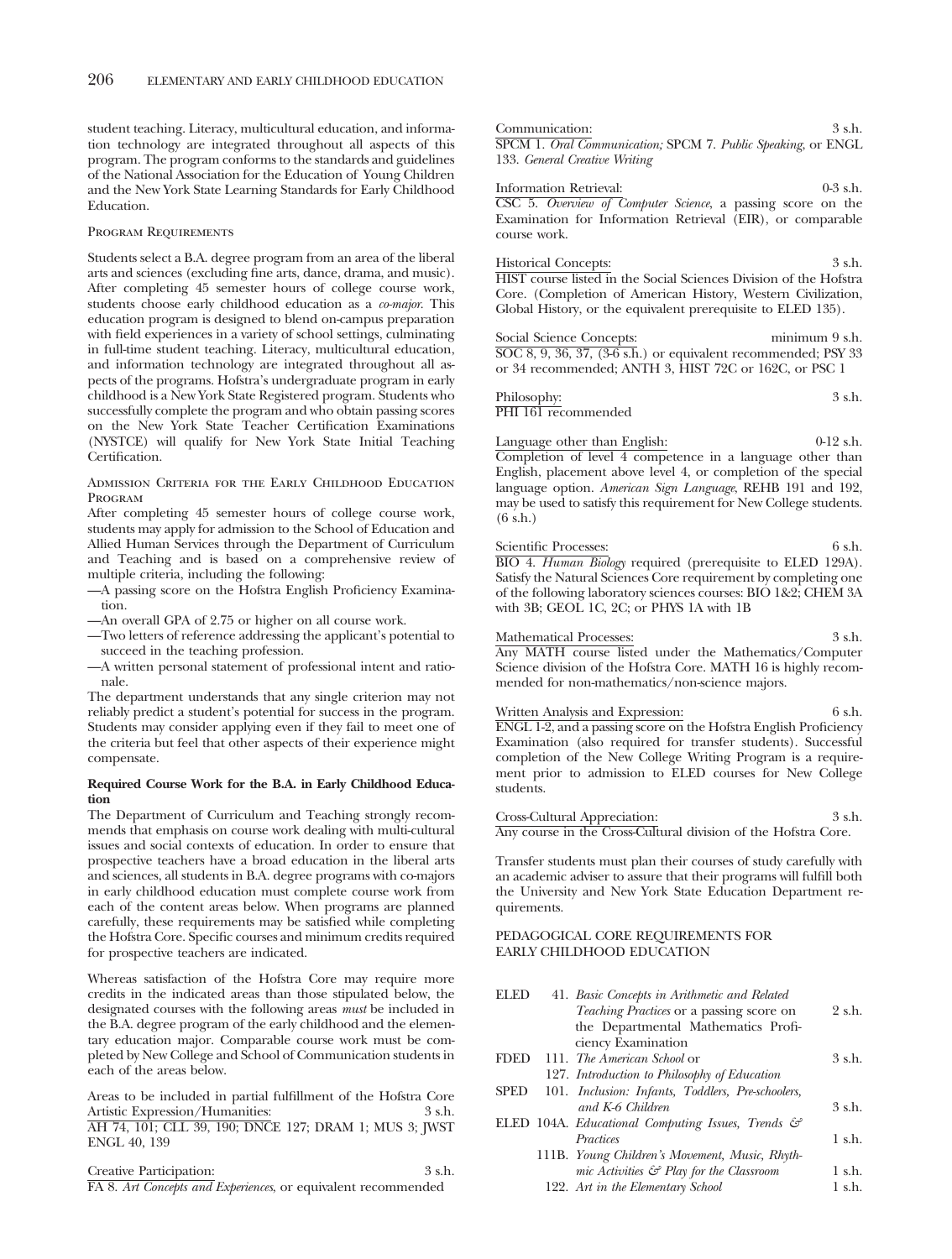# CHILDHOOD EDUCATION PROGRAM

(BIRTH-GRADE2)

Phase 1. Satisfactory completion of 45 s.h. of college level course work and admission to the Early Childhood Education Program.

Phase 2.

| ELED 134. Infant, Toddler, Preschool, & Primary,    |        |
|-----------------------------------------------------|--------|
| Child Development in Group Settings, Home           |        |
| & Community                                         | 5 s.h. |
| 135. Interdisciplinary Teaching of Social Studies:  |        |
| Early Childhood                                     | 3 s.h. |
| 135E. Social Studies Field Placement Laboratory     | 1 s.h. |
| 136. Integrated Teaching of Emergent Reading,       |        |
| Writing & Children's Literature: Early              |        |
| Childhood Education                                 | 5 s.h. |
| 136E. Literacy Field Placement Laboratory           | 1 s.h. |
| 128A. Integrated Teaching of Mathematics in         |        |
| Early & Childhood Education                         | 3 s.h. |
| 128E. Mathematics Field Placement Laboratory        | 1 s.h. |
| 129A. Integrated Teaching of Science in Early       |        |
| Childhood & Childhood Education                     | 3 s.h. |
| 129E. Science Field Placement Laboratory            | 1 s.h. |
| Phase 3. Admission to Student Teaching              |        |
| ELED 137. Student Teaching: Early Childhood         | 6 s.h. |
| 138. Reflective Inquiry & Issues in Early Childhood |        |
| Curriculum Design & Development                     | 3 s.h. |
|                                                     |        |

Student receiving a grade lower than C- in a professional education course must repeat the course and receive a grade of C- or higher in order to remain in the program.

### **Student Teaching Prerequisites**

Program Phases 1 and 2 must be completed prior to student teaching. Application forms for student teaching are available in the Office of Field Placement and are accepted by October 1 or March 1 for the succeeding semester. Admission criteria are as follows: 1) a cumulative GPA of 2.75 on overall course work; 2) a GPA of 2.5 or higher in liberal arts and sciences course work; c) a grade of C- or higher in each ELED course completed and 4) no unresolved INC grades in professional education course work. \**See note below regarding teacher certification examinations.*

## **Graduation Requirements for the Early Childhood Education Program**

Graduation from an undergraduate early childhood education program requires: 1) completion of all graduation requirements for the appropriate B.A. degree in the liberal arts and sciences; 2) completion of all course requirements for the co-major in early childhood education; 3) the successful completion of *at least* 129 semester hours. (Military Science courses may not be counted toward this total semester hour requirement.); 4) completion of *at least* 93 semester hours in liberal arts and sciences course work (FDED 111 and 127 may be counted toward this requirement); 5) a minimum GPA of 2.75 in overall course work; 6) a minimum GPA of 2.5 in liberal arts and sciences course work; 7) an electronic portfolio, illustrating the student's education course work and professional accomplishments.

## **Teacher Certification Requirements**

Upon successful completion of a teacher education program, students will be eligible to apply for the University's recommendation for New York State teachers' Initial Certificate. Students are required to pass each of the New York State Teacher Certification Examinations: The Liberal Arts and Sciences Test (LAST), the Assessment of Teaching Skills—Written (ATS-W), and the Content Specialty Test (CST). Students not receiving passing scores on all three examinations will not be eligible for certification. Additional information pertaining to certification can be found on page 122.

\*\*Note: It is *strongly recommended* that students complete the Liberal Arts and Sciences Test (LAST) of the New York State Teacher Certification Examinations prior to student teaching, and the Assessment of Teaching Skills—Written (ATS-W) and the Content Specialty Test (CST) during student teaching. All three NYSTCEs should be completed prior to graduation. Students not receiving passing scores on all three examinations will not be eligible for initial certification.

## UNDERGRADUATE TEACHER PREPARATION FOR ELEMENTARY EDUCATION (GRADES 1-6)

The undergraduate elementary education program leads toward New York State initial teacher certification in childhood education (grades 1-6). The elementary education program is designed to blend on-campus preparation with field experiences in a variety of school settings, culminating in full-time student teaching. Literacy, multicultural education, and information technology are integrated throughout all aspects of the programs. The program conforms with the standards and guidelines of the Association for Childhood Education International and with the New York State Learning Standards for Childhood Education.

## Program Requirements

Students select a B.A. degree program from an area of the liberal arts and sciences (excluding fine arts, dance, drama, music; speech-language-hearing sciences; and selected majors in New College and the School of Communication). After completing a minimum of 45 semester hours of college course work, students choose elementary education as a *co-major*. Hofstra's undergraduate program in elementary education is a New York State Registered program. Students who successfully complete this program and who obtain passing scores on the New York State Teacher Certification Examinations (NYSTCE) will qualify for New York State Initial Teacher Certification.

Admission Criteria for the Elementary Education Pro-GRAM

After completing a minimum of 45 semester hours of college course work, students may apply for admission to the School of Education and Allied Human Services through the Department of Curriculum and Teaching in 243 Gallon Wing. Admission into a B.A. degree program in the Department of Curriculum and Teaching is based on a comprehensive review of multiple criteria, including the following:

- —A passing score on the Hofstra English Proficiency Examination or completion of the New College Writing Program.
- —An overall GPA of 2.75 or higher in liberal arts and sciences course work.
- —Two letters of reference addressing the applicant's potential to succeed in the teaching profession.
- —A written personal statement of professional intent and rationale.

## **Required Course Work for B.A. Specialization in Elementary Education**

The Department of Curriculum and Teaching strongly recommends an emphasis on course work dealing with multicultural issues and social contexts of education. In order to ensure that prospective teachers have a broad education in the liberal arts and sciences, all students in B.A. degree programs with majors in elementary education must complete course work from each of the content areas below. When programs are planned carefully, these requirements may be satisified while completing the Hofstra Core. Specific courses and minimum credits required for prospective teachers are indicated.

Whereas satisfaction of the Hofstra Core may require more credits in the indicated areas than those stipulated below, the designated courses within the following areas *must* be included in the B.A. degree program of the elementary education major.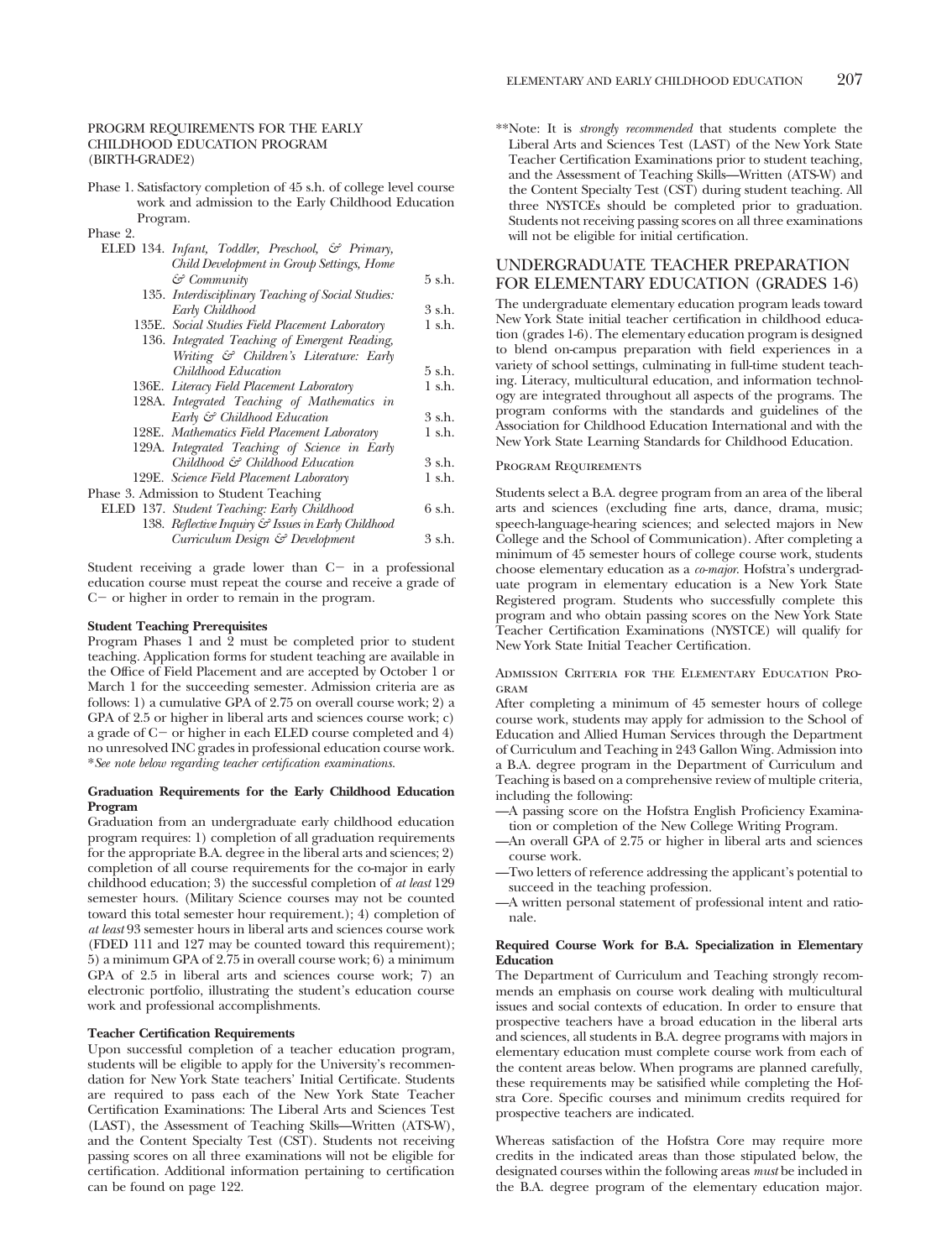Comparable course work must be completed by New College and School of Communication students in each of the areas below.

Areas to be included in partial fulfillment of the Hofstra Core Artistic Expression/Humanities: 3 s.h. AH 74, 101; CLL 39, 190; DNCE 127; DRAM 1; MUS 3, JWST 10, 30, or 108; ENGL 40 or ENGL 139

Creative Participation: 3 s.h. FA 8. *Art Concepts and Experiences,* or equivalent recommended

Communication: 3 s.h. SPCM 1. *Oral Communication* or SPCM 7. *Public Speaking*

Information Retrieval: 0-3 s.h. CSC 5. *Overview of Computer Science*, a passing score on the Examination for Information Retrieval (EIR), or comparable course work.

Historical Concepts: 3 s.h. HIST course listed under the Social Science Division of the Hofstra Core. (Completion of American History, Western Civilization, Global History, or the equivalent prerequisite to ELED 126A).

Social Science Concepts: 6 s.h. SOC 4 or equivalent highly recommended; PSY 7, ANTH 3, 137, HIST 162C, or PSC 1 recommended.

Philosophy: 3 s.h. PHI 14, 20, or 161 recommended

Language other than English 0-12 s.h. Completion of level 4 competence in a language other than English, placement above level 4, or completion of the special language option. *American Sign Language*, REHB 191 and 192, may be used to satisfy this requirement for New College students but do not carry liberal arts and sciences credit (6 s.h.).

Scientific Processes: 6 s.h. BIO 4. *Human Biology* required (prerequisite to ELED 129A) Satisfy the Natural Sciences Core requirement by completing one of the following laboratory science courses: BIO 1 & 2; CHEM 3A with 3B; GEOL 1C, 2C; or PHYS 1A with 1B

Mathematical Processes: 3 s.h. Any MATH course listed under the Mathematics/Computer Science division of the Hofstra Core. MATH 16 is highly recommended for non-mathematics/non-science majors.

Written Analysis and Expression: 6 s.h. ENGL 1-2, and a passing score on the Hofstra English Proficiency Examination (also required for transfer students). Successful completion of the New College Writing Program is a requirement prior to admission to ELED courses for New College students.

Cross-Cultural Appreciation: 3 s.h. Any course in the Cross-Cultural division of the Hofstra Core

Transfer students must plan their courses of study carefully with an academic adviser to assure that their programs will fulfill both University and New York State Education Department requirements.

## PEDAGOGICAL CORE REQUIREMENTS FOR ELEMENTARY EDUCATION

ELED 41. *Basic Concepts in Arithmetic and Related Teaching Practices* or a passing score on 0-2 s.h. the Departmental Mathematics Proficiency Examination

| FDED 111. The American School or                                   | $3$ s h     |
|--------------------------------------------------------------------|-------------|
| FDED 127. Introduction to Philosophy of Education                  |             |
| SPED 101. Inclusion: Infants, Toddlers, Pre-schoolers,             |             |
| and K-6 Children                                                   | 3 s.h.      |
| ELED 104A. <i>Educational Computing Issues</i> , <i>Trends and</i> |             |
| Practices                                                          | $1$ s.h.    |
| 111A. Children's Movement and Rhythmic Activi-                     |             |
| ties for the Classroom Teacher                                     | 1 s.h.      |
| 122. Art in the Elementary School                                  | $1 \,$ s.h. |
|                                                                    |             |

Phase 1. Satisfactory completion of a minimum of 45 s.h. of college-level course work and admission to the Elementary Education Program.

Phase 9.

|  | ELED 125A. Child Development in the School Setting, |        |
|--|-----------------------------------------------------|--------|
|  | Home and Community                                  | 5 s.h. |
|  | 126A. Interdisciplinary Perspectives on Teaching    |        |
|  | Social Studies: Elementary Education                |        |
|  | Grades 1-6                                          | 3 s.h. |
|  | 126L. Social Studies Field Placement Laboratory     | 1 s.h. |
|  | 127A. Integrated Teaching of Reading, Writing       |        |
|  | and Children'a Literature: Elementary Ed-           |        |
|  | ucation Grades 1-6                                  | 5 s.h. |
|  | 127L. Literacy Field Placement Laboratory           | 1 s.h. |
|  | 128A. Integrated Teaching of Mathematics in         |        |
|  | Early and Childhood Education                       | 3 s.h. |
|  | 128L. Mathematics Field Placement Laboratory        | 1 s.h. |
|  | 129A. Integrated Teaching of Science in Early       |        |
|  | and Childhood Education                             | 3 s.h. |
|  | 129L. Science Field Placement Laboratory            | 1 s.h. |
|  | Phase 3. Admission to Student Teaching              |        |
|  | ELED 121A. Student Teaching: Elementary Education   | 6 s.h. |
|  | 123A. Classroom Perspectives and Issues:            |        |
|  | $(Grades 1-6)$                                      | 3 s.h. |
|  |                                                     |        |

Students receiving a grade lower than C- in a professional education course must repeat the course and receive a grade of C- or higher in order to remain in the program.

## **Student Teaching Prerequisites for the Program**

Program Phases 1 and 2 must be completed prior to student teaching. Application forms for student teaching are available in the Office of Field Placement and are accepted by October 1 or March 1 for the succeeding semester. Admission criteria for student teaching are as follows: (1) a cumulative GPA of 2.75 on overall course work; (2) a GPA of 2.5 or higher in liberal arts and sciences course work; (3) a grade of C- or higher in each ELED course completed and (4) no unresolved INC grades in professional education course work. \*\**See note below regarding teaching certification examinations.*

### **Graduation Requirements**

Graduation from this program requires (1) completion of all graduation requirements for the appropriate B.A. degree in the liberal arts and sciences; (2) completion of all course requirements for the co-major in the elementary education program; (3) successful completion of *at least* 129 semester hours. (Military Science courses may not be counted toward this total semester hour requirement.); (4) completion of *at least* 93 semester hours in liberal arts and sciences course work (FDED 111 and 127 may be counted toward this requirement); (5) a minimum GPA of 2.75 in overall course work; (6) a minimum GPA of 2.5 in liberal arts and sciences course work; and (7) an electronic portfolio, illustrating the student's education course work and professonal accomplishments.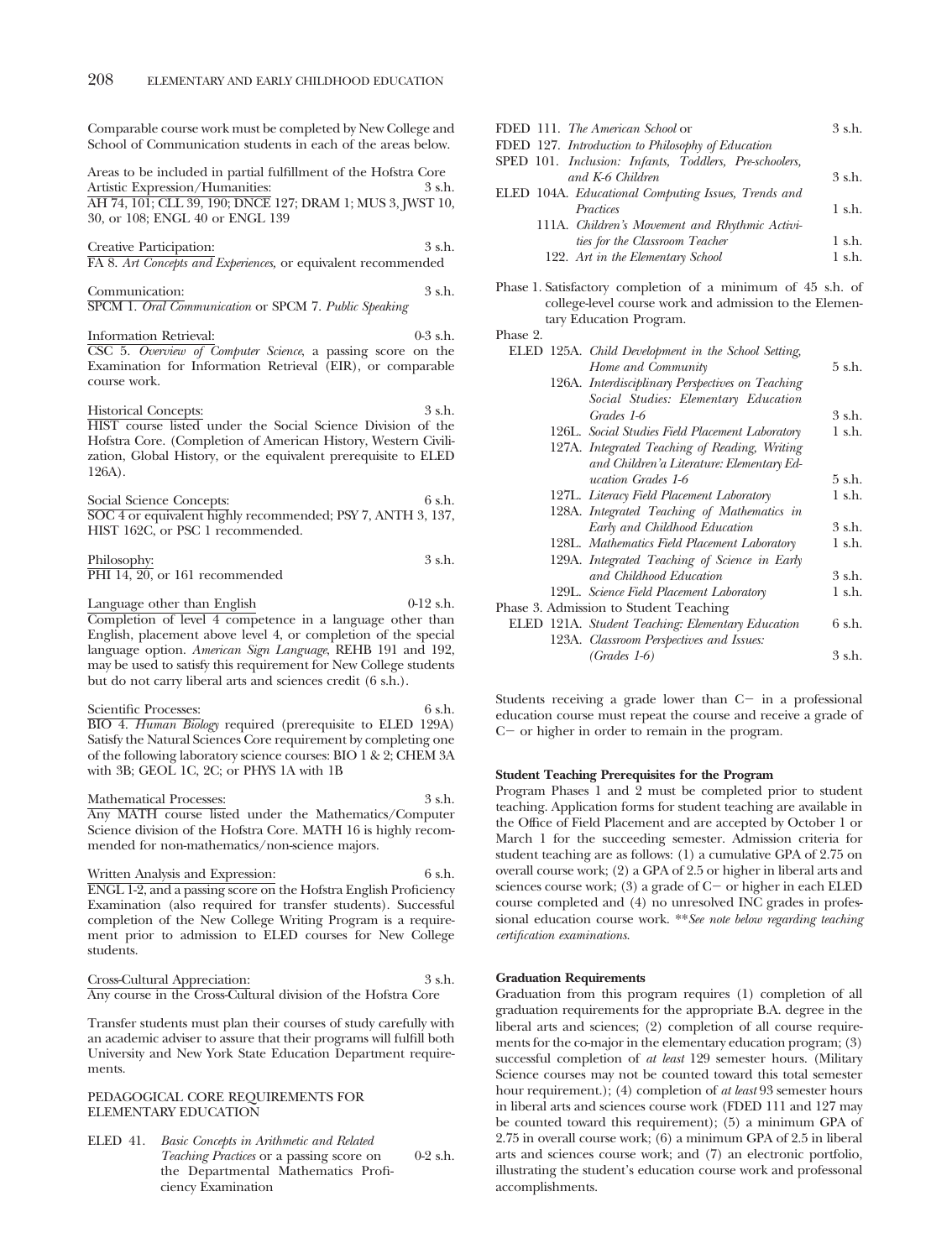## **Teacher Certification Requirements**

Upon successful completion of a teacher education program, students will be eligible to apply for the University's recommendation for New York State teacher certification for Initial Certification. Students are required to pass each of the New York State Teacher Certification Examinations: The Liberal Arts and Sciences Test (LAST), the Assessment of Teaching Skills—Written (ATS-W), and the Content Specialty Test (CST). Students not receiving passing scores on *all three* examinations will not be eligible for certification.

\*\*Note: It is *strongly recommended* that students complete the Liberal Arts and Sciences Test (LAST) of the New York State Teacher Certification Examinations prior to student teaching and the Assessment of Teaching Skills—Written (ATS-W), and the Content Specialty Test (CST) during student teaching. All three NYSTCE's should be completed prior to graduation. Students not receiving passing scores on *all three* examinations will not be eligible for initial certification.

# GRADUATE PREPARATION FOR ELEMENTARY TEACHING

General Information

Programs in elementary and early childhood education at the master's level are designed to serve qualified graduate students who seek certification as teachers in the elementary schools of New York State or advanced work in curriculum and instruction, having obtained certification as classroom teachers.

Two master's degree programs in elementary education—the Master of Science in Education for the noncertified person and the Master of Arts for the certified—have been designed to serve these separate purposes. In subsequent paragraphs the standard requirements and options in the two degree programs are outlined. Substitutions will be permitted *with advisement* where, in light of the student's background and purposes, other courses are seen to be more appropriate.

Consideration for admission to a master's program requires a baccalaureate degree from an accredited college or university with at least 60 semester hours in liberal arts course work and a minimum of 21 semester hours in a concentration in humanities natural science or social science. Admission is based on a comprehensive review of multiple criteria, including the following:

—A completed application to the master's program.

- —A minimum of 2.75 undergraduate grade point average in each of two categories:
- 1) overall course work; 2) liberal arts course work.
- —A written personal statement of professional intent and rationale.
- —Two letters of reference that address the applicant's potential to succeed in the teaching profession and in graduate course work.
- —An interview (a requirement in some programs).

The department understands that any single criterion may not reliably predict a candidate's potential for success in a graduate program. Consequently, candidates are welcome to apply if they do not meet one of the criteria but feel that other aspects of their experience may compensate.

Applications for admission to graduate programs in elementary and early childhood education are made to the Graduate Admissions Office in the Admissions Center. Students who have not met the full admission requirements may be advised to complete prerequisite courses under a planned program before becoming eligible for full acceptance. Scores on the Graduate Record Examination will be used as an ancillary means of evaluation in some cases.

Prerequisites for Noncertified Graduate Students

Admission of noncertified graduate students to the Master of Science in Education program is contingent upon the completion of a baccalaureate degree from an accredited college or university.

### Prerequisites for Certified Graduate Students

Admission of permanently or provisionally certified graduate students to the Master of Arts program is contingent upon the following:

- 1. a baccalaureate degree from an accredited college or university;
- 2. evidence of certification in New York State (or equivalent status in terms of professional preparation and experience).

**NOTE:** students who are not provisionally certified are eligible to become candidates for the M.S. in Education (Elementary Education) degree. Provisionally or permanently certified graduate students and others with equivalent status will enroll in the M.A. program.

## MASTER OF SCIENCE IN EDUCATION

The master's program in elementary education is offered by the Department of Curriculum and Teaching. It is designed to prepare qualified graduate students as teachers in the area of elementary education. The program combines courses in the key areas of the elementary curriculum with work in the foundations of education, human development and the liberal arts. All students in the program are engaged in observation and field work in a variety of elementary school settings throughout the area.

This master's program leads to certification (prekindergarten through sixth grade) by the State Education Department upon recommendation by the School of Education.

Graduate students who enter upon a program of studies on a *nonmatriculated* basis are limited to a maximum of 12 semester hours of course work. Matriculated students must complete 24 hours in residence at the Hofstra campus. Program Requirements

|                                                       | Sem. Hrs. |
|-------------------------------------------------------|-----------|
| 1. Liberal Arts/Education                             |           |
| 200-level or higher                                   | 3         |
| 2. Education                                          |           |
| a) Foundations of Education—200-level course          | 3         |
| b) Two of the following:                              | 6         |
| ELED 213, 214. Child Development $\mathcal G$ the El- |           |
| ementary School Program,                              |           |
| 3 s.h. each                                           |           |
| <b>RES</b><br>240. Measurement and Evalua-            |           |
| tion in Education, 3 s.h.                             |           |
| 202. Developmental Reading, 3 s.h.<br>c) ELED         |           |
| *205. Language in the Curriculum,                     |           |
| 3 s.h.                                                | 6         |
| 209. Mathematics in the Cur-<br>d) ELED               |           |
| <i>riculum</i> , 3 s.h.                               |           |
| 210. Science $\mathcal{C}$ Technology in the Cur-     |           |
| <i>riculum</i> , 3 s.h.                               | 6         |
| e) One of the following:                              | 3         |
| 206. Social Studies in the Cur-<br><b>ELED</b>        |           |
| <i>riculum</i> , 3 s.h.                               |           |
| 227. Elementary School                                |           |
| Curriculum, 3 s.h.                                    |           |
| f) One of the following:                              | 1         |
| ELED 211. Children's Movement $\mathcal{C}$           |           |
| Rhythmic Activities in the                            |           |
| Curriculum, 1 s.h.                                    |           |
| 212. Art in the Curriculum, 1 s.h.                    |           |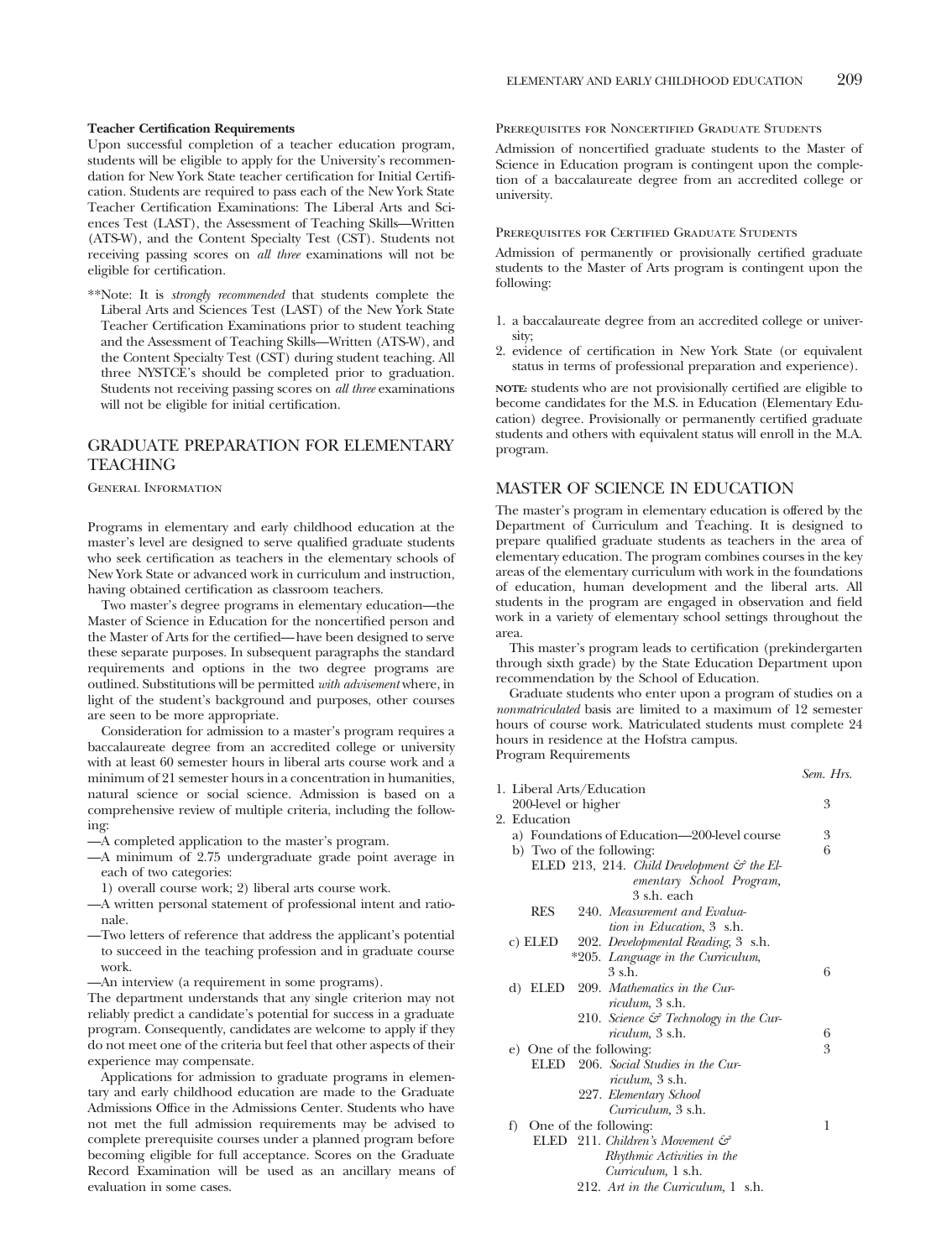g) Student Teaching 9 ELED 221. *Student Teaching*, 6 s.h. or 222. *Supervised Teaching*, 6 s.h. 223. *Analysis of Teaching Behavior*, 3 s.h.

\*ELED 275 may be taken in substitution for ELED 205.

3. To be recommended for certification, a student must have satisfied the competencies required in the program.

37

*Sem. Hrs.*

- 4. Comprehensive examination or departmentally authorized equivalent (no degree credit), see page 80.
- 5. The New York State Teacher Certification Examinations are required for provisional and permanent certifications.

Before completion of first twelve credits of the Master's Program, students are required to complete the liberal arts component of the New York State Teacher Certification Examinations.

**NOTE:** Student teaching will not be waived.

See complete graduate information, page 75.

# MASTER OF SCIENCE IN EDUCATION: SPECIAL PROGRAM IN EARLY CHILDHOOD EDUCATION

This specialization is offered by the Department of Curriculum and Teaching as an *alternate track* within the elementary education master's program. The program combines courses in the key areas of the elementary curriculum with work in the foundations of education, human development and the liberal arts. All students in the program engage in observation and field work in a variety of settings throughout the area.

This program leads to certification (prekindergarten through sixth grade) by the State Education Department upon recommendation by the School of Education. Students seeking this specialization are required to matriculate in the Master of Science in Education degree program

For admission, degree and certification criteria, see requirements for the Master of Science in Education above. Professor Fromberg, *Coordinator*

## Program Requirements

| 1. Liberal Arts Elective |         |  |                                                      |   |
|--------------------------|---------|--|------------------------------------------------------|---|
| 200-level or higher      |         |  | 3                                                    |   |
| 2. Education             |         |  |                                                      |   |
|                          |         |  | a) Foundations of Education—200-level elective       | 3 |
| b) Child Development     |         |  |                                                      |   |
|                          |         |  | ELED 243. Advanced Child Development for             |   |
|                          |         |  | <i>Teachers</i> , 3 s.h.                             |   |
|                          |         |  | 270. Techniques for Study of & Research              |   |
|                          |         |  | with Young Children, 3 s.h.                          |   |
| C)                       | Reading |  |                                                      | 6 |
|                          |         |  | ELED 202. Developmental Reading, 3 s.h.              |   |
|                          |         |  | 275. Literacy in Early Childhood Educa-              |   |
|                          |         |  | <i>tion</i> , 3 s.h.                                 |   |
| d) Curriculum core       |         |  | 9                                                    |   |
|                          |         |  | ELED 271. Early Childhood Curriculum, 3 s.h.         |   |
|                          |         |  | 272. Curriculum Innovations in Early                 |   |
|                          |         |  | Childhood Programs, 3 s.h.                           |   |
|                          |         |  | 210. Science $\mathcal G$ Technology in the Curricu- |   |
|                          |         |  | <i>lum</i> , 3 s.h.                                  |   |
| e)                       |         |  | Curriculum electives, one of the following           |   |
|                          |         |  |                                                      |   |

```
212. Art in the Curriculum, 1 s.h.
f) Student Teaching 9
   ELED 221. Student Teaching, 6 s.h. or
         222. Supervised Teaching, 6 s.h.
         223. Analysis of Teaching Behavior,
              3 s.h.
                                              37
```
See complete graduate information, page 75.

# MASTER OF ARTS: ELEMENTARY EDUCATION

The program of studies in elementary education leading to the Master of Arts is designed to provide advanced study in elementary school curriculum and instruction for those holding certification as teachers in the elementary schools, and others of comparable educational preparation and experience (e.g., teaching in nonpublic schools, in the Peace Corps, etc.). Graduate students who enter upon a program of studies on a nonmatriculated basis prior to making application for acceptance to the Master of Arts degree program are limited to a maximum of 12 semester hours of course work.

*Sem. Hrs.*

Program Requirements

- 1. Education a) Foundations of Education—two courses on the 200-level 6<br>ELED 234 and 235M. 6 b) ELED 234 and 235M. 6 c) Teaching in the Content Areas: ELED 225, 228, 230, 231, 232, 233, 260, 275, 277, 278, 3 s.h. each 3–9 d) Curriculum Inquiry: ELED 207, 236, 240, 241, 242, 330; CT 200, 250, 251, 252 3 s.h. each 3–9 e) ELED 301 and 302 (*Thesis*), 3 s.h. each, or three additional courses selected from (c) and/or (d) above, with other courses within the School of Education and Allied Human Services with advisement. 6 or 9 2. Liberal Arts a) a minimum of 6 s.h. on the graduate level (200-level or higher) 6 30 s.h. with thesis 33 s.h. without thesis 30 or 33
- 3. a) To be recommended for certification, a student must have satisfied the competencies required in the program.
	- b) New York State certification regulations require six semester hours in the teaching of reading. Students should consult an adviser.
- 4. Comprehensive examination or departmentally authorized equivalent (no degree credit), see page 80.

**NOTE:** modifications of this program may be authorized by the department chairperson upon the recommendation of the faculty adviser.

See complete graduate information, page 75.

# MASTER OF ARTS IN ELEMENTARY EDUCATION: SPECIAL PROGRAM IN MATHEMATICS, SCIENCE, AND **TECHNOLOGY**

The M.A. Program in Elementary Education with specialization in Mathematics, Science, and Technology, is designed for experienced elementary school teachers who seek the skills, knowl-

ELED 211. *Children's Movements & Rhythmic Activities in the Curriculum,* 1 s.h.

<sup>\*</sup>See University Degree Requirements, page 69.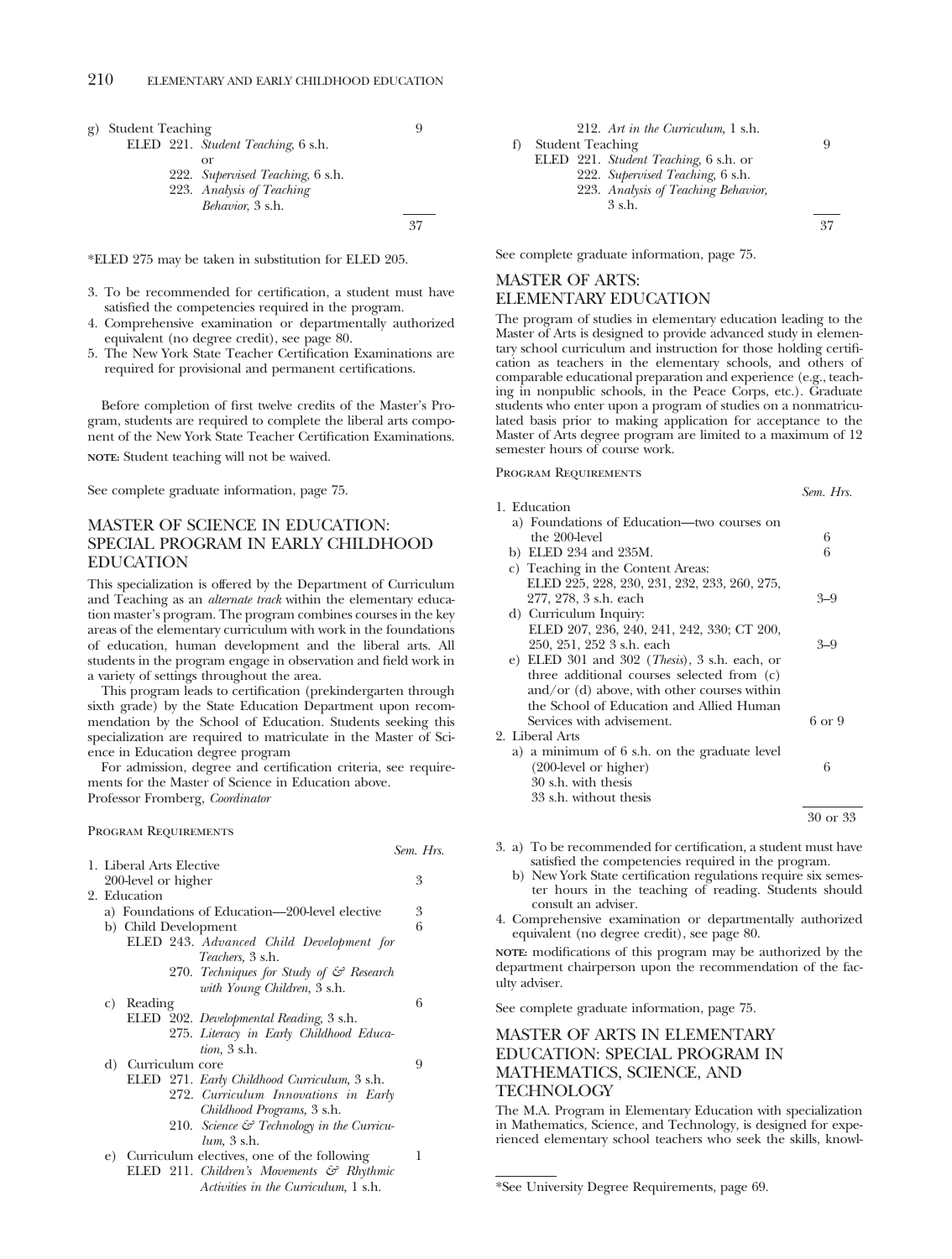edge, and dispositions to integrate the teaching of these areas. Integration of these areas occurs within a broader understanding of the way in which society both reflects and shapes curriculum and pedagogy in schools.

The program is designed to provide advanced study in the elementary curriculum for those currently holding New York State teacher certification. Graduate students who enter the program on a nonmatriculated basis prior to making application for acceptance to the program are limited to a maximum of 12 semester hours of course work.

Associate Professor Koch, *Coordinator*

Program Requirements

|                   |                                              | Sem. Hrs. |
|-------------------|----------------------------------------------|-----------|
| 1. Education Core |                                              | 6         |
|                   | ELED 234. Curriculum Design & Teaching: Con- |           |
|                   | texts $\mathcal{C}$ Perspectives, Part I,    |           |
|                   | $3$ s.h.                                     |           |

- 235M. *Curriculum Design & Teaching: Contexts & Perspectives, Part II— Mathematics, Science & Technology,* 3 s.h.
- 2. Education Specialization 19
- ELED 231. *Curriculum & Instruction in Science,* 3 s.h.
	- 232. *Curriculum & Instruction in Mathematics,* 3 s.h.
- CT 200. *Introduction to Computer Technology in Education,* 3 s.h.
- ELED 239. *Technology Education in Elementary School,* 3 s.h.
	- 250. *Mathematics, Science, & Technology Integration in the Elementary School,* 6 s.h. 253. *MST Field Placement*, 1 s.h.
- 3. Liberal Arts 6
	- With advisement, the following are recommended: MATH 287. *Problem Solving Through Computers and Calculators,* 3 s.h.
	- NSC 203, 204. *Science for Elementary School Teachers,* 3 s.h. each
	- TPP 201. *Science, Technology and Society,* 3 s.h.
	- NG 201. *Astronomy, Space Science & Aerospace Workshop,* 3 s.h. (New College)
- 4. School of Education Elective 3
	- 34
- 5. a) In order to be recommended for certification, a student must have successfully completed the above course requirements.
	- b) Regulations for New York State teacher certification in grades PreK-6 require six semester hours in the teaching of reading. Students should consult an adviser in the Reading Department if they need to take reading courses.
- 6. Successful completion and implementation of a capstone MST curriculum project.

**NOTE:** modifications to this program may be authorized by the department chairperson upon the recommendation of the faculty adviser.

See complete graduate information, page 75.

## MASTER OF ARTS: ANNOTATION IN EARLY CHILDHOOD EDUCATION\*

The Master of Arts Annotation in Early Childhood Education program is part of the Department of Curriculum and Teaching. It is designed for teachers who wish to specialize in the area of early childhood education. Students include those who teach in the public and private sector with children before the age of eight years, as well as others who are provisionally certified to teach (PreK-6) by the New York State Education Department but are not presently teaching. \*This program leads to the New York

State Education Department's "Annotation in Early Childhood Education" upon recommendation by the School of Education and Allied Human Services. Professor Fromberg, *Coordinator*

Admission Requirements

- 1. Admission to the M.A. program in Elementary Education.
- 2. Prior or present teaching experience with young children (PreK-3). In special cases, the ability to work daily as a researcher with young children in a school setting will be acceptable when prior experience is offered.
- 3. Special application and interview with program director.

Program Requirements

| 1. ELED 243. Advanced Child Development for                                                                                                                                                                     | Sem. Hrs. |
|-----------------------------------------------------------------------------------------------------------------------------------------------------------------------------------------------------------------|-----------|
| <b>Teachers</b>                                                                                                                                                                                                 | 3         |
| 2. Courses in curriculum and instruction, theory<br>and modern trends on the 200-level, with ad-<br>visement of the early childhood adviser.<br>ELED 233, Early Childhood section, particularly<br>recommended. | 3-6       |
| 3. Liberal arts, in courses numbered 200 or above.<br>(Individually planned to help deepen concerns)<br>and coordinate with elementary education of-<br>ferings, as in 2 above.)                                | $3-6$     |
| 4. Foundations of education, in courses num-<br>bered 200 or above. (Individually planned to<br>help students deepen specialized concerns and                                                                   |           |
| coordinate with offerings in 2 and 3 above.)                                                                                                                                                                    | 3-6       |
| 270. Techniques for Study of & Research<br>5. ELED<br>with Young Children                                                                                                                                       | 3         |
| 271. Early Childhood Curriculum                                                                                                                                                                                 | 3         |
| 272. Curriculum Innovations in Early                                                                                                                                                                            |           |
| Childhood Programs                                                                                                                                                                                              | 3         |
| 273. Consultantship for Continuing<br>Early Childhood Professional In-                                                                                                                                          |           |
| Service Development                                                                                                                                                                                             | 3         |
| 274. Curriculum Supervision of Early                                                                                                                                                                            |           |
| Childhood Centers                                                                                                                                                                                               | 3         |
| 310. Issues in Infant, Toddler, Preschool,<br>Parent & Family Involvement Pro-                                                                                                                                  |           |
| grams                                                                                                                                                                                                           | 3         |
| 6. ELED 301 & 302. Thesis, optional, with advise-                                                                                                                                                               |           |
| ment                                                                                                                                                                                                            | 6         |
| $minimum$ 30 or 33                                                                                                                                                                                              |           |

- 7. To be recommended for certification, a student must have satisfied the competencies required in the program.
- 8. Comprehensive examination or departmentally authorized equivalent (no degree credit), see page 80.

See complete graduate information, page 75.

## ADVANCED CERTIFICATE

Middle School Extension Into Grades 7-9

Persons holding the New York State Certificate of Qualification PreK-6 or Certification can earn a Certificate for Middle School Extension into Grades 7-9, by completing CT 248 (6 s.h.) and providing evidence of having completed specialization requirements at the undergraduate or graduate level in one certification area listed below. This extension is registered with the New York State Education Department.

## Admission Requirements

1. New York State PreK-6 Certificate of Qualification or Certification;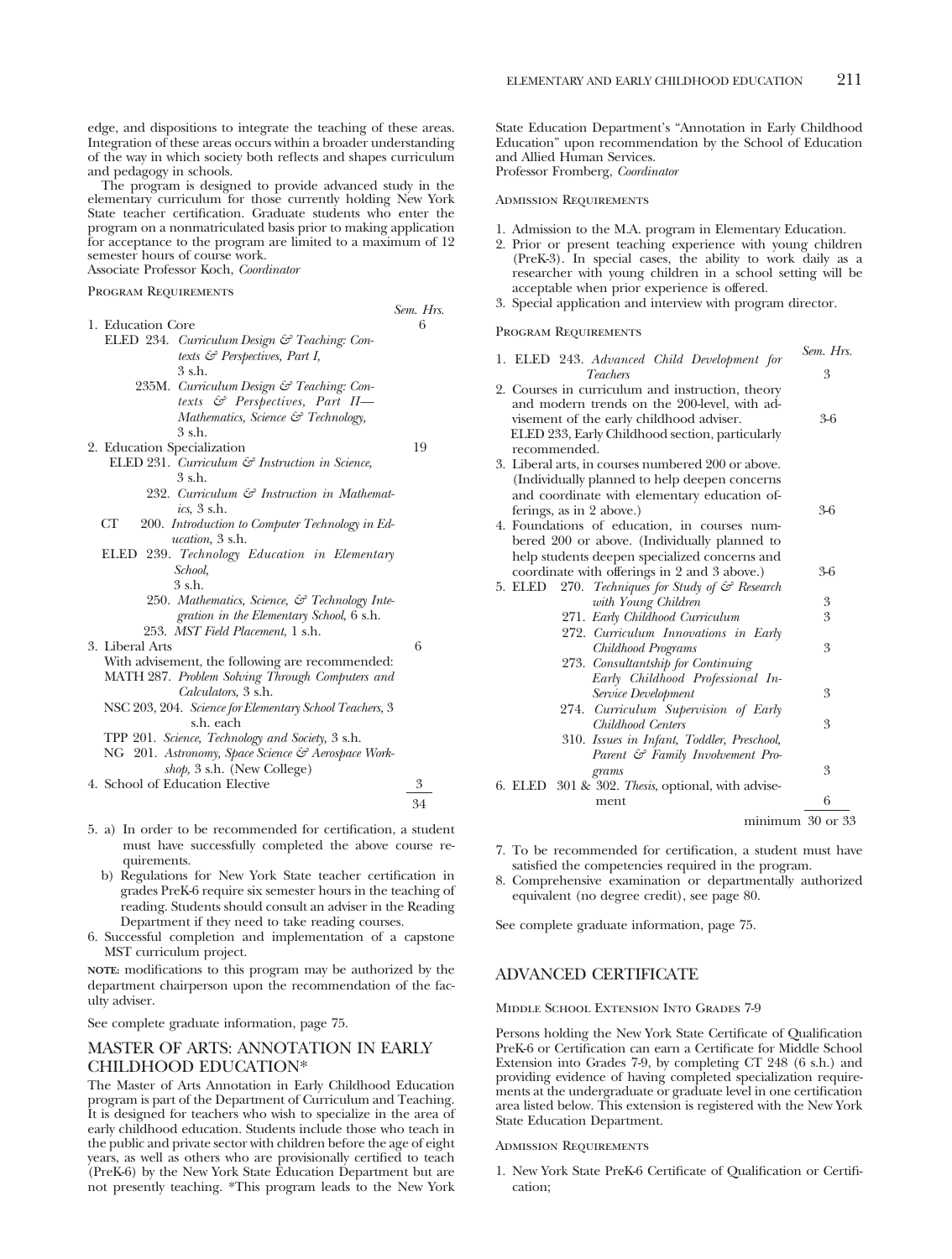|  | 2. Satisfactory levels of academic achievement; |  |  |  |  |  |
|--|-------------------------------------------------|--|--|--|--|--|
|--|-------------------------------------------------|--|--|--|--|--|

3. Application and admission to the program.

|                                                     | Sem. Hrs. |
|-----------------------------------------------------|-----------|
| Required                                            | 6-36      |
| CT 248. Integrated Middle Extension into Grades 7-9 | 6         |
| Specialization requirements in one of the follow-   |           |
| ing certification areas:                            |           |
| For Extension Certificate in English: English (un-  |           |

- dergraduate or graduate) beyond freshman composition, with advisement. 24
- For Extension Certificate in a Language other than English: 18
- Language other than English (undergraduate or graduate course work beyond intermediate level).

For Extension Certificate in Mathematics: 24

Mathematics (undergraduate or graduate including 12 semester hours of nonintroductory work as follows):

Differential & Integrated Calculus, 6-8 s.h.; Three electives from among: Probability & Statistics: Finite/Discrete Mathematics, Geometry/ Graph Theory, Symbolic Logic, Mathematical Modeling, History of Mathematics, with advisement.

For Extension Certificate in Social Studies: 24

Social Studies (undergraduate or graduate course work) Nonwestern History, 6 s.h.; United States History, 6 s.h.; European History/Western Civilization, 6 s.h.; economics 3 s.h., and sociology 3 s.h., with advisement.

For Extension Certificate in General Science: 30 Sciences (undergraduate or graduate course work) biology, chemistry, geology and physics, with advisement.

Education Honor Societies, see pages 72 and 79.

# **COURSES**

In addition to semester notations next to each course, several courses are offered during January and Summer sessions. Consult the *January* and *Summer Sessions* bulletins for these schedules.

| 41. Basic Concepts in Arithmetic and Related |        |
|----------------------------------------------|--------|
| <i>Teaching Practices</i>                    | 2 s.h. |
| Fall, Spring, Summer                         |        |

Designed to aid early childhood and elementary teachers in understanding fundamental concepts of arithmetic and teaching techniques which integrate and coordinate such knowledge. Pass/ $D+/D$ /Fail grade only.

### 104A. *Educational Computing Issues, Trends and Practices* 1 s.h. Fall, Spring, Summer

The elementary classroom teacher is called upon to use new technologies to facilitate the learning process. Provides a foundation in the theory and practice of such technology. Topics explored include technology and learning patterns, educational hardware and software, evaluation techniques, information processing and communication. Hands-on experience is provided with a variety of educational software. Students explore implementation models for computers across the elementary curriculum.

### 111A. *Children's Movement and Rhythmic Activities for the Classroom Teacher* 1 s.h. Fall, January, Spring

A study of methodologies for the development of rhythmic activities, aesthetic and creative abilities for children grades 1-6. Consideration given to multicultural content and the special learning needs of diverse student populations.

### 111B. *Young Children's Movement, Music, Rhythmic* Activities and Play for the Classroom 1 s.h.

Fall, Spring, Summer

The development of movement, rhythmic activities, music aesthetic and creative abilities from birth through 8 years is studied. The role of play as a learning condition is integrated. Consideration is given to multicultural content and the special learning needs of diverse populations.

121. *Student Teaching* 6 s.h.

Fall, Spring

Full-time student teaching in cooperating schools with direction and supervision from University supervisors. Students have two placements during the semester: one on the primary level (PreK-3) and one on the elementary level (4-6). Weekly seminars are provided. Must be taken concurrently with ELED 123. Admission by application on October 1 or March 1 to the Office of Field Placement and interview. Prerequisites: ELED 104A, 111A, 122, 125, 126, 127, 128, 129. Pass/ $D+/D$ /Fail grade only. Credit given this course or 121A, not both.

### 121A. *Student Teaching: Elementary Education* 6 s.h. Fall, Spring

Full-time student teaching in cooperating schools with direct supervision from University supervisors. Students have two placements during the semester: one in grades 1-3 and one in grades 4-6. Weekly seminars are required, including child abuse and maltreatment; child abduction; substance abuse prevention; safety education, and fire and arson prevention. Must be taken concurrently with ELED 123A. Admission by application by October 1 or March 1 to the Office of Field Placement and interview. Prerequisites: see Elementary Education Undergraduate Program description, pg. 205. Pass/ $D+/D$ /Fail grade only. Credit given for this course or 121, not both.

### 122. Art in the Elementary School 1 s.h. Fall, January, Spring

Course presents methods of integrating the creative arts into the elementary school curriculum. Explore art forms that engage students on many levels as well as clarify and enhance required academic curriculum. Subjects examined include perceptual stages of development, creativity, multiple intelligence theory, adaptation for included children with handicapping conditions, and curriculum mapping. Art forms include painting, puppetry, poetry, sculpture, and collage. There is a material fee of \$10.

## 123. *Classroom Interaction Analysis* 3 s.h.

Fall, Spring

Systems of classroom interaction are studied. Students engage in objective self-study of their own teaching behavior. Must be taken concurrently with ELED 121. (Formerly *Analysis of Teaching Behavior*.) Credit given for this course or 123A, not both.

### 123A. *Classroom Perspectives and Issues: Elementary Education (Grades 1-6)* 3 s.h.

Fall, Spring

Systems of classroom interaction are studied. Students engage in self-study of their own teaching behavior while engaging in analysis of macro- and micro-issues concerning classroom structures, equity, diversity, inclusion, assessment, and integration of curriculum. Includes development of classroom management techniques, provision for aesthetic education, development of cognitive abilities, home-school relationships, and integration of computer technology. Issues of health, nutrition, and safety are studied. Must be taken concurrently with ELED 121A. Credit given for this course or 123, not both.

# 125. *Child Development in the School Setting,*

# *Home and Community* 6 s.h.

Fall, Spring

Study of children's development as active learners in the school setting is related to the social context of schooling. Issues of diverse sociocultural family and community influences on children's learning are explored. Individual variations, special learn-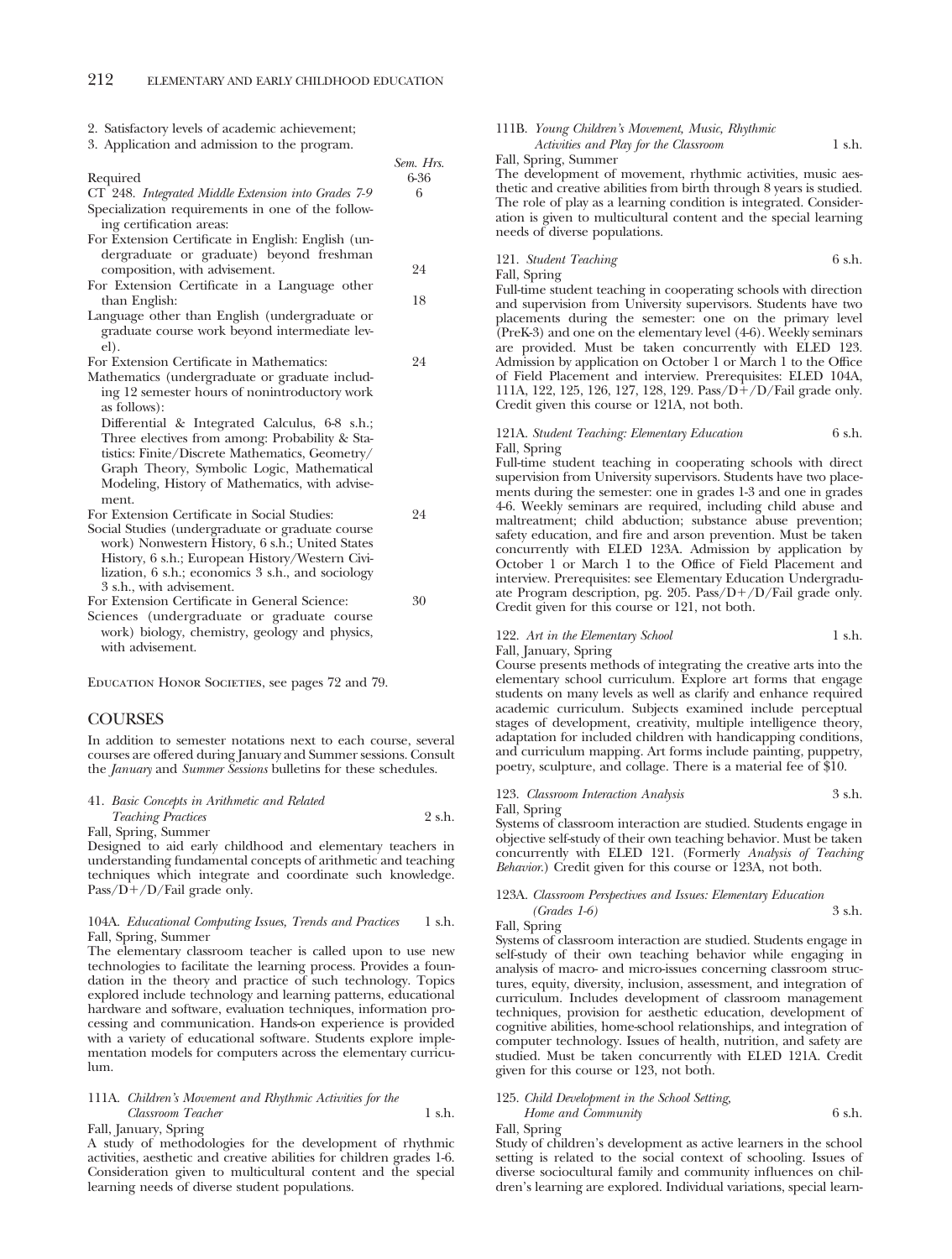# 125A. *Child Development in the School Setting, Home and Community* 5 s.h.

Fall, Spring

Study of children's development as active learners in the school setting is related to the social context of schooling. Issues of diverse sociocultural family, community, health, nutrition and safety influences on children's learning are explored. Individual variations, special learning needs, motivation, and discipline are examined as well as issues in evaluation and assessment. Fifty clock hours of reflective participation and observation in public pre-kindergarten or registered nursery school under close clinical supervision are required. Prerequisites: admission to the program in Elementary Education and permission of the instructor. Credit given for this course or 125, not both.

### 126. *Interdisciplinary Perspectives on Teaching Social Studies* 4 s.h.

### Fall, Spring

Interdisciplinary relationships between the social sciences and other disciplines are examined from their different conceptual frameworks and methods of inquiry, as well as the study of self in relation to social groups. Multicultural and global education, controversies and critical issues, sociodrama, cooperative group processes and other social models of teaching are considered. Developing appropriate experiences for children with handicapping conditions in the mainstream are studied. Students develop a repertoire of curriculum experiences and materials, and develop extended curriculum projects as well as the ability to facilitate children's social development and the building of a class community. Students participate in the reflective study of their teaching under close clinical supervision in primary grades. Students must provide transportation to and from assigned placements. Prerequisites: ELED 125, including admission to the program in Elementary and Early Childhood Education, satisfactory completion of departmental writing examination, and core prerequisite in history. Corequisites: ELED 127 and the corresponding laboratory section of ELED 126. Credit given for this course or 126A, not both.

# 126A. *Interdisciplinary Perspectives on Teaching Social Studies: Elementary Education Grades 1-6* 3 s.h.

Fall, Spring

Interdisciplinary relationships between the social sciences and other disciplines are examined from their different conceptual frameworks and methods of inquiry, as well as the study of self in relation to social groups and careers. Related issues of health, nutrition, and safety are studied. Multicultural and global education, controversies and critical issues, sociodrama, cooperative group processes and other social models of teaching are considered. Developing appropriate experiences for children with disabilities in inclusion settings are studied. Students develop a repertoire of curriculum projects as well as the ability to facilitate children's social development and the building of a class community. Students participate in the reflective study of their teaching under close clinical supervision in grades 1-3. Prerequisites: ELED 125A, including admission to the programs in Elementary Education. Completion of 3 s.h. of American History, Western Civilization, Global History, or the equivalent. Corequisite: ELED 127A and the corresponding laboratory section of ELED 126L. Credit given for this course or 126, not both.

### 126L. *Social Studies Field Placement Laboratory* 1 s.h. Fall, Spring

Students participate in the reflective study of their social studies teaching under close clinical supervision in grades 1-3 for a minimum of 45 clock hours. Corequisite: ELED 126A and 127A. Pass/ $D+$ /D/Fail grade only.

# 127. *Integrated Teaching of Reading, Writing, and Children's Literature* 6 s.h.

Fall, Spring

Selection, design and organization of rationales, strategies, and materials for the integrated teaching of reading, writing, and children's literature appropriate for diverse cultural groups and individual learning styles and special learning needs are studied. Students develop a repertoire of egalitarian materials and methods for use with bilingual as well as monolingual English speakers. Students participate in the reflective study of their teaching under close clinical supervision in primary grades. Students must provide transportation to and from assigned placements. Prerequisites: admission to the ELED program; ELED 125 and satisfactory completion of departmental writing examination. Corequisite: ELED 126 and the corresponding laboratory section of ELED 126. Credit given for this course or 127A, not both.

### 127A. *Integrated Teaching of Reading, Writing and Children's Literature: Elementary Education Grades 1-6* 5 s.h.

Fall, Spring

Selection, design and organization of rationales, strategies, and materials for the integrated teaching of reading, writing, and children's literature appropriate for diverse cultural groups and individual learning styles and special learning needs are studied. Students develop a repertoire of egalitarian materials and methods for use with bilingual as well as monolingual English speakers. Students participate in the reflective study of their teaching under close clinical supervision in grades 1-3. Prerequisites: ELED 125A, including admission to the programs in Elementary Education. Corequisites: ELED 126A and the corresponding laboratory section of ELED 127L. Credit given for this course or 127, not both.

### 127L. *Literacy Field Placement Laboratory* 1 s.h. Fall, Spring

Students participate in the reflective study of their literacy teaching under close clinical supervision in grades 1-3 for a minimum of 45 clock hours. Students must provide transportation to and from assigned placements. Corequisite with ELED 127A and 126A. Pass $\overrightarrow{D}$ + $\overrightarrow{D}$ /Fail grade only.

### 128. *Integrated Teaching of Mathematics* 4 s.h. Fall, Spring

Examination of the curriculum, goals, methods and materials for teaching mathematics in the elementary school. Focus on methods for making mathematics meaningful to children by promoting an active learning process. Attention also given to methods for teaching mathematics to children with special needs and for whom English is a second language. Students participate in the reflective study of their teaching under close clinical supervision in intermediate grades. Students must provide transportation to and from assigned placements. Prerequisites: completion of the mathematics core course requirement, and ELED 41 (may be exempted by passing the departmental mathematics proficiency examination). Corequisite: ELED 129 and the corresponding laboratory section of ELED 128. Credit given for this course or 128A, not both.

### 128A. *Integrated Teaching of Mathematics in Early and Childhood*  $Education$

### Fall, Spring

Examination of the curriculum, goals, methods and materials for teaching mathematics PreK-6. Focus on methods for making mathematics meaningful to children by promoting an active learning process. Attention also given to methods for teaching mathematics to children with special needs and for whom English is a second language. Students participate in the reflective study of their teaching under close clinical supervision. Prerequisites: ELED 134, 135, 136, or ELED 125A, 126A, 127A, including admission to the programs in Early Childhood or Elementary Education. Completion of the mathematics core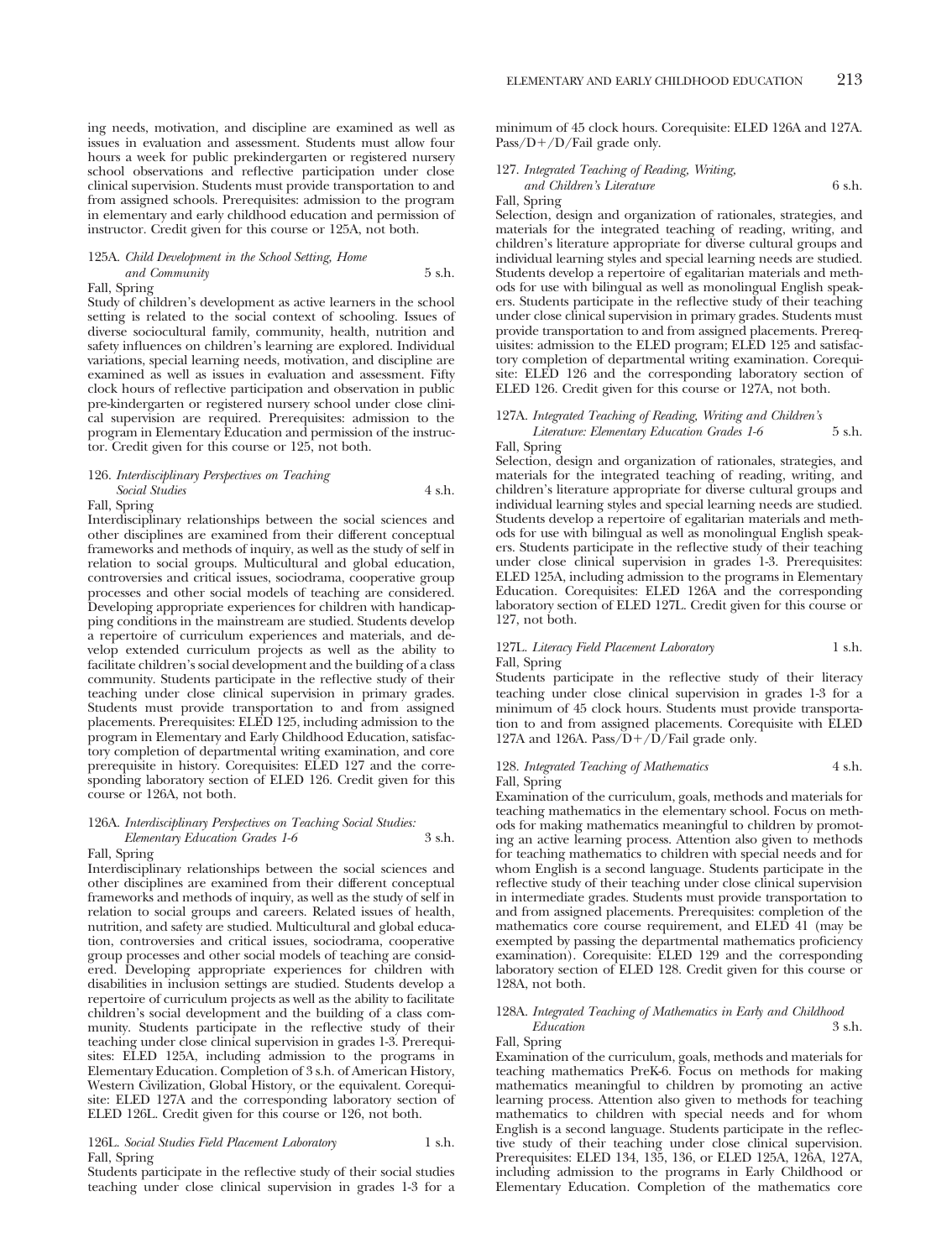course requirement. Satisfactory completion of ELED 41 or passing score on the departmental mathematics competency test. Corequisite: 128E or 128L and 129A. Credit given for this course or 128, not both.

### 128E. *Mathematics Field Placement Laboratory* 1 s.h. Fall, Spring

Students participate in the reflective study of their mathematics teaching under close clinical supervision in grades 1-2 for a minimum of 45 clock hours. Co-requisite: ELED 128A and 129A. Pass/ $D+/D$ /Fail grade only.

128L. *Mathematics Field Placement Laboratory* 1 s.h. Fall, Spring

Students participate in the reflective study of their mathematics teaching under close clinical supervision in grades 4-6 for a minimum of 45 clock hours. Students must provide transportation to and from assigned placements. Corequisite with ELED 128A and 129A. Pass $\overline{D}$ + $\overline{D}$ /Fail grade only.

### 129. *Integrated Teaching of Science* 4 s.h. Fall, Spring

Introduces the student to the purposes, selection organization and guidance of science experiences suitable for children. Explores the connection between science and technology with respect to contemporary themes in environmental science and communication. Emphasis on the development of skills in the construction and administration of science and technology investigations for children. Methods of instruction that address the needs of children with learning differences and diverse language backgrounds are integrated in the course. Students participate in the reflective study of their teaching under close clinical supervision in intermediate grades. Prerequisites: completion of the science core course requirement; ELED 125, 126, 127. Corequisites: ELED 128 and the corresponding laboratory section of ELED 128. There is a material fee of \$10. Credit given for this course or 129A, not both

### 129A. *Integrated Teaching of Science in Early and Childhood Education* 3 s.h.

Fall, Spring

Introduces students to the purposes, selection, organization, and guidance of science experiences suitable for PreK-6 children. Explores the connection between science and technology with respect to contemporary themes in environmental science and communication. Emphasis on the development of skills in the construction and administration of science and technology investigations for children. Methods of instruction that address the needs of children with special learning needs and diverse language backgrounds are integrated. Students participate in the reflective study of their teaching under close clinical supervision. Prerequisites: completion of the science core course requirement; ELED 134, 135, 136 or ELED 125A, 126A, 127A. Corequisite: ELED 128A and 129E. There is a material fee of \$10. Credit given for this course or 129, not both.

### 129E. *Science Field Placement Laboratory* 1 s.h. Fall, Spring

Students participate in the reflective study of their science teaching under close clinical supervision in grades 1-2 for a minimum of 45 clock hours. Corequisite: ELED 128A and 129A. Pass/ $D+/D$ /Fail grade only.

### 129L. *Science Field Placement Laboratory* 1 s.h. Fall, Spring

Students participate in the reflective study of their science teaching under close clinical supervision in grades 4-6 for a minimum of 45 clock hours. Students must provide transportation to and from assigned placements. Corequisite with ELED 128A and 129A. Pass/ $\overline{D}$ +/ $\overline{D}$ /Fail grade only.

### 134. *Infant, Toddler, Preschool, and Primary Child Development in the Group Settings, Home, and Community* 5 s.h. Fall, Spring

Study of young children's development as active learners in the school setting is related to the social context of schooling. Issues of diverse sociocultural family, community, and health influences on learning are explored. Individual variations, special learning needs, motivation, and discipline are examined as well as issues in evaluation and assessment. Student must allow five hours a week for public prekindergarten or registered nursery school observations and reflective participation under close clinical supervision. Students must provide transportation to and from assigned schools. Prerequisite: admission to the program in early childhood education and permission of the instructor.

# 135. *Interdisciplinary Teaching of Social Studies: Early Childhood* 3 s.h.

Fall, Spring

Interdisciplinary relationships between the social sciences and other disciplines are examined from their different conceptual frameworks and methods of inquiry, as well as the study of self in relation to social groups. Multi-cultural and global education, controversies and critical issues, socio-drama, play, cooperative group processes and other social models of teaching are considered. Developing appropriate experiences for children with disabilities in inclusion settings are studied. Environmental design and curricular planning are studied. Students participate in reflective study of their teaching with close clinical supervision in primary grades. Students must provide transportation to and from assigned placements. Prerequisites: ELED 134, including admission to the program in Early Childhood Education, satisfactory completion of the English Proficiency Examination, and satisfactory completion of a college level history course (American History, Western Civilization, Global History, or the equivalent) prior to admission to ELED 135. Corequisites: ELED 135E and ELED 136.

### 135E. *Social Studies Field Placement Laboratory* 1 s.h. Fall, Spring

Students participate in the reflective study of their social studies teaching under close clinical supervision in grades 1-2 for a minimum of 45 clock hours. Corequisite: ELED 135 and 136. Pass/ $D+/D$ /Fail grade only.

### 136. *Integrated Teaching of Emergent Reading, Writing, and Children's Literature: Early Childhood Education* 5 s.h.

Fall, Spring

Selection, design and organization of rationales, strategies, and materials for the integrated teaching of speaking, reading, writing, and children's literature appropriate for diverse cultural groups, individual learning styles, and the needs of young children with disabilities in inclusion settings are studied. Family literacy and multicultural materials are studied. Students develop a repertoire of egalitarian materials and methods, and study environmental designs for use with bilingual as well as monolingual English speakers. Students participate in the reflective study of their teaching under close clinical supervision in primary grades. Students must provide transportation to and from assigned placements. Prerequisites: Admission to the Early Childhood program; ELED 134 and satisfactory completion of the English Proficiency Examination. Successful completion of the New College Writing Program is a prerequisite to admission for New College students. Corequisite: ELED 135 and 136E.

### 136E. *Literacy Field Placement Laboratory* 1 s.h. Fall, Spring

Students participate in the reflective study of their literacy teaching under close clinical supervision in grades 1-3 for a minimum of 45 clock hours. Corequisite: ELED 135 and 136. Pass/D+/D/Fail grade only.

### 137. *Student Teaching: Early Childhood* 6 s.h. Fall, Spring

Full-time student teaching in cooperating school with direct supervision from University supervisors. Students have two placements during the semester: one in kindergarten and one in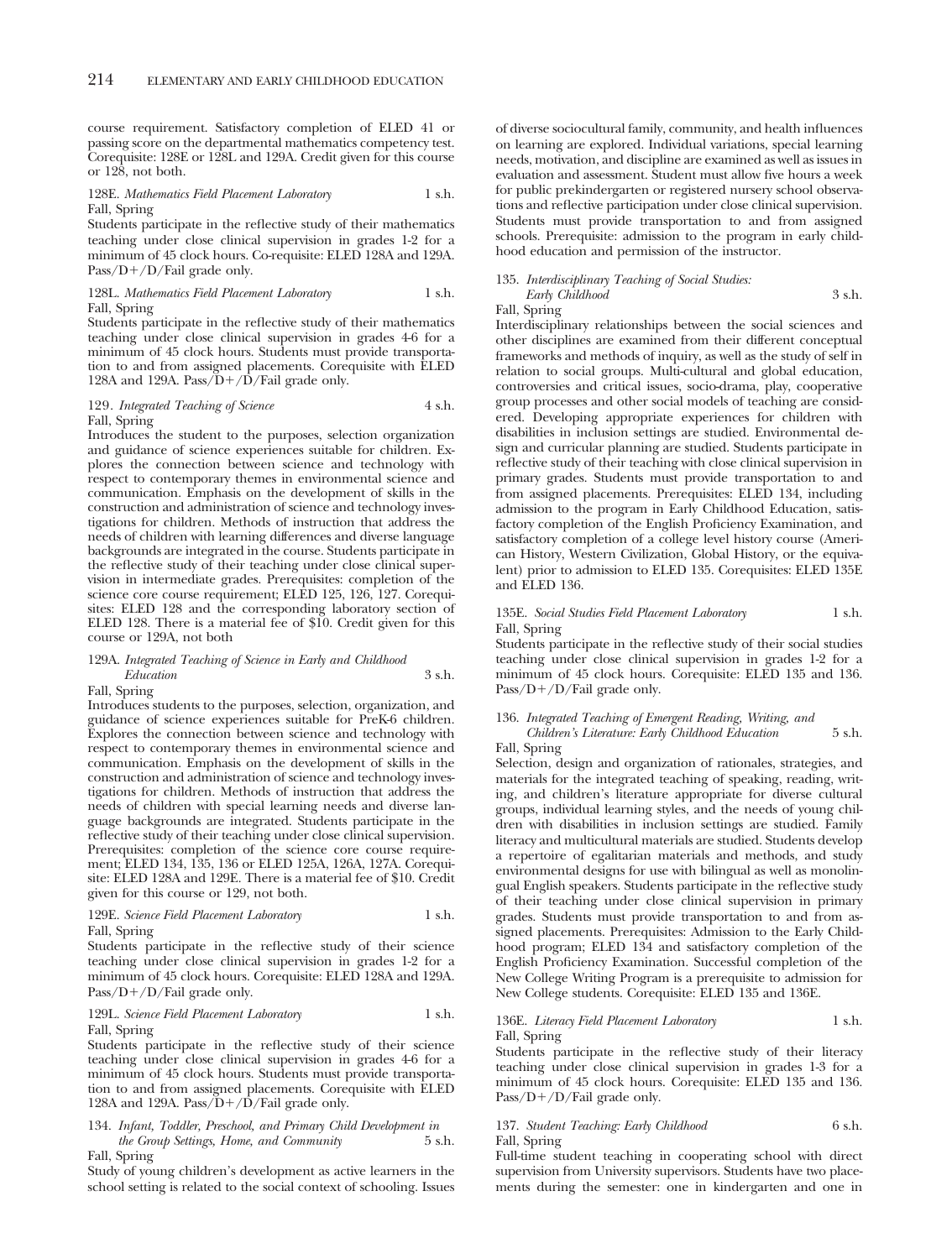grades 1-2. Weekly seminars are requried, including child abuse and maltreatment; child abduction; substance abuse prevention; safety education and fire and arson prevention. Must be taken concurrently with ELED 138. Admission by application by October 1 or March 1 to the Office of Field Placement and interview. Pass/D+/D/Fail grade only. Prerequisites-Student Teaching: Program Phases 1 and 2 must be completed prior to student teaching. Application forms for student teaching are available in the Field Placement Office and are accepted by October 1 or March 1 for the succeeding semester. Admission criteria are as follows: 1) a cumulative GPA of 2.75 on overall course work; 2) no grades lower than C- or unresolved INC grades in professional education course work, and 3) a minimum GPA of 2.5 on liberal arts and sciences course work. Completion of the Liberal Arts and Science Test (LAST) of the New York State Certification Examinations is strongly recommended prior to student teaching.

### 138. *Reflective Inquiry and Issues in Early Childhood Curriculum Design and Development* 3 s.h. Fall, Spring

Systems of integrated early child-curriculum development, inquiry, classroom interaction, environmental design, and assessment are studied. Students engage in reflective study of their own teaching behavior. Includes an analysis of macro- and microissues concerning classroom structures, environmental design, equity, diversity, inclusion, assessment and the integration of curriculum. Development of classroom management and governance strategies, provision for aesthetic education, play as a condition for learning, health, nutrition, safety, development of students' cognitive abilities, career aspirations, home-school relationships, and the integration of computer technology. Must be taken concurrently with ELED 137.

### 151, 152. *Special Readings Seminar* 1-3 s.h. each Fall, Spring, Summer

Investigations and reports on educational topics adapted to the student's program and more flexibility in course work. For undergraduates only. Prerequisite: permission of department chairperson.

### 180 through 189, A-Z. *Workshops* 1-3 s.h. each Summer

Designed to meet the needs of specific groups of students or faculties of individual schools who want help in the solution of curricular or other school problems.

As individual subjects are selected, each is assigned a letter (A-Z) and added to the course number. Any course may be taken a number of times so long as there is a different letter designation each time it is taken.

### 191. *Workshop: Methods and Materials* 6 s.h. Summer

Cooperative work on problems related to school situations. Demonstrations and participation in an elementary classroom. Admission by permission of instructor.

### 193. *Workshop: Early Childhood Education* 6 s.h. Summer

Supervised participation and systematic observation in demonstration kindergarten and preschool programs supplemented by lectures, selected readings and discussion. Designed also to acquaint experienced and prospective teachers with the current findings about the intellectual and emotional development of young children as they relate to curriculum design and implementation in early childhood education.

# 202. *Teaching Reading, Writing, and Language Arts: PreK-Grade 3* 3 s.h.

Spring

This course is designed to prepare students to teach reading and writing in the elementary school. The focus is on the acquisition

of language and literacy in young children from diverse backgrounds, and the teacher's active role in scaffolding this learning in accordance with New York State guidelines and national professional association Standards for the Language Arts. Theoretical and curricular issues will be considered in the context of the psychosocial nature of reading and writing, and the roles that family, culture, language, and diverse learning styles play in children's learning. Readings and discussions address the integrated reading/writing program, technology, assessment, and the selection and use of children's literature. Students are placed in a classroom setting in grades 1-3 for a minimum of 15 clock hours, as participant observers, reflectively analyzing teacher and child interactions and curriculum. (Formerly *Developmental Reading*.)

### 205. *Language in the Curriculum* 3 s.h. Fall, Spring, Summer

A study of the contributions to the curriculum of the arts and sciences which examine language. The literature on creativity is considered in designing instructional programs leading to the effective use of language in a wide range of activities and situations (Grade 4 to 6). Classroom observations are required. Prerequisite: ELED 213 or 214.

## 206. *Social Studies in the Curriculum* 3 s.h. Spring

An in-depth study of social studies curriculum which considers the contributions of the social sciences and the humanities. Consideration of instructional strategies, materials and development of creative opportunities which meet the needs of diverse populations. Classroom observations are required. Prerequisite: ELED 213 or 214.

### 207. *Dynamics of Curricular Change* 3 s.h. Spring

The implementation of curricular change through adaptation in subject matter, methodology, materials and facilities. The planning of change, models of the change process, generalizations developed in the research traditions in innovation, the diffusion process in education, status of adaptation and rejection of education innovations, organizing and implementing curricular change. Same as SED 207.

# 208. *Interdisciplinary Perspectives on Teaching Mathematics and Science in Early Childhood and Elementary Curriculum* 3 s.h.

Fall

An examination of the objectives, content and techniques of teaching appropriate to contemporary developments in science and mathematics. A theory of instruction based on the intellectual development of children is used as a basis for curriculum design. Classroom observations of 15 clock hours are required. Prerequisites: ELED 213, 214, 215, 243 or equivalent. (Formerly *Science and Mathematics*.)

### 209. Mathematics in the Curriculum 3 s.h. Fall, Spring, Summer

An evaluation of the objectives, content and techniques of teaching, appropriate to contemporary developments in mathematics. A theory of instruction based on the intellectual development of children is used as a basis for curriculum design. Classroom observations are required. Prerequisite: ELED 213 or 214.

### 210. Science and Technology in the Curriculum 3 s.h. Fall, Spring, Summer

Examination of the objectives, content and techniques of teaching, appropriate to contemporary developments in science and technology. A theory of instruction based on the intellectual development of children is used as a basis for curriculum design. Classroom observations are required. Prerequisite: ELED 213 or 214. There is a material fee of \$10.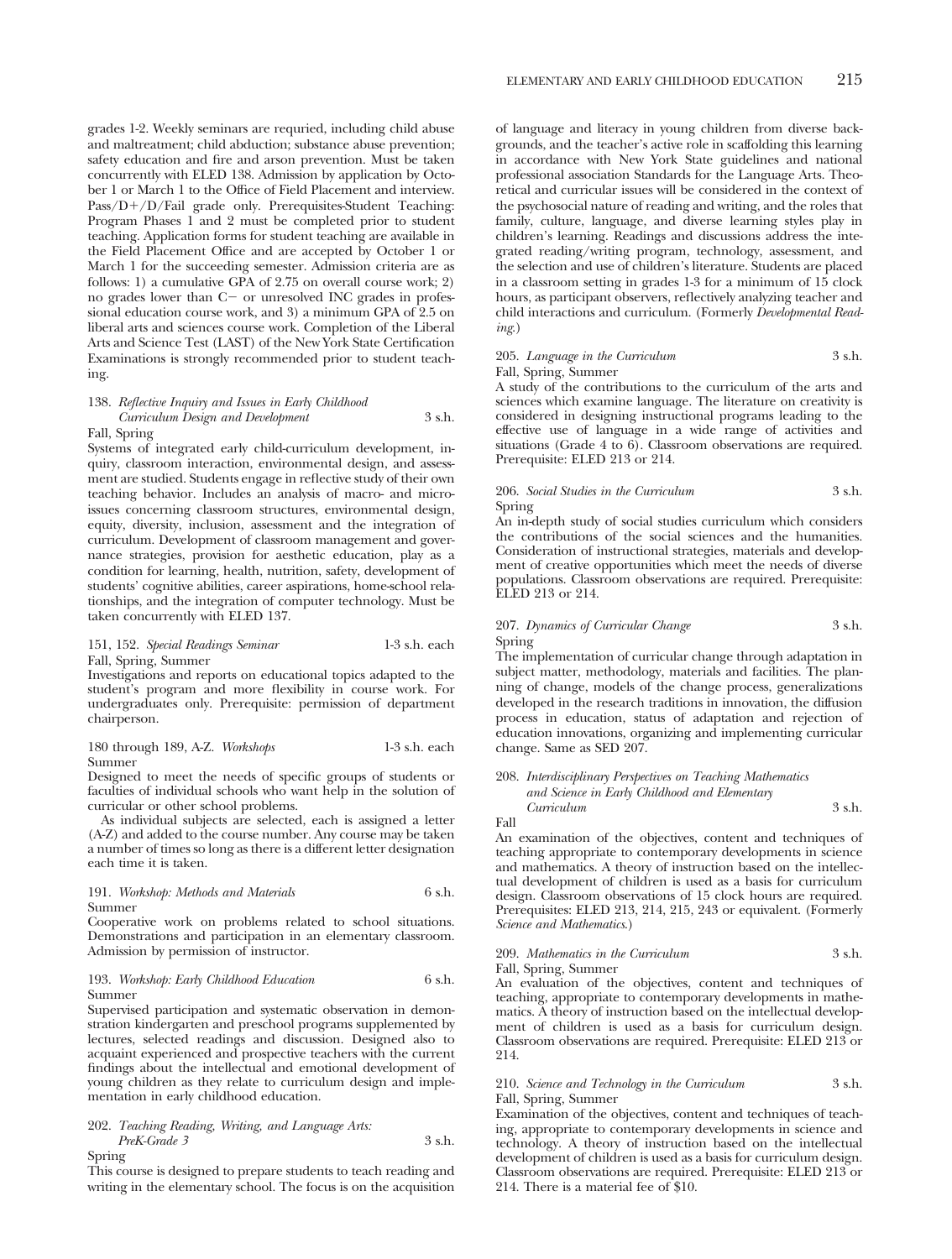## 211. *Children's Movement and Rhythmic Activities in the Curriculum* 1 s.h.

Fall, January, Spring, Summer

Participants acquire methods of instruction, activities, and materials for use in children's movement and rhythmic activities. Consideration is given to multicultural content and the special learning needs of diverse student populations.

### 211A. *Young Children's Movement, Rhythmic Activities, Music and Play* 1 s.h.

### Fall, Spring, Summer

Theories concerning how young children learn and participate in creative movement, music, aesthetic, and rhythmic activities are stressed. Integrative learning experiences, constructivist teaching, and the role of play as a condition for learning are discussed. Consideration is given to multicultural content. Emphasis is also placed on constructing movement, music, and rhythmic activities for children with special learning needs.

## 212. Art in the Curriculum 1 s.h.

\$10.

Fall, January, Spring, Summer Explore modes of integrating the creative arts into the elementary school curriculum. Study art forms that engage students on a multitude of levels, thereby clarifying and enhancing required academic curriculum. Subjects covered include perception, developmental stages in art, multiple intelligence theory, adaptation for included children with handicapping conditions, curriculum mapping and art history. Art forms explored include painting, sculpture, collage, and poetry. There is a material fee of

### 213. *Critical Perspectives in Human Development* 3 s.h. Fall, Spring, Summer

One of the two courses that critically examines human development within the context of culture and schooling, designed for prospective teachers who need to take seriously the idea that cultural context is crucial to understanding development. Teachers' preconceptions of school and children are identified and problematized. Traditional theories are explored and critiqued and the idea of a natural developmental progression is questioned. Emphasis on the individual is broadened to include the ways in which school/social structures limit and support development. 15 hours of fieldwork required. (Formerly ELED 213, 214. *Child Development and the Elementary School Program*.)

### 214. *Critical Connections: Human Development and Schooling* 3 s.h. Fall, Spring, Summer

One of the two courses that critically examines human development within the context of culture and schooling, designed for prospective teachers who need to take seriously the idea that cultural context is crucial to understanding development. Emphasis is placed on changing those aspects of the school and classroom environment to support and enhance the development of children. Students consider notions of development that are grounded in concerns for equity and social justice. 15 hours of fieldwork required. (Formerly ELED 213, 214. *Child Development and the Elementary School Program*.)

### 215. *Methods for Study of and Research With Young Children* 3 s.h. Fall

Methods for study of and research with children (birth-grade 2) in the school setting, family, and community. Research and assessment methods with particular attention to early education. Critical study of child development theories; child study of social, emotional, cognitive, linguistic, physical, health, and aesthetic processes. Attention to sociocultural and personal contexts is integrated in assessing the learning of children with diverse experiences and abilities. Fifteen clock hours of reflective participation and observation in a public or registered group setting for pre-K children. Students provide their own transportation. Prerequisite: admission to the M.S. in Education program in early childhood or permission of the instructor.

### 216. *Early Childhood Curriculum* 3 s.h. Fall

This course considers the variety of early childhood settings, rationales, programs, and organizations. The historical bases of the field are reviewed in order to identify and assess these roots in the context of present trends and practices. Participants will study and critique methods and materials, with particular emphasis on physical knowledge activities and related mathematics materials within an integrated classroom organization. There is study of how to set up, organize, and maintain active learning in decentralized ways. Fifteen clock hours of field work in pre-K is required. Students must provide transportation to and from schools. Prerequisite or corequisite: ELED 215 for Department of Curriculum and Teaching majors or permission of the instructor. Pass/Fail grade only.

# 217. *Developing and Evaluating Innovation in Early Childhood Curriculum* 3 s.h.

Spring

This course focuses on the integrated processes and content of curriculum decision making and development. Particular attention will be given to the integration of the social studies, arts, literacy, and humanities in ways that are multicultural, and as part of a dynamic themes approach. Participants will use a variety of models of teaching in order to differentiate instruction and assessment for children of different abilities. There is study of how to set up, organize, and maintain active learning in decentralized ways. Fifteen clock hours of field work in grades 1-2 is required. Students must provide transportation to and from schools. Prerequisite: ELED 216. Pass/Fail grade only.

### 219. *Supervised Teaching with Normal and Handicapped Children* 9 s.h. Fall, Spring

(Physically Handicapped, Neurologically Impaired/Learning Disabled, Emotionally Disturbed and/or Mentally Retarded.) Must be taken concurrently with ELED 223. Same as SPED 219A-219B.

# 221. *Student Teaching* 6 s.h.

Fall, Spring

Full-time student teaching in cooperating schools with direction and supervision from University supervisors. Students have two placements during the semester: one on the primary level (1–3) and one on the intermediate level (4-6). Weekly seminars are provided. Admission by application and interview. Applications obtainable at the Office of Field Placement, to be returned by October 1 for the spring semester and by March 1 for the fall semester. Must be taken concurrently with ELED 223. Prerequisite: Completion of Phase 2 course work. Pass/Fail grade only.

### 222. *Supervised Teaching* 6 s.h. Fall, Spring

Close clinical supervision of M.S. in Ed. students currently teaching in an elementary school on a full-time basis. Must be taken concurrently with ELED 223. Admission by application and interview. Applications obtainable at the Office of Field Placement, to be returned by October 1 for the spring semester and by March 1 for the fall semester. Prerequisite: 18 s.h. in education. Pass/Fail grade only.

# 222A. *Supervised Teaching* 3 s.h. Fall, Spring

Close clinical supervision of M.S. in Education students currently teaching in an elementary school on a full-time basis. Must be taken concurrently with ELED 223 (for Elementary Education majors) or ELED 262 (for Early Childhood majors). Admission by application and interview. Weekly seminars are provided. In order to receive a passing grade, students must attend four New York State mandated seminars: Prevention of Child Abuse and Abduction, Prevention of Substance Abuse, Safety Education/ Fire and Arson Prevention, and School Violence Prevention.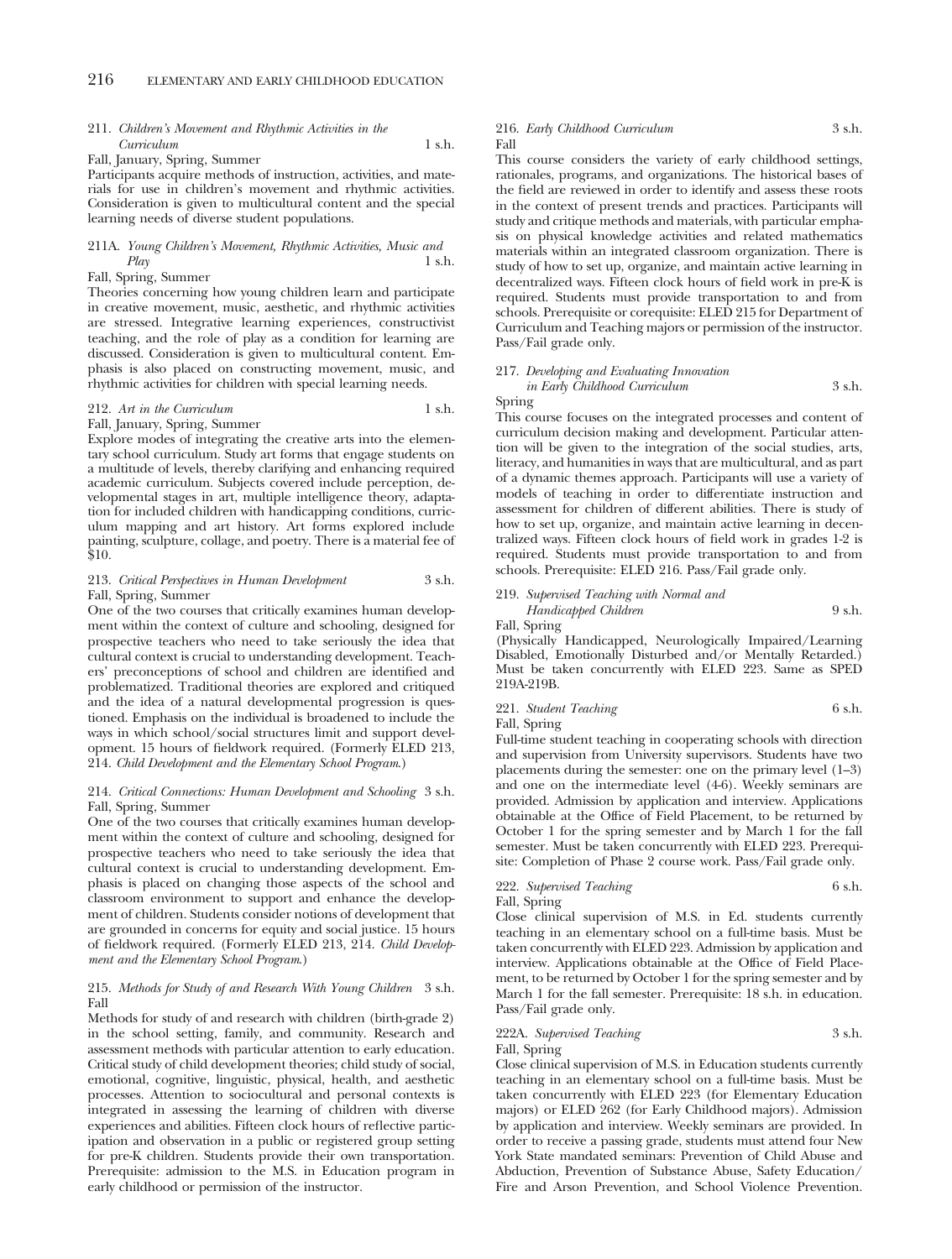Admission by application and interview. Applications obtainable at the Office of Field Placement, to be returned by October 1 for the spring semester and by March 1 for the fall semester. Prerequisite: completion of Phase 2 course work. Corequisite: ELED 222A. Pass/Fail grade only.

### 222B. *Summer Supervised Student Teaching Extension* 3 s.h. Summer

Provides close clinical supervision of M.S. in Education students teaching in an elementary school on a full-time basis during the fall or spring semester. Requires a minimum of 20 full days of student teaching during the summer with an age group that differs from the full semester of supervised teaching and conforms to the New York State teacher certification guidelines. Weekly seminars are provided. Applications obtainable at the Office of Field Placement, to be returned by October 1 for the spring semester and summer and by March 1 for the fall semester and summer. Prerequisite: completion of Phase 2 course work. Corequisite: ELED 222A. Pass/Fail grade only.

### 223. *Classroom Perspectives and Issues: Elementary Education* 3 s.h.

Fall, Spring

Systems of classroom interaction are studied. Students engage in self-study of their own teaching behavior while engaging in analysis of macro- and micro-issues concerning classroom structures, equity, diversity, inclusion, assessment, and integration of curriculum. Includes development of classroom management techniques, provision for aesthetic education, development of cognitive abilities, home-school relationships, and integration of computer technology. Issues of health, nutrition, and safety are studied. Must be taken concurrently with ELED 221 or ELED 222A. (Formerly *Analysis of Teaching Behavior.)*

### 225. *Teaching English as a Second Language* 3 s.h. Fall

An intensive study of the linguistic development of bilingual children. The problems of psychological, cognitive and psycholinguistic developmental stages as they affect the acquisition of a second language. Specific methods and materials are developed, including materials and techniques for teaching English to speakers of other languages through mathematics, science, and social studies.

### 227. *Elementary School Curriculum* 3 s.h. Fall, Spring, Summer

Principles, trends, techniques in curriculum construction and revision. A central purpose is to assist each student to integrate and synthesize understanding of elementary education through a comprehensive approach to curriculum study. Classroom observations are required.

### 228. *Curriculum and Instruction in Communication* 3 s.h. Fall, Spring

For experienced teachers offering advanced study of the curriculum and instruction in language arts including reading, speaking, writing, literature, skills and appreciation (PreK-6).

### 230. *Curriculum and Instruction in Social Studies* 3 s.h. Fall

For experienced teachers offering advanced study and stressing evaluation of research, school programs and curriculum trends.

231. *Curriculum and Instruction in Science* 3 s.h. Fall, Spring

For experienced teachers that addresses the multiple methods of doing science with children. Teachers are encouraged to explore their own scientific selves, science in the media, and contemporary attitudes towards science and technology in society. The construction of science curriculum is embedded in a sciencetechnology-society framework where teachers examine locally relevant science issues for curriculum construction.

### 232. *Curriculum and Instruction in Mathematics* 3 s.h. Fall, Spring

For experienced teachers offering advanced study of mathematics curriculum. Stresses the design and implementation of instructional methodologies that actively engage the learner in elementary/middle grade mathematics. Mathematics curricula are examined with a view toward providing all students opportunities for becoming mathematically literate in a rapidly changing, culturally diverse, technological society.

### 233. *Curriculum and Instruction in Creative Arts* 3 s.h. Spring

For experienced teachers, this course presents methods of integrating the creative arts into the elementary school curriculum. Explores art forms that engage the student on many levels as well as clarifies and enhances required academic curriculum. Subjects covered include perceptual stages of development, creativity, multiple intelligence theory, adaptation for included children with handicapping conditions, interdisciplinary teaching, art history as a means to understand culture, aesthetics and the museum as educator. Practice painting, puppetry, drama, collage, sculpture and poetry. Museum trips and research required. There is a material fee of \$10.

### 234. *Critical Perspectives on Curriculum and Teaching* 3 s.h. Fall

This course addresses the child in relation to the curriculum by examining the influences of family, community, and society on the world of the learner. Students engage in self-reflection while exploring diverse perspectives on teaching and learning. Critical literacy about curriculum and teaching is developed through the collaborative study of diverse teaching/learning environments. (Formerly *Curriculum Design and Teaching: Contexts and Perspectives, Part I.)*

### 235. *Intersections of Mathematics, Science and Technology and Curriculum Design* 3 s.h.

Spring

This course examines mathematics, science, and technology (MST) curricula in the elementary school. It considers the culture of the classroom by exploring social processes and learning; the politics of curriculum construction; and justice and social change in classroom settings. This course also addresses the role of computer technology in contemporary culture. (Formerly ELED 235M, *Curriculum Design and Teaching: Contexts and Perspectives, Part II-Mathematics, Science, and Technology.)*

236. *Modern Trends* 3 s.h. Periodically

Advanced course for experienced teachers to investigate indepth ideas and practices. Students and instructors cooperatively identify a number of specific areas of investigation, which become the focus of the course.

### 239. *Technology Education in Elementary School* 3 s.h. Spring

A course for experienced teachers which stresses the skills, knowledge, and attitudes essential to the development of technology education for the elementary grades. The human-made world is considered through an activity-based study of past, present, and future technological systems. Factors underlying the design process, supporting principles of mathematics and science, and considerations of utility and aesthetics are examined. Central to the course is the creation of a design portfolio, a form of authentic assessment.

### 240. *Perspectives in Curriculum* 3 s.h. Periodically

A examination of the major curricular issues and movements in the American elementary school from 1890 to the present. Recent innovations are studied in historical perspective. Prerequisite: provisional or permanent certification (PreK-6) or equivalent.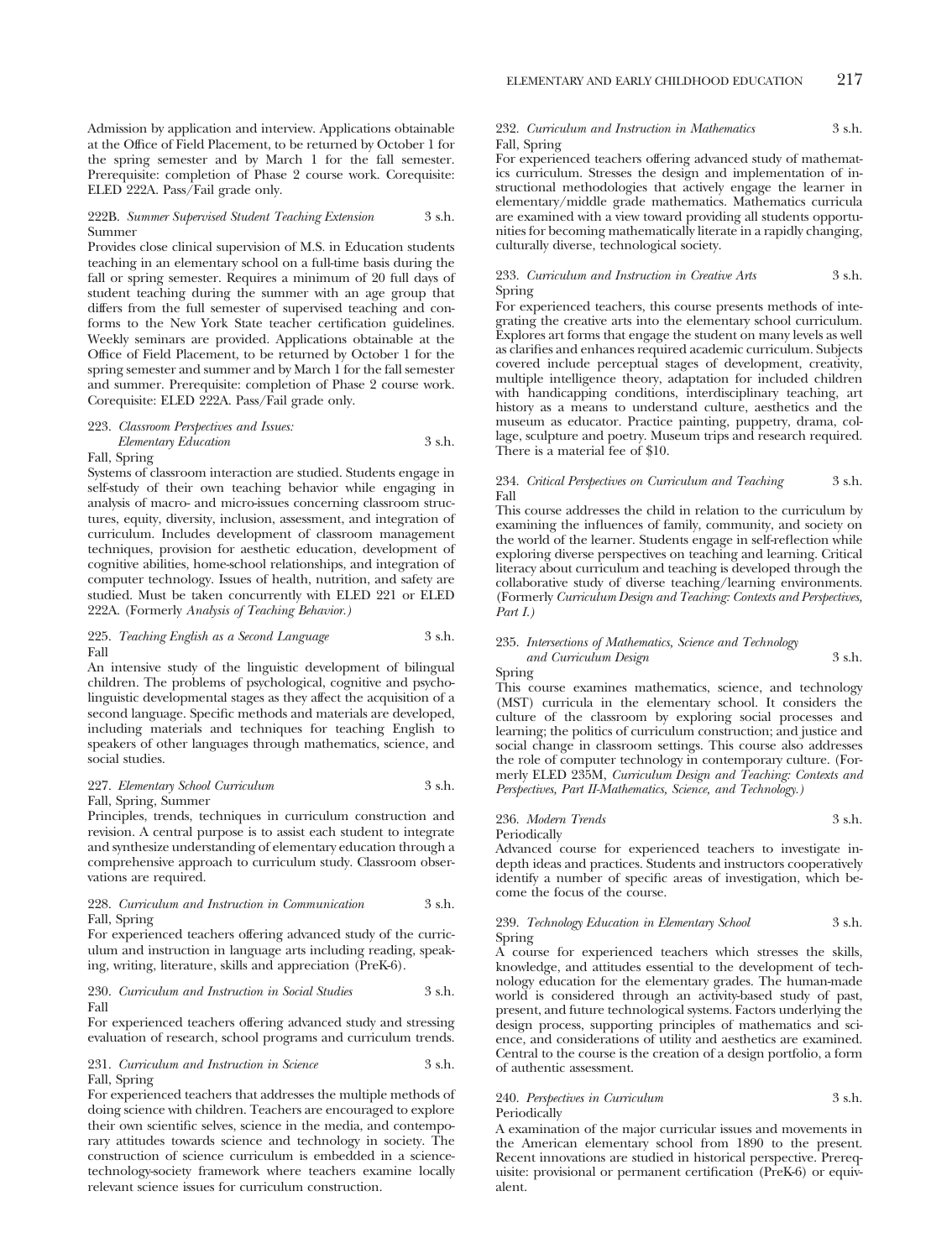### 241. *Educational Programs for Young Children* 3 s.h. Periodically

Contemporary practices, experimentation, innovations, proposals and issues (nursery and early school). Appropriate attention is given to the research literature. Prerequisite: provisional or permanent certification (PreK-6) or equivalent.

### 242. *Instructional Theory* 3 s.h. Periodically

An analysis of the effects of varieties of teacher behavior on child behavior and learning in the classroom setting. Attention will be given to the literature on classroom transactions as well as case studies in classrooms. Prerequisite: provisional or permanent certification (PreK-6) or equivalent.

# 243. *Multicultural Perspectives on Early Childhood Development* 3 s.h.

Fall, Spring

This course explores the physical health, nutrition, safety, social, emotional, aesthetic, linguistic, and cognitive characteristics of young children from diverse sociocultural backgrounds with an emphasis on implications for group care and education. Global perspectives on prenatal development through the primary school years frame discussion of both typical and atypical growth and learning. Fifteen clock hours of reflective participation and observation in a *high need* public or registered group setting for pre-k children. Students provide their own transportation. Prerequisite: admission to the M.S. in Education program in early childhood or permission of the instructor. (Formerly *Advanced Child Development for Teachers.)*

### 244. *Models of Teaching* 3 s.h. Periodically

Theory and practice of five models of teaching are presented: concept attainment, concept formation, inquiry training, role playing and synectics. These models, which are useful new ways of teaching, can be integrated into one's teaching repertory at all levels and in all subject areas.

### 245. *Workshop: Community Resources* 3 s.h. Periodically

Identification of and acquaintance with community resources for instructional purposes in the metropolitan and Long Island areas. Registration is limited to students who are able to take field trips.

### 246. *Methods and Materials for Bilingual Teaching of Reading in Bicultural Setting* 3 s.h. Once a year

An in-depth study of readiness and beginning reading including the effects of language and experience on reading instruction and the relationship of reading to child development and self-concept. Consideration of teaching strategies and organization in the classroom as well as the selecting and adapting of appropriate materials for classroom use. Methods and materials specifically analyzed, developed and designed to teach reading in Spanish, and in addition, a consideration of the techniques to ease the transition to reading and writing in English.

### 247. *Social Studies and Communication Arts for Bilingual and Bicultural Children* 3 s.h. Once a year

An understanding of the regional, social and developmental variations in children's language. Develop curricular materials and activities utilizing learner's cultural background through the social studies curriculum in elementary school. Ways to utilize an interdisciplinary bilingual approach to these two curricular areas are explored.

### 248. *Methods and Materials for Bilingual Teaching of Mathematics and Science* 3 s.h.

Once a year

Consideration of formation of appropriate objectives with respect to concept development together with suitable techniques and materials for bilingual settings.

### 249. *Practicum for Teachers of Bilingual Children* 3 s.h. Once a year

Extended teaching practice with close clinical supervision. Admission by application and interview. Applications obtainable at the Office of Field Placement, to be returned by October 1 for the spring semester and by March 1 for the fall semester. Seminars meet weekly with supervisory personnel from the Curriculum and Teaching Department and public school districts to work intensively with specific student problems. Demonstration classes and observations of innovative programs in bilingual settings in local school districts are arranged. Pass/Fail grade only.

### 250A. *Techniques of Classroom Research* 3 s.h. Fall, Spring

This course explores elementary school classroom research through the development of assessment techniques that demonstrate students' understanding of mathematics, science, and technology processes and concepts. The use of a wide range of assessment devices are explored, including performance based assessment, use of teaching and student journals, interviews and observation scales, portfolio design and construction, and criterion referenced standards. Prerequisites: ELED 231, 232, 234, 235, 239; CT 200.

# 250B. *The Master's Thesis* 4 s.h. Fall, Spring

This thesis represents the completion, implementation and evaluation of a capstone MST action research project. Must be taken concurrently with ELED 253. Prerequisites: ELED 231, 232, 234, 235, 239, 250A; CT 200.

### 251, 252. *Special Readings Seminar* 1-3 s.h. each Fall, Spring, Summer

Investigations and reports on advanced educational topics adapted to the program of the student. Prerequisite: permission of instructor.

### 253. *MST Field Consultation* 1 s.h. Fall

Students implement an integrated MST unit in the elementary school. They work with the course professor in the field to integrate design activities into the teaching of science and/or mathematics. Must be taken concurrently with ELED 250B. Pass/Fail grade only. (Formerly *MST Field Placement.)*

### 256. *The Newspaper as a Teaching Tool* 3 s.h. Summer

This course introduces students to the newspaper as an educational tool for children of all grade levels, K-12, and in every subject area. The newspapers on Long Island and the Metropolitan area contribute editors, Newspaper in Education coordinators, and NIE managers as speakers in the workshop. Students tour *Newsday* and see the newspaper in production. The history and background of Newspapers in Education are presented. Students receive a comprehensive overview of NIE and the practical means to implement it in their classrooms. Curriculum materials and teaching strategies relating to the newspaper are employed.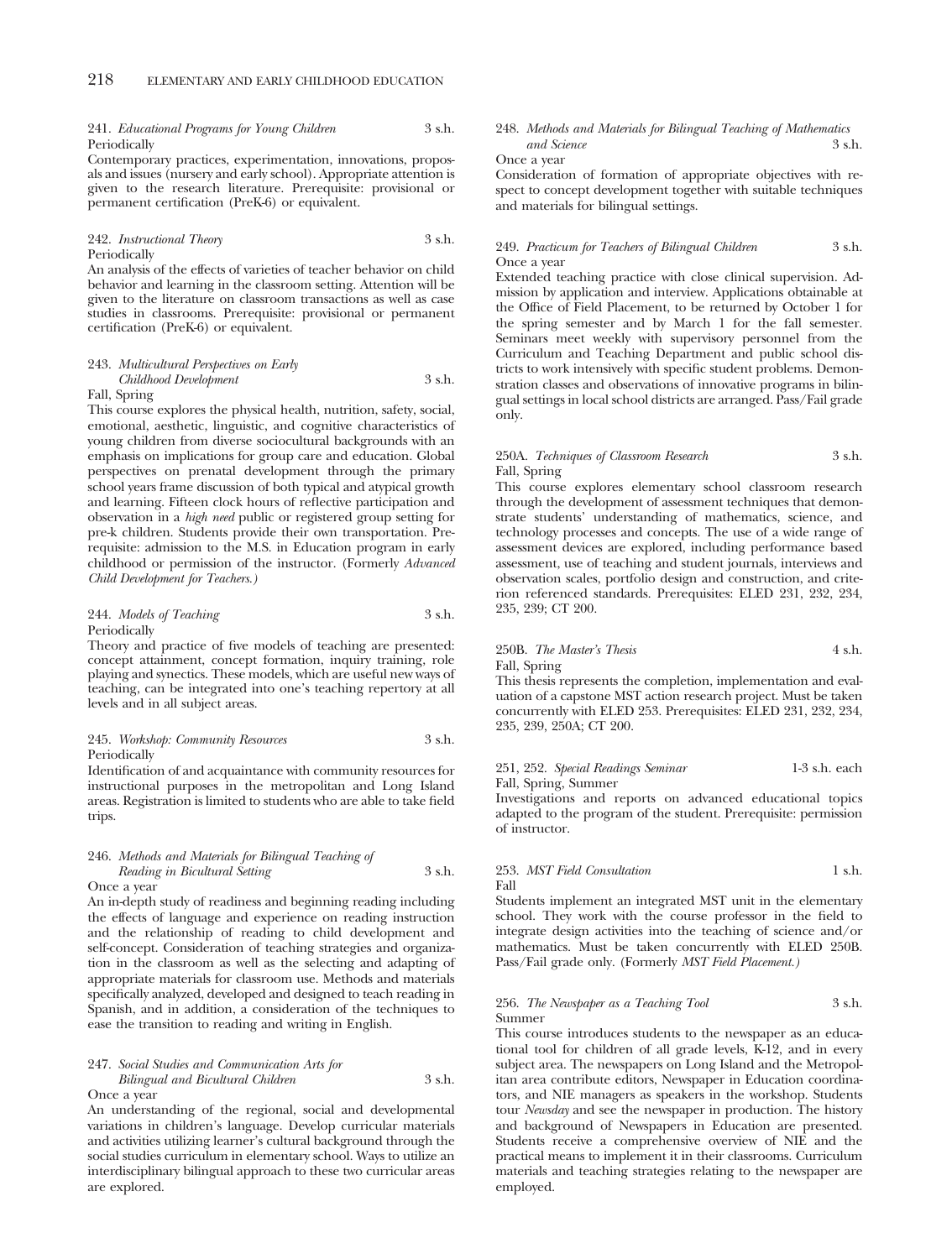258. *Introduction to Information Technology in Education* 1 s.h. Fall, Spring, Summer

The classroom teacher is called upon to use new technologies to facilitate the teaching and learning process. This course focuses on the integration of information technologies across the early childhood/elementary curriculum. A variety of information technologies including computers, scanners, digital cameras, and video capture devices. The Internet and communication tools are explored with a view toward enhancing classroom instruction. Students initiate the development of their professional electronic portfiolios which continue to evolve throughout the M.S. in Education program.

### 260. *Space Science for the Teacher* 3 s.h. Periodically

Depth in the background subject matter as well as the necessary mathematics and physical sciences inherent in a successful comprehension of the subject. Demonstration and discussion of techniques for teaching in the area.

### 261. *Student Teaching: Early Childhood* 6 s.h. Fall, Spring

Full-time student teaching in cooperating schools with direct supervision from University supervisors. Students have two placements during the semester: one in kindergarten and one in grades 1-2. Weekly seminars are provided. In order to receive a passing grade, students must attend four New York State mandated seminars: Prevention of Child Abuse and Abduction, Prevention of Substance Abuse, Safety Education/Fire and Arson Prevention, and School Violence Prevention. Applications obtainable at the Office of Field Placement, to be returned by October 1 for the spring semester and by March 1 for the fall semester and interview. Must be taken concurrently with ELED 262. Prerequisite: completion of Phase 2 course work. Pass/Fail grade only.

### 262. *Classroom Perspectives and Issues: Early Childhood* 3 s.h. Spring

Systems of early childhood curriculum development, classroom interaction and environmental design are studied. Students engage in reflective self-study of their own teaching behavior. This course intergrates early education curriculum inquiry and development, environmental design, and assessment. Issues of classroom structures, equity, diversity, and the inclusion of children with disabilities are also considered. This course includes development of classroom governance, provision for aesthetic education, play as a condition for learning, health nutrition, safety, development of student cognitive abilities, home-school relationships, and the integration of computer technology. Educational research findings and field experiences are studied and evaluated in order to develop insights that can inform classroom teaching. Must be taken concurrently with ELED 261 or ELED 222A.

### 270. *Methods for Study of and Research With Young Children* 3 s.h. Fall

Methods for the particular study of early education. Child development theory and child study and assessment/evaluation methods are explored and used in various settings. (Formerly *Techniques for Study of and Research with Young Children.)*

### 271. *Early Childhood Curriculum* 3 s.h. Fall

Development of early childhood programs. Explore, contrast, analyze, and develop models and designs for integrated programs. Pass/Fail grade only. Prerequisite: admission to program in Early Childhood Education or permission of instructor.

### 272. *Curriculum Innovations in Early Childhood Programs* 3 s.h.

Spring

Content-based program and material innovations for young children in school organizations. Research design and evaluation are part of each contract. Corequisite with ELED 272L for majors in the Curriculum and Teaching Department; prerequisite: ELED 271. Pass/Fail grade only.

## 272L. *Early Childhood Field Consultation* 1 s.h. Spring

Professional self-study and assessment of curriculum and environmental design. Implementation with young children in a group setting for a minimum of 50 clock hours. Candidates provide their own transportation. Hofstra faculty will provide field-based consultation. Corequisite: ELED 272. Open only to majors in the Curriculum and Teaching Department or permission of the instructor.

### 273. *Early Childhood Professional Portfolio* 3 s.h. Spring

Professional self-study and in-service consultation in curricular innovations. Action research with young children in school settings. Hofstra faculty individually supervise study site with attendant conferring. Corequisite with ELED 273L; prerequisites: ELED 270, 271, 272, 272L. Pass/Fail grade only. (Formerly *Consultantship in Continuing Early Childhood Professional In-Service Development.)* Pass/Fail grade only.

### 273L. *Early Childhood Field Consultation* 1 s.h. Fall, Spring

Curriculum design and implementation in an early childhood group setting. Professional self-study and assessment of children's learning. Minimum 20 days teaching in an early childhood group setting is required. Candidates provide their own transportation. Hofstra faculty will provide field-based consultation. Corequisite: ELED 273. Prerequisites: ELED 270, 271, 272, 272L. Pass/Fail grade only.

### 274. *Curriculum Supervision of Early Childhood Centers* 3 s.h. Every other year

Studying, simulating, and testing curriculum policy-making with faculty, community and family involvement. Issues that relate to public policy and advocacy of early childhood education are also studied. Participants engage in advocacy project development and study.

### 275. *Literacy in Early Childhood Education* 3 s.h. Fall, Spring

Deals with early literacy development and instructional practices based upon theory and research. Emphasis on the use of relevant instructional approaches and materials. Participants consider sound awareness, creative language development, early reading and writing, special language learning needs, and thinkingreading-and-writing connections. Participants engage in the study of integrated teaching practices. Fifteen clock hours in a pre-k classroom required. Prerequisite: one graduate course in the teaching of reading is recommended.

### 276. *Early Childhood Education: Mainstreaming the*

*Young Child with Special Learning Needs* 3 s.h. Every other year

The study of issues of organization that facilitate the socialization and integration of young children who have a range of learning needs. Materials and methods are reviewed, developed and refined. Same as SPED 276.

### 277. *Classroom Strategies in Teaching Writing* 3 s.h. Periodically

Course helps teachers develop instructional strategies and classroom procedures based on current research on the composing process. Emphasis placed on the stages of the writing process, methods of response, the role of the teacher, and includes experiences in writing and in using peer response groups.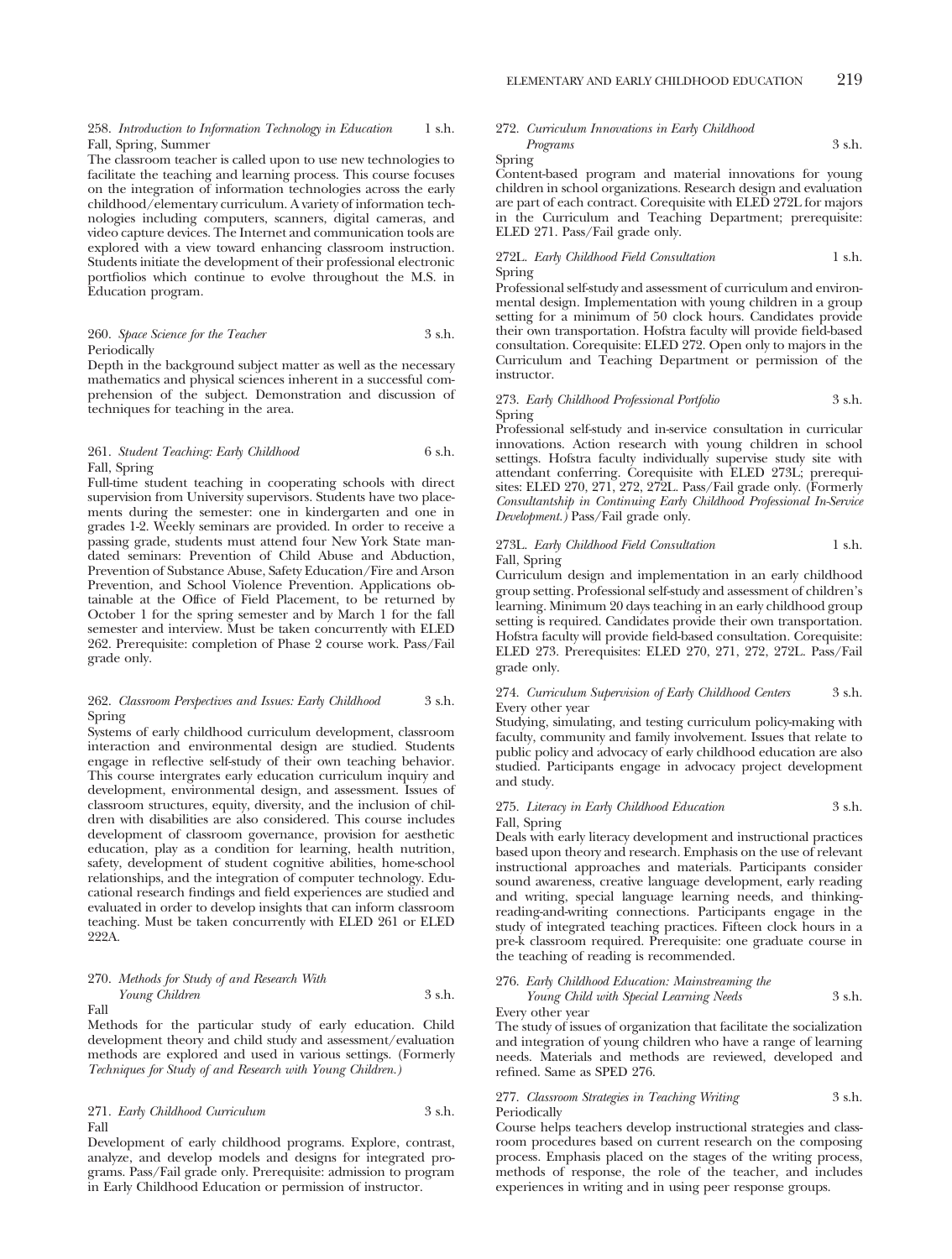### 278. *Writing and Children's Literature* 3 s.h. Periodically

Provides an in-depth investigation of literature for children as a literary experience which promotes language and writing development. Emphasis on developing strategies to use experience with various genres and styles to help children become critical readers and writers.

### 280 through 289, A-Z. *Advanced Workshops* 1-3 s.h. each Fall, Spring, Summer

Designed to meet the needs of specific groups of students or faculties of individual schools who want help in the solution of curricular or other school problems.

As individual subjects are selected, each is assigned a letter (A-Z) and added to the course number. Any course may be taken a number of times so long as there is a different letter designation each time it is taken.

### 300. *Departmental Seminar* 3 s.h. Fall, Spring

Serves an integrative and culminating function with respect to the student's studies and experiences in the School of Education. The student is required to prepare and present a paper or project of "publishable" quality. The paper or project should demonstrate a synthesis of the student's comprehensive knowledge in the fields of child development, curriculum theory and at least one specific curriculum area. Pass/Fail grade only. Prerequisites: matriculation in the department and completion of *all* required course work in professional education.

**NOTE:** successful completion of ELED 300 may be offered in place of the departmental comprehensive examination. This course may *not* be used to satisfy any part of the basic semester hour requirements for a master's degree in elementary education.

### 301 & 302. *Master's Thesis* 3 s.h. each Fall, Spring

Supervision and instruction leading to the completion of master's thesis. Binding fee payable upon registration in 302. Admission by permission of adviser. Prerequisite: competence in statistics (through analysis of variance).

### 303 through 309, A-Z. *Post-Master's Workshops* 1-3 s.h. each Periodically

Intensive workshops for experienced teachers. Not applicable to the Master of Science in Education or Master of Arts degrees.

### 310. *Issues in Infant, Toddler, Preschool, Parent and Family Involvement Programs* 3 s.h. Once a year

A study of educational needs, methods, and materials for use with infants, toddlers and preschoolers in group settings including related parent and family involvement programs and alternatives. Particular attention is devoted to sociocultural and linguistic issues. Same as SPED 310.

330. *Techniques of Mentor Teaching* 3 s.h. Once a year

Prepares experienced teachers to serve as mentor teachers to new teachers, student teachers, teachers, and others needing assistance in developing new skills and content. Study emphasizes coaching and demonstration techniques as well as knowledge concerning adult learning within professional work settings.

# Engineering (ENGG)

### Professor Rabbany, *Chairperson*

Professors Alvarez, Burghardt, Weissman; Associate Professors Agnone, Caputi, Forsberg, Jensen, Kwong, Rooney; Assistant Professors Ghorayeb, Hunter, Puerzer; Director of Freshman Engineering Hakola.

Technology and Public Policy courses are listed alphabetically.

### **MISSION STATEMENT**

The Department of Engineering at Hofstra University offers ABET-accredited degree programs leading to a Bachelor of Engineering in Engineering Science, a Bachelor of Science in Electrical Engineering, and a Bachelor of Science in Mechanical Engineering. In addition, it offers smaller interdisciplinary degree programs, not seeking ABET accreditation, leading to a Bachelor of Science in Industrial Engineering and a Bachelor of Arts in Engineering Science.

Since all degrees are offered under the aegis of a single department, the organizational structure fosters collegiality among faculty of different programs and ensures that all students are exposed to a variety of engineering disciplinary perspectives. The knowledge base encompassed by engineering is constantly expanding, but the fundamental skills and aptitudes which a four year undergraduate program can hope to impart to graduates remain the same, regardless of time or of specific degree. They include a solid grounding in mathematics as a language to express scientific laws, in applied physics as represented primarily in the engineering sciences, in engineering design integrated throughout the curriculum but especially demonstrated through participation in capstone team projects, and in a well-chosen variety of social sciences and humanities.

Technological advances generated by the engineering profession have foreseen and unforeseen effects on human culture and civilization. The broadly educated Hofstra engineering graduate will mirror the multi-faceted engineer/builder envisioned in classical times by Vitruvius, and will therefore be best situated to assess the consequences of the societal changes constantly being wrought by the profession.

### **DEPARTMENTAL OBJECTIVES**

While adhering to the general philosophy outlined above, each degree program which seeks ABET accreditation is committed to ensuring that its graduates exhibit a range of abilities indicative of a successful member of the engineering community. These include:

- a) an ability to apply knowledge of mathematics, science, and engineering
- b) an ability to design and conduct experiments, as well as to analyze and interpret data
- c) an ability to design a system, component, or process to meet desired needs
- d) an ability to function on multi-disciplinary teams
- e) an ability to identify, formulate, and solve engineering problems
- f) an understanding of professional and ethical responsibility
- g) an ability to communicate effectively
- h) the broad education necessary to understand the impact of engineering solutions in a global and societal context
- i) recognition of the need for, and an ability to engage in life-long learning
- j) a knowledge of contemporary issues
- k) an ability to use the techniques, skills, and modern engineering tools necessary for engineering practice.

Students matriculate in an ambience of small class size, excellent student-faculty interaction, and easy access to all laboratory facilities for research and design projects. All students, part-time as well as full-time, are assigned a faculty adviser in their general field of interest, and may choose from a range of engineering and science electives to build a foundation for the engineering objective of their choice. For many the goal will be graduate study in a specialized area of engineering such as civil, electrical, mechanical or biomedical; for others, a position in industrial or government research, development and design.

**A MINOR IN ENGINEERING** consists of the successful completion of 18 semester hours in engineering courses, excluding ENGG 4, 10 and 149, at least 6 hours in residence, with grades of C or better. ROTC scholarship engineering majors, who must take additional courses in Military Science, may be funded for a total of five years while completing their engineering degree.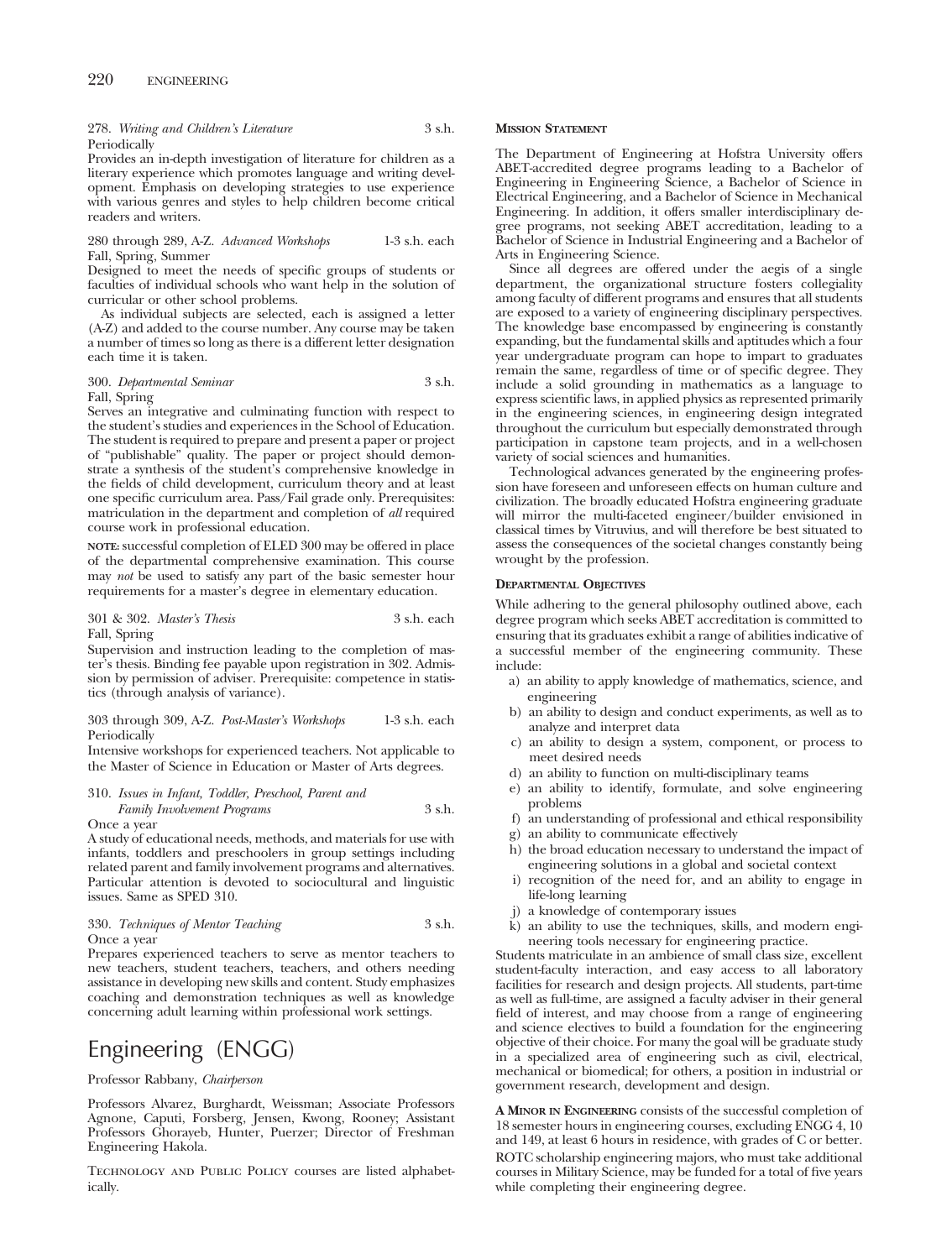## PROGRAMS B.E. Specialization in Engineering Science

Accredited by the Engineering Accreditation Commission of the Accreditation Board for Engineering and Technology.

## **PROGRAM EDUCATIONAL OBJECTIVES**

This program reflects the need within a broad-based engineering curriculum, for a diversity of offerings reflecting the diversity of careers in the engineering field today. Engineering today encompasses many new technologies, but the core educational requirements remain a thorough grounding in mathematics, physical sciences, engineering sciences and design. The Engineering Science degree then allows students to specialize in one of three options: biomedical, civil, or environmental. All three options integrate design throughout the curriculum, beginning with the first year, and culminating in a year-long major senior-level design project. Consequently graduates of the program are well prepared to do analytic work and to participate as design team members in engineering projects. The options guarantee a specificity of expertise within the Engineering Science program. They do so through 25 units of directed technical electives as outlined below under each of the three headings. A preponderance of biomedical option graduates may therefore be expected to pursue advanced studies in biomedical engineering or in some cases to enter medical school. On the other hand, the majority of civil or environmental option graduates will be expected to enter industry, with or without pursuing advanced degrees. Professional registration is highly important in the latter two fields, and so, all graduates of the civil option and the environmental option are required to take the Engineering Fundamentals Examination (but not necessarily to pass it) prior to the completion of the degree program. The eleven generic indicators of achievement listed under Department of Engineering objectives apply specifically to graduates of each option within the Engineering Science degree program, as a measure of the program's effectiveness in meeting its stated objectives.

**Biomedical Option:** Biomedical engineering or bioengineering is designed to bridge the gap between the life sciences and physical sciences by applying engineering concepts, methods and techniques to biology and medicine. An understanding of fundamental physiological processes using engineering methodology requires a broad background in basic engineering, sciences and mathematics. Two emphases (biomechanics and bioelectricity) are available to the students, differing from each other by five courses. In the biomechanics area required courses include ENGG 26, 114, 115, 163 and 169 or 170. In the bioelectricity area these courses are replaced by ENGG 32A, 32B, 33, 104, and 192. Technical electives for all biomedical option students include: BIO 1, 144, ENGG 166B, 181, 182, 183, 187, CHEM 131A, 132A, 162. Further technical electives for those in the biomechanics area include: ENGG 116, 129, 130, 131, while students in the bioelectricity area choose further technical electives from: ENGG 36, 176, 177, 180.

Professor Rabbany, *Adviser*

**Civil Option:** Civil engineering shares with military engineering the distinction of being the earliest of the engineering disciplines. Today's civil engineer is concerned with a broad spectrum of problems relating to structures and the infrastructures of modern society. The civil option provides a thorough preparation and professional training in the fundamentals of engineering and related fields with a major thrust in structural analysis and design. All civil option degree candidates must take the Engineering Fundamentals Examination prior to graduation. Technical electives include: ENGG 47, 62, 129, 131, 132, 134, 135, 136, 147.

Professor Alvarez, *Adviser*

**Environmental Option:** Environmental engineering applies a range of engineering disciplines to both natural environmental systems and treatment of water, air and land pollution. A traditional curriculum emphasizes the processes and system designs for water production, quality and treatment. Emphasis is also

placed on the social, economic, political and legal aspects important for engineers working with the environment. All environmental option degree candidates must take the Engineering Fundamentals Examination prior to graduation. Technical electives include: ENGG 47, 60, 62, 117, 130, 132, 135, 136, 147; TPP 115; CHEM 131A, 132A, 185.

Assistant Professor Hunter, *Adviser*

Candidates for graduation must fulfill the following requirements:

- 1. The successful completion of at least 137 semester hours, excluding Military Science, completed at Hofstra.
- 2. At least 65 semester hours must be completed in the liberal arts. No course in the Department of Engineering may count toward this requirement except for ENGG 149.
- 3. There are two requirements that must ordinarily be completed in residence at Hofstra: 15 semester hours in the major field of specialization and the last 30 semester hours. The 15 semester hours need not be included within the last 30 hours.
- 4. The following general and major requirements: ENGL 1-2 or placement examination\*; 6 hours in literature, literature in translation or comparative literature; 15 hours in humanities or social science electives\*\*; the two literature courses must be chosen from core courses in CLL, ENGL, FRLT, JW ST, LIT or SPLT in the humanities division under the appreciation and analysis heading. The 15 credits of social science and humanities electives must include SPCM 1 or 7, one core course in behavioral social sciences and one core course in history and philosophy in social sciences. Students transferring in with previous social science/humanities credits may use them in place of core requirements in the same category as the transferred credits.

MATH 19, 20, 29, 131, 143 and 144 or 147; CHEM 3A, 3B, 4A; PHYS 11A & 12A, 11B;

ENGG 1, 9A, 10, 25, 26 or 33, 27, 28, 30, 34, 100, 113, 114 or 104, 115 or 32A, 143A, 143G, 149, 160, 163 or 32B, 169 or 170 or 192; 25 hours in technical electives. Courses may not be taken on a Pass/D+/D/Fail basis.

Other elective groupings are available subject to the needs of the individual student.

Course selection is made in conference and with the approval of a faculty adviser.

A cumulative average of C or better is required in the following courses: ENGG 25, 26 or 33, 27, 28, 30, 100, 113, 115 or 32A; a cumulative average of C or better is required in all engineering courses. Reflecting the fact that not all full-time students can and do adhere to a four year time frame for degree completion, the suggested sequence below shows a possible alignment of courses within that compass.

# FULL-TIME STUDENTS—137 s.h. SUGGESTED FOUR-YEAR SEQUENCE

### FIRST YEAR

|                                  | 1st  | 2nd  |
|----------------------------------|------|------|
|                                  | Sem. | Sem. |
| MATH 19, 20                      |      |      |
| ENGG 1, 9A, 10                   |      | 3    |
| ENGL 1 or placement examination* | 3    |      |
| CHEM 3A, 3B, 4A                  |      | 3    |
| PHYS 11A, 11B                    |      | 5    |
|                                  | 15   |      |

<sup>\*</sup>If this requirement is fulfilled by passing the placement examination, 6 semester hours in the humanities or social sciences should be taken with adviser's approval.

<sup>\*\*</sup>With adviser's approval. Courses may not be taken on a  $Pass/D+ /D/Fail basis.$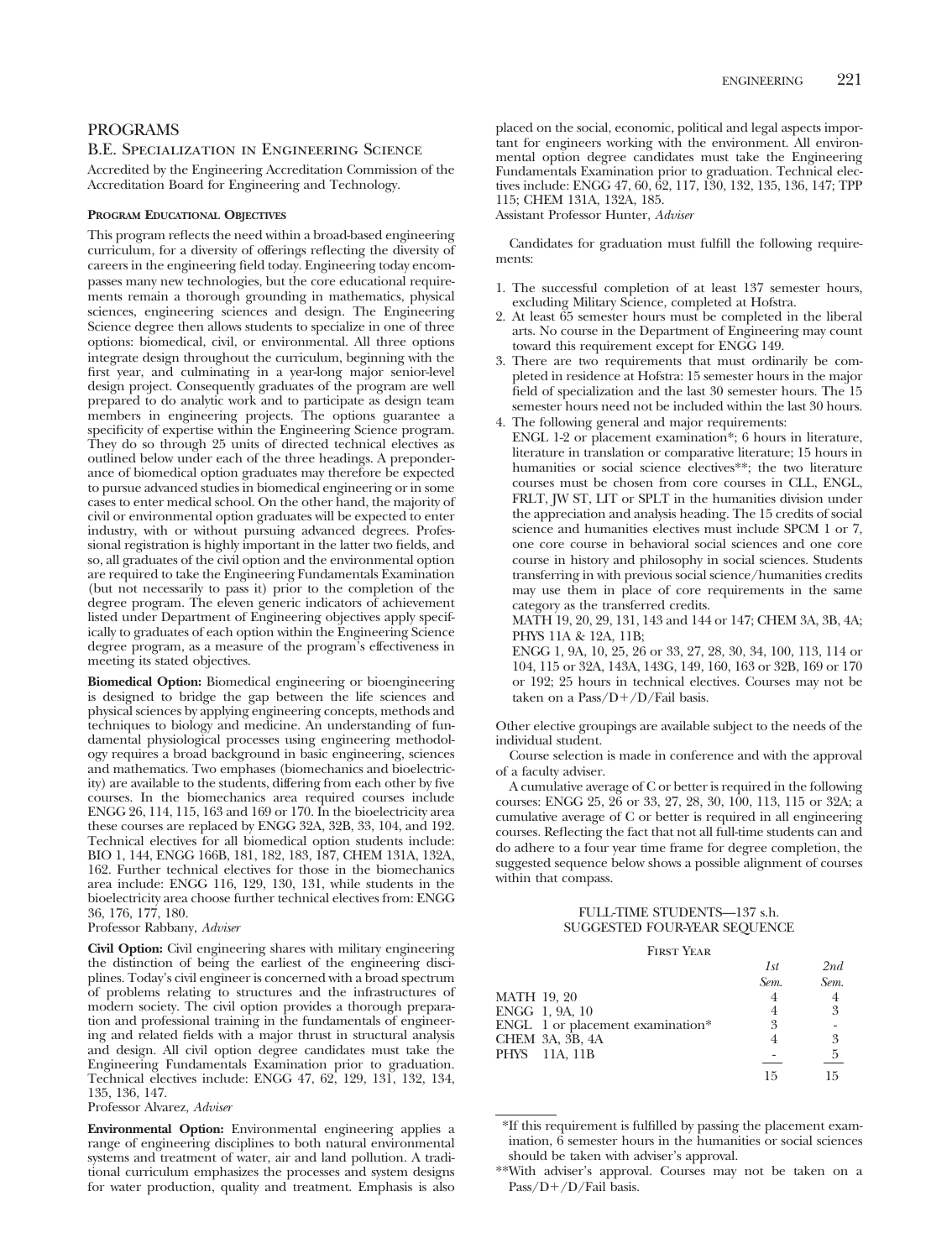| 3  |                                                                             |
|----|-----------------------------------------------------------------------------|
| 3  |                                                                             |
|    |                                                                             |
|    |                                                                             |
|    | $3333$<br>$335$                                                             |
|    |                                                                             |
|    |                                                                             |
|    |                                                                             |
| 17 | 18                                                                          |
|    |                                                                             |
| 3  |                                                                             |
| 1  |                                                                             |
| 3  | 3                                                                           |
|    | $\mathbf{1}$                                                                |
| 3  | $\boldsymbol{\mathcal{S}}$                                                  |
|    |                                                                             |
|    | $\frac{3}{3}$                                                               |
|    | 6                                                                           |
|    |                                                                             |
|    | 19                                                                          |
|    |                                                                             |
| 3  |                                                                             |
|    | $\boldsymbol{3}$                                                            |
|    | 3                                                                           |
| 3  |                                                                             |
| 3  |                                                                             |
| 1  |                                                                             |
|    | 6                                                                           |
| 7  | 6                                                                           |
| 17 | 18                                                                          |
|    | $\overline{4}$<br>$\overline{4}$<br>3<br>$\overline{\mathbf{2}}$<br>6<br>18 |

### PART-TIME STUDENTS—135 s.h.

Part-time students follow the same curriculum as listed under the full-time program of study, with the exception of ENGG 9A. Candidates for graduation must fulfill all requirements listed under the individual program. The B.E. Specialization in Engineering Science requires 135 semester hours of part-time study.

### B.S. Specialization in Industrial Engineering

Industrial engineering contributes to the management decisionmaking process. It is concerned with the optimal utilization of integrated systems of people, methods, materials, machines and energy to achieve organizational goals. In the application of principles and methods of engineering analysis and design, it is distinguished from other engineering disciplines in its concern with problems which involve human effort and energy, production systems, economy in the use of money, materials and time, and a high utilization of the social sciences.

Using the scientific method, industrial engineers establish factual information from which alternatives are defined, problems recognized and solved. In their concern for the design, improvement and control of systems, they collect, analyze, arrange and statistically examine data. They introduce new techniques and tools into the organization and into the decisionmaking process.

Areas of specialty associated with industrial engineering are administrative engineering, production and inventory control, automation, plant location and layout, methods engineering, quality control, data processing, operations research, cost forecasting and control.

Assistant Professor Puerzer, *Adviser*

Candidates for graduation must fulfill the following requirements:

- 1. The successful completion of at least 137 semester hours and a cumulative grade-point average of 2.0 in work completed at Hofstra. Military Science may not be counted toward this total semester hour requirement.
- 2. At least 62 semester hours must be completed in the liberal arts. No course in the Department of Engineering may count toward this requirement except for ENGG 101, 149, and 185.
- 3. There are two requirements that must ordinarily be completed in residence at Hofstra: 15 semester hours in the major field of specialization and the last 30 semester hours. The 15 semester hours need not be included within the last 30 hours. 4. The following requirements:
- ENGL 1-2 or placement examination\*; PSY 1, 33; ECO 1; 15 hours in humanities or social science electives\*\*; the 15 credits of social science and humanities must include 6 credits in the humanities, of which 3 must be from the list of core courses in CLL, ENGL, FRLT, JW ST, LIT or SPLT. The other 9 credits must include SPCM 1 or 7, one core course in behavioral social sciences and one core course in history and philosophy in social sciences. Students transferring in with previous social science/humanities credits may use them in place of core requirements in the same category as the transferred credits.

MATH 19, 20, 29, 131; CHEM 3A, 3B, 4A; PHYS 11A & 12A, 11B

ACCT 101; CSC 132, 187; MGT 101, 127, 142;

ENGG 1, 9A, 10, 25, 26, 27, 28, 30, 33, 34, 35, 100, 101, 113, 119, 149, 156, 158, 160, 185, 186, 188. Courses may not be taken on a Pass/ $D+/D$ /Fail basis.

A cumulative average of C or better is required in the following courses: ENGG 25, 26, 27, 28, 30, 35, 100 and 113; a cumulative average of C or better is required in all engineering courses. Reflecting the fact that not all full-time students can and do adhere to a four year time frame for degree completion, the suggested sequence below shows a possible alignment of courses within that compass.

### FULL-TIME STUDENTS—137 s.h. SUGGESTED FOUR-YEAR SEQUENCE

First Year

|                    |                                         | 1st              | 2nd              |
|--------------------|-----------------------------------------|------------------|------------------|
|                    |                                         | Sem.             | Sem.             |
| <b>MATH 19, 20</b> |                                         | $\overline{4}$   | $\overline{4}$   |
|                    | ENGG 9A, 1, 10                          | 4                | 3                |
|                    | ENGL 1 or placement examination*        | 3                |                  |
|                    | CHEM 3A, 3B, 4A                         | 4                | 3                |
|                    | PHYS 11A, 11B                           |                  | 5                |
|                    |                                         | 15               | 15               |
|                    | <b>SECOND YEAR</b>                      |                  |                  |
| MATH 29, 131       |                                         | 4                | 3                |
| ENGG 25, 26        |                                         | 3                | 3                |
|                    | ENGL 2 or placement examination*        | 3                |                  |
| PHYS               | 12A                                     | $\overline{4}$   |                  |
| ENGG               | 28                                      |                  | $\overline{3}$   |
|                    | 30                                      |                  | $\boldsymbol{3}$ |
| ECO-               | 1                                       |                  | $\overline{3}$   |
| PSY                | 1,33                                    | $\boldsymbol{3}$ | $\overline{3}$   |
|                    |                                         | 17               | 18               |
|                    | <b>THIRD YEAR</b>                       |                  |                  |
| CSC                | 187, 132                                | 3                | 3                |
| ENGG 33, 35        |                                         | 3                | $\boldsymbol{3}$ |
|                    | 34                                      | 1                |                  |
|                    | 27, 101                                 | $\boldsymbol{3}$ | $\overline{3}$   |
|                    | 185, 186                                | 3                | $\overline{3}$   |
|                    | 188                                     |                  | $\overline{3}$   |
| MGT                | 101                                     |                  | $\overline{3}$   |
| ACCT 101           |                                         | $\boldsymbol{3}$ |                  |
|                    | Social science or humanities elective** | 3                |                  |
|                    |                                         | 19               | 18               |

<sup>\*</sup>If this requirement is fulfilled by passing the placement examination, 6 semester hours in the humanities or social sciences should be taken with adviser's approval.

<sup>\*\*</sup>With adviser's approval. Courses may not be taken on a  $Pass/D+ /D/Fail basis.$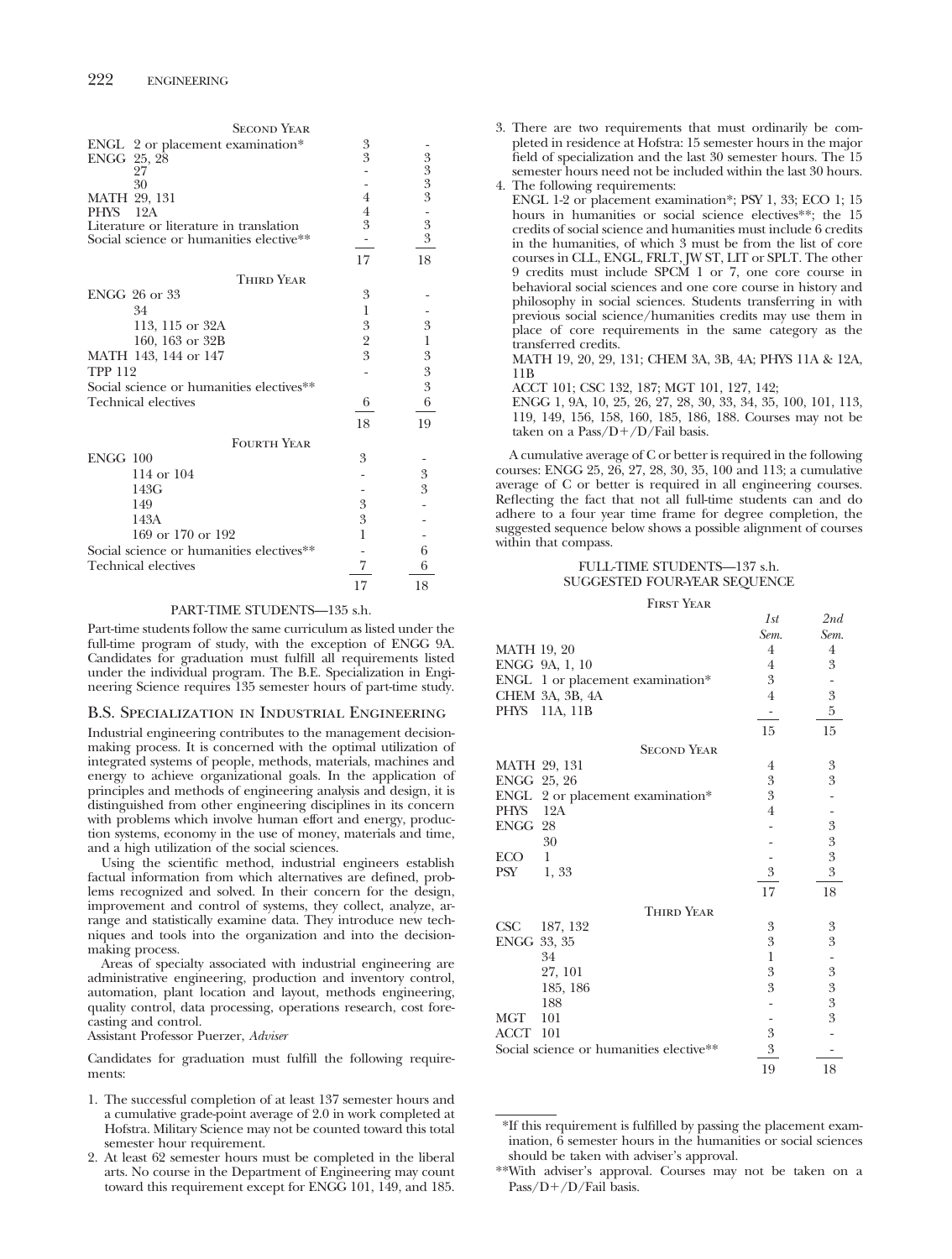| <b>FOURTH YEAR</b>                       |   |
|------------------------------------------|---|
| ENGG 156, 158                            |   |
| 149.100                                  | 3 |
| 113, 119                                 | 3 |
| 160                                      |   |
| MGT 127, 142                             | ዳ |
| Social science or humanities electives** |   |
|                                          |   |

# PART-TIME STUDENTS—135 s.h.

Part-time students follow the same curriculum as listed under the full-time program of study, with the exception of ENGG 9A. Candidates for graduation must fulfill all requirements listed under the individual program. The B.S. Specialization in Industrial Engineering requires 135 semester hours of part-time study.

### B.A. Specialization in Engineering Science

This program is designed for those students who wish to combine elements of a fundamental engineering program with those of a broad liberal arts program. In addition to meeting the degree requirements for the B.A., students are required to earn a cumulative average of C or better in engineering courses. Students pursuing this degree must choose either the Biomedical Engineering Option or the Production and Manufacturing Option.

See complete B.A. requirements, page 84.

### **Biomedical Engineering Option**

One option of this degree has been created for those students whose career goals are directed toward medicine, but with a strong analytical element provided by engineering coursework. Bioengineering courses apply engineering methods to biomedicine, and ensure that successful candidates for this degree option have both the broad liberal arts background the B.A. degree offers, and the specialized skills that the prospective scientists and practitioners in the medical field need. Reflecting the fact that not all full-time students can and do adhere to a four year time frame for degree completion, the suggested sequence below shows a possible alignment of courses within that compass. Professor Rabbany, *Adviser*.

### **B.A. Specialization in Engineering Science With a Biomedical Engineering Option**

## FULL-TIME STUDENTS—126 s.h. SUGGESTED FOUR-YEAR SEQUENCE

| <b>FIRST YEAR</b>                                                                                                             |                                                           |                                              |
|-------------------------------------------------------------------------------------------------------------------------------|-----------------------------------------------------------|----------------------------------------------|
| <b>MATH 19, 20</b><br>ENGG 1, 9A, 10<br>ENGL 1 or placement examination<br>CHEM 3A, 3B, 4A, 4B<br>PHYS<br>11A, 11B            | 1st<br>Sem.<br>4<br>$\frac{4}{3}$<br>$\overline{4}$<br>15 | 2nd<br>Sem.<br>4<br>3<br>$\frac{1}{4}$<br>16 |
| <b>SECOND YEAR</b>                                                                                                            |                                                           |                                              |
| ENGG 25, 181<br>27, 28<br>BIO-<br>MATH 29<br>PHYS 12A, 12B<br>Social Science Core elective<br>ENGL 2 or placement examination | 6<br>$\frac{4}{5}$<br>15                                  | 6<br>$\frac{1}{3}$<br>16                     |
| <b>THIRD YEAR</b>                                                                                                             |                                                           |                                              |
| ENGG 30, 34, 182<br>113<br>Humanities Core<br>Language requirement<br>CHĚM [131A, 131B<br>132A, 132B                          | 3<br>$\frac{6}{3}$<br>$\overline{4}$<br>16                | $4\,3\,3\,3\,-\,4$<br>17                     |

*1st 2nd*

| <b>FOURTH YEAR</b>                       |   |   |
|------------------------------------------|---|---|
| ENGG 166B, 183                           | 3 | 2 |
| BIO 144                                  |   |   |
| Language requirement†                    | 2 | 3 |
| Social Science Core, Cross-Cultural Core | 6 | 3 |
| Technical electives                      |   |   |
|                                          |   |   |

### **Production and Manufacturing Option**

A special option of this degree has been created for those students whose career goals are directed toward business administration, especially in manufacturing or production. A career path in this situation requires someone with technical ability and eventually an M.B.A. degree. By combining the B.A. Specialization in Engineering Science with the following business and liberal arts courses, the student will meet Hofstra's B.A. degree requirements and be knowledgeable about technical matters the student will ultimately be responsible for in a manufacturing environment. Reflecting the fact that not all full-time students can and do adhere to a four year time frame for degree completion, the suggested sequence below shows a possible alignment of courses within that compass.

### **B.A. Specialization in Engineering Science With a Production and Manufacturing Option**

# FULL-TIME STUDENTS—134 s.h. SUGGESTED FOUR-YEAR SEQUENCE

First Year

|                                          | ェっし            | 201 vi                  |
|------------------------------------------|----------------|-------------------------|
|                                          | Sem.           | Sem.                    |
| MATH 19, 20                              | 4              | 4                       |
| ENGG 1, 9A, 10                           | 4              |                         |
| ENGL 1-2 or placement examination        | 3              | 3<br>3<br>3<br>5<br>5   |
| CHEM 3A, 3B, 4A                          | $\overline{4}$ |                         |
| PHYS<br>11A, 11B                         | ۰              |                         |
|                                          | 15             | 18                      |
| <b>SECOND YEAR</b>                       |                |                         |
| ENGG 25, 26                              | 3              | 3                       |
| 28                                       |                | $\overline{\mathbf{3}}$ |
| 32A, 32B                                 |                | $\frac{4}{3}$           |
| MATH 29, 131                             | $\overline{4}$ |                         |
| PHYS<br>12A                              | $\overline{4}$ | $\frac{1}{3}$           |
| SPCM<br>1, ECO 1                         | $\frac{3}{3}$  |                         |
| Social Science Core elective             |                |                         |
|                                          | 17             | 16                      |
| <b>THIRD YEAR</b>                        |                |                         |
| ENGG 30, 36                              |                |                         |
| 113, 160                                 | $\frac{3}{3}$  | $\frac{3}{2}$           |
| Literature Core or                       |                |                         |
| literature in translation <sup>††</sup>  |                |                         |
| Language requirement†                    | $\frac{3}{3}$  | $\frac{3}{3}$           |
| ACCT 101                                 |                |                         |
| BLAW 20                                  |                | $\frac{1}{3}$           |
| FIN<br>101                               | $\frac{1}{3}$  |                         |
| MGT<br>101                               |                | 3                       |
|                                          | 18             | 17                      |
| <b>FOURTH YEAR</b>                       |                |                         |
| ENGG 100, 119                            | 3              | 3                       |
| 27, 149                                  | 3              | $\boldsymbol{3}$        |
|                                          | 3              |                         |
| Language requirement                     |                | $\boldsymbol{3}$        |
| MKT 101, 124                             | 3              | $\boldsymbol{3}$        |
| Social Science Core, Cross-Cultural Core | 6              | $\,3$                   |
|                                          | 18             | 15                      |

\*\*With adviser's approval. Courses may not be taken on a  $Pass/D+ /D/Fail basis.$ 

†For B.A. requirements, see page 84.

††For literature core requirements, see page 86.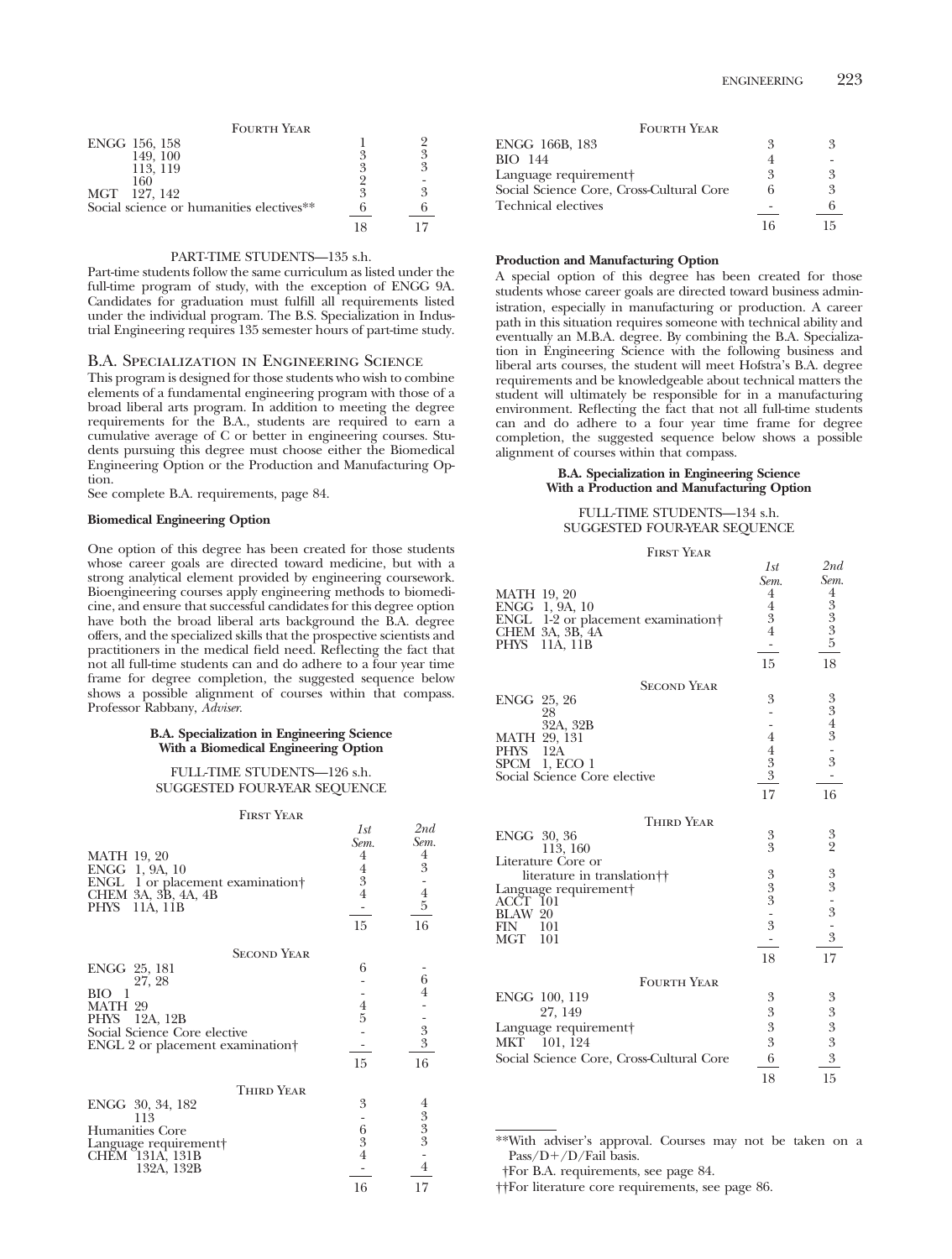# B.S. Specialization in Electrical Engineering Mechanical Engineering

Candidates for graduation with the B.S. degree in these areas must fulfill the following requirements:

- 1. The successful completion of at least 137 semester hours and a cumulative grade-point average of 2.0 in work completed at Hofstra. Military Science may not be counted toward this total semester hour requirement.
- 2. At least 65 semester hours must be completed in the liberal arts. No course in the Department of Engineering may count toward this requirement except for ENGG 101, 149, and 185.
- 3. There are two requirements that must ordinarily be completed in residence at Hofstra: 15 semester hours in the major field of specialization and the last 30 semester hours. The 15 semester hours need not be included within the last 30 hours.
- 4. The general and major requirements as listed under the programs below. Courses may not be taken on the  $Pass/D+$ D/Fail basis.

### B.S. Specialization in Electrical Engineering

Accredited by the Engineering Accreditation Commission of the Accreditation Board for Engineering and Technology.

### **PROGRAM EDUCATIONAL OBJECTIVES**

This program is intended for students who wish intensive study at the undergraduate level to develop proficiency in the fields of electrical and computer engineering. The curriculum provides a broad foundation in engineering, mathematics, physics and liberal arts. The broad range of Hofstra University resources in the humanities and social sciences make the liberal arts component especially enlightening.

Students will develop analytical, computer and applied skills which will enable them to analyze, design and test engineering systems, processes and components. Graduates will be acquainted with various areas of electrical engineering such as applied electronics, digital devices and systems, electromagnetic fields and waves, signal processing and communication systems. The computer option addresses the increasing need for specialized skills in this area.

They will develop design skills progressively, beginning with their first courses in circuit analysis and digital circuits and will apply their accumulating knowledge to practical problems throughout the curriculum. This process culminates in the capstone design course, which complements the analytical part of the curriculum.

The thorough preparation afforded by the electrical engineering curriculum includes the broad education necessary to understand the impact of engineering solutions in a global and societal context. Graduates will hence be well prepared for professional employment or advanced studies. The eleven generic indicators of achievement listed under the Department of Engineering objectives apply specifically to electrical engineering graduates, as a measure of the program's effectiveness in meeting its stated objectives.

In addition to fulfilling the degree requirements listed above, the following courses must be successfully completed. ENGL 1-2 or placement examination\*; 15 hours in humanities or social science electives\*\*; 6 hours in literature or literature in translation; the two literature courses must be chosen from core courses in CLL, ENGL, FRLT, JW ST, LIT or SPLT in the humanities division under the appreciation and analysis heading. The 15 credits of social science and humanities electives must include SPCM 1 or 7, one core course in behavioral social sciences, one core course in history and philosophy in social sciences and TPP 112. Students transferring in with previous social science/ humanities credits may use them in place of core requirements in the same category as the transferred credits.

MATH 19, 20, 29, 131, 143 and 144 or 147 or CSC 185; PHYS 11A, 11B, 12A, 12B; CHEM 3A, 3B, 4A;

ENGG 9A (for full-time students), 10, 25, 27, 30, 32A, 32B, 33, 34,

35, 36, 104, 111, 113, 143B, 149, 171, 176, 177, 178, 189, 192, 193, 194, 195; 9 hours in technical electives††

A cumulative average of C or better is required in the following courses: ENGG 30, 32A, 33, 36, 104, 176, 177, 193; a cumulative average of C or better is required in all engineering courses.

**COMPUTER ENGINEERING OPTION:** ENGG 10, 35, 111, 171, 178, 189 are replaced by CSC 15, 16, 112, 120, ENGG 151 and 173. Of the three technical electives, one must be a computer science course at the 100-level, and two must be 100-level engineering courses. Reflecting the fact that not all full-time students can and do adhere to a four year time frame for degree completion, the suggested sequence below shows a possible alignment of courses within that compass.

### FULL-TIME STUDENTS—138 s.h. SUGGESTED FOUR-YEAR SEQUENCE

|                                   | <b>FIRST YEAR</b>                        |                          |                |
|-----------------------------------|------------------------------------------|--------------------------|----------------|
|                                   |                                          | 1st                      | 2nd            |
|                                   |                                          | Sem.                     | Sem.           |
| MATH 19, 20                       |                                          | $\overline{4}$           | $\overline{4}$ |
| ENGG 9A, 10                       |                                          | $\overline{2}$           | 3              |
| CHEM                              | 3A, 3B, 4A                               | $\overline{4}$           | 3              |
| PHYS                              | 11A, 11B                                 |                          | 5              |
| <b>ENGL</b>                       | 1-2 or placement examination*            | 3                        | 3              |
|                                   | Social science or humanities elective**  | 3                        | ۰              |
|                                   |                                          | 16                       | 18             |
|                                   |                                          |                          |                |
|                                   | <b>SECOND YEAR</b>                       |                          |                |
| MATH 29, 131                      |                                          | 4                        | 3              |
| ENGG<br>25, 32A                   |                                          | 3                        | 3              |
| 30, 27                            |                                          | 3                        | 3              |
| 34                                |                                          | $\overline{\phantom{0}}$ | 1              |
| PHYS                              | 12A, 12B                                 | 5                        | $\overline{a}$ |
|                                   | Literature or literature in translation  | 3                        | 3<br>3         |
|                                   | Social science or humanities elective**  | -                        |                |
|                                   |                                          | 18                       | 16             |
|                                   | <b>THIRD YEAR</b>                        |                          |                |
| MATH 143 and 144                  |                                          | 3                        | 3              |
| ENGG 36, 104                      |                                          | 3                        | 3              |
| 176, 177                          |                                          | 3                        | 3              |
| 189                               |                                          | $\overline{a}$           | 3              |
| 33, 192                           |                                          | 3                        | $\mathbf{1}$   |
|                                   | 32B, 193                                 | 1                        | 3              |
| TPP 112                           |                                          | $\overline{a}$           | 3              |
|                                   | Social science or humanities electives** | 3                        | -              |
|                                   |                                          | 16                       | 19             |
|                                   | <b>FOURTH YEAR</b>                       |                          |                |
| ENGG 35                           |                                          | 3                        |                |
| 111, 113                          |                                          | 3                        | 3              |
|                                   | 143B, 149                                | 3                        | 3              |
| 171, 178                          |                                          | 3                        | 1              |
| 194, 195                          |                                          |                          | 4              |
|                                   | Social science or humanities elective**  | 3                        |                |
| Technical electives <sup>††</sup> |                                          | 3                        | 6              |
|                                   |                                          | 18                       | 17             |

\*If this requirement is fulfilled by passing the placement examination, 6 semester hours in the humanities or social sciences should be taken with adviser's approval.

<sup>\*\*</sup>With adviser's approval. Courses may not be taken on a  $Pass/D+ /D/Fail basis.$ 

<sup>††</sup>With adviser's approval; one technical elective must be a design course.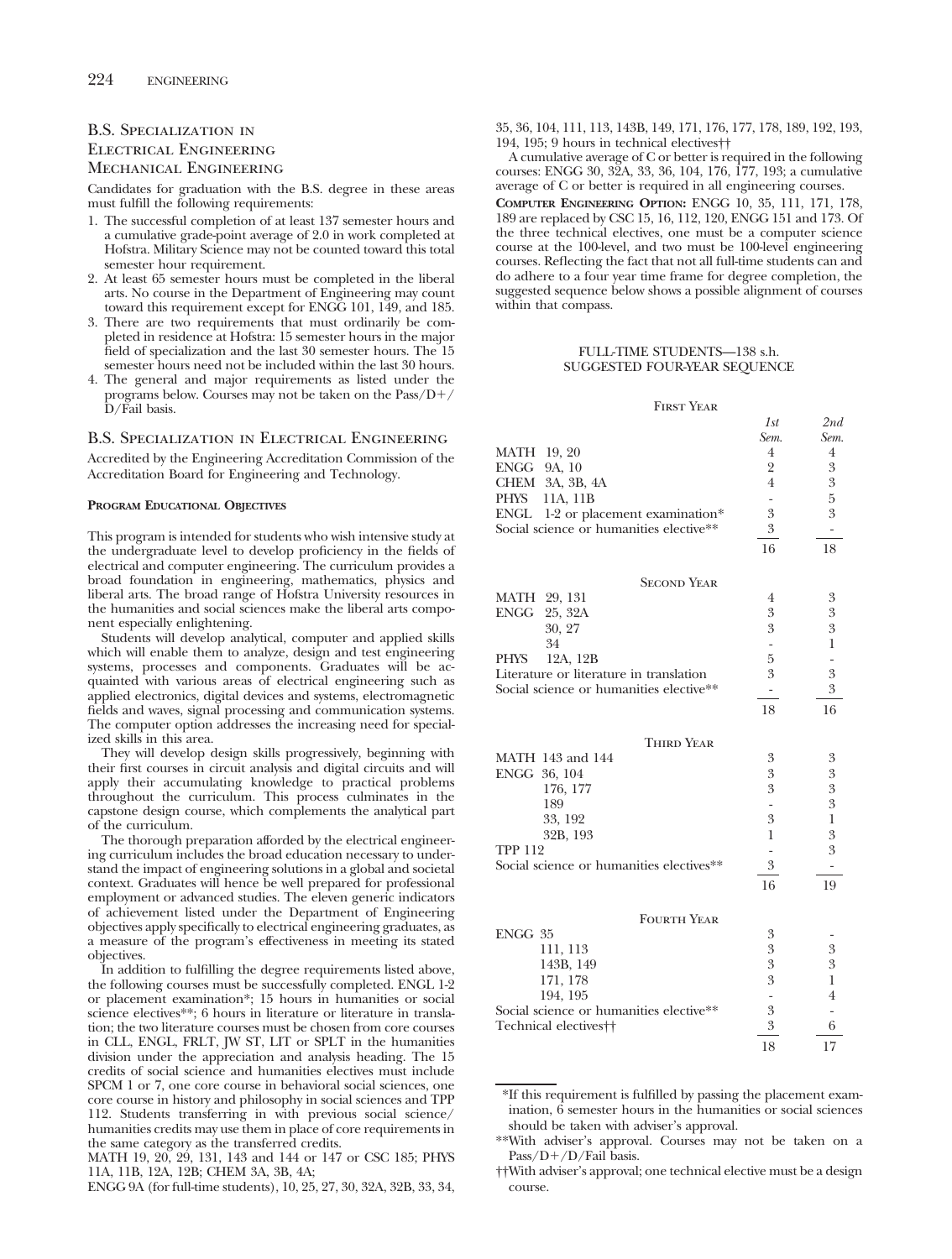### PART-TIME STUDENTS—136 s.h.

Part-time students follow the same curriculum as listed under the full-time program of study, with the exception of ENGG 9A. Candidates for graduation must fulfill all requirements listed under the individual program. The B.S. Specialization in Electrical Engineering requires 136 semester hours of part-time study.

# B.S. Specialization in Mechanical **ENGINEERING**

Accredited by the Engineering Accreditation Commission of the Accreditation Board for Engineering and Technology.

### **PROGRAM EDUCATIONAL OBJECTIVES**

This program provides intensive study at the undergraduate level in the field of mechanical engineering. A healthy mix of theory, experiment and design informs the curriculum. Design is introduced early in the curriculum, and all graduates are expected to be broadly enough educated to complete capstone senior deisgn courses in two distinct areas of mechanical engineering. Extensive laboratory involvement inculcates valuable insights into experimental methods and, in some cases, original research. Through a suitable choice of technical electives (decided on in consultation with a mechanical engineering faculty adviser) students develop a greater in-depth knowledge of a major branch of mechanical engineering (aerospace, solid mechanics, or thermal/fluids). In addition, the program provides a strong foundation in the engineering sciences, mathematics, and liberal arts.

The primary goal of the program is to provide the preparation necessary for graduates to have successful and productive careers in mechanical engineering and related fields, and to have the requisite academic background should they proceed to advanced graduate study in engineering or other professional fields. This educational goal includes the kindling of a desire to continue learning beyond the completion of formal education, and an ability to utilize engineering skills in non-traditional occupations. The eleven generic indicators of achievement listed under Department of Engineering objectives apply specifically to mechanical engineering graduates, as a measure of the program's effectiveness in meeting its stated objectives.

In addition to fulfilling the degree requirements on page 86, the following courses must be successfully completed. ENGL 1-2 or placement examination\*; 18 hours in humanities or social science electives\*\*; 3 hours in literature or literature in translation; the literature course must be chosen from core courses in CLL, ENGL, FRLT, JW ST, LIT or SPLT in the humanities division under the appreciation and analysis heading. The 18 credits of social science and humanities electives must include SPCM 1 or 7, one core course in behavioral social sciences, one core course in history and philosophy in social sciences and TPP 112. Students transferring in with previous social science/ humanities credits may use them in place of core requirements in the same category as the transferred credits.

MATH 19, 20, 29, 131, 143 and 144 or 147 or CSC 185; PHYS 11A, 11B, 12A; CHEM 3A, 3B, 4A;

ENGG 1, 9A (full-time student only), 10, 25, 26, 27, 28, 30, 34, 35, 100, 113, 114, 115, 139, 141, 142, any two of 143D, 143E, 143F; 149, 160, 163, 169, 170; 12 hours in technical electives†

Course selection is made in conference and with the approval of a faculty adviser.

### FULL-TIME STUDENTS—137 s.h. SUGGESTED FOUR-YEAR SEQUENCE

### First Year

|                                          | 1st                      | 2nd                      |
|------------------------------------------|--------------------------|--------------------------|
|                                          | Sem.                     | Sem.                     |
| <b>MATH 19, 20</b>                       | 4                        | 4                        |
| ENGG 9A, 10                              | $\overline{2}$           | 3                        |
| 1                                        | $\overline{2}$           | $\overline{\phantom{m}}$ |
| CHEM 3A, 3B, 4A                          | $\overline{4}$           | $\boldsymbol{3}$         |
| PHYS<br>11A, 11B                         |                          | $\overline{5}$           |
| ENGL 1-2 or placement examination*       | $\overline{3}$           | $\overline{3}$           |
|                                          | 15                       | 18                       |
| <b>SECOND YEAR</b>                       |                          |                          |
| ENGG 25, 26                              | 3                        | 3                        |
| 27, 28, 113                              |                          | 9                        |
| <b>MATH 29, 131</b>                      | $\overline{4}$           | 3                        |
| PHYS 12A                                 | $\overline{4}$           |                          |
| Literature or literature in translation  | $\mathfrak{Z}$           |                          |
| Social science or humanities electives** | $\mathfrak{Z}$           | 3                        |
|                                          | 17                       | 18                       |
| <b>THIRD YEAR</b>                        |                          |                          |
| MATH 143                                 |                          | 3                        |
| MATH 144 or 147 or CSC 185               |                          | 3                        |
| ENGG 30, 34                              | 3                        | $\mathbf{1}$             |
| 114, 115                                 | 3                        | 3                        |
| 35                                       | 3                        |                          |
| 160, 163                                 | $\frac{2}{3}$            | $\mathbf{1}$             |
| 141, 142                                 |                          | 3                        |
| Social science or humanities electives** | 3                        |                          |
| Technical elective†                      | $\overline{\phantom{a}}$ | $\mathfrak{Z}$           |
|                                          | 17                       | 17                       |
| <b>FOURTH YEAR</b>                       |                          |                          |
| ENGG $143D$ , E, or F                    | 3                        |                          |
| 149                                      | 3                        |                          |
| 169, 170                                 | $\mathbf{1}$             | 1                        |
| 100                                      | 3                        |                          |
| 139                                      | 3                        |                          |
| 143D, E, or F                            |                          | $\boldsymbol{3}$         |
| 112<br>TPP                               |                          | 3                        |
| Social science or humanities electives** | $\mathfrak{Z}$           | $\overline{3}$           |
| Technical electives <sup>†</sup>         | $\overline{3}$           | 6                        |
|                                          | 19                       | 16                       |

### PART-TIME STUDENTS—135 s.h.

Part-time students follow the same curriculum as listed under the full-time program of study, with the exception of ENGG 9A. Candidates for graduation must fulfill all requirements listed under the individual program. The B.S. Specialization in Mechanical Engineering requires 135 semester hours of part-time study.

A cumulative average of C or better is required in the following courses: ENGG 25, 26, 27, 28, 113, 114, 115, 141; a cumulative average of C or better is required in all engineering courses. Reflecting the fact that not all full-time students can and do adhere to a four year time frame for degree completion, the suggested sequence below shows a possible alignment of courses within that compass.

<sup>\*</sup>If this requirement is fulfilled by passing the placement examination, 6 semester hours in the humanities or social sciences should be taken with adviser's approval.

<sup>\*\*</sup>With adviser's approval. Courses may not be taken on a  $Pass/D+ /D/Fail basis.$ 

<sup>†</sup>Mechanical engineering majors will choose four technical electives from the following list of courses: ENGG 32A, 36, 116, 119, 129, 130, 131, 132, 134, 136, 138, 140, 145, 146, 174, 179. Possible groupings emphasizing specific areas of concentration include four courses from ENGG 116, 138, 140, 145, 146 (aerospace), from ENGG 32A, 36, 130, 179 (controls), from ENGG 116, 119, 136, 145, 174 (thermal/fluids) or from ENGG 119, 129, 131, 132, 134 (solid mechanics). Selection across groupings, with the prior approval of the academic adviser, is permissible.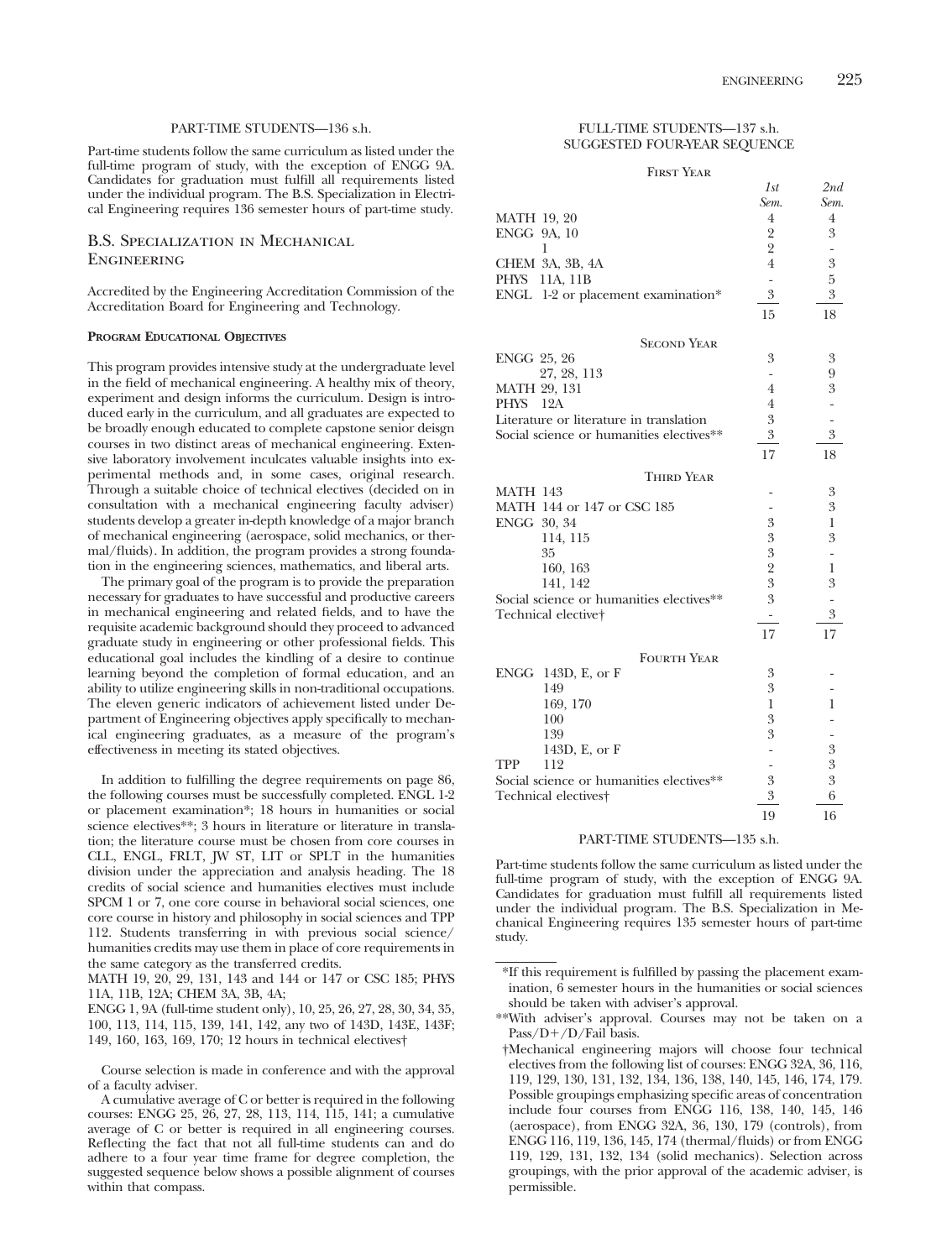# **COURSES**

In addition to semester notations next to each course, a selection of courses is offered during January and Summer sessions. Consult the *January* and *Summer Sessions* bulletins for these schedules.

1. *Engineering Drawing* 2 s.h.

Fall, Spring

Engineering graphics, descriptive geometry, graphical mathematics, sketching and orthographic projection are presented within the framework of the design process. Introduction to, and extensive use of, computer-aided drafting (CAD) software. Prerequisite: high school trigonometry. No liberal arts credit.

4. *Principles of Electronic Communications* 3 s.h. Periodically

History, development, theory and operation of electrical communication systems are established. Introductory concepts are developed regarding the basic principles of operation of the telephone, telegraph, radio, sound reproduction and television. High frequency communication techniques including satellite communications and the utilization of lasers as communication devices are examined from an elementary viewpoint. No credit for engineering majors.

9A. *Introduction to Engineering* 2 s.h. Fall

Overview of the engineering profession, its genesis and evolution to the present day, including fields of engineering and career paths within same. Study of ethics and with emphasis on the engineering workplace. Engineering design and analysis techniques, development of problem-solving skills, communication skills; student design projects.

9B. *Graphic Science* 1 s.h. Periodically

Engineering graphics, descriptive geometry, graphical mathematics, sketching and orthographic projection.

10. *Computer Programming for Engineers* 3 s.h. Fall, Spring

Algorithms, programs and computers. Logic, flowcharting and programming of solutions to engineering problems. Introduction to the programming of numerical methods. Exercises utilizing analytical software packages, such as MathCAD and MAT-LAB. Prerequisite or corequisite: MATH 19, ENGG 9A or permission of department. (Formerly *FORTRAN for Engineers and Physical Scientists*.)

25. *Mechanics: Statics* 3 s.h. Fall, Spring

Vector algebra, conditions of equilibrium and constraint, centroids and moment of inertia, stress resultants, analysis of simple trusses and frames, friction, virtual work. Prerequisite: PHYS 11A. Prerequisite or corequisite: MATH 29, ENGG 9B or 1 or permission of instructor.

26. *Mechanics: Dynamics* 3 s.h. Fall

Kinematics and kinetics, impulse and momentum, impact, workenergy of particles and rigid bodies. Relative motion including Coriolis' acceleration, conservation of energy and conservation of momentum. Prerequisite: ENGG 25.

27. *Engineering Materials* 3 s.h. Fall, Spring

Atomic structure and its relationship to properties of engineering materials. Mechanical, metallurgical, thermal, optical, chemical, electrochemical, radioactive, electrical and magnetic properties. Failure analysis, material selection and design. Ferrous and nonferrous metals, nonmetallic and anisotropic materials, polymers and ceramics. Prerequisites: CHEM 3A, ENGG 25.

# 28. *Strength of Materials* 3 s.h. Spring

Introduction to stress and strain relations in two dimensions. Combined stress at a point; Mohr's Circle of Stress; elastic and inelastic theories of axial stress, flexure, torsion, and buckling. Elastic line relationship for beam displacement. Elementary design. Prerequisite: ENGG 25.

## 30. *Engineering Circuit Analysis* 3 s.h. Fall, Spring

Principles of linear system analysis introduced through the study of electric networks containing lumped circuit elements. DC resistive circuit analysis techniques. Transient analysis with capacitors and inductors. Steady-state AC analysis using phasors to study impedance and resonance. Prerequisite or corequisite: PHYS 12A. Corequisite: MATH 29.

### 32A. *Logical Design and Digital Circuits* 3 s.h. Spring

Introduction to switching theory and the design of logical networks. Review of number systems and codes. The formulation of logical equations and their realization in hardware. Binary arithmetic and its implementation with logical functions. Combinational and sequential logic networks are studied. These digital principles are applied to the study of registers, counters and information processing systems. Prerequisite: sophomore standing in the department or permission of instructor.

### 32B. *Digital Circuits Laboratory* 1 s.h. Fall, Spring

Experiments provide laboratory experience in the design and operation of circuits using gates, flipflops and clocks. Prerequisite: PHYS 12A. Prerequisite or corequisite: ENGG 32A. No liberal arts credit. Same as CSC 110A.

# 33. *Electronic Circuits* 3 s.h. Fall

Principles of semiconductor electronic devices: operational amplifiers, diodes and bipolar junction transistors. Amplifier specification and external characteristics. Analysis of electronic circuits using graphical methods and electronic device models. Analysis and design of electronic application circuits such as rectifiers, clippers, inverting amplifiers and voltage followers. Introduction to PSpice. Prerequisite: ENGG 30.

### 34. *Circuit Analysis Laboratory* 1 s.h. Fall, Spring

The laboratory is designed to enhance the understanding and proper use of selected principles from circuit theory. The experiments introduce basic measurement techniques and problem solving. Comparisons between theoretical and experimental results are investigated in a written laboratory report. Topics include meter calibration, oscilloscope use, transient and steadystate analysis, AC parallel and series circuits, electric filters, Thevenin's theorem, and operational amplifiers. Prerequisite: ENGG 30. No liberal arts credit. (Formerly *Circuits and Devices Laboratory*.)

### 35. *Fields, Energy and Power* 3 s.h. Fall

Introduction to static and quasistatic electric and magnetic fields, with emphasis on physical forces and energy concepts with engineering applications. This includes lumped electric circuit elements, magnetically coupled circuits and transformers, electromechanical networks and rotating machines and direct energy conversion devices. Study of automatic control devices and system behavior. Prerequisite: ENGG 30.

# 36. *Microprocessor Systems* 3 s.h.

Once a year

Implementation of microprocessors in digital computer systems. Topics include architecture, operations, software, hardware/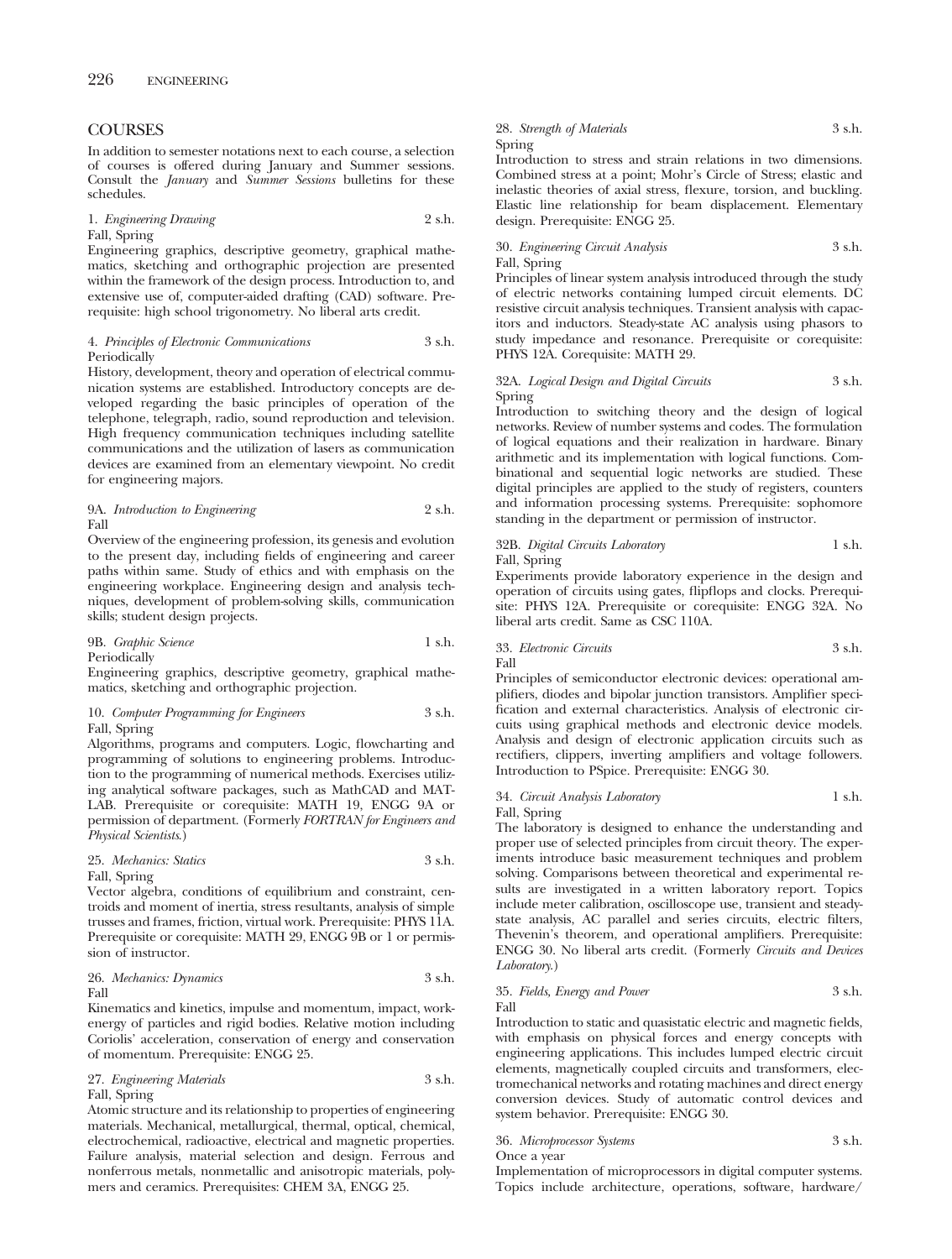ENGINEERING 227

software design methodology. (2 hours lecture, 2 hours laboratory.) Prerequisites: ENGG 32A, ENGG 33, ENGG 10 or CSC 15.

| 47. Enviromental Engineering      | 3 s.h. |
|-----------------------------------|--------|
| See course description, page 447. |        |

60. *Water Quality for Environmental Engineers* 3 s.h. See course description, page 448.

62. *Environmental Unit Operations Laboratory* 1 s.h. See course description, page 448.

## 63. *Biochemical Process Dynamics* 3 s.h. See course description, page 448.

# 100. *Engineering Economy* 3 s.h.

Fall

Economic analysis for managerial and engineering decision making. Capital utilization based on the time value of capital. Methods for the tangible evaluation of designs, projects and equipment based on cashflows and interest. Capital management, present worth analysis, break-even analysis, and rate of return determination. Factors such as inflation and taxes are also covered. Prerequisite: MATH 20 or permission of department.

# 101. *Numerical Methods I* 3 s.h. Fall, Spring

Iterative computational methods for solving numerical equations and systems using computer programs and spreadsheets. Roots of algebraic equations and equation systems. Matrices; solutions of linear algebraic equations by matrix methods, iteration, and relaxation. Taylor's series, finite differences, numerical integration, interpolation, and extrapolation. Solution of initial and boundary value ordinary differential equations. MATH 131. Same as CSC 102 and MATH 147.

### 104. *Engineering Electromagnetics* 3 s.h. Spring

Introduction to the theory of electric and magnetic fields, with emphasis on physical concepts and engineering applications. Included are vector analysis, relation between circuit and field concepts at low and high frequencies, and Maxwell's equations. Prerequisites: ENGG 30, MATH 143.

### 111. *Electromagnetic Waves and Transmission* 3 s.h. Fall

Study of waves in transmission line networks including impedance properties and power transfer. Electromagnetic waves in waveguides and uniform media, including their reflection, refraction and transmission. Communication and radar systems design involving antennas and propagation. Optimum design methods for maximum power transfer. Prerequisite: ENGG 104.

### 113. *Engineering Thermodynamics* Fall, Spring

Fundamental concepts of thermodynamics, including open and closed systems, properties of thermodynamic fluids, First and Second Laws of Thermodynamics. Prerequisites: MATH 29, PHYS 11A.

$$
114. \textit{ Heat Transfer} \hspace{20pt} 3 \text{ s.h.}
$$
 Fall

Fundamental principles of heat transfer. Topics include steady and transient conduction, free and forced convection, radiation between surfaces, design of heat exchangers and equipment using fins, and numerical techniques for both steady and transient heat transfer. Prerequisite: ENGG 113.

115. *Fluid Mechanics* 3 s.h.

Spring

Fluid statics and dynamics, Incompressible inviscid and viscous flows. Dimensional analysis. Design of piping systems. Pressure and flow measurement. Drag and lift. Prerequisites: ENGG 26, 113, MATH 131.

116. *Compressible Flow* 3 s.h. Once every three semesters

One-dimensional compressible flow, normal and oblique shocks; two-dimensional and nonsteady flow by method of characteristics. Flow with friction and heat transfer. Design of nozzles, diffusers and gas pipeline systems. Prerequisite: ENGG 115.

| 117. Environmental Unit Processes and Operations | 3 s.h. |
|--------------------------------------------------|--------|
| See course description, page 448.                |        |

|        | 119. Methods Engineering | 3 s.h. |
|--------|--------------------------|--------|
| Spring |                          |        |

Operation and process analysis. Measurement and evaluation of worker-production systems including time study, work measurement, and predetermined measurement systems. Workplace design. Concepts in Human Factors Engineering and Ergonomics. Systems engineering including the implementation of total quality management systems.

129. *Mechanical Vibrations* 3 s.h. Once every two years

Properties of mechanical vibrations. Natural frequencies of systems having one or multiple degrees of freedom, forced vibrations with or without damping, vibration isolation and reduction, transient phenomena and application to design. Prerequisites: ENGG 26, 28, MATH 131.

### 130. *Modeling and Analysis of Dynamic Systems* 3 s.h. Once every two years

Modeling of mechanical, electrical, electromechanical fluid and thermal systems. Differential equations of motion; dynamic behavior of physical systems; synthesis of systems; fundamentals of control-system analysis. Computer-aided design and analysis techniques. Prerequisites: ENGG 26, 30, MATH 131.

### 131. *Advanced Strength of Materials* 3 s.h. Once every three semesters

Curved beams, theories of failure, shear center, elastic stability, beam columns, comparison of designs based upon elementary and advanced methods of analysis, beams on elastic foundations, energy methods, thin plates and shells, and selected topics. Prerequisites: ENGG 28, MATH 131.

132. *Structural Analysis I* 3 s.h.

Fall

Stability and determinacy, analysis of trusses, analytical and graphical methods, determination of forces in determinant structures, influence lines, approximate analysis of structures, displacement of structure by angle changes and energy methods. Prerequisite: ENGG 28.

133. *Advanced Dynamics* 3 s.h. Periodically

Two- and three-dimensional rigid body dynamics including momentum and energy methods, generalized coordinates. Lagrange equations, periodic motion. Prerequisites: ENGG 26, MATH 143.

134. *Structural Analysis II* 3 s.h. Periodically

Indeterminate structural analysis by force and displacement methods, moment distribution, flexibility and stiffness influence, methods of analysis, structural analysis by computer programs and plastic design. Prerequisite: ENGG 132. No liberal arts credit.

# 135. *Structural Design* 3 s.h. Once a year

Design of beams, columns and connections, and other structural components utilizing steel, concrete, timber and other materials commonly employed in structural design. The latest AISC, ACI and NDS specifications are used. Prerequisite: ENGG 28.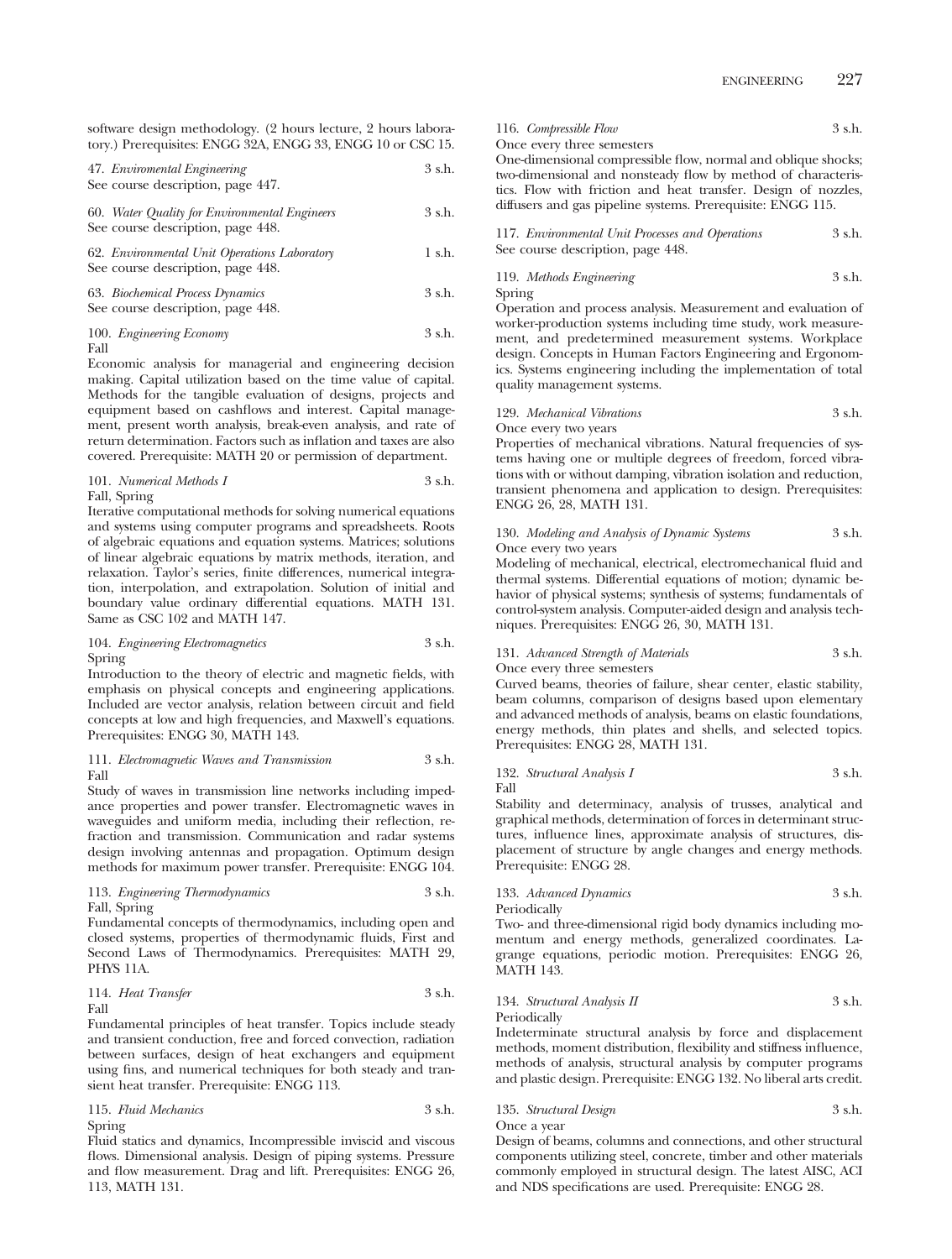| 136. Hydraulic Engineering and Water Resources | 3 s.h. |
|------------------------------------------------|--------|
| See course description, page 448.              |        |

| 138. Propulsion | 3 s.h. |
|-----------------|--------|
| Periodically    |        |

Applications of principles of thermodynamics, gas dynamics and combustion to the design of air breathing and rocket motors. Thermodynamics of combustion, gas flows with chemical reactions, jet propulsion power plants, design of liquid and solid propellant chemical rockets. Prerequisites: ENGG 116, CHEM 4A. Corequisite: ENGG 114.

### 139. *Thermal Engineering* 3 s.h. Periodically

Synthesis of fundamental principles of thermodynamic fluid mechanics and heat transfer for the design and analysis of systems to produce power or refrigeration. Topics include combustion, vapor power cycles, gas turbine power plants, internal combustion engines, refrigeration cycles and air-conditioning systems. Prerequisite or corequisite: ENGG 114.

# 140. *Aircraft Performance* 3 s.h.

Once every three semesters

Examination of performance characteristics of aircraft as a function of propulsion system (turbojet, turbofan, turboprop, piston prop). Optimal conditions for cruise, turning, climb, takeoff and landing. Calculations of best range speed, fuel consumption, and time for maneuvers. Prerequisites: ENGG 26, MATH 131. May not be taken on a Pass/D+/D/Fail basis. No liberal arts credit.

### 141. *Mechanical Analysis and Design I* 3 s.h. Fall

General procedures for implementing the design phase of mechanical engineering. Complementary efforts of synthesis and analysis; applied stress analysis involving complex stress fields; deflection and stiffness considerations; stress for combined static and dynamic duties. Spring and shaft design. Prerequisites: ENGG 26, 28.

### 142. *Mechanical Analysis and Design II* 3 s.h. Spring

Introduction to lubrication theory: types of lubrication, fluid, friction, hydostatic and hydrodynamic theories of lubrication, externally pressurized bearings, squeeze-film bearings, wedgefilm thrust bearings, journal bearings, bearing materials. Designand analysis of mechanical elements: shafts, gears, rolling contact bearings, clutches, brakes, screws, fasteners, flexible mechanical elements, welded joints. Prerequisite: ENGG 141.

143A. *Engineering Design A* 3 s.h. Fall, Spring

Integration of physical principles with mathematical analysis and/or experimental techniques as basis for an individually required design project in engineering science. Prerequisites: senior standing.

### 143B. *Electrical Engineering Design* 3 s.h. Fall

Integration of physical principles with mathematical analysis and/or experimental techniques as a basis for an individually required design project in electrical engineering.

### 143D. *Mechanical Engineering Design* 3 s.h. Fall

Integration of physical principles with mathematical analysis and/or experimental techniques as a basis for an individually required design project in mechanical engineering. Prerequisites: senior standing, ENGG 142 and one of the following: ENGG 153, 154, 155, or 158.

143E. *Aircraft Design* 3 s.h. Periodically

Design of an aircraft meeting the specifications of payload, range, cruising speed and runway length. Project follows accepted design procedure in calculating the design characteristics: fuselage, wing planform and shape, engine specifications. Analysis of the designed aircraft's performance is calculated. (2 hours lecture, 2 hours laboratory.) Prerequisite: ENGG 140. Corequisites: ENGG 145, 146. No liberal arts credit.

## 143F. *Mechanical Engineering Design: Thermal and* 3 s.h. *Fluid Systems*

Spring

Design of thermal systems. Students work in project teams on comprehensive design projects. Determination of process parameters and sizing/selection of equipment and components such as piping, heat exchangers, pumps, valves, compressors and fans. Both the analytical and practical aspects of design are included. Final designs are presented in report form and orally. Utilization of software currently employed in industry. (2 hours lecture, 2 hours laboratory.) Prerequisites: ENGG 114, 115. No liberal arts credit. (Formerly *Mechanical Engineering Design: Thermal Systems*.)

| 143G. Engineering Design B        | 3 s.h. |
|-----------------------------------|--------|
| See course description, page 448. |        |

145. *Aerodynamics* 3 s.h.

Once every three semesters Development of potential flow theory, concepts of circulation and lift. Classical airfoil theory and finite wing theory. Viscous drag and lift-induced drag. Flow control and high lift devices for wings. Effects of compressibility at high subsonic Mach numbers. Prerequisites: MATH 143, ENGG 115.

# 146. *Aircraft Structures* 3 s.h.

Once every three semesters

Analysis of semimonocoque structures as typified by aircraft wings and fuselages. Normal stress and shear stress analysis of non-symmetric cross-sections, applications to open and closed box thin-walled beams with longitudinal stiffeners. Effects of taper. Torsion of closed box beams, multiple cell beams. Prerequisites: ENGG 28, MATH 131. No liberal arts credit.

### 147. *Soil Mechanics and Foundations* 3 s.h. Spring

Fundamentals of soil behavior and its use as a construction material; engineering geology of soils and rocks; soil properties and classification; effective stress principle, consolidation, and settlement; shear strength and limit analysis; relationship of soils to foundation design. Prerequisite: ENGG 28. (Formerly *Soil Mechanics*.)

### 149. *Technology and Society—An Historical Overview* 3 s.h. Fall, Spring

The interrelationship between technology and society in the past and present is established. The technological achievements of major civilizations from the Egyptians and Babylonians through the classical Mediterranean, Medieval, Renaissance and modern industrialized eras are all examined. The worldviews of different cultures toward technology are investigated, as well as both the desired and the unforeseen consequences of technological change. Same as TPP 149. (Formerly *Technology and Society— Impact and Implication*.)

### 151, 156, 157. *Projects in Engineering Design* 1 s.h. each Fall, Spring

Selections assigned by the instructor for oral and written reports. (Hours arranged on individual basis.) Prerequisite: senior standing or permission of department.

151. *Electrical Engineering I* Prerequisite: ENGG 176.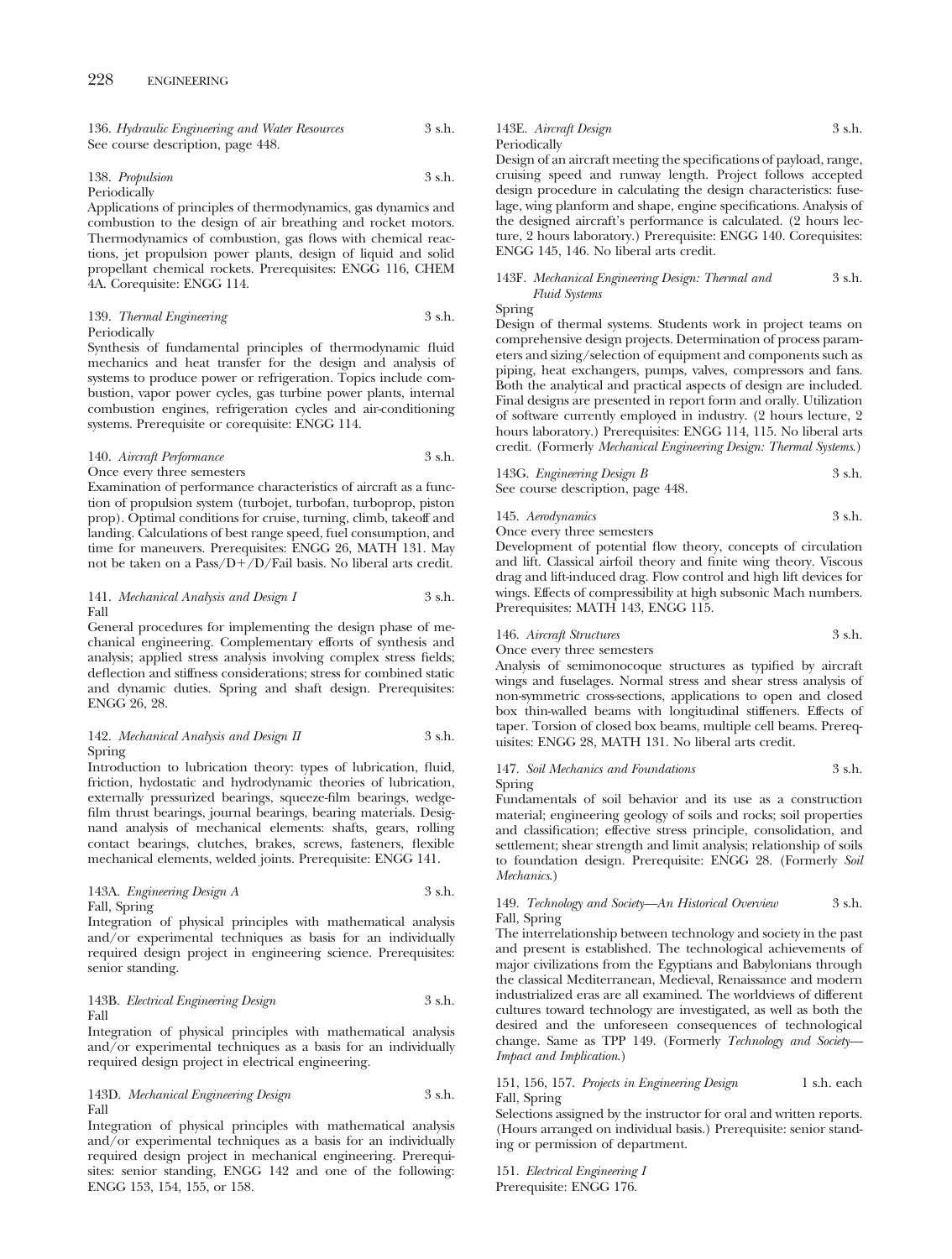- 156. *Industrial and Systems Engineering and Operations Research I*
- 157. *Industrial and Systems Engineering and Operations Research II*

Prerequisite or corequisite: ENGG 156.

158. *Independent Study* 2 s.h.

Fall, Spring

Independent design or experimental work in an area of interest. Prerequisite: senior standing or permission of department.

160. *Measurements and Instrumentation Laboratory* 2 s.h. Fall

Introduction to measurement theory and techniques. Topics include basic elements of measurement systems terminology pertinent to experimental work (accuracy, precision, resolution, uncertainty), graphical and analytical interpretation of data, curve fitting, statistical methods, systematic error analysis, dynamic response of measurement systems. Laboratory experiments incorporate and enhance topics covered in the lecture portion of the course. Several measurement systems are calibrated by the student. Experiments include measurement of flow, temperature, displacement, dimensions, angular velocity, pressure and strain. (1 hour lecture, 21⁄2 hours laboratory per week.) Prerequisites or corequisite: ENGG 28, 113. No liberal arts credit.

163. *Mechanics of Solids and Properties of Materials Laboratory* 1 s.h.

Spring

Experimental determination of the properties of engineering materials. Behavior of solids subjected to axial, flexural and torsional stresses. Investigation of creep characteristics, microscopic examination of heat treated metals, introduction to nondestructive testing of materials. Prerequisites: ENGG 27, 28.

166B. *Medical Instrumentation* 3 s.h. Once every three semesters

Introduction to the nature of biological signals and the systems engineering principles required for their measurement and analysis. Computer applications to the analysis of physiological signals such as the ECG and EEG and to modeling of biological systems. Design and analysis of amplifiers and digital filters for physiological signal conditioning is emphasized. The origins of signals, and the use of transducers, analog devices, operational amplifiers, and system analysis as applied to biological measurements are covered. Introduction to medical imaging systems and modalities. (2 hours lecture, 2 hours laboratory.) Prerequisites: ENGG 30, 34. (Formerly 166A.)

### 169. *Mechanical Engineering Laboratory I* 1 s.h. Fall

Experiments in fluid mechanics. Flow visualization, pipe flow analysis, boundary layer measurements, lift and drag of streamlined and bluff bodies, jet impact, supersonic flow characteristics. Use of subsonic and supersonic wind tunnel facilities and data acquisition system. Prerequisites: ENGG 115, 160. No liberal arts credit.

170. *Mechanical Engineering Laboratory II* 1 s.h. Spring

Experiments, primarily in the areas of heat transfer and vibrations. Prerequisites: ENGG 114, 160. No liberal arts credit.

171. *Principles of Communication Systems and Noise* 3 s.h. Fall

Analysis and design of signals and electronic systems used for the modulation and demodulation of carriers. Communication systems using amplitude, angle and pulse modulation are compared with respect to instrumentation requirements, bandwidth and operation in the presence of noise. Computer simulation of performance and probabilistic methods of error analysis for

analog and digital systems. Introduction to optical communications. Prerequisites: ENGG 177, 189, and 193.

172. *Computer Aided Circuit Design* 3 s.h. Spring

Analog, digital and integrated circuits are designed using professional-level software. Basic methods of circuit design are presented followed by execution analysis and optimization using algorithms developed by the student. Prerequisites: ENGG 32A, 32B and 111.

173. *Digital System Design* 3 s.h. Fall

Principles and method required for the design of small computer systems. Topics include timing, control functions and interface design. Prerequisites: ENGG 32A, 33. Prerequisite or corequisite: ENGG 36.

174. *Direct Energy Conversion* 3 s.h. Once every two years

Analysis of the principles and methods by which energy in various forms is converted directly into electricity. Energy conversion processes studied are thermionic devices, thermoelectric devices, magnetohydrodynamic converters, solar and fuel cells. Prerequisites: ENGG 33, 35, 113.

176. *Network Analysis* 3 s.h. Fall, Spring

Review of circuit equations and classical methods of solution. Laplace transform method of analysis for signal sources and network responses. Convolution method of determining network response. Mutual inductance and transformers. Modeling and analysis of two-port networks. Resonance and filters: analysis and design. Applications to network design; delay distortion, equalization, compensation and impedance matching. Prerequisites: ENGG 30, MATH 143.

### 177. *Signals and Linear Systems* 3 s.h. Spring

Analysis of discrete time and continuous-time signals and systems. Development of Fourier analysis. Determination of transfer functions and impulse response of linear systems. Design of continuous-time electric filters. Sampling and the Nyquist criterion. Introduction of state-variable concepts. Prerequisites: ENGG 176, MATH 143 (Formerly *Signal and Spectrum Transmission*.)

178. *Communication Networks Laboratory* 1 s.h. Spring

Experiments are designed to provide laboratory experience in the following areas: filters, noise, spectral analysis, transmission lines and individual or team project or design experiments. Prerequisites: ENGG 34, 171. Prerequisite or corequisite: ENGG 111.

### 179. *Control Systems Engineering* 3 s.h. Once every two years

Analysis and design of feedback control systems. Feedback principles: proportional, integral, derivative and PID feedback, error and stability analysis. Root-locus and frequency- response analysis and design methods. Case studies. Introduction to the state-space approach and digital control. Computer-aided design and analysis techniques. Prerequisite: ENGG 130 or 176.

180. *Digital Signal Processing* 3 s.h. See course description, page 448.

181. *Introduction to Bioengineering* 3 s.h. Fall

A survey of applications of quantitative methods of engineering and physical science to problems in biology and medicine. Topics include biomechanics, including solids and fluids; biotransport in the lung and circulatory system; heat transfer in human and animal systems; biomaterials of surgical implants; biocontrol; and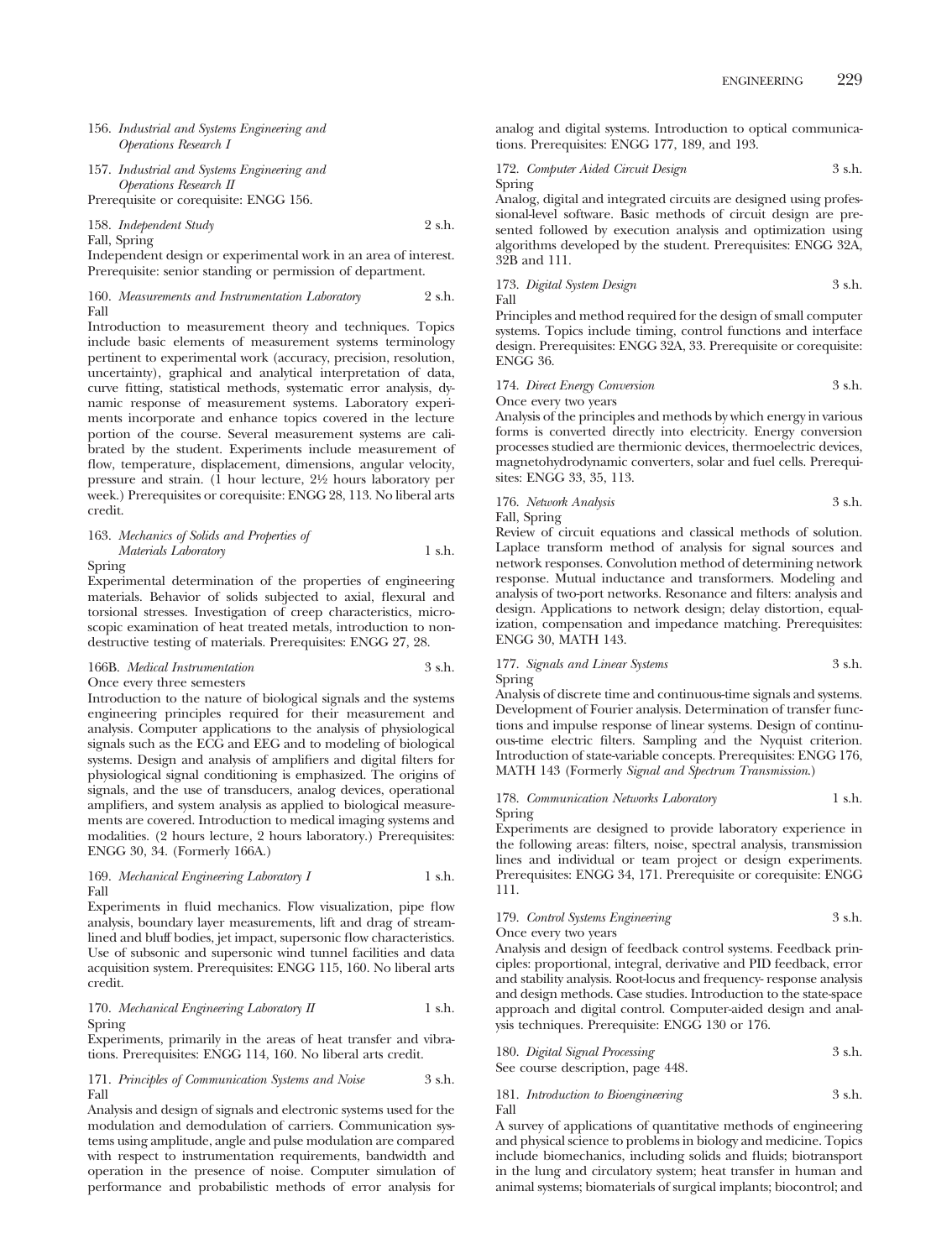bioinstrumentation. Oral presentation in class and a written report are required. Open to bioengineering and biology majors. (3 hours lecture.) Prerequisite: sophomore class standing or permission of instructor. Same as BIO 179.

### 182. *Biomechanics and Biomaterials* 3 s.h. Once every three semesters

This course is designed to introduce the students to the application of statics and dynamics to perform force analyses of the musculo-skeletal system. Introduction to the fundamentals of strength of materials and its application to deformable bodies. Biomechanics of soft and hard tissue and its application to organ systems. Linear viscoelastic models, incorporating a blend of both elastic and viscous characteristics, are analyzed. The course also provides a comprehensive background in biomaterials. Topics include mechanial, chemical and thermal properties of replacement materials and tissues. Implants are studied from the point of view of biological response of tissues and evaluation of biomaterials. (3 hours lecture.) Prerequisitie: ENGG 28. Corequisite: ENGG 27.

### 183. *Special Topics in Bioengineering* 3 s.h. Once every three semesters

Seminar course uses nature as a basis for engineering design. Compares and contrasts biophysical systems at the molecular and cellular levels. Examines the inner workings of a living cell and the varied mechanisms through which organs/tissues function. Enables students to appreciate engineering design considerations inherent to complete biological systems. Develops strategic insight into the proposal of bioartificial substitutes. Attempts to optimize potential substitutes by borrowing the finest structural qualities eclectically from biological lessons. Topics include cell structure, tissue engineering, biochemical kinetics, mass transfer, mathematical modeling and artificial organs. Open to majors and nonmajors. Prerequisite: junior standing or permission of instructor. No liberal arts credit.

### 185. *Methods of Random Processes* 3 s.h. Fall

Systematic development of the concept of probability and random process theory. Topics include probability and set theory, random variables, density and distribution functions, multivariate distributions, sampling statistics and distributions, central limit theorem, estimation and the philosophy of applied statistics. The material covered is applied to problems in engineering and the physical sciences. Prerequisite: MATH 20.

### 186. *Design and Analysis of Experiments* 3 s.h. Spring

Introduction to the principles of statistical analysis and experimental design. Emphasis on designs and analysis useful in scientific research and management science. Topics include inferences concerning one or more means, variances and proportions, regression and correlation, analysis of variance, and experimental design including factorial experiments. Prerequisites: ENGG or CSC 185. Same as CSC 186.

187. *Medical Imaging* 3 s.h. See course description, page 448.

### 188. *Operations Research Optimization Techniques* 3 s.h. Spring

Deterministic and probabilistic methods used in the solution of industrial engineering and systems analysis problems. Emphasis on mathematical model formulation and optimization. Topics include classical optimization methods, game theory, markov chains, deterministic and stochastic inventory models, queuing theory, and sensitivity analysis. Prerequisite: ENGG 185 or equivalent. Recommend taking CSC 187 prior to taking this course. Same as MATH 188.

189. *Random Signal Analysis* 3 s.h. See course description, page 448.

### 190. *Physical Electronics and Devices* 3 s.h. Periodically

Development of techniques to examine device behavior from physical considerations, to characterize this behavior in terms of a mathematical model, and to use this model to interpret network behavior. The physical principles of charge generation and motion in conductors, semiconductors, vacua, plasma and optically sensitive media are considered. Various modeling techniques which are useful in electronic circuit theory (piece-wiselinear, graphical and analytical) are developed. The devices considered will consist of semiconductor and vacuum diodes, vacuum triodes, transistors, tunnel diodes and negative resistance amplifiers. Prerequisite: ENGG 33.

### 192. *Electronics Laboratory* 1 s.h. Fall, Spring

The laboratory is designed to enhance the understanding and proper use of selected principles of electronic circuits. Topics cover diode and transistor applications, including feedback analysis and design, BJT and FET amplifier design and the analysis of measurement limitations of selected instruments. Prerequisites: ENGG 33, 34.

### 193. *Electronic and Feedback Networks* 3 s.h. Spring

Principles of field-effect transistors. Analysis and design of multistage BJT and FET amplifiers. Theory, analysis, and design of electronic feedback amplifiers and oscillators. Use of PSpice for design verification. Prerequisite: ENGG 33. Corequisite: ENGG 176.

### 194. *Advanced Electronic Circuits* 3 s.h. Spring

Analysis and design of electronic circuits for purposes of pulse amplification, waveshaping, and waveform generation. Design of circuits using transistors and operational amplifiers. Design of wideband amplifiers. Comparators and timers. Pulse response of electric filters. Voltage sweep circuits. Prerequisites: ENGG 32A, 33. (Formerly *Pulse and Switching Circuits*.)

### 195. *Advanced Electronics Laboratory* 1 s.h. Spring

Experiments will provide laboratory experience in advanced measurement and instrumentation techniques. Students perform a number of selected experiments from the following: AM and FM modulation and demodulation, operational amplifier applications, regulated power supplies, sweep circuit design, data acquisition. Prerequisites: ENGG 33, 34, 177. Prerequisite or corequisite: ENGG 193, 194.

| 198. Honors Thesis                | 3 s.h. |
|-----------------------------------|--------|
| See course description, page 448. |        |

199. *Readings in Engineering* 1-3 s.h. Fall, Spring

Individualized study in the student's area of specialization. Open only to seniors. Prerequisite: written approval of a faculty member who is to be the tutor and of the departmental chairperson. May be repeated for credit when topics vary. No liberal arts credit.

### 209. *Wave Propagation and Distributed Systems* 3 s.h. Once a year

General features common to wave motion, wave propagation, reflection and generation are developed and applied to acoustics, electromagnetics and optics, elastic and hydrodynamic waves. Dispersion, diffraction and coherence are also studied. Applications to systems for energy and information transfer. Prerequisites: PHYS 12A, MATH 144 or equivalent.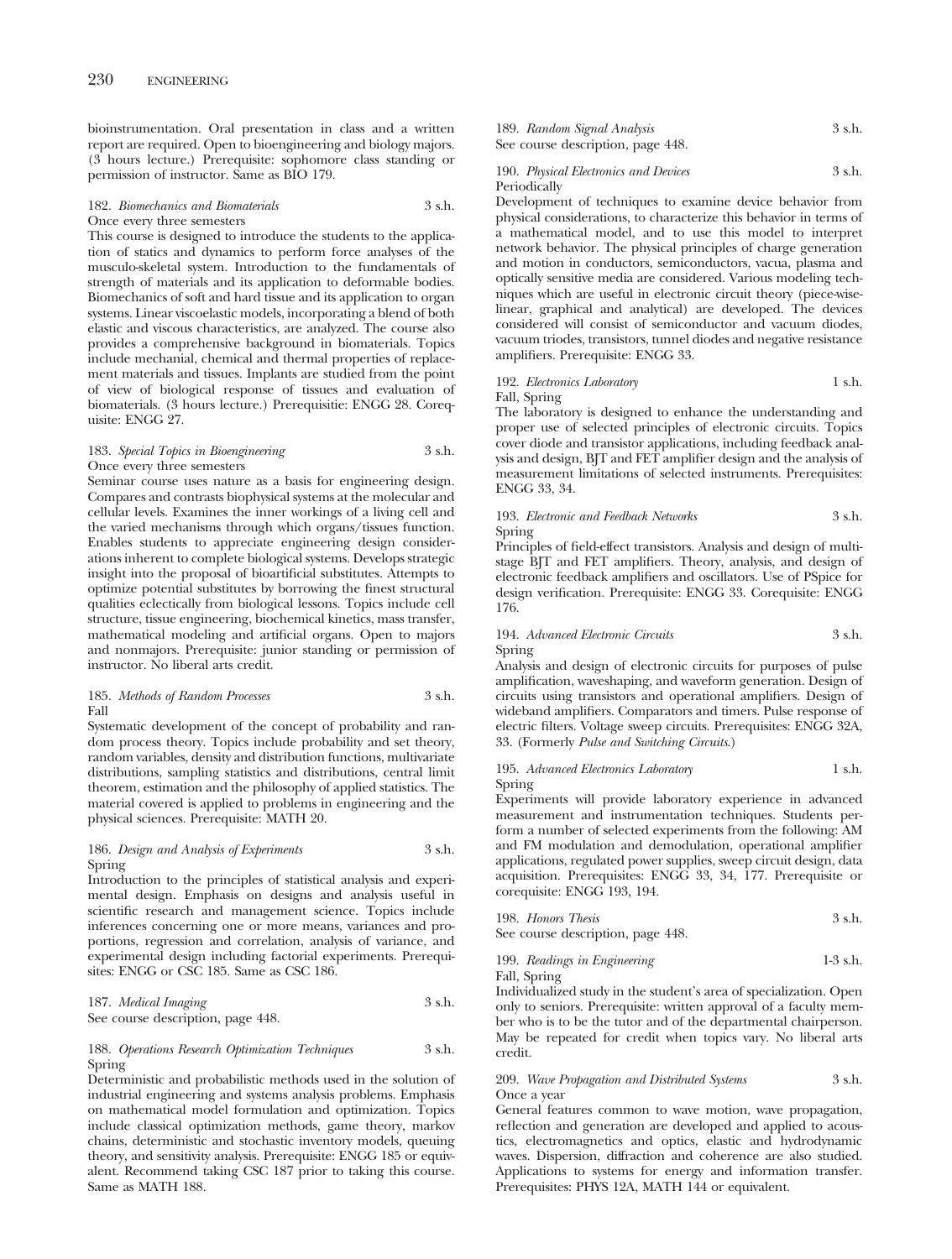212. *Information Systems Analysis* 3 s.h. Once a year

Transform methods applied to the analysis of linear and nonlinear systems that process information signals. Study of optimum linear systems to minimize noise. Two-dimensional systems for image transmission and processing. Multidimensional transforms for frequency analysis of optical filtering and imaging systems. Prerequisites: ENGG 177 or equivalent; ENGG 209 or 111; ENGG 171 or 185 or MATH 137 or 241.

# English (ENGL)

Associate Professor Uruburu, *Chairperson*

Professors Bryant, Burke, Couser, DiGaetani, Klause, Krieg, Levin, Lopate, Markus, McLaren, Prigozy, Russell; Associate Professors Alter, Berger, Brand, Brogger, Fichtelberg, Harshbarger, Janssen, Levine, Lorsch, MacCary, Otis, Rustici, Sargent, Sawhney, Ward, L. Zimmerman, S. Zimmerman; Assistant Professors Baron, Fizer, Smith, Sulcer, Jr.; Special Assistant Professor Bond.

The John Cranford Adams Chair in the Humanities is held by Professor Lopate. See page 471.

The Joseph G. Astman Distinguished Professorship in the HUMANITIES. See page 471.

ENGLISH HONOR SOCIETY, see page 72.

The English department offers a full range of courses in literature, creative writing, expository writing, and publishing. The department also offers tutorial services through the Writing Center, see page 24.

### **THE ENGLISH MAJOR**

By studying literature, English majors develop their abilities to read, interpret, think, and write. They expand their intellectual, imaginative, social, cultural, and ethical perspectives, and they enrich their lives. The skills they acquire are useful for anyone living in a complex modern society. They are particularly useful for anyone intending to enter a profession in which mastery of language is important and in which there is a need for an ability to analyze, interpret, write, and explain. Most English majors do in fact go into such professions as teaching (at all levels), publishing, law, journalism, writing, advertising, communications, public relations, management and government.

When a student chooses to major in English, he or she must choose to concentrate either in English and American Literature, in Creative Writing, or in Publishing Studies. Students who choose the English and American Literature concentration take a wide variety of courses in literature, organized around issues, authors, genres, or historical periods. Students who choose the Creative Writing concentration divide their coursework between literature courses and workshops in writing prose, poetry, drama, essays, screenplays, and children's literature. Students who choose the Publishing Studies concentration divide their coursework between literature courses and courses in which they study the history and practice of publishing and the skills and techniques that are essential in the publishing industry.

**B.A. SPECIALIZATION IN ENGLISH:** the requirements of these three areas of concentration are listed below.

**ENGLISH AND AMERICAN LITERATURE:** 39 credits in literature as specified below and 3 credits in English or American history.

- 1) 9 credits in foundation courses: ENGL 41 and 6 credits chosen from among the following: ENGL 40 or 43; 42; 51 or 143
- 2) 3 credits in ENGL 100
- 3) 3 credits in major authors chosen from ENGL 107, 115, 116, or 119
- 4) 24 credits of electives: chosen from among any of the 100-level courses in the English department. At least six of these credits must come from courses dealing exclusively with literature written before 1800. In satisfying this requirement, students may elect to take up to 6 credits in any of the following courses offered in other departments: AMST 145, 146; CLL 191, 195, 199; DRAM 173, 174, 175, 176. No more than 6 credits of the 24 elective credits may be in courses in creative writing or publishing studies.
- 5) 3 credits of English or American history, chosen under advisement.

**CREATIVE WRITING AND LITERATURE** (admission only with permission of the director of the program): 39 credits in writing and literature and 3 credits in history, chosen under advisement, including:

- 1) 6 credits chosen from the following: ENGL 133, 134, 135
- 2) 6 credits in advanced creative writing workshops
- 3) 6 credits in foundation courses
	- a) 3 credits to be chosen from ENGL 40 or 43, 41
	- b) 3 credits to be chosen from ENGL 40 or 43; 41, 42, 44; 51 or 143
- 4) 3 credits in major authors chosen from ENGL 107, 115, 116, or 119
- 5) 18 credits of electives: chosen from among any of the 100-level courses in the English department. At least 12 of these credits must be in literature courses. Of these 12 credits at least 3 must be in a course dealing with literature written before 1900. The remaining 6 credits may be taken in literature, advanced creative writing workshops, publishing or language courses or DRAM 176
- 6) 3 credits in history, chosen under advisement.

**PUBLISHING STUDIES AND LITERATURE:** 39 credits in publishing and literature and 3 credits in history, including:

- 1) 6 credits chosen from ENGL 40, 41; or 43, 44; or 40, 193
- 2) 13 credits in ENGL 102, 172 & 173, 174, 178
- 3) 6 credits in ENGL 170, 171
- 4) 9 credits of 100-level English or American literature courses 5) 5 credits of electives in any other publishing studies, litera-
- ture, or creative writing courses 6) 3 credits in history, chosen under advisement with the director.

The program is assisted by the Advisory Board consisting of the following high level publishing executives: Robert Carter, Eleanor Friede, Jon Gillett, Richard Marek, Richard Seaver, Timothy Seldes, Grace Shaw and Liz Walker.

See complete B.A. requirements, page 84.

Teaching of High School English, see page 396.

**A MINOR IN ENGLISH** consists of the successful completion of 18 semester hours, under advisement, with at least 6 hours in residence, as follows:

- no more than 6 credits from 40- and 50-level courses
- all other courses must be chosen from 100-level English courses except that up to 6 hours may be chosen from DRAM 173, 174, 175, 176; or CLL 191, 195, 199; or AM ST 145, 146.
- English composition courses may not count toward the minor.

**MASTER OF ARTS IN ENGLISH:** this program, scheduled in late afternoons and evenings Monday through Thursday, requires the completion of 33 credits as outlined below. It is possible, on a limited basis, to elect a tutorial in a subject not available in regular offerings. Candidates will be expected to complete their studies within five years.

Applicants must present evidence of successful completion of an undergraduate major in English or receive special permission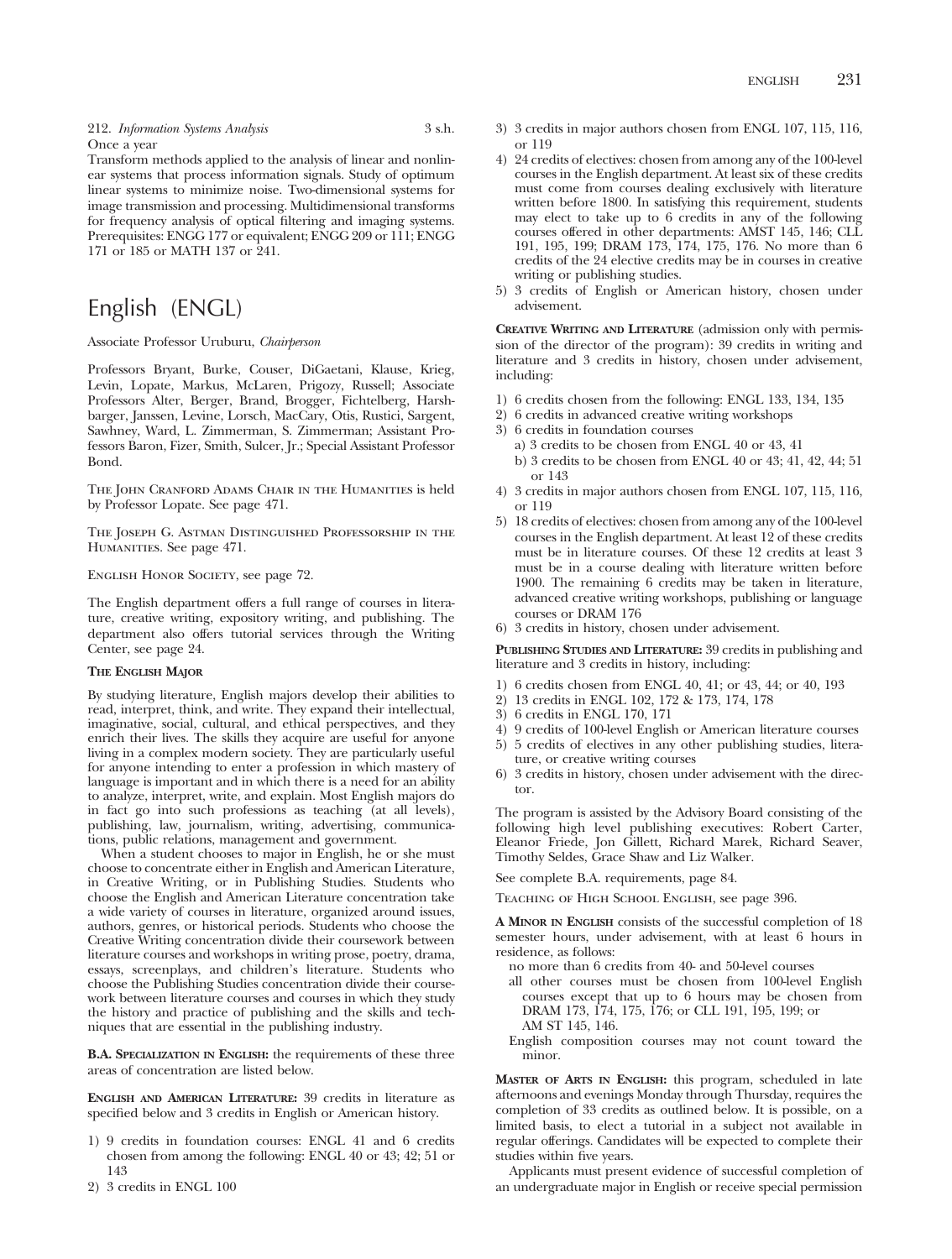from the director of the program. They must also have an average grade of B or better for undergraduate courses in English or a satisfactory score on the Graduate Record Examination.

Associate Professor S. Zimmerman, *Director*

Program Requirements

|                                                   | Sem. Hrs. |
|---------------------------------------------------|-----------|
| I. Required courses                               | 9         |
| 3 s.h. in Research Methods*                       |           |
| 3 s.h. in Critical Theory*                        |           |
| 3 s.h. in Shakespeare or Milton                   |           |
| (*Research Methods and Critical Theory            |           |
| ought ideally to be completed during a            |           |
| student's first year in the program.)             |           |
| II. Distribution Requirements                     | $9**$     |
| 6 s.h. (or two courses) in pre-1800               |           |
| British or American Literature                    |           |
| 3 s.h. (or one course) in pre-1900                |           |
| British or American Literature                    |           |
| (**One, and only one, of these distribution       |           |
| requirements may be satisfied with a course       |           |
| in American Literature.)                          |           |
| III. Electives                                    | 15        |
| 200-level courses in English and/or American      |           |
| Literature. (Under advisement, certain courses in |           |
| comparative literature, history or humanities     |           |
| may be accepted. No more than 3 s.h. of courses   |           |
| in Creative Writing may count towards the M.A.    |           |
| in English. Students are encouraged to complete   |           |
| a 3-credit Master's Essay (ENGL 301), which will  |           |
| count in this category.)                          |           |

**MASTER OF ARTS IN ENGLISH AND CREATIVE WRITING:** this program, scheduled in late afternoons and evenings, Monday through Thursday, offers students the opportunity to earn an M.A. through the completion of 33 credits of course work in both English and American literature and creative writing. Candidates will be expected to complete their studies within five years.

Applicants must show a grade of B or better in 15 credits of upper-division English courses in literature. Applicants who do not meet these academic standards may still apply but are asked to submit satisfactory scores on the Graduate Record Examination (GRE), a personal statement, and a recent writing sample demonstrating a clear ability to analyze a literary text. In addition, all applicants must submit a portfolio of approximately 30 pages of recent creative work to be evaluated by the creative writing faculty.

Program Requirements

33 credits distributed as follows:

- 1) At least 18 credits in 200-level literature courses. At least 6 credits must be in courses that deal in literature written before 1900.
- 2) At least 9 credits of 200-level creative writing workshops or tutorials.
- 3) At least 3 credits earned by the completion, under the guidance of an adviser, of an extended creative writing project.

See complete graduate information, page 75.

# **COURSES**

In addition to semester notations next to each course, a selection of courses is offered during January and Summer sessions. Consult the *January* and *Summer Sessions* bulletins for these schedules.

| 1-2. Composition | 3 s.h. each |
|------------------|-------------|
| Fall, Spring     |             |

First semester: an introduction to expository writing at the college level, with an emphasis on analysis and argument. Assignments in reading and writing are coordinated; the English Proficiency Examination is given as part of the course. May not be taken on a Pass/D+/D/Fail basis. Second semester: continued instruction in expository writing, and an introduction to literature. Most reading and writing assignments are organized around a central theme. Includes a Shakespeare play and a documented essay. Prerequisite: ENGL 1. May not be taken on a  $Pass/D+ /D/Fail$  basis.

## 1A. *English Composition Tutorial* 1 s.h.

Fall, Spring, Summer

Taken in conjunction with ENGL 1 to assist students in reaching a higher competency in writing English with clarity and precision. May not be used to satisfy the general University humanities requirement. Pass/ $D+/D$ /Fail grade only.

### 2A. *English Composition Tutorial/Workshop* 1 s.h. Fall, Spring

Ordinarily taken in conjunction with ENGL 2, ENGL 2A, is a workshop in argument and exposition. It focuses on organization, what it means to make an assertion and the nature of evidence. This course is required of students who do not fulfill the English Proficiency Exam requirement. Pass/D+/D/Fail grade only. (Formerly *English Composition Tutorial.)*

4. *Argument and Analysis* 3 s.h. Fall, Spring

Principles of analysis and argument as they apply to writing tasks commonly assigned in college and in the world of work. Expository writing for various audiences. Practice in revision and editing. Prerequisites: ENGL 1-2. May not be used to satisfy the general University humanities requirement. (Formerly *Advanced Composition.)*

|  |  | 5. Technical Communications | 3 s.h. |  |
|--|--|-----------------------------|--------|--|
|--|--|-----------------------------|--------|--|

See course description, page 448.

### 30. *Business Communication* 3 s.h. Fall, Spring

Especially adapted to the needs of business majors. An examination of and systematic practice in writing strategies and styles, with the objective of selecting those modes most effective in interpersonal/organizational contexts. Emphasis on the mastery of professional language, the application of logic to syntactic structures and the development of library research skills. Further expansion of modes of discourse and proper structure and tone as well as analysis of the roles of ethics and psychology in written expression. Required for all business majors who entered Hofstra prior to the fall semester of 1996. Prerequisites: ENGL 1-2. May not be used to satisfy the general University humanities requirement. (Formerly 3.)

### 40. *Source Studies* # 3 s.h. Fall

Readings in the Old Testament and Greek classics to indicate the sources of contemporary attitudes in the responses of earlier periods and cultures to fundamental human and literary issues. Prerequisite: ENGL 1 or permission of the chairperson.

41, 42. *English Literature I #, II* # 3 s.h. each 41: Fall; 42: Spring

An historical survey of the major British authors. First semester: English literature from its beginnings through the 18th century. Second semester: 19th century to the present. Prerequisite: ENGL 1 or permission of the chairperson.

### 43, 44. *Western Literature I #, II #* 3 s.h. each 43: Fall; 44: Spring

The shaping of the western mind as viewed in literature from the Greek and Hebrew experiences to the present. Readings from European texts in translation. First semester: Greeks and Hebrews to the Renaissance. Second semester: Renaissance to the

<sup>#</sup>Core course

<sup>\*</sup>Open only to students who have fulfilled the English Proficiency Exam requirement.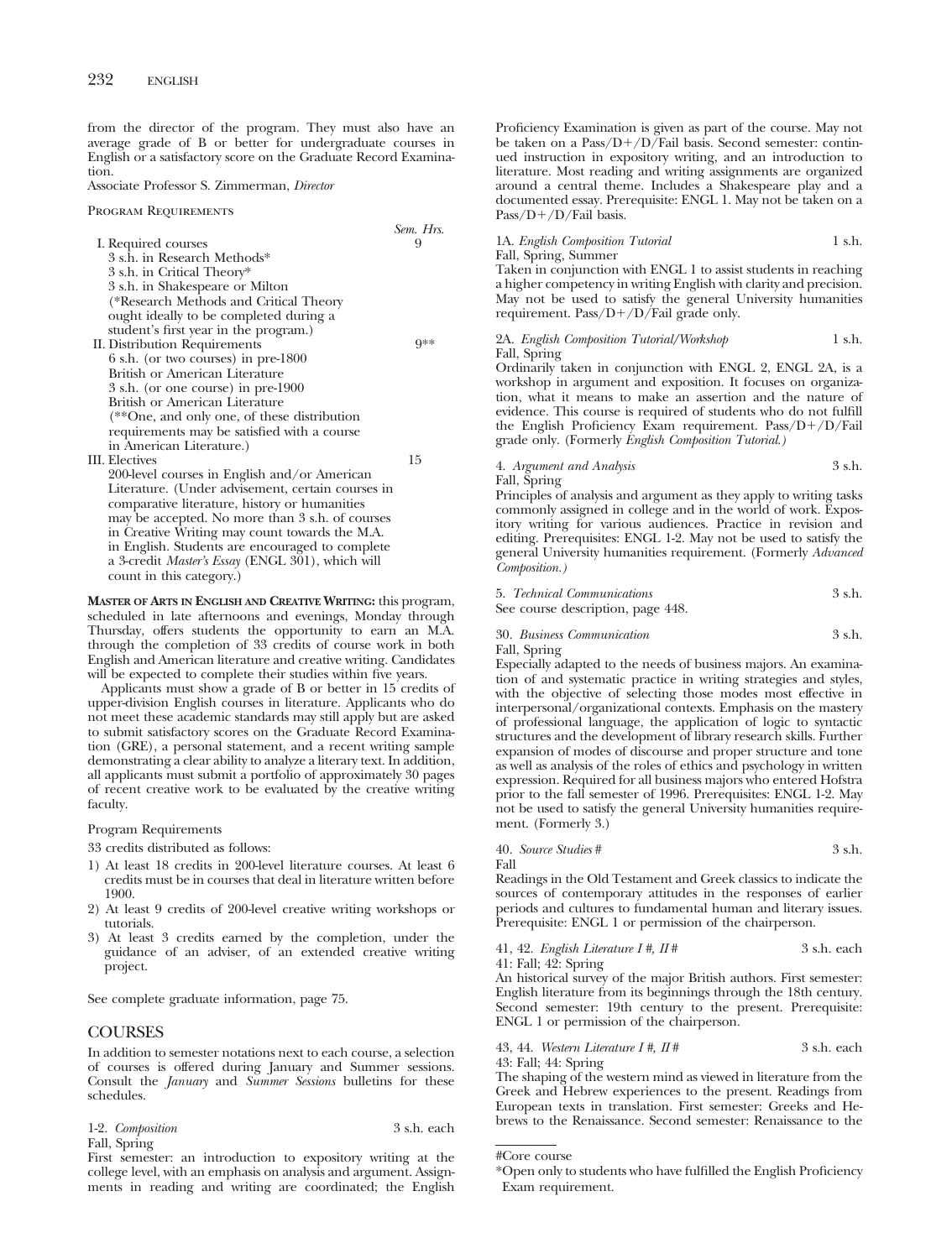Modern age. Prerequisite: ENGL 1 or permission of the chairperson.

| 45. Modern Literature | 3 s.h. |
|-----------------------|--------|
| Periodically          |        |

Literary modernism to 1945 as exemplified by representative western writers and focusing on imagist, naturalist, Marxist and existentialist writers. Prerequisite: ENGL 1 or permission of the chairperson.

46. *Contemporary Literature* 3 s.h. Periodically

The literature and sensibility of our own day with readings to include new poetry, prose and drama not usually dealt with in traditional courses. Prerequisite: ENGL 1 or permission of the chairperson.

51. *The American Literary Identity* # 3 s.h. Fall, Spring

Readings from major American authors; the colonials through 1865. Prerequisite: ENGL 1 or permission of the chairperson. Credit given for this course or ENGL 143, not both.

52. *The American Experience in Context* # 3 s.h. Fall, Spring

Readings from major American authors; 1865 through the present. Prerequisite: ENGL 1 or permission of the chairperson. Credit given for this course or ENGL 144, not both.

100. *Ways of Reading Literature* 3 s.h. Fall, Spring

A seminar designed to introduce students to the many different ways in which it is possible to read literature, and to the many issues that need to be addressed when literature is read. Students develop skills needed to analyze literature at an advanced level, and they become familiar with the theoretical and philosophical questions that are involved in the act of interpretation. Prerequisites: ENGL 1-2. Required of all English majors. Limited to 25 students. Credit given for this course or ENGL 197U, not both.

101. *History of the English Language*\* 3 s.h. Periodically

The origins and the development of the English language from Old English to the present, introductory linguistic principles presenting language problems in the light of language history. Prerequisites: ENGL 1-2.

102. *Grammar*\* 3 s.h.

Fall, Spring

Instruction in the forms and functions of standard English grammar and their relation to meaning. Prerequisites: ENGL 1-2. (Formerly *Grammar and Usage*\*.)

103. *Structure of English*\* 3 s.h.

Periodically

Current linguistic methods applied to English: emphasis on structural linguistics, transformational grammar. Prerequisites: ENGL 1-2.

### 104. *Old English Language and Literature*\* 3 s.h. Periodically

Introduction to the rich and powerful English literature of a thousand years ago. The class includes instruction and simple reading in the original language, followed by extensive readings in translation. Readings include *Beowulf*, chronicles, riddles, and religious and secular poetry. Prerequisites: ENGL 1-2. (Formerly *The Age of Beowulf*\*.)

105. *The Middle Ages in England*\* 3 s.h. Periodically

English literature of the 13th through 15th centuries. This age is strikingly like our own, with social and intellectual upheavals and its own expression of anxiety and courage, doubt and faith. Authors typically include Chaucer, Langland, the Gawain-poet, and selected early dramatists. Prerequisites: ENGL 1-2. (Formerly *The Age of Chaucer*\*.)

107. *Canterbury Tales*\* # 3 s.h. Fall, Spring

Study of Geoffrey Chaucer's most important poem, a varied and surprising picture of English life and values in the Middle Ages. Topics include the development of the idea of the individual, faith versus skepticism, and the social implications of age, race, and gender. Prerequisites: ENGL 1-2. (Formerly *Chaucer's Canterbury Tales*\*.)

110. *The Age of Spenser*\* 3 s.h. Periodically

A study of important literary and cultural trends of the 16th century. Readings by such writers as Thomas More, Askew, Queen Elizabeth, Gascoigne, Sidney, Marlowe, Shakespeare and Spenser. Prerequisites: ENGL 1-2.

### 112. *Elizabethan and Jacobean Drama*\* 3 s.h. Periodically

An exploration of the drama exclusive of Shakespeare in the 16th and 17th centuries. In addition to considering questions of language, form, genre and performance, this course explores the relationship of selected plays to political, social, philosophical and theological concerns of the age. Prerequisites: ENGL 1-2. Credit given for this course or New College HD 15D, not both.

115. *Shakespeare: The Earlier Plays and Sonnets*\* # 3 s.h. Fall, Spring

A study of the sonnets and selected comedies, histories, and tragedies (including *Hamlet*) from the first half of Shakespeare's career. Attention is given to close readings, the social, political, and cultural conditions of the age, and to the theatrical heritage of the plays. Prerequisites: ENGL 1-2. Credit given for this course or New College HDG 1, not both.

### 116. *Shakespeare: The Later Plays*\* 3 s.h. Fall, Spring

An examination of the comedies, tragedies, and romances from the last half of Shakespeare's career. Attention is given to close readings, the social, political, and cultural conditions of the age, and to the theatrical heritage of the plays. Prerequisites: ENGL 1-2. Credit given for this course or New College HDG 2, not both.

117. *Seminar: Renaissance and 17th-Century Literature*\* 3 s.h. Periodically

Subject to be selected yearly. Prerequisites: ENGL 1-2.

118. *The 17th Century*\* 3 s.h. Periodically

A survey of the grand and modest revolutions in the literary, political, and social worlds of England during this period, as those changes are reflected in the works of writers such as Donne and Jonson, Lanyer and Wroth, Milton and Marvell, Bacon and Hobbes, Bradstreet and Behn. Prerequisites: ENGL 1-2.

$$
119. \text{ Milton*} \qquad \qquad 3 \text{ s.h.}
$$

ing. Prerequisites: ENGL 1-2.

Spring An examination of Milton's poetry and prose. Attention is given to such issues as the persona he constructs, his representations of kingship and revolution, and his treatments of marriage and gender. Students come to appreciate some of the literary forms, poetic conventions, and religious, social and political traditions to which Milton was responding and from which he was depart-

# 120. *English Drama from 1660 to 1789*\* 3 s.h. Periodically

Restoration comedies, the beginnings of bourgeois drama and the comedy of manners: Congreve, Wycherley, Dryden and Sheridan. Prerequisites: ENGL 1-2.

```
#Core course
```
<sup>\*</sup>Open only to students who have fulfilled the English Proficiency Exam requirement.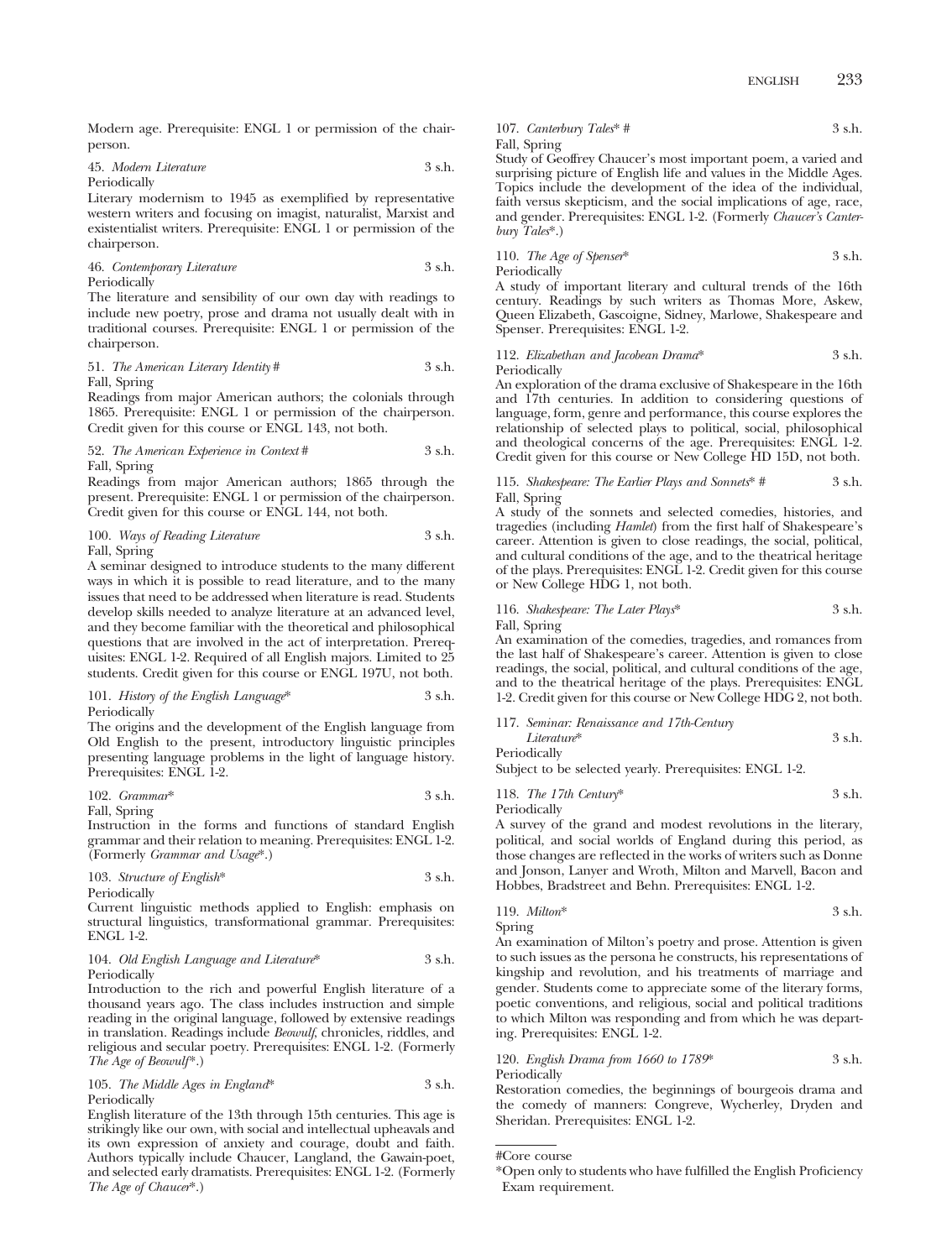|        | 121. Studies in the Novel $I#$ | 3 s.h. |
|--------|--------------------------------|--------|
| Spring |                                |        |

The development and variety of the novel form from its beginnings in the 18th century through the 19th century, the great age of the novel. Representative of the major novelistic traditions of those centuries in England, America, France, and Russia, examples studied may include such works as *Tom Jones, Frankenstein, Jane Eyre, Moby Dick, Madame Bovary,* and *The Brothers Karamazov.* Prerequisites: ENGL 1-2. (Formerly 121 #, 122, *Studies in the Novel, I #, II*.)

122. *Studies in the Novel II* 3 s.h. Spring

Investigates the range of novel forms in the 20th century, including works by major novelists such as James, Mann, Proust, Faulkner, Joyce, Woolf, Nabokov, and Marquez. Topics discussed may include novelists' treatment of time, point of view, the quest for values, and the possibilities of modern love. Prerequisites: ENGL 1-2. (Formerly 121 #, 122, *Studies in the Novel I #, II*.)

### 123. *20th-Century Anglo-Irish Drama*\* 3 s.h. Periodically

Irish drama from the beginning of the Irish literary revival in 1898 emphasizing Shaw, Synge, Yeats, O'Casey, Behan and Beckett. Postwar British theater emphasizing Delaney, Osborne and Pinter. Prerequisites: ENGL 1-2.

### 124A. *The Woman Writer in America*\* 3 s.h. Periodically

A study of the woman writer in America from the Colonial period through the present which considers gender in relation to larger historical issues and forces. Personal narratives, poetry, essays, and novels by such writers as Bradstreet, Sojourner Truth, Dickinson, Wharton, Plath, Oates, and Morrison. Prerequisites: ENGL 1-2. (Formerly ENGL 124.)

126. *The American Short Story*\* 3 s.h. Spring

A study of the genre, its origins and development, from 1820 to the present, including works by such diverse writers as Irving, Poe, James, Wharton, Crane, Hemingway, Wright, Welty, Baldwin, and O'Connor. Prerequisites: ENGL 1-2.

129. The 18th Century\* 
$$
\#
$$
 3 s.h.

Fall, Spring

Typically short, frequently satirical works in prose and verse from the later 17th century to 1800, the period when emerging middle- and lower-class kinds of literature challenged traditional aristocratic kinds. The flourishing of such genres as mock-epic, periodical essay, biography, and novel, and of such major authors as Dryden, Defoe, Swift, Pope, Johnson, Boswell, and Blake. Prerequisites: ENGL 1-2.

130. *Seminar: 18th-Century Literature*\* 3 s.h. Periodically

Subject to be selected yearly. Prerequisites: ENGL 1-2.

### 131. *The 18th-Century British Novel*<sup>\*</sup> 3 s.h. Periodically

The rise of this popular genre in the century that mainly invented it, in subgenres involving forms of autobiography, journalism, satire, epic, romance in general, and Gothic romance in particular, by such authors as Defoe, the Fieldings, Richardson, Sterne, Smollett, Burney, and Austen. Prerequisites: ENGL 1-2.

132. *The 19th-Century British Novel*\* 3 s.h. Periodically

The 19th-century English novelists: Austen, Scott, Emily Brontë, Thackeray, Dickens, Eliot and other writers. Prerequisites: ENGL 1-2.

133. *Workshop: General Creative Writing*\* # 3 s.h. Fall, Spring

Develop and sharpen writing skill in all forms of creative writing. Students' work is read aloud and the techniques employed in celebrated works of literature are studied and analyzed. Prerequisites: ENGL 1-2.

134. *Workshop: Poetry Writing*\* 3 s.h. Fall

A workshop to help the developing poet sharpen the powers of poetic expression. Reading and discussion of students' poems, and analyses by students of themes and techniques of contemporary poems of their choice. Prerequisite: ENGL 133 or submission of manuscript. Credit given for this course or New College CSWG 2, not both.

134A. *Workshop: Poetry Writing*\*† 2 s.h. Discussion includes contemporary poets. Same as ENGL 134.

135. *Workshop: Prose Writing\** 
$$
$3 \, \text{s.h.}
$$
 Fall

A workshop to help the developing writer of short stories and novels sharpen the powers of expression. Students' work will be read and analyzed, discussions will deal with matters particular to the manuscript as well as with general problems of craft. Prerequisite: ENGL 133 or submission of manuscript.

136A. *Workshop: Short Fiction Writing*\*† 2 s.h. Discussion includes matters particular to the manuscript as well as with general problems of craft. Credit given for this course or New College CSWG 4, not both.

136B. *Workshop: Children's Fiction Writing*\*† 2 s.h. Discussion includes techniques and themes in contemporary examples of children's fiction. Credit given for this course or New College CSWA 13, not both.

136C. *Workshop: Writing in Varieties of Nonfiction*\*† 2 s.h. Discussion of techniques used in a wide range of nonfiction writing including journalistic columns, the familiar essay, interviews, magazine articles, drama and book reviews. Credit given for this course or New College CSWA 15, not both.

# 136D. *Workshop: Writing for Stage, Screen*

*and Television*\*† 2 s.h. Discussion includes techniques in contemporary scripts for theater, film and television. Credit given for this course or New College CSWA 12, not both.

137. *Colonial and Early American Literature*

*from the Puritans Through Irving*\* 3 s.h. Periodically

An intensive examination of the literature and ideas of Colonial America through the early Republic in personal narratives, essays, sermons, and poetry by such writers as Bradford, Mather, Bradstreet, Rowlandson, Edwards, and Franklin. Prerequisites: ENGL 1-2.

138. *American Literary Naturalism\** 3 s.h. Periodically

The philosophical premises, major themes, and significance of race, gender, and time in American literary naturalism. Writers include Crane, Norris, Dreiser, Wharton, London, Wright and others. Prerequisites: ENGL 1-2. (Formerly *Naturalism in American Literature*.)

139. *The African Novel\* #* 3 s.h. See course description, page 448.

#Core course

<sup>\*</sup>Open only to students who have fulfilled the English Proficiency Exam requirement.

<sup>†</sup>Summer Writer's Conference designed to help developing writers sharpen their powers of expression including reading and discussion of student's work, and analysis of themes and techniques. Prerequisite: ENGL 133 or permission of the Director of the Conference.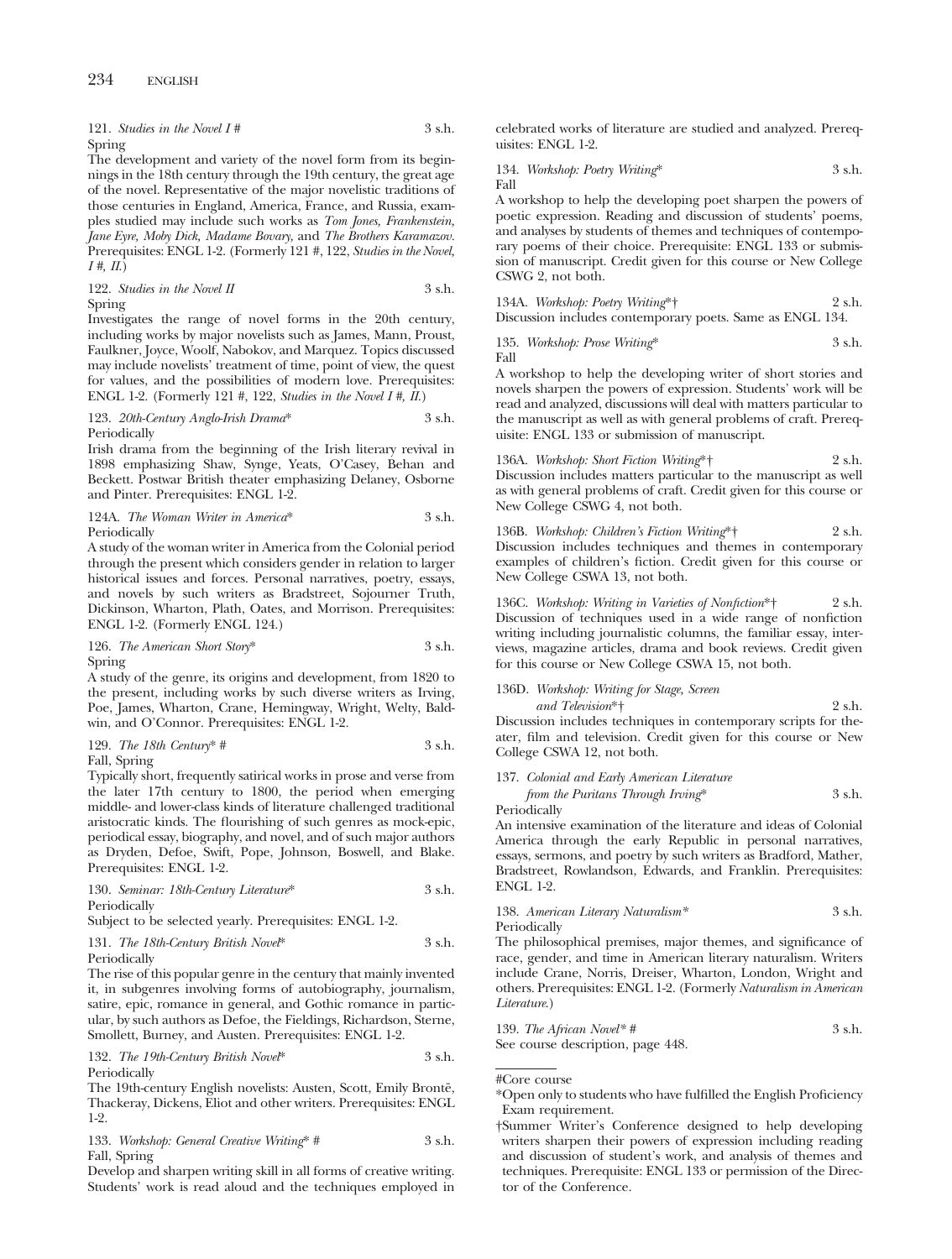140, 141 #. *African American Literature\* I, II #* 3 s.h. each Fall, Spring

First semester: the origins of an African American literary tradition from the Colonial period to the early 20th century. Themes include the African Diaspora, slavery, folk culture, race, and social equality. Such authors as Equiano, Wheatley, Douglass, Brown, Jacobs, Harper, Washington, and Du Bois. Prerequisites: ENGL 1-2. Second semester: the growth of African American literature from the Harlem Renaissance to the present. Such topics as migration, African heritage, protest, vernacular, and gender. Writers include Hughes, Hurston, Wright, Brooks, Ellison, Baldwin, Baraka, Walker, Morrison, and Wilson. Prerequisites: ENGL 1-2. (Formerly *The Literature of Black America I, II #*.)

### 142. *The American Renaissance, 1820-1860*\* 3 s.h. Periodically

A study of a period in American literary history so rich, it as been called "the American Renaissance." Works by such authors as Emerson, Thoreau, Melville, Poe, Hawthorne, Douglass, Stowe, Whitman and Dickinson. The development of a distinctively American literature is studied in the context of the revolutionary changes and deep conflicts that characterized American life in this period. Prerequisites: ENGL 1-2.

143. *American Literature\* I #* 3 s.h. Fall, Spring

A study of the origins and development of an American literary tradition from the Colonial period to the Civil War in the poetry, prose, and fiction of such writers as Bradstreet, Wheatley, Franklin, Hawthorne, Dickinson, Douglass, and Melville. Prerequisites: ENGL 1-2. Credit given for this course or ENGL 51, not both. (Formerly 143 #, 144, *American Literature I #, II*.)

### 144. *American Literature*\* *II* 3 s.h. Periodically

A study of the development of American literature from Whitman to the early moderns. The course includes the works of writers such as Crane, Dickinson, Fitzgerald, Hemingway, Wright. Prerequisites: ENGL 1-2. Credit given for this course or ENGL 52, not both. (Formerly 143 #, 144, *American Literature I #, II*.)

145A. *American Fiction, 1900-1950\* #* 3 s.h. Fall, Spring

A study of how various writers of the period grapple with questions about literary history, ideology, aesthetics, and the meaning(s) of America. Works by such authors as Chopin, Wharton, Fitzgerald, Hemingway, Hurston, Faulkner, and Wright. Prerequisites: ENGL 1-2. (Formerly *20th Century American Fiction, 1900-1950 #*.)

146A. *American Fiction, 1950-Present\** 3 s.h. Periodically

An exploration of how fiction since WWII engages the complexity of aesthetic and cultural challenges that have characterized the second half of the "American" century. Works by such authors as Ellison, Nabokov, Bellow, Pynchon, Morrison, DeLillo, and Erdrich. Prerequisites: ENGL 1-2. (Formerly *20th-Century American Fiction, 1950 to Present*.)

148. *20th-Century American Poetry\** 3 s.h. Periodically

Readings in the poets of the Modern period, such as Eliot, Pound, Frost, Moore, and Stevens, as well as an exploration of a variety of Postmodernisms, including such writers as Bishop, Roethke, Lowell, Ginsberg, Kinnell, Plath, and Rich. Prerequisites: ENGL 1-2. Credit given for this course or New College HLG 15 or HLG 60E.

149. *The 19th-Century American Novel\** 3 s.h. Periodically

A study of the origins and development of the 19th-century American novel in works by such writers as Cooper, Hawthorne, Melville, Stowe, Alcott, Twain, James, and Chopin. Prerequisites: ENGL 1-2.

| 150. Native American Literature* # | 3 s.h. |
|------------------------------------|--------|
| See course description, page 448.  |        |

153. *The Romantic Age\* #* 3 s.h. Fall, Spring

The response of British Romantic writers—Blake, Wordsworth, Coleridge, Mary Shelley, Percy Shelley, Byron, and Keats—to the philosophical, industrial, and political revolutions of the late 18th and early 19th centuries. Topics include natural supernaturalism, innocence and experience, social protest, and the Byronic hero. Prerequisites: ENGL 1-2.

154. *Seminar in the Romantic Age*<sup>\*</sup> 
$$
3 \text{ s.h.}
$$
 Periodically

Subject is selected yearly. Prerequisites: ENGL 1-2.

157. *The Age of Dickens*\* # 3 s.h. Fall, Spring

Writings of the industrial and colonial age in Britain, the 19th century. Readings explore changes in social structure, education, religion, science, and everyday life in the Victorian age; works by such authors as Dickens, the Brontes, Tennyson, the Brownings, Arnold, Gaskell, Eliot, and Butler. Prerequisites: ENGL 1-2.

158. *Seminar in Victorian Literature*\* 3 s.h. Periodically

Subject is selected yearly. Prerequisites: ENGL 1-2.

### 159. *20th-Century British Poetry*\* 3 s.h. Periodically

Poetic responses to the philosophical ideas and political and cultural events of modernism. Such poets as Hardy, Hopkins, Yeats, Eliot, Lawrence, Thomas, and Auden are studied. Particular attention is given to their development of new poetic forms and symbolism responsive to 20-century crises of faith and the search for new certainties. Prerequisites: ENGL 1-2.

### 165. *20th-Century British Novel*\* 3 s.h. Periodically

The modern British novel, its themes and innovative forms. Novels by such authors as Conrad, Joyce, Woolf, Forster, and Lawrence are studied with an eye to what makes them respresentative of modernism: the interest of subjectivity, impressionism, and stream of consciousness, their treatment of alienation, politics, psychology, and sexuality. Prerequisites: ENGL 1-2. Credit given for this course or New College HLG 20, not both.

166. *Critical Theories and Critical Writings*\* 3 s.h. Periodically

Theory and technique of literary criticism with practice in writing critical papers. Prerequisites: ENGL 1-2.

| 167. Post-Colonial Literature of South Asia* #<br>See course description, page 448. | 3 s.h. |
|-------------------------------------------------------------------------------------|--------|
| 168. Caribbean Experience in Literature*#<br>See course description, page 446.      | 3 s.h. |

170. *Theory and Practice of Publishing*\* 3 s.h. Spring

The full process of publishing from submission of a manuscript to its publication including the various phases of editing and production. A work project is used to illustrate the publication

<sup>#</sup>Core course

<sup>\*</sup>Open only to students who have fulfilled the English Proficiency Exam requirement.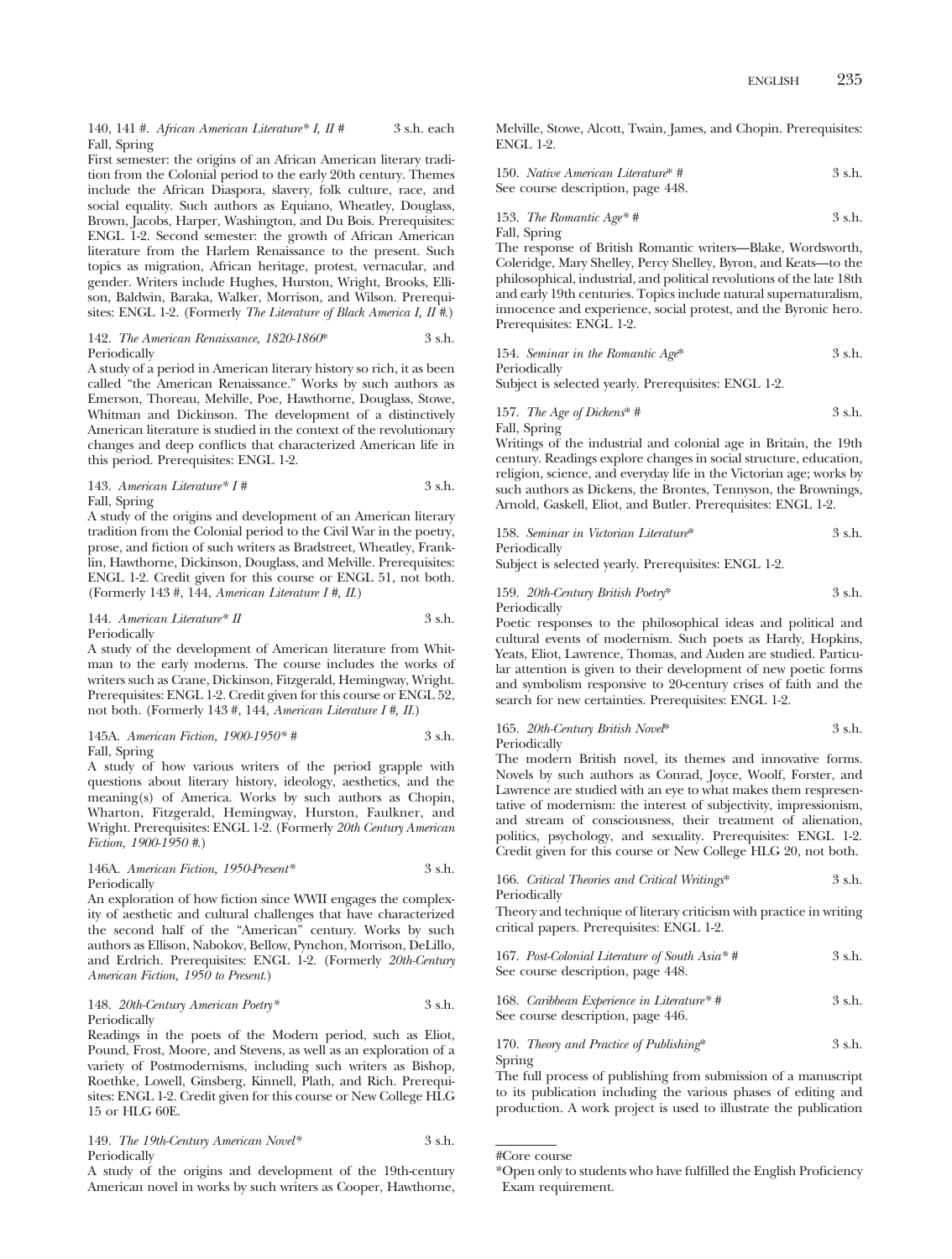stages. Specialists from the publishing field address the class. Prerequisites: ENGL 1-2. No liberal arts credit.

171. *The History of Publishing in America*\* 3 s.h. Fall

A comprehensive study from Colonial days to the present: early printing shops in New England, the first publishing houses, the emergence and continued existence of the by-now giant firms, the establishment of copyright laws and changes in it. How the economic, political and cultural conditions of the country affected the field of publishing and how publishing affected them. Prerequisites: ENGL 1-2.

172 & 173. *Book Editing\* I, II* 3 s.h. each 172: Fall; 173: Spring

Practices that make up the complete editing of a book: copy and manuscript editing. Production editing, proofreading, symbols, printer's marks and marking up a manuscript ready for the printer. The use of a style book. Students in ENGL 173 will edit and produce a book made up from work done by students in the creative writing workshops. Students taking the Publishing Studies concentration must take both courses. Materials fee for both courses: \$25. Prerequisites: ENGL 1-2. Corequisite for 173: ENGL 178.

174. *Book Promotion*\* 3 s.h. Spring

Various activities by which a publisher markets a book: book promotion, field sales, book retailing. Covers the development of catalogs, advertising, media promotion, field sales calls, distribution to bookstores, libraries and wholesalers. Prerequisites: ENGL 1-2. No liberal arts credit.

### 175. *Editing Children's Books*\* 3 s.h. Periodically

The skill of presenting fiction and nonfiction to children from the ages of four to fourteen. Included are editing picture books, how-to books, learning books, juvenile fiction and books in science. Prerequisites: ENGL 1-2.

### 176. *Popular Literature and the Mass Market*\* 3 s.h. Every other year

Popular literature, past and present. The making of best sellers. An in-depth look at the making of popular trends, popular literature and popular culture. Editors from the industry visit the class. Prerequisites: ENGL 1-2.

177. *Magazine Editing*\* 3 s.h. Periodically

Content selection, editing, makeup and production of mass circulation and popular trade magazines. Prerequisites: ENGL 1-2.

177A. *Textbook Editing*\* 3 s.h. Periodically

A study of the categories within the textbook division—various age levels and fields of study—emphasizing the editorial practices essential to a clear presentation of information. Students edit one entire manuscript including copy editing, proofreading, design and production. The nature of the market, its distribution and promotion. Prerequisites: ENGL 1-2.

178. *Book Design and Production*\* 1 s.h. Spring

Fundamentals of design and production. Aesthetic and economic consideration. Discussion on type selection, page design, paper selection and understanding the manufacturing process. Prerequisites: ENGL 1-2. Corequisite: ENGL 173. No liberal arts credit.

178A. *Book Retailing*\* 1 s.h. Spring

Distribution and retailing. Function of sales department in publishing house, national sales networks, distribution to libraries, and wholesale and retail book outlets. Tours of leading bookstores in the City. Prerequisites: ENGL 1-2. No liberal arts credit.

178B. *Books and the Law*\* 1 s.h. Spring

Copyrights, contract clauses, questions of libel. Prerequisites: ENGL 1-2. No liberal arts credit.

### 178C. *The Economics of Publishing*\* 1 s.h. Spring

How the costs of books are determined, how promotion is budgeted and how a publishing house is structured from an economic point of view. Prerequisites: ENGL 1-2. No liberal arts credit.

| 178D. Desktop Publishing for Book Publishing* | 3 s.h. |
|-----------------------------------------------|--------|
| See course description, page 448.             |        |

191A. *Science Fiction*\* 3 s.h. Spring

A survey course, from the classics to the moderns including readings from the works of such authors as Mary Shelley, Verne, Wells, Stapledon, Heinlein, Asimov and Clarke. Prerequisites: ENGL 1-2.

### SPECIAL STUDIES AND SEMINARS

Each semester, the department offers several "special studies" courses. These courses deal with specific issues, themes, genres, and authors. The topics of the "special studies" courses change every semester. Please consult the *English Department Course Description Booklet* for topics offered in a particular semester. Prerequisites: ENGL 1-2.

| 182, 183, 184, 190, 192, 196,         |             |
|---------------------------------------|-------------|
| 197, 198, A-Z. Readings in Literature |             |
| or Special Studies*                   | 3 s.h. each |

Fall, Spring

Intensive study of major authors and/or literary themes. Subjects to be selected yearly. Prerequisites: ENGL 1-2. May be repeated for credit when topics vary.

193. *Classical Influences on Modern Literature:*

*the Bible and Greek and Roman Classics*\* 3 s.h. Fall

An investigation of the influence of the Bible and the Greek and Roman classics on major works of English and American literature. Attention to literary forms and patterns as well as to theological and philosophical ideas. Prerequisites: ENGL 1-2, 40.

### 188, 195, A-Z. *Independent Readings in Literature*\* 1-3 s.h. each Fall, Spring

Readings are selected appropriate to the interests of the students and instructor. Written work as applicable. Prerequisites: ENGL 1-2. May be repeated for credit when topics vary.

199. *Honors Essay*\*
$$
3 \, \text{s.h.}
$$
 Fall

Writing of a substantial essay in the field of English or American literature. Open only to senior English majors who are eligible for departmental honors and who secure, before registration, the written permission of the instructor who will supervise the essay.

<sup>\*</sup>Open only to students who have fulfilled the English Proficiency Exam requirement.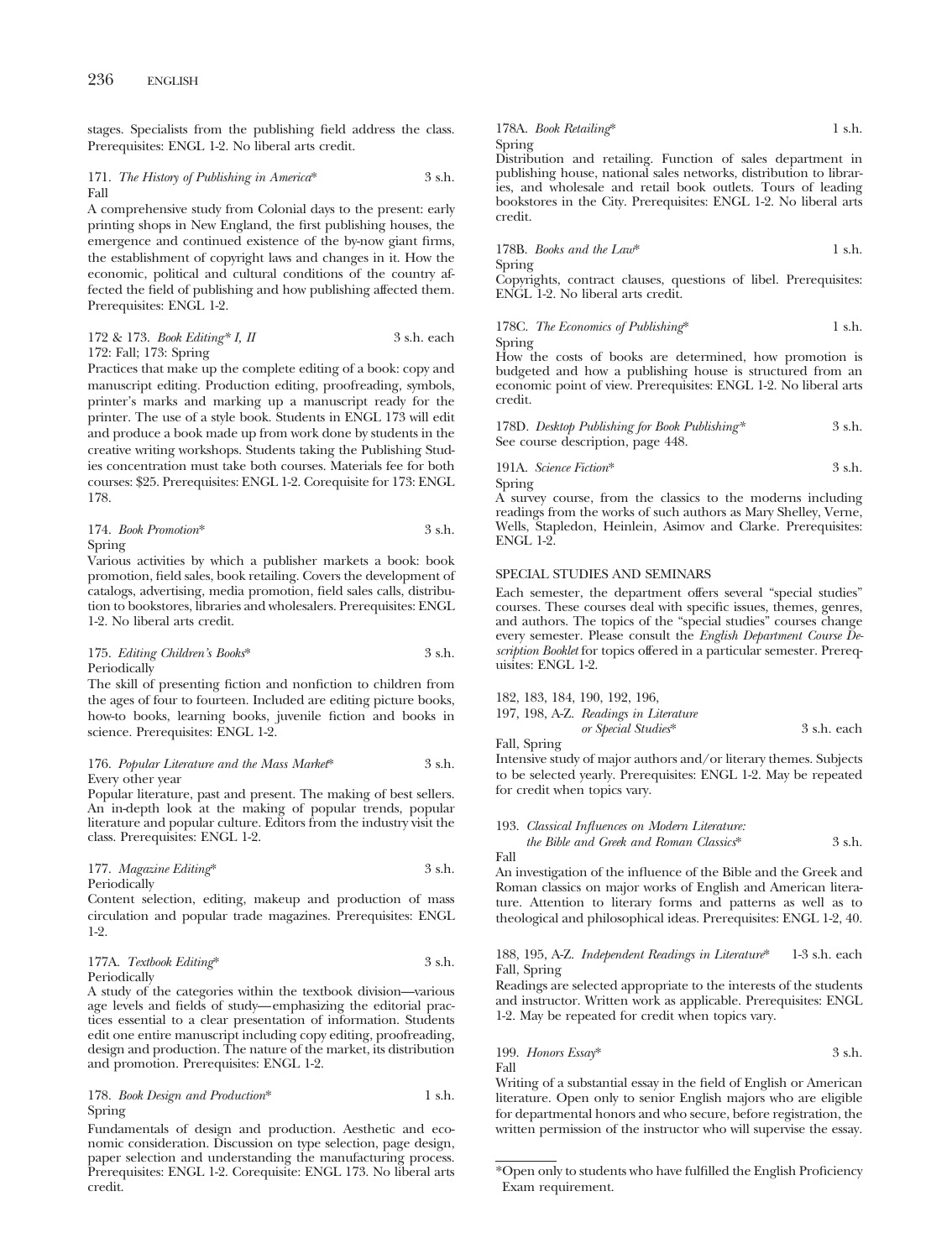*Course descriptions for* 145 and 146 *are listed on page* 140 under American Studies and may also be counted toward the major.

| AMERICAN STUDIES COURSES          |          |
|-----------------------------------|----------|
| 145. Readings in American Studies | 3 s.h.   |
| 146. Seminar in American Studies  | $3$ s.h. |

### 200. *The Analysis of Prose* 3 s.h. Every other year

Investigation of the way in which written prose conveys meaning, generally, and of the relation between style and meaning, specifically. Consideration of stylistic features, such as diction, syntax, figures of speech and sound patterns; of rhetorical issues, such as speaker, audience, topic and tone; and of various conventions of reading. Emphasis on nonfiction, with consideration of texts from various fields of discourse and from various periods.

# 201. *Rhetoric* 3 s.h.

# Every other year

The main issues and developments in the formal study of rhetoric from antiquity to the present, with emphasis on the applicability of formal rhetoric to the theory and practice of writing in various circumstances.

203. *Approaches to English Grammar* 3 s.h. Every other year

A thorough investigation of grammatical principles with a comparison of traditional, structural and transformational approaches. Consideration of the purposes of language study and practical applications of grammatical knowledge in teaching students to write.

### 210. *20th-Century American Fiction* 3 s.h Every other Fall

Major novelists such as Dreiser, Wharton, Hemingway, Fitzgerald, Faulkner and Bellow will be studied, with major criticism of the American novel.

### 240. *Poetry Writing Workshop* 3 s.h. Every other year

A graduate-level workshop in the writing of poetry. In addition to writing their own poetry and discussing their poetry with the instructor and other members of the workshop, students read and discuss what poets have written about writing poetry. They also read and discuss poems in connection with the study of meter and other formal structures, the connection of poetry to music, and the distinction between poetry and other literary genres.

### 241. *Fiction Writing Workshop* 3 s.h. Every other year

A graduate-level workshop in the writing of fiction. In addition to writing their own fiction and discussing their work with the instructor and other members of the workshop, students read and discuss what fiction writers have written about writing fiction. They also read and discuss works of fiction in connection with the study of narrative voice, theme, plot, pacing, setting, character development, and the creation of convincing and/or coherent fictional and psychological worlds.

### 242. *Playwriting Workshop* 3 s.h. Every other year

A graduate-level workshop in playwriting. In addition to writing their own plays and discussing their work with the instructor and other members of the workshop, students read and discuss what playwrights have written about writing plays. They also read and discuss plays in connection with the study of plot, dramatic action, characterization, setting, dialogue, spectacle, and imagery.

### 243. *Personal Essay Writing Workshop* 3 s.h. Every other year

A graduate-level workshop in the writing of personal essays. In addition to writing their own essays and discussing their essays with the instructor and other members of the workshop, students read and discuss what essayists have written about the theory and practice of the personal essay. They also read personal essays in connection with the study of the characteristic topics, strategies, and formal issues associated with the genre. Some attention is also paid to the historical development of the personal essay and to the way in which the conventions of the form differ in different cultures.

### 250. *Readings in English* 1-3 s.h. Periodically

Designed to permit students to pursue an individualized plan of study in subject areas of interest under the guidance of a member of the English faculty. Students prepare a list of assignments in consultation with their tutor with whom they confer periodically about the progress of their work. Limited to students who have been accepted for a reading course by a member of the department and approved by the department chairperson before registration.

261. *The American Renaissance, 1820-1860* 3 s.h. Every other Spring

Studies of such writers as Cooper, Hawthorne, Melville, Emerson, Thoreau, Whitman.

271A, 271B. *Sources of the English Literary Tradition I, II: Studies in Chaucer, Spenser and Their Contemporaries* 3 s.h. each

271A: Every other Fall; 271B: Every other Spring

Preseventeenth-century English literature with emphasis on the traditions and conventions it makes use of, the parent forms of genres and modes, the history of philosophical and literary problems. First semester: Chaucer and his contemporaries; second semester: Spenser and his contemporaries.

| 272. Sources of the English Literary Tradition III: |        |
|-----------------------------------------------------|--------|
| 17th- and 18th-Century English Literature           | 3 s.h. |
| Every other Fall                                    |        |

Major works of major authors including Donne, Marvell, Defoe, Swift, Pope, Johnson and Wordsworth with emphasis on changing historical concepts of wit, nature and literary form. Some attention to precedents for American as well as later English literature.

### 274. *Sources of the American Literary Tradition* 3 s.h. Every other year

Investigation of the assimilation of various sources, extending back to earlier centuries, by a particular group or groups of 19th-century American writers.

284. *Workshop: Poetry Writing*† 2 s.h. Discussion includes contemporary poets.

286. *Workshop: Short Fiction Writing*† 2 s.h. Discussion includes matters relating to the manuscript as well as with general problems of the craft.

287. *Workshop: Childrens Fiction Writing*† 2 s.h. Discussion includes techniques and themes in contemporary examples of children's fiction.

<sup>†</sup>Summer Writer's Conference designed to help developing writers sharpen their powers of expression including reading and discussion of student's work, and analysis of themes and techniques. Prerequisite: ENGL 133 or permission of the Director of the Conference.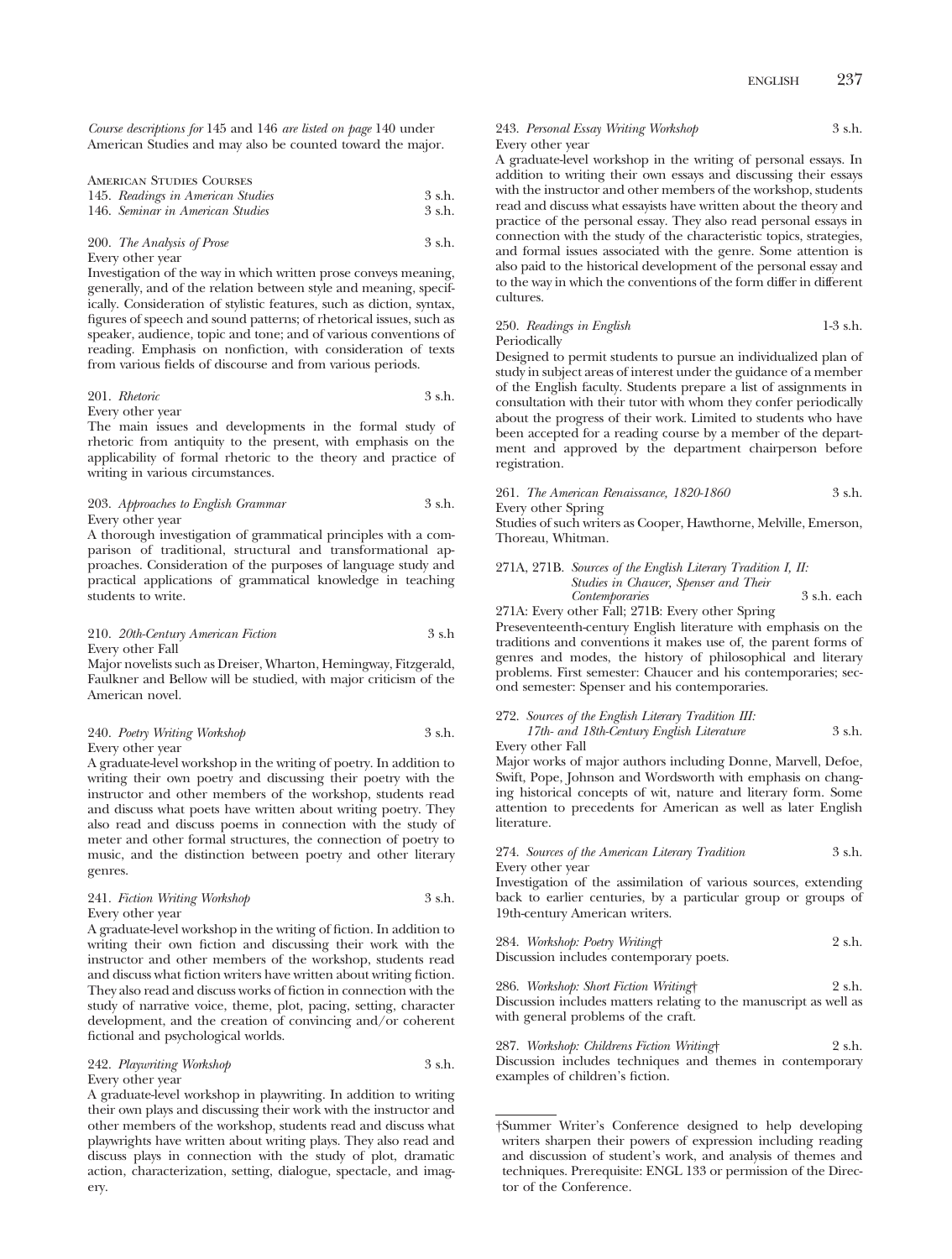288. *Workshop: Writing in Varieties of Nonfiction*† 2 s.h. Discussion of techniques used in a wide range of nonfiction writing including journalistic columns, the familiar essay, interviews, magazine articles, drama and book reviews.

289. *Workshop: Writing for Stage, Screen and Television*† 2 s.h.

Discussion includes techniques used in contemporary scripts for theater, film and television.

291, 292, 293, 294, A-Z. *Special Studies* 3 s.h. each Fall, Spring

Studies in periods, major figures, literary genres or modes. Subjects to be announced yearly.

### 299. *Research Methods* 3 s.h. Every other Fall

Exercise in the finding and use of scholarly and critical materials.

Open only to students enrolled in the M.A. program except by permission of the chairperson of the department.

301. *Master's Essay* 3 s.h. Fall

Tutorial instruction leading to the completion of the essay, which is one of two optional requirements for the M.A. in English. Prerequisites: ENGL 271A, 271B, 299.

### 305. *Qualifying Papers* 3 s.h. Fall, Spring

Tutorial guidance in mastering a large area of specialization, chosen by the candidate, under advisement, for six qualifying papers in examination situations, one of two optional requirements for the M.A. in English.

# English Language Program (ELP)

Administered by the Department of Comparative Literature and Languages. Professor Donahue, *Chairperson*

### Dr. Greaney, *Director*

The English Language Program is designed for students whose native language is not English. Its purpose is to bring non-English speaking students to college-level proficiency in speaking, reading and writing English. It is an accelerated program providing intensive study on a full-time basis. Students who are accepted into a degree-granting program may earn up to 12 semester hours of liberal arts credit. The Bachelor of Arts foreign language requirement may be fulfilled by completing those intermediate (Level II: ELP 25) and advanced (Level III: ELP 31, 35, 36) courses in the program which are designated for degree credit.

Students will be accepted into degree-granting programs upon the successful completion of the following requirements:

- 1) ELP courses as required, based upon the Hofstra ELP Placement Examination and the student's progress;
- 2) a TOEFL score of 500;
- 3) completion of at least four University courses including ENGL 1 and any one course from the social sciences.

Students not admitted to a degree program are not eligible to take courses other than the English Language Program courses.

For further information, contact the Admissions Office, Admissions Center, or the Director of the English Language Program.

Level I, Introductory Intensive English: an accelerated program providing intensive instruction and practice in reading, writing and speaking English for students whose native language is not English. Level I consists of two components: 1) Reading and Writing; 2) Conversation and Language Laboratory. Each component is based on a grammatical syllabus. No degree credit.

11A. *Introductory Reading Comprehension* 3 s.h. Fall

Development of reading skills including vocabulary development, comprehension and study skills, and critical evaluation of written materials. No degree credit.

12A. *Introductory Grammar* 3 s.h. Fall

The introduction and development of the fundamental aspects of English grammar and structure. No degree credit.

$$
13A. \ Introduction \ Conversion \qquad \qquad 3 s.h. \qquad
$$

Selected readings and discussions with stress on the audiolingual aspect of the language and the development of verbal communication skills. No degree credit.

14A. *Introductory Language Laboratory and Tutorial* 4 s.h. Fall

Supervised laboratory and tutorial work on specific weaknesses in spoken English. For beginning ELP students. No degree credit.

15A. *Introductory Composition* 3 s.h.

Fall, Spring

A writing course designed to give the non-native student extensive practice in the development of expository writing skills. No degree credit.

16A. *Introductory Reading and Writing* 6 s.h. See course description, page 449.

# 17A. *Introductory Conversation, Language*

*Laboratory and Tutorial* 6 s.h. See course description, page 449.

Level II, Intermediate Intensive English: an intermediate level program providing intensive instruction and practice in reading, writing and speaking English for students whose native language is not English. Prerequisites: completion of ELP Level I and/or the appropriate satisfactory score on the Hofstra ELP Placement Examination.

### 21B. *Intermediate Reading Comprehension* 3 s.h. Fall, Spring

Development of specialized reading skills through selected readings from the disciplines of the sciences, social sciences and the humanities. No degree credit.

| 22B. Intermediate Grammar | 3 s.h. |
|---------------------------|--------|
| Fall, Spring              |        |

Structural review and development of vocabulary and grammar at the intermediate level. No degree credit.

### 23B. *Intermediate Oral Communication* 3 s.h. Fall, Spring

Development of ability to communicate orally in English through such activities as discussions and role plays. Focus is on discussion techniques such as clarification and confirmation of a message and on speech functions such as stating facts, stating or challenging opinions, or reporting information. No degree credit.

### 24B. *Intermediate Language Laboratory and Tutorial* 3 s.h. Fall, Spring

Supervised laboratory and tutorial for intermediate work on specific weaknesses in spoken English. No degree credit.

<sup>†</sup>Summer Writer's Conference designed to help developing writers sharpen their powers of expression including reading and discussion of student's work, and analysis of themes and techniques. Prerequisite: ENGL 133 or permission of the Director of the Conference.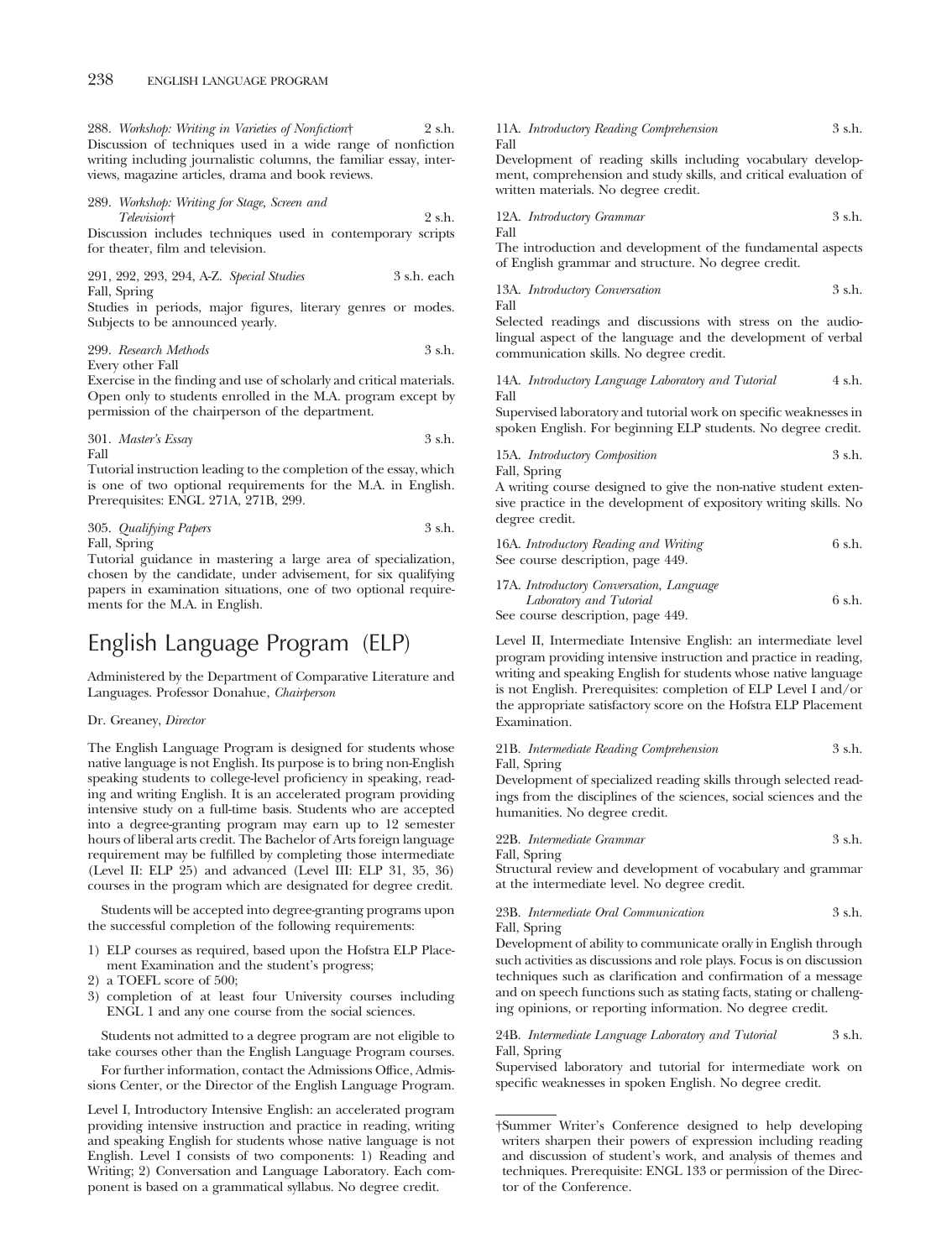25. *Intermediate Composition* 3 s.h. Fall, Spring

Development of the student's expository writing skills including idiomatic usage and the argumentative essay.

Level III, Advanced Intensive English: an intensive program providing instruction and practice in written and spoken English for students whose native language is not English. Prerequisite: satisfactory completion of Level II and/or the appropriate scores on the Hofstra ELP Placement Examination.

31. *Advanced Reading Comprehension* 3 s.h. Fall, Spring

Development of reading skills. Topics range from the liberal arts to the sciences and careers, depending on the interests of the students and faculty.

32C. *Workshop: Sentence Structure and Tutorial* 2 s.h. Frequent practice in writing with emphasis on the paragraph. Attention is focused on both paragraph organization (topic sentence, development of specific concrete details, coherence) and basic sentence structure (word order, tenses, agreement, punctuation). Required of Level 3 students who are not prepared for ELP 35 based upon the ELP Placement Examination or with the advice of the student's ELP 25 teacher. No degree credit.

### 33C. *Advanced Oral Communication* 3 s.h. Fall, Spring

Designed for students who need to increase their fluency and communicative ability in English. Different speaking tasks include discussing, role playing, interviewing and making speeches or short oral reports. Emphasis is given to continuing development of discussion techniques and speech functions practiced in the intermediate course in addition to speech functions such as summarizing, presenting proposals and argumentation. No degree credit.

### 34C. *English for Academic Purposes* 2 s.h. Fall

Designed to teach the non-native student skills in following lectures in English, note-taking, summarizing, paraphrasing and test taking necessary for successful participation in the American university system. In particular, this course provides practice in refining listening comprehension skills and, in part, prepares students to take the TOEFL examination. No degree credit.

### 35. *Advanced Composition* 3 s.h. Fall, Spring

Designed to have non-native students achieve proficiency in essay writing on specific themes. Introduction to literary analysis using the appropriate technical vocabulary and figures of speech. Prerequisite: satisfactory completion of ELP 25 or permission of instructor.

### 36. *Topics in American Culture* 3 s.h. Fall, Spring

Readings and discussions related to contemporary American society. Emphasis is on the writing of essays on current issues in American social, political and economic scenes. Prerequisite: satisfactory completion of ELP 35 or permission of instructor.

# Entrepreneurship (ENTR)

Administered by the Department of Management, Entrepreneurship, and General Business. Associate Professor Charnov, *Chairperson*

### **B.B.A. SPECIALIZATION IN ENTREPRENEURSHIP:**

(All specializations must have prior approval of adviser.) The requirements are: ENTR 115, 120, 125 and one of the following:

ENTR 165, 170 or 185; and four 3 s.h. courses from *one* of the following areas: ACCT, BCIS, FIN, MGT or MKT (excluding Business Core listed on page 107) selected under advisement. See complete B.B.A. requirements, page 106.

# **COURSES**

In addition to semester notations next to each course, a selection of courses is offered during January and Summer sessions. Consult the *January* and *Summer Sessions* bulletins for these schedules.

### 115. *Entrepreneurship* 3 s.h. Fall, Spring

An introduction to entrepreneurship. Basic topics will include: entrepreneurship, entrepreneurs, new ventures, position in society and economy, resources, related disciplines, etc. Individual and team projects will include interviews with entrepreneurs and the development of simple business plans. Prerequisite: sophomore class standing or above.

### 120. *Advanced Entrepreneurship Studies* 3 s.h. Fall, Spring

An advanced course in entrepreneurship studies building upon the concepts introduced in ENTR 115, which deals in a comprehensive manner with planning, starting, growing and managing new ventures. Students will apply the business case method to various new ventures, develop an individual professional-level business plan using business planning software, and make an individual presentation of that plan. Prerequisites: ENTR 115; BCIS 14; junior class standing or above.

### 125. *Corporate Venturing and Intrapreneurship* 3 s.h. Fall, Spring

Focus on how corporations develop new ventures and critically examine the circumstances that make it possible for employees to be entreprenurial within a corporate context. Intrapreneurial projects will be developed. Prerequisites: ENTR 120, ACCT 101, FIN 101, MGT 101, MKT 101, junior class standing or above.

### 165. *Research in Current Entrepreneurship Issues* 3 s.h. Fall, Spring

Current issues and topics in entrepreneurship are examined via the most recent academic and practitioner printed and electronic media and sources. These issues and topics will be subjected to in-depth analysis in the class sessions and in individual written assignments. Prerequisites: ENTR 125, senior class standing.

### 170. *Entrepreneurship Consulting Project* 3 s.h. Once a year

Team-based consulting project to entrepreneur business client. Combination of class sessions, instructor-team conferences, student team meetings, research, and team-client meetings. The primary course objective is a comprehensive consulting report for the client. Prerequisites: a minimum grade point average of 3.0 in major and 3.0 overall, ENTR 125, FIN 110, MGT 110, IB 150, ACCT 102, senior class standing.

### 185. *Internship in Entrepreneurship* 3 s.h. Fall, Spring

A work-study program open to senior entrepreneurship majors. Students work a minimum of 120 hours in a structured entrepreneurial activities program offered by a for-profit organization. Prerequisites: permission of department chairperson, a minimum grade point average of 3.0 in major and 3.0 overall, ENTR 125, senior class standing. Corequisite: related course in the area of internship. (Students who do not meet these requirements, see ENTR 170.)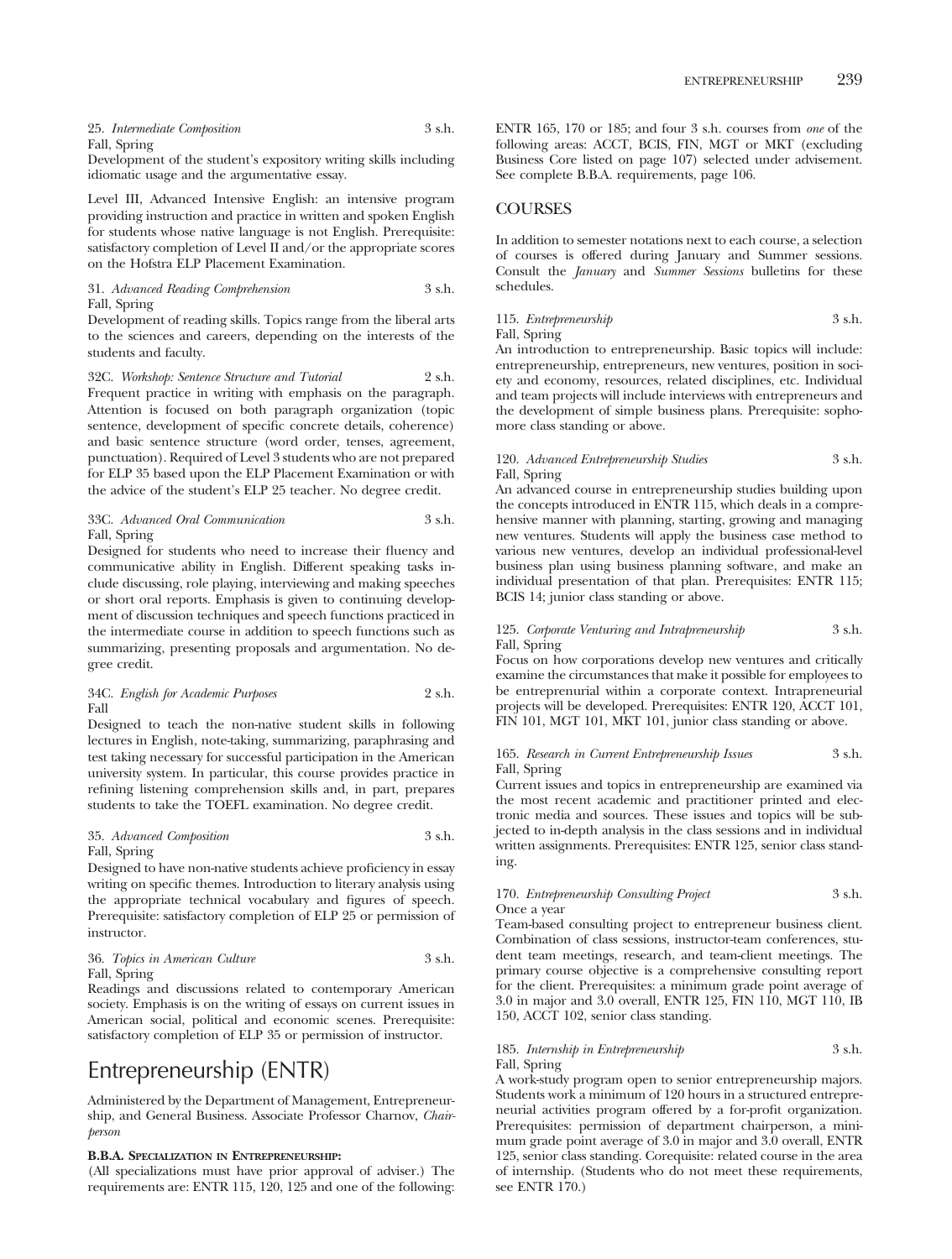# Environmental Resources

Administered by the Department of Geology. Professor Radcliffe, *Chairperson*

The B.S. degree in Environmental Resources: students are exposed to the conflicts between modern resource development and conservation. This interdisciplinary program prepares the student for middle management positions in earth and energy resource industries and government service.

**B.S. SPECIALIZATION IN ENVIRONMENTAL RESOURCES:** candidates for graduation must fulfill the following requirements:

- 1. The successful completion of at least 124 semester hours and a cumulative grade-point average of 2.0 in work completed at Hofstra.
- 2. At least 62 semester hours must be completed in the liberal arts, excluding courses in geology.
- 3. There are two requirements that must ordinarily be completed in residence at Hofstra: 15 semester hours in the major field of specialization and the last 30 semester hours. The 15 semester hours need not be included within the last 30 hours.
- 4. And the following general requirements:

|                                                | Sem. Hrs. |
|------------------------------------------------|-----------|
| ENGL 1-2 or placement examination*             | 6         |
| Humanities electives                           | 6         |
| Social science electives                       | 6         |
| (The humanities and social science electives)  |           |
| must be satisfied with approved core courses,  |           |
| see page 86.)                                  |           |
| Foreign language: level 4, or 6 additional se- |           |
| mester hours in humanities electives.          |           |

5. The fulfillment of the following major and additional requirements:

38-42 semester hours in introductory courses: BIO 1 & 2; or 3, 4; CHEM 3A & 4A, 3B & 4B; ECO 1, 2; GEOL 1C, 2C or 5; MATH 9 or 11; PSC 1; TPP 1 or 149;

42 semester hours in primary curriculum: BIO 114; CHEM 185 or GEOL 132; CSC 5; GEOG 60; GEOL 33, plus any 8 advanced courses in geology; MATH 10 or 19; PSC 135; ENGL 1-2 or equivalent\*; foreign language level 4, or 6 semester hours in humanities electives.

# Executive Master of Business Administration (E.M.B.A.) Program

SEE PAGE 112.

# Exercise Specialist

See Physical Education and Sport Sciences

# Film

SEE SCHOOL OF COMMUNICATION

# Finance (FIN)

Associate Professor Huckins, *Chairperson*

Professors Cebenoyan, Lyn, Nikbakht, Papaioannou, Rai; Associate Professors Bishnoi, Krull, Viswanathan, Zychowicz; Special Associate Professor Kim; Assistant Professors Campbell, Karagozoglu, Mohanty, Spieler; Instructor Bales.

**B.B.A. SPECIALIZATION IN FINANCE:** FIN 132, 160, 165 and 12 semester hours of electives in finance. (No credit given for FIN 31. With permission of department chairperson, finance elective credit given for GBUS 170); three semester hours of economics chosen from ECO 125, 130, 132 or 142; and electives chosen under advisement.

See complete B.B.A. requirements, page 106.

**A MINOR IN FINANCE** consists of the successful completion of a minimum of 18 semester hours of coursework with grades of Cor better, *under faculty advisement in the Department of Finance*, with at least six semester hours in residence. This includes two required courses (6 s.h.), FIN 101 and 110; two courses (6 s.h.) from the following three: FIN 132, 160 and 165; plus two finance courses (6 s.h.). A completed minor in finance will be listed on the student's transcript.

*No School of Business courses may be taken on a Pass/D/D/Fail basis.*

Nonbusiness majors may choose a finance minor.

No student pursuing a bachelor's degree, other than a Bachelor of Business Administration degree, may complete more than 30 semester hours of School of Business course work without permission of the School of Business Dean's Office. The student must have the appropriate form approved by and filed with the major and minor departments.

*All minors must be declared at the Office of Financial and Academic Records.*

Master of Business Administration Programs, see page 110.

Master of Science in Finance, see page 115.

BUSINESS HONOR SOCIETIES, see pages 72, 79.

# **COURSES**

In addition to semester notations next to each course, a selection of courses is offered during January and Summer sessions. Consult the *January* and *Summer Sessions* bulletins for these schedules.

31. *Personal Financial Planning* 3 s.h. Periodically

Basics of personal finance. Types of savings and investments available and their relative merits. A survey of investment principles and problems from the point of view of personal finance. Analysis of real estate, insurance and estate planning. A discussion of charge accounts, installment accounts and various types of credit cards. No credit will be applied to the finance major or minor requirements. (Formerly 131, *Personal Finance.*)

|       | 101. Introduction to Finance, Financial |        |
|-------|-----------------------------------------|--------|
|       | Markets and Institutions                | 3 s.h. |
| - - - |                                         |        |

Fall, Spring

An introductory course in finance. Topics include the time value of money, risk and return, valuation of securities, the functions, organization, structure and regulation of financial institutions and markets. Overview of the globalization process, ethical, political and social, and demographic issues that apply to financial markets and institutions. Prerequisites: sophomore class standing or above, MATH 9, (excluding MATH 12 and MATH 16) ECO 1, ACCT 101, QM 1.

110. *Fundamentals of Corporate Finance* 3 s.h. Fall, Spring

A study of the theoretical principles and analytical techniques used for the financial evaluation of capital budgeting, capital

<sup>\*</sup>See University Degree Requirement, page 69.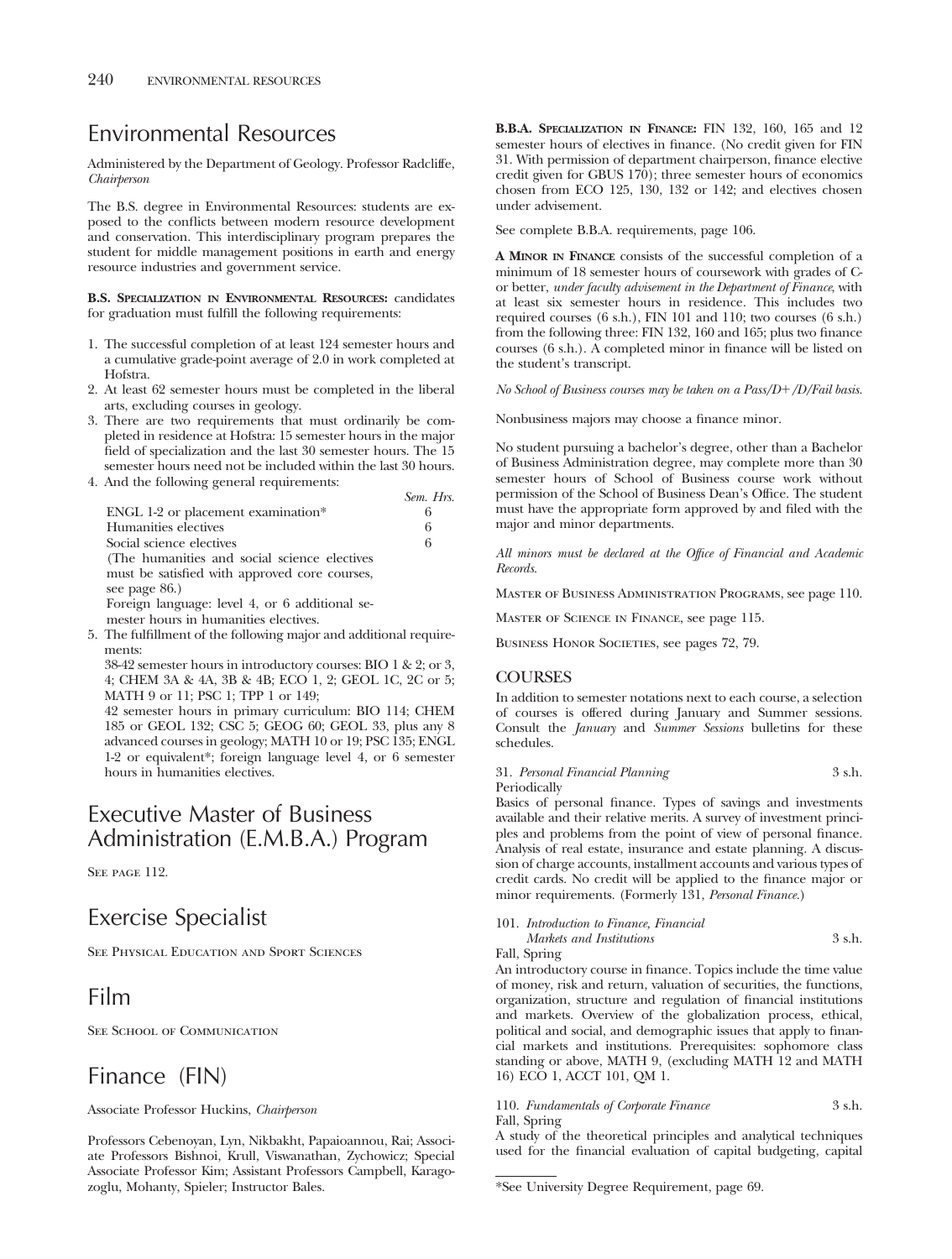structure and dividend policy decisions under conditions of uncertainty. Evaluation of corporate acquisitions; financial statement analysis and overview of working capital management; and study of the international dimensions of corporate finance. Overview of the influence of the globalization process, legal and regulatory, political and social, and environmental forces on corporate finance decisions and practices. Discussion of the ethical perspectives of corporate financial decisions. Prerequisites: junior class standing or above, FIN 101, ECO 2, ACCT 102. Corequisite: QM 122.

111. *Working Capital Management* 3 s.h. Once a year

Analysis of the short-term sources and uses of funds with primary emphasis on the management of short-term assets and liabilities. Topics include credit and collections, the role of banks, inventory control procedures, financial analysis, cash forecasting, payables, and investing excess cash. Impact of technology, regulations and globalization on working capital management is discussed. Prerequisite: FIN 110.

### 123. *Money and Financial Institutions* 3 s.h. Fall, Spring

The role of money and financial institutions within the financial system. Determination of interest rates. Goals and operations of the Federal Reserve System, and the U.S. Treasury and their impact on the financial system. Study of the framework and the management of banking and nonbank financial intermediaries. Issues pertaining to the regulation, innovation, competition, and internationalization of financial institutions. Prerequisites: junior class standing or above, FIN 101.

### 132. *Security Analysis* 3 s.h. Fall, Spring

A study of the theories and analytical techniques used to value financial securities and assets in the markets they are traded. Valuation principles and models for securities including options and futures contracts. Theories of equilibrium asset pricing and the efficient capital markets hypothesis are discussed. Fundamental and technical analysis compared. Overview of the role of computer and information technology for investment evaluation and related securities markets. Discussion of the ethical, global, regulatory, environmental and demographic issues which impact the analysis and valuation of investments by individuals and institutional investors. Prerequisite: FIN 110.

### 133. *Portfolio Management* 3 s.h. Once a year

A course in modern portfolio theory and its applications. Efficient diversification, portfolio construction and evaluation procedures. Management of equity and bond portfolios and risk hedging techniques. Portfolio practices and strategies for institutional and individual investors. Impact of globalization, ethics, regulations, social and international dimensions are incorporated into specific topics. Computer applications and hypothetical portfolio construction and performance evaluation are required in this course. Prerequisite: FIN 110. Corequisite: FIN 132.

# 135. *Options and Futures* 3 s.h.

# Once a year

Analysis of options and futures contracts traded worldwide. Topics include the organization and structure of markets in which they are traded; ethical considerations faced by market participants; effect of recent computer advances on futures and options markets; pricing futures and options; hedging applications; the role of price discovery; and speculative strategies. Although particular emphasis is on financial futures and options, commodity futures and options are also discussed. Corequisite: FIN 132.

# 141. *Money and Capital Markets* 3 s.h. Fall, Spring

An in-depth analysis of the structure of domestic and international money and capital markets and the role the government plays in these markets. The role of investment bankers, brokers, and dealers in the financial markets. The characteristics of different financial instruments traded in the money and capital markets, including their relevant risk and yields. Issues pertaining to ethics, innovation, competition, and globalization of financial markets. Prerequisites: junior class standing or above, FIN 101.

150. *Commercial Bank Administration, Policies and Practices* 3 s.h. Fall, Spring

A study of the operations and policies of commercial banks. Overview of the industry and regulatory environments. Analysis of the banking operations, and techniques for bank asset and liability management. International dimensions of banking activities; discussion of ethical and social considerations. Prerequisite: FIN 110.

151, 152. *Readings* 1-3 s.h. each Fall, Spring

Assigned readings on a tutorial basis; oral or written reports may be required. Prerequisites: FIN 110 and permission of the department chairperson.

### 157, A-Z. *Seminar: Special Topics in Finance* 3 s.h. Periodically

An advanced in-depth treatment of special topics. Current topics are explored through a variety of methods, such as lectures, projects and case studies. Prerequisites: FIN 110, permission of department chairperson, and any additional prerequisites as stated in the course schedule.

As individual subjects are selected, each is assigned a letter (A-Z) which is affixed to the course number. Students may take up to two of these courses to fulfill their major requirements so long as each seminar has a different letter designation.

160. *Corporate Financial Policy* 3 s.h. Fall, Spring

An in-depth study of financial theory and analysis used to evaluate and set corporate financial policy in the areas of capital budgeting, capital structure, dividend distribution, corporate restructurings, and working capital management. Discussion of the role of the various firm stakeholders in influencing financial policy. The ethical, global, social and political, regulatory, and environmental issues related to corporate financial policy are also discussed. Prerequisite: FIN 110.

### 165. *Principles of International Financial Management* 3 s.h. Fall, Spring

Principles of financial management of firms operating in the global market. The parity relationships between interest rates, exchange rates and inflation rates are defined and emphasis placed on the techniques employed by multinational firms to borrow short and long term capital, evaluate projects on a global basis and hedge anticipated cash flows and profits against adverse exchange rate risks. The dilemma and ethical, environmental and legal issues encountered because of the divergence of goals and needs between parent and subsidiaries and between local and host governments are also examined. Prerequisite: FIN 110.

### 166. *International Financial Markets and Investments* 3 s.h. Fall, Spring

Framework of the global financial markets and the development of foreign financial assets. Emphasis on the innovations and evolution of the various financial instuments and the role played by the markets. Foreign financial markets include foreign exchange markets, international bond and stock markets, international loan markets, futures and options markets and emerging securities markets. Financial instruments include Eurodollar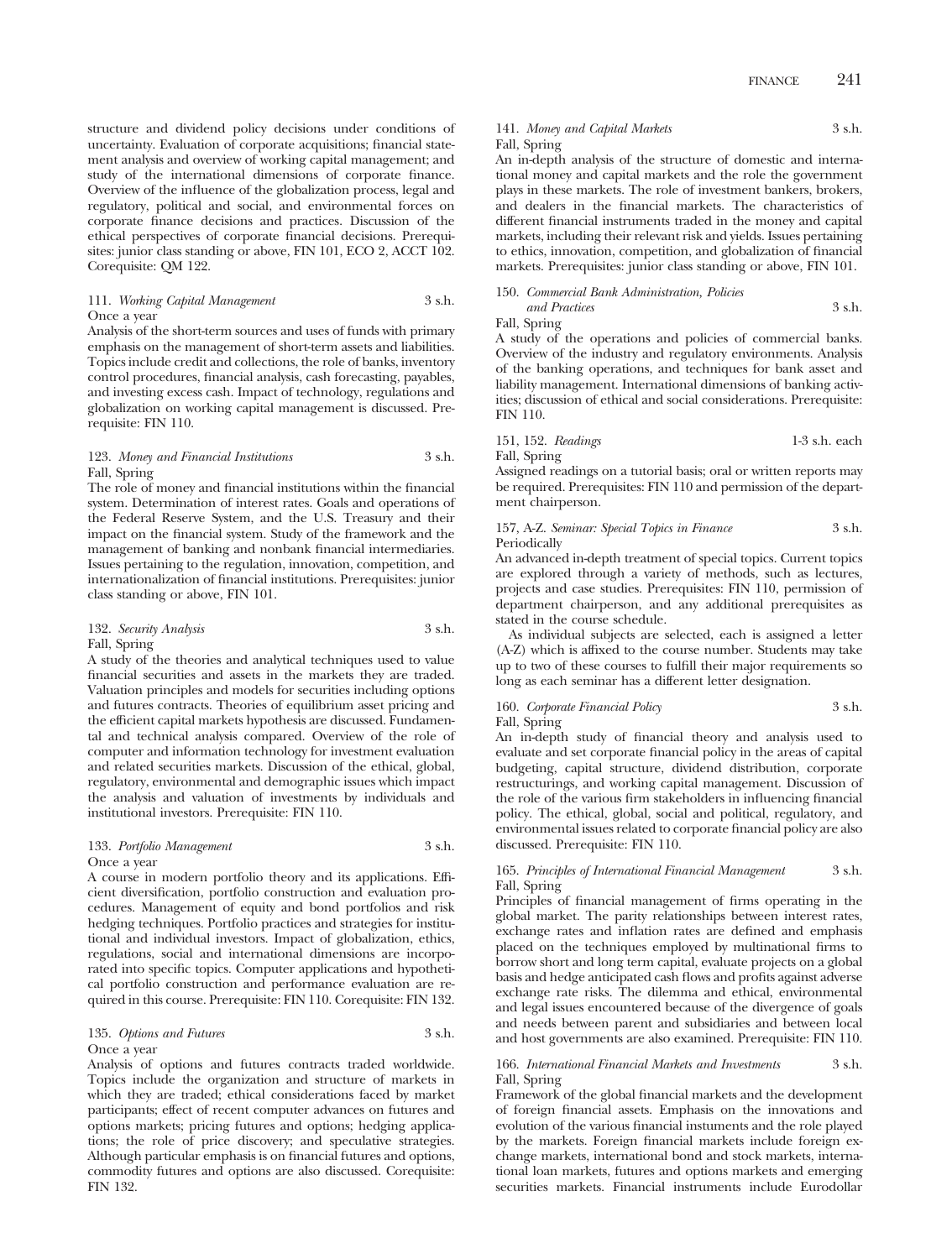bonds, foreign spread agreements, currency swaps and currency options and futures. Prerequisite: FIN 110.

### 170. *Fundamentals of Insurance* 3 s.h. Once a year

Basic principles underlying the field of insurance and risk management including the financial, economic, social, ethical and political ramifications of decision making in this area. An analysis of the institutional aspects of risk management, which will enable the individual or business to lessen financial loss from fortuitous causes. Prerequisite: FIN 110.

174. *Business Internship* 1-3 s.h.

Fall, Spring

Actual practical experience in an approved setting open to junior and senior finance majors. Students work a minimum of 40 hours for 1 credit or a minimum of 80 hours for 2 credits or a minimum of 120 hours for 3 credits in a structured finance program offered by a for-profit or not-for profit organization. NOTE: Students may take this course only once. Satisfactory completion of this course counts toward general degree requirements but does not satisfy finance major requirements. Prerequisites: permission of department chairperson, a minimum grade point average of 2.5 in finance courses and 2.5 overall, FIN 101, junior class standing or above.

### 175. *Real Estate Finance* 3 s.h. Fall, Spring

Evaluation of real estate financing and the mechanics of the mortgage market. The role of regulation, government agencies and the banking system as vehicles in promoting real estate activity. Analysis of real estate investments, property valuation, leases and types of tenancy. Prerequisite: FIN 110.

### 185. *Internship in Finance* 3 s.h. Fall, Spring

A work-study program open to senior finance majors. Students work a minimum of 120 hours in a structured finance training program offered by a for-profit or not-for-profit organization. Prerequisites: permission of department chairperson, a minimum grade-point average of 3.0 in finance courses and 3.0 overall, FIN 110. Corequisite: related course in the area of the internship. (Students who do not meet these requirements, see FIN 174.) (Formerly *Internship*.)

### 190. *Honors Essay* 3 s.h. Fall, Spring

Research for the writing of a substantial essay in the field of finance. Open only to senior finance majors who are eligible for and desire to graduate with departmental honors and who secure, before registration, written permission of the department chairperson. Prerequisites: a minimum grade-point average of 3.5 in finance and 3.4 overall.

### 201. *Financial Analysis and Markets\** 3 s.h. Fall, Spring

Introduction to financial analysis, financial markets and institutions. Topics include time value of money, security valuation, risk and return, and financial statement analysis. The functions, organization, structure and regulation of financial institutions and markets are described. Overview of the globalization process, ethical, political and social, and demographic issues that apply to financial markets and institutions. Prerequisite: ACCT 201 or approved equivalent. Corequisite: QM 201. (Formerly *Survey of Finance.*)

202. *Corporate Financial Management\** 3 s.h. Fall, Spring

A study of theoretical principles and analytical techniques used in corporate decision making, including capital budgeting, capital structure and dividend policy decisions. International financial management, corporate acquisitions, financial statements analysis, and an overview of working capital management are also covered. An overview discussion of the impact of ethical, social and political issues on financial management. Consideration of other perspectives, such as satisfying diverse groups of stakeholders and environmental concerns. Prerequisites: ACCT 201, FIN 201, QM 201 or approved equivalent. (Formerly *Managerial Finance.*)

# 205. *Securities Analysis*\* 3 s.h. Fall, Spring

Analysis of theories, models and techniques used in the valuation of U.S. and non-U.S. stocks and bonds. Introduction to other investments such as mutual funds and derivatives. Topics covered include analysis of corporate, government, mortgage-backed and municipal bonds, and risk measures for bonds. Earnings forecasting, common stock valuation models, and stock selection are covered in depth. Option pricing, arbitrage pricing, and efficient market theories are also examined. Also covers an introduction to computerized information systems and analysis for investments. Prerequisites: FIN 202, QM 210. (Formerly *Advanced Security Analysis*.)

## 207. *Advanced Money and Banking*\* 3 s.h. Once a year

The functioning of monetary systems and the meaning of monetary policy from the point of view of banks and other financial institutions. Various monetary theories are analyzed in terms of the impact of changes in the volume of money on capital formation, national income, employment, prices and interest rates. Prerequisite: FIN 202.

### 208. *Seminar in Financial Institutions*\* 3 s.h. Once a year

An examination of financial markets and institutions including the role of specialized financial instruments used in the intermediation process. The role of central banks and other public institutions and their interactions with private financial intermediaries are discussed. Policies and factors affecting the performance of financial institutions and the use of financial instruments such as fed funds, repos, eurodollars and swaps are examined. Contemporary problems associated with the internationalization of markets and institutions are also covered. Prerequisite: FIN 202. (Formerly *Seminar: Financial Institutions and Capital Markets*.)

### 209. *Seminar: Corporate Financial Policy*\* 3 s.h. Once a year

In-depth study of the theory of finance; problems and issues on the frontiers of corporate finance. Concentration on capital budgeting, discounting problems and specific valuation modeling. Advanced issues in financial planning and management strategy. Prerequisite: FIN 202.

# 210. *Portfolio Management*\* 3 s.h. Once a year

Exploration of portfolio theory from an individual and institutional viewpoint. Development of appropriate global portfolio strategies for pension and endowment funds, mutual funds, banks, insurance companies and other financial intermediaries. Topics covered include capital market history and asset allocation, Markowitz diversification, styles of equity portfolio management, management of stock and bond portfolios, and performance evaluation. Provides an introduction to both quantitatively and fundamentally based portfolio management techniques and utilizes computer based information systems and

<sup>\*</sup>Open only to matriculated Zarb School of Business graduate students and/or matriculated School of Education and Allied Human Services graduate students where appropriate.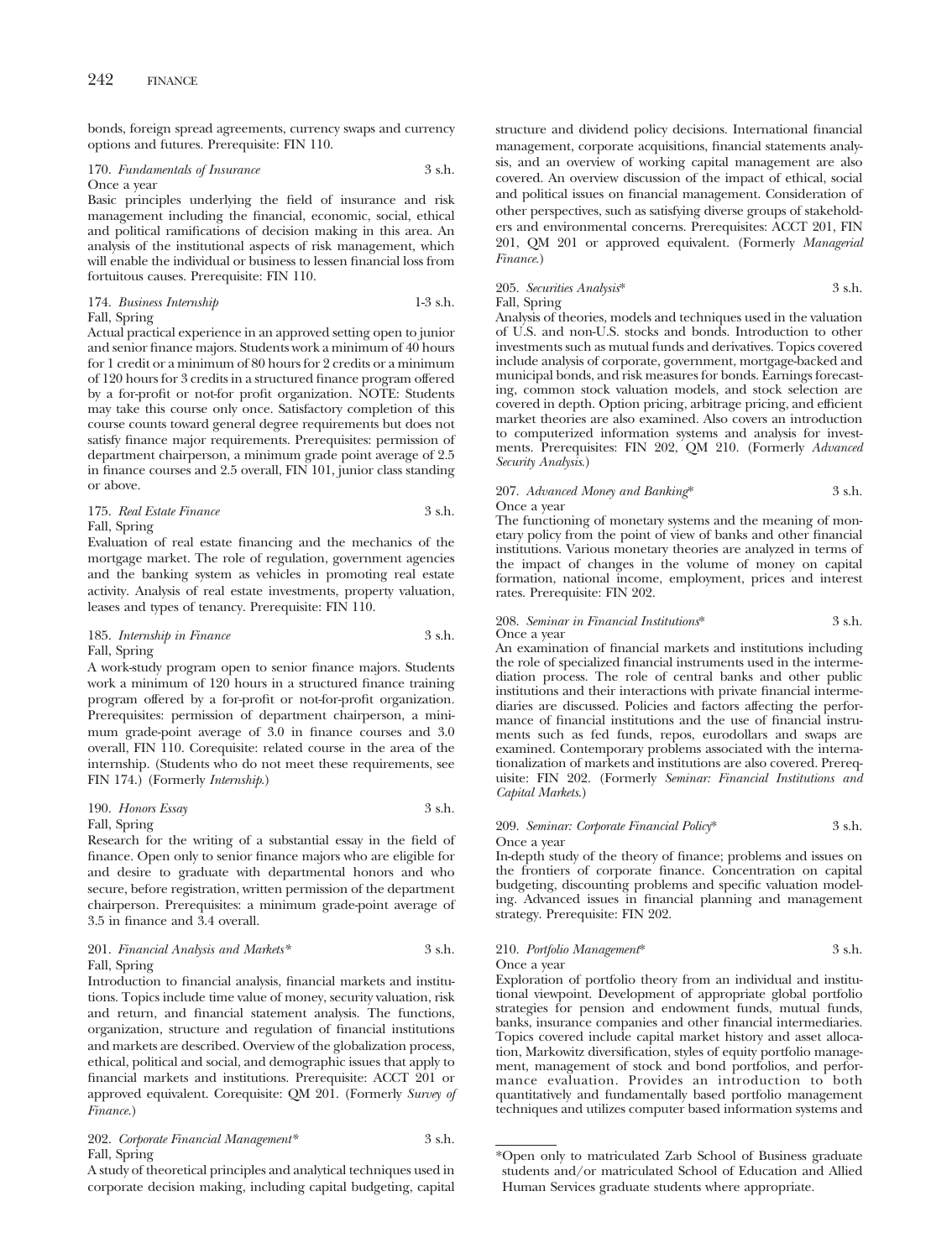analytical tools. Prerequisites: FIN 202, 205, QM 210. (Formerly *Investment Management*)

### 212. *International Financial Management*\* 3 s.h. Fall, Spring

Extensive examination of the problems related to international financial management. Emphasis on the management of a multinational corporation. Topics include the use of the foreign exchange market, risk management, external sources of funds for foreign operations, international cash management, investment evaluation of current and proposed international operations. Consideration of ethical, legal and environmental issues encountered due to the divergence of goals and needs between parent and subsidiaries and between local and host governments. Prerequisite: FIN 202.

### 213. *Entrepreneurship and Venture Capital Investing\** 3 s.h.

### Once a year

Essential principles of entrepreneurial spirit, skills, and risk rewards associated with venture capital investing. Financial analysis of business, and risk and return characteristics; discussion of the various financing sources and the required returns to venture capital investors. Students acquire real-world exposure through the development of strategic and business plans and the presentation of venture capital proposals to business professionals. Prerequisite: FIN 202.

### 215. *Government Finance*\* 3 s.h. Periodically

Public expenditure and revenue decision-making with emphasis on program budgeting, benefit-cost analysis and other efficient budgeting and cash management techniques. Federal, state and local experience with modern financial management programs are examined. Analysis of the effects of alternative tax and other government policies on resource allocation and financial management. Principles of debt and other financing problems at all government levels. Prerequisite: FIN 202.

### 220. *Real Estate Finance*\* 3 s.h. Once a year

Evaluation of mortgages, financial leases, land contracts, and other sources of financing for commercial, industrial, and residential income real estate. Government support for credit markets and issues related to government regulation. Valuation of debt and equity securities backed by real estate. Federal tax policy issues related to real estate partnerships and real estate investment trusts. Financial decision making and the design of financial structure for real estate investment. Prerequisite: FIN 202.

### 221. *Real Estate Investment*\* 3 s.h. Once a year

Real estate valuation theory, including discounted cash flow analysis and real options theory. Financial analysis for real property investment decisions. Evaluation of foreign and domestic real estate investment opportunities, including office buildings and residential, retail, and industrial properties in America, Latin America, Asia, and Europe. Application of portfolio concepts to the development of local, national, and global real estate portfolios. Prerequisite: FIN 202.

### 222. *Management of Financial Institutions*\* 3 s.h. Once a year

Analysis of the role of private financial intermediaries in providing financial services to the public with a focus on the latest techniques of asset/liability and risk management in modern day financial institutions. Other topics include the impact of recent regulations and the breakdown of geographic barriers worldwide on the risks and opportunities to financial institutions. The impact of ethical, technological and diversity issues affecting managerial decision making in financial intermediation is also discussed. Prerequisite: FIN 202. (Formerly *Commercial Bank Management*.)

225. *Seminar: Investment Banking*\* 3 s.h. Once a year

Study of investment banking activities, including their regulatory, institutional and market environment, with extensive reference to the global marketplace. Analysis of the main investment banking services with emphasis on the mechanics and economics of the issuance process. Analysis of the market for new issues and appraisal of their spread and price performance. Consideration of ethical, technological and diversity issues in investment banking operations. Prerequisite: FIN 202.

257, A-Z. *Seminar: Special Topics in Finance*\* 3 s.h. each Periodically

An advanced in-depth treatment of special topics in finance. Current topics are explored through a variety of methods, such as lectures, projects and case studies. Prerequisites: FIN 202, permission of department chairperson, and any additional prerequisites as stated in the course schedule.

As individual subjects are selected, each is assigned a letter (A-Z) which is affixed to the course number. Students may take up to six semester hours of FIN 257 and FIN 258 to fulfill their major requirements so long as each seminar has a different number-letter designation. (Formerly 253, A-Z.)

### 258, A-Z. *Seminar: Contemporary Issues in Finance*\* 1-2 s.h. each Periodically

An advanced in-depth treatment of special topics in finance. Current topics are explored through a variety of methods, such as lectures, projects and case studies. Prerequisites: FIN 202, permission of department chairperson, and any additional prerequisites as stated in the course schedule.

As individual subjects are selected, each is assigned a letter (A-Z) which is affixed to the course number. Students may take up to six semester hours of FIN 257 and FIN 258 to fulfill their major requirements so long as each seminar has a different number-letter designation.

# 260. *Futures Markets*\* 3 s.h. Once a year

Intensive analysis of futures contracts traded worldwide. Topics include the organization and structure of markets in which they are traded, ethical consideration of market participants, effect of recent computer advances on futures markets, valuation of futures and forward contracts, hedging applications, the role of price discovery, and speculative strategies. Although particular emphasis is on financial futures, including stock index, foreign currency, Eurodollar and Treasury bond futures, commodity futures are also discussed. Prerequisites: FIN 202, QM 210. (Formerly *Financial and Other Futures Markets*.)

### 261. *Option Markets\** 3 s.h. Once a year

Examines the organization, regulation and theory of option markets and the relationship between option prices and underlying instruments. Provides detailed treatment of several pricing formulas. Includes the application of option pricing theory to corporate financing and investment decisions, and the valuation of stock, currency, index and futures options. Emphasizes the use of options as a tool for hedging and discusses the role of speculation and arbitrage strategies. Other topics include ethical issues and the application of technology in option markets. Prerequisites: FIN 202, QM 210. (Formerly *Option Theory and Practice*.)

### 304. *Advanced Research Seminar in Finance\** 3 s.h. Fall, Spring

(NOTE: FIN 306-308 may be offered in place of 304.) Students write an integrative paper on an assigned topic based on secondary research and then formulate a written primary data

<sup>\*</sup>Open only to matriculated Zarb School of Business graduate students and/or matriculated School of Education and Allied Human Services graduate students where appropriate.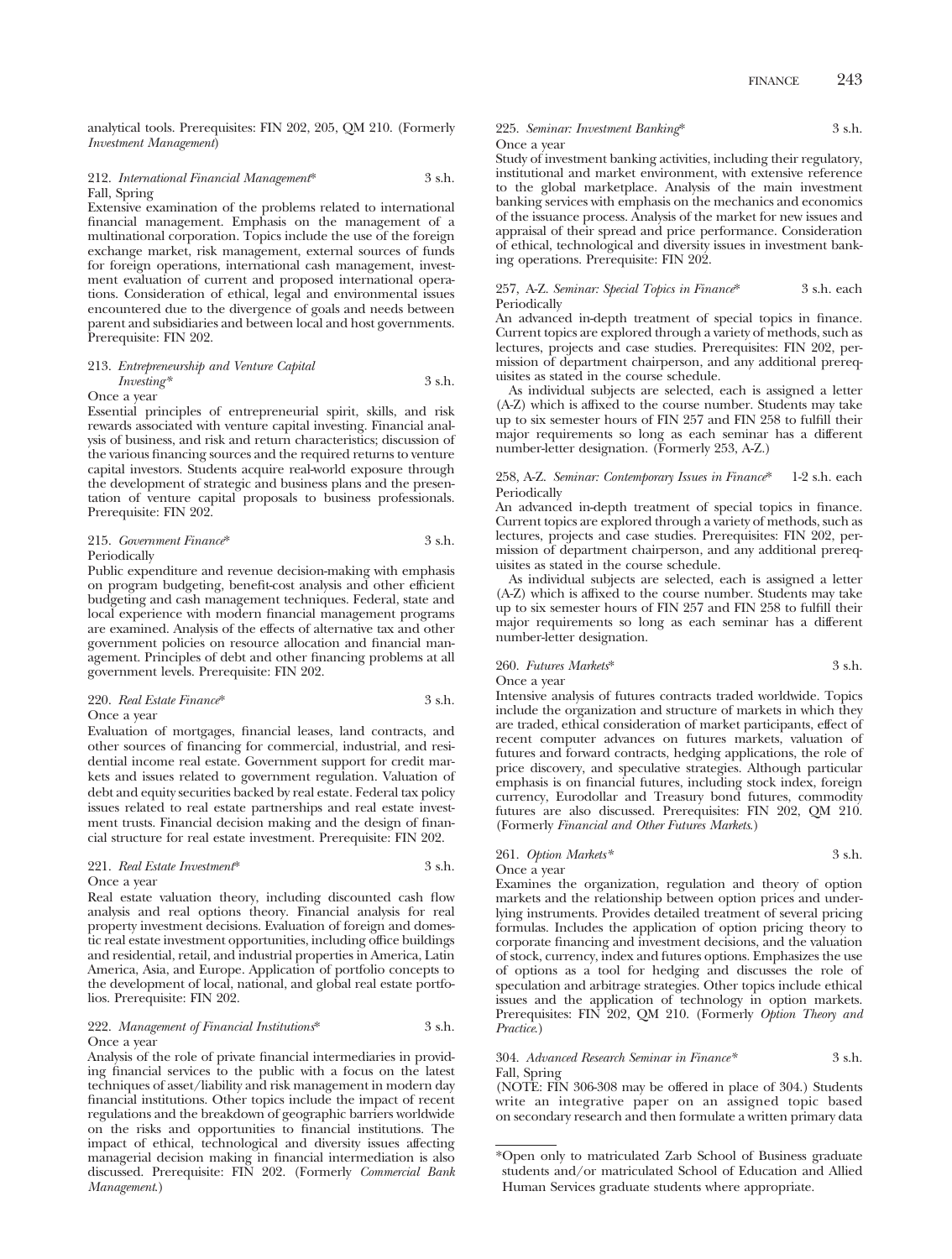research design to investigate a specific key issue. They must formulate research questions and hypotheses, construct survey instruments and experimental designs, draft sample plans, outline data handling procedures, and prepare a comprehensive research proposal, furnishing justifications for its theoretical as well as practical significance. An oral presentation of each project is required at the conclusion of the semester. Prerequisites: completion of all core competency courses, 21 s.h. of advanced core courses or above (including QM 210, IB 219†, and at least 6 s.h. of the required 15 s.h. in the area of concentration), and permission of department chairperson.

### 305. *M.B.A. Honors Research Thesis in Finance\** 3-6 s.h. Periodically

Student selects and designs an integrative research project with the approval and guidance of a faculty member in the area of specialization. Student is required to justify the project's significance within a decision-making framework and define the management applications of the research findings. An oral report of the research findings is presented to a faculty committee. With joint permission of the department chairperson and thesis adviser, a student may expand the M.B.A. Honors Research Thesis from 3 to 6 s.h.; the additional 3 s.h. may be counted toward elective requirements in the area of concentration. Prerequisites: minimum cumulative grade point average of 3.5, completion of all core competency courses, 21 s.h. of advanced core courses or above (including QM 210, IB 219†, and at least 6 s.h. of the required 15 s.h. in the area of concentration), and permission of department chairperson.

### 306. *Case Focused Research Seminar in Business\** 3 s.h. **Periodically**

Emphasis on multiple functional areas that are taught in the Zarb School of Business. A case study approach is utilized in this course, and students are challenged to understand how decisions and policies from different functional areas are integrated within an organization. Students present detailed recommendations toward resolution of complex business problems within an industry or company which must be supported by appropriate documentation of research and analysis. Written and oral reports are required. Prerequisites: completion of all core competency courses, 21 s.h. of advanced core courses or above (including QM 210, IB 219†, and at least 6 s.h. of the required 15 s.h. in the area of concentration), and permission of department chairperson. Same as ACCT 306, BCIS 306, IB 306, MGT 306, MKT 306.

### 307. *Consulting Research Project\** 3 s.h. Periodically

Under the supervision of an instructor and working singularly or in a small group, students are assigned to a client organization for one semester. The students and the client organization to which they are assigned will identify the client's specific problems and objectives. Students design and complete one or more integrative consulting projects involving various business principles and conduct research. A written consulting report and an oral presentation are made to a faculty committee and the senior management of the organization. Prerequisites: minimum cumulative grade point average of 3.5, completion of all core competency courses, 21 s.h. of advanced core courses or above (including QM 210, IB 219†, and at least 6 s.h. of the required 15 s.h. in the areas of concentration), and permission of the Graduate Programs Office and the department chairperson. Same as ACCT 307, BCIS 307, IB 307, MGT 307, MKT 307.

308. *Integrative Business Simulation\** 3 s.h. **Periodically** 

Course utilizes a comprehensive and integrative computer simulation to create a variety of complex multifunctional business problems to which students must respond under varying conditions of uncertainty. A team-based approach to decision making is used in resolving problems created by the computer model. Students are required to provide detailed reports on decisions made and to provide quantitative and qualitative justifications for their decisions. These justifications must be supported through

the use of research and must be presented orally and in writing. Prerequisites: completion of all core competency courses, 21 s.h. of advanced core courses or above (including QM 210, IB 219†, and at least 6 s.h. of the required 15 s.h. in the area of concentration), and permission of department chairperson. Same as ACCT 308, BCIS 308, IB 308, MGT 308, MKT 308. (Formerly *Computer Simulation (Management Game) in Finance*.)

### 309. *Research Seminar in Finance*\*\*\* 3 s.h. Periodically

Course focuses on research in the field of finance. Discussions include development of research questions and hypotheses, data generation, data handling, statistical analysis, and making conclusions. The objective of the course is to acquaint the M.S. student with the practice of research methods as it applies in the area of finance. Students will be introduced to SAS and other computer statistical packages to solve finance-related inquiries. Articles in the field of finance will be reviewed and their methodologies and contributions will be critically evaluated. Prerequisites: completion of 21 s.h. of graduate course work, including QM 210, in the area of concentration.

### 330. *Graduate Internship\** 3 s.h. Fall, Spring

A work-study program open to graduate students who are specializing in finance.

Students work a minimum of 100 hours in the semester for selected business organizations. A written evaluation of a complex financial decision is prepared by the student at the completion of the course. Most internship opportunities involve some form of monetary remuneration. Prerequisities: all core competency courses or approved equivalents, 24 graduate-level credits with a 3.3 average and permission of department chairperson. (Formerly GBUS 330.)

## 401. *Managerial Economics\*\** 3 s.h. Periodically

Discussion of supply and demand theory, equilibrium and the issues related to revenues, costs and profits. Course applies economic theory to organization decision making when subject to constraints. Relationship between decision making and various types of market structures such as perfect competition, monopoly and oligopoly are discussed. The effect on the firm of general economic conditions such as aggregate demand, rate of inflation, and interest rates are examined. The course also covers an overview of money, credit and the banking system.

### 402. *Managerial Finance\*\** 4 s.h. Periodically

Course explores key issues encountered by financial managers and analyzes the decision making that is most consistent with maximizing the value of the firm. Coverage includes, but is not limited to, capital expenditure analysis, mergers and acquisitions, working capital management, financing, cost of capital and capital structure decisions, dividend policy, and risk management. Differences among manufacturing services and financial services firms are analyzed. The financial decision-making process is developed with emphasis on the role of global financial markets, ethics, and considering the various constituencies of modern corporation. Cases and computer applications are employed extensively.

\*\*\*Open only to matriculated M.S. in Finance students. †Full-time students may take IB 219 as a corequisite.

<sup>\*</sup>Open only to matriculated Zarb School of Business graduate students and/or matriculated School of Education and Allied Human Services graduate students where appropriate.

<sup>\*\*</sup>Open only to matriculated Zarb School of Business E.M.B.A. students.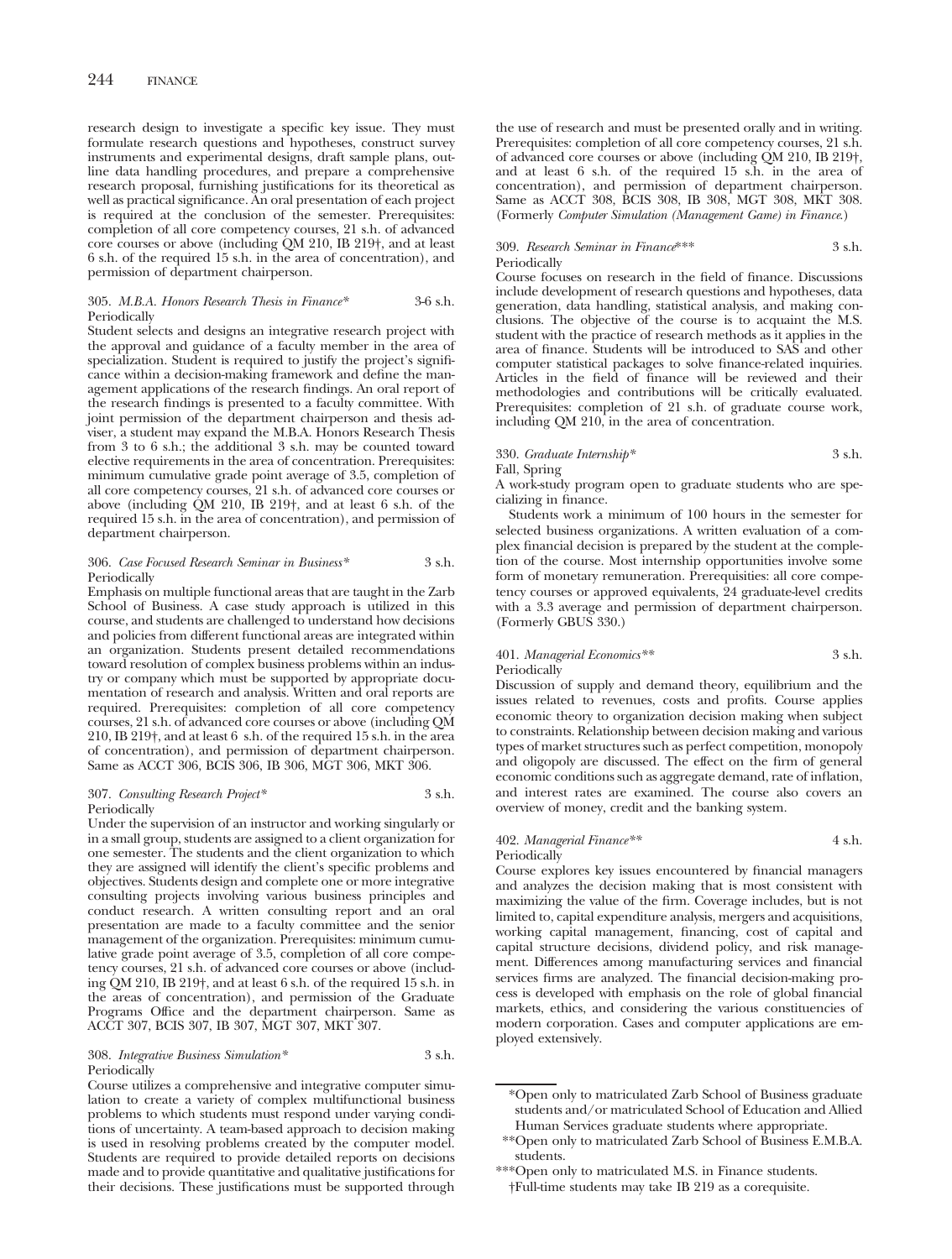# Fine Arts (FA)

Administered by the Department of Fine Arts, Art History and Humanities. Professor Infield, *Chairperson*

Professor Hilson; Associate Professors Chaleff, Devine, Fendrich, Jaffe, Klinkowstein; Assistant Professor Ocko.

Students in all fine arts programs are advised to present examples of work to-date upon declaration of the major. Continuing development of a portfolio is strongly emphasized and must be approved by a faculty committee prior to graduation.

**B.A. SPECIALIZATION IN FINE ARTS:** students will concentrate their work in one of these areas:

**CERAMICS:** FA 10, 11, 12, 13, 14, 15, 27, 80, 80A, 81, 82 or 83, 199; nine additional semester hours in fine arts; AH 3 or 5, 4 or 6, 74 and three additional semester hours in art history. Associate Professor Chaleff, *Adviser*.

**DESIGN:** FA 10, 11, 12, 13, 14, 15, 27, 51, 51A, 102A, 158, 159G, 170, 199; three hours of fine arts electives; AH 3 or 5, 4 or 6, 74; three semester hours of art history electives.

Professor Infield, Associate Professor Klinkowstein, and Assistant Professor Ocko, *Advisers*.

**PAINTING:** FA 10, 11, 12, 13, 14, 15, 16, 17, 27, 45, 46, 160, 166, 199 or 100; 3 semester hours chosen from FA 58, 59, 170, 172, 173, 198; AH 3 or 5, 4 or 6, 74, 120 or 145. Professor Hilson, *Adviser*.

**PHOTOGRAPHY:** FA 10, 11, 12, 13, 14, 15, 27, 51, 170, 170A, 170F, 170G, 170H, 199; three additional semester hours in fine arts; AH 3 or 5, 4 or 6, 74; HUM 141. Associate Professor Jaffe, *Adviser*.

**SCULPTURE-JEWELRY:** silversmithing (sculpture/metalry): FA 10, 11, 12, 13, 14, 15, 27, 58, 70, 199; 15 semester hours chosen from FA 59, 80A, 120, 121, 122, 123, 167; AH 3 or 5, 4 or 6, 74; 110 or 165.

Assistant Professor Devine, Sculpture *Adviser*,

**NOTE:** the humanities requirements may not be fulfilled by additional fine arts or art history courses.

See complete B.A. requirements, page 84.

**B.S. SPECIALIZATION IN FINE ARTS with concentrations in Ceramics, Design, Painting and Sculpture-Jewelry:** candidates for graduation must fulfill the following requirements:

- 1. The successful completion of at least 129 semester hours and a cumulative grade-point average of 2.0 in work completed at Hofstra.
- 2. At least 66 hours must be completed in liberal arts with no less than 60 outside the Department of Fine Arts.
- 3. There are two requirements that must ordinarily be completed in residence at Hofstra: 15 semester hours in the major field of specialization and the last 30 hours. The 15 semester hours need not be included within the last 30 hours.

4. The following general requirements: ENGL 1-2\*\*\*

Core course requirement: (for listing of core courses, see page 86)

9 semester hours in the humanities: 3 hours in the creative participation category, 6 hours in the appreciation and analysis category including at least 3 hours of literature. Not more than 3 hours may be satisfied by fine arts core courses of the required nine;

9 semester hours in the natural sciences, mathematics/ computer science: the 9 semester hours must include 3 hours in the mathematics/computer science category, 3 hours in the natural sciences category;

9 semester hours in the social science: the 9 semester hours must include 3 hours in the behavioral science category and 3 hours in the history and philosophy category.

5. The fulfillment of the major requirements as listed below.

Students will concentrate their work in one of these areas:

**CERAMICS:** FA 10, 11, 12, 13, 14, 15, 27, 45, 58, 59, 70, 80, 81, 82, 83, 170, 180, 180A, 199; and three additional semester hours in fine arts; AH 3 or 5, 4 or 6, 74, and three additional semester hours in art history.

Associate Professor Chaleff, *Adviser*.

**DESIGN:** FA 10, 11, 12, 13, 14, 15, 27, 45, 51, 51A, 58, 102A, 158, 159G, 170, 199; twelve semester hours of fine arts electives; AH 3 or 5, 4 or 6, 74; three semester hours of art history electives. Professor Infield, Associate Professor Klinkowstein, Assistant Professor Ocko, *Advisers*.

**PAINTING:** FA 10, 11, 12, 13, 14, 15, 16, 17, 27, 45, 46, 80, 160, 166, 170, 199 or 100; 3 semester hours chosen from FA 58, 59, 198; nine additional semester hours in fine arts; AH 3 or 5, 4 or 6, 74, 120 or 145.

Professor Hilson, *Adviser*.

**SCULPTURE-JEWELRY:** FA 10, 11, 12, 13, 14, 15, 27, 58, 59, 70, 120, 161, 167, 199; 6 semester hours chosen from FA 121, 122, 123; twelve additional semester hours in fine arts; AH 3 or 5, 4 or 6, 74; 165 or 110.

Assistant Professor Devine, Sculpture *Adviser*,

B.S. in Ed.—Specialization in Fine Arts Education, see page 395.

Associate Professor Fendrich, *Departmental Adviser*.

**A MINOR IN FINE ARTS** consists of the successful completion of 18 s.h. in the department, at least 6 hours in residence. Any combination of fine arts courses is acceptable.

Reports based on museum visits are required of students in some fine arts courses.

# COURSES

In addition to semester notations next to each course, a selection of courses is offered during January and Summer sessions. Consult the *January* and *Summer Sessions* bulletins for these schedules.

## 1. *Introduction to Visual Arts I* 3 s.h.

Periodically

Lecture and workshop exploration of concepts of painting, graphics and related two-dimensional art forms. Limited to nonfine arts majors.

5. *Visual Arts: Beginning Drawing* 3 s.h. Fall, Spring

A basic introduction to techniques and concepts of drawing utilizing the human form as a primary resource. Limited to nonfine arts majors.

# 6. *Introduction to Printmaking* 3 s.h.

Fall, Spring

Printmaking, design and narrative techniques will be explored in this course. This class will investigate the nature of book structures. Assigned projects will introduce the methods and means of making fold books, pamphlets, accordion fold books and a Japanese bound book structures. A visit to a museum/ printshop/or artist studio will be made in coordination with the studio part of this course. (Formerly *Introduction to Graphics Arts I.)*

### 7. *Fundamentals of Visual Expression* 3 s.h. Periodically

Visual education through drawing experiences. Develop visual literacy and the ability to communicate ideas graphically. Studio

<sup>\*\*\*</sup>See University Degree Requirements, page 69.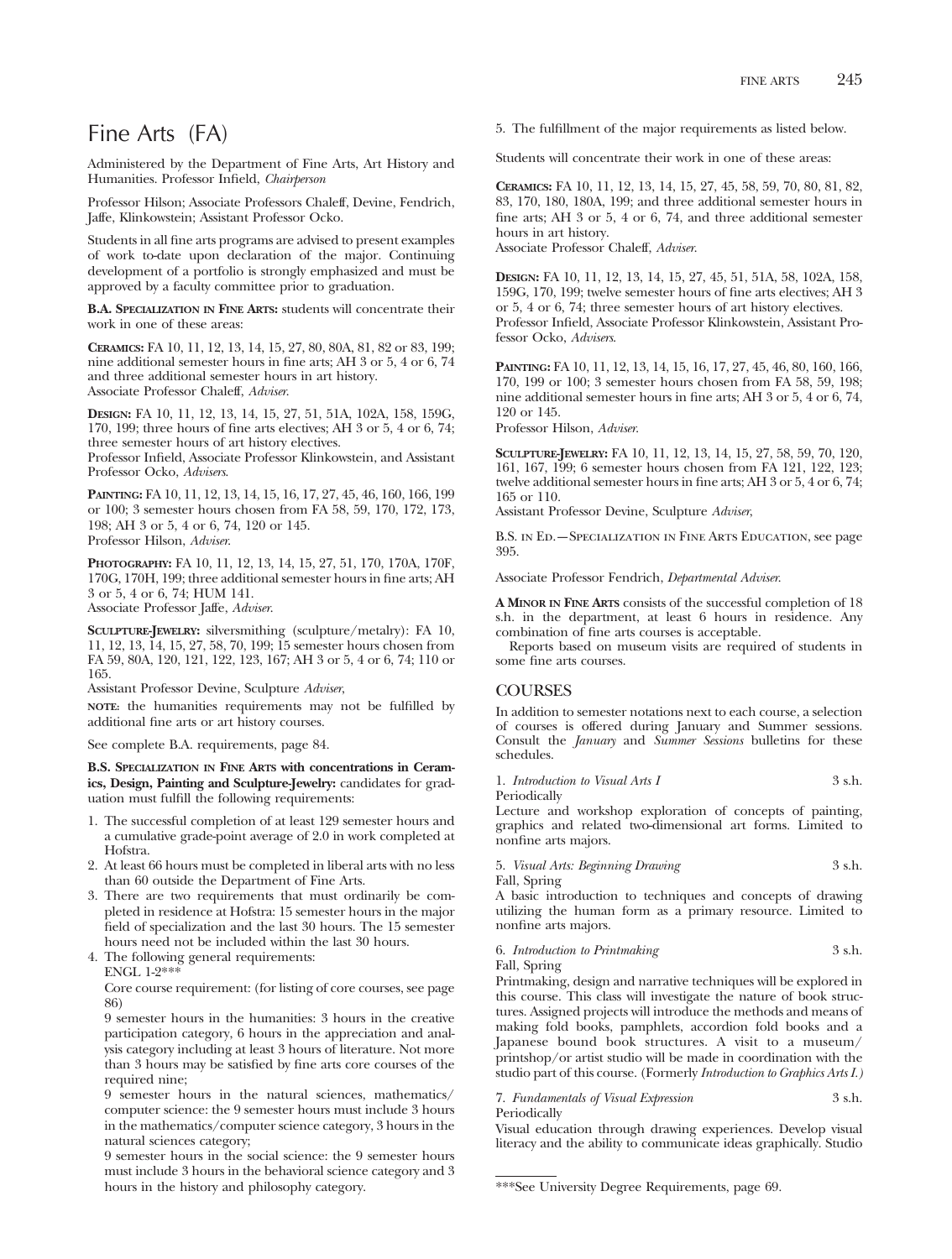problems exploring the relationship between perception, mental image and graphic expression are combined with a variety of drawing media and techniques. Limited to nonfine arts majors.

8. *Art Concepts and Experiences* # 3 s.h. Fall, Spring

Art concepts related to experiences in drawing, design and color. Fundamentals of drawing, design and color theory are taught in an integrated sequence to develop student's understanding of art in a studio workshop atmosphere.

9. *Art Studio: Sculpture* # 3 s.h. Fall, Spring

Introduction to the concepts and practices of the sculptor. Students model clay, carve stone or wood and assemble found objects in a sequence of projects meant to inform visual thinking and encourage expression.

### 10. *Two-Dimensional Design I: Black and White* 3 s.h. Fall, Spring

Basic conceptual and studio work in principles of twodimensional design including exploration of factors of composition, movement, texture, space, pattern, line and scale. Credit given for this course or New College CSFA 1D, not both.

11. *Two-Dimensional Design II: Color* 3 s.h. Fall, Spring

Continued experimentation with principles of two-dimensional design, with special emphasis in the area of color. Studio situation. Prerequisite: FA 10.

12. *Three-Dimensional Design I: Concepts* 3 s.h. Fall

Basic theoretical and studio work in principles of three-dimensional concepts. Spatial and formal organization is emphasized in a series of studio projects in various media. Credit given for this course or New College CSFG 4, not both.

### 13. *Three-Dimensional Design II: Techniques* 3 s.h. Spring

Introduction to concepts, materials, tools and techniques of the shop, with emphasis toward applicability in the formulation of three-dimensional visual thinking. A progression of projects explores a variety of materials and methods. Prerequisite: FA 12.

### 14. *Drawing and Perception I* 3 s.h. Fall, Spring

Freehand and instrument drawing, sketching and perspective systems are taught in an integrated sequence intended to develop the student's awareness of the relationship between visual perception and drawing skills.

### 15. *Drawing and Perception II* 3 s.h. Spring

Continuation of 14. Freehand and instrument drawing, sketching and perspective systems are taught in an integrated sequence intended to develop the student's awareness of the relationship between visual perception and drawing skills. Prerequisite: FA 14.

16. *Drawing III: The Figure* 3 s.h. Fall

Introduction to analysis and representation of the human form, with emphasis on its role as an aesthetic source. Prerequisite: FA 14. Credit given for this course or New College CSFG 3, not both.

17. *Drawing IV: The Figure* 3 s.h. Spring

Continued exploration of the aesthetic potential of the human form, with emphasis on its role as a compositional element. Prerequisites: FA 14, 16.

## 27. *Computer Graphics* 3 s.h. Fall, Spring Basic computer graphics are used for creative visual problem

solving. Emphasis on visual aesthetics and features lecture, demonstration and a survey of the creative application to the design and advertising field.

30. *Illustration* 3 s.h. Periodically

A basic course introducing materials and techniques of illustration, with emphasis on the understanding and accurate representation of forms and structures. Developing an eye for significant detail is stressed in order for the student to illustrate with clarity. Projects include use of pencil, pen and ink, grease pencil, charcoal, opaque and transparent pigments, colored inks (to acquaint students with the variety of graphic media) available for illustrative purposes. Prerequisite: FA 14. (Formerly *Biomedical Illustration*.)

# 30A. *Biomedical Photography* 3 s.h. Periodically

A photographic exploration of the macro and micro areas of the world with emphasis on practical experience and application. Attention is given to individual needs, i.e., support materials for research, etc. Use of microscopy, macro lenses; close-up adaptors are used to produce both black and white and color photos. Portfolio is required for grade. Prerequisite: FA 170.

45. *Beginning Painting* 3 s.h. Fall, Spring

An introduction to painting with emphasis on painting media, color theory and composition. A variety of painting techniques and subject matter is considered. Credit given for this course or New College CSFG 2, not both.

### 45A. *Materials and Techniques of the Painter* 3 s.h. Periodically

Lectures and demonstrations dealing with the description, properties and execution of egg tempera, casein, oil, acrylic encaustic, watercolor, collage and gouache painting. The student is expected to create original works using all the media. Prerequisite: FA 45.

46. *Intermediate Painting* 3 s.h. Fall, Spring

Continuation of experiences in painting with greater emphasis on developing students self-expression and creativity by an indepth approach and concentrated effort in an area of painting of special interest to the student. Prerequisite: FA 45.

47. *Techniques of Watercolor* 3 s.h. Periodically

A studio course designed for beginning and intermediate students in the use of the transparent water color medium. Materials and techniques of Western and Oriental watercolor are explored with emphasis on their inherent, unique qualities. This course is project oriented, focusing on the study of landscapes and still life subject matter. Prerequisite: FA 45.

48. *Life Painting* 3 s.h. Periodically

A foundation course in painting from the model with emphasis on the portrait and figure. Includes drawing and design concepts with slide lectures, emphasizing the historical, technical and aesthetic concerns of life painting. Prerequisites: FA 16, 45.

51. *Graphic Design I* 3 s.h. Fall

Introduction to visual communications based on problem solving; development of basic graphic design skills and professional

```
#Core course
```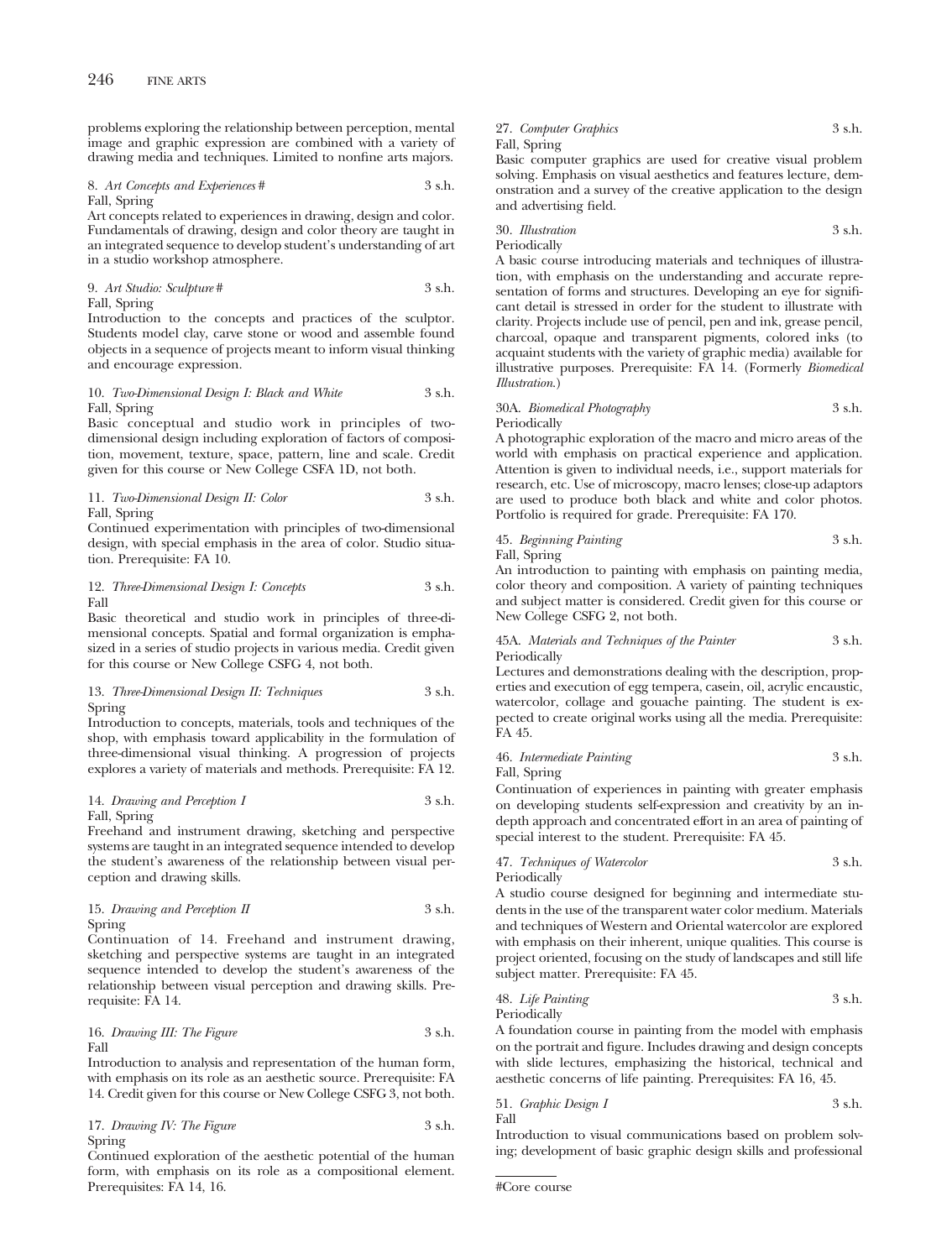practice; emphasis on typography. Prerequisites: FA 10, 11 or instructor's permission.

# 51A. *Graphic Design II* 3 s.h. Spring

Continuation of 51, with emphasis on verbal-visual relationships in visual communications; class projects oriented toward professional application of design principles. Prerequisite: FA 51.

### 52. *Fundamentals of Applied Design: Three-Dimensional* 3 s.h. Periodically

Interrelations of function, form and structure in architecture, interior and industrial design with lectures and class assignments. Prerequisites: FA 10, 11, 12, 13, 14, 15.

### 52A. *Fundamentals of Applied Design: Three-Dimensional* 3 s.h. Periodically

A continuation of 52, for design majors wishing to major in three-dimensional design. Prerequisites: FA 51, 52.

58. *Sculpture I: Construction* 3 s.h. Fall

A basic understanding of the construction approach to sculpture. Materials such as wood, metals, plastics, and ceramics are used. Various techniques of joining including welding are introduced. Lectures and museum visits supplement studio work.

59. *Sculpture II: Modeling* 3 s.h. Spring

A basic course meant to provide experience in modeling from life and other forms in such materials as clay, wax, rubber and plaster. Elements of mold making and casting are also covered. Lectures and museum visits will supplement studio work.

70. *Metalsmithing—Jewelry I* 3 s.h. Fall, Spring

Study, design and construction. Techniques including silver soldering, basic forming, surface treatments, metal coloring, stone setting, and other basic dimensions of jewelry making. Aesthetic considerations are stressed.

71. *General Crafts* 3 s.h. Fall, Spring

Exploration of various crafts, traditional and contemporary. These crafts will be examined as expressions of their cultural context. Techniques and media included are smithing, enameling, batiking, stained glass and leather.

### 73. *Current Gallery Developments* 1 s.h. Periodically

Study and analysis of contemporary developments. Students are required to spend 45 hours in museum and gallery visits. Open to fine arts majors and others with permission of instructor.

80. *Beginning Ceramics* 3 s.h. Fall, Spring

Study of ancient, classic and contemporary ceramics, with emphasis on hands on creative interpretation and design by the student. (Formerly *Ceramics: The Potters Wheel*.)

## 80A. *Intermediate Ceramics* 3 s.h. Fall, Spring

Continuation of 80 with emphasis on further development of techniques as well as increased fluency with the language of ancient, classic and contemporary ceramics. Prerequisite: FA 80. (Formerly *Ceramics: Handbuilding Techniques*.)

81. *Ceramic Material Formulation and Kilns* 3 s.h. Periodically

Study of the physical and chemical properties of clay and glaze including their transformation by firing. Research and experimentation with clays, glazes, and kilns of various cultures, past and present. Exploration of aesthetic, formal and technical implications of ceramic materials and firing techniques. Prerequisite: FA 80 or 80A or permission of instructor. (Formerly *Glaze Formulation and Surface Decoration*.)

### 82. *Ceramic Sculpture/Advanced Ceramics* 3 s.h. Once a year

Exploration of ceramics as sculpture. Emphasis on individual creative work. In-depth research including field trips, technical log and preparatory drawings are required of students. Prerequisites: FA 80, 80A. (Formerly *Ceramic Sculpture*.)

83. *Japanese Ceramics* 3 s.h. Periodically

History and techniques of Japanese ceramics to enrich student's own work. Prerequisite: FA 80 or 80A or permission of instructor.

100. *Departmental Honors* 3 s.h. Fall, Spring

The research for and the writing of a substantial essay in the field of fine arts or the execution and presentation of a creative project in an acceptable media. Open only to senior fine arts majors (those who have achieved better than a 3.4 cumulative average and 3.5 departmental average) who desire to graduate with departmental honors and who secure, before registration, written permission of the instructor who will supervise the project. FA 100 may be substituted for 199 by those who meet the above qualifications.

102A. *New Media I* 3 s.h. Periodically

Introduces students to the conceptual and creative thinking necessary to conceive and produce new media projects. Included are rudimentary introductions to sound and image programs for the production of screen-based media like digital sound, motion graphics and websites. Emphasis on encouraging experimentation and imagination within focused assignment goals as a means of developing a personal aesthetic direction. Prerequisites: two of the following: FA 27, SCO 4, or MUS 157, or permission of instructor. (Formerly *Multimedia Workshop*.)

| 102B. New Media II, Intermediate Web Design | 3 s.h. |
|---------------------------------------------|--------|
| See course description, page 449.           |        |

| 102C. New Media III, Intermediate Motion Graphics |        |
|---------------------------------------------------|--------|
| and Sound Design                                  | 3 s.h. |
| See course description, page 449.                 |        |

106. *Special Projects* 1-3 s.h. Fall, Spring

Independent study in two and three-dimensional forms. Projects vary from year to year. Permission of department chairperson. Limited to fine arts majors.

### 120. *Metalsmithing—Jewelry II* 3 s.h. Fall, Spring

Design and construction of jewelry as a sculptural form. Techniques include lost wax centrifugal casting, advanced stone setting techniques, metal chasing, and repousse and enameling. The aesthetic merits of each student's work is an intrinsic component in its evaluation. Prerequisite: FA 70 or permission of instructor.

# 121. *Metalsmithing—Forging* 3 s.h.

Fall, Spring

Fundamental design and techniques of forging metal, forming flatware, decorative sections, handles, special applications. The aesthetic merit of each student's work is an intrinsic component in its evaluation. Prerequisite: FA 70 or permission of instructor.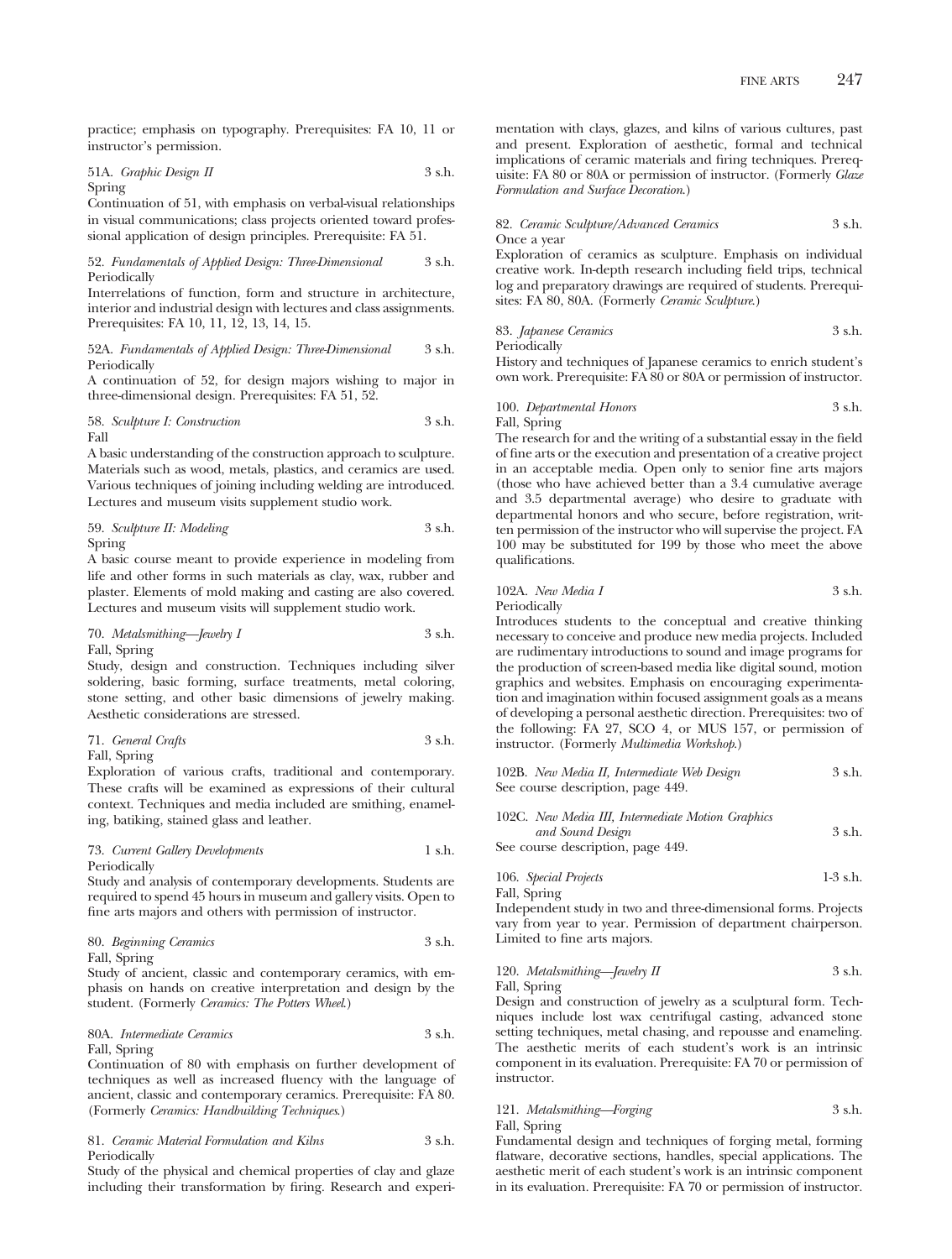122. *Metalsmithing—Raising* 3 s.h. Fall, Spring

Fundamental design and techniques of hollow ware: raising, forming and planishing spouts, handles, bodies and box forms, hinging. The aesthetic merit of each student's work is an intrinsic component in its evaluation. Prerequisite: FA 70 or permission of instructor.

123. *Metalsmithing—Jewelry* 3 s.h. Fall, Spring

Design and techniques including filigree work, advanced surface treatments, engraving, enameling, stone, wood or metal inlay. The aesthetic merit of each student's work is an intrinsic component in its evaluation. Prerequisite: FA 120 or permission of instructor.

158. *Graphic Design III* 3 s.h. See course description, page 449.

## 159G. *Graphic Design IV* 3 s.h. Spring

Further comprehensive design projects exploring specific areas of graphic design, including design research, proposal writing and presentation. Internships inside and outside the University are encouraged in this and all further graphic design courses. Prerequisites: FA 51, 51A, 158.

160. *Painting Workshop I* 3 s.h. Fall, Spring

A continuation of 46. A studio course to provide advanced students with the means to express their own ideas in the most suitable painting medium. Prerequisites: FA 45, 46.

161. *Sculpture IV: Workshop* 3 s.h. Fall, Spring

Advanced construction. Prerequisite: FA 58.

166. *Painting Workshop II* 3 s.h. Fall, Spring

A studio course to provide advanced students with the means to express their own ideas in the most suitable painting medium. Prerequisites: FA 45, 46 and 160.

| 167. Sculpture V: Workshop in Advanced Modeling | 3 s.h. |
|-------------------------------------------------|--------|
| Fall, Spring                                    |        |
| Prerequisites: FA 58, 59.                       |        |

```
170. Basic Photography 3 s.h.
```
Fall, Spring

Introduction to photography. Course covers the aesthetic and technical aspects of black and white photography including 35mm camera technique, film processing and development of photographs in the darkroom. Weekly assignments, class critique of student work, and slide lectures on photography are given. Students must have an *adjustable* 35mm camera capable of manual controls, and buy film, paper and some materials. Not open to first year students. Prerequisite for fine arts majors only: FA 10. (Formerly *Photography*.)

#### 170A. *Intermediate Photography* 3 s.h. Fall, Spring

Advanced techniques and aesthetics of black and white printing and developing. Using  $11" \times 14"$  fiber paper (or larger), students learn to make the fine print. Opportunity for experimentation with technique, form and content. Exploration of different films, papers, toners. Students are encouraged to develop a personal vision. Assignments, class critiques and discussions on historical/ contemporary photographers and issues. Prerequisite: FA 170 or permission of instructor.

| 170B. Advanced Photography | 3 s.h. |
|----------------------------|--------|
| Periodically               |        |

For fine arts majors interested in pursuing individual projects. Emphasis on individual creativity, developing and refining a personal style. Students are expected to produce a professionallevel portfolio with a consistent vision. Individualized reading assignments. Class discussion of contemporary issues. Prerequisite: FA 170A or permission of instructor.

#### 170E. *Documentary Photography* 3 s.h. Once a year

Students photograph extended projects that tell a story and convey the texture of people's lives. They learn how to be keen observers of events and visually interpret the world around them. This course covers technical, aesthetic and practical considerations of shooting 'on location.' Much of the work takes place in New York City or on Long Island. Class critiques and slide lectures from current and historical documentary photography. Prerequisite: FA 170 or permission of instructor. (Formerly *Location Photography.*)

170F. *Color Printing from Color Negatives* 3 s.h. See course description, page 449.

170G. *The Portrait—Studio Photography I* 3 s.h. Fall

Introduction to studio photography and portraiture. Basic principles and techniques of daylight, tungsten and strobe lighting. Students learn how to light and photograph people. A variety of approaches are explored from traditional to experimental. Use of an assortment of studio tools, black and white, color films. Students have access to the studio. Weekly assignments given as well as freedom to pursue individual ideas. Class critique of student work; slide lectures from historical/contemporary portraiture. Prerequisite: FA 170A. (Formerly FA 170D, *Photographing People: The Portrait*.)

## 170H. *Large Format Camera* 3 s.h.

Every other Spring

This is a large format photography class using the  $4" \times 5"$  studio view camera and traveling field cameras, strobe, and tungsten lighting. Aesthetic and technical problem solving using fine art and commercial applications. Creative work centers on still life, but may also include architectural, landscape, and portraits. Students develop the  $4" \times 5"$  negative, print on  $11" \times 14"$  and  $16"$  $\times$  20" paper, shoot color transparency and Polaroid films. Access to studio; assignments, class critiques slide lectures. Prerequisite: FA 170G or permission of the instructor. (Formerly FA 170C.)

171. *Alternative Photographic Processes* 3 s.h. Once a year

This course explores alternatives to the traditional silver print. Aesthetic and visual sensitivity, individual creativity and experimentation are encouraged along with the development of photographic skills and techniques. Among the methods explored are toning, Polaroid transfers, hand coloring, Kodalith film, liquid photographic emulsion on art paper, collage and other processes. Prerequisite: FA 170 or permission of instructor. (Formerly *Photo-Graphics*.)

## 172. *Relief Printing* 3 s.h. Fall, Spring

This course will introduce the basic tools and aesthetics of relief printing, a process of transferring ink from a raised surface. Using waterbased inks we will create works using cardboard, linoleum and wood. The historical significance of this area of the print will be discussed and investigated. A visit to a museum/ printshop/or artist studio will be made in coordination with the studio portion of this course. (Formerly *Wood-Block Printing.*)

173. *Etching* 3 s.h. Once a year

A comprehensive course including intaglio-printing processes such as drypoint, etching, aquatint, soft ground, lift ground and engraving to develop critical awareness and sensitivity to line and value as expressive elements in printmaking.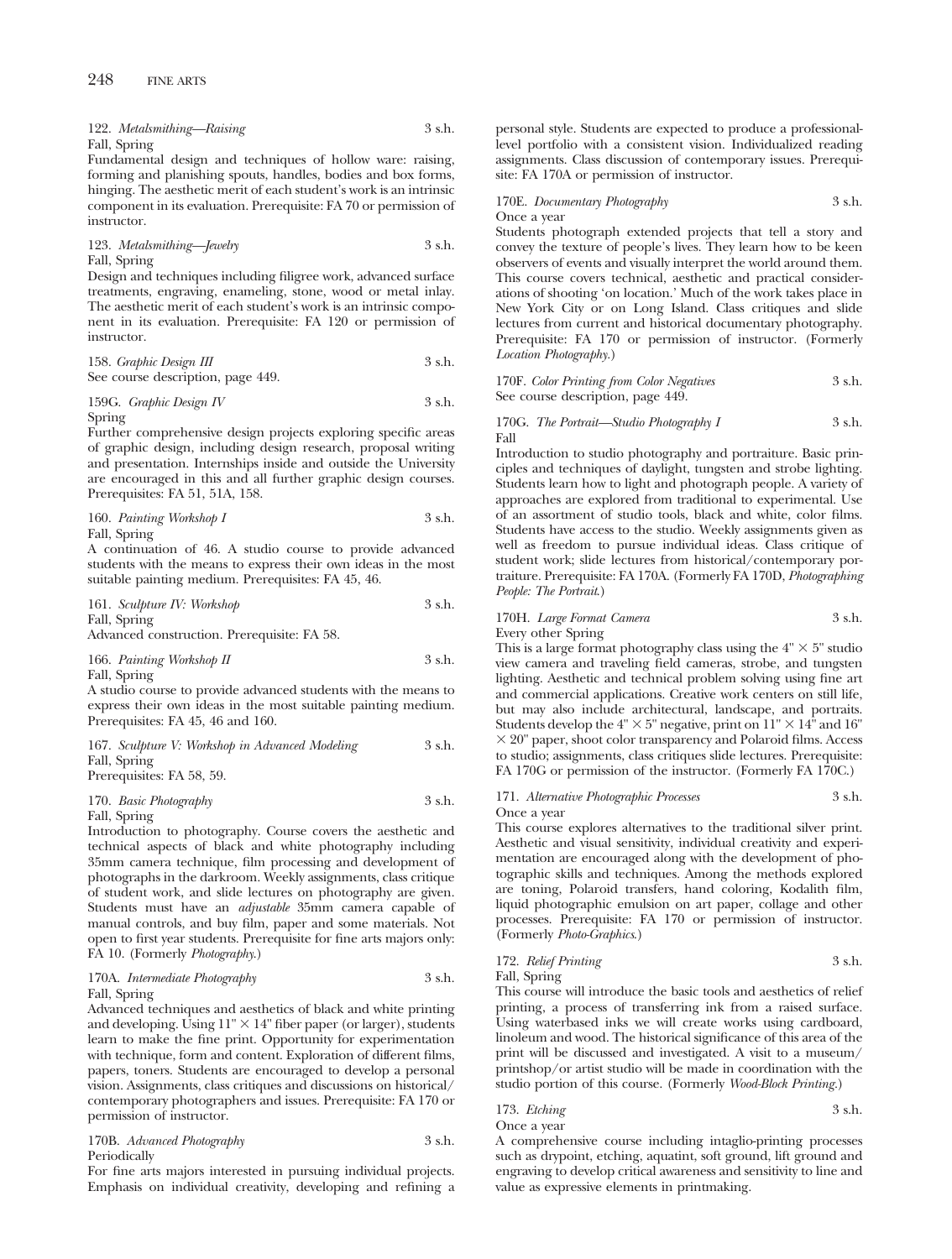Investigation of three dimensional form and design through fabrication with clay. Prerequisites: FA 80, 80A, 82 or permission of instructor.

180A. *Advanced Ceramic Workshop II* 3 s.h. Fall, Spring

Investigation of three dimensional form and design through fabrication with clay. Prerequisites: FA 80, 80A, 82, 180 or permission of instructor.

198. *New York Seminar* 3 s.h. Periodically

Examination of the development of contemporary art in New York from 1945 to the present with emphasis on the past ten years. Classes meet at Hofstra and at museums, galleries, artists' studios and other loctions where major traditional and transitional trends may be studied. Two formal essays and seminar attendance are required. Not open to freshmen.

199. *Senior Project* 3 s.h. Fall, Spring

Individual supervised research project in student's major area including seminar analyses. Project is to be chosen with the approval of the instructor. Registration is limited to approved fine arts majors.

216. *Graduate Figure Drawing* 3 s.h. Fall, Spring

Emphasis on drawing from the model and skeleton with a variety of drawing media. Principles of light and shade, proportion and anatomy are considered as they relate to figure drawing. Prerequisite: undergraduate experience in drawing or permission of instructor.

260. *Graduate Painting* 3 s.h. Fall, Spring

Workshop course for selected advanced students working to continue the development of their own work on a professional level. Prerequisites: significant undergraduate experience in painting or equivalent, permission of instructor and acceptance by the Departmental Portfolio Committee.

261. *Graduate Sculpture* 3 s.h. Fall, Spring

Workshop course for selected students working to continue the development of their own work on a professional level. Prerequisite: significant undergraduate experience in sculpture or equivalent, permission of instructor and acceptance by the Departmental Portfolio Committee.

#### 270. *Photography in the Classroom* 3 s.h. Once a year

Designed to teach educators the use of the camera and darkroom with an emphasis on integrating this knowledge into their school's curriculum. May not be taken on a Pass/Fail basis.

*Graduate Graphics* 3 s.h. each

271A. *Photographics* Fall, Spring

271B. *Relief Printing* Fall, Spring (Formerly *Wood-Block Printing*.)

271C. *Etching* Once a year

280. *Ceramics* 3 s.h. Fall, Spring

Workshop for advanced students continuing the development of their work on a professional level. Prerequisites: significant undergraduate experience in pottery or equivalent; permission of instructor or acceptance by the Departmental Portfolio Committee.

|              | 281. Glaze Formulation and Surface Decoration | 3 s.h. |
|--------------|-----------------------------------------------|--------|
| Fall, Spring |                                               |        |

Research and experimentation with clay and glaze properties. Advanced work in surface decoration.

| 282. Graduate Ceramic Sculpture | 3 s.h. |
|---------------------------------|--------|
| Once a year                     |        |

283. *Japanese Ceramics* 3 s.h. Periodically

Research in history and techniques; advanced work in ceramics enriched by that research.

285, 286, 287. *Individualized Research and Production* 3 s.h. each Periodically

A tutorial course: students explore in depth the history of ceramics, a period in art history or a professional artist; complete an extensive research paper and produce a body of their own work supervised by their instructor.

290, 291, 292. *Advanced Ceramics* 3 s.h. each Fall, Spring

Workshop for advanced students continuing the development of their work on a professional level. Prerequisites: FA 280 and permission of instructor or acceptance by the Departmental Portfolio Committee.

295, 296, 297. *Research, Design and Experimentation* 3 s.h. each Periodically

Students develop their own work in clay. A study of artists and potters whose work has bearing on their own. Research andexperiment with techniques necessary to attain the results desired. Prerequisite: permission of the instructor.

# Foreign Languages

See Comparative Literature and Languages, page 175; French, page 253; Italian, page 290; Spanish, page 415.

# Foundations of Education (FDED)

Due to changes in the New York State teacher certification regulations, students completing (finishing) degree programs after December 2003 and who are seeking Hofstra's recommendation for teacher certification, may have to complete additional requirements for their program of study.

Consult your faculty adviser for information pertaining to your particular program.

Administered by the Department of Foundations, Leadership and Policy Studies. Professor Osterman, *Chairperson*

Professors Barnes, Kottkamp, Shakeshaft, Smith; Assistant Professors Duarte, Richardson, Scott.

Professor Smith and Assistant Professor Richardson, *Codirectors*

A number of undergraduate courses are available in Foundations of Education, all of which may be taken as electives or as part of the requirements for the Educational Studies minor. For a description of the minor program, see page 205.

Also available are programs leading to the Master of Science in Education and the Certificate of Advanced Study in Foundations of Education.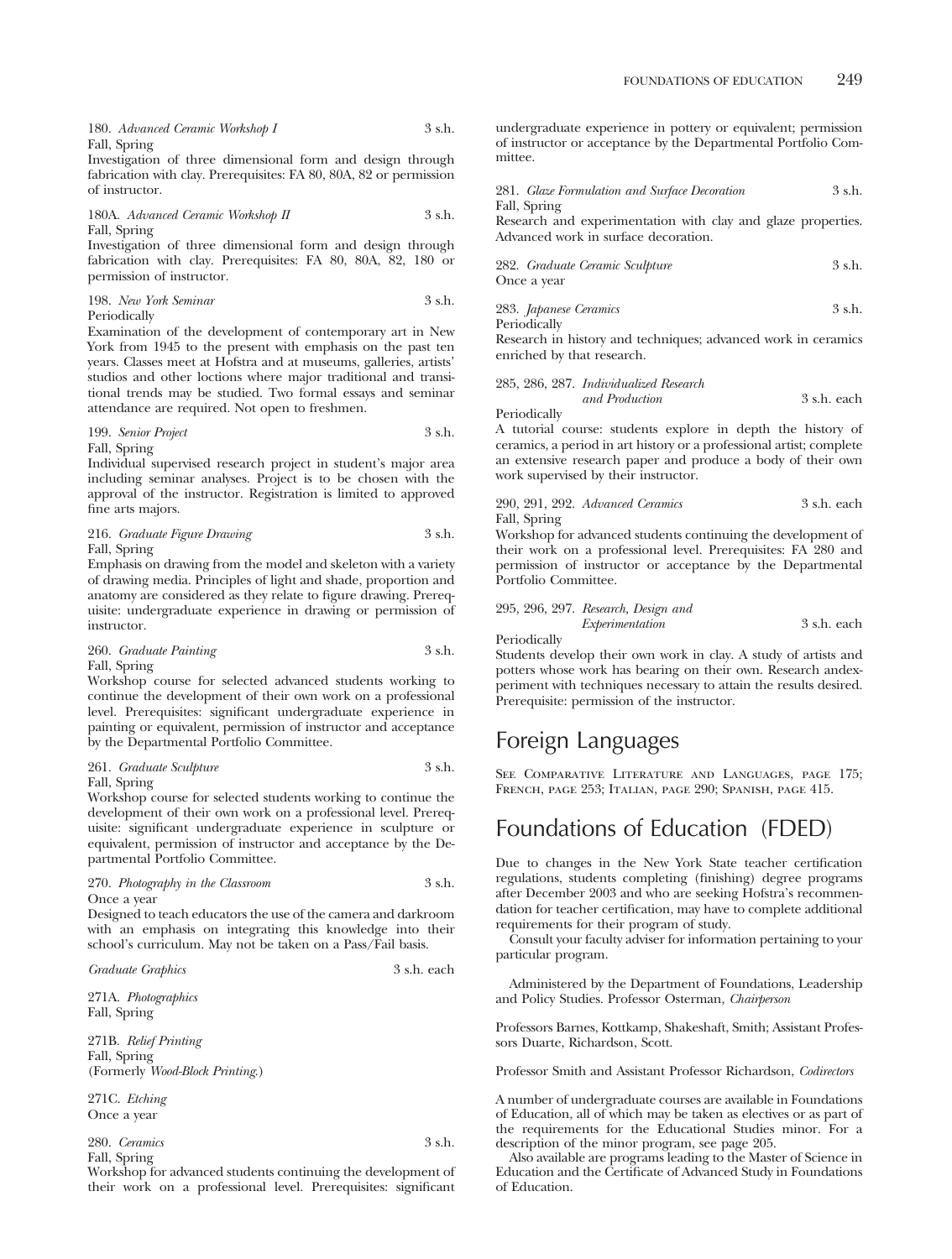## GRADUATE PROGRAM

The graduate program in Foundations of Education is designed for students with varied backgrounds and interests. While some candidates plan to pursue careers in education, others are primarily interested in the interpretive study of educational values, beliefs, theories, and practices. The degree program basically consists of elective courses taken under advisement in areas related to educational thought and to philosophical, historical, and social foundations of education. Electives in such diverse disciplines as anthropology, psychology, sociology, political science, and economics, are all considered relevant to the Foundations of Education program. *This degree program will provide permanent certification for those students who have obtained provisional certification.*

Admission to the program is dependent on holding a bachelor's degree from an accredited institution, submission of official college transcripts, and a personal interview with appropriate graduate faculty. In addition, each student is asked to provide both a recent writing sample and a statement of purpose for wanting to enroll in the program. Though individual programs vary to reflect diversity in students' interests, most follow the requirements set forth below.

## MASTER OF SCIENCE IN EDUCATION

Programs are mutually determined (in advance) by adviser and student, and each course of study differs as a whole from others. Most, however, follow these general provisions:

- 1. A minimum of 18 s.h. of 200-level course work in the School of Education, most of which is generally pursued in Foundations of Education.
- 2. 200-level courses in at least three different foundations areas e.g., philosophy of education, social foundations of education, history of education or sociology of education.
- 3. A minimum of 9 s.h. of 200-level course work in related study in the College of Liberal Arts and Sciences (ordinarily in philosophy and/or the social sciences).
- 4. Satisfactory completion of a comprehensive examination or a master's essay (see FDED 301, 302).
- 5. Satisfactory completion of a minimum of 33 s.h.

See complete graduate information, page 75.

## CERTIFICATE OF ADVANCED STUDY

A 30-semester-hour program in Foundations of Education at the post-master's level leads to a Certificate of Advanced Study. The requirements are similar to the master's program, but a comprehensive examination is not required.

EDUCATION HONOR SOCIETIES, see pages 72, 79.

## **COURSES**

In addition to semester notations next to each course, a selection of courses is offered during January and Summer sessions. Consult the *January* and *Summer Sessions* bulletins for these schedules.

#### 110. *History of American Education* 3 s.h. Every other year

The development of schooling in the context of the history of American education. Includes the development of textbooks and curriculum, educational ideas and practices, and proposals for reform.

| 111. The American School | 3 s.h. |  |
|--------------------------|--------|--|
|                          |        |  |

Fall, Spring

This course examines the school as an institution shaped by political, professional, economic, and social units. We examine these units as both distinct and intersecting elements that contribute to the social, philosophical, and historical lens. Hypotheses and analytical tools from a variety of the social sciences are employed as means of exposing and interpreting central features of the American public educational system. May be applied toward liberal arts credit.

| 112. Politics of Education | 3 s.h. |
|----------------------------|--------|
| Every other year           |        |

Analysis of the organization and control of the American school, including political influences upon education. Consideration of questions of educational and social policy affecting the schools.

114. *The Education of America's Minority Groups* 3 s.h. Every other year

Analysis of the education afforded to minority groups, focusing on four major factors: (1) the response of the dominant American society to particular minority groups; (2) the educative milieu of the minority group including attention to family patterns, cultural values and the establishment of ethnic institutions; (3) the schooling provided to minority group members; and (4) the problem of intergroup education in the schools. The primary mode of inquiry will be through the several social and behavioral sciences.

115. *Introduction to Sociology of Education* 3 s.h. Every other year

An examination of education as an institution using sociological concepts and research as the basic tools of exploration. Credit given for this course or SOC 101, not both.

120. *Aesthetics and Education* 3 s.h. Fall

Examination of selected views about the nature and meaning of aesthetic experience, and the relationship between the educative values of aesthetic experience and schooling. Problems of pedagogy in connection with aesthetic education are considered. Students are required to attend concerts, exhibits and dramatic events.

121. *Existentialism and Education* 3 s.h. Every other year

Analysis of some important aspects of the existentialist position as developed by selected representative spokesmen with emphasis on educational implications.

127. *Introduction to Philosophy of Education\** 3 s.h. Fall, Spring

Examination of the philosophic dimension of key educational ideas over time and exploration of the philosophical issues and assumptions involved in various classroom practices in the past and present. May be applied toward liberal arts credit.

129. *Current Problems in Education* 3 s.h. Periodically Critical examination of problems and issues—political, social,

economic, religious, ideational, etc.—significant to education in contemporary democratic society.

### 130. *Topics in the History of American Education* 3 s.h. Periodically

Historical studies of important themes and selected issues in education such as higher education, academic freedom, minority groups, and religion and education.

131. *Anthropology and Education* 3 s.h. Every other year

Same as ANTH 131. May be applied toward liberal arts credit.

\*FDED 127 and 200 are introductory courses in philosophy of education. Students with more than an introductory course in philosophy should consult a Foundations of Education adviser about substitutions.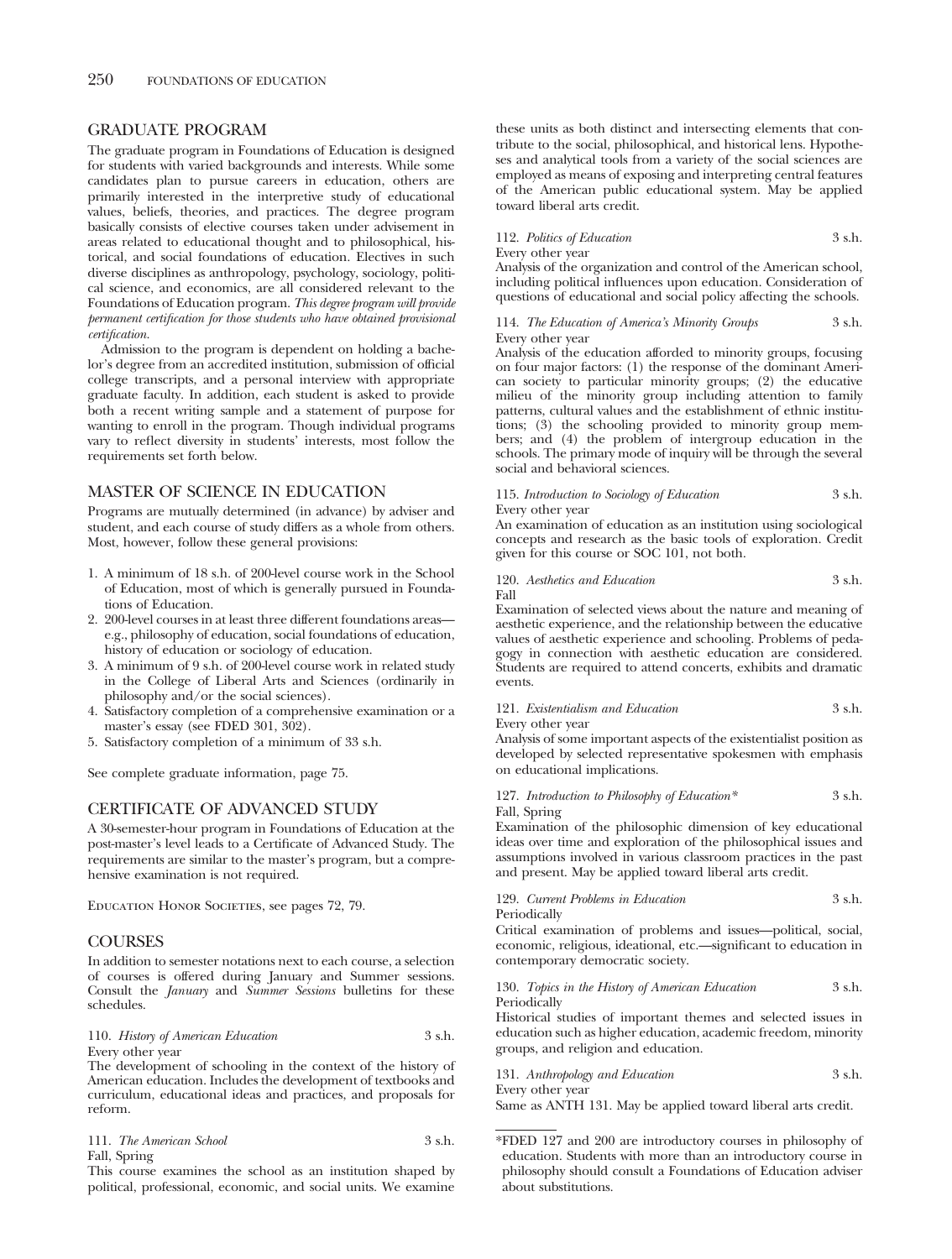| 155, 156. Seminar | 3 s.h. each |
|-------------------|-------------|
| Periodically      |             |

Content varies and students should obtain information about the area of focus for a given semester before registering for the seminar. These seminars are designed to take advantage of the special competence of visiting professors and to facilitate special attention to particularly timely problems and issues, or issues of special concern to a specific group of students or faculty.

161, 162. *Reading* 1-3 s.h. each Fall, Spring

Individual oral and written reports on a mutually determined reading or research program. Prerequisite: permission of instructor.

#### 200. *Philosophy of Education\** 3 s.h. Fall, Spring

Consideration of selected issues involving morals and values, knowledge claims and assertions, the uniqueness of being human, and how these issues are all related to schooling and education. Emphasis is on contemporary problems confronting educational personnel.

#### 210. *Contemporary Educational Movements* 3 s.h. Fall, Spring

Examination of the most influential sets of proposals currently influencing American education. The ideas guiding progressive schools, humanistic education and the deschooling movement are among those explored. Emphasis throughout is on analysis and appraisal of these proposals for guiding educational practices and arrangements.

#### 211. *The School and Society* 3 s.h. Fall, Spring

The school is a societal institution created specifically for the purpose of education. The school is both shaped by societal factors and, in turn, has impact upon the society. Contemporary schools for children and adolescents, as well as institutions of higher education for adults in the United States, are impacted by the political and governmental system of the country; the economy; patterns of social stratification; the multicultural diversity within the population. The school also interacts with other societal institutions concerned with education; museums, libraries, religious institutions, health care institutions, the work place in the community, as well as the family.

#### 220. *Aesthetic Education* 3 s.h. Fall, Spring

Interdisciplinary analysis of selected theories of the educational significance of aesthetic perception, artistic creativity and art criticism. Materials are drawn from philosophy, social sciences, the arts and educational theory.

## 221. *Celebrating Humanity: Aesthetic Experience and Education in Global Perspective* 3 s.h.

## Once a year

This course examines the role of the several arts and aesthetic experience in the lives and learning of children and adults across the globe. Opportunities are provided for students to focus an in-depth exploration of cultures drawn from two areas of the world: North Africa, Sub-Sahara Africa, South-East Asia, the Indian sub-continent, Asia and the Pacific Rim, the Middle East, Eastern Europe, Central Europe, Western Europe, Mexico and Latin America, the Caribbean Islands, or Canada and Alaska. Materials are drawn from educational theory, aesthetic theory, and the history of the arts, culinary history, cultural anthropology, and social psychology. Students are required to visit museums and galleries and attend musical, theatrical, and dance performances. Participation does not presume either prior study in the history of the arts or in cross-cultural anthroplogy, although both are desirable.

## 222. *Qualitative Research Methods* 3 s.h. Periodically

Research methodology for examining the social forces which influence the ways in which participants experience and interpret school settings. Techniques for gathering data through field observations, interviews and documents are emphasized. Open only to doctoral students. May not be taken as a foundations of education elective.

#### 223. *Analysis of Qualitative Data* 3 s.h. Once a year

Principles, methods, and techniques in the analysis and reporting of such qualitative data as are obtained through field methods including observations, interviews and examination of documents. Upon completion of this course, students are expected to be able to plan, carry out and report the results of systematic analysis of qualitative data that have been collected in field settings. Emphasis on deriving thick description, grounded theory and preparing a case study from the data. Prerequisite: FDED 222. Open only to doctoral students. May not be taken as a foundations of education elective.

#### 225. *The Museum as Educator* 3 s.h. Once a year

Exploration of the evolution of educational functions and multiplicity of roles served by diverse kinds of museums, as those devoted to art, history, natural science, ethnography, technology and popular culture. Materials and educational theory are drawn from the fine arts, history, philosophy, and the several social and behavioral sciences. On-site field investigations of New York City and Long Island museums are required.

#### 230. *History of Education in the United States* 3 s.h. Periodically

The development of American education from colonial times to the present in relation to social and intellectual history. Emphasis is on understanding the cultural forces, institutions and ideas that have shaped American education.

#### 231. *Childhood and Adolescence in Historical Perspective* 3 s.h. Spring

Students explore aspects of childhood and adolescence drawn from a variety of cultures and historical eras. Attention is focused on the socialization of the young into acquiring the behaviors, norms, knowledge, and systems of belief traditionally held dear by the adult members of society. The crucial role of the family is underscored. Play, toys, and games are examined as preparation for societal participation. Where appropriate, the role of schooling and other educational institutions are examined, as well as educational thought. Museum visitations, cooperative team inquiry, and hands-on learning are required in addition to the usual methods of graduate study.

#### 232. *Cross-Cultural Education: Comparative Perspectives* 3 s.h. Once a year

This course will center upon the ways in which diverse cultural orientations relate to education and schooling. Selected Eastern and Western patterns of behavior and thought will be featured, though not exclusively. The dominant paradigms shaping institutions in the East and West will be explored through a comparative analysis of educational networks in cultural context. Relationships and connections among institutions, beliefs and behavior, and cultural orientation will be examined.

## 240. *Urban Education* 3 s.h.

Periodically

Selected issues confronting urban education today including a multifactored analysis of the city itself as the context of urban

<sup>\*</sup>FDED 127 and 200 are introductory courses in philosophy of education. Students with more than an introductory course in philosophy should consult a Foundations of Education adviser about substitutions.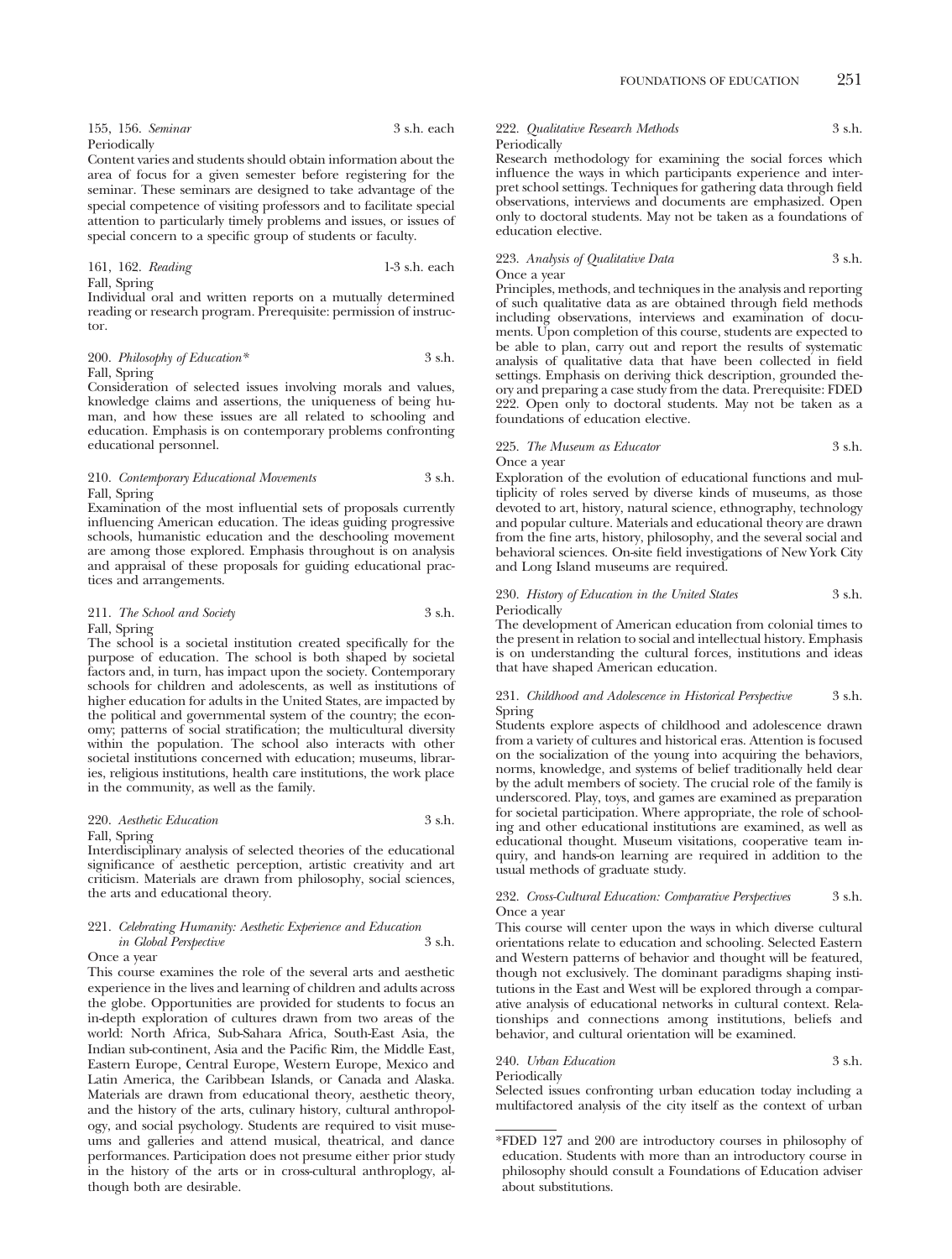education. Aesthetic, political, racial, and sociological dimensions of city life and urban schools are probed. Limited small group field investigation in New York City will be required.

#### 241. *Education and Revolutionary Ideology* 3 s.h. Periodically

Critical examination and appraisal of selected contemporary works urging systematic reform of present day society and the ramifications of such thought for education.

#### 242. *Foundational Perspectives in Multicultural Education* 3 s.h. Spring

This course introduces educators to the four foundational perspectives in multicultural education: Antiracism, Critical Theory/ Postmodernism, Ethnic Studies, Liberal Democratic theory. Through an analysis of each foundational perspective, students will develop an understanding of how educational institutions can respond to the distinct challenges emerging with the multicultural condition.

#### 244. *Seminar: Alternative Education* 3 s.h. Fall, Spring

An introduction to alternative education with emphasis on the qualities and organizational features which identify and distinguish it from conventional schooling. Descriptive accounts and visits from Long Island alternative school personnel provide first hand acquaintance with such educational arrangements; analytic materials and class discussion explore the qualities which alternative education reflects.

#### 247. *The Family as Educator: Multicultural Dimensions* 3 s.h. Spring

Within America's multiculturally diverse society, families are the first educators not only for infants, children, and adolescents, but for adults. Within the context of the family, important values, attitudes, and skills are first shaped and continue to be reinforced. Gender roles, religious identity, social class status, and ethnic group membership are conveyed within families and further reinforced by community institutions. Educators seeking to understand learners (be they infants, children, adolescents, or adults) must attend to familial patterns and variations as well as to community-based institutions. Education is, in the final analysis, much more than schooling.

#### 248. *Multicultural Education in the Metropolitan Area* 3 s.h. Fall

Interdisciplinary examination of the educative influences of ethnicity as this impinges upon the school, the community's agencies, the family and the learner within the metropolitan New York area. Students are required to engage in limited small group field investigation of agencies and institutions designed to provide services to ethnic group members.

#### 249. *Workshop: Career Education* 3 s.h. Spring

Interdisciplinary study designed to provide both a theoretical understanding and practical application of several major career education emphases, namely: (1) self-image, self-awareness, selfconcept; (2) values clarification and decision making; (3) career awareness; (4) career information; (5) career choice and guidance; and (6) career training. Same as SED 249.

#### 251. *Theory of Knowledge and Education* 3 s.h. Periodically

Philosophic study of teaching, learning and knowing in relation to the work of the schools.

#### 252. *Ethics for Educators* 3 s.h. Periodically

Introduction to the study of the place of values in education. Attention given both to ethical theory and its sociocultural roots and to the application of ethics to educational decisions.

#### 254. *Contrasting Theories in Education* 3 s.h. Every other year

An examination and analysis of humanism and behaviorism, with attention to their philosophic assumptions and their specific implications for educational programs and practice.

#### 255, 256. *Seminar: Social Foundations*

Periodically

*of Education* 3 s.h. each

Content varies and students should obtain information about the area of focus for a given semester before registering for the seminar. These seminars are designed to take advantage of the special competence of visiting professors and to facilitate special attention to particularly timely problems and issues, or issues of special concern to a specific group of students or faculty.

#### 257, 258. *Seminar: Philosophy of Education* 3 s.h. each Periodically

Content varies and students should obtain information about the area of focus for a given semester before registering for the seminar. These seminars are designed to take advantage of the special competence of visiting professors and to facilitate special attention to particularly timely problems and issues, or issues of special concern to a specific group of students or faculty.

#### 260. *Human Nature and Education* 3 s.h. Periodically

Critical study of selected philosophic conceptions of human nature and their significance for educational theory and practice. Special attention is given the relation between human cognitive and affective dimensions.

261, 262. *Readings* 1-3 s.h. each Spring

Individual oral and written reports on a mutually determined reading or research program. Prerequisite: permission of instructor.

#### 270. *Gender and Schooling: Implications for the Study and Administration of Schools* 3 s.h.

Fall

Goal of this course is to look at both the theoretical and practical implications of gender, providing a framework for thinking about issues as well as for acting on them. Same as EADM 258.

280. *Logical Foundations of Teaching and Method* 3 s.h. Periodically

Logical and linguistic foundations of teaching and classroom method. Elements of logic and philosophical semantics as applied to classroom teaching for critical thinking and inquiry: types of definition and meaning, conceptions of inference and reasoning, types of statements and modes of discourse—all as related to teaching operations.

282. *Methodology for Educational Inquiry* 3 s.h. Periodically

Study of comparative, analytic, descriptive, causal-explanatory and evaluative method as used in philosophic and historical inquiry into education.

285 through 289, A-Z. *Advanced Workshops* 1-3 s.h. each Fall, January, Spring, Summer

Special focus is placed upon the underlying bases of specific problems and questions of concern to present and future educational personnel.

As individual subjects are selected, each is assigned a letter (A-Z) and added to the course number. Any course may be taken a number of times so long as there is a different letter designation each time it is taken.

301, 302. *Master's Essay* 3 s.h. each Periodically

Supervision and instruction leading to the completion of the master's essay. Degree credit granted for only one of these courses. Admission by permission of adviser.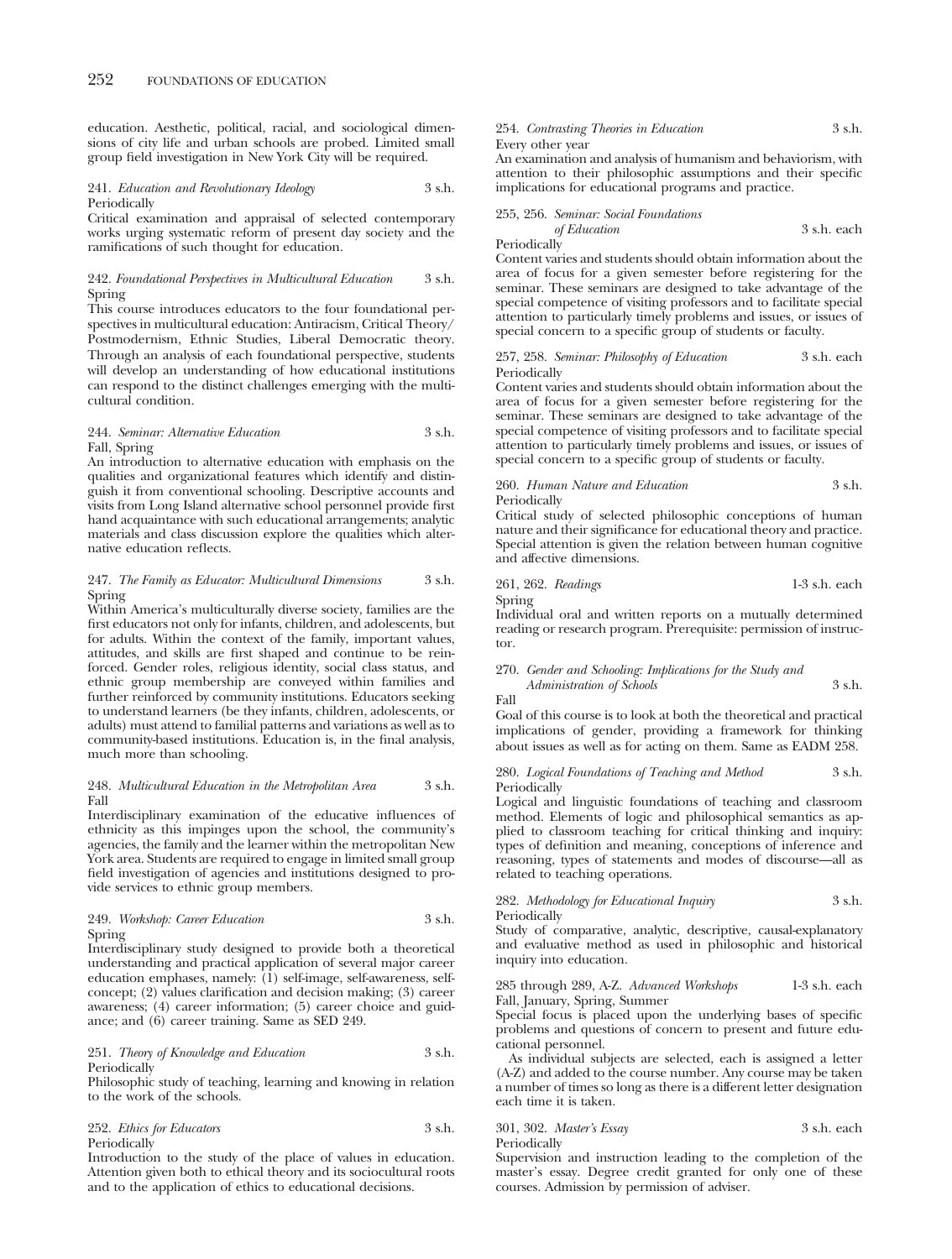303 through 309. *Post-Master's Workshops* 1-3 s.h. each Periodically

Workshops designed to explore special issues and problems in foundations of education.

# Foundations, Leadership and Policy Studies (FLPS)

Areas of specialization are Administration and Policy Studies, Educational Administration, Educational Studies, and Foundations of Education. These areas are listed alphabetically.

Professor Osterman, *Chairperson*

# French (FREN)

Administered by the Department of Romance Languages and Literatures. Professor Bussell-Thompson, *Chairperson*

Professors Powell, Schwab; Associate Professor Jean; Assistant Professor Loucif.

**B.A. SPECIALIZATION IN FRENCH:** 30 hours in the language and literature beyond FREN 4, distributed as follows: 21 credits in courses numbered 100-139 including FREN 114A, 115A and 116A, and 9 credits in courses numbered 140 and above, three of which must be in literature. An additional three credits of advanced literary study is required. It is recommended that French majors fulfill their additional three credits of literary study by taking a course in comparative literature.

Credit in a language course cannot be given to a student who has already earned credit for a higher-numbered course in the same language when the course numbers in question indicate level of comprehension and ability in the introductory and intermediate study of that language.

**NOTE:** language laboratory work is required in all modern foreign language courses on the 1, 2, 2R, 3, 4 level.

See complete B.A. requirements, page 84.

Both major and minor programs are supervised by a full-time faculty member of French, selected by the student.

**A MINOR IN FRENCH** consists of the successful completion of 18 semester hours, at least six hours in residence, chosen in consultation with an adviser in French. FREN 4, 103A and 107 may be included as part of the minor.

PI DELTA PHI: a national French honor society, see page 74.

Teaching of High School French, see page 397.

#### **MASTER OF ARTS IN FRENCH\***

For Summer Study in France, see International Study, page 17.

Literature in Translation, see end of French course listings.

#### **COURSES**

In addition to semester notations next to each course, a selection of courses is offered during January and Summer sessions. Consult the *January* and *Summer Sessions* bulletins for these schedules.

| 1. Elementary French | 3 s.h. |
|----------------------|--------|
| Fall, Spring, Summer |        |

Fundamentals of structure, sound system and vocabulary build-

ing for effective communication: speaking, understanding, reading and writing techniques are introduced.

1A. *Intensive Beginning French* 6 s.h. Periodically

Intensive exposure to the materials of the first year of language study is covered in one semester. Credit not given for both 1A and 1 and/or 2.

2. *Elementary French* 3 s.h.

## Fall, Spring, Summer

Sequel to FREN 1. Continued development of the fundamentals of structure, sound system and vocabulary building for effective communication and understanding. Speaking, understanding, reading and writing techniques are further developed. Prerequisite: FREN 1 or equivalent.

2B. *French as a Second Romance Language* 3 s.h. Fall

An accelerated course which presents the material of FREN 1 and 2 in one semester. Designed specifically for students who are studying French as their second romance language. Prerequisite: advanced study of Spanish, Italian, Portuguese, Latin or special permission of instructor.

2R. *Review of Elementary French* 3 s.h. Fall, Spring

Intended for students who have had two years of French in high school, but who need review of the basics from FREN 1 and 2 before enrolling in FREN 3. Credit given for 2R or 1 but not both and 2R or 2 but not both.

3. *Intermediate French* 3 s.h.

Fall, Spring, Summer Continued development of the fundamentals of structure, sound system, vocabulary building for effective communication and understanding. Speaking, understanding, reading and writing techniques are further developed. Prerequisite: FREN 1A, 2 or 2R.

#### 3A. *Intensive Intermediate French* 6 s.h. Periodically

Intensive exposure to materials of the second year of language study. Prerequisite: FREN 1A, 2 or 2R. Credit given for 3A or 3 but not both and 3A or 4 but not both.

## 4. *Intermediate French* 3 s.h.

Fall, Spring, Summer

Places emphasis on attaining an integrated performance in speaking, listening, reading and writing at a high intermediate level of proficiency. Students are able to handle communicative tasks successfully and to write several paragraphs on a variety of topics with reasonable accuracy. Prerequisite: FREN 3 or equivalent.

#### 101. *Intermediate French Grammar* 1 s.h. Periodically

Five weeks of intensive work designed for students who have finished FREN 4 and want to take courses on the advanced French level. This mini-course prepares them to read and write more efficiently and progress more gainfully in courses numbered 105, 109, 110, 111, 112. To be taken prior to or simultaneously with 105 and/or 109. May not be taken with or after 111 and beyond. Prerequisite: FREN 4.

102. *Introductory Conversation* 1 s.h. Periodically

Five weeks of intensive work on oral expression for students who have finished FREN 4 and wish to develop the ability to communicate orally with increasing fluency before going on to advanced courses. May be taken by itself or in conjunction with the other mini-courses 101, 130A, 138 and/or 105. May not be taken with or after 109, 100 or any other higher numbered course. Attendance is mandatory. Prerequisite: FREN 4.

102A. *Practical Translation* 1 s.h.

See course description, page 449.

<sup>\*</sup>Applications not accepted in 2002-2003. For further information contact the Department of Romance Languages and Literatures.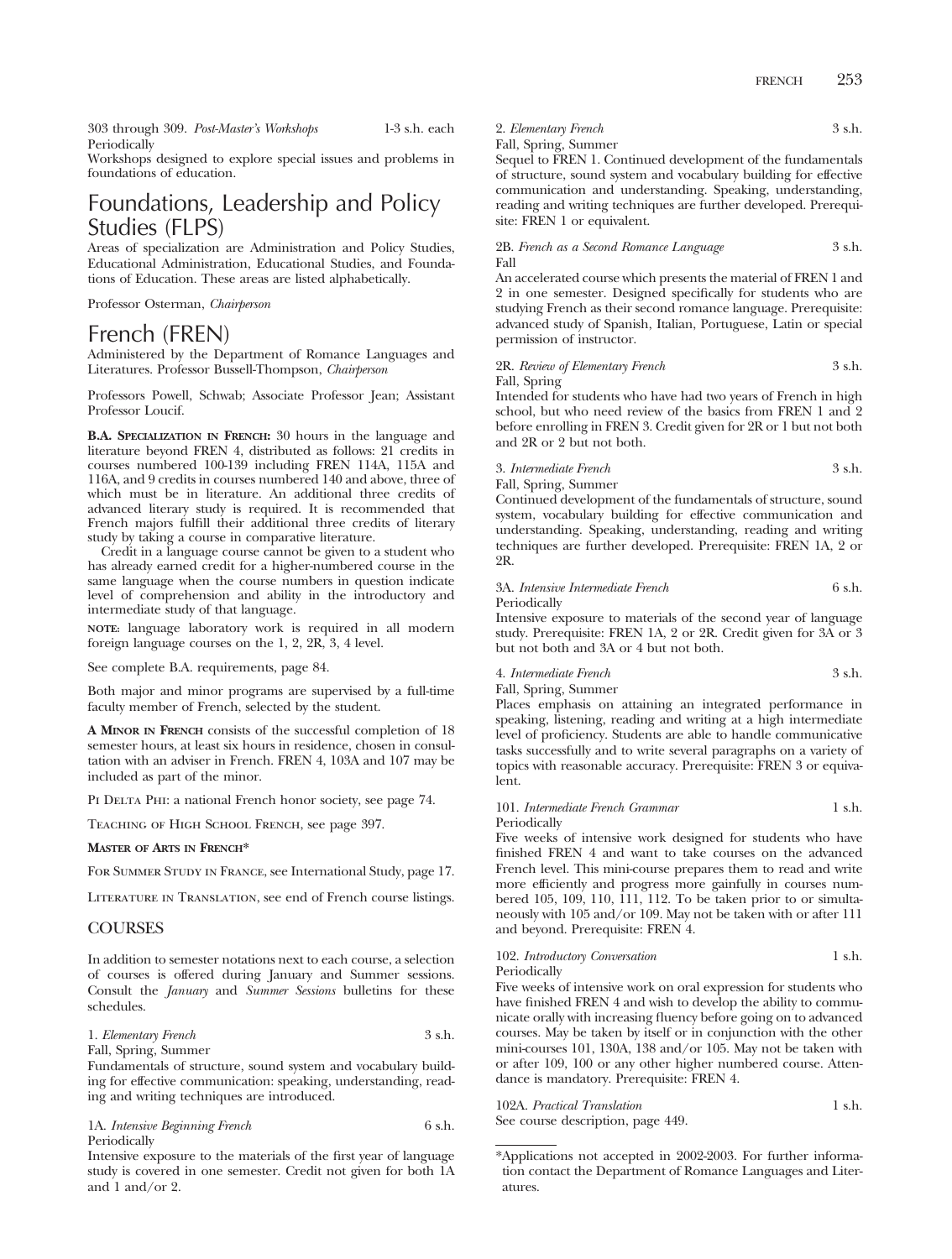|      | 103A. Readings in Business I | 3 s.h. |
|------|------------------------------|--------|
| Fall |                              |        |

Readings of French texts taken from standard business works and from contemporary business publications and materials. Concentration on the business terminology of France and Canada. Prerequisite: FREN 105 or 111 or 112, or permission of instructor.

104A. *Readings in Business II* 3 s.h. See course description, page 449.

105. *Advanced Reading* 3 s.h. Fall

Development of the reading skill. While the foreign language, spoken and written, will be the basis of classwork and written assignments, the course will aim at attaining the stage of liberated reading. Prerequisite: FREN 4 or equivalent.

#### 107. *Individualized French Aural-Oral Development* 1⁄2 s.h. Fall, Spring

Development of skills in listening and speaking on a one-to-one basis with a native or bilingual speaker. Diagnosis of each problem at the onset of the course and assignment of phonetic exercises in the language laboratory. One 25-minute private session weekly with instructor. Prerequisite: FREN 4, or equivalent.

**NOTE:** may not be used to satisfy the language requirement; course may be repeated, but a maximum of 3 s.h. of this course may be applied toward the B.A. degree.  $Pass/D+/D/Fall$  grade only. No credit toward French major.

| 109. Conversational French | 3 s.h. |
|----------------------------|--------|
| Periodically               |        |

The student will develop ability to organize ideas, feelings, concepts and impart information through oral French. Topics for discussion chosen by students and instructor will be based upon appropriate classic and current materials. Direct experiences such as field trips and movies will be encouraged. Attendance is mandatory. Prerequisite: FREN 4.

#### 110. *Advanced Conversation* 3 s.h. Summer

Designed to develop ability to communicate in the French manner. Topics for discussion range from the literary to the sociological, from the cultural and aesthetic to the personal. Background readings may be classical or contemporary. Field trips are encouraged. Attendance is mandatory.

#### 111. *Advanced French Grammar* 3 s.h. Fall, Spring

Thorough review and refinement of the student's knowledge of French grammar and structure. Systematic exercises, compositions and illustrative analysis of reading passages.

#### 112. *French Composition* 3 s.h. Spring

Designed to improve the student's ability to write correct French. Stylistic and linguistic studies of selected texts. Exercises in French composition, outside readings.

### 113. *French Civilization* 3 s.h. Spring

A survey of French culture through its arts and letters, scientific contributions and the development of its political and social institutions. Extensive use of audio-visual materials.

114A. *Introduction to French Literature I* 3 s.h. Fall, Spring

Designed to foster literary appreciation through the analysis of texts from the *Chanson de Roland* through Corneille's *Cid.* Introduction to the basic vocabulary of literary analysis and to the

French technique of "explication de texte." Prerequisities: FREN 105, 109 or 110, 111 or 112.

#### 115A. *Introduction to French Literature II* 3 s.h. Periodically

Introduction to French literature from the Classic Period to the early Romantics (mid-17th century to mid-19th century). Continued development of literary analysis through the method of "explication de texte." Prerequisite: FREN 114A. (Formerly 115; 115A, 116A.)

#### 116A. *Introduction to French Literature III* 3 s.h. Fall, Spring

Introduction to French literature from the late Romantics through the Realists to the present time. Continued development of literary analysis through the method of "explication de texte." Prerequisite: FREN 114A. (Formerly 115A, 116A.)

120. *Provence Today* 3 s.h. Summer

Participation in the life of Provence through contact with artists, artisans, professionals, etc., as well as museums, cultural events and historical sites. Preparatory sessions and follow-up meetings to help students evaluate their experience. Prerequisite: FREN 4 or permission. Given as part of the Summer in France Program.

121. *The Francophone Experience in Sub-Saharan Africa* 3 s.h. See course description, page 449.

122. *The Francophone Experience in North Africa* 3 s.h. See course description, page 449.

123. *The Francophone Experience in the Caribbean* 3 s.h. See course description, page 449.

124. Culture et Littérature Qúebécoises (Culture and Literature of Quebec) 3 s.h.

See course description, page 449.

| 130A. Aspects of French Culture   | 1 s.h. |
|-----------------------------------|--------|
| See course description, page 449. |        |

138. *Intermediate French Phonetics* 1 s.h. Fall, Spring

A five-week intensive study and practice of French phonetics for the intermediate student. Prerequisite: FREN 4. May not be taken concurrently with or following FREN 165.

140, 141, 142. *Readings in French*

- Fall, Spring
- 140. 1 s.h.
- 141. 1 s.h.
- 142. 3 s.h.

Individualized reading courses to permit the student to pursue topic of special interest. Ordinarily open only to seniors. Prerequisite: permission of department chairperson.

144. *History of the French Language* 1 s.h. Periodically

A five-week intensive course in French philology. Emphasis on the development of the French vowel and verb system. Previous study of Latin is helpful. Prerequisites: intermediate or advanced French phonetics; FREN 111, 114A or permission.

| 145. French Transformational Grammar | 1 s.h. |
|--------------------------------------|--------|
| See course description, page 449.    |        |

*Prerequisite for advanced literature courses numbered above* 150: 114A or 115A.

| 151. Satire in Various Genres | 3 s.h. |
|-------------------------------|--------|
| Periodically                  |        |

Study of satire attempts to determine how satirical expression in diverse works of the modern period differs from that in the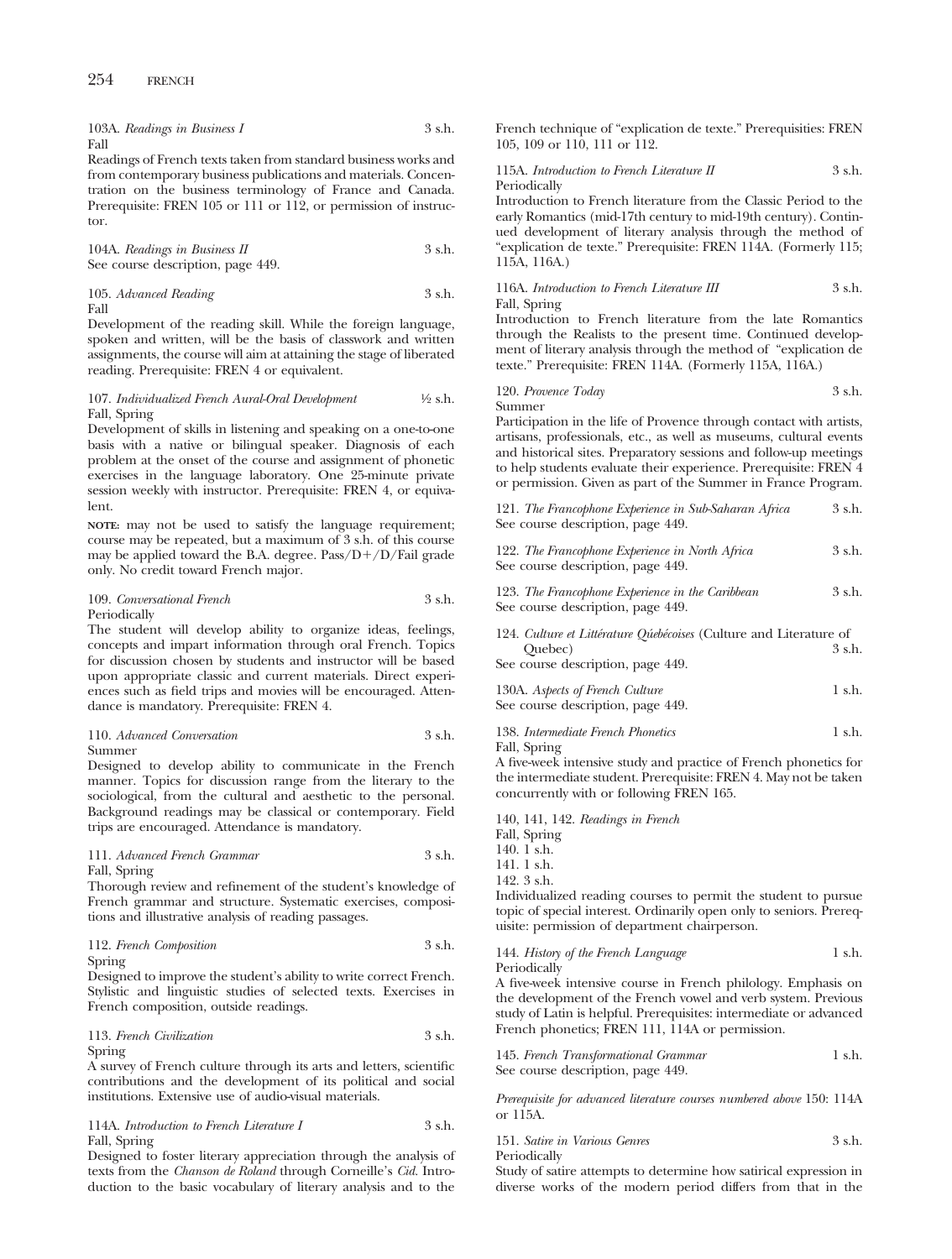earlier period. Focuses on differences as may occur in such texts by Voltaire and those by Ionesco.

#### 155. *Love Literature through the Ages* 3 s.h. Periodically

The theme of love—literary treatment and attitudes revealed in representative works from its romantic courtly expression in the 12th century (*Tristan et Iseult*) to its anti-romantic manifestations in the 20th century.

| 160. Translation | 3 s.h. |
|------------------|--------|
| Periodically     |        |

Introduction to the theory of translation and the contrastive structures of English and French. Extensive work in translating from French into English as well as exercises in translating English into French. Texts used for translation come from journalism, nonfiction and literature, and focus on culturespecific traits as revealed through language. Prerequisites: FREN 111 or 112; 114A, each with a minimum grade of B, or permission.

#### 162. *Workshop in the French Theater* 3 s.h. Periodically

Systematic study of the traditions of French theater from the Middle Ages to the modern day. Regular classroom scene study. Students read texts from a literary and a dramatic perspective. Emphasis on the critical reading of a dramatic text as well as phonetic and gestural interpretation of written texts. Students present a final dramatic project in pairs or groups. Prerequisites: FREN 109 or 110 or 138, and 114A, or permission of instructor.

#### 165. *French Phonetic Development* 3 s.h. Summer

Systematic study of sounds and intonation patterns. Class sessions will include explanation of the formation of sounds and the phonology rules as well as group exercises. Regular laboratory sessions will be assigned to drill and reinforce classroom work. Weekly phonetic dictations and tape recordings will check student's progress in acquiring the correct speech habits necessary for effective communication. Prerequisites: FREN 109 or 110, FREN 111 or 112.

#### 166. *Advanced French Grammar and Phonetics* 3 s.h. Summer

In-depth review of the structure of the French language with focus on problems of phonetics, phonology, morphology and syntax. Special attention will be paid to oral expression and to elements of diglossia encountered in everyday communication. Class time will be devoted to drills, exercises and presentations prepared by the students. Prerequisite: FREN 111 or 112. Usually given as part of the Summer in France Program.

#### 172. *The Theater of Corneille, Racine and Moliere* 3 s.h. Periodically

Origin and development of the 17th-century classical theater. Love and honor in tragedy, farce to high comedy in Moliere as revealed through discussions of selected works by the three playwrights.

| 183. Society Under Attack | 3 s.h. |
|---------------------------|--------|
| Periodically              |        |

Social criticism, reformist doctrines, moral and idealist tendencies from the Philosophes through the Existentialists.

191. *From Romanticism to Symbolism* 3 s.h. Periodically

The 19th-century development of Romanticism and Symbolism as revealed in the theater and in poetry from Victor Hugo to Baudelaire, Rimbaud and Mallarmé.

192. *19th-Century French Novel and Short Story* 3 s.h. Periodically

Topics selected from the following: the romantic novel, realism and naturalism in the novel, the novel and history, the short story in the 19th century.

195. *Modern French Theater* 3 s.h. Periodically

Exploration of major dramatic theories and techniques since the romantic age. Reading of representative works from Musset to Ionesco and Arrabal.

196. *Modern French Poetry* 3 s.h.

Periodically

Major poets and poetic movements of the 20th century from Valéry, Dada and surrealism through Prévert, Cocteau, St. John Perse, Michaux, Ponge, Emanuel, et al.

197. *20th-Century French Novel and Short Story* 3 s.h. Periodically

Topics selected from the following: the first generation, up to World War I, novels of childhood and adolescence, novels of the human condition, the "new novel."

| 198. Littérature Québécoise (Literature of Quebec) | 3 s.h. |
|----------------------------------------------------|--------|
| See course description, page 449.                  |        |

199. *Honors Essay* 3 s.h. Fall, Spring

The research for and the writing of a substantial essay in the field of French language and literature. Open only to senior French majors who desire to graduate with departmental honors and who secure, before registration, written permission of the instructor who will supervise the essay.

*Courses* 200 *and above are open only to matriculated graduate students or by permission*.

| 200. History of the French Language | 3 s.h. |
|-------------------------------------|--------|
| Periodically                        |        |

The evolution of the language from Latin to modern French.

```
201. The French Language 3 s.h.
Periodically
```
The phonetic and phonological structure of French. Exercises in phonetics in the language laboratory.

202. *Studies in French Civilization* 3 s.h. Periodically

A view of the contemporary period through representative texts revealing aspects of present-day France. Supplemented by films and recordings.

| 210. Humanism and Renaissance<br>Periodically                                                   | 3 s.h. |
|-------------------------------------------------------------------------------------------------|--------|
| 211. Studies in Classicism<br>Periodically                                                      | 3 s.h. |
| 212. Studies in the Enlightenment<br>Periodically                                               | 3 s.h. |
| 213. Literature of the 19th Century<br>Periodically<br>Study of the novel, poetry or criticism. | 3 s.h. |
| 214. Literature of the 20th Century<br>Periodically                                             | 3 s.h. |
| Study of the novel, the theater or poetry from 1900 to the<br>present.                          |        |

221 through 226. *Special Topics* 3 s.h. each Periodically

Intensive study of the language or a major author, movement or literary genre. Subjects to be announced.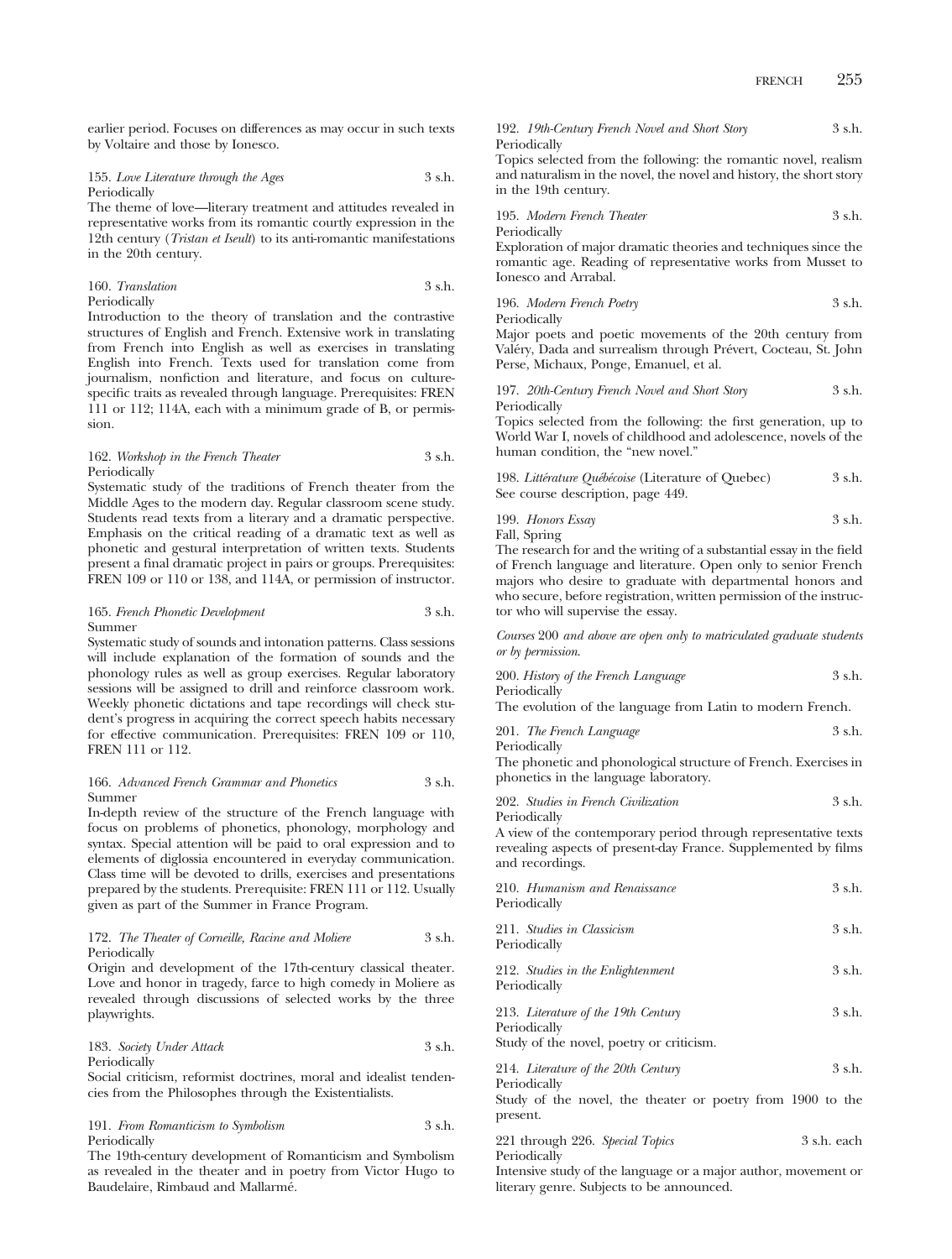301. *Master's Essay* 3 s.h. Periodically

This course represents a department member's guidance and sponsoring of a student who undertakes to write a master's essay. In the manner of the master's thesis, the essay is expected to show thoroughness of scholarship. The student may present an original translation together with a substantial scholarly introduction and footnoted variants and explanations. Material for which prior translations exist will not be acceptable. Credit will be given when the essay is approved by appropriate members of the department.

**LITERATURE IN TRANSLATION (FRLT):** 41, 42, 43, 44, 45, 46, 47, 48, 49, 52, 60, 120, 121.

#### 41. *Me, Myself, and I: Autobiographical Expressions from the French* # 3 s.h. Periodically

An investigation of various forms of lifewriting translated from French, including autobiography, memoirs, diary, and correspondence. Texts, read in English, represent a wide variety of writings by women and men, from the Renaissance through the late twentieth century, from Francophonia as well as from metropolitan France.

#### 42. *Heroines Exotic and Erotic: Romantic Women in 19th-Century French Narrative Prose* # 3 s.h. Periodically

Critical examination of certain tenets of Romanticism as they reflect and form images of women in 19th-century French narrative prose. The impact and continuing influence of these images of femininity on contemporary ideals of womanhood are analyzed. Readings include texts by major 19th-century French novelists like Sand, Stendhal, Balzac, Flaubert, etc. All works are read in English. Prerequisite: sophomore standing or above.

#### 43. *Decolonizing the Mind: Contemporary Literature*

#### *from Africa, Southeast Asia, and the Caribbean* # 3 s.h. Periodically

Examination of literary voices from Francophone countries including Senegal, Algeria, Tunisia, Haiti, Guadeloupe and Martinique. Topics include decolonization and the African identity, the search for self, the contradictions of life in the colonies and racism. Readings include works by Memmi, Ben Jelloun, Sow-Fall, Senghor, Césaire, Etienne, S. Schwartz-Bartz. All works are read and discussed in English. (Formerly *Decolonizing the Mind: Contemporary Literature from Africa and the Caribbean; Decolonizing the Mind: Contemporary Francophone Literature from Africa and the Caribbean.)*

#### 44. *Major Works of French Literature to 1800* 3 s.h. Periodically

Selected from among major authors of France from the middle ages to the 18th century. No credit toward major in French but may be used to fulfill part of the B.A. language or humanities requirement. All works are read and discussed in English.

#### 45. *Major Works of French Literature Since 1800* 3 s.h. Periodically

Selected from among major authors of France of the 19th and 20th centuries. No credit toward major in French but may be used to fulfill part of the B.A. language or humanities requirement. All works are read and discussed in English.

#### 46. *Sex, Gender and Love in 20th-Century French Prose #* 3 s.h. Periodically

Selected narrative and experimental texts examined to show the deconstruction and evolution of traditional concepts of sex, gender and love in 20th-century French literature. Gender reading techniques constitute the principal methodological approach, along with close textual analysis. Readings include works by Andre Gide, Colette, Simone de Beauvoir, Marguerite Duras, Luce Irigaray, Julia Kristeva, Monique Wittig and Jean Genet. All works are read and discussed in English.

#### 47. *French Literature and the World of Music* # 3 s.h. Periodically

Study of the intersection of narrative and musical phenomena as manifested in the French literary tradition. No formal musical kowledge required but a sensitivity to musical and literary forms and techniques is exploited and formalized. Texts represent French literature from the Middle Ages to modern day. All works are read and discussed in English.

#### 48. *The Knightly Heritage in French Literature* # 3 s.h. Periodically

Examination of the knightly themes established in the 12thcentury courtly romances *Ywain* and *Tristan and Iseut*, and their various embodiments in major literary works of the 17th and 18th centuries: the "splendid century" of French Classicism, and the age of Enlightenment and pre-Romanticism. Readings include works by Chrétien de Troyes, Corneille, Racine, Lafayette, Prévost, Voltaire, Staël. All works are read and discussed in English.

#### 49. *Irony in Modern French Literature #* 3 s.h. Periodically

Examination of post-Nietzchean French literature showing the failure of the romantic ideal and the virtual impossibility of attaining and maintaining a heroic status for the modern protagonist. While archetypal criticism is the principal means of approaching the works, other methods are encouraged. Literary works by Gide, Malraux, Sartre, Giraudoux, Camus, Ionesco, Beckett, Robbe-Grillet and the surrealists. Critical theory by Northrup Frye. All works are read and discussed in English.

#### 52. *Sovereignty and Quebec: A Literary and*

| Cultural Perspective #            | 3 s.h. |
|-----------------------------------|--------|
| See course description, page 449. |        |

#### 60. *Modern French Feminist Thought* 3 s.h. Periodically

Exploration of 20th-century French feminism through works of theory and literature. No credit toward French major but may be used to fulfill part of the B.A. language requirement. All works are read and discussed in English.

#### 120, 121. *Special Topics in French Literature*

*and Civilization* 3 s.h. each

120: January, Spring; 121: Once a year Movements, ideas and issues of special interest such as Dada and surrealism, the rebel and the outsider in modern French literature, history and literature; the idea of Utopia, etc. May be repeated when topics vary. No credit toward French major, but may be used to fulfill part of the B.A. language requirement. All works are read and discussed in English.

# General Business (GBUS)

Administered by the Department of Management, Entrepreneurship, and General Business. Associate Professor Charnov, *Chairperson*

## **COURSES**

In addition to semester notations next to each course, a selection of courses is offered during January and Summer sessions. Consult the *January* and *Summer Sessions* bulletins for these schedules.

1. Foundations of Business 3 s.h. Fall, Spring

An overview of business functions in the context of the overall business environment. Concepts from all fields of business in-

#Core course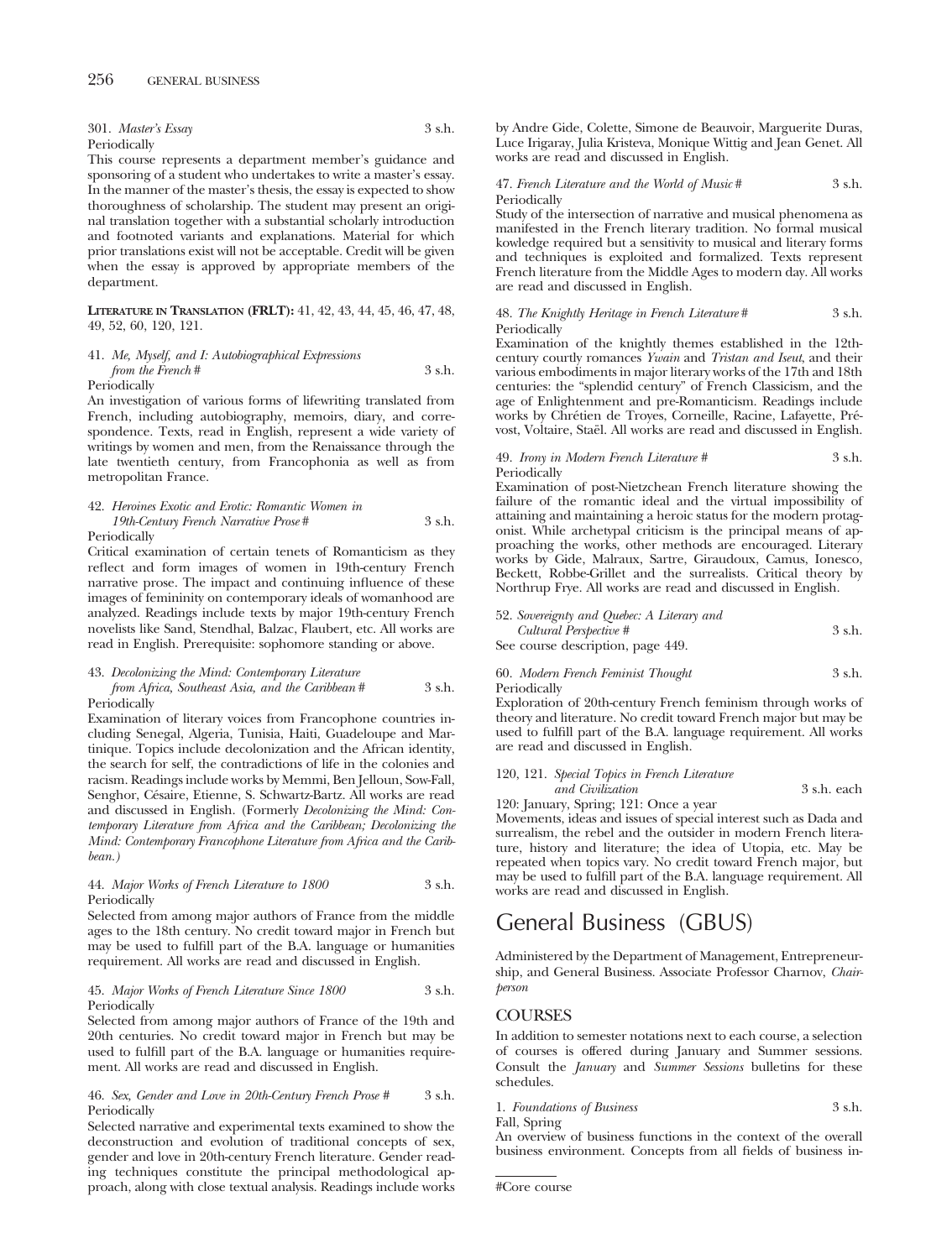cluding management, marketing, finance, accounting, business computer information systems, international business and business law. The impact of societal, political, legal and ethical considerations is emphasized. **NOTE:** designed as an orientation course for nonbusiness students or for business students who have not chosen their majors. May not be used to satisfy management elective specialization requirements.

#### 151, 152. *Readings in Business Administration* 1-3 s.h. each Periodically

Assigned readings for undergraduate students on a tutorial basis. Oral or written reports may be required. Prerequisites: six credits in a student's major and permission of department chairperson.

#### 157, A-Z. *Seminar: Special Topics in General Business* 3 s.h. Periodically

An advanced in-depth treatment of special topics. Current topics are explored through a variety of methods, such as lectures, projects and case studies. Prerequisites: MGT 101, junior class standing or above, permission of department chairperson, and any additional prerequisites as stated in the course schedule.

As individual subjects are selected, each is assigned a letter (A-Z) which is affixed to the course number. Students may take up to two of these courses to fulfill their major requirements so long as each seminar has a different letter designation.

#### 165. *Managing International Development* 3 s.h. **Periodically**

Explore the strategic role of corporate and government planners performing in regional industrial development. Interdisciplinary consideration is given to effective policy development and implementation in emerging markets (different regions could be offered each semester). Examples include the United States and other geographic areas. Problems of specific industries are examined. Prerequisites: MGT 101, QM 1 or equivalent, and junior class standing or above. (Formerly MGT 125, *Industrial Development*; MGT 165, *Managing Industrial Development*.)

#### 170. *Small Business Administration* 3 s.h. Fall, Spring

Advanced seminar in theory and practice of management and consulting; student groups with varied business majors assist local businesses under faculty guidance; periodic student and instructor project discussion; groups develop final written analysis and recommendations. Prerequisites: A minimum grade-point average of 3.0 overall, MGT 110, MKT 101, ACCT 102, BCIS 10 or 14, FIN 101 or permission of department chairperson.

#### 180. *Seminar: Business Policy* 3 s.h. Fall, Spring

A capstone integrative course for all functional areas focusing on technological issues, executive ethics, and corporate social and environmental responsibilities for domestic and international organizations. Knowledge and competencies developed in other business courses are synthesized with a computer simulation of top management policy decisions under conditions of uncertainty. Prerequisites: business majors with senior class standing and MGT 101, FIN 101, MKT 101.

#### 180H. *Seminar: Business Policy-Honors* 3 s.h. Once a year

An honors version of the Zarb School of Business' capstone integrative course for all functional areas, focusing on technological issues, executive ethics, and corporate social and environmental responsibilities for domestic and international organizations. Knowledge and competencies developed in other business courses are synthesized with a complex computer simulation of top management policy decisions under conditions of uncertainty, and the analysis of strategic management cases in which the actual companies' top executives participate. Significant written and oral communication skills are emphasized. Prerequisites: business majors with senior class standing and MGT 101, FIN 101, MKT 101. Students must have successfully completed 88 or more credits before entering this course. Most valuable to the

student if taken during last semester at Hofstra. Students must be enrolled in the University Honors College or a 3.4 GPA and the permission of the department chair to enroll in this course. Satisfies same B.B.A. requirements as regular sections of GBUS 180.

#### 220. *Applied Business Principles and Aging* 3 s.h. Once a year

An introductory general business course for health care professionals. Major components of business, including financial planning, strategic analysis, marketing management, and the management of human resources and organizations are examined. Emphasis is on how these concepts specifically relate to the aging population. Included are topics on the elderly as a viable market, management of health care facilities, and promotion of health care products and services. Functional categories of decision making, organizing and allocation of resources for administrators who operate in the area of the elderly are discussed. Open only to students matriculated in the Gerontology Program. Not for M.B.A. degree credit.

#### 251, 252. *Readings in Business Administration*\* 3 s.h. each Periodically

Assigned readings for advanced graduate students on a tutorial basis. Prerequisite: permission of department chairperson.

#### 257, A-Z. *Seminar: Special Topics in General Business\** 3 s.h. Periodically

An advanced in-depth treatment of special topics. Current topics are explored through a variety of methods, such as lectures, projects and case studies. Prerequisites: MGT 202, permission of department chairperson, and any additional prerequisites as stated in the course schedule.

As individual subjects are selected, each is assigned a letter (A-Z) which is affixed to the course number. Students may take up to two of these courses to fulfill their major requirements so long as each seminar has a different letter designation.

## 330. *Graduate Internship*\* 3 s.h. Periodically

An *interdisciplinary* business internship open to graduate students from any specialization offered in the Zarb School of Business.

Students work a minimum of 100 hours in the semester for selected business organizations. Students must submit periodic progress reports for review and a comprehensive in-depth evaluation of a complex strategic business decision at the end of the semester. Most internships carry some form of monetary remuneration. Prerequisites: all core competency courses or approved equivalents, 24 graduate-level credits with a 3.3 average and permission of the department chairperson in the area of the student's concentration and permission of the Management and General Business Department chairperson.

# Geography (GEOG)

Administered by the Department of Economics/Geography. Associate Professor Wiley, *Chairperson*

#### Assistant Professors Rodrigue, Saff.

**B.A. SPECIALIZATION IN GEOGRAPHY:** a minimum of 27 semester hours in geography including GEOG 1, 2, and 191; ECO 165 and GEOL 1C may be included in these 27 semester hours. Fifteen semester hours in a cognate field selected from anthropology, economics, history, political science, philosophy, sociology, biology, geology, mathematics or international business. Students

<sup>\*</sup>Open only to matriculated Zarb School of Business graduate students and/or matriculated School of Education and Allied Human Services graduate students where appropriate.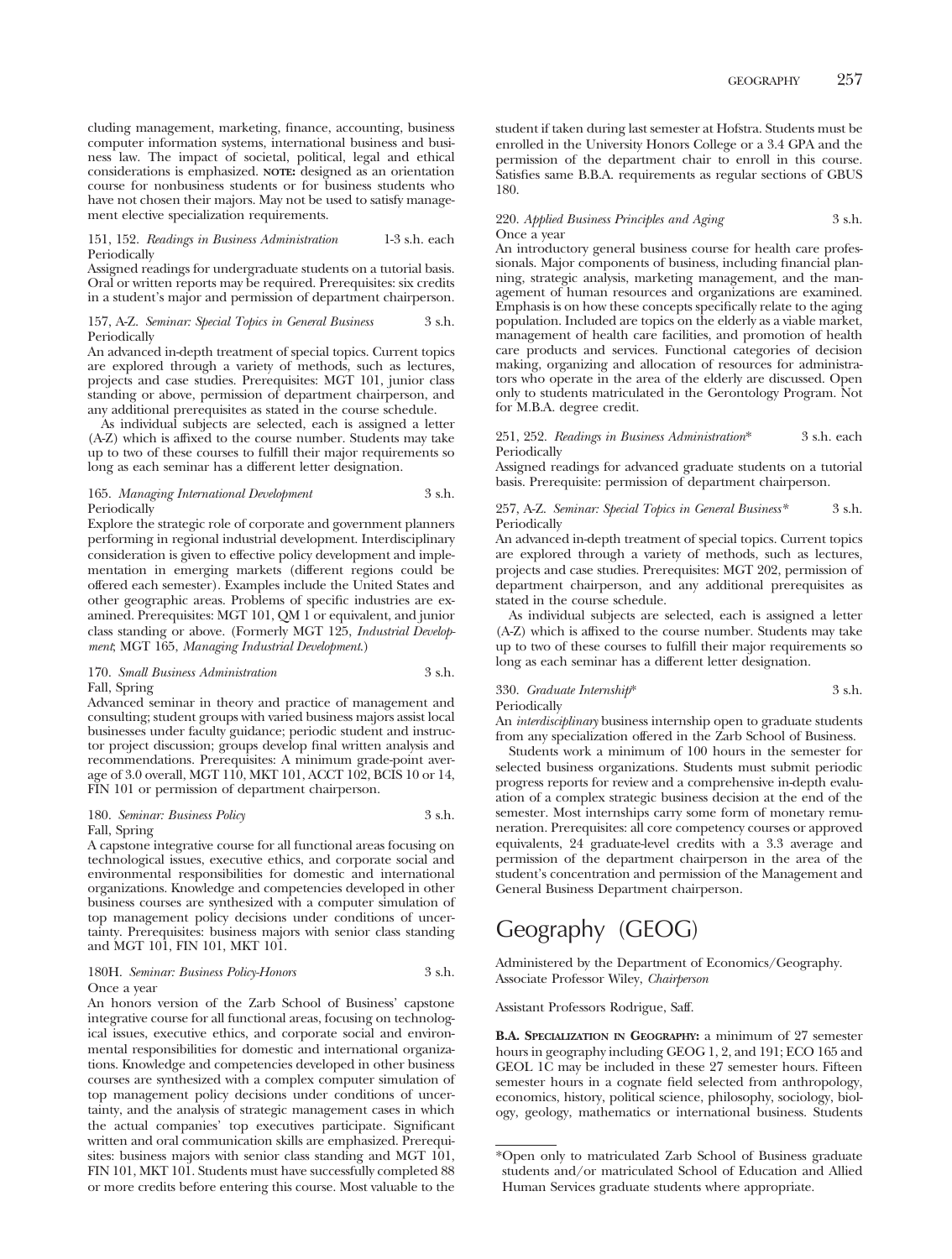with approval of the department may select an interdepartmental cognate field. Also required, three semester hours of statistics.

See complete B.A. requirements, page 84.

**A MINOR IN GEOGRAPHY** consists of the successful completion of 18 semester hours of geography, at least six hours in residence.

#### COURSES

In addition to semester notations next to each course, a selection of courses is offered during January and Summer sessions. Consult the *January* and *Summer Sessions* bulletins for these schedules.

**NOTE:** GEOG 1 and 2 are not prerequisites for other geography courses.

1. *World Regional Geography* 3 s.h. Periodically

An introductory course that offers students an overview of the major regions of the world, their characteristics, and the contemporary human and environmental issues and challenges faced by each. The course is organized along lines of economic development, with coverage of the more developed regions preceding that of less developed parts of the world. (Formerly *Environment and Society*.)

| 2. Human Geography<br>3 s.h. |  |
|------------------------------|--|
|------------------------------|--|

Periodically

Human geography focuses on how society drives environmental/ geographical issues. This course is an in-depth investigation of the key sub-fields of human geography, such as: Population Geography (demography and migration), Political Geography (nation states), Economic Geography (the structure and location of economic activities), Cultural Geography (the worlds major cultural regions) and Urban and Regional Geography (the structure of cities and their hinterlands). Each of these subdisciplines are examined to show how they enhance our spatial understanding of the world. This course is a requirement for geography majors and complements GEOG 3.

| 3. Geographic Systems: An Introduction to Topical |  |        |  |
|---------------------------------------------------|--|--------|--|
| Geography#                                        |  | 3 s.h. |  |

Once a year

An introduction to a variety of geographic systems around the world and to methods used by geographers to study them. Course provides students with the conceptual basis for understanding and interpreting a wide variety of world events and the relationships that exist among world regions. Focus is on topics rather than on regions. Students examine different aspects of geography, ranging from the study of physical landscape to many of the human geographic sub-disciplines such as political geography and population.

| 60. Introduction to Geographic Information Systems | 3 s.h. |
|----------------------------------------------------|--------|
| See course description, page 450.                  |        |

|  | 100. Honors Essay | 3 s.h. |
|--|-------------------|--------|
|--|-------------------|--------|

```
Fall, Spring
```
Research for and the writing of a substantial essay in the field of geography. Open only to senior geography majors who are eligible for and desire to graduate with departmental honors and who secure, before registration, written permission of the department chairperson.

#### 102. *Population, Resources and Environment* # 3 s.h. Periodically

Analyzes the relationships among population growth, factors influencing human migration, resource distribution and utilization, and the environmental impact of the human presence at various geographic scales ranging from local to global.

| 103. Urban Geography | 3 s.h. |
|----------------------|--------|
| Periodically         |        |

Introduction to the key features of urban geography, including the distribution, structure and hierarchy of towns and cities, the economic basis for cities, the growth of world cities, urban policy and urban problems, and urban and regional planning. While the scope is global, the emphasis is on the development of the United States urban landscape. (Formerly *Towns and Cities*.)

| 104. Special Topics in Geography  | 3 s.h. |
|-----------------------------------|--------|
| See course description, page 450. |        |
|                                   |        |

| 106. Urbanization in the Developing World# | 3 s.h. |
|--------------------------------------------|--------|
| See course description, page 450.          |        |

110. *Geography of the United States and Canada* 3 s.h. Periodically

Geographic factors affecting the exploration, settlement, population distribution, land use, and economic development of the United States and Canada.

113C. *The Geography of East and Southeast Asia* # 3 s.h. See course description, page 450.

122. *Western Europe* 3 s.h.

Periodically

Analysis of the geographic factors affecting the history and development of Western Europe and its parts. Attention is given to the problems and goals of the European Economic Community (E.E.C.) and the European Free Trade Association (E.F.T.A.).

## 123. *Eastern Europe and the Republics of the Former Soviet Union* 3 s.h.

Periodically

Study of the environment and peoples of the republics of the former U.S.S.R. and Yugoslavia, and of Poland, the Baltic states, Czek Republic, Slovakia, Hungary, Romania, Bulgaria and Albania. Emphasis on past territorial changes and recent social, economic and political transitions. (Formerly *U.S.S.R. and East Central Europe.)*

$$
131. Japan \t\t 3 s.h.
$$

Periodically

Description and analysis of the geographic aspects of the modernization of Japan, with emphasis on the economic, population and urban geography of the country.

135. *Economic Geography* 3 s.h. Periodically

Theory and analysis of the location of economic activities; distribution and hierarchy of central places; land use; delineation, structure and growth of economic regions. May be used towards the 30 semester hours in economics required of economics majors.

| 140. Geography of Latin America #<br>See course description, page 450. | 3 s.h. |
|------------------------------------------------------------------------|--------|
| 141. Geography of the Caribbean<br>See course description, page 450.   | 3 s.h. |

145. *Geography of Africa* # 3 s.h. Once a year

Study of Africa's diverse human and physical landscapes, focusing on the interaction between the two. Analysis of the cultural, environmental, economic, social, political and population geography of the continent. Both North Africa and sub-Saharan Africa, the continent's two major regions, are featured prominently and examples are drawn from many of Africa's more than 50 individual nation-states.

151, 152, 153, 154. *Readings in Geography* 1-3 s.h. each Periodically

Intensive reading, oral, and written work focusing on a regional and/or topical subdiscipline of geography. Open only to stu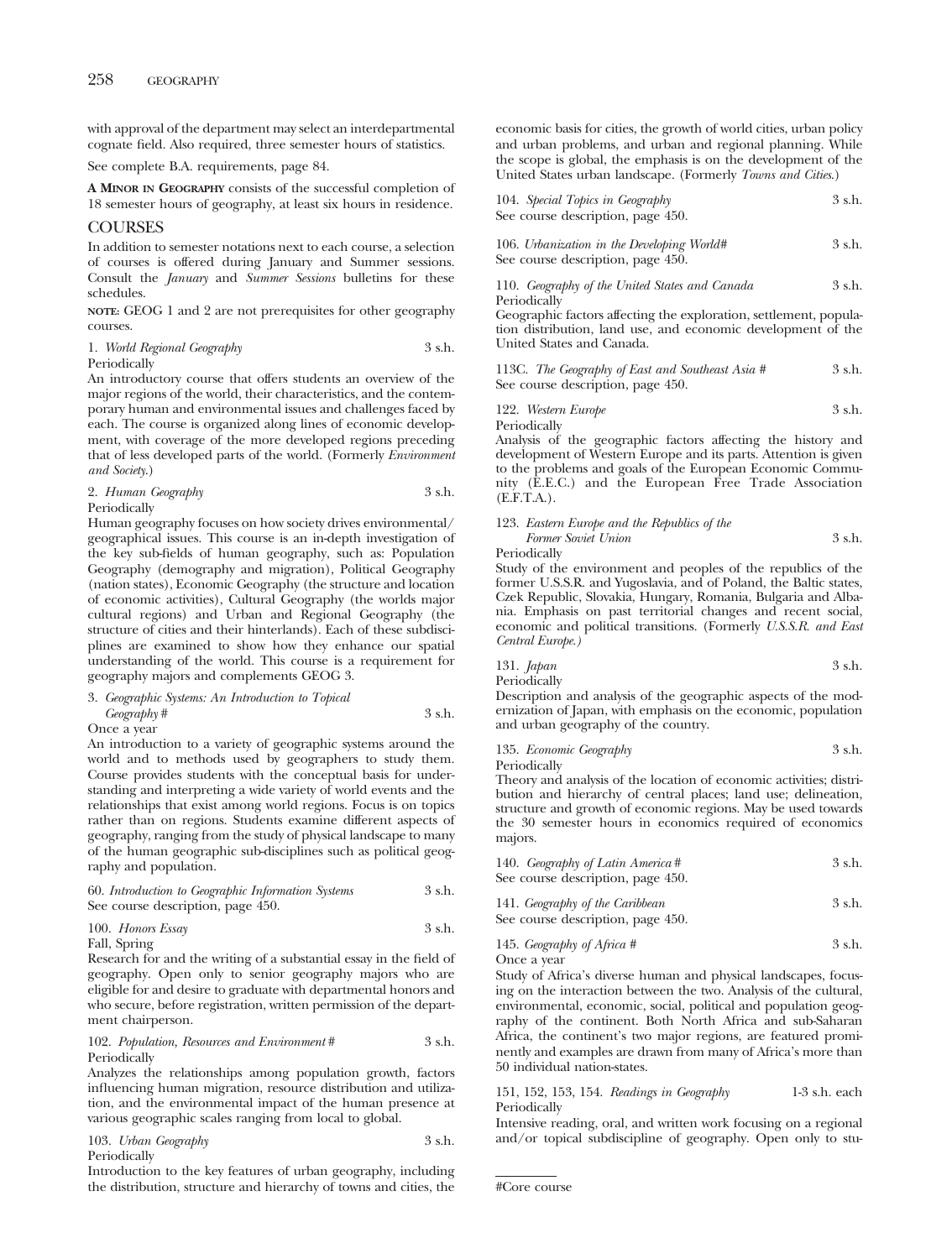dents interested in pursuing advanced work in geography and who have arranged to work with a supervising faculty member. Prerequisite: a combination of any two semesters of geography courses offered at Hofstra.

160. *Intermediate Geographic Informations Systems* 3 s.h. See course description, page 450.

190. *Internship in Geography* 3 s.h. Periodically

This work-study program aims at providing students with an opportunity to apply academic and theoretical knowledge to practical situations. A minimum of 84 hours of work in an approved academic, government, non-government or research institution is combined with weekly classroom meetings, reading and writing assignments including an in-depth term paper that situates the internship experience with the broader framework of theoretical geographical scholarship. Prerequisites: successful completion of at least 18 s.h. of geography with a geography GPA of 3.0 or above. May be taken on a  $Pass/D+/D/Fall$  basis.

#### 191. *Seminar: Geographic Methodology* 3 s.h. Periodically

Introduction to geographic research. Sources of material and techniques of geographic analysis. Readings in past and recent geographic literature. Preparation and presentation of a report is required.

193. *Seminar: Economic Geography* 3 s.h. Periodically

Review of history and the literature. Methodology for investigating economic, geographic problems. Oral and written reports are required. Prerequisite: GEOG 135 or permission of instructor.

# Geology (GEOL)

Professor Radcliffe, *Chairperson*

Professors Merguerian, Wolff; Assistant Professor Bennington; Adjunct Professors Liebling, Rockwell; Adjunct Associate Professor Sichko; Adjunct Assistant Professors Dieffenbach, Gibbons; Adjunct Instructor G. Bennington.

**B.S. SPECIALIZATION IN GEOLOGY:** candidates for graduation must fulfill the following requirements:

- 1. The successful completion of at least 124 semester hours and a cumulative grade-point average of 2.0 in work completed at Hofstra.
- 2. At least 65 semester hours must be completed in the liberal arts, excluding courses in geology.
- 3. There are two requirements that must ordinarily be completed in residence at Hofstra: 15 semester hours in the major field of specialization and the last 30 semester hours. The 15 semester hours need not be included within the last 30 hours.

*Sem. Hrs.*

4. And the following general requirements:

| ENGL 1-2 or placement examination*          | 6 |
|---------------------------------------------|---|
| Humanities electives                        | 6 |
| Social science electives                    | 6 |
| (The humanities and social science elec-    |   |
| tives must be satisfied with approved core  |   |
| courses, see page 86.)                      |   |
| Foreign language: fulfillment of one of the |   |
| Called data and and                         |   |

following options:

- a) complete 2 semesters of a language not previously studied; b) a student who continues the study of a foreign language
- begun before coming to Hofstra must take the language placement test (administered by the Language Laboratory) and fulfill one of the options listed below:
	- 1) place above level 4 of that langage;
	- 2) complete level 4 of that language;

Credit will not be given toward completion of the language requirement or toward graduation for any language course taken below the level of placement in that language.

- 5. The fulfillment of the following science requirements:
	- a) 30 semester hours in geology, chosen in consultation with the chairperson.
	- b) CHEM 3A, 3B, 4A, 4B; PHYS 1A & 2A, 1B & 2B.
	- c) 6 semester hours in mathematics (including calculus).
	- d) 6 semester hours in computer science, or 6 semester hours in biology, or 3 semester hours in computer science and 3 semester hours in biology.

B.S. in Environmental Resources, see page 240.

**B.A. SPECIALIZATION IN GEOLOGY:** 30 semester hours in geology including GEOL 1C and 2C. Students select geology courses, under advisement. Introductory science courses are recommended. This program is intended for liberal arts-oriented students and those planning to teach earth science in high schools.

See complete B.A. requirements, page 84.

Teaching of High School Earth Science and General SCIENCE, see page 400.

**A MINOR IN GEOLOGY** consists of the successful completion of 18 semester hours including GEOL 1C, chosen in consultation with an adviser in the department. At least six hours must be in residence.

**NOTE:** since geology is a synthesis of natural sciences and engineering with applications to the earth, majors of other departments are encouraged to enroll in those advanced courses which represent the application of their particular discipline to earth phenomena. The basic requirement of elementary geology in many instances may be waived.

Students select one of the following introductory course sequences to satisfy the *University science requirement*: all degree candidates: 1C and 2C;

B.B.A. candidates only: 1C and one of the following 3, 4, 7, 8, 9, 10 or 11.

## COURSES

In addition to semester notations next to each course, a selection of courses is offered during January and Summer sessions. Consult the *January* and *Summer Sessions* bulletins for these schedules.

#### 1C. *Physical Geological Science* # 3 s.h. Fall, Spring

Origin and evolution of the universe, elements, solar system, earth, continents, oceans and atmosphere. The relationship of principal earth components (rocks and minerals) to materials useful to man. Effects of surface processes (rivers, deserts, glaciation, soils) on contemporary problems, including water supply, world hunger and world climate. Correlation of subsurface forces with the related geologic hazards of vulcanism and earthquakes. (2 hours lecture, 2 hours laboratory.) Credit given for this course or GEOL 11 or New College NGG 3.

#### 2C. *Historical Geological Science* # 3 s.h. Spring

Origin of life and evolution of the earth throughout geologic time. Geochronology and the Geologic Time Scale. Ancient climates. Structural and thermal history of the Precambrian, Paleozoic, Mesozoic and Cenozoic Eras. Sea-floor spreading, polar wandering, continental drift, geosynclines, continental accretion, and orogenesis. Origin and evolution of major crustal

<sup>3)</sup> complete 2 semesters of that language.

<sup>\*</sup>See University Degree Requirements, page 69. #Core course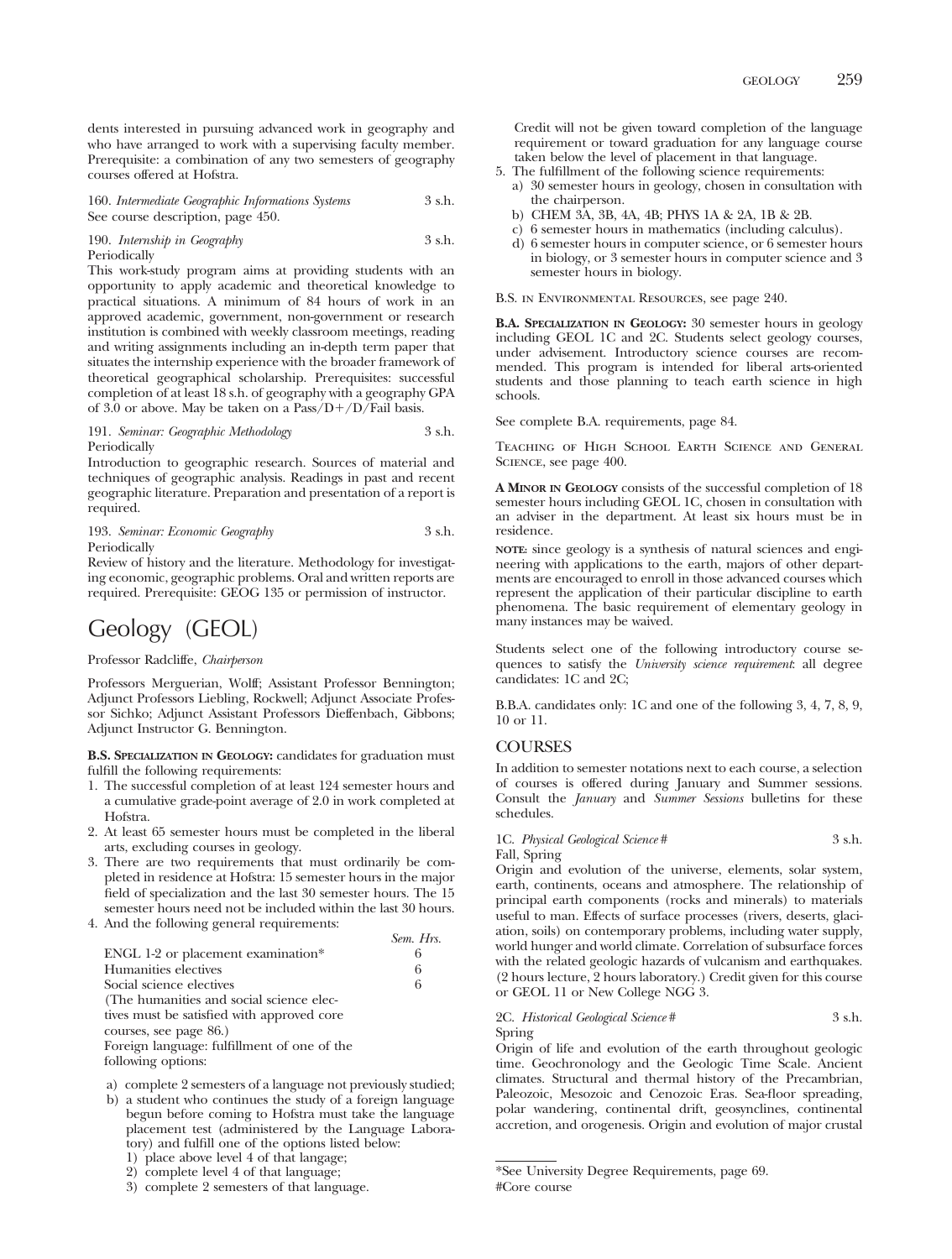features are discussed on the basis of modern Plate Tectonic Theory. (2 hours lecture, 2 hours laboratory.)

#### 3. *Astrogeology—Planetary Science* # 3 s.h. Periodically

Utilizing the latest advances in scientific research, this course introduces students to the history of space travel and analysis of extra-terrestrial data. Lecture topics include the internal structure and evolution of the earth-moon system in comparison to the other planets in our solar system. Laboratories include terrestrial sample analysis, cartographic studies, video and computer-based analysis. (2 hours lecture, 2 hours laboratory.) Open to science and nonscience students. (Formerly *Introduction to Astrogeology*.)

#### 4. *Introduction to Gemology and Gemstones* 3 s.h. Periodically

Study of gem minerals, a specialized branch of chemical and physical mineralogy. Crystal structure, atomic distribution, chemical composition and interrelated physical properties of gem minerals including hardness, color, brilliance, refraction, cleavage and other identifying properties are emphasized. The role of gems as rock forming minerals including the genetic origin in igneous, sedimentary and metamorphic rocks and process environments are discussed. Testing procedures for the identification of common gemstones including visual properties, optical measurements and x-ray diffraction analysis. A weekend field trip to view the National Gem Collection at the Smithsonian Institution. (2 hours lecture, 2 hours laboratory.)

#### 5. *Environmental Geology and Natural Hazards #* 3 s.h. Fall

Considers the geological processes that affect the formation and natural evolution of modern landscapes. Once modified and developed for human habitation, these natural processes became geological hazards—floods, soil and climate changes, hurricanes, landslides, earthquakes, coastal erosion, and volcanic eruptions. Discusses the need for risk assessment and alternate land use management strategies. (2 hours lecture, 2 hours laboratory.) (Formerly GEOL 5C.)

#### 6. *Introduction to Dinosaurs and the Mesozoic World* # 3 s.h. Summer Session II

Drawing on the latest geological and paleontological research, this course introduces the student to the scientific methods and thinking used to reconstruct the history of the Earth. Although the focus of the course is on dinosaurs and the characteristics of the Mesozoic world in which they lived, students learn how fundamental scientific theories such as evolution and plate tectonics provide the framework for interpreting the geologic past. Leture topics also include the history of dinosaur paleontology, the climate and flora of the Mesozoic, the evolution of birds, plate tectonics, and the riddle of the extinction of the dinosaurs. Field trips strongly recommended. (2 hours lecture, 2 hours laboratory.)

|  | 7, 8. Earth Science I#, $II#$ | 3 s.h. each |
|--|-------------------------------|-------------|
|  |                               |             |

7: Summer Session I 8: Summer Session II

(2 hours lecture, 2 hours laboratory.) GEOL 7 is an elective for geology majors, not for major credit. GEOL 7 and 8 satisfies liberal arts, science and earth science core requirements for teachers.

7: considers the origin of earth, its relation to other members of the solar system, atmosphere, climate, and ocean.

8: considers minerals, rocks, the origin and evolution of landforms, earthquakes and plate tectonics. Credit given for GEOL 8 or 1C or 11.

9. *Introduction to Earth Resources* 3 s.h. **January** 

Analysis of the distribution, quality and quantity of U.S. mineral, energy and water resources (iron, aluminum, bauxite, coal, uranium, etc.). The interplay of the social, environmental, economic and political factors which affect the utilization of these resources. A discussion of the economic and environmental considerations that influence the exploitation, conservation or recycling of these resources and the selection of alternate energy sources. (3 hours lecture.)

### 10. *Environmental Geology* 3 s.h. Periodically

Effects of human activities on geologic forces and features and vice versa; planned and accidental changes in developmental patterns of soil, streams, estuaries and coastlines; analysis of human attempts to modify the actions of storms, floods, droughts, avalanches, earthquakes and volcanoes; geologic problems of economic and energy resources, urban and industrial expansion and of air, water and soil pollution. Field trips strongly recommended. (3 hours lecture.)

## 11. *Physical Geology* 3 s.h. Periodically

Origin, evolution and geologic cycles of minerals and rocks. Concerns the processes and features on the surface of the earth and how they have been modified by water, ice, wind and man. Deals with geologic principles applied to problems of energy and economic resources, natural hazards (earthquake, beach erosion, floods, etc.), urban expansion and environmental effects from pollution. Field trips strongly recommended. (3 hours lecture.) Credit given for this course or GEOL 1C or New College NGG 3.

## 12. *Earth History and Crustal Evolution* 3 s.h. Periodically

Principles and methods used in the analysis and interpretation of ancient life and earth history—its paleogeography, paleontology and paleoclimates. Includes the study of continents, oceans and ocean basins in relation to continental drift and seafloor spreading (the global tectonics). Considers the origin of the earth, its crust, atmosphere, oceans and life. Field trips strongly recommended. (3 hours lecture.) Prerequisite: GEOL 1C or 11 or permission of instructor.

#### 18. *Geological Cartographic Techniques* 3 s.h. Every other Fall

Provides a working knowledge of cartographic and drafting techniques as applied specifically to geologic investigations including shading, coloring, geologic symbols, map scale, reduction, 3-D clinographic perspectives, fence diagrams, subsurface structure contours, isopachytes. Students learn and practice techniques that will aid them in advanced geology courses, careers as professional geologists, the visualization and planning of figures and annotated photographs for papers, theses and publications. (2 hours lecture, 2 hours laboratory.) May not be taken on a  $Pass/D+/D/fail$  basis. No liberal arts credit.

19. *Structural Geology* 3 s.h. Every other Fall

Basic elements of stress and strain and their relationship to the development of natural structures in the earth's crust. The mechanism and results of folding and faulting of sedimentary, metamorphic and igneous rocks during mountain building set in the context of the new global plate tectonic theories. Laboratory case histories include interpretation of structures found in the Appalachian and Cordilleran mountain belts. (2 hours lecture, 3 hours laboratory.) Prerequisite: GEOL 2C or permission of instructor.

#### 20. *Introduction to Field Methods* 3 s.h. Every other Spring

Principles and methods of geological field investigations of sedimentary, metamorphic and igneous rocks. Use and interpre-

#Core course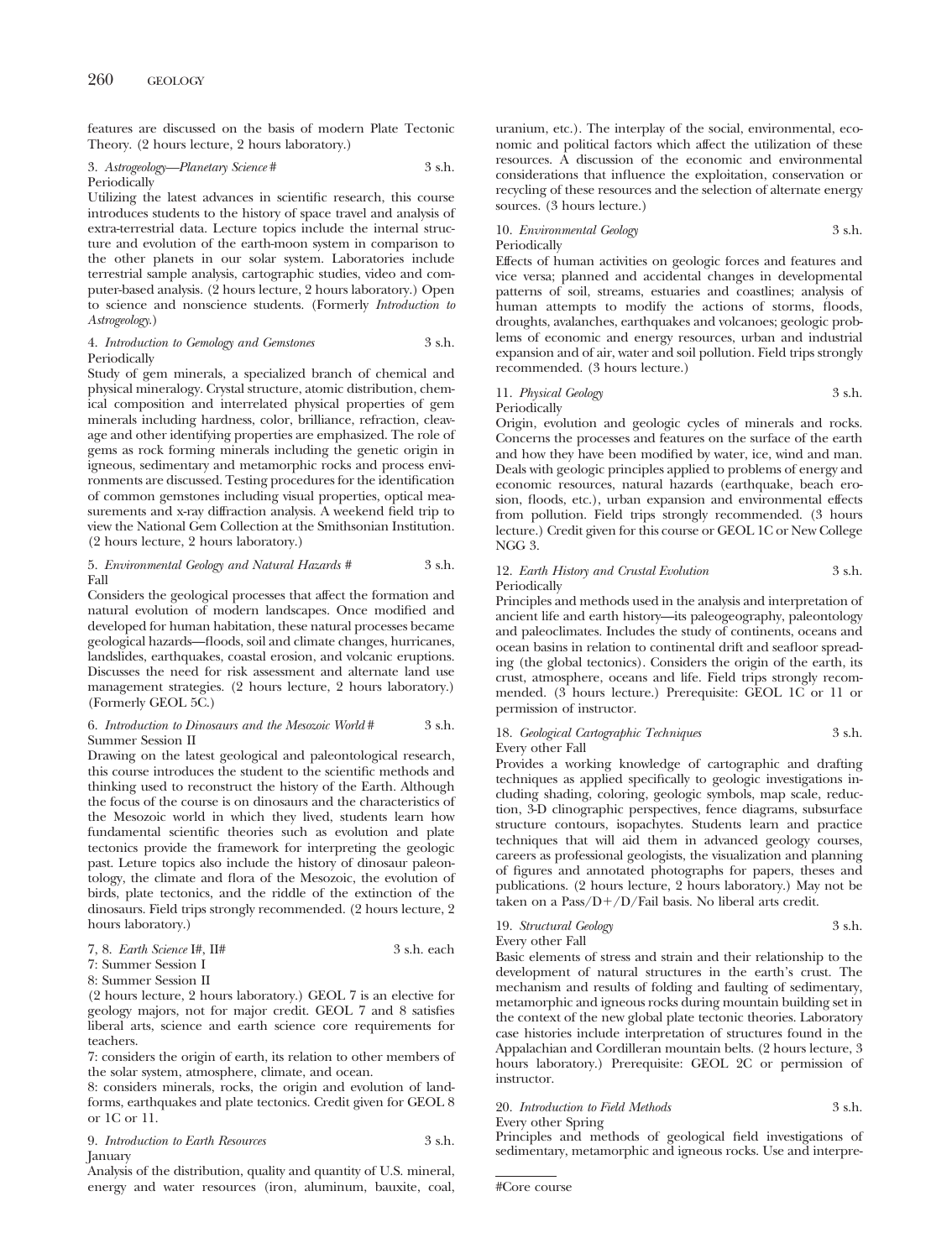tation of topographic maps, aerial photos, geological instruments and the methods and logistics of producing professional geologic maps and reports. (2 hours lecture, 3 hours laboratory.) Prerequisites: GEOL 2C and 19, or permission of instructor. No liberal arts credit.

#### 31. *Crystallography and Mineralogy* 3 s.h. Every other Fall

Classification and identification of over 100 common economic and rock-forming minerals based on their composition, external crystal morphology, and physical and chemical characteristics. Includes the study of geometric and atomic crystal models and the principles and interpretation of x-ray diffraction techniques. (2 hours lecture, 3 hours laboratory.) Prerequisite or corequisite: GEOL 1C or CHEM 3A, 3B or permission of instructor.

#### 33. *Environmental Geomorphology* 3 s.h. Every other Spring

Origin and development of constructional, depositional and erosional landforms with regard to geologic process (uplife, mass wasting, earthquakes, etc.) and their effect on engineering activities through urban and industrial expansion. Includes the examination and interpretation of features from topographic and geologic maps and aerial photos, and considers the criteria necessary for basic regional planning. (2 hours lecture, 3 hours laboratory.) Prerequisite or corequisite: GEOL 1C or 8.

#### 100. *Honors Research Essay* 3 s.h. Fall, Spring

Research, analysis, compilation and writing of a scientific paper based on an independent research study which is approved by the faculty prior to registration. The paper must be of publishable quality, and the results of the study will be presented orally at a seminar. Open only to geology seniors who have been selected by the department.

#### 104. *Excursions in Field Geology* 3 s.h. Periodically

Examination of rock outcrops to determine their geological origin or economic mineral-energy resource potential during travel. Three days of on-campus lecture and labs for discussion of the field area and an introduction to analytical field techniques and instrumentation, and one week of daily field observations at outcrops, mines or oil fields during travel. Independent projects will be developed and submitted for final evaluation. Probable areas for travel include New England and New York, the southeastern states, the Gulf Coast or a Caribbean island. Prerequisite: open to upper-class students only and permission of instructor. No liberal arts credit.

#### 115. *Lunar and Planetary Geology* 3 s.h. Periodically

Interpretation of topographic and geologic features of the Moon, Mars and other planets based on the analysis of the latest available data; the origin, history and geologic activity of extraterrestrial bodies; the physical properties and motions of the solar system; comparisons of Earth features and principles with those of the extraterrestrial bodies. Includes the analysis of NASA photos, maps and other data. (2 hours lecture, 3 hours laboratory.) Prerequisite: GEOL 1C or 7 or permission of instructor.

#### 120. *Introduction to Geophysics* 3 s.h. Periodically

Principles of mathematics and physics as applied to Earth processes that affect the continental and ocean crust, asthenosphere, mantle and core. The application of geophysical techniques for oil and mineral exploration through the analysis and interpretation of data collected through seismic surveys, geomagnetic measurements, electrical methods of well logging, and gravity and heat flow measurements. The application of geophysics to earthquake prediction, isostatic adjustments and geothermal energy resources. (2 hours lecture, 3 hours laboratory.) Prerequisite or corequisite: MATH 10 or 19. No liberal arts credit.

#### 121. *Hydrology* 3 s.h.

Every other Spring

Discussion of surface and ground waters. Hydrologic principles of water movement. Economic importance and water potential of the United States, with particular attention to the problems relating to Long Island. Field trips and laboratory analysis of aquifiers. (2 hours lecture, 3 hours laboratory.) Prerequisite: GEOL 1C or permission of department.

## 123. *General Oceanography* 3 s.h. Periodically

Analysis of the physical and chemical characteristics of ocean water and the factors affecting its distribution. Includes surface and subsurface current patterns, coastal processes, characteristics of clastic and carbonate environments, and the topographic features and sediment distribution patterns of ocean basins.

#### 131. *Optical Mineralogy* 3 s.h. Every other Fall

Principles and use of the polarizing microscope in the analysis of mineral grains and rock thin-sections. Identification of these minerals is based on their optical and crystallographic properties determined from either oil immersion or permanent- mount methods. (2 hours lecture, 3 hours laboratory.) Prerequisite or corequisite: GEOL 1C or 31 or CHEM 3A, 3B. No liberal arts credit.

## 132. *Geochemistry* 3 s.h.

Principles and problems related to distribution of elements in the universe and planets; evolution of galaxies, stars and the solar system; structure and composition of the earth; crystal chemistry of minerals; magmatic differentiation and phase equilibria; weathering and solution chemistry of sedimentary rocks; clay mineralogy, metamorphic facies; and the origin of the atmosphere and hydrosphere (2 hours lecture, 3 hours laboratory.) Prerequisites: CHEM 3A & 4A, 3B & 4B.

#### 133. *Igneous and Metamorphic Petrology and Petrography* 3 s.h.

Every other year

Formation, composition and classification based on analysis of hand specimens and thin-sections. Includes studies of experimental solid-liquid phase equilibria and mineral stabilites of silicate systems. Laboratory techniques concern the description and identification of these rocks and their textural features. (2 hours lecture, 3 hours laboratory.) Prerequisite: GEOL 131.

| 133F. Field Trips in Petrology    | 1 s.h. |
|-----------------------------------|--------|
| See course description, page 450. |        |

#### 134A. *Field Geology* 3-6 s.h. Once a year

Field studies and detailed mapping. Frequent side trips will be taken to mines and other industrial concerns employing the services of a geologist as well as visits to other geology departments in the area of study. Students will be expected to work out detailed geology of an area on an individual basis with formal reports required. This course is intended specifically for field camp involving intensive studies in a limited area.

### 135. *Sedimentation* 3 s.h. Every other year

Principles related to the weathering, erosion, transport and deposition of sediments. The analysis and interpretation of source-area indicators, solution and abrasion history, bedding features and flow conditions, and depositional environments based on the analysis of sediments and sedimentary rocks.

## Every other Spring